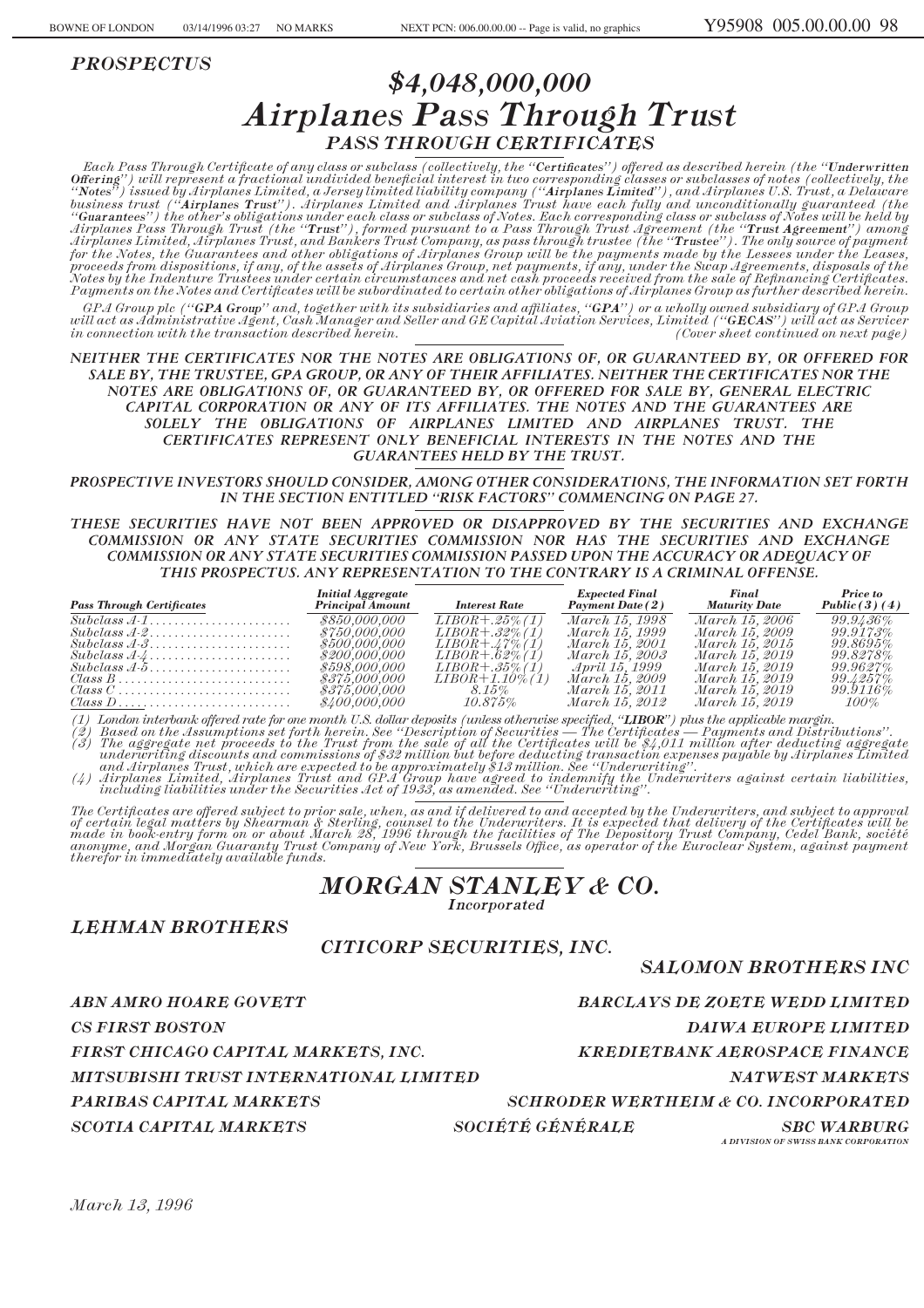**IN CONNECTION WITH THIS OFFERING, THE UNDERWRITERS MAY OVER-ALLOT OR EFFECT TRANSACTIONS WHICH STABILIZE OR MAINTAIN THE MARKET PRICE OF THE CERTIFICATES AT A LEVEL ABOVE THAT WHICH MIGHT OTHERWISE PREVAIL IN THE OPEN MARKET. SUCH TRANSACTIONS MAY BE EFFECTED ON THE LUXEMBOURG STOCK EXCHANGE, IN THE OVER-THE-COUNTER MARKET OR OTHERWISE. SUCH STABILIZING, IF COMMENCED, MAY BE DISCONTINUED AT ANY TIME.**

There has been no market for the Certificates prior to the Underwritten Offering. The Underwriters have **advised Airplanes Limited and Airplanes Trust that they presently intend to make a market in the** Certificates. The Underwriters are not obligated, however, to make a market in the Certificates and any such **market-making may be discontinued at any time at the sole discretion of the Underwriters. Accordingly, no** assurance can be given as to the liquidity of or trading market for the Certificates. See "Underwriting".

Each class or subclass of Certificates will be issued as a global security in registered form, which is **expected to be deposited with Bankers Trust Company, as custodian for the Depository Trust Company** ("DTC"). Except as described under "Description of Securities — The Certificates", no Definitive Certificates will be available to the purchasers thereof. Beneficial interests in the Certificates will be shown on, and transfers thereof will be effected only through, records maintained in book-entry form by DTC, or its **nominee and its participants (including Cedel Bank, société anonyme ("Cedel Bank") or Morgan Guaranty** Trust Company of New York, Brussels office, as operator of the Euroclear System ("Euroclear") holding **through their respective depositaries, Citibank, N.A. and Morgan Guaranty Trust Company of New York).**

Unless otherwise stated, all monetary amounts are expressed herein in United States Dollars ("\$").

**No dealer, salesperson or other person has been authorized to give any information or to make any representation not contained in this Prospectus and, if given or made, such information or representations must not be relied upon as having been authorized by the Trust, Airplanes Limited, Airplanes Trust, GPA** Group or the Underwriters. This Prospectus does not constitute an offer of any securities other than those to which it relates or an offer to sell, or a solicitation of an offer to buy, to any person in any jurisdiction where such an offer or solicitation would be unlawful. Neither the delivery of this Prospectus nor any sale made **hereunder shall, under any circumstances, create any implication that there has been no change in the affairs of the Trust, Airplanes Limited, Airplanes Trust or GPA Group since the date hereof or that the information contained herein is correct as of any time subsequent to the date hereof.**

Until June 11, 1996, all dealers effecting transactions in the registered securities, whether or not **participating in this distribution, may be required to deliver a Prospectus. This is in addition to the obligation of dealers to deliver a Prospectus when acting as underwriters and with respect to their unsold allotments or subscriptions.**

Neither General Electric Capital Corporation ("GE Capital"), GECAS nor any of their affiliates is the issuer or guarantor of the Notes or the Certificates. Accordingly, neither GE Capital, GECAS nor any of **their aÇliates makes any representations or warranties as to the accuracy or completeness of the information contained in this Prospectus and nothing herein shall be deemed to constitute any such representation or** warranty by GE Capital, GECAS or any of their affiliates or any representation or warranty as to the future **performance of Airplanes Limited or Airplanes Trust or the ability of Airplanes Limited or Airplanes Trust** to make payments of interest or principal with respect to the Notes or the Certificates.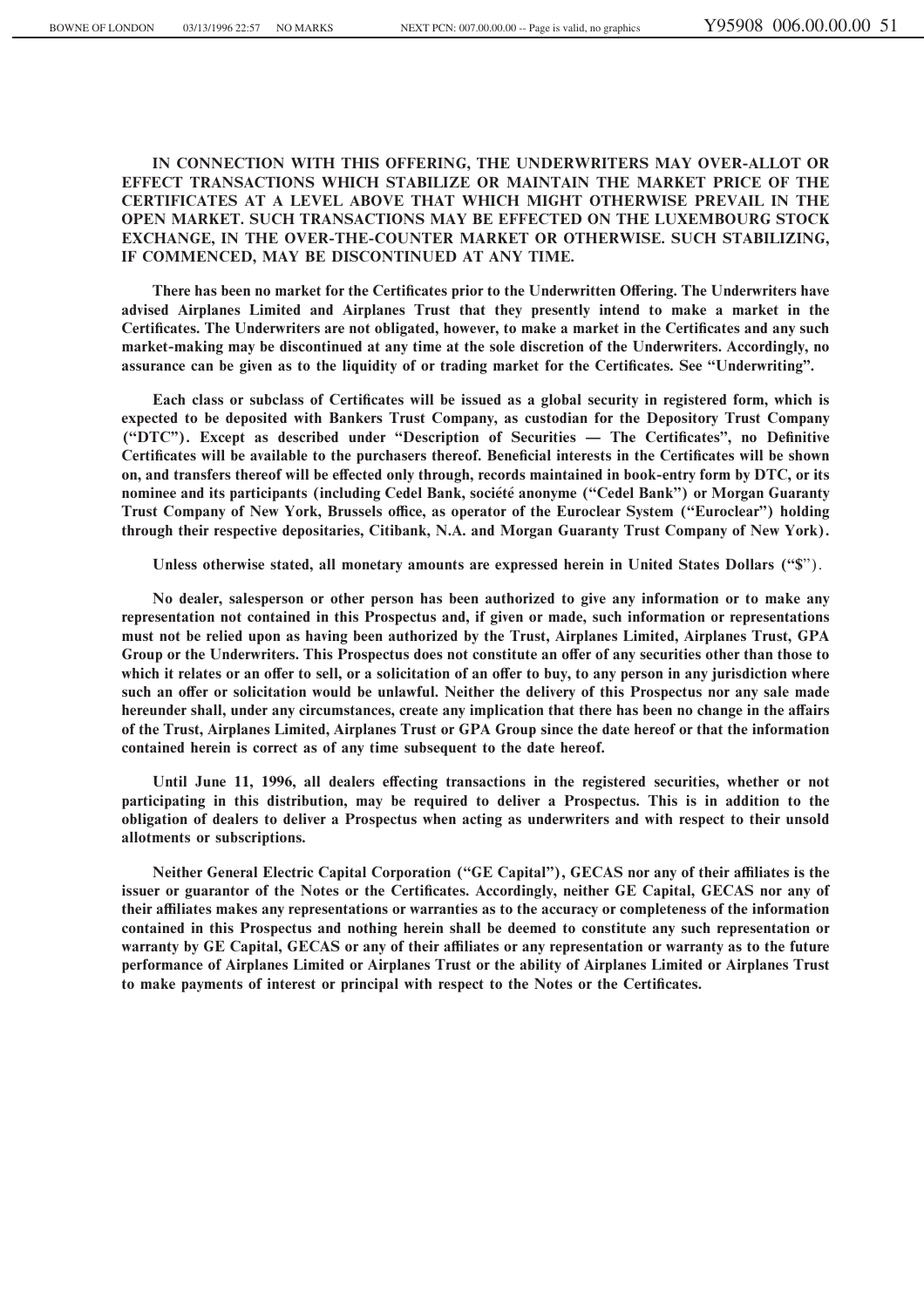**®ART©**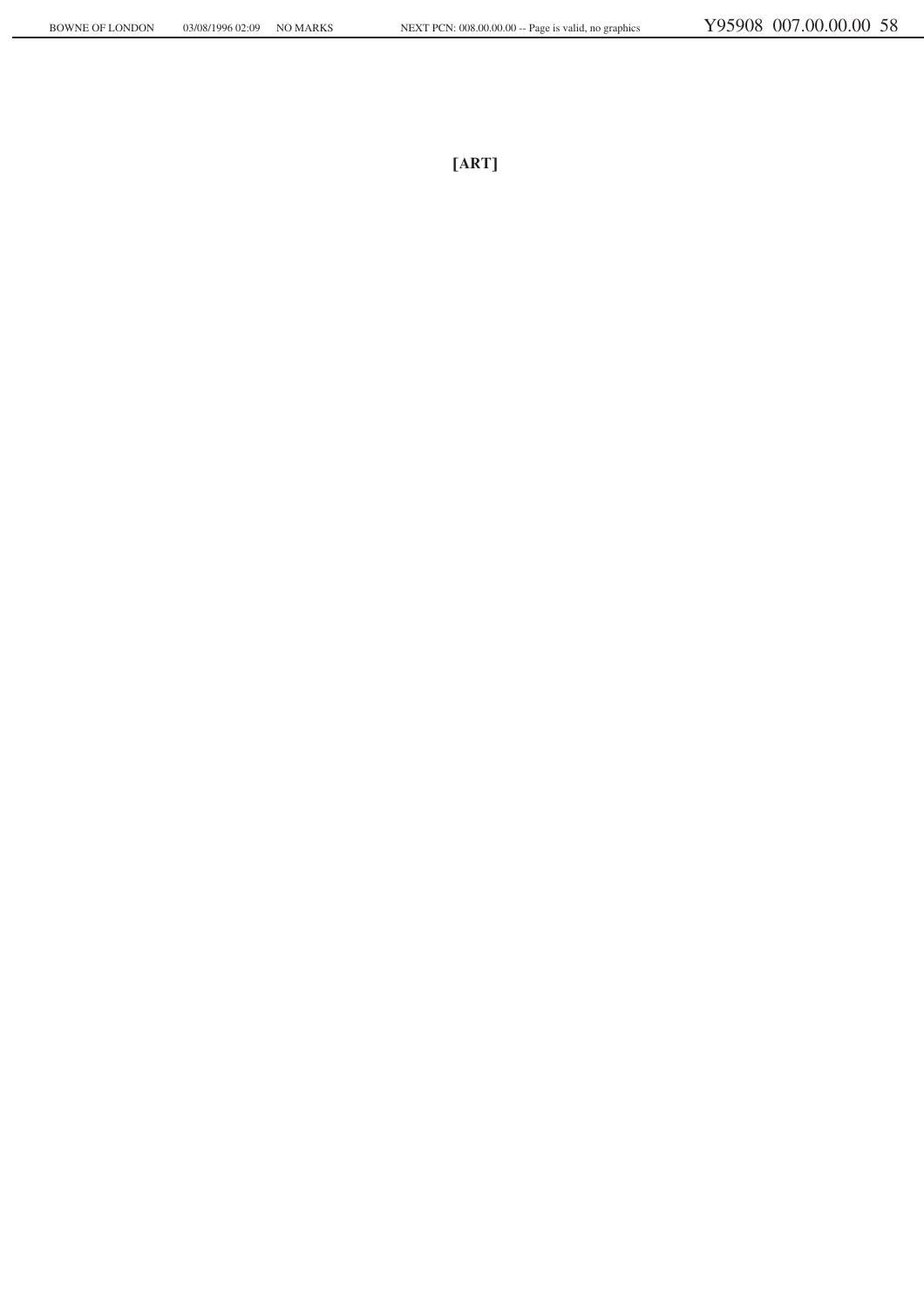**®ART©**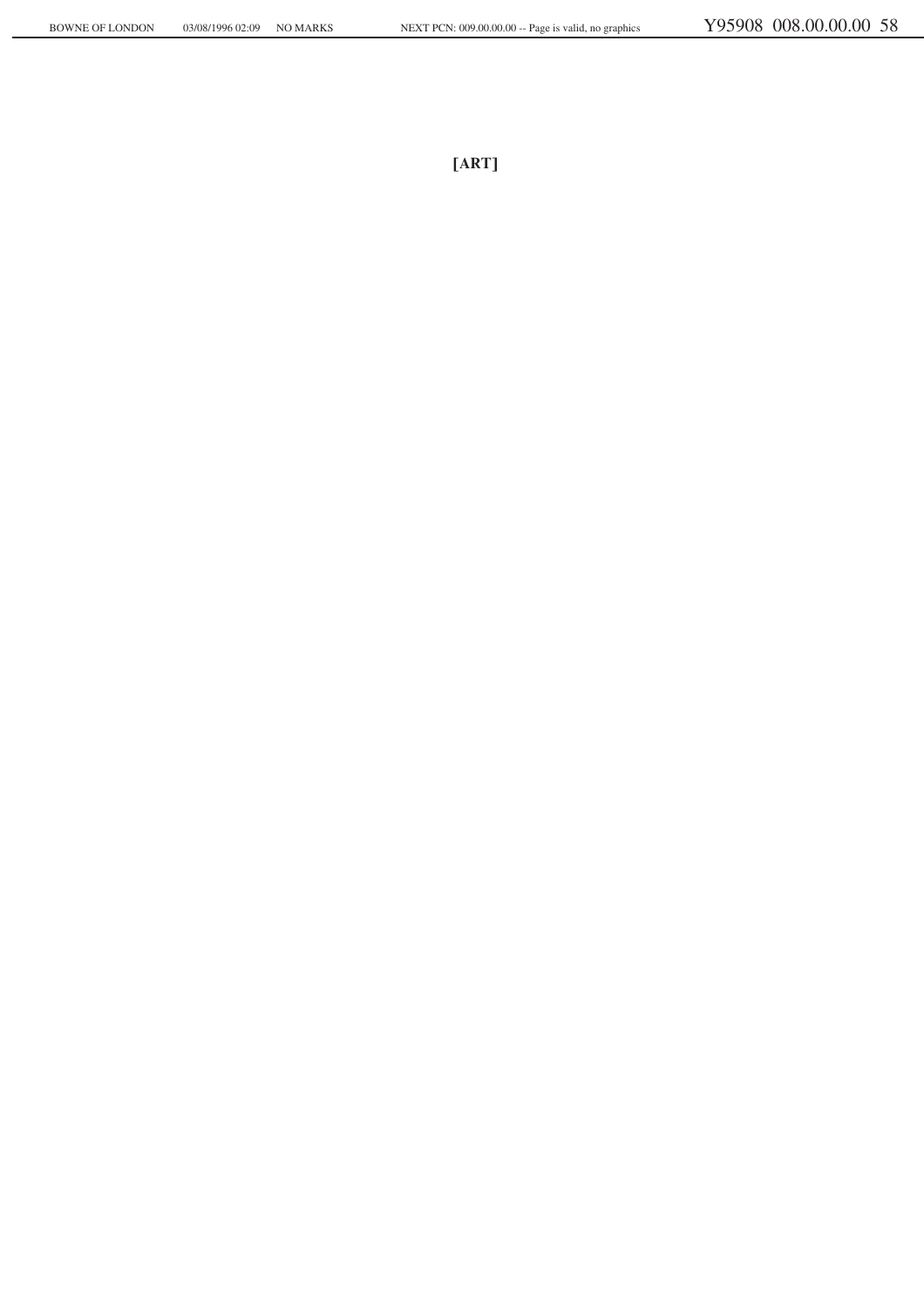**The consent of the Finance and Economics Committee of the States of Jersey (the ""Committee'') under the Control of Borrowing (Jersey) Order 1958 (as amended) (the ""1958 Order'') will be obtained to the issue of Notes by Airplanes Limited and, to the extent the same may be required under the 1958 Order, the** Certificates.

**When this document is circulated there will have been delivered a copy thereof to the Registrar of Companies in Jersey in accordance with Article 6 of the Companies (General Provisions) (Jersey) Order 1992 and the consent of the Registrar of Companies to its circulation will have been given and not withdrawn. It must be distinctly understood that, in giving these consents, neither the Registrar of** Companies nor the Committee takes any responsibility for the financial soundness of Airplanes Limited or **for the correctness of any statements made, or opinions expressed, with regard to it.**

**In accordance with the rules of the Luxembourg Stock Exchange, Airplanes Group states that it has** taken all reasonable care to confirm that the information contained in this Prospectus in relation to Airplanes Group and the Certificates is true and accurate in all material respects and that in relation to Airplanes Group and the Certificates there are no material facts the omission of which would make **misleading any statement herein, whether of fact or opinion.**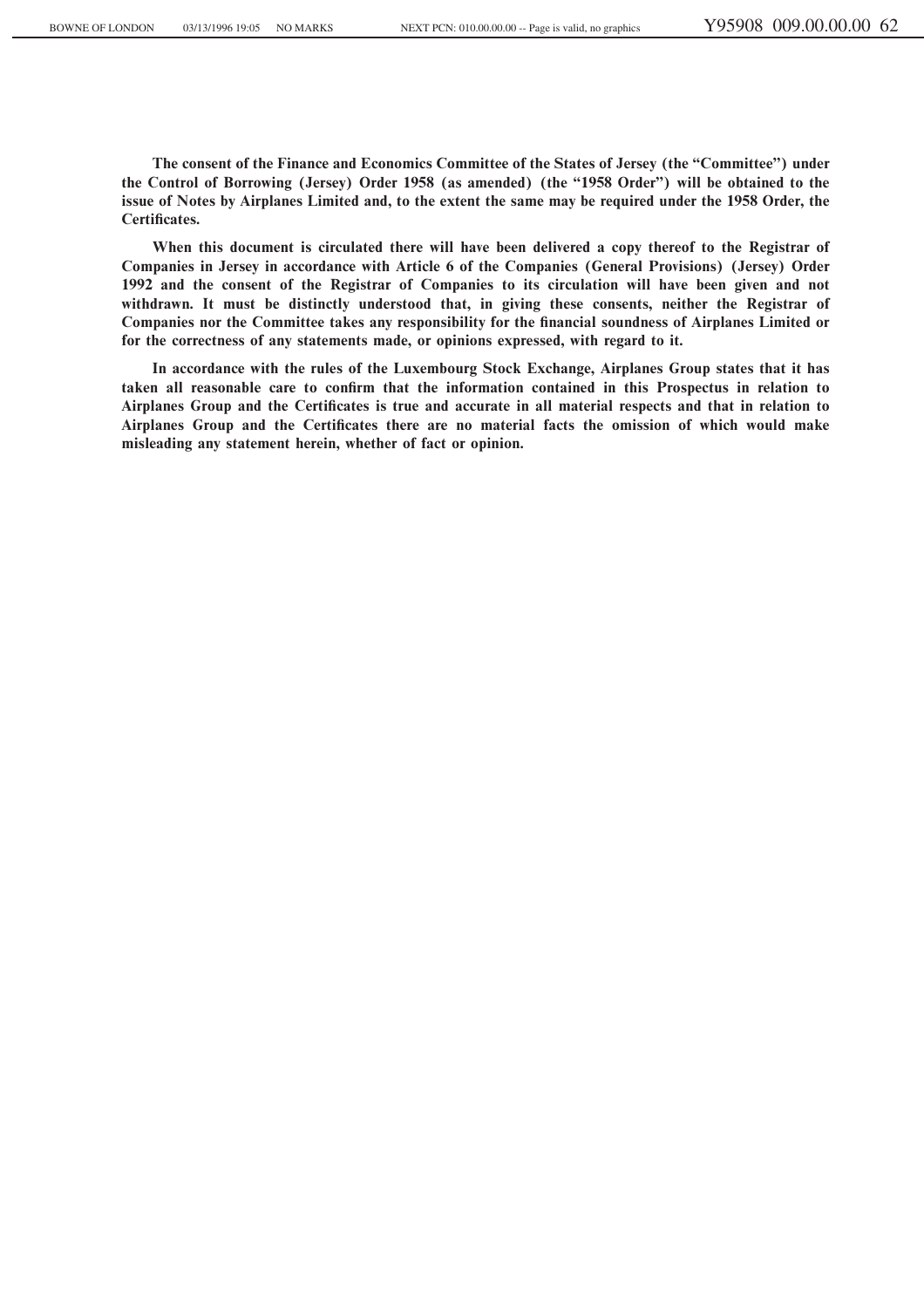# **TABLE OF CONTENTS**

#### Page Page **Page**

| Prospectus Summary                                                           | $\mathbf{1}$ | Results of Operations - Year Ended                |       |
|------------------------------------------------------------------------------|--------------|---------------------------------------------------|-------|
| Summary Combined Financial Data                                              | 24           | March 31, 1994 Compared with Year Ended           |       |
| Risk Factors                                                                 | 27           | March 31, 1993                                    | 104   |
| Risks Relating to Airplanes Group and Certain                                |              | Results of Operations - Seven Months Ended        |       |
| Third Parties                                                                | 27           | October 31, 1994 to Seven Months Ended            |       |
| Risks Relating to the Aircraft                                               | 32           | October 31, 1995                                  | 105   |
| Risks Relating to the Leases                                                 | 37           | Current Business Environment                      | 107   |
| Risks Relating to the Lessees                                                | 40           | Financial Resources and Liquidity                 | 107   |
| Risks Relating to Payments on the Certificates                               | 42           | Description of Securities                         | 111   |
| Risks Relating to the Capital Markets                                        | 43           |                                                   | 111   |
| Risks Relating to the Financial Condition of                                 |              | The Certificates                                  | 112   |
|                                                                              | 44           |                                                   | 117   |
| Certain Bankruptcy Considerations                                            | 44           | The Notes and the Guarantees                      | 131   |
| Risks Relating to Tax                                                        | 46           | Defeasance                                        | 139   |
|                                                                              | 49           | Priority of Payments                              | 140   |
| Airplanes Limited                                                            | 49           | Lessee Covenants                                  | 150   |
| Airplanes Trust                                                              | 50           | Country Covenants                                 | 150   |
| The Trust and Trustee                                                        | 51           | Region Covenants                                  | 150   |
|                                                                              | 52           | The Class E Notes                                 | 157   |
| GECAS                                                                        | 57           | The Cash Management Agreement                     | 158   |
|                                                                              | 60           | The Accounts                                      | 159   |
| The Aircraft, Related Leases and Collateral                                  | 62           | Reports to Certificateholders                     | 162   |
| Airplanes Group's Acquisition of the                                         |              | Book-Entry Registration, Global Clearance and     |       |
| Transferring Companies                                                       | 62           | Settlement                                        | 165   |
| Acquisition of the Existing Leases                                           | 63           | Book-Entry Registration                           | 165   |
|                                                                              | 64           | Definitive Certificates                           | 167   |
| Insurance                                                                    | 65           | CUSIP, ISIN and Common Code Numbers               | 168   |
|                                                                              | 65           | Tax Considerations                                | 169   |
| Acquisition of the Receivables                                               | 65           | Certain Jersey Tax Considerations                 | 169   |
| Acquisition of the Related Collateral<br>Acquisition of Maintenance Reserves | 66           | Irish Tax Considerations                          | 170   |
| Appraisers' Reports                                                          | 66           | U.S. Federal Income Tax Considerations            | 171   |
|                                                                              | 68           | ERISA Considerations                              | 175   |
|                                                                              | 75           |                                                   | 177   |
|                                                                              | 76           | Underwriting                                      | 180   |
|                                                                              | 79           | Legal Matters<br>Enforcement of Civil Liabilities | 181   |
| Downtime                                                                     | 80           |                                                   | 181   |
| The Commercial Aviation Industry                                             | 81           | Additional Information                            | 181   |
| Operating Leasing                                                            |              |                                                   | $F-1$ |
| Demand for Aircraft                                                          | 81<br>82     | Index to Financial Statements                     | $A-1$ |
| Commercial Aircraft Types                                                    |              | Appendix 1. Index of Defined Terms                |       |
| Commercial Aircraft Technology                                               | 82           | Appendix 2. Aircraft Types Data                   | $A-5$ |
| Supply of Aircraft                                                           | 83           | Appendix 3. Annual Gross Revenues Based on the    |       |
| Role of Government                                                           | 84           |                                                   | $A-6$ |
| Technical Regulation                                                         | 84           | Appendix 4. Expected Portfolio Value Based on     |       |
| Management of Airplanes Group                                                | 86           | the Depreciation Factors                          | $A-7$ |
| Directors and Controlling Trustees                                           | 86           | Appendix 5. Target Loan to Value Ratio and        |       |
| Beneficial Ownership of Airplanes Limited                                    | 89           | Target Principal Balance of Class A and           |       |
| The Servicer                                                                 | 90           |                                                   | $A-9$ |
| Corporate Management                                                         | 95           | Appendix 6. Supplemental Loan to Value Ratio      |       |
| Selected Combined Financial Data                                             | 98           | and Supplemental Principal Balance  A-12          |       |
| Management's Discussion and Analysis of                                      |              | Appendix 7. Scheduled Principal Payment           |       |
| Financial Condition and Results of Operations                                | 101          | Amounts and Target Pool Factors for Fixed         |       |
| Introduction                                                                 | 101          |                                                   |       |
| General                                                                      | 101          |                                                   |       |
| Results of Operations - Year Ended                                           |              |                                                   |       |
| March 31, 1995 Compared with Year Ended                                      |              |                                                   |       |
| March 31, 1994                                                               | 102          |                                                   |       |

| Prospectus Summary                                          | $\mathbf{1}$ | Results of Operations — Year Ended                                |       |
|-------------------------------------------------------------|--------------|-------------------------------------------------------------------|-------|
| Summary Combined Financial Data                             | 24           | March 31, 1994 Compared with Year Ended                           |       |
| Risk Factors                                                | 27           | March 31, 1993                                                    | 104   |
| Risks Relating to Airplanes Group and Certain               |              | Results of Operations - Seven Months Ended                        |       |
| Third Parties                                               | 27           | October 31, 1994 to Seven Months Ended                            |       |
| Risks Relating to the Aircraft                              | 32           | October 31, 1995                                                  | 105   |
| Risks Relating to the Leases                                | 37           | Current Business Environment                                      | 107   |
| Risks Relating to the Lessees                               | 40           | Financial Resources and Liquidity                                 | 107   |
| Risks Relating to Payments on the Certificates              | 42           | Description of Securities                                         | 111   |
| Risks Relating to the Capital Markets                       | 43           |                                                                   | 111   |
| Risks Relating to the Financial Condition of                |              | The Certificates                                                  | 112   |
|                                                             | 44           |                                                                   | 117   |
| Certain Bankruptcy Considerations                           | 44           | The Notes and the Guarantees                                      | 131   |
| Risks Relating to Tax                                       | 46           |                                                                   | 139   |
|                                                             | 49           | Priority of Payments                                              | 140   |
| Airplanes Limited                                           | 49           | Lessee Covenants                                                  | 150   |
| Airplanes Trust                                             | 50           | Country Covenants                                                 | 150   |
| The Trust and Trustee $\dots\dots\dots\dots\dots\dots\dots$ | 51           | Region Covenants                                                  | 150   |
|                                                             | 52           | The Class E Notes $\dots\dots\dots\dots\dots\dots\dots\dots\dots$ | 157   |
| GECAS                                                       | 57           | The Cash Management Agreement                                     | 158   |
|                                                             | 60           |                                                                   | 159   |
| The Aircraft, Related Leases and Collateral                 | 62           | Reports to Certificateholders                                     | 162   |
| Airplanes Group's Acquisition of the                        |              | Book-Entry Registration, Global Clearance and                     |       |
| Transferring Companies                                      | 62           | Settlement                                                        | 165   |
| Acquisition of the Existing Leases                          | 63           | Book-Entry Registration                                           | 165   |
|                                                             | 64           | Definitive Certificates                                           | 167   |
| Insurance                                                   | 65           | CUSIP, ISIN and Common Code Numbers                               | 168   |
| Acquisition of the Receivables                              | 65           | Tax Considerations                                                | 169   |
| Acquisition of the Related Collateral                       | 65           | Certain Jersey Tax Considerations                                 | 169   |
| Acquisition of Maintenance Reserves                         | 66           | Irish Tax Considerations                                          | 170   |
| Appraisers' Reports                                         | 66           | U.S. Federal Income Tax Considerations                            | 171   |
|                                                             | 68           | ERISA Considerations                                              | 175   |
|                                                             | 75           | Underwriting                                                      | 177   |
|                                                             | 76           | Legal Matters                                                     | 180   |
| Downtime                                                    | 79           | Enforcement of Civil Liabilities                                  | 181   |
| The Commercial Aviation Industry                            | 80           |                                                                   | 181   |
| Operating Leasing                                           | 81           | Additional Information                                            | 181   |
| Demand for Aircraft                                         | 81           | Index to Financial Statements                                     | $F-1$ |
| Commercial Aircraft Types                                   | 82           | Appendix 1. Index of Defined Terms                                | A-1   |
| Commercial Aircraft Technology                              | 82           | Appendix 2. Aircraft Types Data                                   | $A-5$ |
| Supply of Aircraft                                          | 83           | Appendix 3. Annual Gross Revenues Based on the                    |       |
| Role of Government                                          | 84           |                                                                   | $A-6$ |
| Technical Regulation                                        | 84           | Appendix 4. Expected Portfolio Value Based on                     |       |
| Management of Airplanes Group                               | 86           | the Depreciation Factors                                          | $A-7$ |
| Directors and Controlling Trustees                          | 86           | Appendix 5. Target Loan to Value Ratio and                        |       |
| Beneficial Ownership of Airplanes Limited                   | 89           | Target Principal Balance of Class A and                           |       |
| The Servicer                                                | 90           |                                                                   | $A-9$ |
| Corporate Management                                        | 95           | Appendix 6. Supplemental Loan to Value Ratio                      |       |
| Selected Combined Financial Data                            | 98           | and Supplemental Principal Balance  A-12                          |       |
| Management's Discussion and Analysis of                     |              | Appendix 7. Scheduled Principal Payment                           |       |
| Financial Condition and Results of Operations               | 101          | Amounts and Target Pool Factors for Fixed                         |       |
|                                                             |              |                                                                   |       |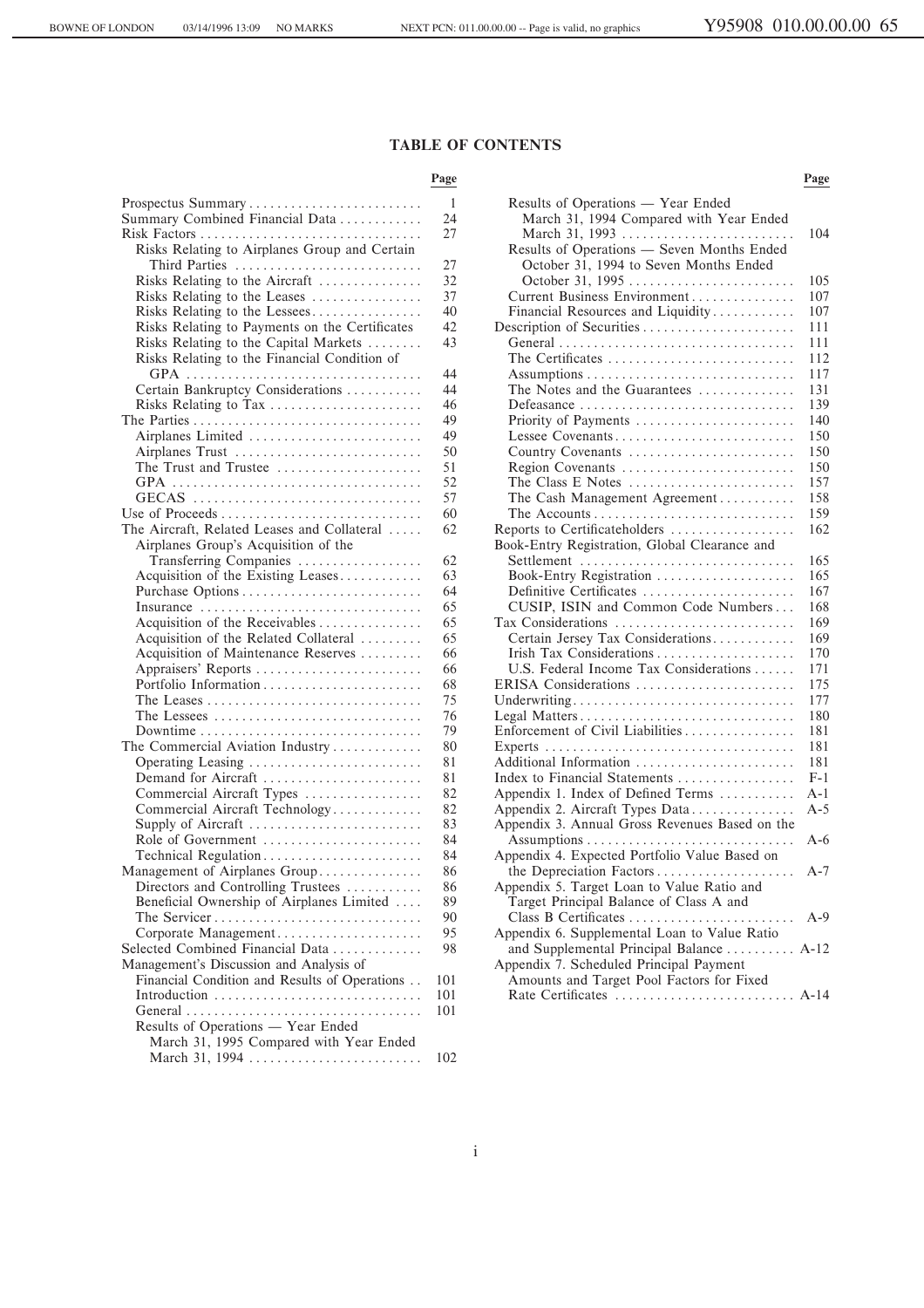#### **PROSPECTUS SUMMARY**

The following summary is qualified in its entirety by reference to the detailed information appearing *elsewhere in this Prospectus. Capitalized terms used in this Prospectus Summary without definition have the meanings assigned in the text of this Prospectus. An Index referencing defined terms is attached as Appendix 1 hereto. Investors should thoroughly consider this Prospectus in its entirety, including the information set forth herein under "Risk Factors", prior to an investment in the Certificates.* 

The Underwritten Offering and Acquisition described in this Prospectus require the consent or approval of *various parties, or require detailed agreement to be reached with various parties as to the terms and conditions on which such transactions will occur. As of the date of this Prospectus, GPA had received required consents* and approvals or approvals in principle for the Secured Debt Refinancing from all of the Banks, the required *majority of the Secured Noteholders and from certain other lenders affected thereby. GPA has also received all the consents and approvals it needs from the various operators of the Aircraft in order to effect the Acquisition. There can be no assurance, however, that any of these parties or any of GPA's other creditors, security holders, suppliers or airline customers will not object to any of the transactions described in this Prospectus in a manner that adversely affects completion of the Underwritten Offering and Acquisition.* 

#### **Transaction Overview**

The Trust will issue approximately \$4 billion in aggregate principal amount of the Certificates in four classes: Class A (composed of 5 subclasses), Class B, Class C and Class D. Each Certificate represents a fractional undivided beneficial interest in a pair of corresponding classes or subclasses of Notes issued by Airplanes Limited and Airplanes Trust (together with, unless the context otherwise requires, their subsidiaries, "Airplanes Group") and held by the Trust. Airplanes Limited and Airplanes Trust have each fully and unconditionally guaranteed the other's obligations under its Notes. Airplanes Limited and Airplanes Trust are special purpose vehicles established to acquire indirectly, as described below, 229 aircraft from GPA which will enable GPA to repay a substantial part of its existing indebtedness. The proceeds of the issuance of the Certificates will be used primarily to finance such acquisition.

Airplanes Group will acquire assets from GPA consisting primarily of 201 commercial jet and 28 turboprop aircraft (the ""**Aircraft**''), related leases to aircraft operators (the ""**Existing Leases**'') and certain outstanding receivables relating to the Aircraft and owed by certain of the current operators of the Aircraft (the ""**Receivables**''). The Aircraft had an aggregate Initial Appraised Value of \$4,527 million at October 31, 1995. As of December 31, 1995, 220 of the Aircraft were on lease to 83 aircraft operators based in 40 countries. Of the remaining nine aircraft, three were available for lease and six were the subject of non-binding letters of intent. Historically, letters of intent entered into by GPA have generally resulted in lease agreements. In addition, of the 220 Aircraft on Lease as of December 31, 1995, recovery of two Aircraft was being pursued from a Mexican Aircraft operator and recovery of three Aircraft was being pursued from a Brazilian operator. Of the 229 Aircraft, 19 are widebody types and 210 are narrowbody types. See "The Aircraft, the Related Leases and Collateral''.

Airplanes Limited will indirectly acquire 206 of the Aircraft and the related Existing Leases through the acquisition of 95% of the capital stock of GPA II Limited (""**Holding Co.**''), a wholly owned aircraft-owning subsidiary of GPA Group. Airplanes Trust will indirectly acquire 23 of the Aircraft and related Existing Leases through the acquisition of all of the capital stock of AeroUSA, Inc., a Connecticut corporation, (""**AeroUSA**''), an indirect wholly-owned aircraft-owning subsidiary of GPA Group. Holding Co. will own (i) 33 of the Aircraft and the related Existing Leases, (ii) 13 wholly owned subsidiaries of GPA Group (including Holding Co., the "**Aircraft Owning Companies**") which own 173 of the Aircraft and (iii) 9 other wholly-owned subsidiaries of GPA Group (""**Special Lessors**'') which own no aircraft and whose business is to lease certain of the Aircraft from the Aircraft Owning Companies and sublease such Aircraft to various aircraft operators. The ownership of the Aircraft by two entities reflects GPA Group's corporate structure prior to the transaction. It would not be tax-efficient in Ireland or the United States to have a single direct or indirect owner of the Aircraft. The Aircraft Owning Companies, the Special Lessors and AeroUSA are referred to in this Prospectus as the ""**Transferring Companies**''.

GECAS will act as servicer (the ""**Servicer**'') pursuant to the servicing agreement among Airplanes Limited, AeroUSA, Holding Co., Airplanes Trust, GPA Cash Manager Limited, as Cash Manager, and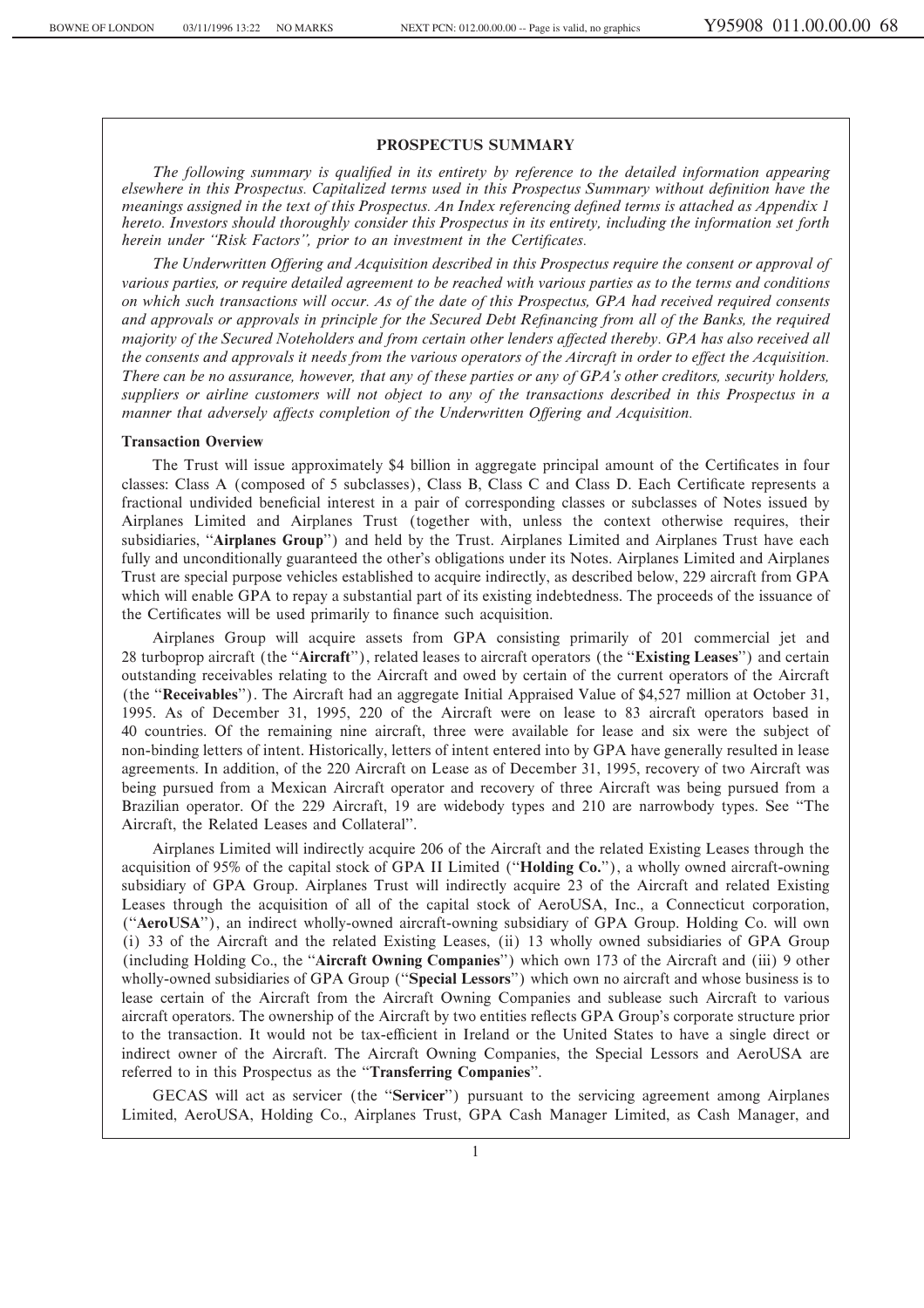GECAS dated as of the Closing Date (the ""**Servicing Agreement**'') and perform certain aircraft-related services on behalf of Airplanes Group. Airplanes Limited, AeroUSA and Holding Co. have directed the Servicer to perform such services in a manner that is intended to be consistent with maximizing the cash flows derived from the Aircraft and the Existing Leases and future leases related thereto (the ""**Future Leases**'' and, together with the Existing Leases, the ""**Leases**'') over time, subject to the constraints imposed by the Trust Indentures and by seeking to achieve a balanced and diversified portfolio (including, without limitation, with respect to lessees, geography and lease term lengths), in all cases taking into account then existing and anticipated market conditions affecting the operating lease market for used aircraft and the commercial aviation industry generally. The Servicer is not required pursuant to the terms of the Servicing Agreement to obtain rental rates designed to pay any amounts due and owing under the Notes and no assurance can be given that the rental rates of the Leases will be sufficient to pay interest and principal on the Notes in accordance with their terms. As described below under "The Prospectus Summary — Secured Debt Refinancing and GPA Options Restructuring", it is a condition to the Underwritten Offering that, following completion of the Underwritten Offering, GE Capital will have the right to acquire at any time until October 29, 2001, 90% of the ordinary share capital of GPA Group. There can be no assurance, however, that GE Capital will elect to acquire any of such ordinary shares. Neither the Certificates nor the Notes are obligations of, or guaranteed by, or offered for sale by, GE Capital, GECAS or any of their affiliates.

After the payment of amounts due and owing in respect of, *inter alia*, taxes and obligations to lessees and various service providers (including, without limitation, the Servicer, the Administrative Agent and the Cash Manager), the cash flows derived primarily from the Leases will be applied, indirectly, towards the payment of amounts due to Certificateholders. Payments of interest on the Class A, Class B, Class C and Class D Notes and the corresponding classes of Certificates will be made in descending alphabetical order. However, certain amounts of principal on the Class A Notes and the Class B Notes will be paid in priority to interest payments on the Class B Notes and Class C Notes, respectively, and a limited amount of Class E Note interest will be paid in priority to certain payments of principal on the Notes and the corresponding classes of Certificates. See "Prospectus Summary — Overview of Priority of Payments" and "Description of Securities — The Notes and the Guarantees — Priority of Payments".

Part of the net cash proceeds of the Underwritten Offering will be used to refinance approximately \$2.9 billion of indebtedness (including interest accrued thereon and certain other amounts accrued until the Closing Date) and other obligations of GPA. See "Prospectus Summary — The Secured Debt Refinancing and GPA Options Restructuring'' and ""Use of Proceeds''.

The transactions contemplated hereby are intended to establish Airplanes Limited, Airplanes Trust, Holding Co., AeroUSA and their respective subsidiaries as legal entities distinct from GPA which would be unaffected by the bankruptcy or insolvency of GPA Group or any of its affiliates. If such steps are not successful and such entities were to be consolidated with GPA Group or otherwise affected by any bankruptcy or insolvency of the GPA Group and its affiliates, payments to Certificateholders could be materially adversely affected. See "Risk Factors — Certain Bankruptcy Considerations".

A majority of the Directors of Airplanes Limited and a majority of the Controlling Trustees of Airplanes Trust will be independent of GPA, although certain significant transactions may only be approved by a unanimous vote of all the Directors of Airplanes Limited and all the Controlling Trustees of Airplanes Trust, respectively. Airplanes Limited and Airplanes Trust will have no employees or executive officers. Accordingly, the Directors and Controlling Trustees will rely upon the Servicer, the Administrative Agent, the Cash Manager and other service providers for all asset servicing, executive and administrative functions pursuant to the respective service provider agreements. See ""Management of Airplanes Group''.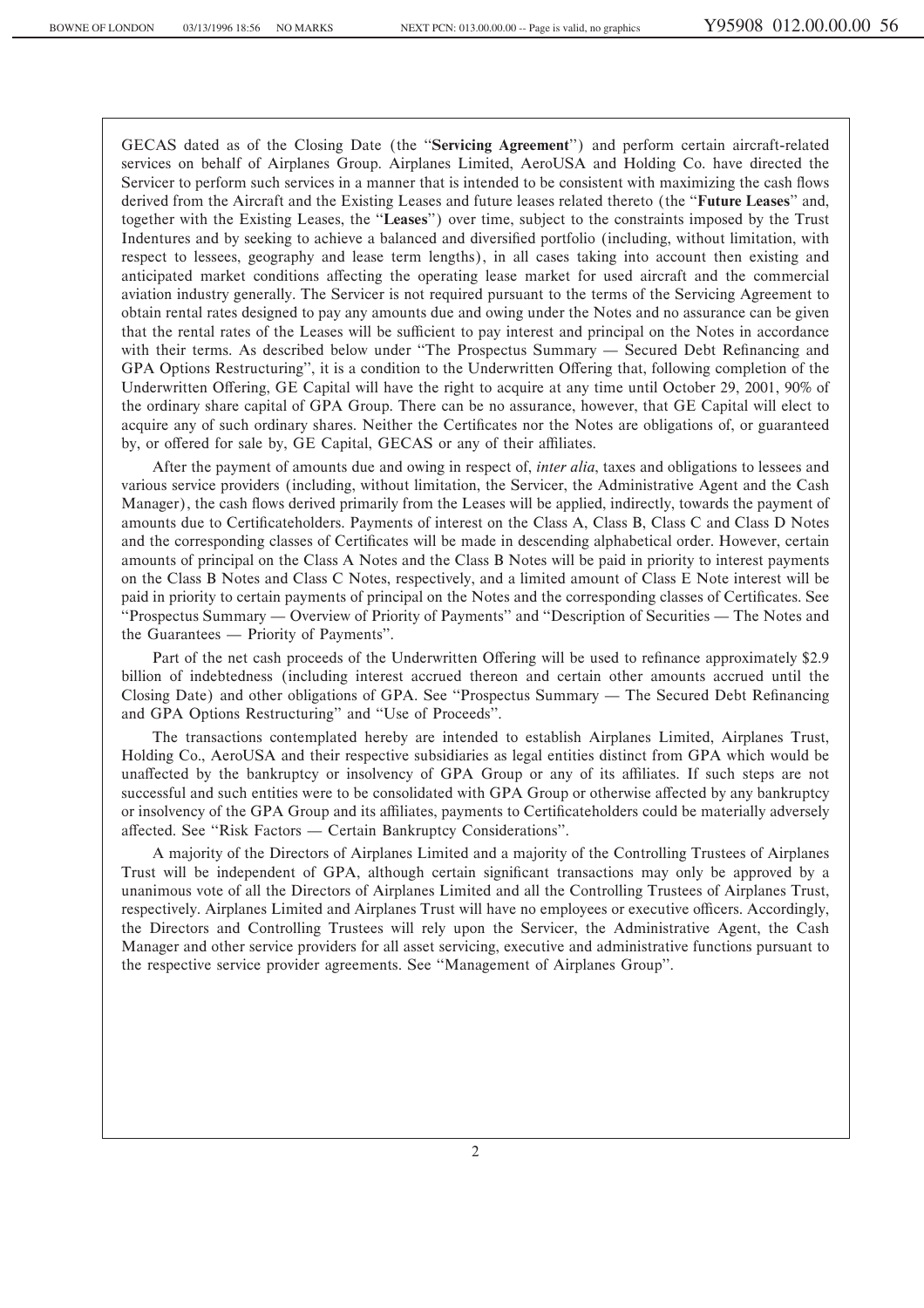## **The Certificates**

The following table summarizes certain of the principal terms of the Underwritten Offering.

|                                                                                                                  | <b>Subclass A-1</b><br><b>Certificates</b> | Subclass A-2<br><b>Certificates</b> | Subclass A-3<br><b>Certificates</b>                         | Subclass A-4<br><b>Certificates</b> |  |
|------------------------------------------------------------------------------------------------------------------|--------------------------------------------|-------------------------------------|-------------------------------------------------------------|-------------------------------------|--|
| Aggregate Principal Amount: $\$                                                                                  | 850,000,000                                | 750,000,000<br><sup>\$</sup>        | <sup>\$</sup><br>500,000,000                                | $\mathbb{S}$<br>200,000,000         |  |
| <b>Expected Ratings</b>                                                                                          |                                            |                                     |                                                             |                                     |  |
| $DCR$                                                                                                            | AA                                         | AA.                                 | AA.                                                         | AA                                  |  |
| $\text{Mody's}\dots \dots \dots \dots \dots \dots \dots$                                                         | Aa2                                        | Aa2                                 | Aa2                                                         | Aa2                                 |  |
| Standard & Poor's                                                                                                | AA                                         | AA                                  | AA                                                          | AA                                  |  |
|                                                                                                                  | $LIBOR + .25%$                             | $LIBOR + .32\%$                     | $LIBOR + .47\%$                                             | $LIBOR + .62\%$                     |  |
| Initial Loan to Aircraft Value                                                                                   |                                            |                                     |                                                             |                                     |  |
| $(Cumulative)$ (1):                                                                                              | 63%                                        | 63%                                 | 63%                                                         | 63%                                 |  |
| Expected Average Life:                                                                                           | 2.0 Years                                  | 3.0 Years                           | 5.0 Years                                                   | 7.0 Years                           |  |
| Expected Final Payment Date:  March 15, 1998 March 15, 1999 March 15, 2001 March 15, 2003                        |                                            |                                     |                                                             |                                     |  |
| Final Maturity Date: March 15, 2006 March 15, 2009 March 15, 2015 March 15, 2019                                 |                                            |                                     |                                                             |                                     |  |
|                                                                                                                  |                                            |                                     |                                                             |                                     |  |
|                                                                                                                  |                                            |                                     |                                                             |                                     |  |
|                                                                                                                  | Subclass A-5<br><b>Certificates</b>        | Class B<br><b>Certificates</b>      | Class $C$<br><b>Certificates</b>                            | Class D<br>Certificates             |  |
|                                                                                                                  | 598,000,000 \$                             | 375,000,000 \$                      | 375,000,000 \$                                              | 400,000,000                         |  |
| Aggregate Principal Amount: $\$                                                                                  |                                            |                                     |                                                             |                                     |  |
| <b>Expected Ratings</b><br>$DCR$                                                                                 | AA                                         | A                                   | <b>BBB</b>                                                  | <b>BB</b>                           |  |
|                                                                                                                  | Aa2                                        | A <sub>2</sub>                      | Baa2                                                        | Ba <sub>2</sub>                     |  |
| $\text{Mody's } \dots \dots \dots \dots \dots \dots \dots$<br>Standard & Poor's                                  | AA                                         | $\mathsf{A}$                        | <b>BBB</b>                                                  | <b>BB</b>                           |  |
|                                                                                                                  | $LIBOR + .35%$                             | $LIBOR+1.10\%$                      | 8.15%                                                       | 10.875%                             |  |
| Initial Loan to Aircraft Value                                                                                   |                                            |                                     |                                                             |                                     |  |
| $(Cumulative)$ (1):                                                                                              | 63%                                        | 71%                                 | 79%                                                         | 88%                                 |  |
| Expected Average Life:                                                                                           | 1.6 Years                                  | 7.5 Years                           | 10.2 Years                                                  | 12.0 Years                          |  |
| Expected Final Payment Date:<br>Final Maturity Date: March 15, 2019 March 15, 2019 March 15, 2019 March 15, 2019 |                                            |                                     | April 15, 1999 March 15, 2009 March 15, 2011 March 15, 2012 |                                     |  |

- (1) ""**Initial Loan to Aircraft Value**'' represents the initial aggregate principal amount of each class or subclass of Certificates, plus the initial aggregate principal amount of any other class or subclass of Certificates that ranks equally or senior in priority of payment, expressed as a percentage of the aggregate Initial Appraised Value of the Aircraft, plus the amount of the Receivables.
- (2) For the initial Interest Accrual Period, LIBOR will be interpolated between 1 month and 2 month LIBOR.

#### **Ratings of the Certificates**

The ratings of the Certificates address the likelihood of the timely payment of interest and the ultimate payment of principal and premium, if any, on the Certificates. Payments of principal and interest on all classes or subclasses of the Notes will be payable only after any Expenses have been paid or provided for in full and only to the extent that Available Collections are sufficient therefor in accordance with the priority of payments established for the Notes. In addition, Airplanes Group's ability to pay Step-Up Interest or principal in full on any class or subclass of the Notes on the Expected Final Payment Date (as indicated in the table above for each class or subclass of Certificates, the "**Expected Final Payment Date**") for the corresponding class or subclass of Certificates (or on any other date prior to the Final Maturity Date (as indicated in the table above for each class or subclass of Certificates, the "**Final Maturity Date**")) has not been rated by any of the Rating Agencies. The ratings assigned to the Certificates do not address the effect of any imposition of any withholding tax on any payments under the Leases, the Notes, the Guarantees, the Certificates or otherwise. See "Risk Factors — Risks Relating to Tax" and "Tax Considerations".

A rating is not a recommendation to buy, sell or hold Certificates inasmuch as ratings do not comment as to market price or suitability for a particular investor and may be subject to revision, suspension or withdrawal at any time by the assigning Rating Agency. In the event that a rating initially assigned to any class or subclass of the Certificates is subsequently lowered, suspended or withdrawn for any reason, no person or entity is obliged to provide any additional support or credit enhancement with respect to the Certificates.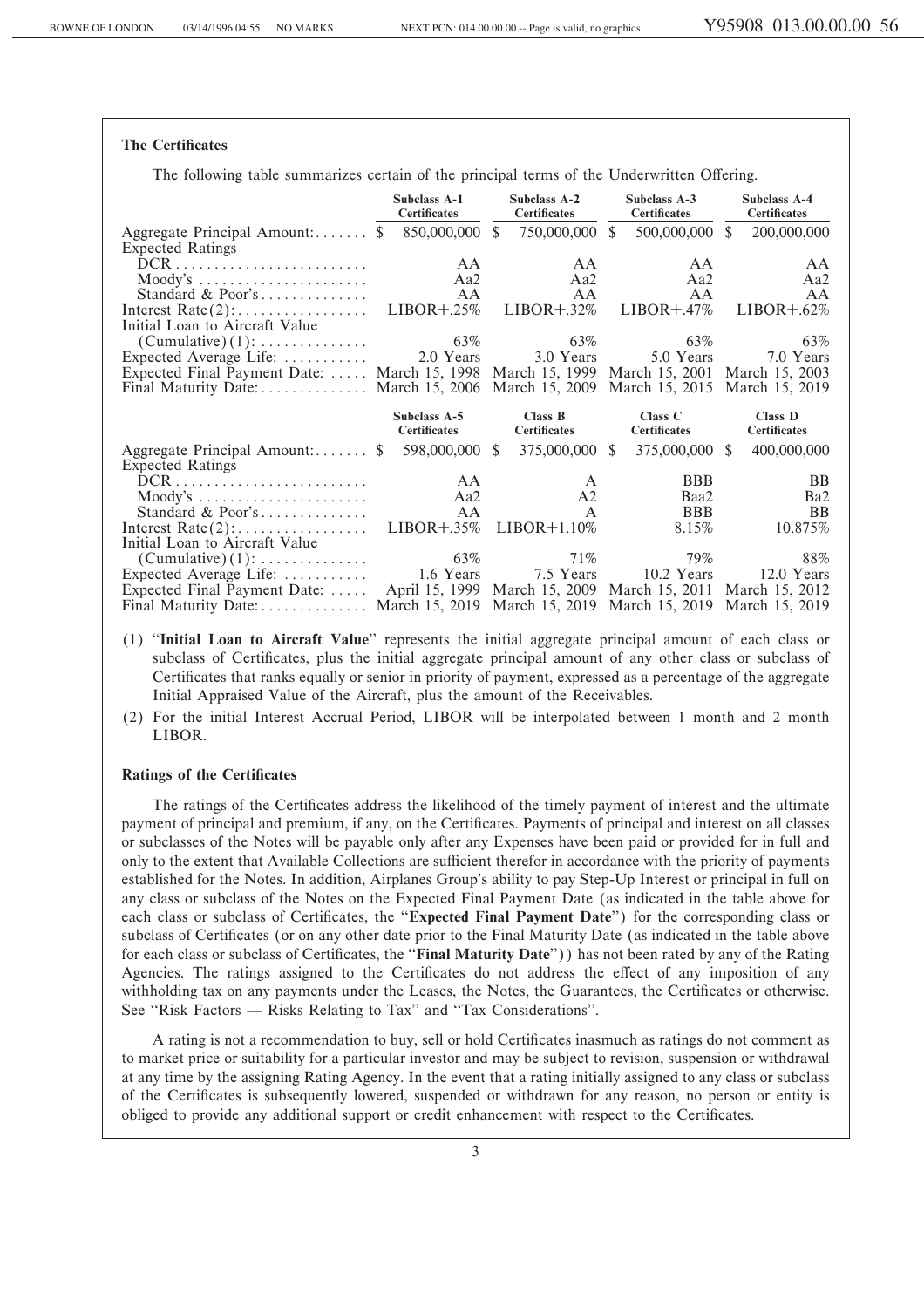## **The Aircraft and Lessees**

The following pie charts summarize Airplanes Group's exposure as of December 31, 1995 to various types of Aircraft, Lessees, ages of Aircraft, noise restrictions applying to Aircraft and the regions and countries in which Lessees are based. All percentages have been calculated by reference to the Initial Appraised Value (as of October 31, 1995) of the Aircraft.

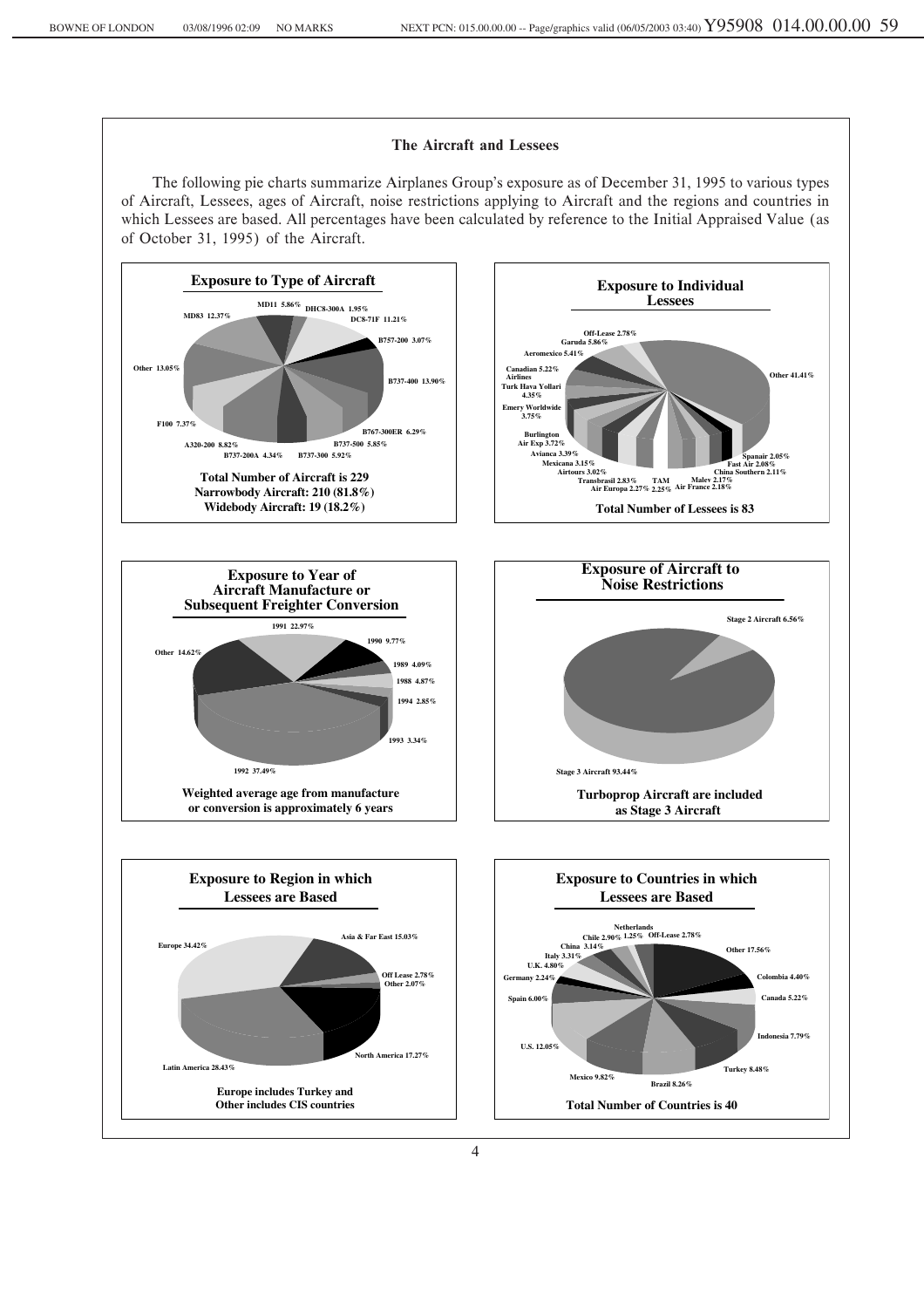

5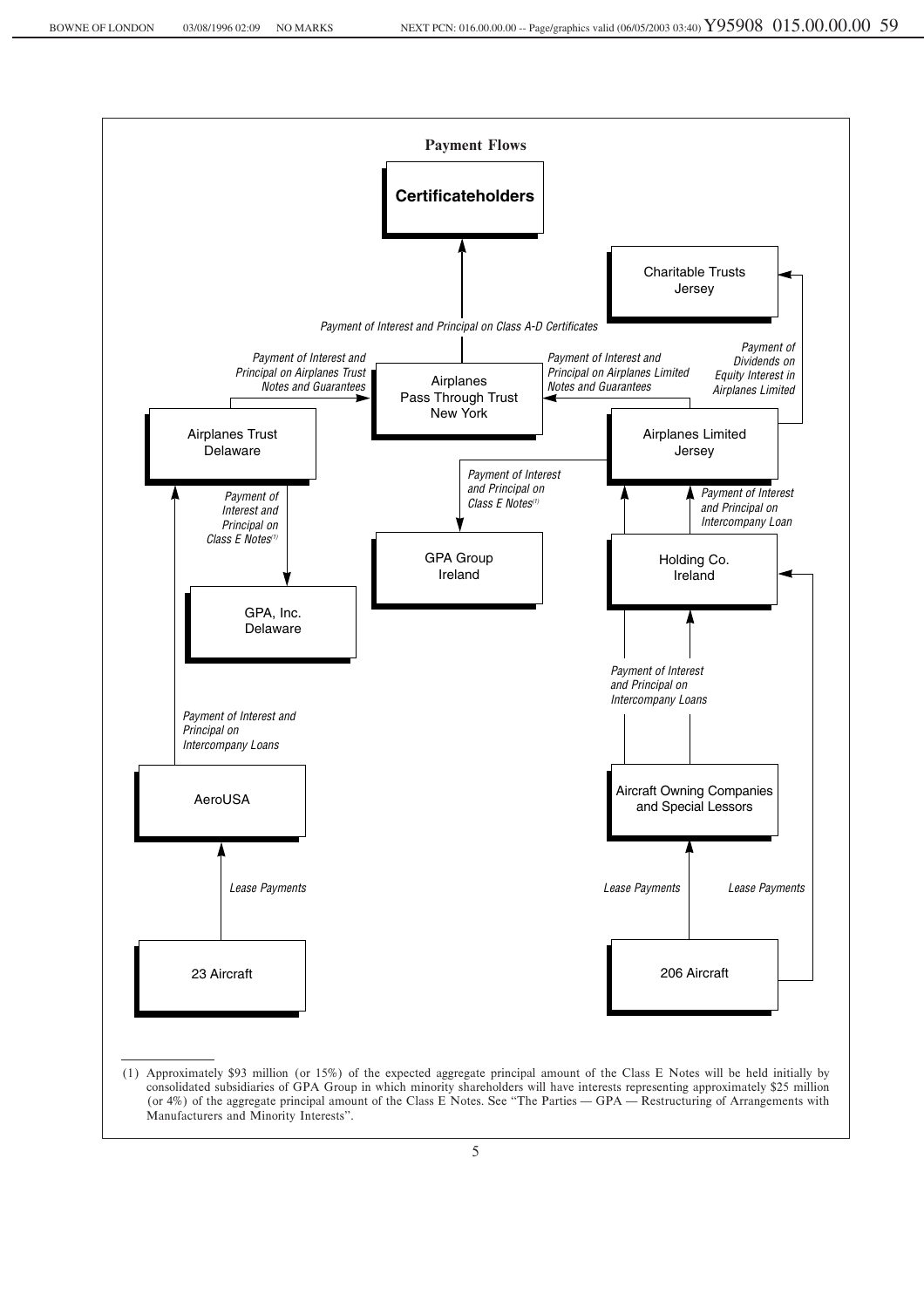

- (1) Airplanes Group may establish additional subsidiaries from time to time for the purpose of directly or indirectly leasing Aircraft from the Aircraft Owning Companies or any other subsidiary of Holding Co. or AeroUSA and sub-leasing them to operators where commercial or other reasons make it desirable to do so. Any additional subsidiaries will be subject to restrictions set forth in the Trust Indentures.
- (2) The shares of AeroUSA and its wholly-owned subsidiary will be held by voting trusts with First Security Bank of Utah, National Association acting as trustee in order to satisfy regulations of the U.S. Federal Aviation Administration regarding the U.S. citizenship of the owners of U.S.-registered aircraft. Airplanes Trust will hold voting trust certificates representing such respective shares.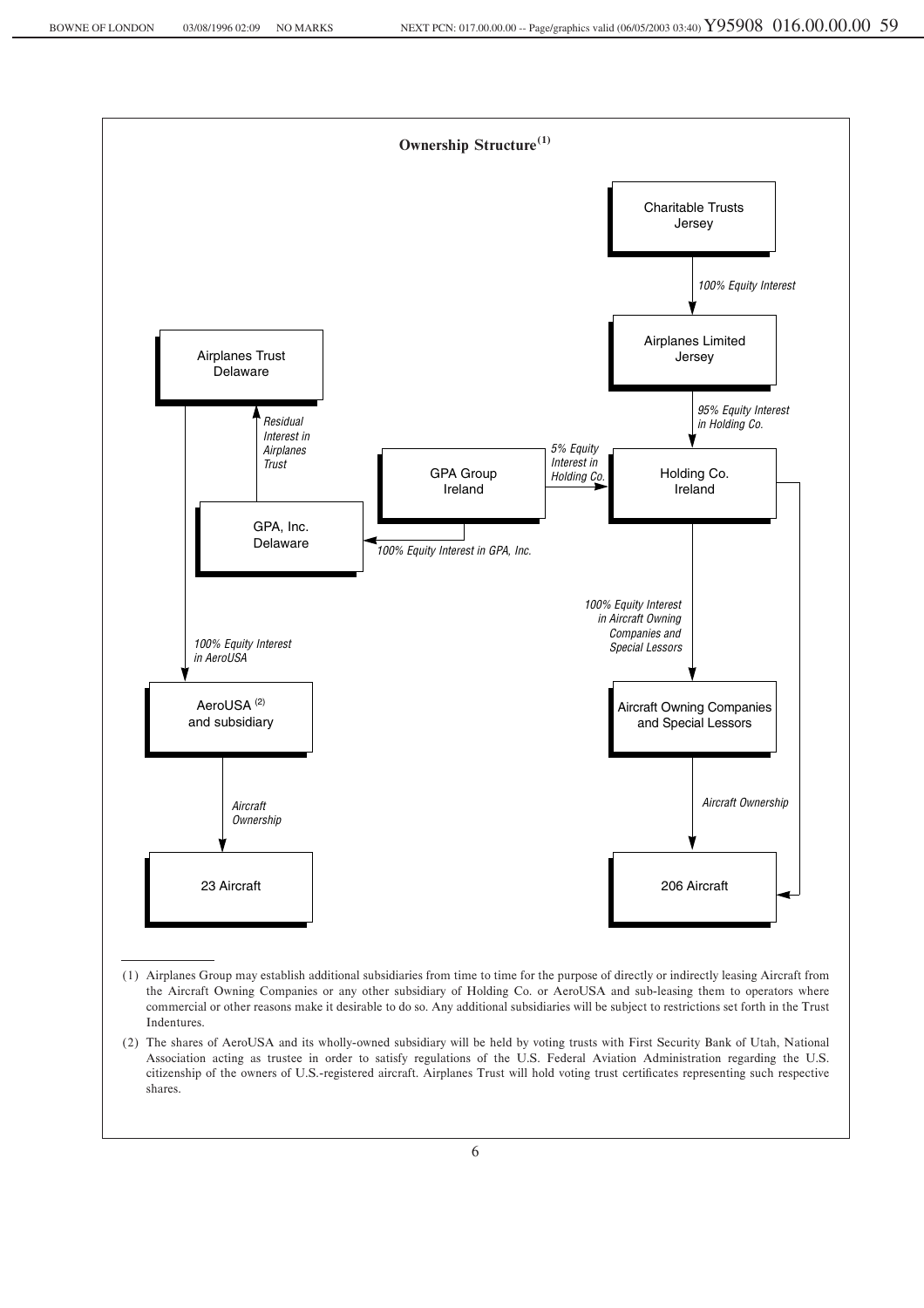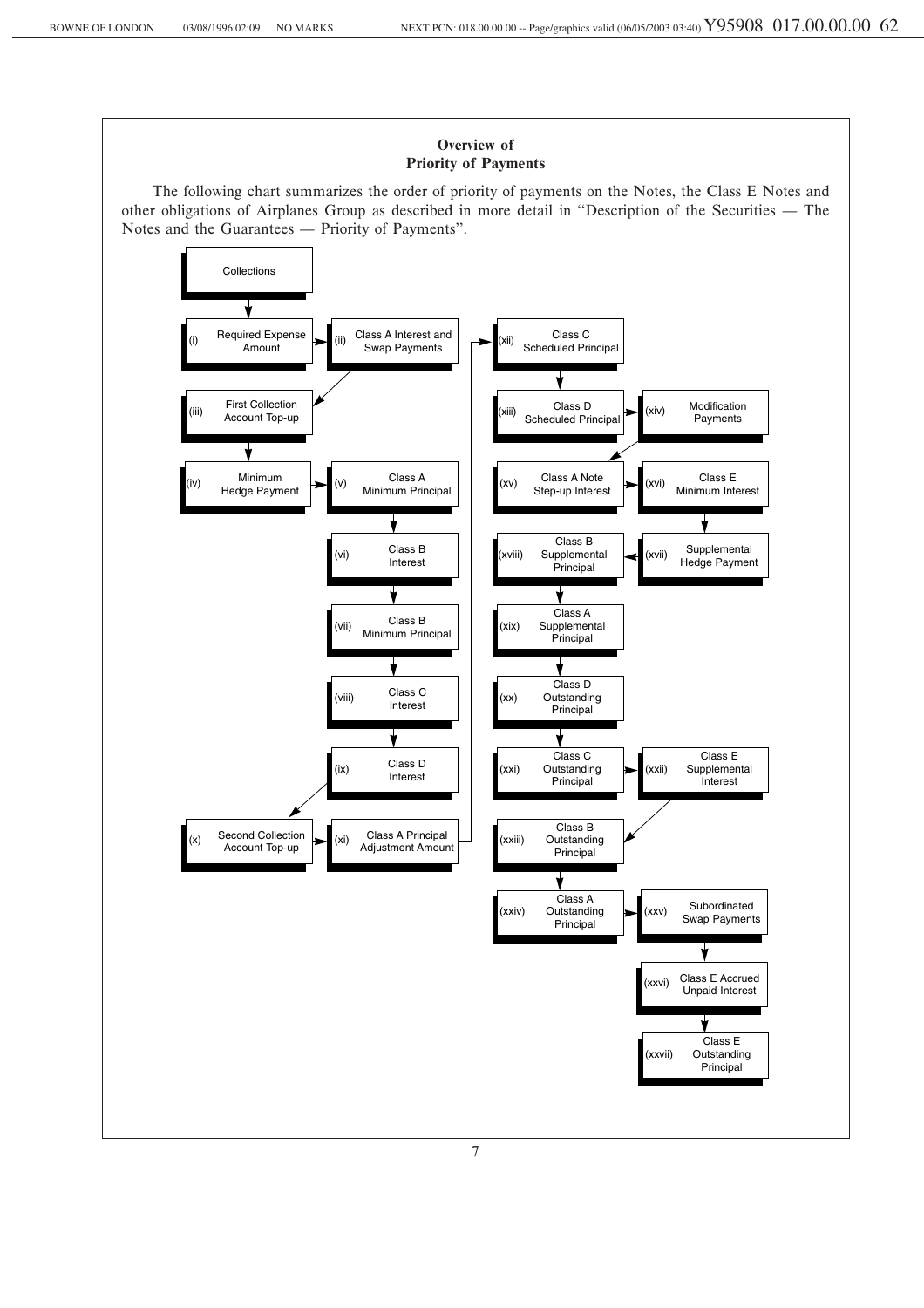| <b>THE OFFERING</b>     |                                                                                                                                                                                                                                                                                                                                                                                                                                                                                                                                                                                                                                                                                                                                                                                                                                                                            |  |  |  |
|-------------------------|----------------------------------------------------------------------------------------------------------------------------------------------------------------------------------------------------------------------------------------------------------------------------------------------------------------------------------------------------------------------------------------------------------------------------------------------------------------------------------------------------------------------------------------------------------------------------------------------------------------------------------------------------------------------------------------------------------------------------------------------------------------------------------------------------------------------------------------------------------------------------|--|--|--|
|                         | Airplanes Pass Through Trust will be formed under the laws of the State<br>of New York pursuant to the Trust Agreement among Airplanes<br>Limited, Airplanes Trust and Bankers Trust Company, as Trustee, to<br>acquire the Notes and the Guarantees and to issue and sell the<br>Certificates. The Trust's principal office is located in care of the Trustee<br>at 4 Albany Street, New York, New York 10006. See "The Parties -<br>The Trust and Trustee".                                                                                                                                                                                                                                                                                                                                                                                                              |  |  |  |
| $Trust$ Assets          | The Notes and the Guarantees will represent substantially all of the<br>assets of the Trust. Under the Trust Agreement, the Trustee may not<br>transfer any of the Notes or the Guarantees except in connection with an<br>exercise of remedies following a Note Event of Default. See "The<br>Parties — The Trust and Trustee".                                                                                                                                                                                                                                                                                                                                                                                                                                                                                                                                           |  |  |  |
| Payment Dates           | Interest will be payable monthly in arrears on the fifteenth day of each<br>month, commencing May 15, 1996 (each a "Payment Date"); provided<br>that if any Payment Date would otherwise fall on a day which is not a<br>Business Day, the relevant Payment Date will be the first following day<br>which is a Business Day. For the purposes of the Certificates, "Business<br>Day" means a day on which U.S. dollar deposits may be dealt in on the<br>London inter-bank market and commercial banks and foreign exchange<br>markets are open in New York, New York and London, England. See<br>"Description of Securities — The Certificates — Payments and<br>Distributions".                                                                                                                                                                                          |  |  |  |
| Record Date             | The record date (the "Record Date") with respect to each Payment<br>Date will be the close of business on the day that is 15 days prior to such<br>Payment Date, whether or not such day is a Business Day. See<br>"Description of Securities — The Certificates — Payments and<br>Distributions".                                                                                                                                                                                                                                                                                                                                                                                                                                                                                                                                                                         |  |  |  |
| Reference Date          | The reference date (the "Reference Date") with respect to each<br>Payment Date will be the day that is two Business Days prior to such<br>Payment Date. See "Description of Securities — The Notes and the<br>Guarantees - Reference Agency Agreement".                                                                                                                                                                                                                                                                                                                                                                                                                                                                                                                                                                                                                    |  |  |  |
| Calculation Date        | The fourth Business Day immediately preceding each Payment Date.                                                                                                                                                                                                                                                                                                                                                                                                                                                                                                                                                                                                                                                                                                                                                                                                           |  |  |  |
| Interest Accrual Period | The period beginning on (and including) March 28, 1996 (the "Closing<br>Date") and ending on (but excluding) the first Payment Date and each<br>successive period beginning on (and including) a Payment Date and<br>ending on (but excluding) the next succeeding Payment Date is called<br>an "Interest Accrual Period"; provided that the final Interest Accrual<br>Period will end on but exclude the Final Maturity Date (or, if earlier<br>with respect to any class or subclass of Notes, the date such class or<br>subclass of Notes is paid in full). Account balances with respect to each<br>Interest Accrual Period shall be determined by reference to the balance<br>of funds on deposit in Accounts on the Calculation Date immediately<br>preceding each Payment Date. See "Description of Securities — The<br>Certificates — Payments and Distributions". |  |  |  |
| Accrued Interest        | Accrued and unpaid interest will bear interest at the then current stated<br>rate of the Notes to which such accrued and unpaid interest relates.                                                                                                                                                                                                                                                                                                                                                                                                                                                                                                                                                                                                                                                                                                                          |  |  |  |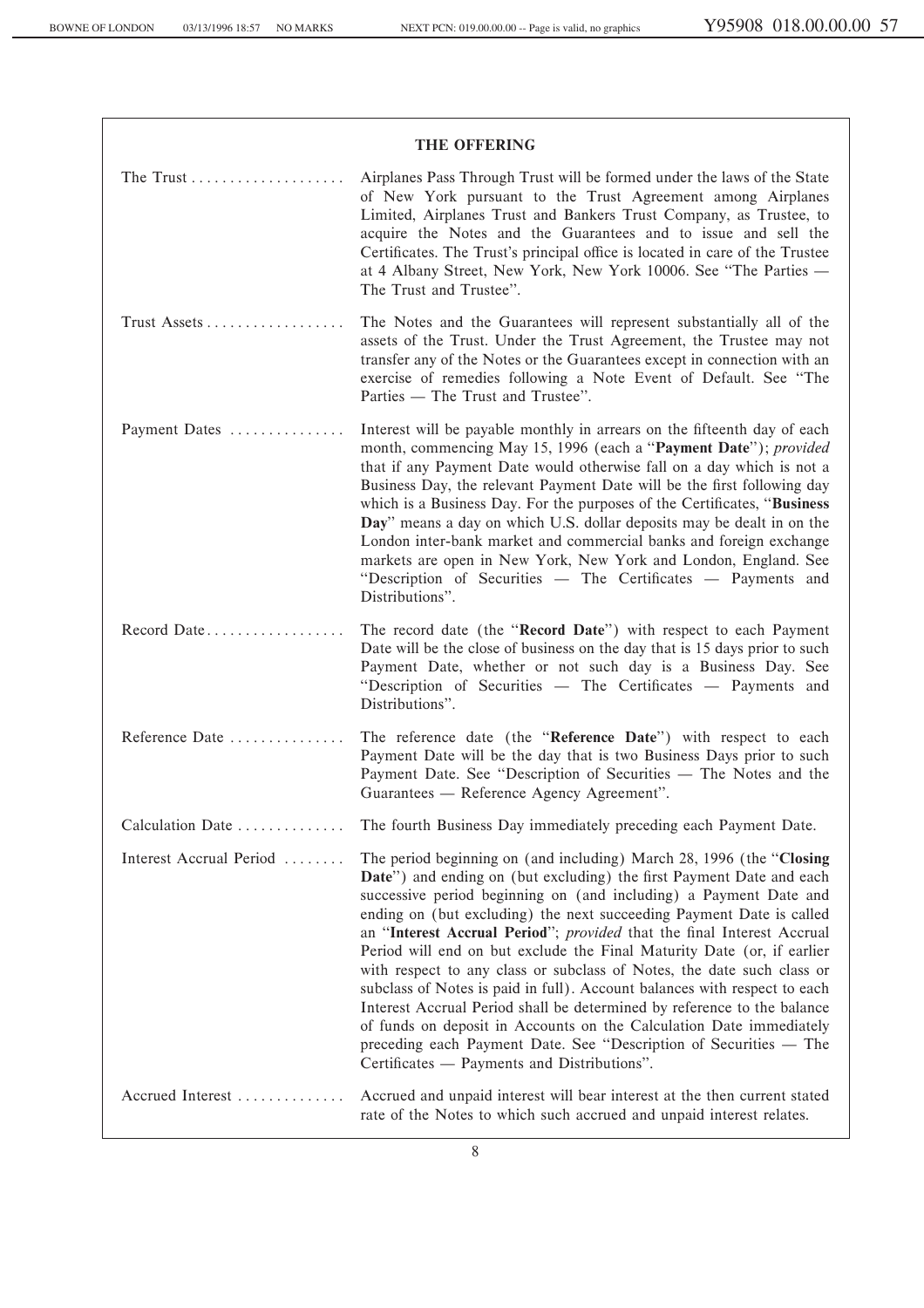| Sources of Certificate and Note |                                                                                                                                                                                                                                                                                                                                                                                                                                                                                                                                                                                                                                                                                                                                                                                                                                                                                                                                                                                                                                                                                                                                                                                                                                                                                                                                                                                                                                                                                                                                                                                                                                                                                                                                                                                                                                                                                                                                                                                                                                                                                      |
|---------------------------------|--------------------------------------------------------------------------------------------------------------------------------------------------------------------------------------------------------------------------------------------------------------------------------------------------------------------------------------------------------------------------------------------------------------------------------------------------------------------------------------------------------------------------------------------------------------------------------------------------------------------------------------------------------------------------------------------------------------------------------------------------------------------------------------------------------------------------------------------------------------------------------------------------------------------------------------------------------------------------------------------------------------------------------------------------------------------------------------------------------------------------------------------------------------------------------------------------------------------------------------------------------------------------------------------------------------------------------------------------------------------------------------------------------------------------------------------------------------------------------------------------------------------------------------------------------------------------------------------------------------------------------------------------------------------------------------------------------------------------------------------------------------------------------------------------------------------------------------------------------------------------------------------------------------------------------------------------------------------------------------------------------------------------------------------------------------------------------------|
| Payments                        | The only source of payment for the Certificates, the Notes, the<br>Guarantees and the other obligations of Airplanes Group will be the<br>payments made by the Lessees under the Leases, proceeds from<br>dispositions, if any, of the assets of Airplanes Group, net payments, if<br>any, under the Swap Agreements and other hedging instruments, net<br>cash proceeds received from the sale of Refinancing Certificates and<br>proceeds, if any, received in connection with disposals of the Notes by<br>the Indenture Trustees under certain circumstances. Payments on each<br>class or subclass of Notes and the Guarantees and, correspondingly, on<br>each class or subclass of Certificates, will be made only to the extent of<br>amounts on deposit in the Collection Account on the Calculation Date<br>relating to each Payment Date net of Expenses (other than Permitted<br>Accruals in respect of Modification Payments) then due and payable or<br>reasonably anticipated to become due and payable during the next<br>Interest Accrual Period (the "Required Expense Amount") and other<br>amounts set forth in "Description of Securities — The Notes and the<br>Guarantees — Priority of Payments" (the "Available Collections"). On<br>each Payment Date, interest, principal and premium, if any, paid in<br>respect of each class or subclass of Notes, to the extent received by the<br>Trustee, will be passed through to holders of the corresponding class or<br>subclass of Certificates on the Record Date for such Payment Date (the<br>"Certificateholders"). It is expected, based on the Assumptions, that<br>funds to be received by the Trustee in respect of each pair of Notes of<br>any class or subclass will be sufficient to pay interest, principal and<br>premium, if any, on the Certificates. See "Description of Securities —<br>The Certificates" and "- The Notes and the Guarantees - Priority of<br>Payments", "Risk Factors — Risks Relating to Payments on the<br>Certificates" and "- Risks Relating to the Capital Markets". |
|                                 | Each of Airplanes Limited and Airplanes Trust shall unconditionally<br>guarantee the obligations of the other under each class and subclass of<br>Notes. Payments under the Guarantees of any Notes will be<br>subordinated in priority of payment in accordance with the priority of<br>payments on those Notes.                                                                                                                                                                                                                                                                                                                                                                                                                                                                                                                                                                                                                                                                                                                                                                                                                                                                                                                                                                                                                                                                                                                                                                                                                                                                                                                                                                                                                                                                                                                                                                                                                                                                                                                                                                    |
| Use of Proceeds                 | The purpose of the Underwritten Offering is to repay substantially all of<br>GPA's secured indebtedness and to enhance GPA's ability to meet its<br>remaining obligations as they fall due. The net cash proceeds of the<br>Underwritten Offering will be used by the Trust to purchase the Notes<br>issued by Airplanes Limited and Airplanes Trust. Airplanes Limited and<br>Airplanes Trust, in turn, will use such net cash proceeds to purchase the<br>Transferring Companies from GPA, to repay certain secured obligations<br>of GPA relating to the Aircraft and other assets owned by the<br>Transferring Companies, to repay certain indebtedness of the<br>Transferring Companies to GPA and to fund certain liabilities and<br>contingent liabilities of the Transferring Companies, including aircraft<br>maintenance obligations. See "Use of Proceeds".                                                                                                                                                                                                                                                                                                                                                                                                                                                                                                                                                                                                                                                                                                                                                                                                                                                                                                                                                                                                                                                                                                                                                                                                               |
| Ratings of the Certificates     | It is a condition to the issuance of the Certificates that each class or<br>subclass of Certificates will receive ratings from Duff & Phelps Credit<br>Rating Co. ("DCR"), Moody's Investors Service, Inc. ("Moody's")<br>and Standard & Poor's Ratings Group, a division of The McGraw-Hill<br>Companies, Inc. ("Standard & Poor's" or together with DCR and                                                                                                                                                                                                                                                                                                                                                                                                                                                                                                                                                                                                                                                                                                                                                                                                                                                                                                                                                                                                                                                                                                                                                                                                                                                                                                                                                                                                                                                                                                                                                                                                                                                                                                                        |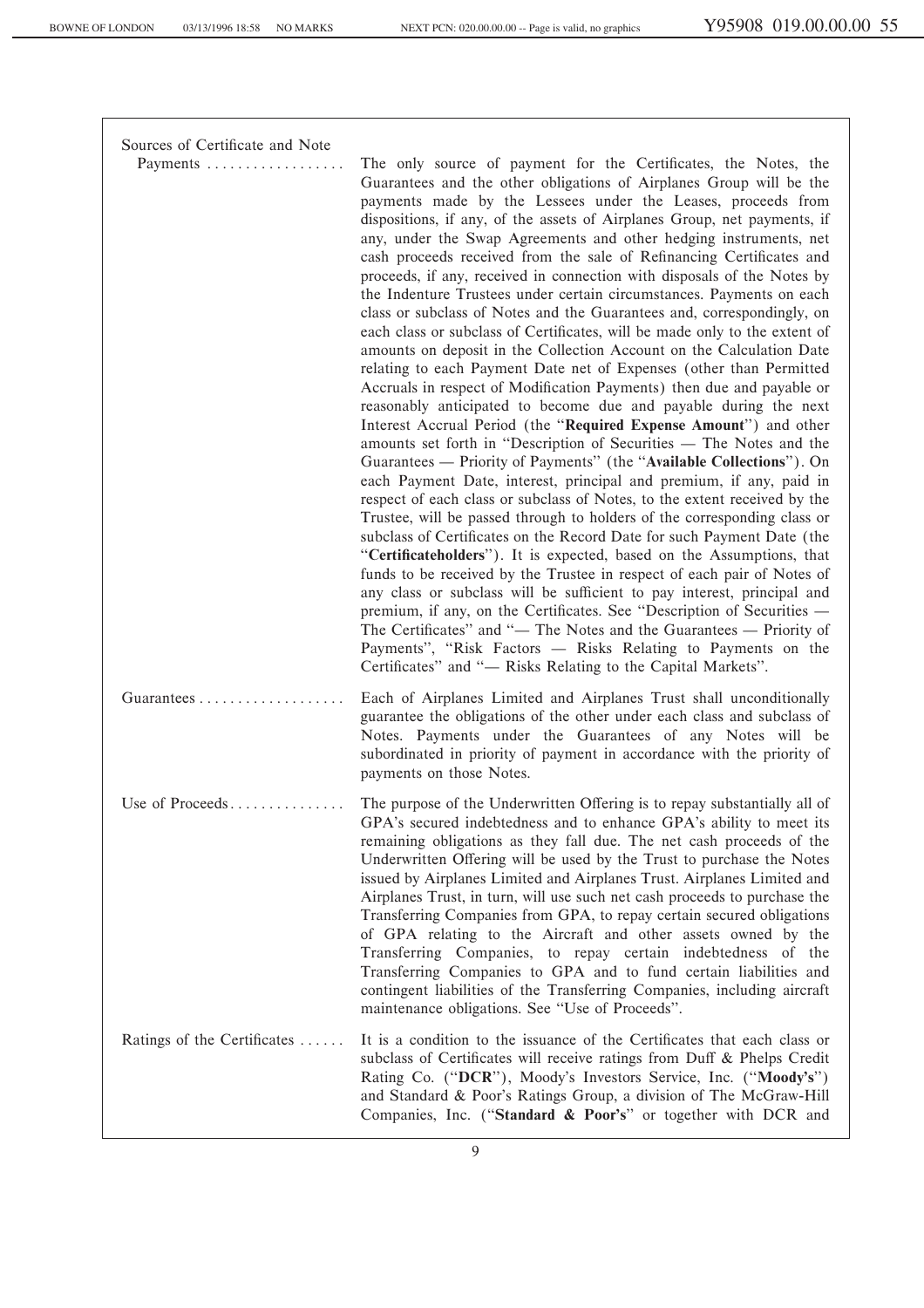|                         | Moody's, the "Rating Agencies") as set forth above. See "Description of<br>the Securities — The Certificates — Ratings".                                                                                                                                                                                                                                                                                                                                                                                                                                                                                                                                                                                                                                         |
|-------------------------|------------------------------------------------------------------------------------------------------------------------------------------------------------------------------------------------------------------------------------------------------------------------------------------------------------------------------------------------------------------------------------------------------------------------------------------------------------------------------------------------------------------------------------------------------------------------------------------------------------------------------------------------------------------------------------------------------------------------------------------------------------------|
| Listing                 | Application has been made to list the Certificates on the Luxembourg<br>Stock Exchange. See "Additional Information".                                                                                                                                                                                                                                                                                                                                                                                                                                                                                                                                                                                                                                            |
| Denominations           | The Certificates of each class or subclass will be available for purchase in<br>minimum denominations of \$100,000 and integral multiples of \$1,000 in<br>excess thereof; <i>provided</i> that a single Certificate of each class or subclass<br>may be issued in a denomination of less than \$100,000. See "Description<br>of the Securities — The Certificates".                                                                                                                                                                                                                                                                                                                                                                                             |
|                         | It is expected that the Certificates will be issued in fully registered form<br>only in the name of Cede as the nominee of DTC. No person acquiring<br>an interest in the Certificates will be entitled to receive a Definitive<br>Certificate representing such person's interest in the corresponding Trust,<br>except in the event that Definitive Certificates are issued under the<br>limited circumstances described herein. Certificateholders will hold their<br>Certificates through DTC (in the United States) or Cedel Bank or<br>Euroclear (in Europe), if they are participants in such systems, or<br>indirectly through organizations which are participants in such systems.<br>See "Book-Entry, Registration, Global Clearance and Settlement". |
| Airplanes Limited       | Airplanes Limited is a special purpose limited liability company formed<br>under the laws of Jersey with its registered and principal office located at<br>22 Grenville Street, St. Helier, Jersey, JE4 8PX, Channel Islands,<br>telephone $(011-44-1534-609-000)$ . See "The Parties — Airplanes<br>Limited" and "Management of Airplanes Group".                                                                                                                                                                                                                                                                                                                                                                                                               |
| Airplanes Trust         | Airplanes U.S. Trust, a Delaware business trust, is organized pursuant to<br>the Airplanes Trust Agreement (the "Airplanes Trust Agreement")<br>among GPA, Inc., a wholly owned subsidiary of GPA Group ("GPA,<br>Inc."), as settlor (the "Settlor"), Wilmington Trust Company, as trustee<br>(the "Delaware Trustee") and the Controlling Trustees thereunder.<br>Airplanes Trust's principal office is located in care of the Delaware<br>Trustee at 1100 North Market Street, Rodney Square North,<br>Wilmington, Delaware 19890-0001 (telephone: 1-302-651-1000). See<br>"The Parties - Airplanes Trust" and "Management of Airplanes<br>Group".                                                                                                             |
| Airplanes Group         | Airplanes Limited and Airplanes Trust and, unless the context otherwise<br>requires, the subsidiaries of each of them on a combined basis. See<br>"Prospectus Summary — Transaction Overview".                                                                                                                                                                                                                                                                                                                                                                                                                                                                                                                                                                   |
| Airplanes Limited Notes | Airplanes Limited will issue the Notes (the "Airplanes Limited Notes")<br>pursuant to a trust indenture (the "Airplanes Limited Indenture"),<br>among Airplanes Limited, Airplanes Trust and Bankers Trust Company,<br>as Airplanes Limited Indenture Trustee (the "Airplanes Limited<br>Indenture Trustee"). See "Description of Securities - The Notes and<br>the Guarantees".                                                                                                                                                                                                                                                                                                                                                                                 |
| Airplanes Trust Notes   | Airplanes Trust will issue the Notes (the "Airplanes Trust Notes")<br>pursuant to a trust indenture (the "Airplanes Trust Indenture" and,<br>together with the Airplanes Limited Indenture, the "Trust Indentures"),<br>among Airplanes Limited, Airplanes Trust and Bankers Trust Company,<br>as Airplanes Trust Indenture Trustee (the "Airplanes Trust Indenture<br>Trustee", and together with the Airplanes Limited Indenture Trustee,                                                                                                                                                                                                                                                                                                                      |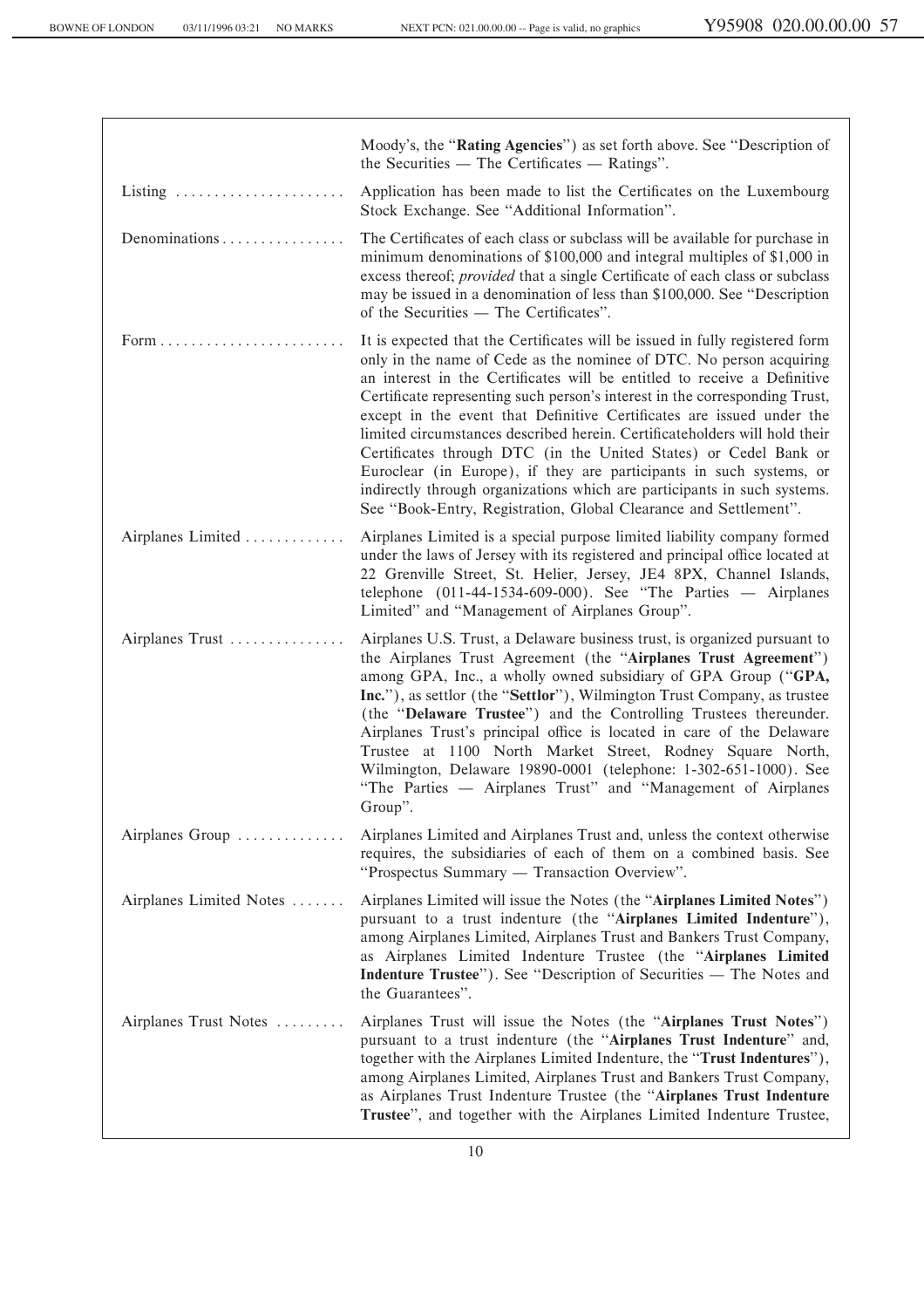the "Indenture Trustees"). See "Description of Securities — The Notes and the Guarantees''. Notes ÏÏÏÏÏÏÏÏÏÏÏÏÏÏÏÏÏÏÏÏÏÏÏ The Notes shall comprise the Airplanes Limited Notes and the Airplanes Trust Notes. The Class A Notes are subdivided into five subclasses, the Subclass A-1, A-2, A-3, A-4 and A-5 Notes. The Class B, Class C and Class D Notes will not be subdivided into subclasses. Each subclass of Class A Notes and the Class B Notes will be entitled to receive interest from their date of delivery at a rate per annum equal to one month LIBOR on the applicable Reference Date plus the applicable margin set forth on the cover page of this Prospectus. The Class C and Class D Notes will be entitled to receive interest at the respective Ñxed rates per annum set forth on the cover page of this Prospectus. The interest rates on the Class A and Class B Notes will be determined for the initial Interest Accrual Period two Business Days prior to the scheduled delivery thereof. The Class A and Class B Notes may be collectively referred to herein as the "**Floating Rate Notes**" and the Class A and Class B Certificates may be collectively referred to herein as the "Floating Rate Certificates". The Class C Notes and the Class D Notes may be collectively referred to herein as the "Fixed Rate Notes" and the Class C and Class D Certificates may be collectively referred to herein as the "Fixed Rate Certificates". See "Description of Securities — The Notes and the Guarantees''. Status of Notes ÏÏÏÏÏÏÏÏÏÏÏÏÏÏÏ The Notes will constitute direct obligations of Airplanes Limited and Airplanes Trust, as the case may be. None of the Trustee, the Indenture Trustees or the Certificateholders has or will have any security interest, mortgage, charge or other similar interest in any of the Aircraft or the Leases. The Security Trustee has been granted a security interest in onethird of the ordinary share capital of Holding Co. and its subsidiaries and in Airplanes Group's interests in the cash in the Accounts. In addition, the Accounts (except for certain Rental Accounts) are held in the name of the Security Trustee. See "Description of Securities — The Notes and the Guarantees''. Airplanes Group's ability to incur indebtedness is significantly constrained. However, Airplanes Group will have the ability, in certain circumstances, to refinance certain classes or subclasses of Certificates. Such Refinancing Certificates will rank *pari passu* with the classes or subclasses of refinanced Certificates and will never rank higher in priority than the Class A Certificates. See "Description of Securities  $-$  The Notes and the Guarantees  $-$  Trust Indenture Covenants  $-$ Limitations on Indebtedness''. Payments on the Notes ....... Interest, principal and premium, if any, on each class of Notes will be paid only out of Available Collections with respect to any Interest Accrual Period received on or prior to the Calculation Date relating to such Interest Accrual Period. On each Payment Date, principal will be payable in respect of each class or subclass of Notes to the extent of Available Collections, in an amount up to the Principal Distribution Amount, if any, for the Floating Rate Notes, and the Scheduled Principal Payment Amount, if any, with respect to the Fixed Rate Notes on such Payment Date but only to the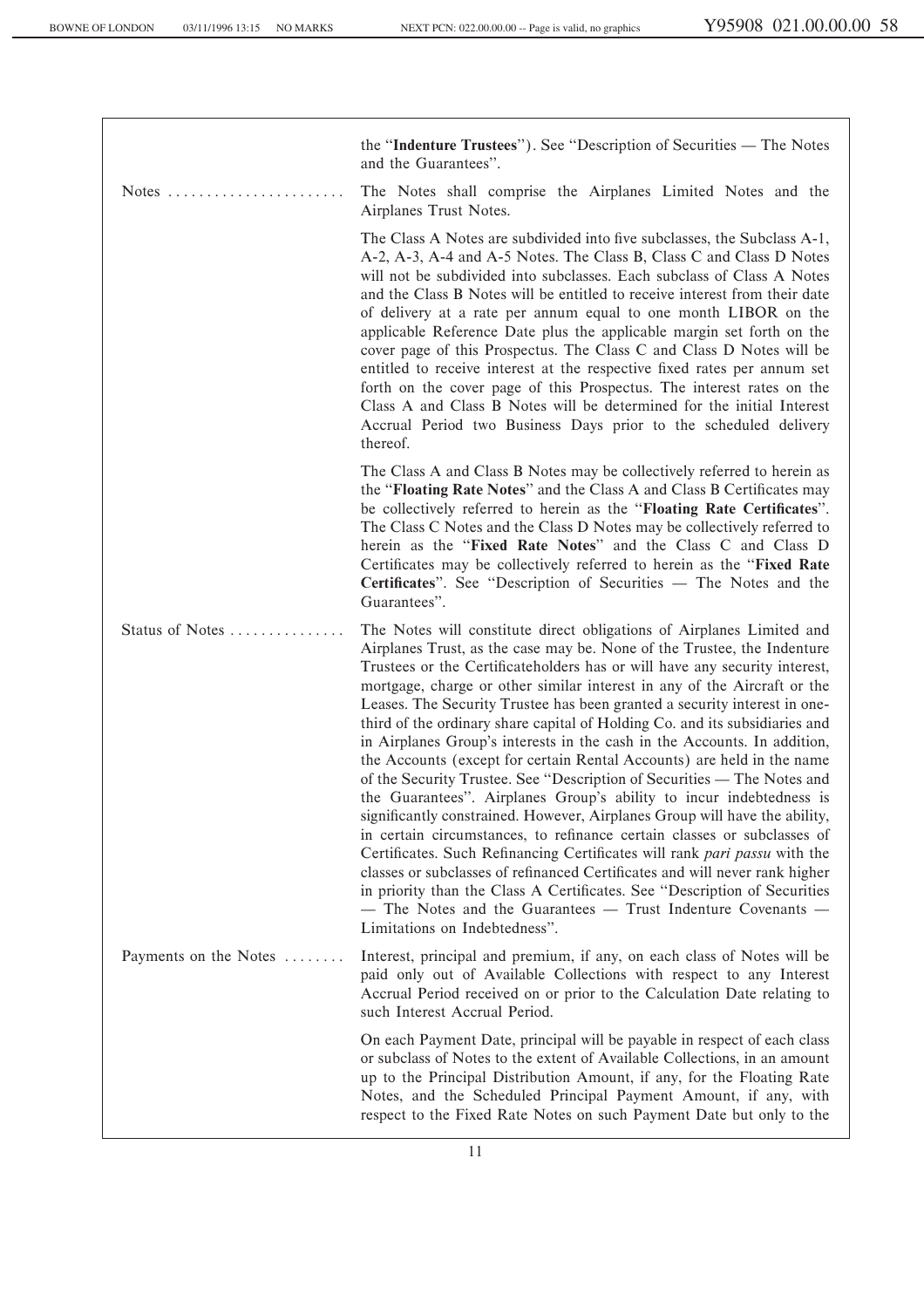extent that funds are available for such purpose after having made the payments ranking in priority thereto. The expected principal payments of the Notes have been determined on the basis of certain assumptions (such assumptions, as set forth under "Description of Securities  $-$  The Certificates", the "Assumptions"), including, *inter alia*, assumptions regarding the timing and amount of payments under the Existing Leases, assumptions regarding the terms of and payments under Future Leases and assumptions regarding the ability of the Trust to refinance maturing Subclass A-1, A-2, A-3 and A-4 Certificates through the issuance and sale by separate trusts of new certificates (the "Refinancing Certificates"). It is highly likely that the Assumptions will not correspond to actual experience and as a result the actual principal payments received are likely to vary from the expected principal payments in respect of such class or subclass of Certificates, and the actual maturity of any class or subclass of Certificates is likely to occur earlier or later than its Expected Final Payment Date. See "Description of Securities — The Notes and the Guarantees — Priority of Payments", "Risk Factors — Risks Relating to Payments on the Certificates" and "Risk Factors — Risks Relating to the Capital Markets".

Step-Up Interest  $\dots$   $\dots$   $\dots$   $\dots$  If any of the Subclass A-1, A-2, A-3 or A-4 Notes is not repaid on or before the Expected Final Payment Date for such subclass, such subclass of Notes will accrue interest thereafter at a rate equal to the stated interest rate therefor, plus 0.50% per annum (the "**Step-Up Interest**"). For any period in which Step-Up Interest is accruing on any subclass of the Class A Notes, Step-Up Interest will also accrue on the Subclass A-5 Notes. Payments of Step-Up Interest will be subordinated to certain other obligations of Airplanes Group, including the payment of the Principal Adjustment Amount to the Class A Notes and the Minimum Principal Payment Amount of the Class B Notes and payment of the Scheduled Principal Payment Amount to the Class C Notes and Class D Notes and will not be rated by the Rating Agencies. See "Description of Securities  $-$  The Notes and the Guarantees  $-$  The Notes and Guarantees — Interest".

Priority of Payments .......... On each Payment Date, distributions from Available Collections will be made in accordance with the priority of payments set forth in "Description of Securities  $-$  The Notes and the Guarantees  $-$  Priority of Payments''. Payments on the Notes will be subordinated to all fees, costs, or expenses incurred by any Airplanes Group member in the course of the business activities permitted to be conducted by it under the Trust Indentures (the "Expenses") and (other than interest payments on the Class A Notes with respect to which such amounts are ranked *pari passu*) certain amounts due to the parties providing interest rate swaps and other hedging instruments (the "**Swap Providers**"). Furthermore, payments on the Class D Notes and Class D Certificates will be effectively subordinated in priority of payment to payments on all other classes of Notes and Certificates, payments on the Class C Notes and Class C Certificates will be effectively subordinated in priority of payment to payments on the Class A and Class B Notes and Class A and Class B Certificates and payments on the Class B Notes and Class B Certificates will be effectively subordinated in priority of payment to payments on the Class A Notes and Class A Certificates.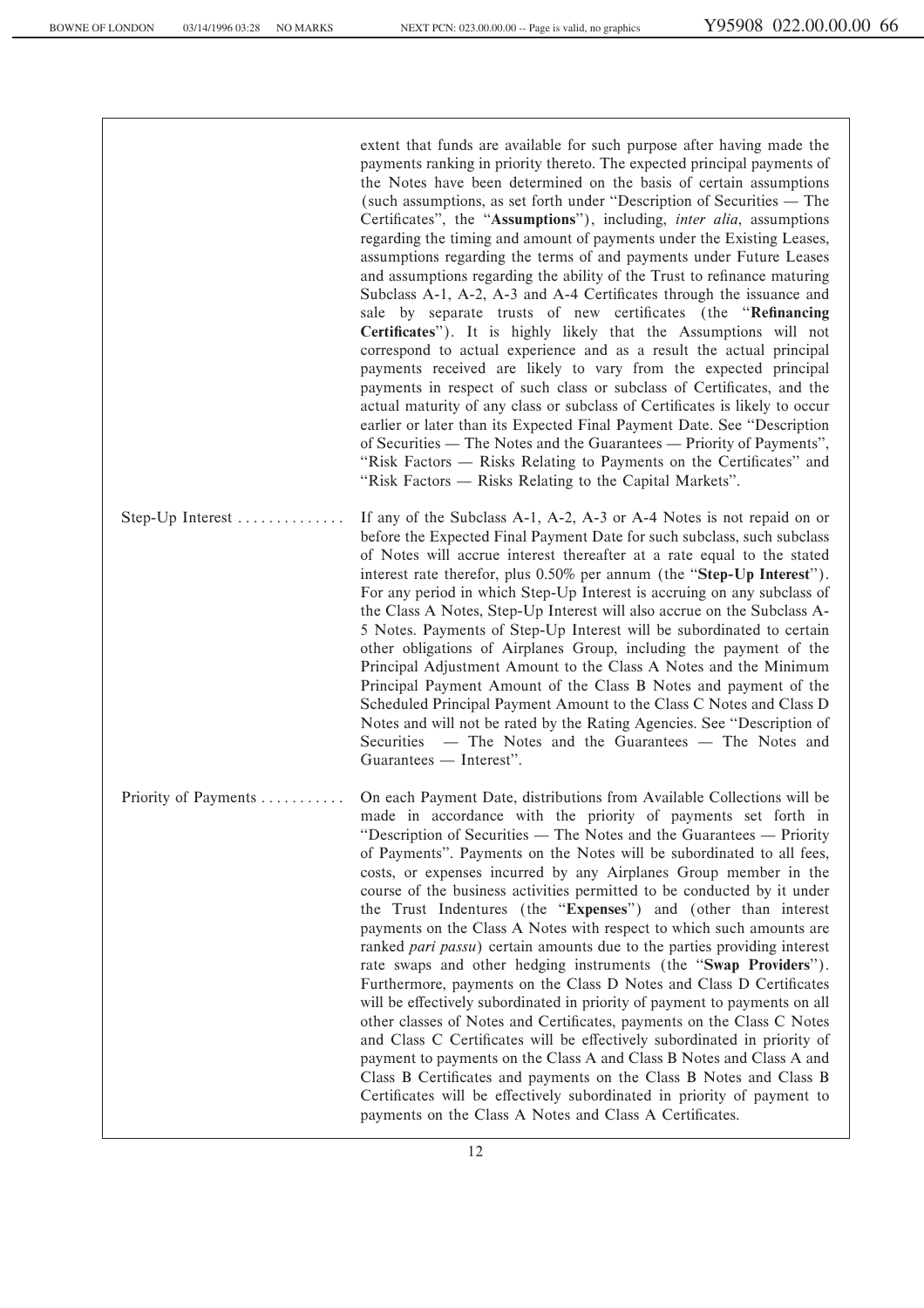Redemption of the Notes ....... Subject to certain conditions described in "Description of Securities — The Notes and Guarantees — Redemption", each class or subclass of the Notes may be redeemed on any Payment Date, in whole or in part, at the Redemption Price, plus accrued but unpaid interest. Within any class of Floating Rate Notes and Fixed Rate Notes being redeemed in part, the Redemption Price will be applied *pro rata* among all such Notes to the *pro rata* reduction of the remaining expected principal payments thereof.

> The Redemption Price on the Subclass A-1, A-2, A-3 and A-4 Notes redeemed (i) prior to the applicable Premium Expiration Date (as indicated below for such subclass of Notes, the ""**Premium Expiration Date**'') will equal 102% of the Outstanding Principal Balance of such subclass being redeemed and (ii) on or after the Premium Expiration Date, will equal the Outstanding Principal Balance of such subclass of Notes being redeemed, without premium (the ""**Floating Rate Redemption Price**''). The Subclass A-5 and Class B Notes are redeemable at a price equal to the Outstanding Principal Balance of such class or subclass, without premium.

| <b>Class or</b><br><b>Subclass of Notes</b> | Premium<br><b>Expiration Date</b> |
|---------------------------------------------|-----------------------------------|
|                                             | March 15, 1997                    |
|                                             | March 15, 1998                    |
|                                             | March 15, 1998                    |
|                                             | March 15, 1999                    |

The Redemption Price on any Fixed Rate Notes will be (i) if such redemption occurs prior to March 15, 2001, the Make-Whole Price or (ii) if such redemption occurs on or after March 15, 2001, the product of the applicable Fixed Price Premium (as indicated below for each class of Notes, the "**Fixed Price Premium**") and the Outstanding Principal Balance of such class of Notes or portion thereof being redeemed (the "Fixed Rate Redemption Price", and together with the Floating Rate Redemption Price, the ""**Redemption Price**'').

| <b>Fixed Price</b>                      | <b>Fixed Price Premium</b> |         |  |
|-----------------------------------------|----------------------------|---------|--|
| <b>Redemption Dates</b>                 | Class C                    | Class D |  |
| On or after March 15, 2001 but prior to |                            |         |  |
| March 15, 2002                          | 105%                       | $107\%$ |  |
| On or after March 15, 2002 but prior to |                            |         |  |
| March 15, 2003                          | $104\%$                    | 106%    |  |
| On or after March 15, 2003 but prior to |                            |         |  |
| March 15, 2004                          | 103%                       | 105%    |  |
| On or after March 15, 2004 but prior to |                            |         |  |
| March 15, 2005                          | $102\%$                    | $104\%$ |  |
| On or after March 15, 2005 but prior to |                            |         |  |
|                                         | $101\%$                    | 103%    |  |
| On or after March 15, 2006 but prior to |                            |         |  |
|                                         | $100\%$                    | 102%    |  |
| On or after March 15, 2007 but prior to |                            |         |  |
| March 15, 2008                          | 100%                       | 101%    |  |
| On or after March 15, 2008              | 100%                       | 100%    |  |
|                                         |                            |         |  |

The Make-Whole Price (the ""**Make-Whole Price**'') will equal the higher of (i) the discounted present value of Scheduled Principal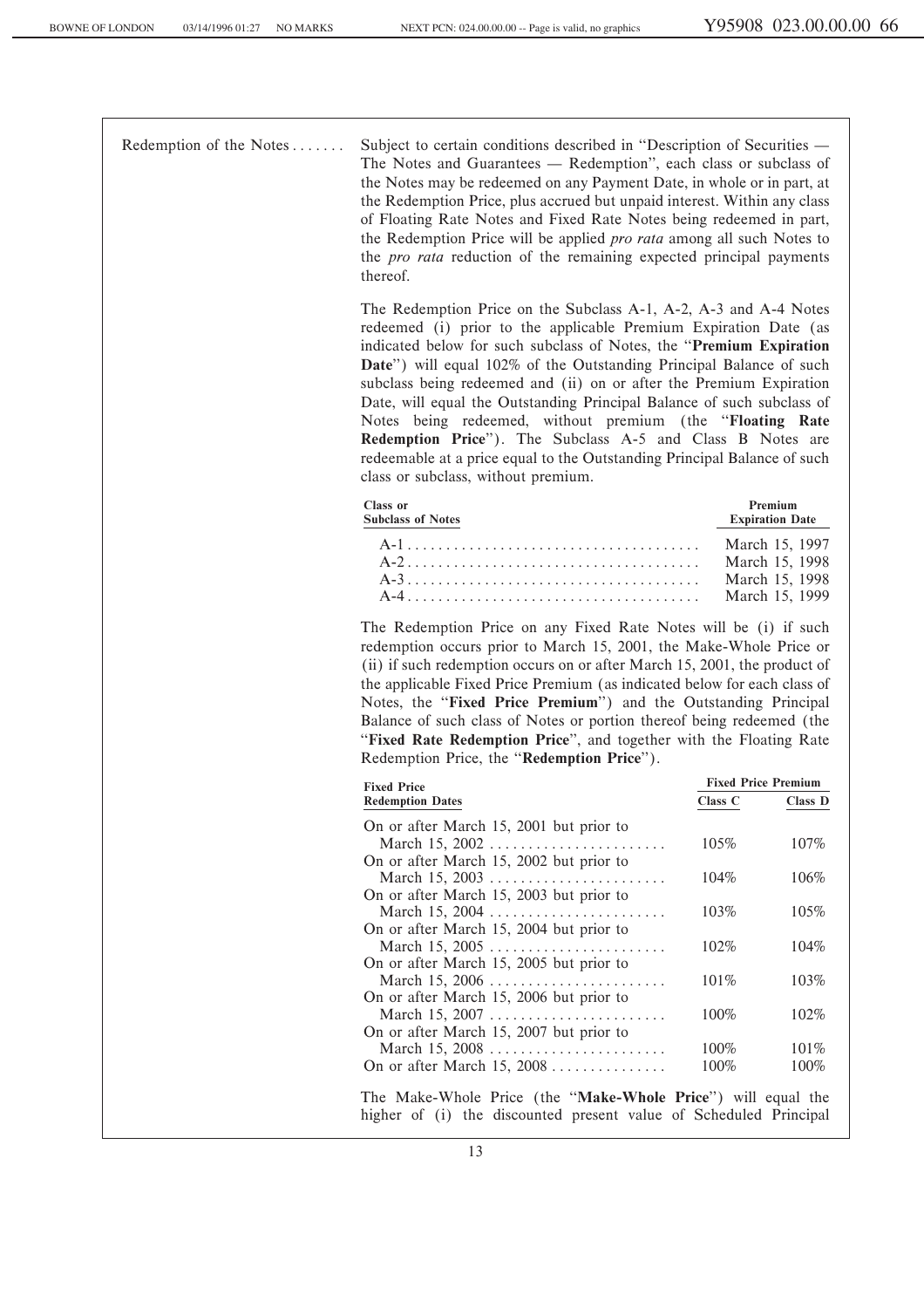Payment Amounts and interest from the Redemption Date through, but not including, March 15, 2001, plus the Fixed Rate Redemption Price for the scheduled Outstanding Principal Balance on March 15, 2001 of the Notes being redeemed, discounted at a rate equal to the Treasury Yield plus a spread equal to, in the case of the Class C Notes, 0.50%, and in the case of the Class D Notes, 1.00% (the "Make-Whole Spread") and (ii) the Outstanding Principal Balance of the Notes of such class being redeemed.

Each class or subclass of the Notes may also be redeemed on any Payment Date, in whole, at the Redemption Price, plus accrued but unpaid interest, in connection with any sale of all or substantially all of the assets of the Airplanes Group. Certain classes or subclasses of the Notes may be redeemed at such time as other classes or subclasses of Notes are being defeased. See "Description of the Securities — The Notes and the Guarantees — Defeasance".

In addition, each class or subclass of the Notes may be redeemed on any Payment Date, in whole, but not in part, without premium, upon the occurrence of certain adverse tax events affecting Airplanes Group, at a Redemption Price equal to the Outstanding Principal Balance thereof, plus accrued and unpaid interest thereon. See ""Description of the Securities — The Notes and the Guarantees — Redemption".

Class E Notes  $\dots$   $\dots$   $\dots$   $\dots$   $\dots$   $\dots$   $\dots$   $\dots$  Simultaneously with the issuance of the Notes, Airplanes Limited and Airplanes Trust will issue the 20% (inflation adjusted) Class E Notes (respectively, the "Airplanes Limited Class E Notes" and the "Airplanes Trust Class E Notes", and collectively, the "Class E **Notes**'') in a combined aggregate initial principal amount of approximately \$604 million. GPA and certain minority investors in subsidiaries of GPA Group will acquire interests in the Class E Notes in transactions exempt from the registration requirements of the Securities Act of 1933, as amended, (the "Securities Act") as part of the consideration for transfer of the Transferring Companies. If GE Capital elects to acquire 90% or more of the ordinary share capital of GPA Group, GPA Group would have the right to purchase any Class E Notes held by such minority investors. GPA has agreed with GE Capital not to transfer the Class E Notes except under certain limited circumstances and only after giving GE Capital a right of first offer with respect to any proposed sale. GPA has also agreed with GE Capital to maintain ownership of not less than a majority of the aggregate outstanding principal amount of Class E Notes. If GE Capital acquires 90% or more of the ordinary share capital of GPA, subject to the satisfaction of certain conditions, the holder of a majority of the outstanding principal amount of the Class E Notes will have the right to determine the composition of the Board of Directors of Airplanes Limited and the Controlling Trustees of Airplanes Trust. At such time, the Directors of Airplanes Limited and the Controlling Trustees of Airplanes Trust will have the authority to cause the Airplanes Group to sell all or substantially all of the assets of the Airplanes Group for consideration sufficient to repay or defease the Notes and the Class E Notes. See "The Parties  $-$  GPA  $-$ Restructuring of Arrangements with Manufacturers and Minority Interests," "Descriptions of Securities — The Class E Notes", "— The Notes and the Guarantees — Redemption" and "- The Notes and the Guarantees — Defeasance".

Capital Stock of Airplanes

Airplanes Limited has an authorized share capital of 10,000 ordinary shares, \$1 par value per share (""**Capital Stock**''), of which 30 shares have been issued. The issued Capital Stock of Airplanes Limited is held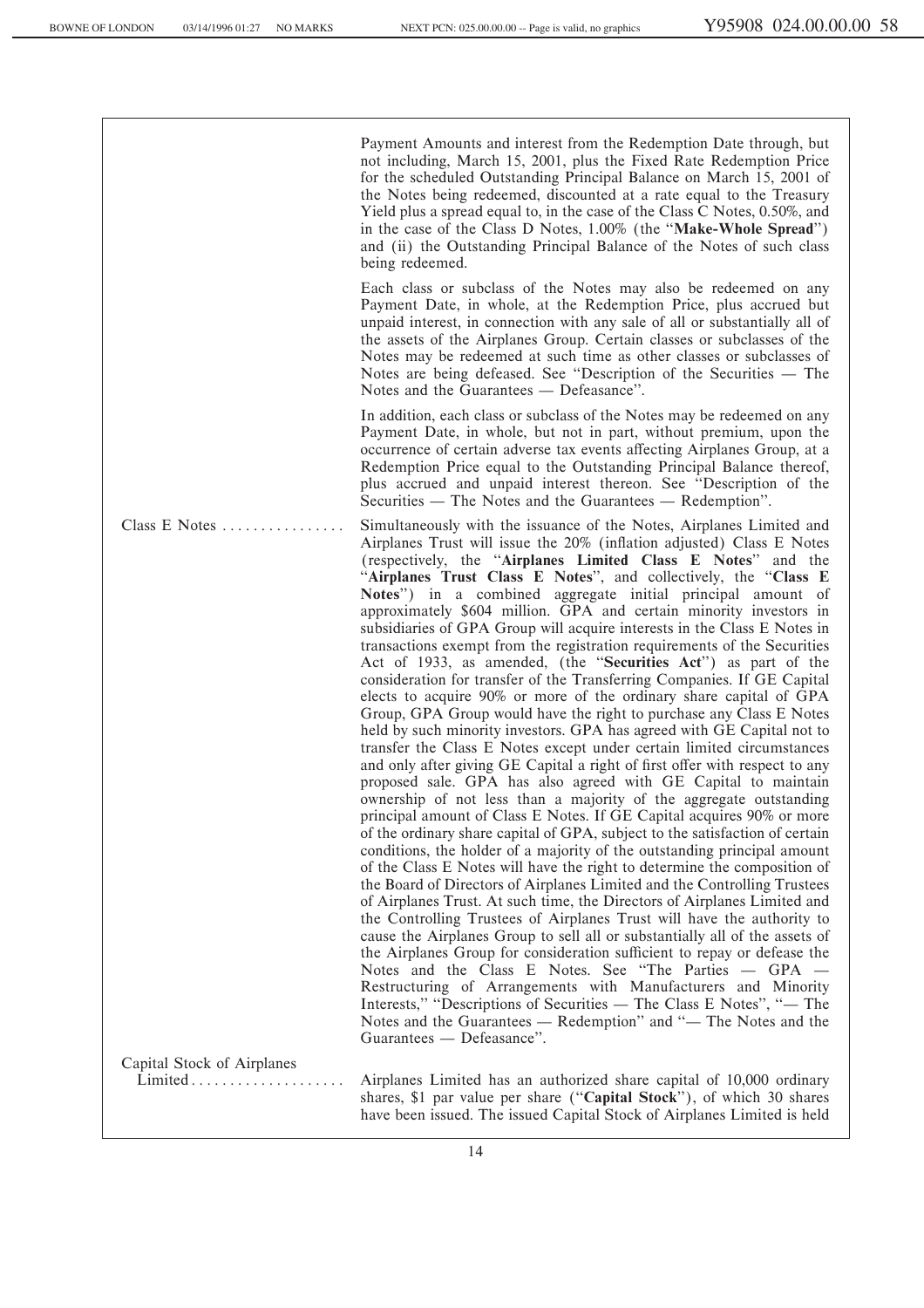by Juris Limited and Lively Limited, each a Jersey corporation, (together, the "Nominees"), for the benefit of certain charitable trusts established under the laws of Jersey (collectively, the ""**Charitable** Trusts"). See "The Parties — Airplanes Limited". Airplanes Trust Residual Interest ÏÏÏÏÏÏÏÏÏÏÏÏÏÏÏÏÏÏÏÏ GPA, Inc., a wholly owned subsidiary of GPA Group, will own all of the residual ownership interest in Airplanes Trust (the ""**Airplanes Trust Residual Interest**''). Upon repayment in full of the Airplanes Trust Notes, the Airplanes Trust Class E Notes and the Airplanes Trust Refinancing Notes, if any, the AeroUSA Shares will revert to GPA through its ownership of the Airplanes Trust Residual Interest. See ""The Parties — Airplanes Trust". GPA Group ÏÏÏÏÏÏÏÏÏÏÏÏÏÏÏÏÏÏ GPA Group, a public limited company incorporated in Ireland, will be the direct or indirect seller of the Transferring Companies, pursuant to the stock purchase agreements effective as of the Closing Date, between (i) GPA Group, Skyscape Limited and Airplanes Limited and (ii) GPA Group, GPA, Inc. and Airplanes Trust (collectively, the ""**Stock Purchase Agreements**''). Wholly owned subsidiaries of GPA Group will also be the Administrative Agent and Cash Manager. See ""The Parties  $-$  GPA" and "Management of Airplanes Group  $-$  Corporate Management.'' Appraised Value ............... As described herein, Airplanes Group has obtained from Aircraft Information Services, Inc., BK Associates, Inc. and Airclaims Limited (the "Appraisers") three desktop appraisals (the "Appraisals") of the value of each of the Aircraft as of October 31, 1995. The Appraisers ascertained the value of each Aircraft on the basis of an open, unrestricted, stable market environment with a reasonable balance of supply and demand, and with full consideration of the Aircraft's "highest" and best use'', presuming an arm's-length, cash transaction between willing, able and knowledgeable parties, acting prudently, with an absence of duress and with a reasonable period of time available for marketing, adjusted to account for the maintenance status of each Aircraft (with certain assumptions as to use since the last reported status), (each value so ascertained for the Aircraft, a ""**Base Value**''). The average of the Base Values for each of the Aircraft (with the exception of 11 Aircraft subject to finance leases which are being sold at GPA Group's net book value) is referred to herein as the ""**Initial Appraised Value**''. None of the Appraisals attribute any value to the relevant Lease, the Maintenance Reserves, the Security Deposits or the Related Collateral, if any, related to the particular Aircraft. The aggregate Initial Appraised Value of the Portfolio is approximately \$4,527 million. An appraisal is only an estimate of value and should not be relied upon as a measure of realizable value. The proceeds received upon a sale of any Aircraft are likely to be less than the Initial Appraised Value thereof. See "Risk Factors — Aircraft Values" and "The Aircraft, Related Leases and Collateral — Appraisers' Report." Leases  $\dots$  $\dots$  $\dots$  $\dots$  $\dots$  $\dots$  $\dots$  At December 31, 1995, the average remaining term, weighted by Initial Appraised Value (without giving effect to Purchase Options, early termination options or extension options) of the Existing Leases was approximately 32 months. All of the Existing Leases will expire under their terms prior to December 31, 2002 and, therefore, Airplanes Group must re-lease substantially all of the Aircraft one or more times prior to the last Final Maturity Date except to the extent that Aircraft are sold prior to the Final Maturity Date. Each Existing Lease is either (a) an operating lease for a fixed term pursuant to which Airplanes Group will retain title to the Aircraft and substantially all of the risks and rewards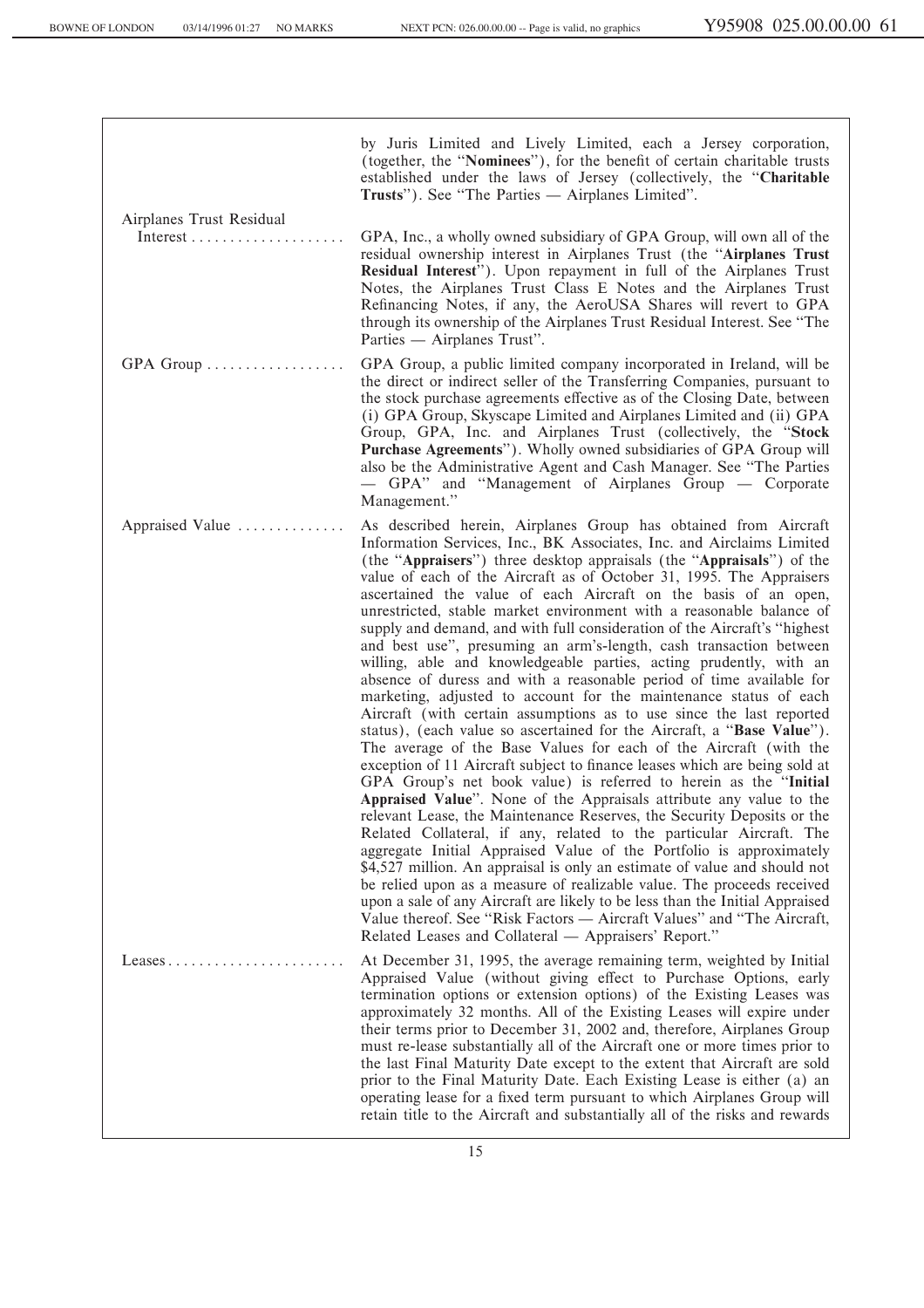|                       | associated with ownership, including the residual value of the Aircraft<br>(although, as of February 14, 1996, 132 of the Existing Leases contained,<br>and a certain portion of the Future Leases may contain, Purchase<br>Options, early termination options or extension options), or (b) a finance<br>lease for a fixed term, pursuant to which Airplanes Group retains title to<br>the Aircraft but substantially all of the risks and rewards associated with<br>ownership, including the residual value of the Aircraft, are transferred to<br>the Lessee. Only 11 of the Existing Leases (or 2.6% as a percentage of<br>the Initial Appraised Value of the Portfolio) were classified as finance<br>leases as of December 31, 1995. See "Risk Factors — Risks Relating to<br>the Leases — Re-leasing" and "The Aircraft, Related Leases and<br>Collateral — The Leases."                                                                                                                                                                                                                                                                                                                                                                                                                                                                                                                                                        |
|-----------------------|-----------------------------------------------------------------------------------------------------------------------------------------------------------------------------------------------------------------------------------------------------------------------------------------------------------------------------------------------------------------------------------------------------------------------------------------------------------------------------------------------------------------------------------------------------------------------------------------------------------------------------------------------------------------------------------------------------------------------------------------------------------------------------------------------------------------------------------------------------------------------------------------------------------------------------------------------------------------------------------------------------------------------------------------------------------------------------------------------------------------------------------------------------------------------------------------------------------------------------------------------------------------------------------------------------------------------------------------------------------------------------------------------------------------------------------------|
| Related Collateral    | Upon acquisition of the Transferring Companies, Airplanes Group will<br>acquire cash in respect of existing security deposits, including certain<br>commitment fees that serve as security (collectively, the "Security<br><b>Deposits</b> ") and certain letters of credit, third-party guarantees or bank<br>guarantees or the cash equivalent thereof required under the relevant<br>Leases (collectively, the "Related Collateral"). See "The Aircraft,<br>Related Leases and Collateral — Airplanes Group's Acquisition of the<br>Transferring Companies."                                                                                                                                                                                                                                                                                                                                                                                                                                                                                                                                                                                                                                                                                                                                                                                                                                                                         |
| $L$ essees            | As of December 31, 1995, there were 83 lessees (together with the<br>lessees in respect of Future Leases, the "Lessees") of the Aircraft<br>pursuant to the Existing Leases in 40 different countries. Many of the<br>Lessees are in a relatively weak financial condition and some face serious<br>financial difficulties. As of December 31, 1995, six Lessees were being<br>allowed deferrals of Rental Payments, maintenance and miscellaneous<br>payments totalling approximately \$25 million. It is not a condition to the<br>Acquisition that Lessees be current with respect to their payment<br>obligations and, in fact, at December 31, 1995, 33 Lessees were in<br>arrears with respect to Rental Payments for periods greater than 30 days.<br>It is a condition of the closing of the Underwritten Offering that the<br>amount of Receivables 30 days or more past due and owing from Lessees<br>under the Leases not exceed 3% of the aggregate Initial Appraised Value<br>of the Portfolio (excluding for purposes of this calculation the deferrals<br>of rent, maintenance and miscellaneous payments referred to above and<br>net of default interest and certain allocated cash in transit). As of<br>December 31, 1995, \$35 million or 0.8% of the aggregate Initial<br>Appraised Value of the Portfolio was 30 days past due and owing from<br>the Lessees. See "Risk Factors — Risks Relating to the Lessees". |
| Rental Accounts       | The "Rental Accounts" are the accounts into which payments made by<br>Lessees under the Leases will initially be paid. The balance on deposit in<br>each Rental Account will be transferred within one Business Day of<br>receipt thereof into the Collection Account, other than certain limited<br>amounts required to be left on deposit for local legal or regulatory<br>reasons. See "Description of Securities — The Accounts".                                                                                                                                                                                                                                                                                                                                                                                                                                                                                                                                                                                                                                                                                                                                                                                                                                                                                                                                                                                                   |
| Lessee Funded Account | The "Lessee Funded Account" is the account (or accounts) into which<br>amounts received from Lessees in respect of Maintenance Reserves and<br>Security Deposits that are required to be segregated from Airplanes<br>Group's other funds ("Segregated Funds") will be deposited and held.<br>Funds on deposit in the Lessee Funded Account will be used to make<br>certain maintenance and security deposit related payments to Lessees or<br>may be applied against maintenance related payments otherwise required<br>to be made by the Lessee during the term of the related Lease or upon<br>expiration thereof or repossession of the Aircraft. In certain<br>circumstances, on expiration of a Lease, surplus funds may be credited<br>from the Lessee Funded Account to the Collection Account. Amounts                                                                                                                                                                                                                                                                                                                                                                                                                                                                                                                                                                                                                         |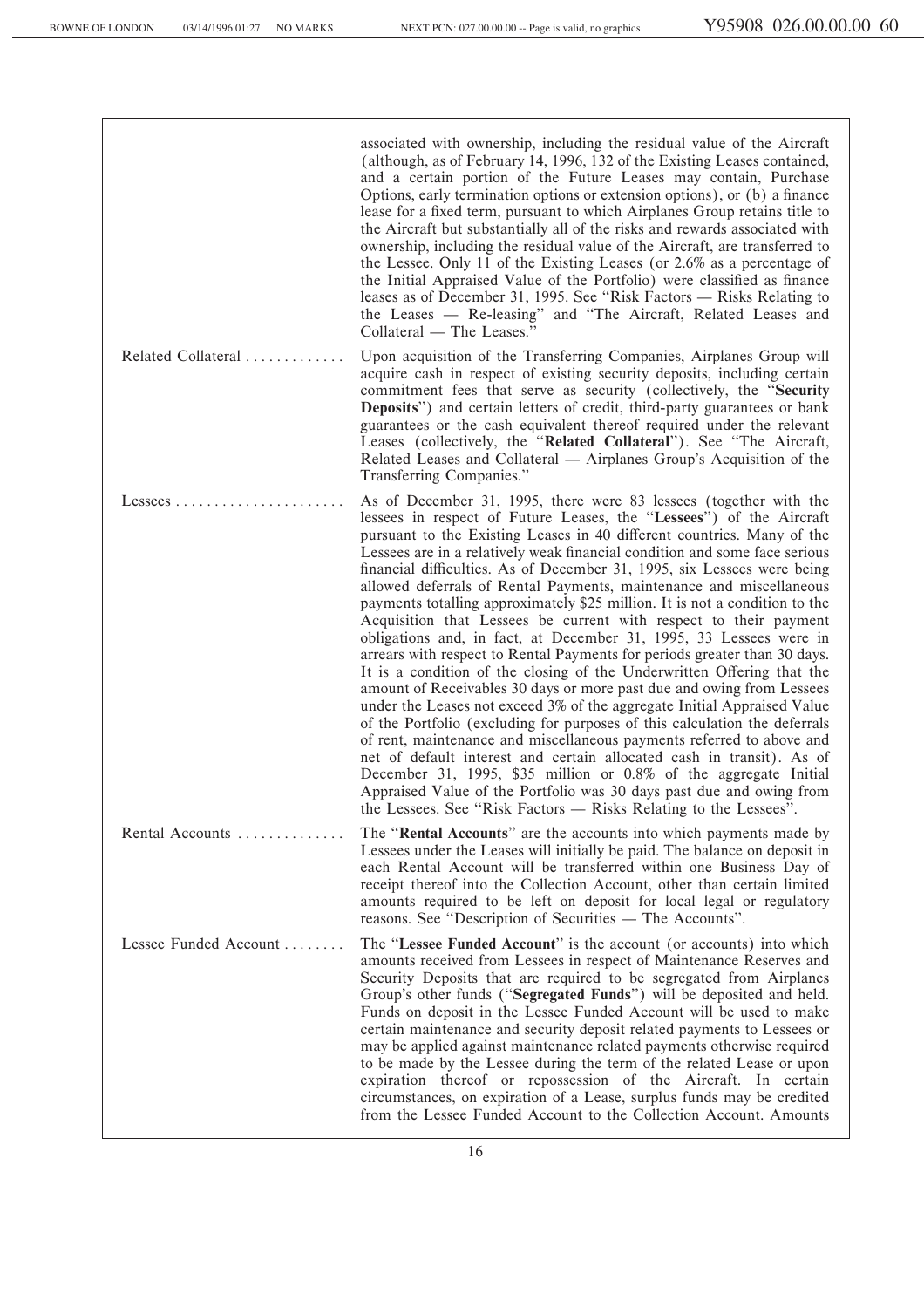on deposit in the Lessee Funded Account will not be available to pay interest, principal or premium, if any, on the Certificates. See "Description of Securities — The Accounts". Collection Account ............ The "**Collection Account**" is the account into which all Collections received by or on behalf of Airplanes Group in the course of conducting its business will be deposited. Except as noted below, the Collection Account will be maintained at a balance at least equal to the Liquidity Reserve Amount. The Liquidity Reserve Amount is expected to be approximately \$185 million and is intended to provide, to the extent that payments required in respect of the Leases are insufficient, for (i) Airplanes Group's maintenance obligations, (ii) Airplanes Group's obligation to repay Lessee Security Deposits and (iii) certain other contingencies in respect of the Aircraft (the "Liquidity Reserve **Amount**''). The balance of funds in the Collection Account may fall below the Liquidity Reserve Amount at any time and Airplanes Group may continue to make certain payments required on the Notes in the circumstances described under "Description of Securities — The Accounts — Liquidity Reserve Amount". See "Description of  $Securities$   $\longrightarrow$  The Accounts''. Expense Account.............. The "**Expense Account**" is the account into which the Cash Manager will deposit the Required Expense Amount (other than certain Expenses transferred directly to payees from the Collection Account) on each Payment Date. See "Description of Securities — The Accounts". Servicer  $\ldots$   $\ldots$   $\ldots$   $\ldots$   $\ldots$   $\ldots$  GECAS will provide certain services with respect to the aircraft owned at any time by Airplanes Group and the related Leases in accordance with the terms of the Servicing Agreement. Airplanes Limited, AeroUSA and Holding Co. are jointly and severally obligated to pay the Servicer an annual asset-based servicing fee equal to approximately 0.495%, adjusted annually for inflation, of the agreed book value of each Aircraft being serviced by the Servicer. Based on the Aircraft anticipated to be owned by Airplanes Group on the Closing Date, and assuming that there are no sales of Aircraft thereafter and without giving effect to any inflation adjustments, the annual asset-based servicing fee would be equal to approximately \$22 million per annum. The Servicer is also entitled to certain additional fees based, in part, on the annual cash flow generated by the Leases in excess of certain cash flow targets and on sales of Aircraft at the direction of the Airplanes Group, which fees are subject to an aggregate annual minimum in the amount of approximately \$1.5 million. Pursuant to the Servicing Agreement, the Servicer will provide certain services to Airplanes Group, including, *inter alia*, collecting Rental Payments and other receivables due under the Leases, monitoring the performance of maintenance and insurance obligations of Lessees, enforcing payment by Lessees under the Leases and remarketing, including re-leasing Aircraft on lease expiration or repossession from Lessees. The initial term of the Servicing Agreement expires on the earlier of (i) the eighteenth anniversary of the Closing Date (which is prior to the Final Maturity Date on certain Certificates) or (ii) payment in full of all amounts Outstanding to be paid under the Notes. Airplanes Group and the Servicer each have the ability to terminate the Servicing Agreement prior to the expiration of its initial term under certain circumstances described under "Management of Airplanes Group — The Servicer -Term and Termination" and "- Tax Status". The Servicer is not

required pursuant to the terms of the Servicing Agreement to obtain rental rates designed to pay any amounts due and owing under the Notes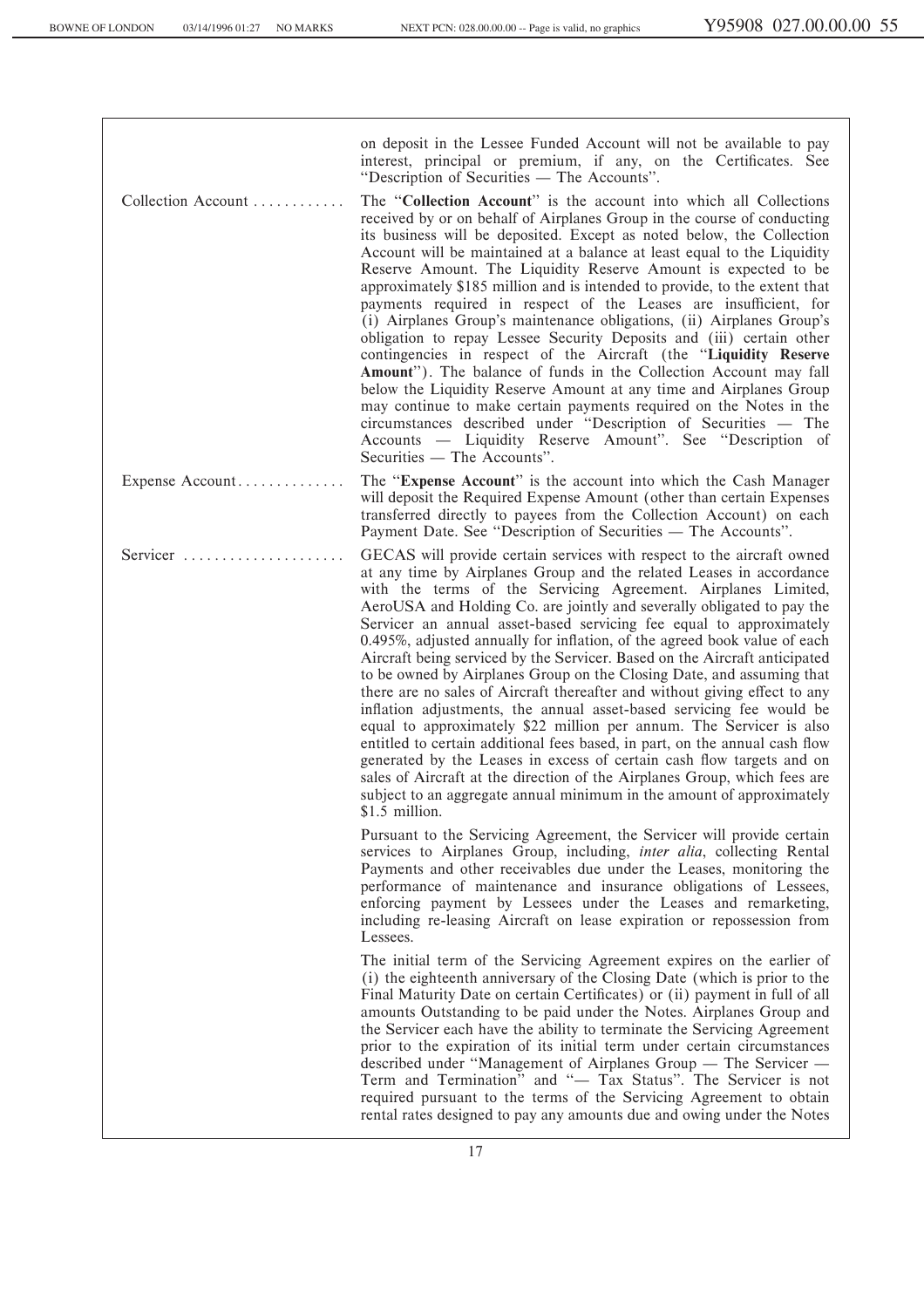and no assurance can be given that the rental rates of Leases or Rental Payments with respect thereto will be sufficient to pay interest and principal on the Notes in accordance with their terms. See "Management of Airplanes Group — The Servicer." Neither the Certificates nor the Notes are obligations of, or guaranteed by, or offered for sale by, GE Capital, GECAS or any of their affiliates. Cash Manager ............... GPA Cash Manager Limited, a wholly owned subsidiary of GPA Group, (""**GPA Cash Manager**'') will act as Cash Manager (the ""**Cash Manager**'') pursuant to a Cash Management Agreement dated as of the Closing Date, among Airplanes Limited, Airplanes Trust, the Cash Manager, GPA Group, the Indenture Trustees and the Security Trustee (the ""**Cash Management Agreement**''). The Cash Management Agreement, the Trust Indentures and the Security Trust Agreement, taken together, establish the rights of the Noteholders as among themselves with respect to the Aircraft owned by Airplanes Group, the related Leases and all proceeds therefrom, and govern the distribution of Available Collections to pay amounts due and owing under the Notes. The Cash Management Agreement and Trust Indentures taken together further provide for the creation and operation of the Accounts. See "Management of Airplanes Group — Corporate Management". Neither the Certificates nor the Notes are obligations of, guaranteed or offered for sale by, the Cash Manager. Administrative Agent ......... GPA Financial Services (Ireland) Limited, a wholly owned subsidiary of GPA Group ("GPA Financial"), will act as Administrative Agent (the "Administrative Agent") pursuant to an administrative agency agreement, dated as of the Closing Date (the ""**Administrative Agency Agreement**''), among Airplanes Limited, Airplanes Trust, Holding Co., AeroUSA, the Administrative Agent and GPA Group. The Administrative Agent will provide certain liability management, interest rate risk management, corporate administrative and accounting services to Airplanes Group and will also provide certain financial modeling and computational services to Airplanes Group, including providing cash flow projections and forecasts to assist the Directors and the Controlling Trustees in making leasing, selling, refinancing, hedging and certain other decisions. See "Management of Airplanes Group — Corporate Management''. In addition, it will monitor the performance of the Servicer (including the Servicer's compliance with the Servicing Agreement) and report on such performance to Airplanes Group. Neither the Certificates nor the Notes are obligations of, guaranteed by or offered for sale by the Administrative Agent. Future Aircraft Dispositions ..... Airplanes Group may sell Aircraft (i) pursuant to the exercise of Purchase Options held by Lessees, (ii) within Airplanes Limited and its subsidiaries and within Airplanes Trust and its subsidiaries, without limitation, and within the Airplanes Group, *provided* that such sale does not materially adversely affect the Certificateholders and (iii) in other circumstances, *provided* that any such sale does not cause a Note Event of Default under the Trust Indentures and certain other conditions are met. In addition, Airplanes Group may sell Aircraft at prices below the specified target prices in certain limited circumstances which may, in turn, affect the amount and timing of principal payments to Certificateholders and, in turn, affect the average life of the Certificates. See "Description of Securities  $-$  The Notes and the Guarantees  $-$ Trust Indenture Covenants", "- Redemption" and "- Defeasance". Operating Covenants $\ldots$ ......... Airplanes Group may not enter into any Future Lease (other than a renewal, extension or restructuring of any Lease) unless after entering into such Future Lease, Airplanes Group is in compliance with certain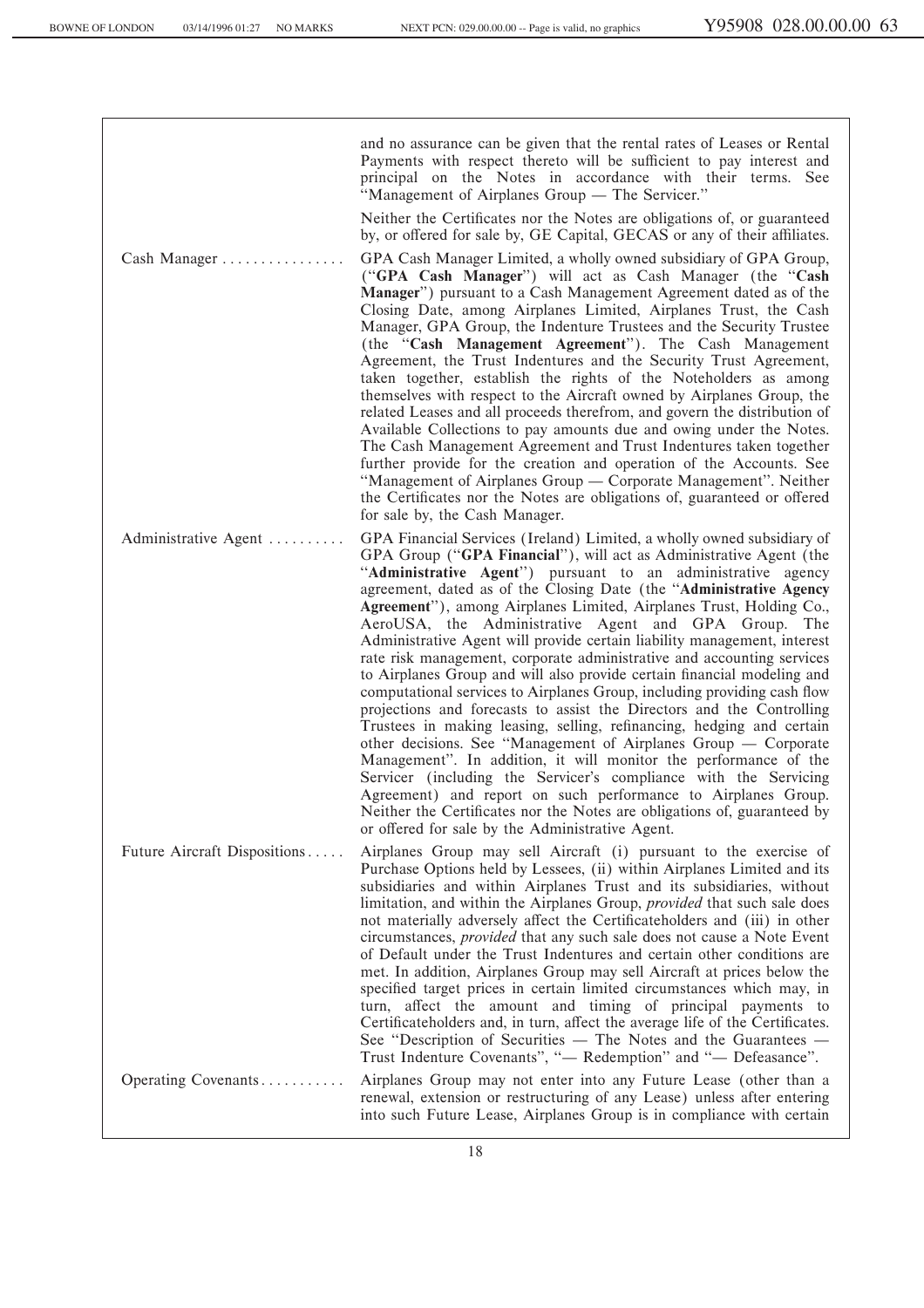criteria in respect of, *inter alia*, geographic and other concentration limits (the ""**Re-Leasing Guidelines**''); *provided* that Airplanes Group may enter into a Future Lease not meeting such criteria if the Rating Agencies shall have confirmed in writing that entering into such Lease will not result in the lowering or withdrawal by them of their current ratings on any class of the Certificates then outstanding. See "Description of Securities— The Notes and the Guarantees— Operating Covenants", "-Concentration Limits", "-Compliance with Law, Maintenance of Permits", "
— Appraisal of Portfolio<sup>"</sup>, "
— Maintenance of Assets", "- Notification of Indenture Trustee, Cash Manager and Administrative Agent", "— Leases", "— Opinions", "— Insurance" and "- Indemnity".

Certain Taxation Matters . . . . . . . In the opinion of Davis Polk & Wardwell, special United States Federal Tax Counsel to Airplanes Limited and Airplanes Trust, the Trust will be classified as a "grantor trust" for United States Federal income tax purposes and not as an association (or publicly traded partnership) taxable as a corporation and accordingly, each Certificateholder will be treated as if it owned directly the portion of each class or subclass of the Airplanes Limited Notes and the Airplanes Trust Notes represented by such Certificate.

> Airplanes Limited has received an opinion of Mourant du Feu & Jeune, Jersey Tax Counsel, that, *inter alia*, payments by Airplanes Limited on the Airplanes Limited Notes will not be subject to Jersey withholding tax. In addition, Airplanes Limited has received an opinion of McCann FitzGerald, Irish Tax Counsel, that, *inter alia*, payments by Airplanes Limited on the Airplanes Limited Notes will not be subject to Irish withholding tax on the basis described in "Tax Considerations — Irish Tax Considerations''.

> Neither Airplanes Limited nor Airplanes Trust, nor any subsidiary of either of them, will be obliged to make any additional payments with respect to the Notes (or the Intercompany Loans), and thus no payments will be passed through to the Certificateholders, in respect of any withholding or deduction required to be made under applicable law from payments on the Notes or the Intercompany Loans. If any withholding or deduction is required with respect to the Notes and the Notes are not redeemed, the net amount of interest received by the Trustee and passed through to the Certificateholders and all entities acquiring a beneficial interest in the Certificates will be reduced by the amount of such withholding or deduction. See "Tax Considerations".

> Certain favorable Irish tax benefits currently existing in favor of the Airplanes Group could be lost if the Servicer does not maintain certain employment levels in Shannon, Ireland. The Servicer has not agreed to, and there can be no assurances that the Servicer will, maintain any such employment levels at any time in the future. See "Risk Factors — Risks" Relating to Airplanes Group and Certain Third Parties — Delegation of Responsibilities", "
> Risks Relating to the Financial Condition of  $GPA$  – Financial Condition of GPA", "- Risks Relating to Tax -Risks Relating to the Loss of Certain Tax Benefits" and "Management" of Airplanes  $\tilde{G}$ roup — The Servicer — Tax Status''.

ERISA Considerations  $\dots$   $\dots$   $\dots$  The Certificates are eligible for purchase under certain circumstances by an employee benefit plan or other plan subject to Title I of the Employee Retirement Income Security Act of 1974, as amended ("**ERISA**"), and/or Section 4975 of the United States Internal Revenue Code of 1986, as amended (the "Code"). See "ERISA Considerations".

> Any such plan should consider whether an investment in the Certificates could result in a prohibited transaction or cause the assets of the Trust to be plan assets.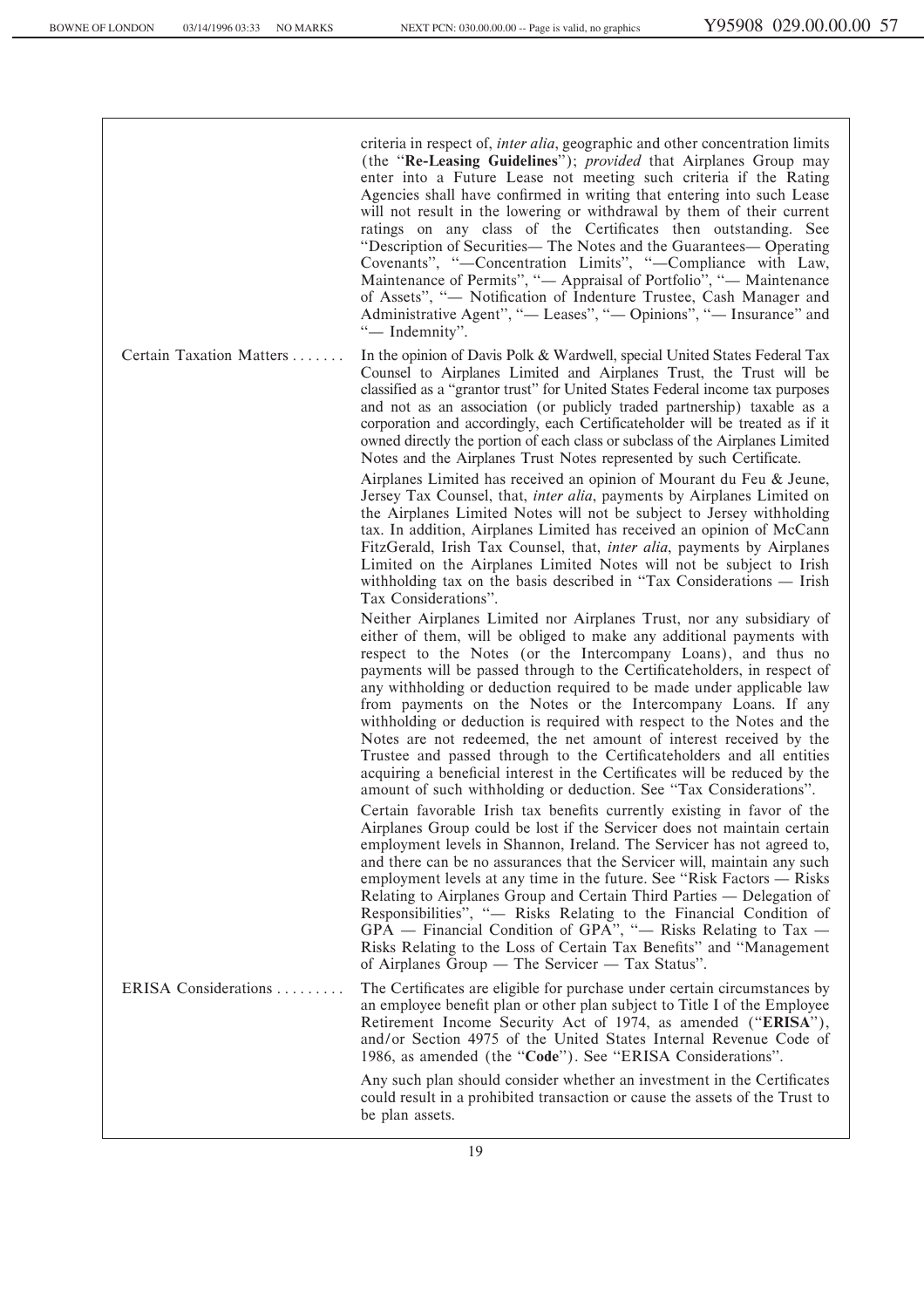### **Risk Factors**

Prospective purchasers of the Certificates should consider carefully the information set forth under the caption ""Risk Factors'' and all other information set forth in this Prospectus before making any investment in the Certificates.

#### **The Acquisition**

The assets of Airplanes Group will be acquired from GPA and will consist primarily of the Aircraft, the Existing Leases and the Receivables. Airplanes Limited will acquire 206 Aircraft and related Existing Leases through the acquisition of 95% of the capital stock of Holding Co. The remaining 5% of the capital stock in Holding Co. will be held by GPA Group. Holding Co. will not pay any dividends on its capital stock while any of the Certificates are outstanding. GPA Group's 5% interest in Holding Co. is intended to retain, for the benefit of the Aircraft Owning Companies, certain Irish corporate tax benefits until December 31, 2005. See "Risk Factors — Risks Relating to Tax". Airplanes Trust will acquire 23 Aircraft and related Existing Leases through the acquisition of all of the capital stock (the ""**AeroUSA Shares**'') of AeroUSA. A wholly owned subsidiary of GPA Group will retain the Airplanes Trust Residual Interest. The acquisition of Holding Co. and AeroUSA, and the resulting indirect acquisition of the Aircraft, Existing Leases and Receivables, is referred to in this Prospectus as the "Acquisition".

Holding Co. will own (i) 33 Aircraft and a number of the related Existing Leases, (ii) 13 wholly owned subsidiaries of GPA Group which own 173 Aircraft and a number of the related Existing Leases, and (iii) 9 other wholly owned subsidiaries of GPA Group which own no aircraft and are special purpose, intermediate leasing subsidiaries.

Twenty-one Aircraft, representing approximately 14% of the Portfolio by Initial Appraised Value, are subject to sale agreements (the ""**IOM Sale Agreements**'') with companies organized in the Isle of Man (""**IOMCos**''). GPA holds a 9% equity interest and 91% of the voting power in, and controls the board of directors of, each IOMCo, with the remainder of the equity and voting power being held by various investors unrelated to GPA. GPA has agreed with each of such investors to purchase each of their entire interests in the relevant IOMCo. GPA has also agreed with Airplanes Group that it will not cause the IOMCos (in respect of which GPA owns or will own all the shares) to purchase and retain any Aircraft under the IOM Sale Agreements. However, in certain circumstances (subject always to obtaining the Lessee's consent), GPA may cause an IOMCo to purchase the relevant Aircraft at the end of the term of the relevant IOMCo Sale Agreement. In such event, it will immediately resell such Aircraft to Airplanes Group on the same terms (an "IOMCo Sale"). See "The Aircraft, Related Leases and Collateral — Acquisition of Existing Leases" and "
— Purchase Options".

#### **Purchase Price**

Substantially all of the cash proceeds from the Underwritten Offering (after payment of underwriting discounts and commissions and certain transaction expenses) will be used to repay certain secured debt of GPA, to pay GPA the Purchase Price for the Transferring Companies, to repay indebtedness of the Transferring Companies to GPA and to fund certain accounts of Airplanes Group on the Closing Date.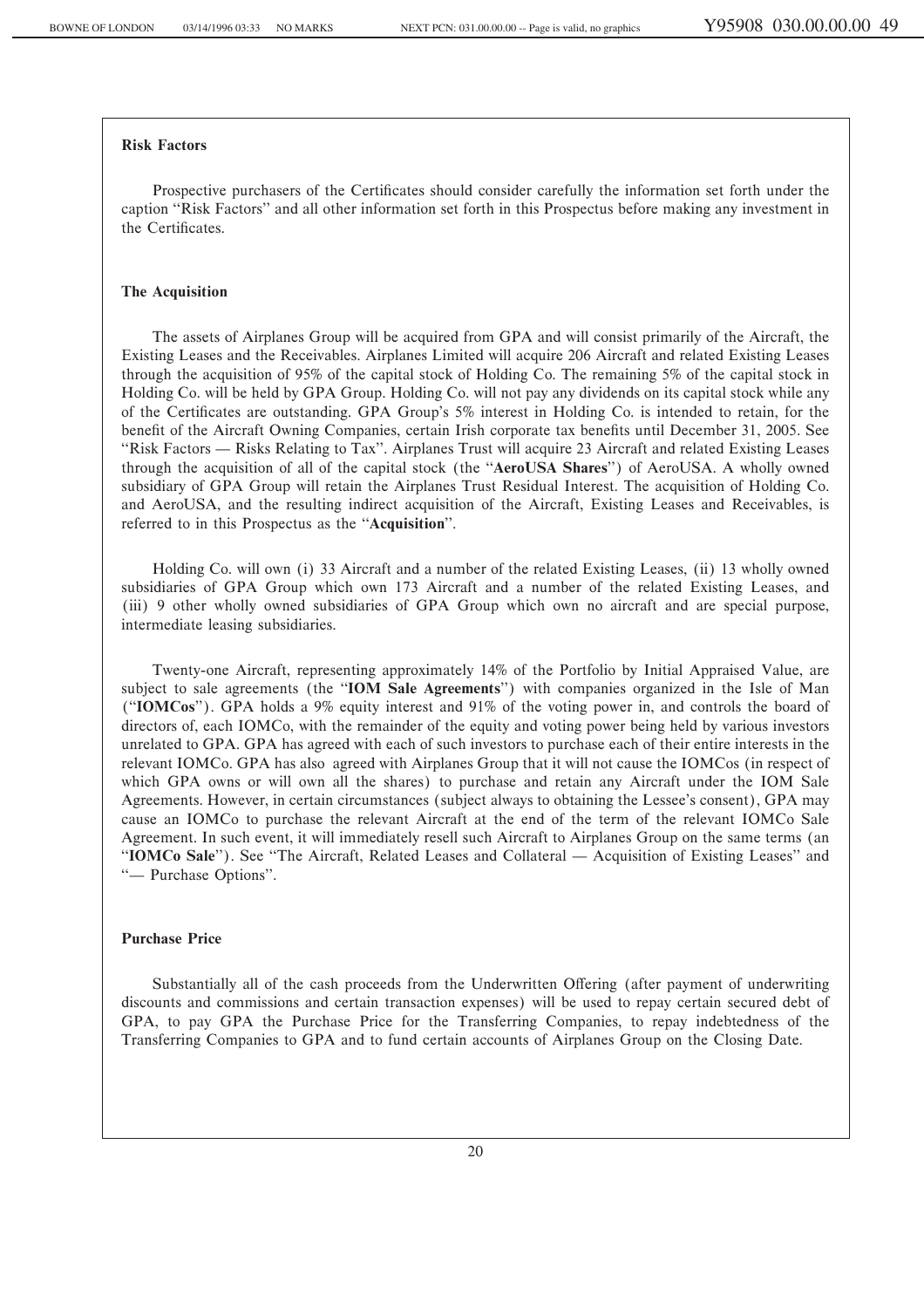Pursuant to the Acquisition, Airplanes Group will pay to GPA, in consideration for the transfer of ownership of the shares of the Transferring Companies, an amount equal to the sum of the following amounts (the ""**Purchase Price**'') calculated (with the exception of Receivables which are valued as of December 31, 1995) based on pro-forma balance sheets for each of the Transferring Companies as of October 31, 1995 (the ""**Balance Sheet Date**''):

- (1) the aggregate Initial Appraised Value of the Aircraft as of October 31, 1995 (\$4,527 million); plus
- (2) the amount of the Receivables (approximately \$75 million) (the market value of which will not be appraised by any independent third party); plus
- (3) any cash and cash deposits in bank accounts held by any Transferring Company (approximately \$0.3 million);

*less* an amount equal to the sum of the following amounts:

- (1) commercial bank and other secured indebtedness of any of the Transferring Companies (plus interest accrued thereon and certain other amounts accrued until the Closing Date) (approximately \$2,308 million); plus
- (2) indebtedness of any Transferring Companies to GPA at the Balance Sheet Date (approximately \$1,460 million, approximately \$613 million of which is expected to be used by GPA to repay commercial banks and other secured indebtedness at closing); plus
- (3) (i) amounts paid by or on behalf of Lessees for the benefit of any relevant Transferring Company as security for the obligations of such Lessees, which amounts are not required to be segregated (the ""**Security Deposit Reserve Amount**'') (approximately \$65 million), (ii) an amount which, together with assumed future maintenance payments by Lessees under the Leases, GPA Group and Airplanes Group believe will be sufficient, based on an analysis of anticipated future maintenance expenses, to provide Airplanes Group with sufficient liquidity to meet its maintenance liabilities after the Closing Date (\$30 million) and (iii) an amount in respect of certain liabilities associated with the assets being transferred to Airplanes Group including accounts payable, amounts in respect of taxes (including deferred taxes) and an amount representing unearned revenue (the "Miscellaneous Reserve Amount") (\$40 million).

On this basis, the Purchase Price is equal to approximately \$699 million. See ""The Aircraft, Related Leases and Collateral — Airplanes Group's Acquisition of the Transferring Companies''.

An additional \$50 million will be retained by Airplanes Group from the cash proceeds of the Underwritten Offering (before underwriting discounts and commissions) to provide Airplanes Group with additional liquidity (together with the \$30 million referred to in clause (ii) of paragraph (3) above, the "Maintenance Reserve Amount").

On the Closing Date, the cash deductions from the Purchase Price in respect of the Security Deposit Reserve Amount, the Miscellaneous Reserve Amount and \$30 million in respect of the Maintenance Reserve Amount, together with the additional \$50 million of cash proceeds from the Underwritten Offering referred to above (before underwriting discounts and commissions), will be used to fund the Liquidity Reserve Amount and will be deposited in the Collection Account.

Certain adjustments to the Purchase Price, primarily in respect of Receivables, security deposits and certain contingent liabilities, will be made based on a post-closing audit of the balance sheets of the Transferring Companies at the Closing Date. As of the date of this Prospectus, such adjustments are not expected significantly to affect the Purchase Price.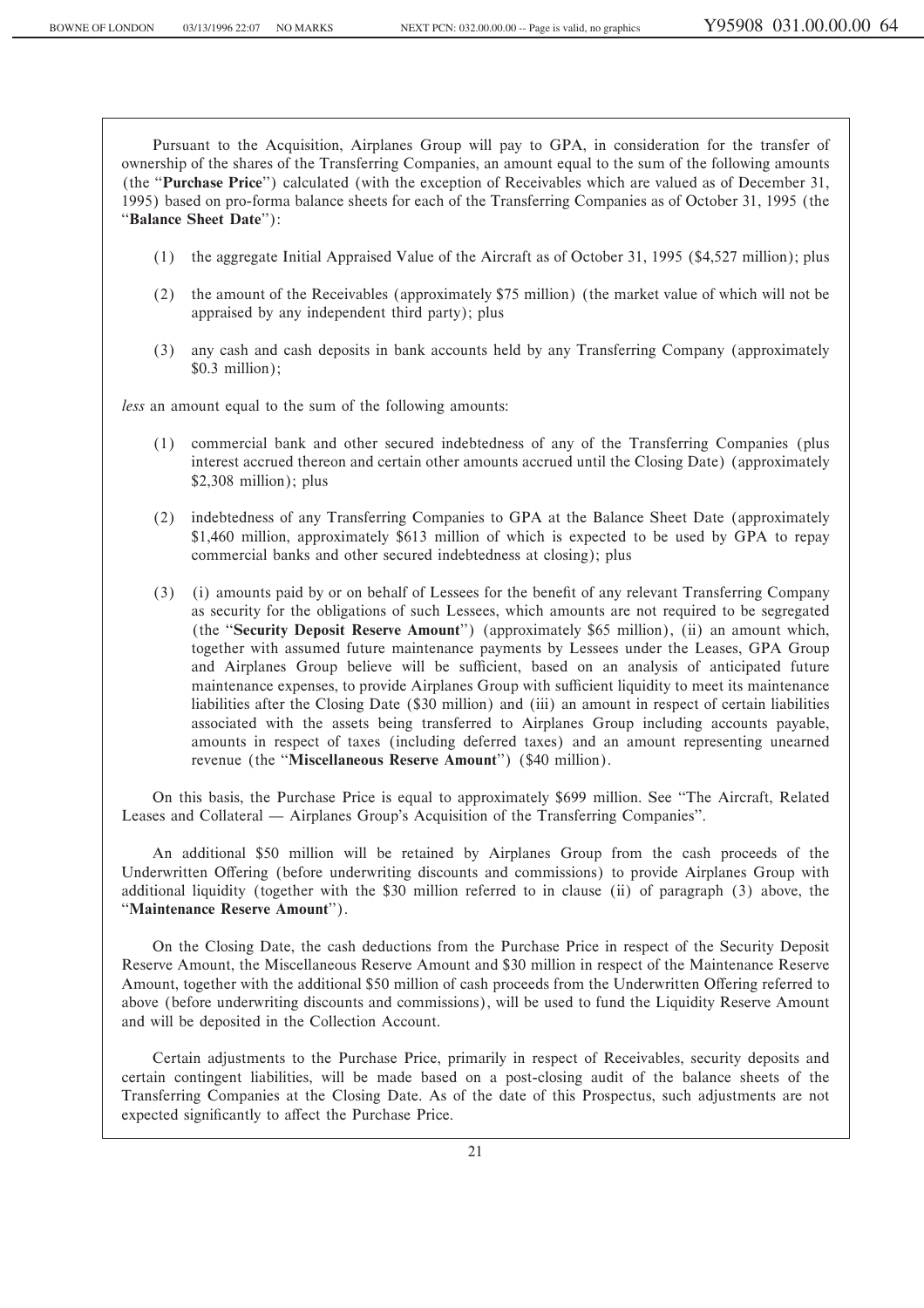Also, Airplanes Group will retain cash proceeds from the Underwritten Offering, in an amount not expected to exceed \$15 million, primarily representing the available amount of any letters of credit securing Lessee obligations which are to be, but have not yet been transferred to, or renewed, amended or reissued in the name of, a Transferring Company prior to the Closing Date. As these letters of credit are transferred to, received, amended or re-issued in the name of a Transferring Company, that portion of the retained amount representing the amount which was withheld in respect of the relevant letter of credit will be released to GPA.

The Purchase Price and contemporaneous refinancing of the Transferring Companies' indebtedness to third parties and GPA will be paid for with:

- (1) the net cash proceeds of the Underwritten Offering (after payment of underwriting discounts and commissions and certain transaction expenses),
- (2) all of the Class E Notes, and
- (3) all of the Airplanes Trust Residual Interest.

#### The Secured Debt Refinancing and GPA Options Restructuring

In addition to funding the Acquisition, the net cash proceeds of the Underwritten Offering will be used to refinance approximately \$2.9 billion of secured indebtedness (together with interest and other amounts accrued thereon) and other obligations of GPA owing under the Core Bank Facilities (the "Bank Debt"), certain other secured credit facilities with banks, financial institutions and other institutional lenders and the Secured Notes (the "**Secured Debt Refinancing**"). The refinancing of the Core Bank Facilities will consist of the repayment in cash to the lenders thereunder (the "Banks") of all of the Bank Debt owing under each of the Core Bank Facilities with a portion of the net cash proceeds of the Underwritten Offering. Certain other secured credit facilities representing \$206 million of indebtedness of GPA (""**Other Secured Debt**'') will also be repaid in full in cash with a portion of the net cash proceeds from the Underwritten Offering. Substantially all of the Aircraft currently secure repayment of the Bank Debt and the Other Secured Debt. It is a condition to the completion of the Secured Debt Refinancing that the holders of the Bank Debt and the Other Secured Debt will have released their security interests in all of the capital stock of the Transferring Companies and their assets, including the Aircraft.

As part of the Secured Debt Refinancing, GPA Group has agreed in principle with the holders of its \$64 million aggregate principal amount of 8% Secured Convertible Notes due 2001 (the "**Convertible Notes**'') and \$76 million aggregate principal amount (including interest paid in kind) of Floating Rate Secured Notes due 2001 (the ""**Non-Convertible Notes**'' and, together with the Convertible Notes, the "Secured Notes") that the holders of the Secured Notes (the "Secured Noteholders") would receive payment of the full principal amount and accrued interest on the Secured Notes at the closing, all of which would be paid for in cash with a portion of the net cash proceeds of the Underwritten Offering (the "Secured Note Refinancing").

Each of the Acquisition, the Underwritten Offering and the Secured Debt Refinancing are crossconditional, in that the closing of each such transaction is conditioned upon the closing of the other transactions.

Pursuant to the foregoing proposed arrangements with the holders of the Convertible Notes, all or a portion of the Convertible Notes would be transferred to a special purpose trust (the ""**Convertible Notes Trust**'') and all collateral held in respect of the Convertible Notes would be released. The conversion rights attaching to the Convertible Notes would remain substantially unchanged except that the Convertible Notes would be convertible into 90% of the ordinary share capital of GPA, but GPA Group, the trustees of the Convertible Notes Trust (the ""**Convertible Notes Trust Trustee**'') and GE Capital would enter into certain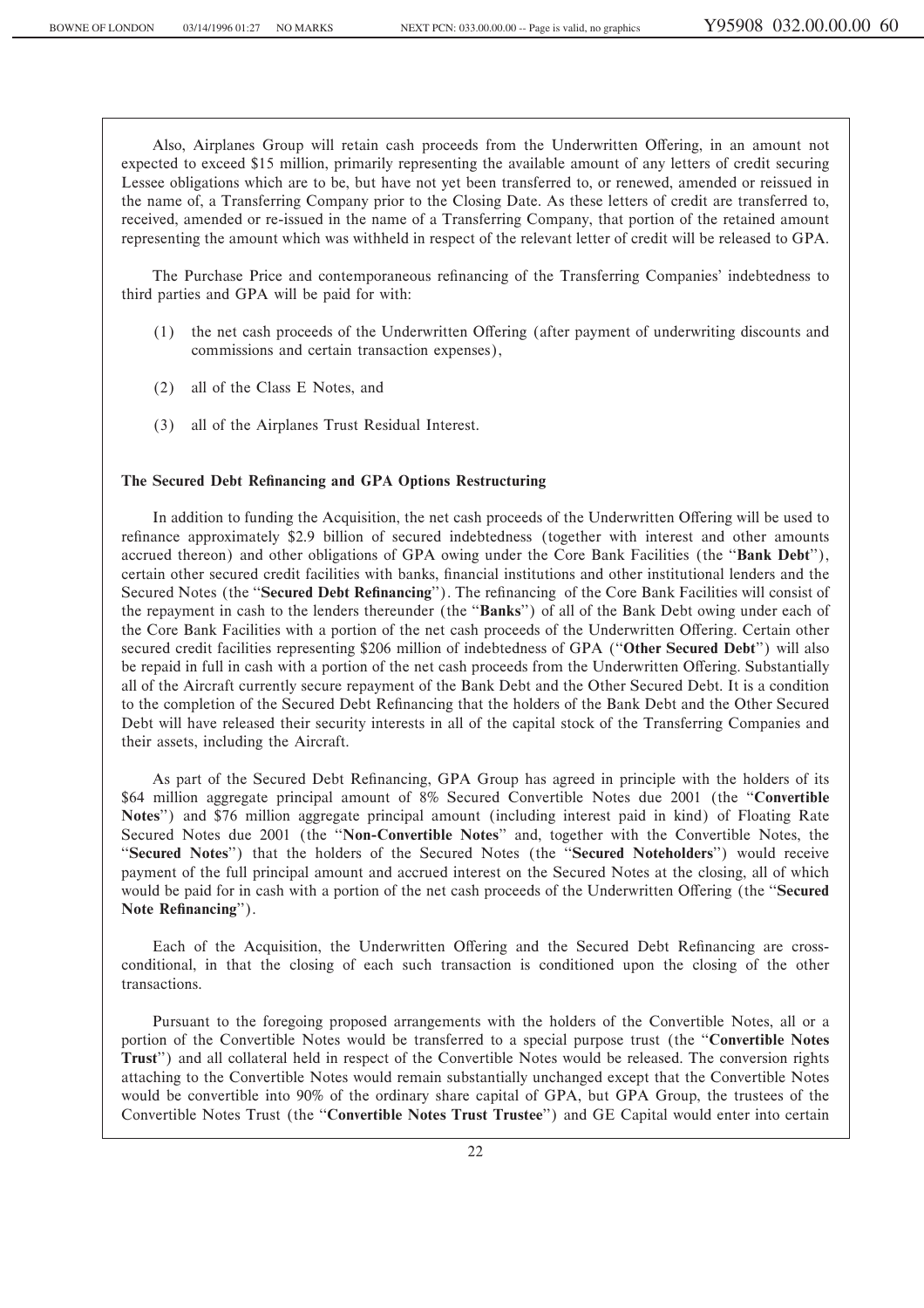agreements to restructure (the "GPA Options Restructuring") the (i) rights of Convertible Notes Trust and GE Capital with respect to those conversion rights, (ii) existing rights of GE Capital to subscribe for up to 67.1% of GPA Group's ordinary share capital pursuant to the Subscription Option Agreement dated September 22, 1993 between GPA Group and GE Capital (the "GE Capital Option") and (iii) existing rights of GE Capital, pursuant to a Shareholders' Agreement dated as of September 22, 1993 among GE Capital and the holders of Convertible Notes (the ""**GE Capital Call Rights**''), to purchase any ordinary share capital in GPA Group that would be held by the holders of Convertible Notes as a result of the exercise of their conversion rights under the Convertible Notes and any other ordinary share capital in GPA Group that such holders may own at that time. The completion of the GPA Options Restructuring is a condition to the Underwritten Offering.

As part of the GPA Options Restructuring, GE Capital will agree to terminate the GE Capital Option, the Convertible Notes Trust Trustee will agree that GE Capital may require them to sell the GPA securities held by them to GE Capital at any time up to and including October 29, 2001 (the final date for conversion of the Convertible Notes) such that GE Capital will be able to acquire at any time up to October 29, 2001, 90% of the ordinary share capital of GPA Group. If GE Capital were to acquire 90% of the ordinary share capital of GPA Group in the foregoing manner, GE Capital would pay approximately \$108 million if the GE Capital Call Rights were exercised on or prior to March 31, 1998 or approximately \$59 million if GE Capital exercises its rights after March 31, 1998.

If GE Capital were to acquire 90% or more of the ordinary share capital of GPA Group, the holder of a majority in aggregate principal amount of the Class E Notes would be entitled to dismiss the then-acting directors of Airplanes Limited (the "Directors") and the Controlling Trustees of Airplanes Trust (the ""**Controlling Trustees**'') and to appoint new Directors and Controlling Trustees; *provided* that (i) GE Capital then guarantees the performance by GECAS of GECAS' obligations under the Servicing Agreement, if GECAS is then the Servicer, (ii) GE Capital shall then have a rating of at least Aa1 or AA+ on its long-term, senior, unsecured debt obligations from Moody's or Standard & Poor's, respectively, and (iii) each of Airplanes Limited and Airplanes Trust shall continue to have at least three Directors or Controlling Trustees, as applicable, who are "independent" of GE Capital and its affiliates and who will form a committee to review and, if thought fit, approve, by a vote of at least two of the three committee members, any transactions of Airplanes Group (other than as described in the next paragraph) in which GE Capital or any of its affiliates is an interested party. There can be no assurance that GE Capital will elect to exercise its rights to acquire any ordinary share capital of GPA Group.

At such time, if any, as the Directors and Controlling Trustees have been appointed by the holder of a majority in aggregate principal amount of the Class E Notes, then Airplanes Group shall have the authority, acting on a majority vote and without any independent committee veto rights, to sell, directly or indirectly, all of the assets of Airplanes Group, whether through a stock or an asset sale, to any person who provides, as consideration therefor, any combination of cash, obligations of the United States government or corporate issuers rated at least AA<sup>+</sup> or its equivalent by the Rating Agencies and Class E Notes which, through the payment of interest, principal and premium, if any, in respect thereof, will be sufficient to repay or defease, as the case may be, the Notes in accordance with their terms, discharge any Class E Notes not so transferred and pay, to the trustees of the Charitable Trusts an amount (the "**Discounted Annual Dividend Amount**") equal to the discounted present value of the annual Ñxed cumulative preferential dividend of \$4,500 (the ""**Annual Dividend Amount**'') payable to the trustees of the Charitable Trusts through the Final Maturity Date of the Class E Notes, plus any arrears of the Annual Dividend Amount.

Neither the Certificates nor the Notes are obligations of, or guaranteed by, or offered for sale by GE Capital, GECAS or any of their affiliates.

GPA Group has agreed to sell to GE Capital and GE Capital has agreed to purchase, five narrowbody Stage 3 aircraft currently on lease to three lessees (the "**GECAS Aircraft**"). The purchase price to be paid for the GECAS Aircraft will be based on GPA's book value for such aircraft.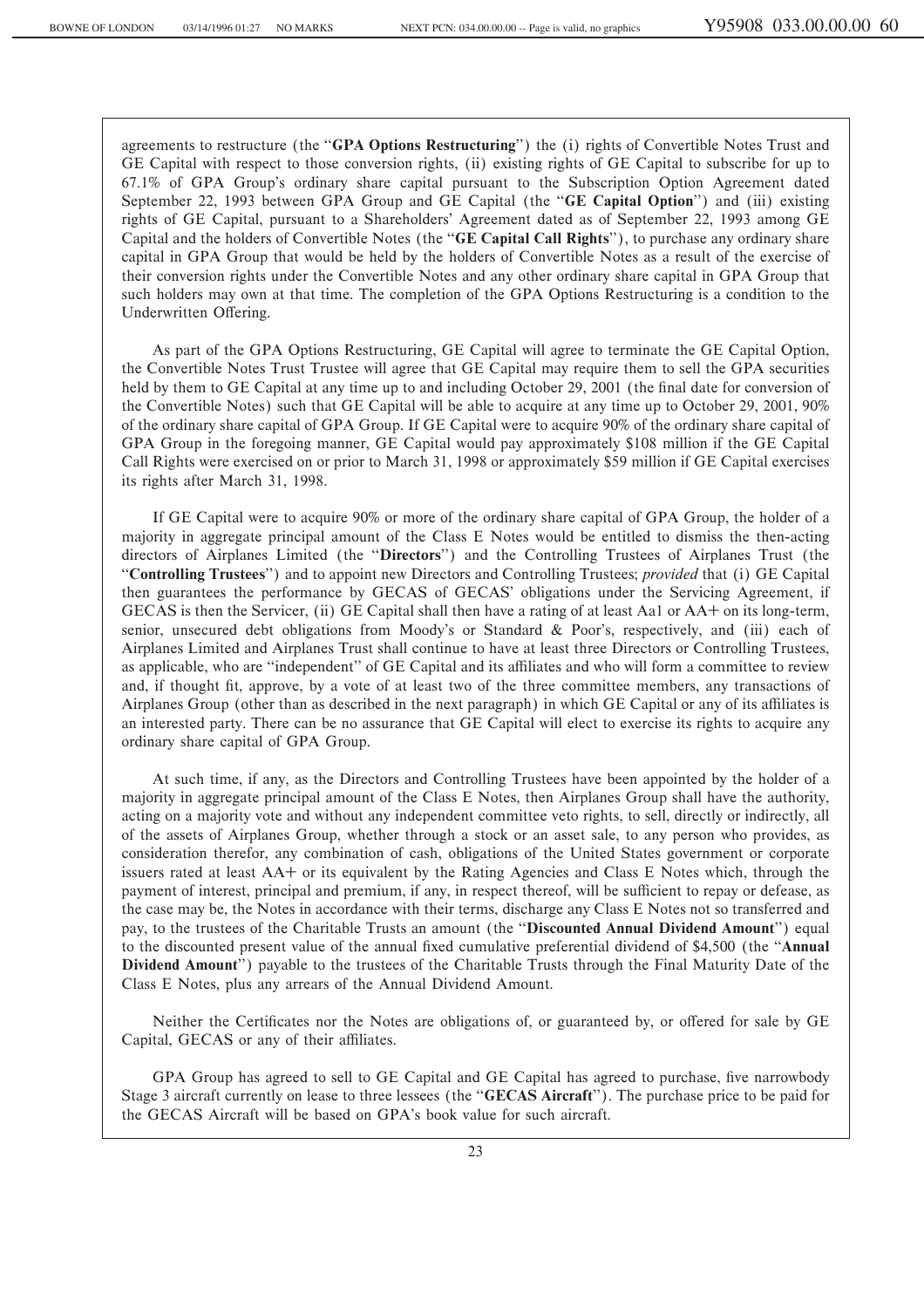#### **SUMMARY COMBINED FINANCIAL DATA**

The summary combined financial data set out below for each of the years in the three-year period ended March 31, 1995 have been extracted or derived from the audited Financial Statements of Airplanes Limited and Airplanes Trust included elsewhere in this Prospectus, which have been audited by KPMG — Dublin, Ireland, independent chartered accountants. See "Experts". These financial statements have been prepared in accordance with generally accepted accounting principles in the United States (""**U.S. GAAP**''). The selected financial data set forth below as of October 31, 1995 and for the seven month periods ended October 31, 1994 and October 31, 1995 have not been audited but in the opinion of management reflect all adjustments, consisting only of normal and recurring adjustments, necessary to present a fair statement of the information presented therein.

The summary combined financial data set forth below are presented on the basis that the Aircraft have *been operated separately from GPA within the Airplanes Group for all periods presented or from the date of acquisition by GPA, as appropriate. Investors should note, however, that Airplanes Group has not conducted any such independent business operations in the periods under review and will not conduct any until the Closing Date. Accordingly, adjustments and allocations have been made of, among other items, historical indebtedness, net interest expense, selling, general and administrative expenses and tax amounts, as further described in Note 2 to the Financial Statements and ""Management's Discussion and Analysis of Financial* Condition and Results of Operations". While Airplanes Group believes that the summary combined financial *data set forth below are an appropriate presentation, such data are not necessarily indicative of the financial* results that might have occurred had Airplanes Group been an independently financed and managed group *during the periods presented. See ""Management's Discussion and Analysis of Financial Condition and Results of Operations''.*

The summary combined Ñnancial data set forth below combine the operating results, assets, liabilities and cash Öows of each of Airplanes Limited and Airplanes Trust. The separate balance sheets, statements of operations and statements of cash Öows of Airplanes Limited and Airplanes Trust are contained in the Financial Statements included elsewhere in this Prospectus, and investors should note that the Notes and the Guarantees comprise obligations of two different legal entities owning different assets. The Directors of Airplanes Limited and the Controlling Trustees of Airplanes Trust believe that a combined presentation is most appropriate because, *inter alia*, the assets of Airplanes Limited and Airplanes Trust are to be managed on the basis of one combined aircraft Öeet, and each of Airplanes Limited and Airplanes Trust has fully and unconditionally guaranteed the performance of the other under their respective Notes. The Guarantees have been structured to ensure that no payments are made on a junior class of Notes of Airplanes Trust or Airplanes Limited, as the case may be, before any amounts due and payable on a more senior class of Notes of Airplanes Limited or Airplanes Trust, respectively, are paid pursuant to the Guarantees.

As GPA will continue to hold substantially all of the Class E Notes through which it will have access to certain of the benefits inherent in the Aircraft, aircraft assets are stated on the predecessor cost basis (*i.e.*, reflecting GPA's historical cost less accumulated depreciation). The difference between such predecessor cost basis and the amount reflected as Airplanes Group's indebtedness to GPA (which is based on the Initial Appraised Value of the Aircraft) is a significant component of Net Liabilities in the Combined Balance Sheet Data.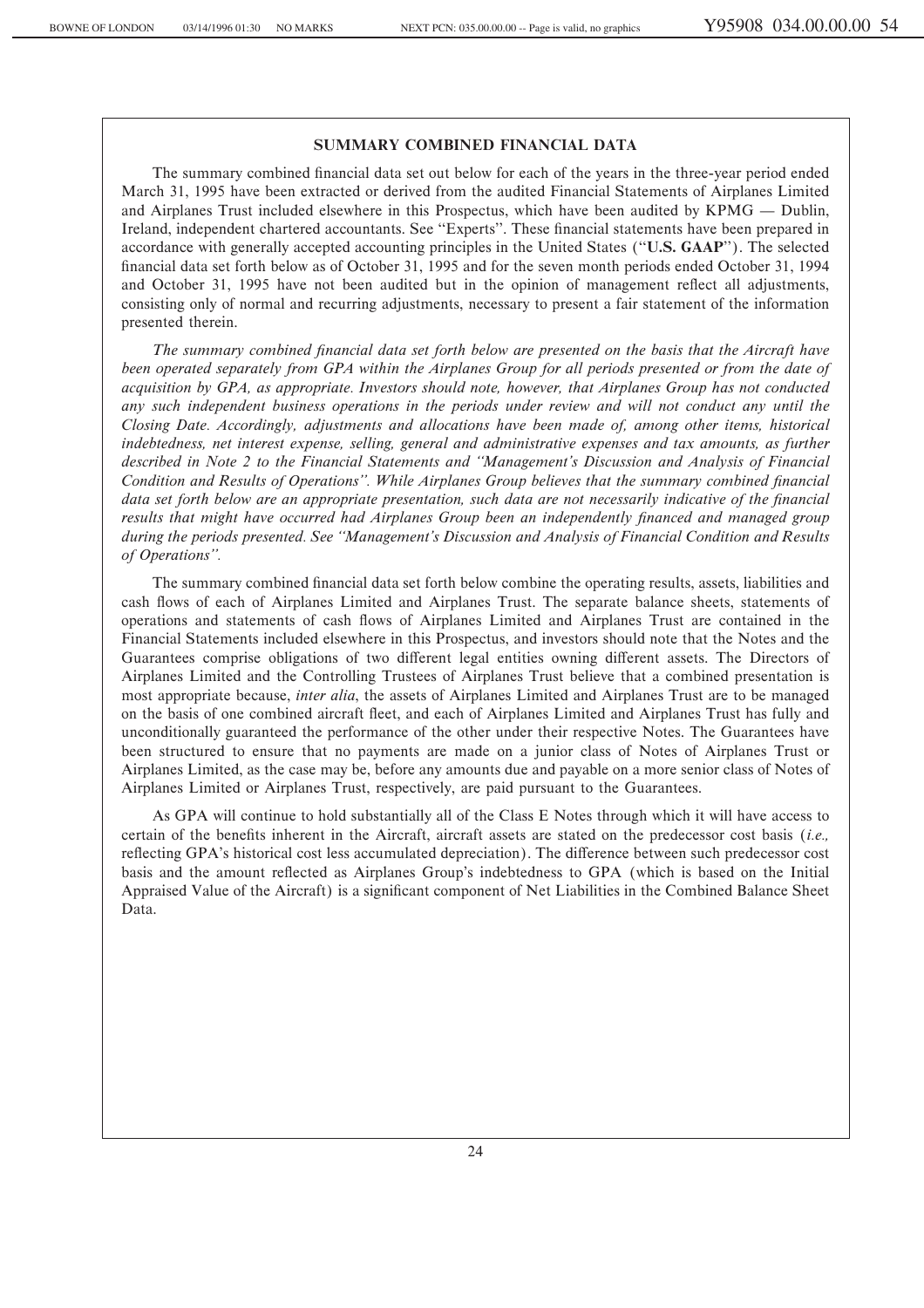| <b>Combined Statement of Operations Data</b>                                                                                 |                               | <b>Year ended</b>      |                                | <b>Seven Months</b>          |               |
|------------------------------------------------------------------------------------------------------------------------------|-------------------------------|------------------------|--------------------------------|------------------------------|---------------|
|                                                                                                                              |                               | March $31(1)$          |                                | ended Oct. 31                |               |
|                                                                                                                              | 1993                          | 1994                   | 1995                           | 1994                         | 1995          |
|                                                                                                                              |                               |                        | <b>Smillions</b>               |                              |               |
| Revenues(2)                                                                                                                  |                               |                        |                                |                              |               |
|                                                                                                                              | 413                           | 526                    | 608                            | 356                          | 364           |
| Expenses                                                                                                                     |                               |                        |                                |                              |               |
|                                                                                                                              | (230)<br>(203)                | (185)                  | (208)<br>(348)                 | (116)                        | (120)         |
|                                                                                                                              | (83)                          | (252)<br>(71)          | (88)                           | (204)<br>(57)                | (216)<br>(53) |
|                                                                                                                              | (31)                          | (20)                   | (33)                           | (11)                         | 9             |
| Provision for loss making leases $(4)$ and downtime, net                                                                     | (33)                          | (27)                   | (5)                            | (2)                          |               |
|                                                                                                                              | (28)                          | (19)                   | (17)                           | (8)                          | (15)          |
| Selling, general and administrative expenses                                                                                 | (22)                          | (26)                   | (34)                           | (19)                         | (20)          |
|                                                                                                                              | 32                            | 13                     | 16                             | 9                            | 9             |
|                                                                                                                              | (185)                         | (61)                   | (109)                          | (52)                         | (42)          |
|                                                                                                                              |                               |                        |                                |                              |               |
| <b>Combined Balance Sheet Data</b>                                                                                           |                               |                        |                                |                              |               |
|                                                                                                                              |                               | March $31(1)$          |                                |                              | October 31,   |
|                                                                                                                              |                               | 1994                   | 1995                           |                              | 1995          |
|                                                                                                                              |                               |                        | <b><i><u>Smillions</u></i></b> |                              |               |
| Aircraft, net, and net investment in capital and sales type leases                                                           |                               | 4,332                  | 4,181                          |                              | 4,056         |
|                                                                                                                              |                               | 4,561                  | 4,386                          |                              | 4,251         |
|                                                                                                                              |                               | (4,583)                | (4,602)                        |                              | (4,602)       |
|                                                                                                                              |                               | (217)                  | (268)                          |                              | (288)         |
|                                                                                                                              |                               | (5,169)                | (5,228)                        |                              | (5,258)       |
|                                                                                                                              |                               | (608)                  | (842)                          |                              | (1,007)       |
| <b>Combined Statement of Cash Flows and Other Data</b>                                                                       |                               |                        |                                |                              |               |
|                                                                                                                              |                               |                        |                                | <b>Seven Months</b><br>ended |               |
|                                                                                                                              |                               | Year ended March 31(1) |                                | October 31,                  |               |
|                                                                                                                              | 1993                          | 1994                   | 1995<br><b>Smillions</b>       | 1994                         | 1995          |
|                                                                                                                              | 178                           | 222                    | 303                            | 176                          | 191           |
|                                                                                                                              | 222                           | 369                    | 440                            | 264                          | 291           |
|                                                                                                                              |                               | 189                    |                                |                              |               |
| Net cash provided by operating activities (after payment of interest)<br>Net cash (used in)/provided by investing activities | 164<br>(1,282)                | (514)                  | 177<br>(23)                    | 115<br>3                     | 127<br>7      |
| Net cash (used in)/provided by financing activities                                                                          | 1,118                         | 325                    | (154)                          | (118)                        | (134)         |
|                                                                                                                              | <b>NIL</b>                    | NIL                    | $\underline{\text{NIL}}$       | NIL                          | NIL           |
|                                                                                                                              |                               |                        |                                |                              |               |
| <b>Selected Ratios</b>                                                                                                       |                               |                        |                                |                              |               |
|                                                                                                                              |                               |                        |                                | <b>Seven Months</b>          |               |
|                                                                                                                              | Year ended<br>March $31, (1)$ |                        | ended<br>October 31,           |                              |               |
|                                                                                                                              | 1993                          | 1994                   | 1995                           | 1994                         | 1995          |
| Deficiency of Combined Earnings to Combined Fixed                                                                            |                               |                        |                                |                              |               |
|                                                                                                                              | (217)                         | (74)                   | (125)                          | (61)                         | (51)          |
| EBITDA(5) to cash paid in respect of interest(3)                                                                             | 1.25                          | 1.66                   | 1.45                           | 1.50                         | 1.52          |
| Indebtedness to GPA, less the Class E Note Portion, to                                                                       |                               |                        |                                |                              |               |
| $EBITDA(3)(5)(7)$ (interim period EBITDA amounts                                                                             |                               |                        |                                |                              |               |
|                                                                                                                              | 15.10                         | 10.51                  | 8.85                           | 8.57                         | 7.81          |
|                                                                                                                              |                               |                        |                                |                              |               |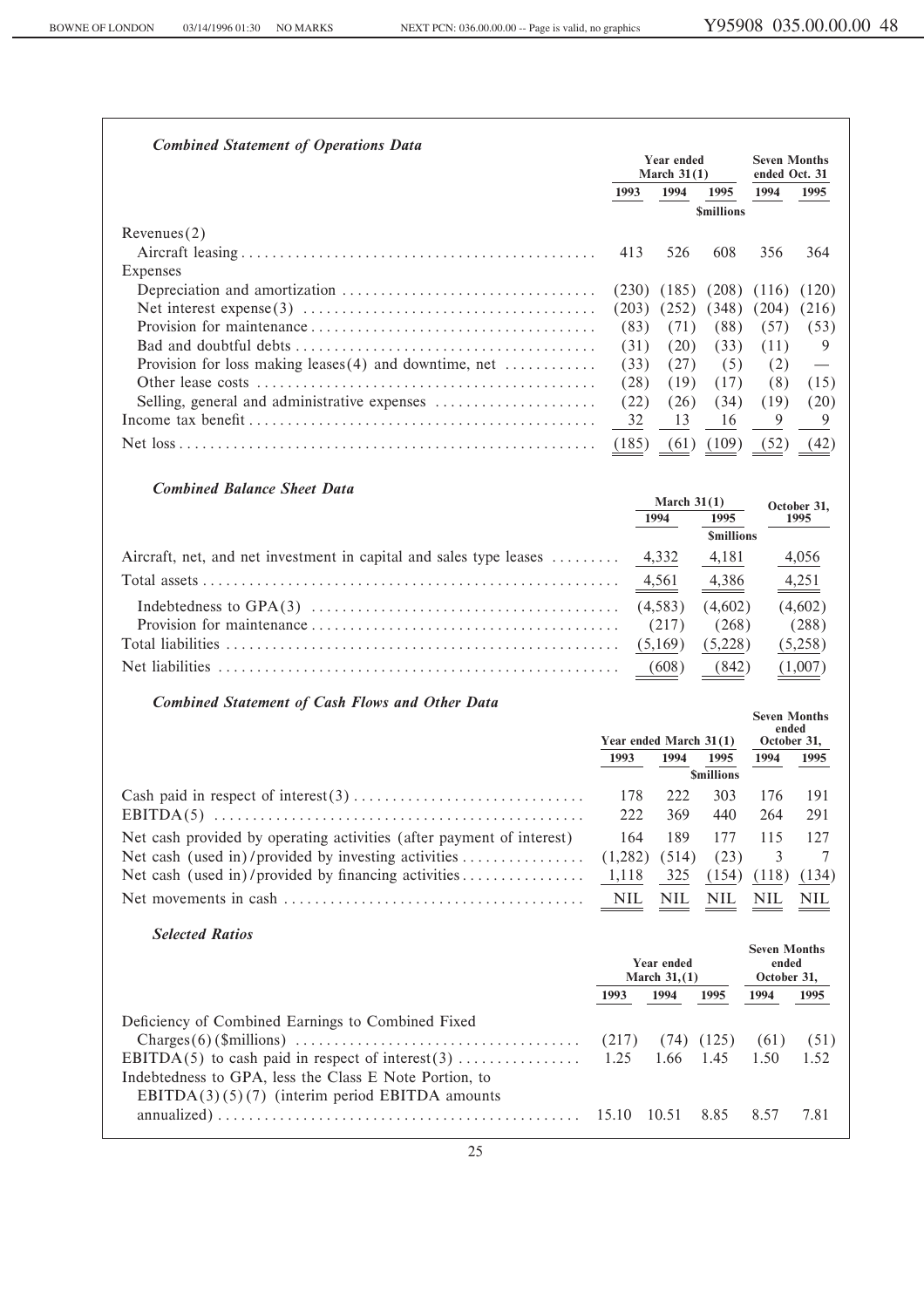- (1) The Ñnancial statements of Airplanes Group are stated in U.S. dollars which is the principal operating currency of Airplanes Group and the aviation industry.
- (2) Revenues include Maintenance Reserve receipts. See Note 13 to the Financial Statements.
- (3) It has been assumed that Airplanes Group was financed with indebtedness to GPA, as and when Airplanes Group acquired the Aircraft, in an amount equivalent to the expected aggregate amount of all classes of Notes to be issued by Airplanes Group of \$4,602 million. No repayments of principal are assumed. Net interest expense is calculated based on the assumption that all of the debt from GPA carried interest at assumed historic rates of 6.22%, 6.27% and 7.83% in the three years ended March 31, 1993, 1994 and 1995, respectively, and 7.83% and 8.25% for the seven months ended October 31, 1994 and October 31, 1995, respectively (the "Assumed Rates"). The portion of Airplanes Group's indebtedness to GPA which is expected to be refinanced by the Class E Notes (assumed for purposes of the Financial Statements to represent approximately 15% of the indebtedness to GPA) will accrue interest at a significantly higher rate than the Assumed Rates although the cash outflow associated with such debt is initially expected to be substantially lower than the Assumed Rates. It has been further assumed for purposes of the Statements of Cash Flows that in each period Airplanes Group paid cash interest of only 1% on the portion of indebtedness to GPA which is assumed to be refinanced by the Class E Notes. Net interest expense is stated after crediting interest income of \$6 million in 1993 and 1994 and \$9 million in 1995. A further \$50 million of Subclass A-1 Notes will also be issued by Airplanes Group, which Notes are not included in the assumed indebtedness in the Financial Statements. Assuming Airplanes Group was also financed with this additional indebtedness and cash deposits increased by an equivalent amount, the net interest expense for each of the three years ended March 31, 1993, 1994 and 1995 would have been greater by \$0.9 million, \$0.9 million, and \$0.6 million, respectively, and cash paid in respect of interest for each of these years would have been greater by \$3 million, \$3 million and \$4 million, respectively.
- (4) A lease agreement is deemed to be ""loss making'' in circumstances where the contracted rental payments are insufficient to cover the depreciation and allocated interest attributable to the aircraft plus certain direct costs, such as legal fees and registration costs, attributable to the lease over its term.
- (5) EBITDA represents operating results before provision for income taxes and before interest expense and depreciation and amortization. EBITDA is not presented as an alternative measure of operating income or cash flow provided by operating activities but rather to provide additional information related to Airplanes Group's ability to service the Notes. Airplanes Group believes that EBITDA provides significant information with respect to Airplanes Group's capacity to make payments on the Notes because it indicates the amount of non-cash charges against earnings, including depreciation and amortization expenses, which would have been available to pay Airplanes Group's obligations during the years indicated, which information is not indicated by the "Deficiency of earnings to fixed charges" ratio. Investors should consider carefully, however, that there are significant uses to which Airplanes Group's cash flows will need to be applied before any cash will be available to make payments on the Notes, including payment of Expenses (including payments of taxes, certain required financing costs and expenses, such as service provider fees, trustee fees and other charges and certain investing costs), which rank prior to the Notes in the Priority of Payments. The amount of Expenses which will be incurred by Airplanes Group cannot be estimated with certainty and there can be no assurance that Airplanes Group will not incur Expenses to such an extent as to jeopardize its ability to make future payments on the Notes.
- (6) Represents the amount by which Airplanes Group's loss before income taxes and Ñxed charges exceeded fixed charges. Fixed charges consists of interest expense. Because Airplanes Group's fixed charges exceeded earnings for all periods presented, a ratio of earnings to fixed charges is not presented.
- (7) The Class E Note Portion equals that amount of indebtedness to GPA which is expected to be refinanced by the Class E Notes (assumed for purposes of the Financial Statements to represent approximately 15% of the indebtedness to GPA).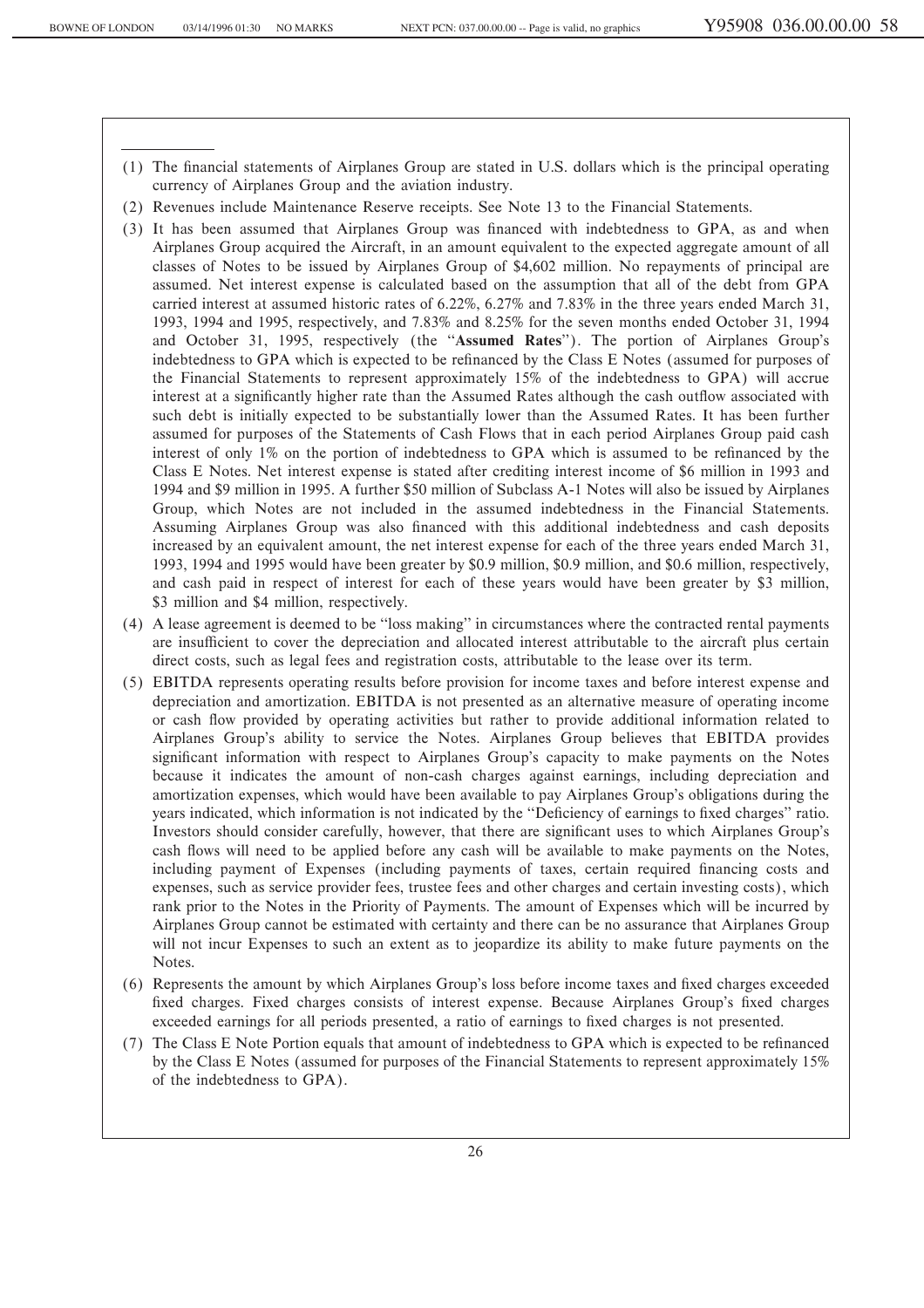#### **RISK FACTORS**

The following summarizes certain risks involved in an investment in the Certificates which may *materially aÅect the ability of Airplanes Limited and Airplanes Trust to pay the interest, principal of, and premium, if any, on the Notes (and hence, the ability of the Trust to pay interest, principal and premium, if* any, on the Certificates) in full at or before their respective Final Maturity Dates. Investors should read and *carefully consider, among other things, the following factors in connection with the purchase of the* Certificates.

*There can be no assurance that rental payments under the Leases will be adequate to pay the interest, principal and premium, if any, on the Notes in accordance with their terms.*

#### **Risks Relating to Airplanes Group and Certain Third Parties**

#### *Limited Resources of the Trust*

The Notes and the Guarantees are solely obligations of Airplanes Limited and Airplanes Trust. The Trust does not have, nor is it expected to have, any significant assets or sources of funds other than the Notes and the Guarantees. Neither the Certificates nor the Notes are obligations of, guaranteed by, or offered for sale by, the Trustee, the Indenture Trustees, GPA Group or any affiliate of the foregoing. Furthermore, neither the Certificates nor the Notes are obligations of, or guaranteed by, or offered for sale by, GE Capital, GECAS or any of their affiliates.

#### *Holding Entity Risk*

Substantially all of the assets of Airplanes Limited and Airplanes Trust are the shares of their direct subsidiaries and loans to their direct and indirect subsidiaries. None of the Trustee, the Indenture Trustees or the Certificateholders has or will have any security interest in the Aircraft, the Leases or any other assets of Airplanes Limited, Airplanes Trust, or any of their subsidiaries, other than a security interest in one-third of the ordinary capital stock of Holding Co., certain of its subsidiaries and the subsidiaries of Airplanes Trust and in Airplanes Group's interests in the cash in the Accounts. Accordingly, Airplanes Limited's and Airplanes Trust's ability to make payments on the Notes will be affected by, *inter alia*, the imposition of withholding or other taxes on payments within Airplanes Group, including payments by such subsidiaries to Airplanes Limited and Airplanes Trust and the payment by such subsidiaries of amounts due to other creditors, including lessees and tax authorities. To the extent that these obligations to Lessees and other creditors significantly exceed expectations, or to the extent that unforeseen and significant tax liabilities arise, there may be a significant adverse impact upon payments on the Notes. Airplanes Limited has guaranteed the obligations of many of its subsidiaries to Lessees and payments on these guarantees, which comprise part of the Expenses, rank senior in priority of payment to any payments on any class of Notes.

The ability of Airplanes Limited's and Airplanes Trust's subsidiaries to make payments on their intercompany obligations to Airplanes Limited and Airplanes Trust, and Airplanes Limited's and Airplanes Trust's ultimate ability to pay interest and premium, if any, on, and repay the principal of, the Notes, will be primarily dependent upon the receipt of payments under the Leases and, in the case of each of the Subclass A-1, A-2, A-3 and A-4 Notes, the ability of Airplanes Group to refinance the Outstanding Principal Balance of such Notes by issuing the Refinancing Notes. See "Risk Factors — Risks Relating to the Capital Markets — Refinancing of Certain Certificates''. Receipt of sufficient payments under the Leases will depend upon a number of factors, including without limitation (i) the timing of receipt of Rental Payments and the ability of the Lessees to make such payments; (ii) the ability to re-lease any Aircraft upon expiration or termination of a Lease without excessive levels of downtime and at sufficient rental rates; (iii) the possible exercise by a Lessee of a Purchase Option or an early termination option and (iv) future maintenance costs associated with re-leasing Aircraft. There can be no assurance that the Rental Payments actually received during the term of the Leases will be sufficient to meet amounts due under the Notes. See "— Risks Relating to Payments on the Certificates".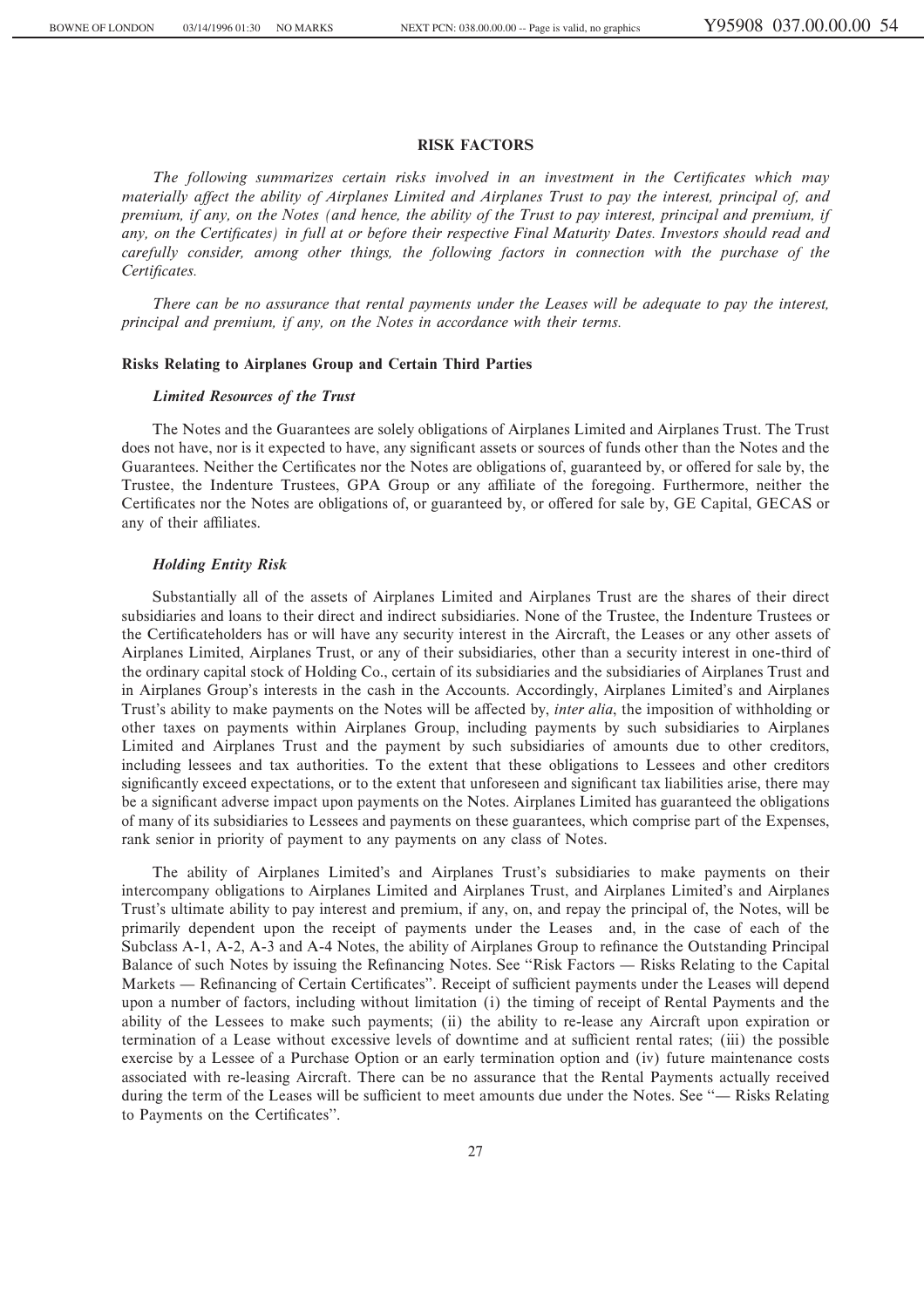#### *Lack of Security Interest*

As stated above, none of the Trustee, the Indenture Trustees or the Certificateholders has or will have any security interest, mortgage, charge or other similar interest in any of the Aircraft or the Leases. As a result, such parties do not have available to them certain rights upon a Note Event of Default which would have been available to them had their interests in the Aircraft and the Leases been directly secured by such assets. The Security Trustee has been granted a security interest in one-third of the ordinary share capital of Holding Co., certain of its subsidiaries and the subsidiaries of Airplanes Trust. In addition, the Accounts (other than certain Rental Accounts) are held in the name of the Security Trustee.

#### *Possible Contingent Liabilities of Transferring Companies*

The Aircraft and Existing Leases will be acquired through the purchase by Airplanes Limited of 95% of the issued and outstanding capital stock of Holding Co. and the purchase by Airplanes Trust of all the issued and outstanding capital stock of AeroUSA. Holding Co. and AeroUSA will in turn own, directly and indirectly, 100% of the ordinary share capital of the remaining Transferring Companies. Although GPA Group has taken steps to ensure that there are no material contingent liabilities related to any of the Transferring Companies, no assurances can be given that any such pre-transfer liabilities will not be identified after the Closing Date. GPA will indemnify Airplanes Group against certain losses suffered by Airplanes Group (including any Transferring Company or any of their directors) as a result of, *inter alia*, the breach of GPA's representations and warranties in the Stock Purchase Agreements that there are no liabilities, actual or contingent of a Transferring Company that exist at the time of transfer but are not disclosed in the financial statements of the relevant Transferring Company or otherwise disclosed to Airplanes Group. Many of the representations and warranties are qualified by standards relating to their materiality in relation to Airplanes Group. The maximum amount that may be recovered from GPA as a result of such indemnification or any breach of representation or warranty contained in the Stock Purchase Agreements shall be an amount approximately equal to the Purchase Price. In addition, the representations and warranties of GPA contained in the Stock Purchase Agreements shall survive until the third anniversary of the Closing Date.

AeroUSA and its wholly owned subsidiary, AeroUSA 3 Inc., a Connecticut corporation, ("AeroUSA 3"), will continue to file U.S. federal consolidated tax returns and certain state and local tax returns with GPA, Inc. and its subsidiaries (the "**GPA U.S. Tax Group**"). Currently, there are ongoing tax audits by the United States Internal Revenue Service and certain state and local tax authorities with respect to taxes previously reported by the GPA U.S. Tax Group. GPA Group believes that none of these audits will have a material adverse impact upon the financial condition or liquidity of AeroUSA. AeroUSA, Airplanes Trust, GPA, Inc. and GPA Group will enter into a Tax Sharing Agreement (the ""**Tax Sharing Agreement**'') dated as of the Closing Date pursuant to which GPA will indemnify AeroUSA against any U.S. federal, state or local tax liabilities ("Tax Liabilities") suffered by AeroUSA that are (i) related to any tax period or portion thereof prior to the Closing Date or (ii) related to any tax period or portion thereof following the Closing Date and are Tax Liabilities that AeroUSA or AeroUSA 3 would not have incurred if they were not and never had been members of the GPA U.S. Tax Group. Furthermore, under the Tax Sharing Agreement, with respect to GPA U.S. Tax Group returns, (i) AeroUSA shall be liable to GPA, Inc. for its share of Tax Liabilities based on the amount of Tax Liabilities that AeroUSA would have incurred if it and AeroUSA 3 were not and never had been members of the GPA U.S. Tax Group (the "**Stand-alone Tax Liability**") and (ii) to the extent that any amount payable by any member of the GPA U.S. Tax Group (other than AeroUSA or AeroUSA 3) in respect of Tax Liabilities for any tax period following the Closing Date is reduced to reflect a tax asset generated by AeroUSA or AeroUSA 3, then GPA Group will pay to AeroUSA, at the time such tax savings are realized, an amount equal to the difference between the actual taxes paid for such tax period and the amount of taxes that would have been payable in the absence of such tax asset. With respect to a liability of AeroUSA described in clause (i) of the preceding sentence, AeroUSA will pay such amounts to GPA, Inc. in cash only to the extent that payments due to taxing authorities are attributable to the Standalone Tax Liability of AeroUSA and AeroUSA 3; the remainder of any amounts payable to GPA, Inc. described in clause (i) will be paid in the form of subordinated, non-interest paying AeroUSA notes. Tax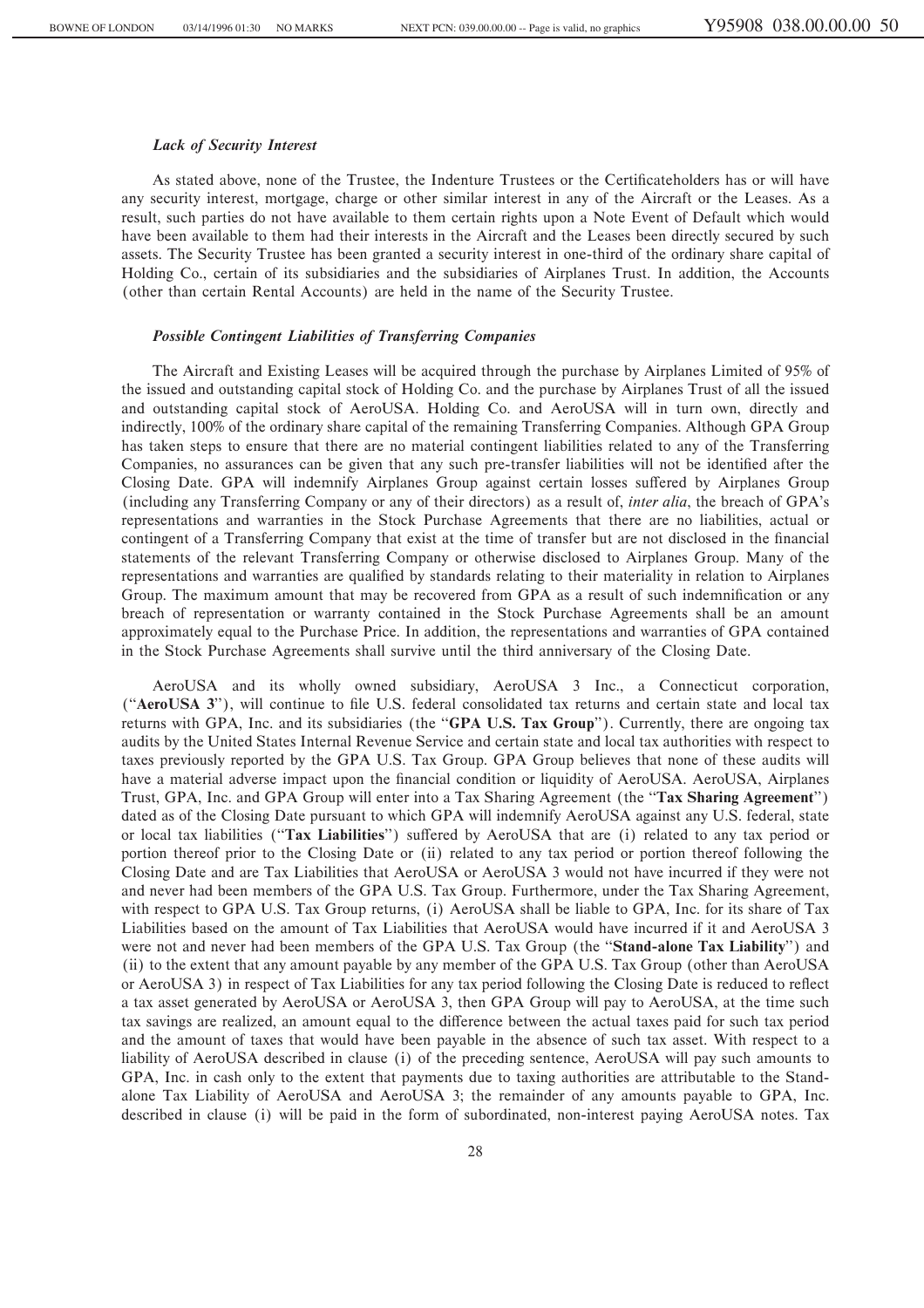warranties of GPA and the indemnity of GPA for Tax Liabilities related to any tax period or portion thereof prior to the Closing Date shall survive until the seventh anniversary of the Closing Date.

Investors should recognize that the ability of Airplanes Group to receive amounts from GPA pursuant to indemnities against tax and other liabilities of the Transferring Companies will depend upon the financial condition and liquidity of GPA at the time any claim is made. Furthermore, to the extent any tax or other claims are successfully made against the Transferring Companies and not indemnified by GPA or paid from Airplanes Group's available cash Öow, investors should recognize that because the Notes are not secured directly or indirectly by the Aircraft or the Leases, substantially all of the assets of the Transferring Companies, including the Aircraft, would be available for attachment and satisfaction of any such claim. See "Risk Factors — Risks Relating to the Financial Condition of GPA".

#### *Delegation of Responsibilities*

Except to the limited extent described herein, neither the Trustee nor any Certificateholder has any right to participate in the management or affairs of Airplanes Group. In particular, such parties cannot supervise the functions relating to the Leases and the re-lease of the Aircraft, which functions have generally been delegated to the Servicer under the Servicing Agreement. See "Management of the Aircraft — Corporate Management", "Description of Securities — The Notes and the Guarantees — Trust Indenture Covenants" and "
— Note Events of Default and Remedies".

Airplanes Group will have no executive management resources of its own (although Airplanes Limited will have a Board of Directors and Airplanes Trust will have a Board of Controlling Trustees) and, as such, Airplanes Group will rely upon the Servicer, the Administrative Agent, the Cash Manager and other service providers for all asset servicing, executive and administrative functions pursuant to the respective service provider agreements. While Airplanes Group has retained GECAS as the Servicer and wholly owned subsidiaries of GPA Group as the Cash Manager and Administrative Agent, there can be no assurance that Airplanes Group will continue its arrangements with these organizations until the Notes are paid in full or that such organizations will continue their relationship with Airplanes Group until such time. Failure of these foregoing organizations to perform their respective contractual obligations to Airplanes Group could have a material adverse effect upon Airplanes Group's operations, which could adversely affect Airplanes Group's ability to repay the Notes and consequently affect the amount of payments made in respect of the Certificates. In the event that the Servicer, the Administrative Agent or the Cash Manager were to resign or be terminated pursuant to their respective contractual arrangements with, or on behalf of, Airplanes Group, there can be no assurance that suitable replacement service providers could be found, or found in a timely manner, and engaged on terms acceptable to Airplanes Group or that would not cause a downgrading in the then current rating relating to the Certificates. The loss of the Servicer, the Administrative Agent or the Cash Manager under such circumstances could have a material adverse effect on Airplanes Group's ability to make payments on the Notes.

*Accordingly, no investor should purchase Certificates unless such investor accepts the terms upon which the various services are to be provided by the Servicer, the Administrative Agent and the Cash Manager pursuant to the Servicing Agreement, the Administrative Agency Agreement and the Cash Management Agreement, respectively. See "Management of Airplanes Group — Corporate Management".* 

In addition, in the event that either GECAS or a GPA subsidiary no longer serves as Servicer or Administrative Agent and Cash Manager, respectively, on behalf of Airplanes Group or either such party fails to maintain, among other things, certain employment levels in Ireland, or GPA fails to hold 5% of the capital stock of Holding Co., certain corporate tax and withholding tax benefits currently afforded to Holding Co. and other Irish tax resident Transferring Companies may be lost. The loss of such tax benefits would have a material adverse effect on Airplanes Limited's ability to pay interest, principal and premium, if any, on the Airplanes Limited Notes. See "Risk Factors — Risks Relating to the Financial Condition of GPA" and "Risk Factors  $\overline{\phantom{a}}$  Risks Relating to Tax" and "Management of Airplanes Group  $\overline{\phantom{a}}$  The Servicer".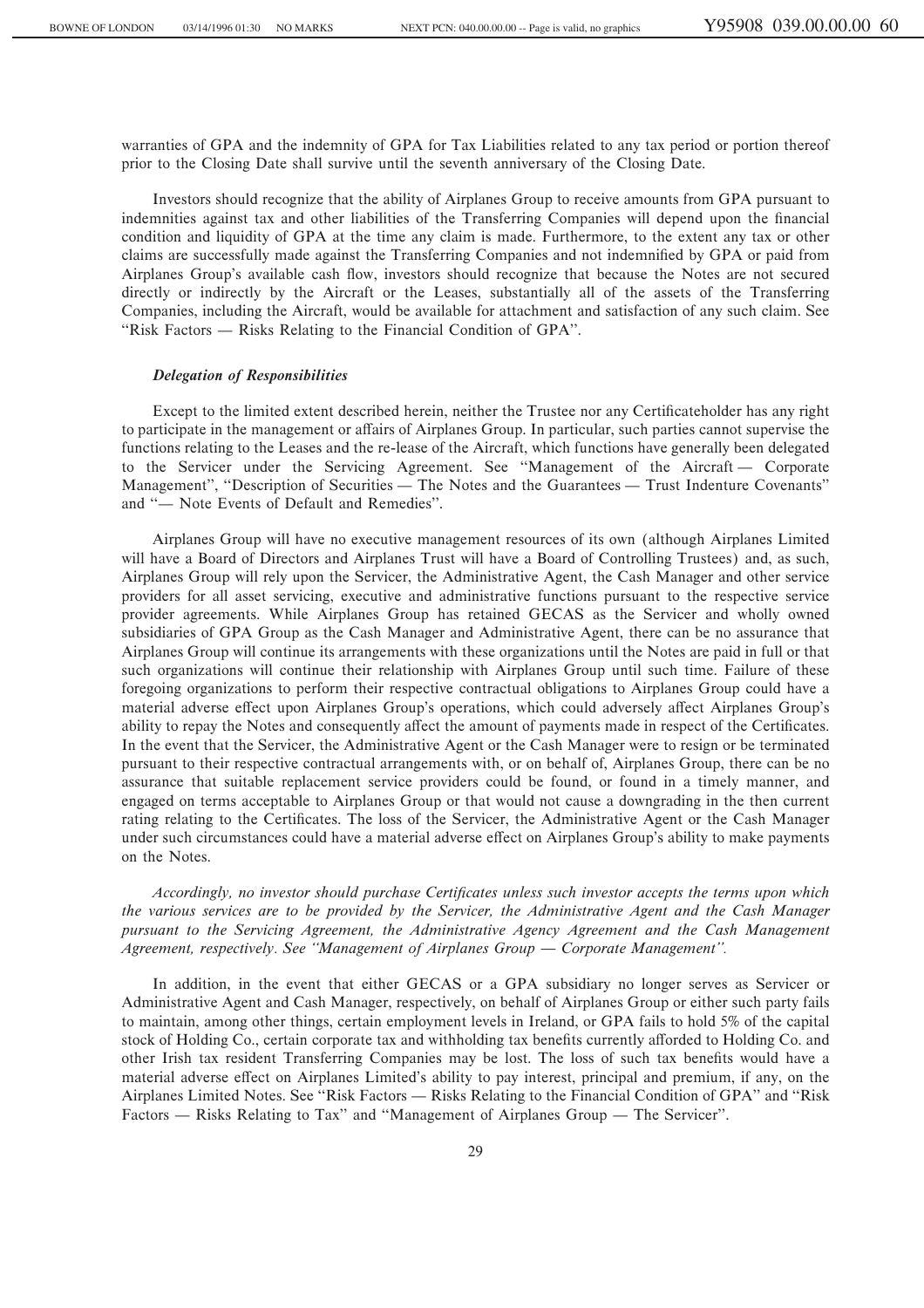## **Conflicts of Interest of GECAS**

In addition to acting as Servicer, GECAS also participates in the management of certain aircraft assets owned by Aircraft Lease Portfolio Securitisation 92-1 Limited (""**ALPS 92-1**''), Aircraft Lease Portfolio Securitization 94-1 Limited ("ALPS 94-1"), GE Capital and its affiliates and other third parties, including GPA and its affiliates. GECAS will from time to time have conflicts of interest in performing its obligations to Airplanes Group and the other entities to which it provides management services and with respect to the aircraft for which it provides such services. Such conflicts may be particularly acute in situations involving GE Capital or its affiliates or investment vehicles sponsored by GE Capital or its affiliates (collectively, "GE Group"). Under certain of GECAS's aircraft servicing arrangements (including the ALPS 94-1 Servicing Agreement), such conflicts will not entitle the entities to whom GECAS provides services to replace GECAS as servicer except in certain limited circumstances.

As of December 31, 1995, the portfolio of aircraft managed by GECAS and its affiliates (the "**GECAS Managed Portfolio**'') comprised approximately 890 aircraft. At such date, the owned portfolio of GE Group was comprised of 420 aircraft or 47% of the GECAS Managed Portfolio. GECAS has recently announced that it has entered into a multi-year order for Ñve Boeing 777's and 102 Boeing 737 jet aircraft, and options for 76 Boeing 737 jet aircraft. Under the agreement with Boeing, GECAS also may purchase up to 76 additional Boeing 737 jet aircraft. From time to time, GE Group is likely to acquire additional new and used aircraft that are expected to be included in the GECAS Managed Portfolio and to be managed by GECAS and its affiliates and, in addition, GECAS may from time to time provide aircraft services to various third parties. GECAS also manages, and may in the future form and sponsor, additional aircraft or equipment leasing programs, some of which may have investment objectives that are the same as, or similar to, those of Airplanes Group. It is likely that, at various times, the aircraft in any such programs will compete with the Aircraft when the Aircraft are being marketed for re-lease or sale, and such programs may create additional conflicts of interest with respect to the marketing of the Aircraft for re-lease or sale. Conflicts of interest may also arise that involve the provision by GE Group of aircraft or engine financing to third parties, including the Lessees. Moreover, certain of GECAS's marketing and servicing arrangements with its affiliates and other third parties include provisions that may have the effect, in certain circumstances, of requiring GECAS to give preference to such affiliates, other third parties or their respective aircraft over the Aircraft.

GECAS has agreed to continue to act as servicer of 97 Stage 3 and 10 Stage 2 aircraft (as of December 31, 1995) that will continue to be owned or leased-in by GPA or its affiliates after the Closing Date pursuant to an amended and restated management agreement dated as of the Closing Date (the ""**GPA Management Agreement**''). In addition, in connection with ALPS 92-1 and ALPS 94-1, GECAS services 41 Stage 3 aircraft and provides certain other services, which primarily relate to the sale and lease of aircraft after the expiration of their initial lease terms. Finally, GECAS has agreed to act as servicer with respect to the new aircraft intended to be acquired from The Boeing Company (""**Boeing**'') by a special purpose company to be owned beneficially by GPA and Boeing (the "**Special Purpose Company**' or "**SPC**") pursuant to a management agreement expected to be entered into contemporaneously with the Closing (the ""**SPC Management Agreement**"). See "The Parties — GPA — Restructuring of Arrangements with Manufacturers and Minority Interests''.

Pursuant to the terms of the Servicing Agreement, GECAS has agreed to perform the services required thereby with reasonable care and diligence at all times (the "**GECAS Services Standard**"). If a conflict of interest arises regarding GECAS's management of two particular Aircraft, or aircraft assets other than those owned by the Airplanes Group, on the one part, and Aircraft, on the other part, the Servicer is required to perform the services in good faith and to the extent that two particular Aircraft or the Aircraft and other aircraft then managed by GECAS are substantially similar in terms of objectively identifiable characteristics that are relevant for purposes of the particular services to be performed, the Servicer will not discriminate, (a) among the Aircraft or (b) between any of the Aircraft and any other aircraft then managed by GECAS on an unreasonable basis (the "GECAS Conflicts Standard").

Under certain limited circumstances in which a conflict of interest arises with respect to a particular Aircraft or Lease that requires, in the good faith opinion of the Servicer, an arm's-length negotiation between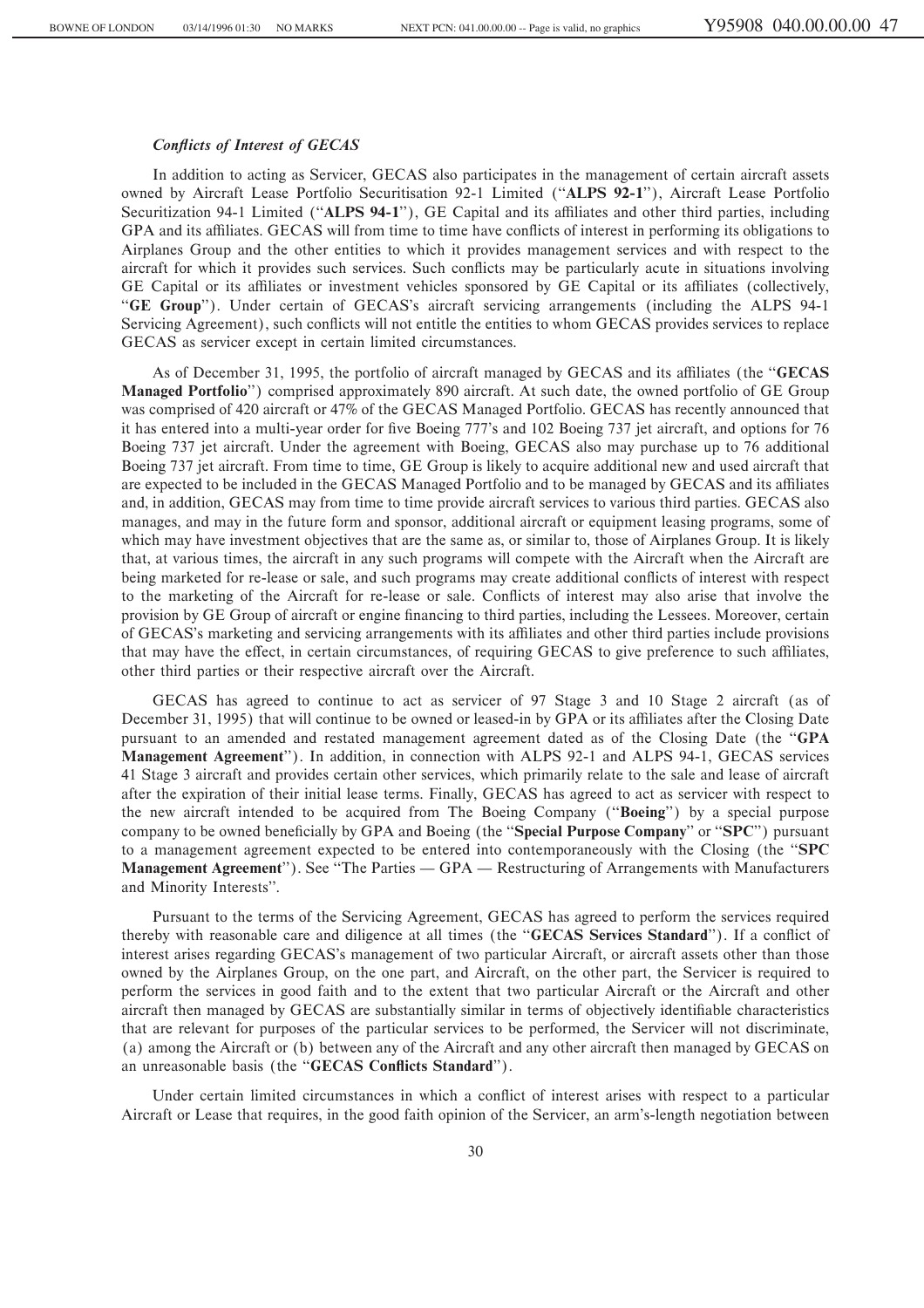the Servicer or any of its affiliates and Airplanes Group, the Servicing Agreement provides that the Servicer shall be entitled to withdraw from acting as Servicer with respect to such Aircraft or Lease in connection with the negotiation of the issue giving rise to such conflict of interest and Airplanes Group shall be entitled to appoint an independent representative to act on behalf of Airplanes Group with respect to such negotiation. The Servicer shall be entitled to act on behalf of itself or any of its affiliates with respect to such negotiation. In the event that the Servicer reasonably determines that certain services required to be carried out under the Servicing Agreement would place the Servicer in a conflict of interest such that the Servicer could not, in its good faith opinion, perform its obligations within the requirements of the Servicing Agreement, the Servicer may resign as Servicer for all Aircraft, or, at its election, for any affected Aircraft, such resignation to become effective upon the appointment of a replacement servicer.

#### *Limitation of Liability on the Part of the Servicer*

Pursuant to the Servicing Agreement, the Servicer and its affiliates will not be liable or accountable to any person, other than Airplanes Limited, AeroUSA and Holding Co. to the limited extent described below, under any circumstances, for any liabilities, obligations, losses, damages, penalties, taxes, suits, judgments, costs, fees, expenses and disbursements directly or indirectly arising out of, in connection with or related to, the management by the Servicer of the Aircraft or other aircraft assets (""**Losses**''), and Airplanes Limited, AeroUSA and Holding Co. shall jointly and severally indemnify the Servicer and its affiliates on an after-tax basis for any Losses, unless such Losses are finally adjudicated to have resulted directly from the Servicer's gross negligence or wilful misconduct in respect of its obligation to apply the GECAS Services Standard or the GECAS Conflicts Standard in respect of its performance of the services under the Servicing Agreement. Airplanes Limited, AeroUSA and Holding Co. shall also jointly and severally indemnify the Servicer and its affiliates on an after-tax basis for any losses that may be imposed on, incurred by or asserted against, the Servicer and its affiliates, directly or indirectly, arising out of, in connection with or related to, the Servicer or any of its affiliates' involvement (or alleged involvement) in connection with the structuring or implementation of any aspect of the transactions disclosed in this Prospectus. Airplanes Limited, AeroUSA and Holding Co. will be entitled to terminate the Servicing Agreement if the Servicer fails in any material respect to perform any material service thereunder to either the GECAS Services Standard or the GECAS Conflicts Standard and such failure has a material adverse effect on Airplanes Group taken as a whole. The Servicer does not assume any liability or accountability for (i) the direct or indirect transfer of the Aircraft, the Leases, the Receivables or any other assets to any person within the Airplanes Group, (ii) the adequacy of the terms of any Lease relating to any Aircraft to the extent any such Lease was novated, amended or modified in connection with the direct or indirect transfer of the Aircraft or the Leases to or among the Transferring Companies on or prior to the Closing Date, (iii) the reliability or creditworthiness of any Lessee with respect to its obligations under any Lease, (iv) the adequacy of the Rental Payments derived from the Leases to support the various obligations of the Airplanes Group, (v) the adequacy of the Maintenance Reserves or Security Deposits relating to the Aircraft, (vi) the terms and conditions of the Notes or any Notes issued in refinancings ("**Refinancing Notes**") or additional Notes, (vii) the ability of Airplanes Limited and Airplanes Trust to comply with the terms and conditions of the Notes, the Guarantees or any Refinancing Notes or any additional Notes and (viii) the structuring or implementation of any aspect of the various transactions contemplated in this Prospectus.

The duties and obligations of the Servicer will be limited to those expressly set forth in the Servicing Agreement and the Servicer will not have any fiduciary or other implied duties or obligations to Airplanes Group or any other person, including any Certificateholder.

## *ConÖicts of Interest of GPA*

Initially, GPA Group or a GPA subsidiary will hold substantially all of the Class E Notes to be issued by Airplanes Limited, GPA Financial will act as Administrative Agent and GPA Cash Manager will act as Cash Manager for Airplanes Group. In addition, GPA holds all of the Class E Notes issued by ALPS 94-1 and, as a result, has certain access to potential benefits relating to the aircraft it sold to ALPS 94-1. Finally, GPA will continue to own and lease-in a significant fleet of 114 Stage 3 aircraft and 10 Stage 2 aircraft following the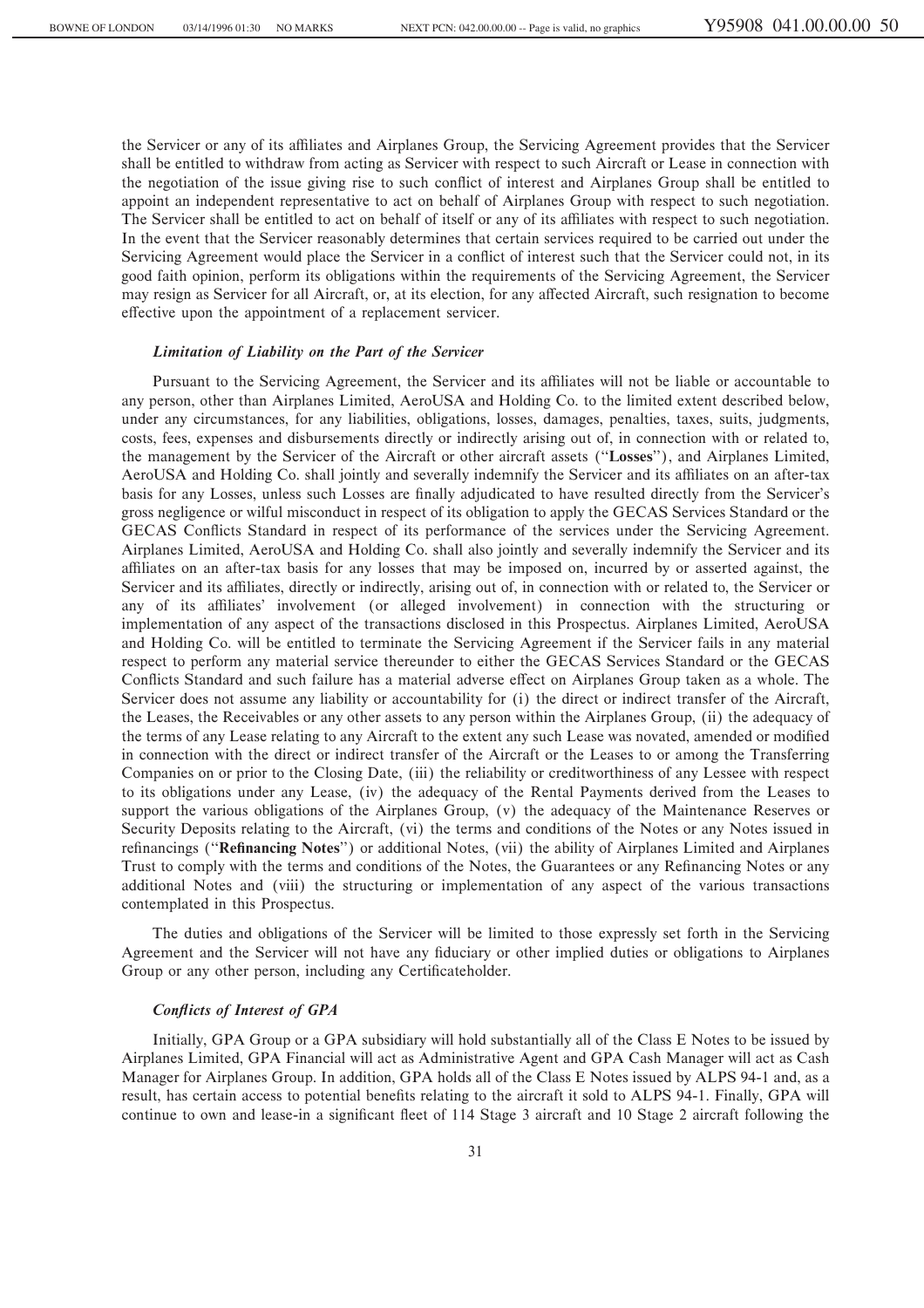closing and, through its investment in SPC, may have an interest in any aircraft purchased by SPC. Of the 114 Stage 3 aircraft, 53 aircraft are leased-in.

GPA Financial may from time to time have conflicts of interest in performing its obligations to Airplanes Group as Administrative Agent resulting from GPA's interests in its own aircraft and GPA's interests in ALPS 94-1 and SPC. These conflicts may arise, for instance, when GPA Financial as Administrative Agent advises Airplanes Group as to the annual budget to be adopted for Airplanes Group and with respect to decisions by Airplanes Group to sell Aircraft.

Pursuant to the Administrative Agency Agreement, GPA Financial will be obligated, in performing its services as Administrative Agent, to devote the same amount of time and attention and will be required to exercise the same level of skill, care and diligence in the performance of its services as it would if it were administering such services on its own behalf (the ""**Administrative Agent's Services Standard**''). In addition, if any conflicts of interest arise with respect to GPA Financial's role as Administrative Agent and its other interests, the Administrative Agency Agreement requires GPA Financial to report such conflict promptly to Airplanes Group and to act in a manner that treats Airplanes Group equally with the entities giving rise to the conflict of interest, does not violate the Administrative Agent's Services Standard and would not be reasonably likely to have a material adverse effect on Airplanes Group (the "Administrative Agent's Conflict Duties").

Given the limited discretion that may be exercised by GPA Cash Manager in its role as Cash Manager, it is unlikely that conflicts of interest in connection with its services in such capacity will arise relative to GPA's other interests.

#### *Lack of Separate Representation*

Airplanes Group and GPA Group are represented by the same Jersey, English and United States legal counsel, and it is anticipated that such multiple representation will continue in the future. Airplanes Group does not have separate Irish legal counsel. The Directors of Airplanes Limited and the Controlling Trustees of Airplanes Trust (separately from Airplanes Limited and Airplanes Trust) are represented by separate United States legal counsel. Without independent legal representation, the terms of the agreements negotiated between Airplanes Group and GPA could disproportionately benefit one party over the other. Should a significant dispute arise in the future between Airplanes Group and GPA or any of their respective affiliates, Airplanes Group anticipates that it will retain separate counsel to represent it in such matter.

## **Risks Relating to the Aircraft**

#### *Competing Aircraft Available for Lease; Operational Restrictions*

In connection with re-leasing of the Aircraft, Airplanes Group may encounter competition from, *inter alia*, other aircraft leasing companies (including GPA and International Lease Finance Corporation), airlines, aircraft manufacturers, aircraft owners, financial institutions (including GE Capital and its affiliates), aircraft brokers, special purpose vehicles (including ALPS 92-1 and ALPS 94-1) formed for the purpose of acquiring, leasing and selling aircraft and public and private limited partnerships and funds with investment objectives similar to those of Airplanes Group (including investment vehicles sponsored by GE Capital and its affiliates). Airplanes Group will be subject to restrictions in the Trust Indentures and the constituent documents of Airplanes Limited and Airplanes Trust that will impair Airplanes Group's operational flexibility. For instance, GPA has in the past granted concessionary rental rates to airlines in return for equity investments in order to place aircraft on lease and minimize the number of aircraft on the ground. GPA has also entered into similar arrangements with troubled lessees in order to restructure the obligations of those lessees while maximizing the number of aircraft remaining on viable leases to such lessees and minimizing the overall cost to GPA. Further, GPA has leased or offered lessees the ability to lease spare parts and engines, which ability will not be available to Airplanes Group. It can be expected that Airplanes Group will encounter similar commercial situations in the future but its ability to offer a flexible, market-driven, response will be limited by certain contractual constraints. In addition, certain competing aircraft lessors (including GE Capital and its affiliates) have, or have access to, financial resources substantially greater than those of Airplanes Group, may have a lower overall cost of capital and may provide financial services or other inducements to potential lessees that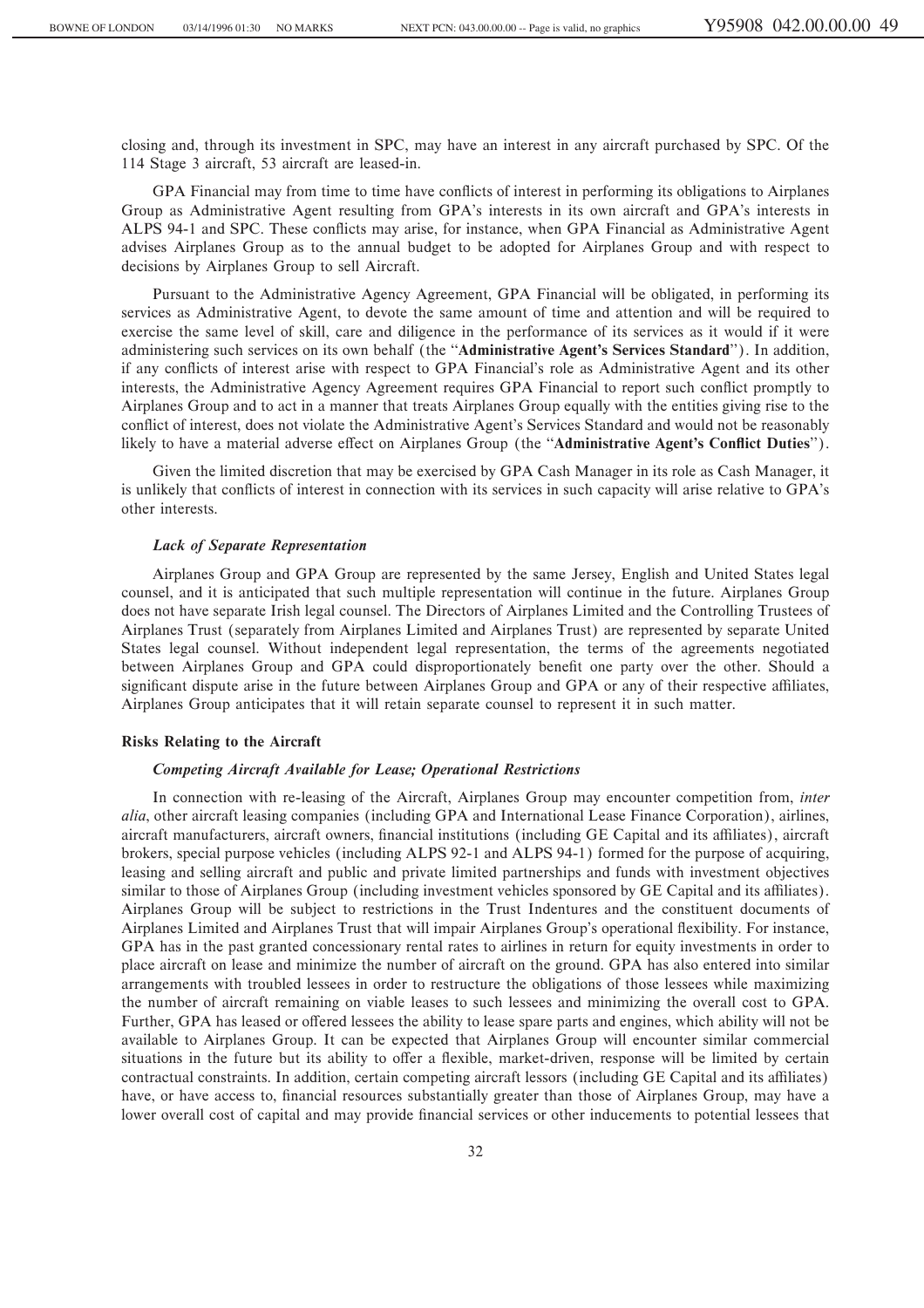Airplanes Group cannot provide. Airplanes Group will also be subject to certain limitations as to eligible Lessees and geographic diversification of the Lessees that must be satisfied in order to maintain the ratings of the Certificates. Airplanes Group's competitors may not be subject to such limitations.

## *Supply of and Demand for Aircraft*

The aircraft leasing market is affected by such factors as manufacturer production levels; passenger demand; retirement and obsolescence of aircraft models; manufacturers exiting the industry or ceasing to produce aircraft types in the Portfolio; fuel costs; governmental regulation and air traffic control infrastructure constraints. The effects of deregulation of commercial aviation in the United States and the increasing trend toward deregulation in other significant jurisdictions where Lessees currently, or may in the future, operate aircraft, may contribute to further uncertainty in the commercial aviation industry. The availability of commercial jet aircraft for lease or sale has periodically experienced cycles of oversupply and undersupply, primarily as a result of the cyclicality of the world economy. The condition of the aviation industry will vary at different points in the business cycle for lessors and sellers of aircraft at the times when the Aircraft are being marketed for re-lease or sale, and there can be no assurance such conditions will allow re-lease or, where applicable, sale, on satisfactory terms. An oversupply of certain types of used Stage 3 aircraft currently exists, including certain of the types of aircraft included in the Portfolio such as Boeing 747s (one Aircraft or 0.85% by Initial Appraised Value of the Portfolio), Airbus A300s (six Aircraft or 1.88% by Initial Appraised Value of the Portfolio) and DC-10s (four Aircraft or 1.96% by Initial Appraised Value of the Portfolio).

### *Risks Relating to the Exercise of Purchase Options*

Eight Lessees with respect to 24 Aircraft, representing approximately 9% of the Portfolio by Initial Appraised Value, have options to purchase Aircraft at prices below either estimated fair market value or Airplanes Group's estimated net book value at the option exercise date. (For the purposes of this analysis, estimated fair market value has been arrived at by deducting the estimated depreciation (as calculated by Airplanes Group's existing depreciation policy) from October 31, 1995 to the option exercise date from the Initial Appraised Value of each Aircraft).

Of these options, four Lessees with respect to 11 Aircraft, representing approximately 1.5% of the Portfolio, have rights to purchase Aircraft at prices below Airplanes Group's estimated net book value at the option exercise date.

In the event that a significant number of options to purchase Aircraft are exercised at prices below estimated fair market value or Airplanes Group's estimated net book value at the option exercise date, the amount and timing of principal payments to certain Certificateholders and the average lives of the Certificates may be adversely affected.

## *Risks Relating to the Purchase Price and Decline in Aircraft Values*

The Purchase Price has been calculated largely on the basis of the Initial Appraised Value of the Aircraft which assumes a "stable market environment with a reasonable balance of supply and demand" and certain other factors set out in the definition of Base Value above. The Initial Appraised Value is more than, and is likely to be substantially more than, the value of aircraft in the current market, given current overcapacity in the aviation industry. Aircraft values depend on a number of factors that are not within the control of Airplanes Group, such as market and economic conditions (including prevailing interest rates and the general availability of credit), the availability and cost of competing new and used aircraft, including any effects of the ability of manufacturers to build new aircraft at a lower cost or with less lead time, the condition of the aircraft, the particular maintenance and operating history, the number of operators using each type of aircraft and the supply of each type of aircraft, whether the aircraft is subject to a lease and, if so, the identity and creditworthiness of the Lessee, the jurisdiction of registration and the terms of and payment experience with respect to such Lease and any regulatory and legal requirements that must be satisfied before the aircraft can be sold. Values of the Aircraft may be adversely affected by changes in the competitive and financial position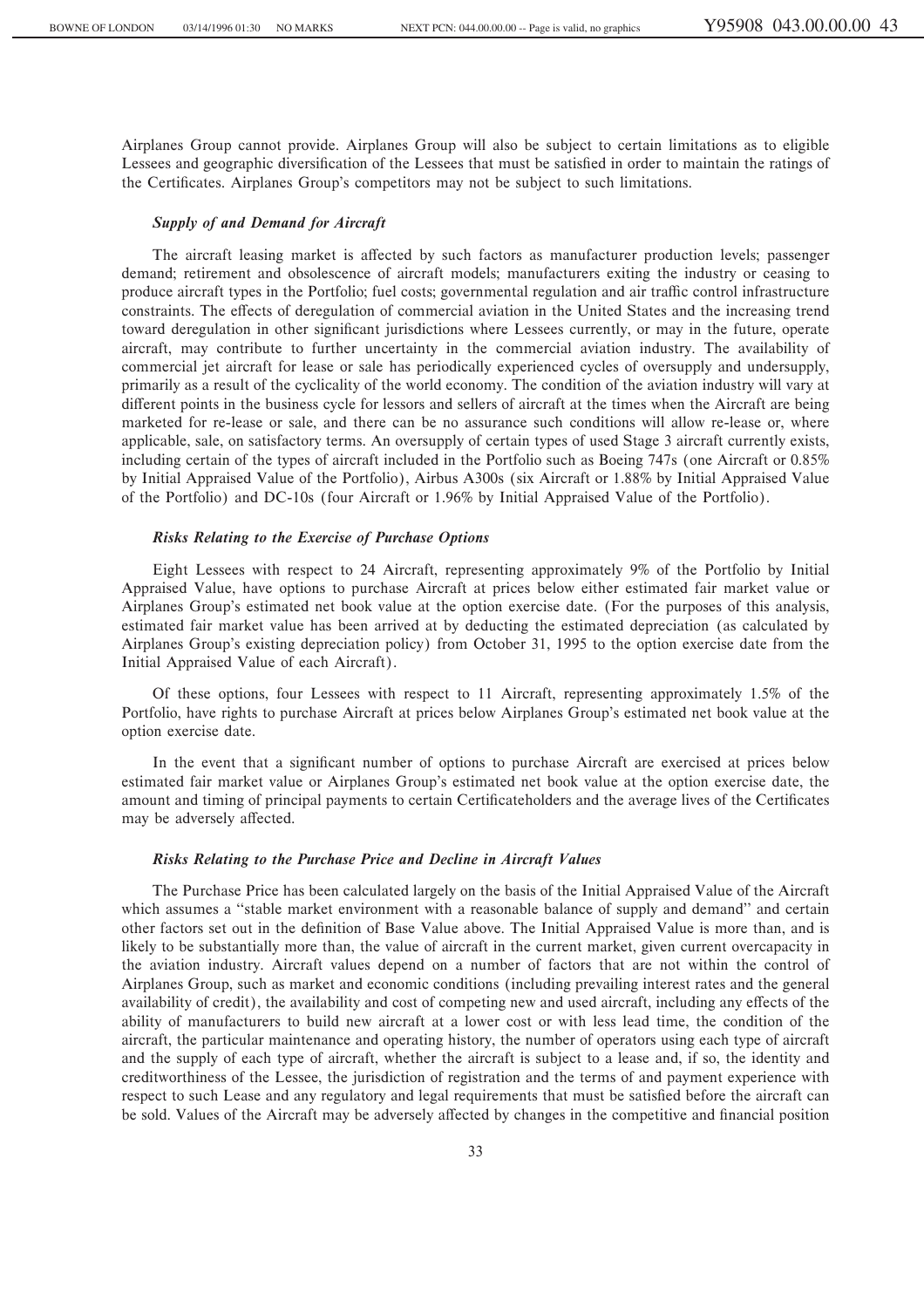of the relevant commercial aircraft manufacturer, by the withdrawal of such manufacturer from that market or by unexpected manufacturing defects that may surface.

Aircraft appraisers recently reduced their appraised values for aircraft reflecting a number of matters including recent manufacturers' price discounting and further deterioration in values with respect to older wide bodied aircraft. There can be no assurance that aircraft appraisers may not further reduce their appraised values for aircraft in the future or that aircraft values will not fall. In particular, if manufacturers prematurely cease to produce aircraft types contained in the Portfolio, this could significantly reduce the value of the aircraft type in question. In particular, the current uncertainty regarding the future of Fokker N.V. in the commercial aircraft manufacturing industry, following its recent filing for court protection from its creditors, may result in significant reductions of values for Fokker Aircraft. Approximately 7.4% of the Aircraft in the portfolio by Initial Appraised Value are Fokker 100s.

All of the major manufacturers are implementing programs to shorten the lead times and reduce the cost of manufacturing commercial aircraft, including reorganization of design and production systems and business arrangements with suppliers which have resulted in, *inter alia*, reductions in the price of aircraft and shifts in aircraft ordering patterns such that purchasers are able to acquire aircraft at shorter lead times than previously required. Some manufacturers are also considering the use of lower cost production locations than those they currently use. Depending on the extent to which cost savings are achieved and passed on to the manufacturers' customers, these factors could have an adverse impact on the ability of Airplanes Group to re-lease or sell the Aircraft and on the Rental Payments from Future Leases of the Aircraft.

Any reduction in Aircraft values may affect Airplanes Group's ability to maintain the current rental rates and may adversely affect its ability to make payments on the Notes.

### *Sales of Aircraft*

Airplanes Group believes that, due to current overcapacity in the aviation industry, the value of the Aircraft in the current market (as compared with the ""stable market environment with a reasonable balance of supply and demand'' and the other factors assumed in the determination of Base Value) is less than, and is likely to be substantially less than, the Initial Appraised Value. Furthermore, neither the Initial Appraised Value nor the value of the Aircraft in the current market should be relied upon as a measure of the realizable value of the Aircraft. If it were necessary to dispose of Aircraft in a distress situation, and particularly if a large number of Aircraft were required to be sold, the proceeds from such a sale of Aircraft would be substantially less than the value in the current market. However, Airplanes Group does not expect to have to sell Aircraft to provide for payment of principal and interest on the Notes, and does not anticipate conducting any distress sales. Nevertheless, following a Note Event of Default, there can be no assurance that Aircraft, if sold, would not be sold at prices significantly less than the Initial Appraised Value of such Aircraft. In addition, prior to a Note Event of Default, each Trust Indenture permits Airplanes Group to sell Aircraft at prices below a specified target price in certain limited circumstances and in limited aggregate amounts, which may adversely affect the amount and timing of principal payments to certain Certificateholders and may, in turn, affect the average lives of the Certificates. See "Description of Securities — The Notes and the Guarantees — Trust Indenture Covenants''.

## *Aircraft Liens*

Liens which secure the payment of, *inter alia*, airport taxes, customs duties, air navigation charges (including charges imposed by Eurocontrol), landing charges, crew wages, repairer's charges or salvage (""**Liens**'') are likely, depending on the jurisdiction in question, to attach to the Aircraft in the normal course of operation. The sums which such Liens secure may be substantial and may, with certain jurisdictions or limited types of Liens (particularly fleet liens) exceed the value of the Aircraft in respect of which the Lien is being asserted.

In some jurisdictions, aircraft Liens may give the holder thereof the right to detain or, in limited cases, sell or cause the forfeiture of the Aircraft, and, until discharged, such Liens could adversely affect the ability of Airplanes Group to repossess, re-lease or sell the Aircraft. In particular, under the laws of the United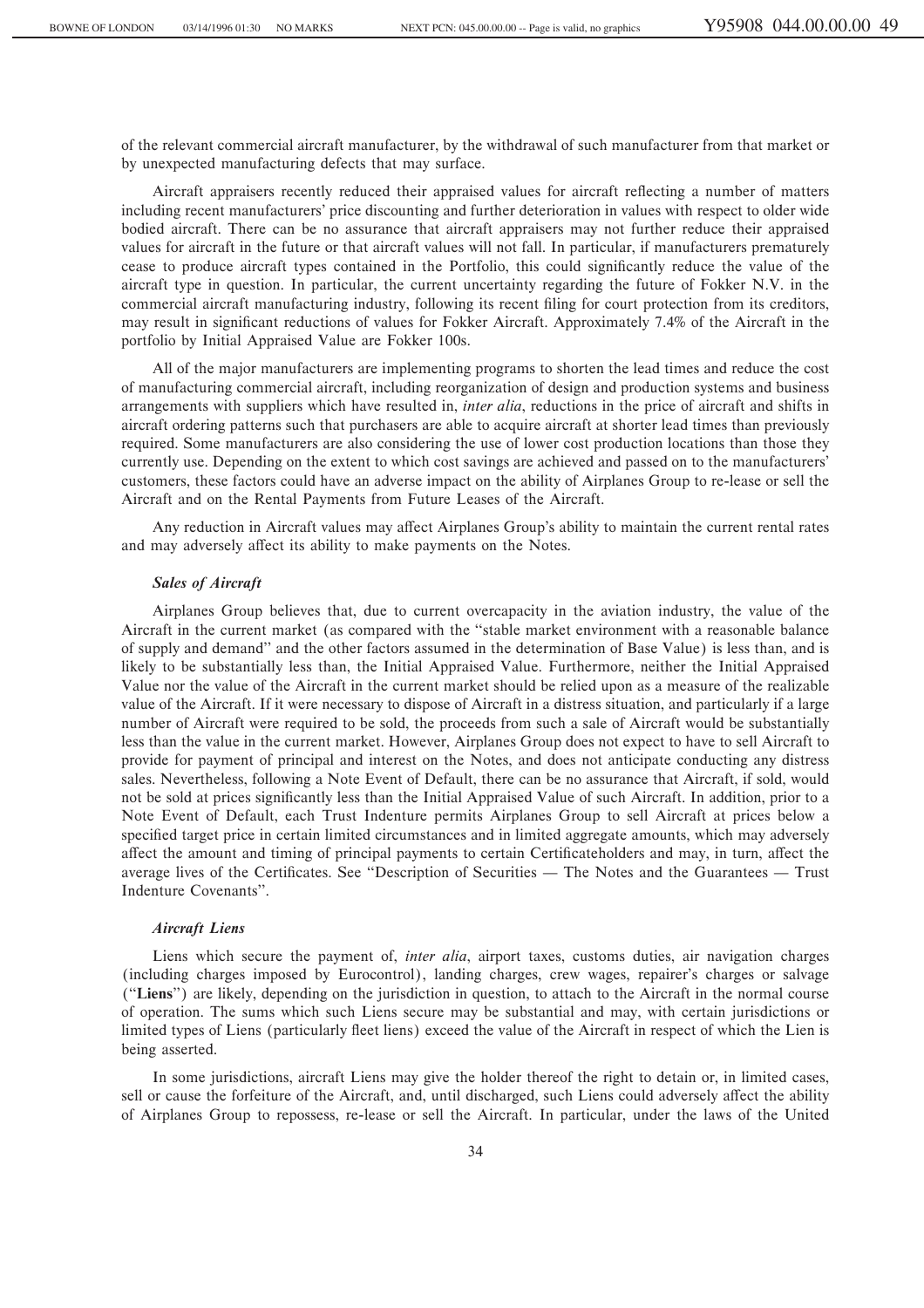Kingdom, if a particular Lessee (whether or not it is a European operator) defaults in payments to Eurocontrol of air navigation charges (relating to navigation services provided within European airspace by Eurocontrol), the Civil Aviation Authority of the United Kingdom (the "CAA") has the right to detain, pending payment, any aircraft operated by the defaulting operator at the time of detention when a relevant Aircraft is located at any designated airport within the United Kingdom. Furthermore, if such charges are not paid within a specified period, the CAA has the power to sell the detained aircraft to satisfy the outstanding charges. These charges may also relate to a period when the detained aircraft was being operated by a prior operator. A similar form of "fleet lien" is granted to certain airport authorities under the laws of the United Kingdom and in Ireland in relation to unpaid airport landing fees.

Under each of the Existing Leases, the relevant Lessees will be responsible for, and required to discharge, all such Liens arising during the term of such Leases, with the exception of those arising by reason of, *inter alia*, Airplanes Group's or the Lessor's own acts or those created by, or arising by reason of, debts or liabilities of Airplanes Group's predecessors in title or any previous operator. However, there can be no assurance that Future Leases will contain such conditions or that the Lessees will comply with such obligations. Any failure to remove Liens could adversely affect Airplanes Group's ability to repossess, re-lease or sell an Aircraft if a Lessee defaults. The Servicer is not obligated under the terms of the Servicing Agreement to remove any Liens from Aircraft.

Under each of the Stock Purchase Agreements, it is a condition precedent to Airplanes Group's acquisition of the relevant Transferring Company that no Liens other than Permitted Liens exist with respect to Aircraft owned by that company at the time of the Acquisition. There can be no assurance that such Liens will not arise after the delivery of any related Aircraft.

## "Permitted Liens" means:

- (a) any lien for taxes, assessments and governmental charges or levies not yet due and payable which are not in excess of \$1.5 million in aggregate or are being contested in good faith by appropriate proceedings;
- (b) any liens created by or through or arising from debt or liabilities or any act or omission of the relevant members of Airplanes Group existing on the date of the Stock Purchase Agreement or the Closing Date, as the case may be;
- (c) in respect of any Aircraft, any liens of a repairer, carrier, or hangar keeper arising in the ordinary course of business, by operation of law, any other similar lien or any engine or parts pooling arrangements in the ordinary course of business;
- (d) any "permitted lien" as defined under the relevant Lease (other than liens created by the relevant Lessor);
- (e) any liens created by or through or arising from debt or liabilities or any act or omission of any Lessee in each such case either in contravention of the relevant Lease (whether or not such Lease has been terminated) or without the consent of the relevant Lessor (provided that if such Lessor has become aware of any such lien, it will not be a Permitted Lien unless such Lessor is using commercially reasonable efforts to have any such Liens released);
- (f) any head lease, lease, conditional sale agreement on option permitted under the Leases or Purchase Options;
- (g) any liens for air navigation authority, airport tending, gate or handling (or similar) charges or levies;
- (h) any lien created to enhance or support owners' rights, created in favor of a member of Airplanes Group; and
- (i) any lien which would not adversely affect the owner's rights and does not exceed, on a per aircraft basis, the greater of 2% of the Initial Appraised Value of such Aircraft and \$250,000.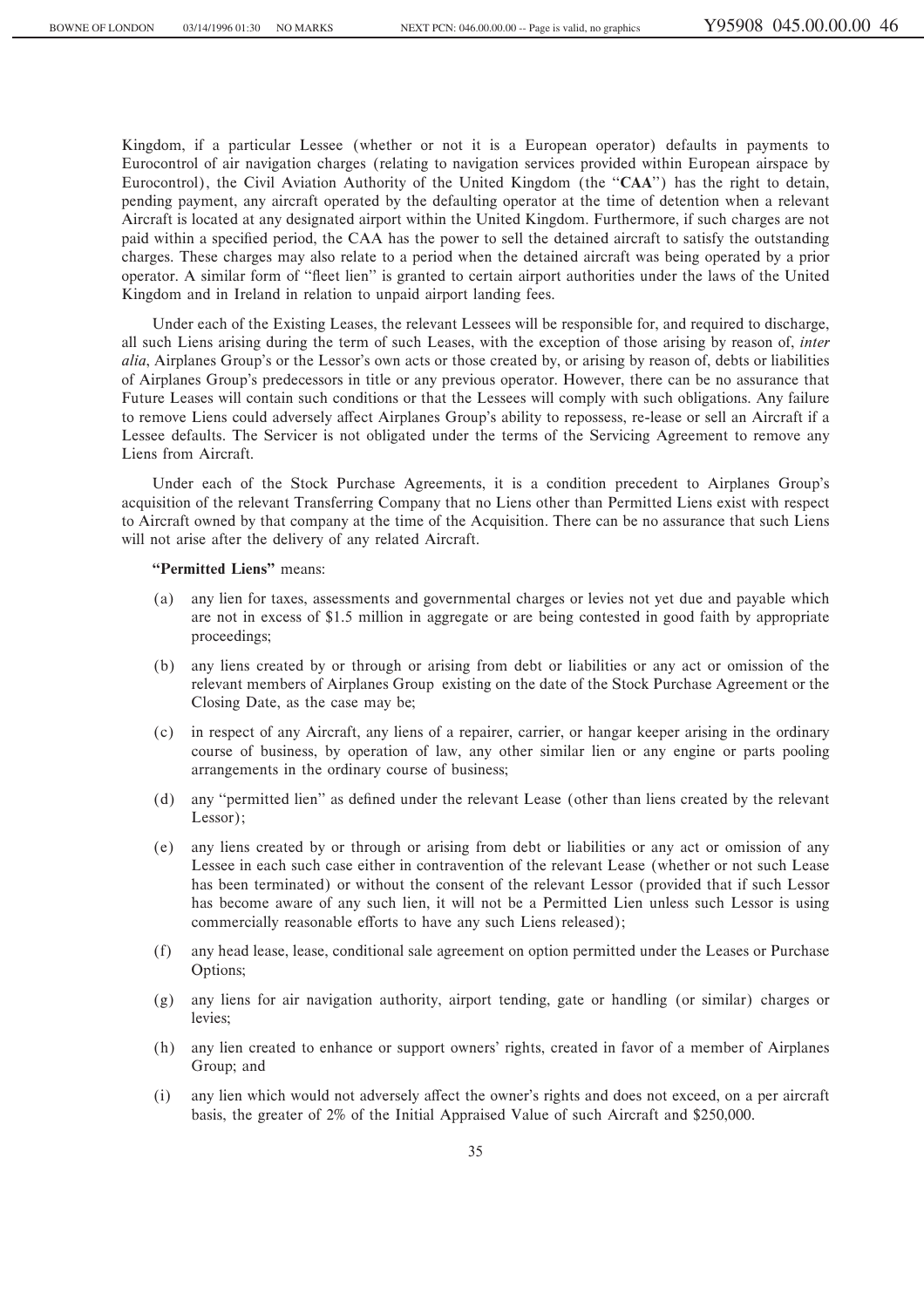Certain of the Leases provide for the payment of Security Deposits that may be available, *inter alia*, to release Liens on the Aircraft to which such Security Deposits relate. No assurance can be given that such Security Deposits will be sufficient to discharge all such Liens or that Airplanes Group will have other funds, including funds in the Collection Account, sufficient to release such Liens.

#### *Registration of Aircraft*

All of the Aircraft which are being operated must be duly registered at all times with an appropriate aviation authority. Generally, failure to maintain the registration of any Aircraft which is on lease would be a default under the applicable Lease, entitling Airplanes Group to exercise its rights and remedies thereunder. If an Aircraft were to be operated without a valid registration, the Lessee operator or, in some cases, the owner or lessor, may be subject to penalties which could constitute or result in a Lien being placed on such Aircraft. Loss of registration could have other adverse effects, including inability to operate the Aircraft and loss of insurance, which in turn could have a material adverse effect on the ability of Airplanes Group to pay interest and principal on the Notes. However, there can be no assurance that Future Leases will contain such terms or that Lessees will comply with such terms.

### *Technological Risks*

Airplanes Group's ability to lease or sell the Aircraft may be adversely affected to the extent that the availability for lease or sale of newer, more technologically advanced aircraft or the introduction of increasingly stringent noise or emissions regulations make the Aircraft less competitive. This risk, which is common to all aircraft lessors, is particularly significant for Airplanes Group given its need to repay principal and interest on the Notes over a relatively long period, which will require that many of the Aircraft be leased or sold close to the end of their useful economic life. Furthermore, the extent to which Airplanes Group is able to manage these technological risks through modifications to aircraft and sale of aircraft is expected to be limited and any sales of aircraft will depend on Airplanes Group's ability to satisfy the criteria set forth under "Description of Securities — The Notes and the Guarantees — Trust Indenture Covenants".

#### *Aircraft Type Concentrations*

At December 31, 1995, the Portfolio contained three aircraft types, each of which represented over 10% of the Portfolio by Initial Appraised Value: Boeing 737-400s constituted 13.9%, McDonnell Douglas MD83s constituted 12.4% and McDonnell Douglas DC8-71Fs constituted 11.2%. Also, at December 31, 1995, narrowbody Aircraft (excluding turboprops) constituted 76.9% of the Portfolio by Initial Appraised Value.

## *Government Regulation*

In addition to the general requirements regarding maintenance of the Aircraft, aviation authorities from time to time issue Airworthiness Directives (""**ADs**'') requiring the operators of aircraft to take particular maintenance actions or make particular modifications with respect to all aircraft of certain designated types. Certain manufacturer recommendations may also be issued. To the extent that a Lessee fails to perform ADs required to maintain its Certificate of Airworthiness or other manufacturer requirements in respect of an Aircraft (whether or not currently subject to a Lease), Airplanes Group may have to bear (or, to the extent required under the relevant Lease, share) the cost of compliance. Other governmental regulations relating to noise and emissions levels may be imposed not only by the jurisdictions in which the Aircraft are registered, possibly as part of the airworthiness requirements, but also in other jurisdictions where the Aircraft operate. A number of jurisdictions have adopted, or are in the process of adopting, noise regulations which ultimately will require all aircraft to comply with the most restrictive currently applicable standards. Such regulations restrict the future operation of aircraft that do not meet Stage 3 noise requirements and ultimately will prohibit the operation of such aircraft in the relevant jurisdictions early in the next century (December 31, 1999 in the case of the United States). As 6.6% of the Aircraft by Initial Appraised Value did not meet, at December 31, 1995, the Stage 3 requirements, these regulations may adversely affect Airplanes Group. Furthermore, there can be no assurance that no new ADs or noise or emissions reduction requirements will not be adopted in the future that could result in significant costs to Airplanes Group or adversely affect the value of, or its ability to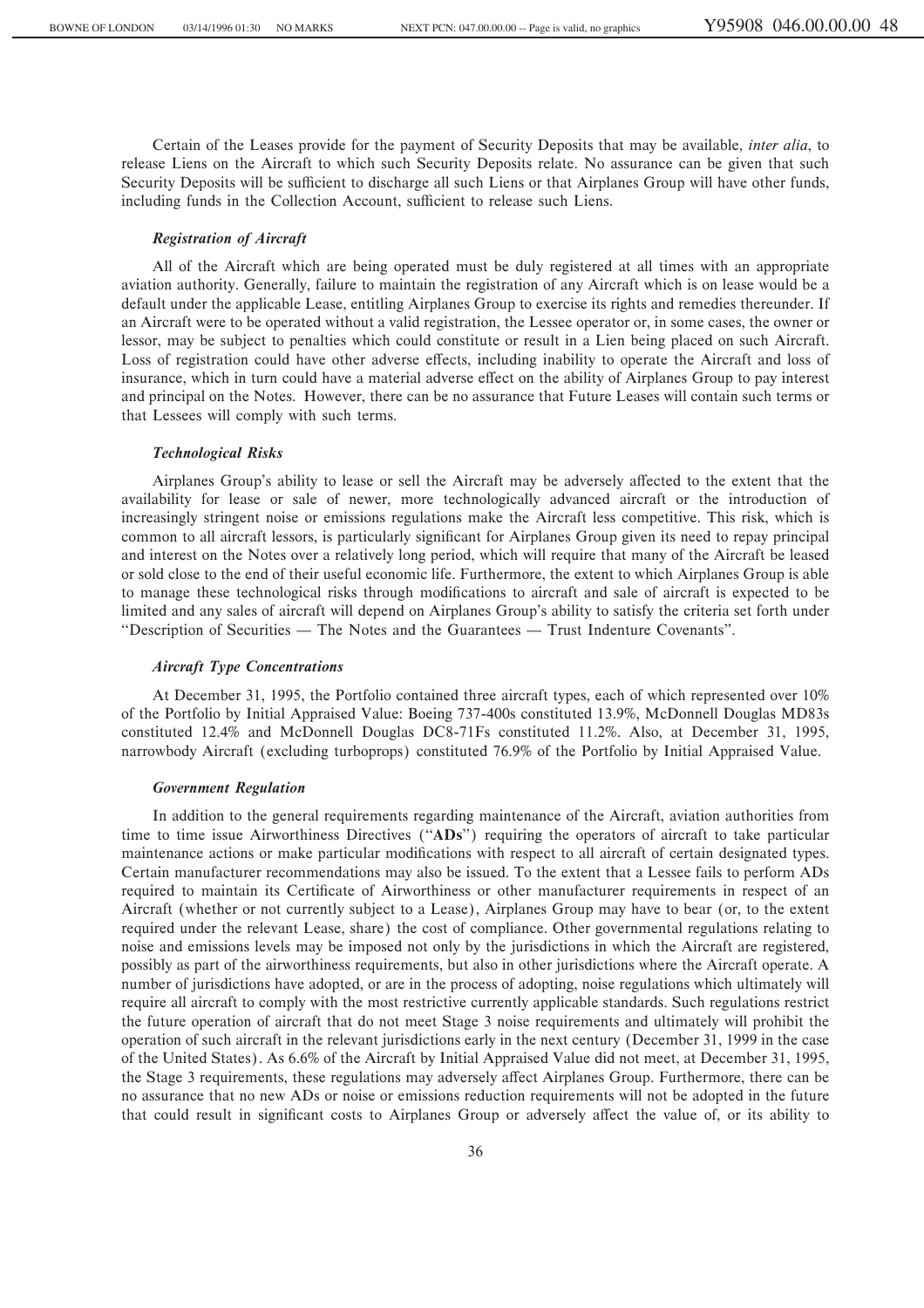re-lease, Stage 2 or 3 Aircraft. Certain organizations and jurisdictions are now considering tightening noise and emissions certification requirements for newly manufactured aircraft.

#### **Risks Relating to the Leases**

## *Operating Leases*

Most of the Existing Leases are operating leases, under which Airplanes Group retains substantially all of the risks and rewards associated with ownership of the Aircraft, including the Aircraft's residual value. A few of the Existing Leases are finance leases, which effectively transfer the benefits and risks of ownership of the Aircraft from Airplanes Group to the finance lessee. The Existing Leases are "net" leases pursuant to which the Lessees are obliged to make Rental Payments and generally assume responsibility for, *inter alia*, (i) maintaining the Aircraft, (ii) ensuring proper operation of the Aircraft, (iii) providing indemnification and insurance for losses resulting from operation of the Aircraft, (iv) paying all costs of operating the Aircraft and keeping the Aircraft free of liens (as defined in the relevant Lease) (other than permitted liens under the relevant Lease) resulting from such operation and (v) complying with all governmental licensing and other requirements, including ADs (except in certain cases where the terms of the relevant Lease require the Lessor to share the cost thereof).

#### *Re-leasing*

Upon termination of any Lease, the Servicer will be obligated pursuant to the terms of the Servicing Agreement to use commercially reasonable efforts on behalf of Airplanes Group to re-lease the related Aircraft. There can be no assurance, however, that Airplanes Group will be able to obtain Rental Payments and lease terms (including maintenance and redelivery condition agreements) in the future comparable to those contained in the Existing Leases. Airplanes Group's ability to re-lease Aircraft, as well as its ability to obtain such Rental Payments and such terms, may be adversely affected by, *inter alia*, restrictions imposed by the Trust Indentures, the economic condition of the airline industry, the supply of competing aircraft, other matters affecting the demand for particular aircraft types and competition from lessors offering leases on more favorable terms than Airplanes Group.

The expected number of Aircraft that Airplanes Group must place with Lessees through December 31, 2000 is made up of the sum of (i) Aircraft in Airplanes Group's existing Portfolio that are currently available for marketing, and (ii) Aircraft coming to the end of their Existing Lease terms before December 31, 2000, less the aggregate of (a) Aircraft which are currently the subject of a Lease extending through December 31, 2000, (b) Aircraft which are the subject of a non-binding letter of intent to sell or lease (see Note 2 of table below) and (c) any Aircraft sold prior to December 31, 2000. Additional Aircraft may need to be re-leased if such Aircraft become available through premature terminations of Leases or if letters of intent do not result in Leases or if Aircraft subject to lease agreements are not delivered. Airplanes Group's expected re-leasing requirements from December 31, 1995 through the year 2000 are shown in the following table:

# **Airplanes Group Lease Placement Requirement at December 31, 1995**

|                                                                        | to December 31, |      |           |      |             |
|------------------------------------------------------------------------|-----------------|------|-----------|------|-------------|
|                                                                        | 1996            | 1997 | 1998      | 1999 | <b>2000</b> |
|                                                                        |                 |      |           |      |             |
| Contracted lease expirations (including expirations of leases that are |                 |      |           |      |             |
|                                                                        | 57              | 43   | 58        |      |             |
|                                                                        |                 |      |           |      | (1)         |
|                                                                        | 35              | 43   | $\supset$ |      |             |

(1) Aircraft available for marketing consist of those Aircraft which were not in revenue service with Lessees as of December 31, 1995.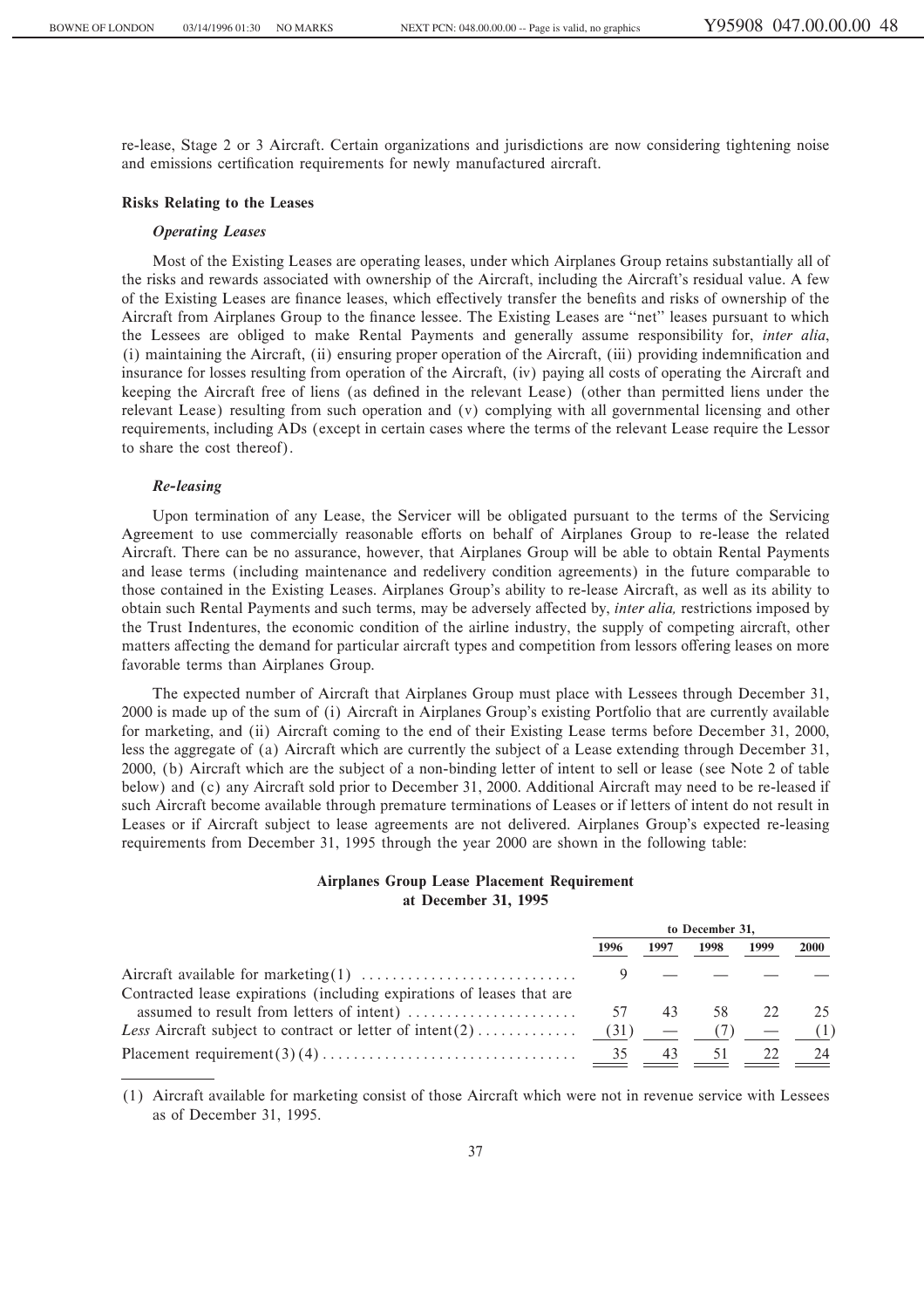- (2) Airplanes Group's lease placement requirement assumes that letters of intent will in due course be reflected in binding contracts. Although letters of intent are not legally binding, most of GPA Group's letters of intent have, historically, resulted in lease agreements between the parties thereto.
- (3) Assumes that Aircraft coming to the end of currently contracted Lease terms which are not, as of December 31, 1995, the subject of an additional agreement or letter of intent need to be re-leased only once more before the year 2001. See "Risks Relating to the Lessees — Lessee Default" below.
- (4) Assumes that no Existing Lease entered into by Airplanes Group terminates prematurely and that there are no sales of Aircraft or purchases of additional aircraft. See "Risks Relating to the Lessees — Lease Termination and Aircraft Repossession'' below.

There can be no assurance that, with significant numbers of Aircraft to re-lease in the future, Airplanes Group will be able continually to re-lease such Aircraft without significant periods of downtime or without any adverse effect on the rental rates it is able to obtain, especially during downturns in demand for aircraft on operating lease and that the ability of Airplanes Group to make payments of interest, principal and premium, if any, on the Notes will not be adversely affected thereby. See "Risk Factors — Risks Relating to Airplanes Group and Certain Third Parties.''

## *Requirement for Certain Licenses and Approvals*

A number of Leases require specific licenses, consents or approvals for different aspects of the Leases. These include consents from governmental or regulatory authorities to certain payments under the Leases and to the import, re-export or de-registration of the Aircraft. No assurance can be given that such requirements may not be increased by subsequent changes in applicable law or administrative practice or that a consent, once given, will not be withdrawn. Furthermore, consents needed in connection with future re-leasing or sale of an Aircraft may not be forthcoming. Any such event could have an adverse impact on Airplanes Group's ability to re-lease or sell aircraft.

### *Factors AÅecting Rental Rates*

Average rental rates for a given aircraft model in the aviation industry worldwide depend upon a number of factors that are not within the control of Airplanes Group, including market and economic conditions (including prevailing interest rates and the general availability of credit), the availability and price of competing new and used aircraft, including the degree of competition among manufacturers, the condition and maintenance history of the Aircraft, the number of operators using each type of aircraft and the supply of each type of aircraft, the jurisdiction of registration and any regulatory and legislative requirements that must be satisfied before the aircraft can be leased. Future rental rates and/or ability to re-lease aircraft may also be adversely affected by changes in the competitive and financial position of the relevant commercial aircraft manufacturer, by the withdrawal of such manufacturer from the commercial aviation market, or from the maintenance and spare parts markets, or by unexpected manufacturing defects that may arise. The uncertainty regarding the future of Fokker N.V., the manufacturer of 7.4% of the Aircraft by Initial Appraised Value, may adversely affect the rental rates that Airplanes Group is able to obtain on those Aircraft and may adversely affect its ability to make payments of interest and premium, if any, on, and principal of, the Notes.

#### *Funding of Maintenance Reserves*

The standards of maintenance observed by the various Lessees and the condition of the Aircraft at the time of sale or lease may affect the future values and rental rates for the Aircraft. Under the Leases, it is primarily the responsibility of the relevant Lessee to maintain the Aircraft and to comply with all governmental requirements applicable to the Lessee and the Aircraft, including, without limitation, operational, maintenance, and registration requirements and in most cases, manufacturer recommendations or ADs (although in certain cases the relevant Lessor has agreed to share the cost of complying with certain ADs or manufacturer recommendations). Failure of a Lessee to perform required or recommended maintenance with respect to an Aircraft during the term of the Lease could result in a grounding of such Aircraft and is likely to require Airplanes Group to incur costs, which could be substantial, to restore such Aircraft to an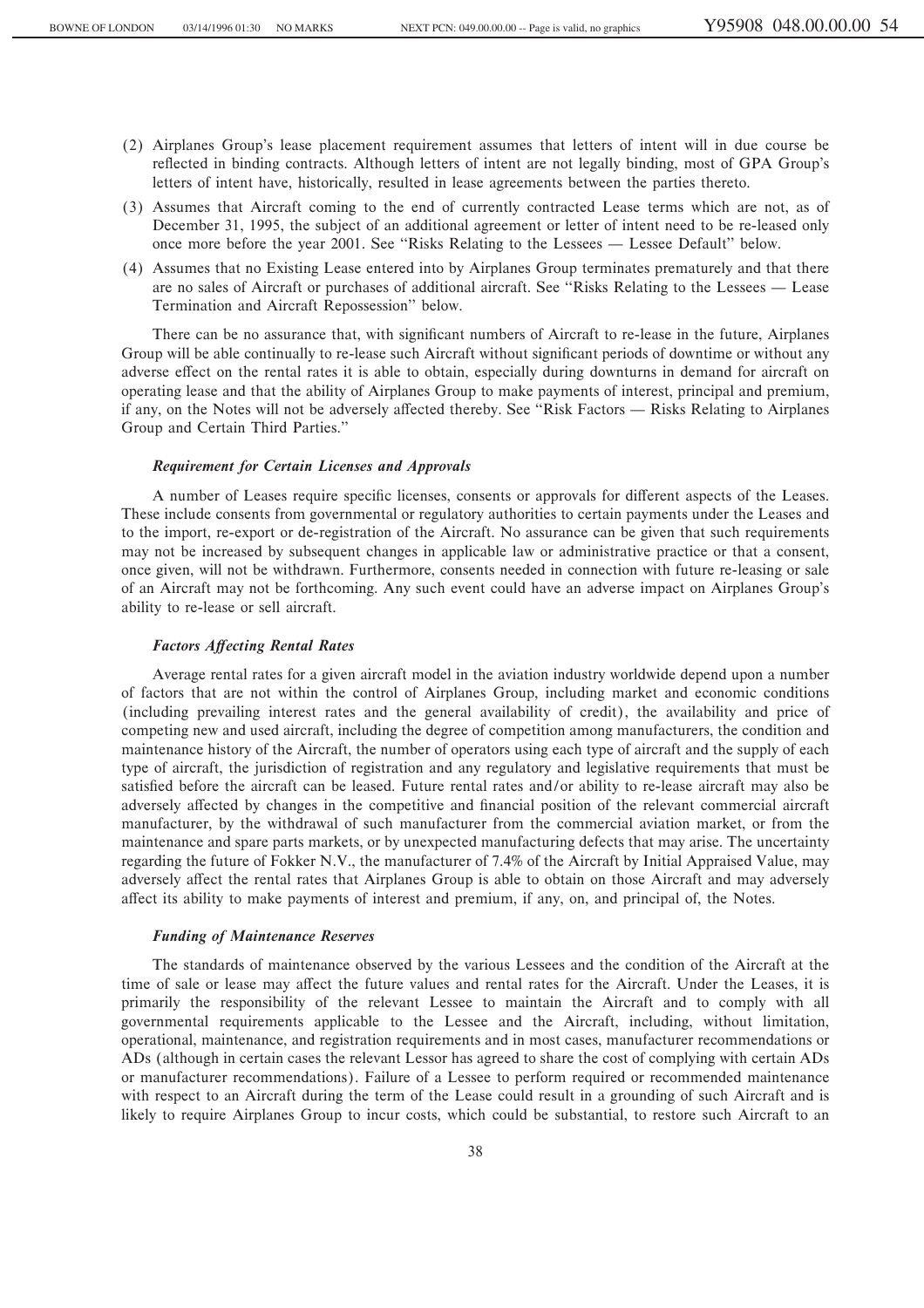acceptable maintenance condition prior to re-leasing. In most cases, the Leases bear an associated liability on the part of the Lessor to reimburse the Lessee for maintenance performed on the related Aircraft, generally to the extent of any maintenance reserve or "supplemental rent" payments made by the Lessees which serve as security for the Lessee's obligation to maintain the Aircraft. In some cases, Airplanes Group is obliged to contribute to the cost of maintenance work performed by the Lessee.

Immediately after the Closing Date, Airplanes Group is expected to have approximately \$278 million of liabilities for maintenance reserves (the ""**Maintenance Reserves**''). Airplanes Group is expected to transfer approximately \$185 million of the net cash proceeds from the Underwritten Offering to the Collection Account, approximately \$135 million of which amount will be deducted in arriving at the Purchase Price for the Transferring Companies. Of this \$185 million, \$30 million, together with projected future maintenance payments under the Leases, is believed by Airplanes Group and GPA Group to be sufficient, based on an analysis of anticipated future maintenance expenses, to provide Airplanes Group with sufficient liquidity to meet its maintenance liabilities after the Closing Date. This amount of cash has been determined by Airplanes Group and GPA Group to be appropriate for the initial funding of Airplanes Group's maintenance reserve liabilities based on an analysis of GPA's and overall industry historical experience of the frequency and cost of maintenance checks performed by lessees relative to the projected maintenance payments to be made to Airplanes Group under the terms of the Leases. In conducting this analysis, GPA Group retained Simat, Helliesen & Eichner, Inc. (""**SH&E**'') to review GPA's maintenance information with respect to the Aircraft and assess future maintenance obligations associated with ownership of the Aircraft.

There can be no assurance, however, that Airplanes Group's maintenance requirements will correspond to GPA's historical experience, or the industry's experience overall, particularly as the Aircraft age. Furthermore, there can be no assurance that actual maintenance payments by lessees and other cash received by Airplanes Group will not be significantly less than projected. Actual maintenance payments by Lessees will depend upon numerous factors including defaults and the ability of Airplanes Group to obtain satisfactory maintenance terms in Leases. An increasing number of Leases do not provide for any maintenance payments to be made by Lessees as security for their maintenance obligations. Any significant variations in such factors may materially adversely affect the ability of Airplanes Group to make payments of interest, principal and premium, if any, on the Notes.

#### *Liability, Loss and Insurance*

The Lessees are required under the Existing Leases to indemnify the related lessor (and generally, if different, the owner) for, and insure against, liabilities arising out of use and operation of the Aircraft, including third party claims for death or injury to persons and damage to property for which Airplanes Group may be deemed liable. Any insurance proceeds received by Airplanes Group in respect of such claims shall be paid first to the applicable lessor in the event of loss of the Aircraft, to effect repairs or in the case of liability insurance, for indemnification of third party liabilities, with the balance, after deduction for all amounts due and payable by the Lessee under the applicable lease, to be paid to the Lessee. The Lessees are also required to maintain public liability, property damage and hull all risks insurance on the Aircraft at agreed levels subject to hull deductibles which generally range from \$250,000 to \$1 million. Although Airplanes Group believes that the insurance required under the Leases will be adequate to cover all likely claims, there can be no assurance that one or more catastrophic events will not exceed coverage limits. The Lessees are required under the Leases to provide evidence of insurance, and the insurers must notify Airplanes Group if any Lessee insurance is to be cancelled or terminated. In such event, the Servicer is obligated pursuant to the terms of the Servicing Agreement to use commercially reasonable efforts to procure alternative insurance coverage to the extent commercially available in the relevant insurance market. However, any inadequate insurance coverage or default by the Lessees in fulfilling their indemnification or insurance obligations will affect the proceeds that would be received upon an event of loss under the respective Leases or claim under the relevant liability insurance.

With respect to certain Leases, the Lessor may arrange separate political risk repossession insurance for its own benefit, covering (a) confiscation, nationalization and requisition of title of the relevant aircraft by the government of the country of registry and denegation and deprivation of legal title and rights, and (b) the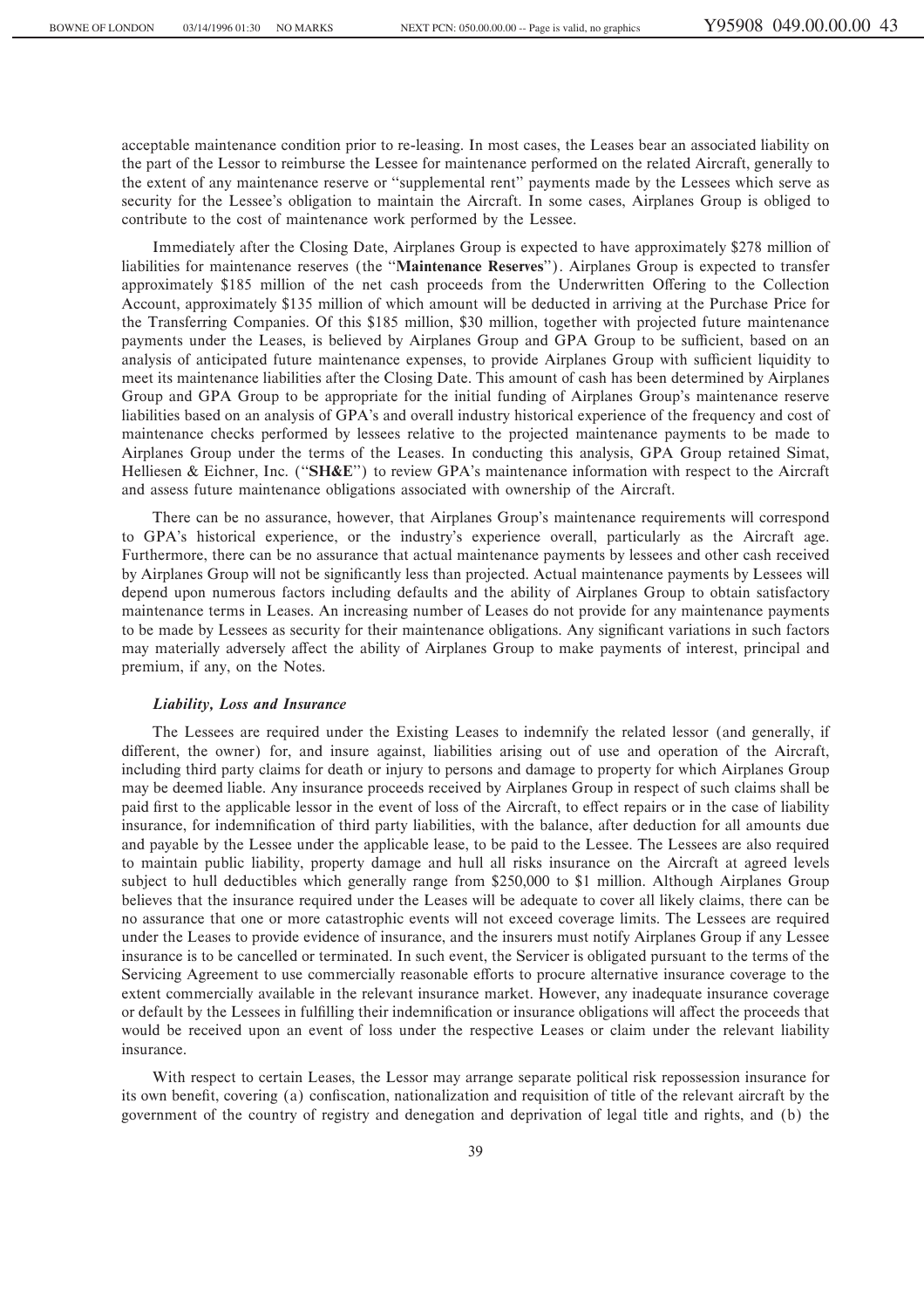failure of the authorities in that country to allow de-registration and export of the Aircraft, subject to the conditions of the policies. Only some of the relevant Leases require the Lessee to reimburse the Lessor for any political risk repossession insurance premiums.

#### **Risks Relating to the Lessees**

## *Lessee Defaults*

The ability of each Lessee to perform its obligations under its Lease will depend primarily on such Lessee's financial condition. A Lessee's financial condition may be affected by various factors beyond the control of Airplanes Group, including competition, fare levels, passenger demand, operating costs (including the price and availability of jet fuel and labor costs), economic conditions in the countries in which the Lessees operate and environmental and other governmental regulation of or affecting the air transportation business. Many of Airplanes Group's existing Lessees are in a relatively weak financial position. There can be no assurance as to the extent to which Lessees will be able to perform their financial and other obligations under the Leases.

As of December 31, 1995, amounts outstanding for a period greater than 30 days in respect of Rental Payments, Maintenance Reserves, and other miscellaneous amounts due under the Leases (net of default interest and certain cash in transit) amounted to approximately \$35 million in respect of 33 Lessees who had a combined total of 100 Aircraft on lease at that date. Certain of these Lessees as well as certain other Lessees have consistently been significantly in arrears in their Rental Payments and/or are known to be currently experiencing financial difficulties. GPA, through the actions of GECAS, as manager under the existing GPA Management Agreement, is in restructuring negotiations with six of these Lessees accounting for \$30 million of the above amount. 27 Lessees account for the remaining \$5 million overdue and recovery of these amounts is being actively pursued. In addition to these amounts six further Lessees were being allowed formal deferrals of rent, maintenance and miscellaneous payments totalling \$25 million at December 31, 1995. There can be no assurance that any such amounts can be recovered. See "The Aircraft, Related Leases and Collateral — The Lessees''.

There can be no assurance that additional defaults will not arise which cannot be cured or will not be cured prior to delivery of the Aircraft. In addition, there can be no assurance that more Lessees will not become in arrears or in default for any reason.

### *Latin American Concentration*

The Lessees with respect to 28% of the Aircraft by Initial Appraised Value operate in Latin America, principally Mexico, Brazil, Colombia and Chile. The prospects for Lessee operations in these countries can be expected to be dependent in part on the general level of political stability and economic activity and policies in those countries. Although certain countries in Latin America have experienced substantial improvement in their economies in the past several years which has resulted in increased political stability, overall increased economic growth, lower inflation rates and revitalized economies, there can be no assurance that such progress can be maintained or that further progress will be made. Future developments in the political systems or economies of these countries or the implementation of future governmental policies in these countries may have a material adverse effect on Lessee operations in those countries.

The economy of the Latin American region as a whole and of particular Latin American countries may be materially affected by developments in other countries in Latin America. For example, in December 1994 a decrease in capital inflow to Mexico coupled with a large current account deficit led to diminishing foreign exchange reserves which ultimately forced Mexico to allow the peso to float freely. The subsequent devaluation of the peso led to a currency crisis in Mexico which dampened investor confidence and has resulted in lower levels of foreign investment in Latin America in general. The events that occurred during 1994 have produced a continuing economic recession in Mexico characterized by a strong contraction in consumer demand for many products and services, reduced availability of credit, high domestic interest rates, high inflation, instability of foreign exchange policies, high unemployment and a loss of international investor confidence in Mexico and consequently the region as a whole.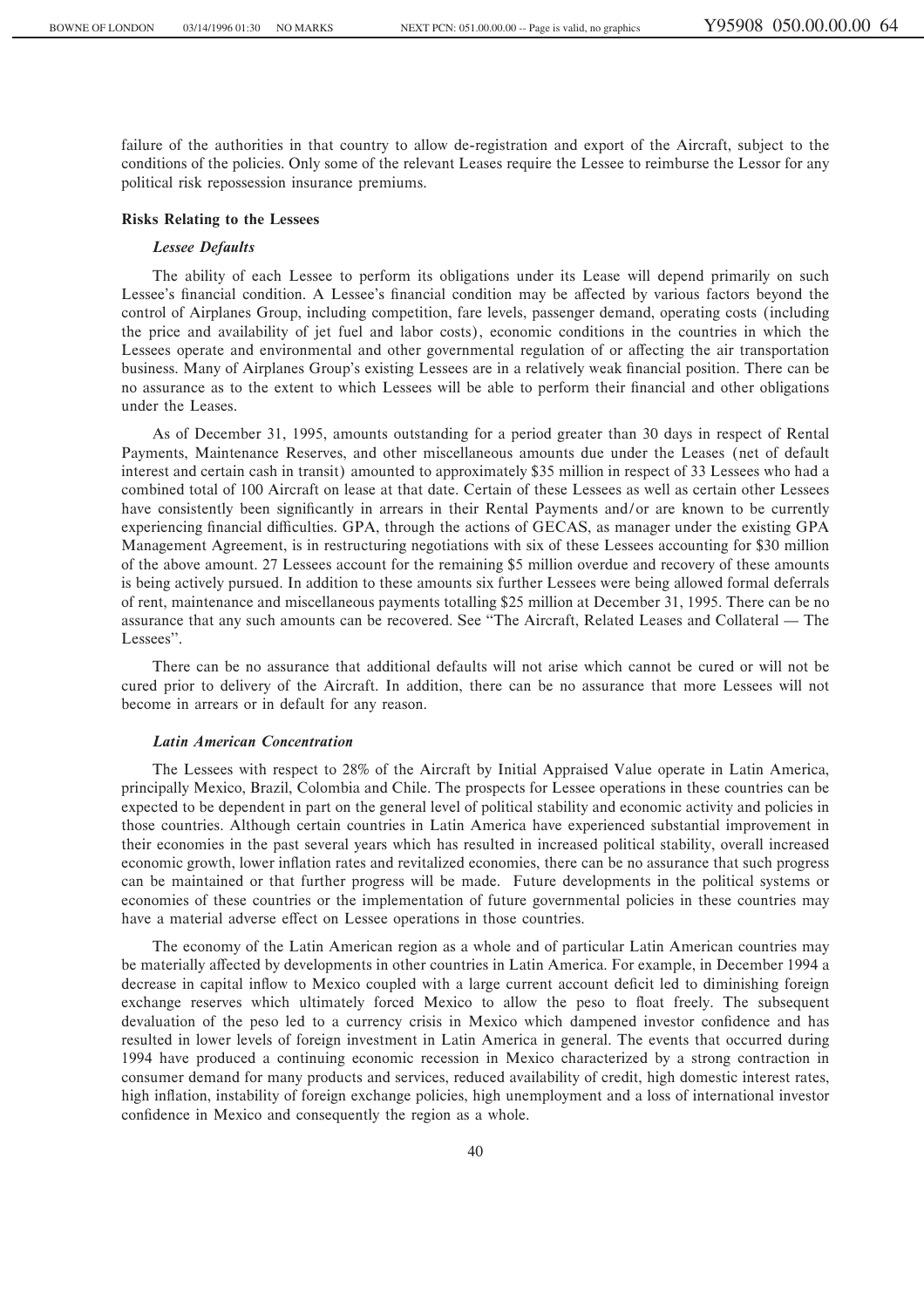Mexico is a significant market for Airplanes Group's Aircraft and at December 31, 1995, 30 Aircraft were being operated by four Mexican aircraft operators. In the case of one operator, GPA has terminated the leases on the two Aircraft to be transferred to Airplanes Group. GPA experienced considerable delays in enforcing its legal rights to repossess these Aircraft. Difficult market conditions and substantial overcapacity continues to have an adverse effect on the Mexican air transport sector and restructuring negotiations with certain of Airplanes Group's Mexican Lessees are taking place, but there can be no assurance that they will be successful.

Airplanes Group's Brazilian Lessees also continue to experience significant difficulties due to overcapacity and adverse market conditions. As of December 31, 1995, 15 of Airplanes Group's Aircraft representing approximately 8% of the portfolio by Initial Appraised Value were being operated by five Brazilian Lessees. Restructuring negotiations have commenced with certain of the Brazilian Lessees. With respect to one such Lessee, GPA is in discussions regarding, and has taken legal action in an effort to secure, the redelivery of three Aircraft representing approximately 0.6% of the Portfolio by Initial Appraised Value.

### *North American Concentration*

For the past several years, the North American air transport sector has been undergoing a sustained period of over-capacity and consolidation. During that period, certain North American airlines have been persistently unable to generate sufficient earnings to cover their operating costs. Over the last several years, nearly half of the major North American passenger airlines have filed Chapter 11 bankruptcy proceedings and several major U.S. airlines have ceased operations altogether. While air traffic in the region has recently increased, increasing competition from low-cost, low-fare air carriers, in conjunction with an inability to reduce labor and other costs to competitive levels, continues to put pressure on North American airline margins. Several North American carriers who are Lessees or who will continue to lease aircraft retained by GPA have recently emerged from bankruptcy and there can be no assurance that such Lessees will not reenter, or that other Lessees in this region will not enter into, plans of reorganization or seek the protection of bankruptcy, insolvency or other similar proceedings. Such proceedings may adversely affect the ability of such Lessees to make timely and full Rental Payments under their respective Leases.

### *Lease Termination and Aircraft Repossession*

Airplanes Group's rights and remedies in the event of a default under each Lease include the right of the relevant Lessor to terminate such Lease and to repossess the related Aircraft. If a defaulting Lessee contests such termination and repossession or is bankrupt or under court protection, however, it may be difficult, expensive and time-consuming for Airplanes Group to enforce its rights. With the large numbers of Aircraft in its Portfolio, it is likely that Airplanes Group will encounter enforcement delays or difficulties in various jurisdictions. In the case of Mexico, GPA Group has experienced considerable delays in enforcing its legal rights to repossess Aircraft from certain Lessees. In particular, the Leases with respect to two Aircraft to be sold to Airplanes Group and operated by one Mexican airline were terminated in May 1995 but the airline was refusing to return the Aircraft and GPA Group was not able to deregister the Aircraft from the Mexican register or to obtain an order from a Mexican court for the return of the Aircraft. Airplanes Group may incur direct costs associated with repossession of an Aircraft which include legal and similar costs, the direct costs of returning the Aircraft to an appropriate jurisdiction and any necessary maintenance to make the Aircraft available for re-leasing or sale. Maintenance costs with respect to repossessed aircraft may be significant. Repossession does not necessarily imply an ability to export or deregister and profitably redeploy the Aircraft. In cases where a Lessee or other operator flies only domestic routes, repossession may be more difficult, especially if the jurisdiction permits the Lessee to resist deregistration and the Aircraft is registered in such jurisdiction. In addition, in connection with the repossession of an aircraft, the aircraft owner may also find it necessary to pay debts secured by outstanding Liens as well as, in certain jurisdictions, taxes to the extent not paid by the Lessee. Significant costs may also be incurred in retrieving or recreating aircraft records in a repossession. Certain such records are required for reregistration of the Aircraft and obtaining a Certificate of Airworthiness for the Aircraft.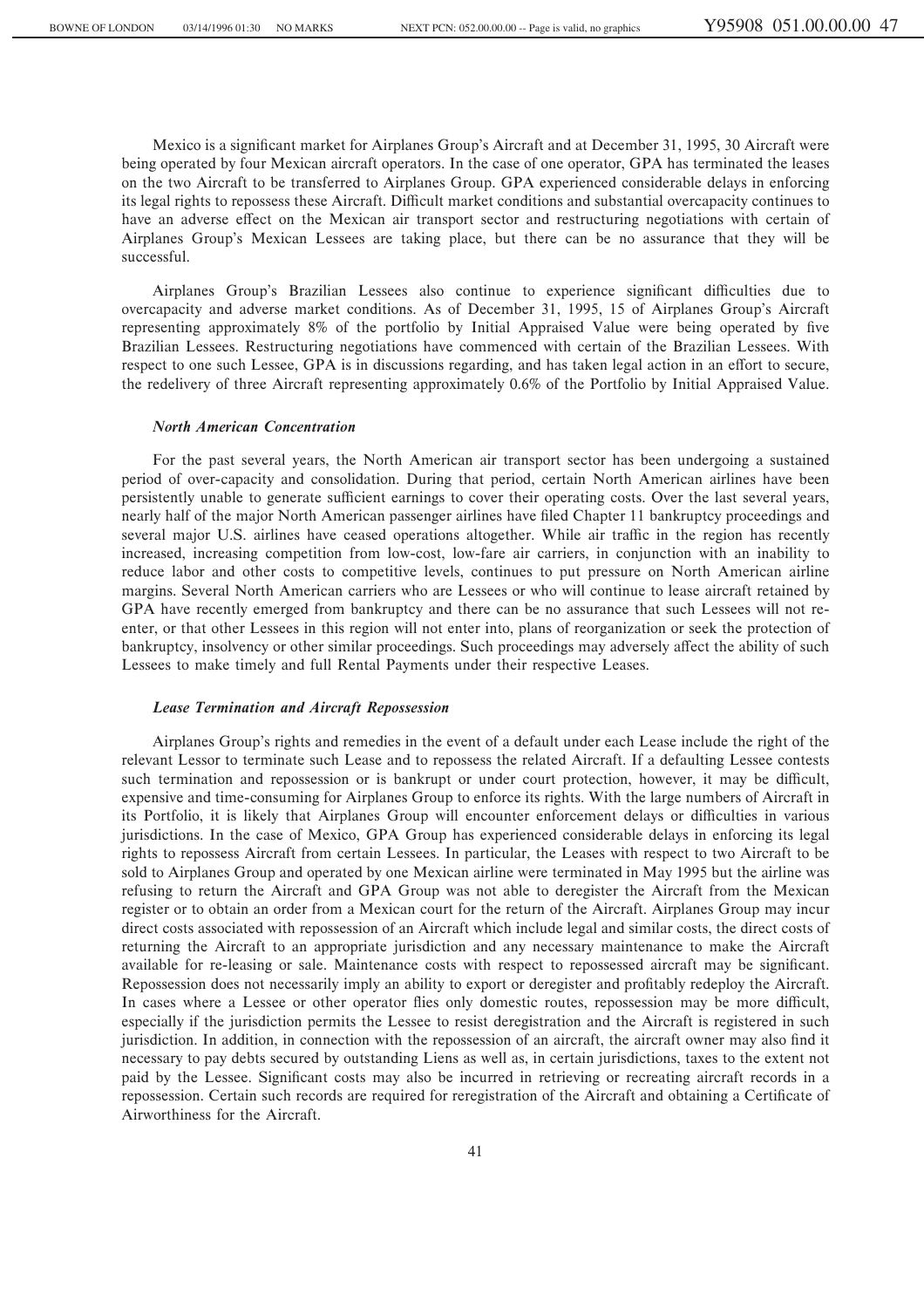Although the Related Collateral provided by the particular Lessee and funds in the Collection Account with respect to that Lessee may be available to Airplanes Group to reduce its losses, Airplanes Group nonetheless may suffer adverse consequences as a result of a Lessee default and the related termination of the Lease and repossession of the related Aircraft. Airplanes Group's exercise of its rights and remedies (including repossession) upon a Lessee default also may be subject to the limitations and requirements of applicable law, including the need to obtain a court order for repossession of the Aircraft and/or to obtain consents or approvals for deregistration or re-export of the Aircraft. When a defaulting Lessee is the subject of a bankruptcy, protective administration, insolvency or similar event, additional limitations and requirements may apply. Certain jurisdictions will give rights to the trustee in bankruptcy or a similar officer to assume or reject the Lease or to assign it to a third party, or will entitle the Lessee or another third party to retain possession of the Aircraft (without performing the obligations under the relevant Lease) for a period that cannot be determined in advance. Accordingly, in such circumstances, Airplanes Group may be delayed in, or prevented from, enforcing certain of its rights under a Lease and in re-leasing the affected Aircraft. Further, the premature termination of Leases may, in certain circumstances, lead Airplanes Group to incur substantial swap breakage costs under its agreements with Swap Providers.

#### **Risks Relating to Payments on the Certificates**

### Factors Affecting the Amount and Timing of Payments under the Certificates

The ability of Airplanes Group to re-lease Aircraft upon expiration or termination of the related Leases, as well as other events outside of Airplanes Group's control, will affect payments on, and the Weighted Average Lives of, the Notes and, accordingly, the Certificates, and may therefore affect the yield on the Certificates. Early terminations, whether as a result of Lessee defaults or otherwise, may cause Aircraft to be re-leased earlier and more frequently and at lower rental rates than expected, and could adversely affect payments on the Certificates. The exercise of Purchase Options or the occurrence of termination events cannot be predicted and may be influenced by a variety of economic and other factors, including future interest rates and the availability and market value of aircraft at future dates. See "Description of the Securities — The Certificates".

# *Cash Flow from Aircraft and Leases Not Predictable; Failure of Actual Experience to Match the Assumptions*

The expected repayment of the Notes described in this Prospectus were arrived at on the basis of the Assumptions. It is highly unlikely that the Assumptions will be consistent with Airplanes Group's experience for numerous reasons. Any inability of Airplanes Group to find financially able and willing Lessees of the Aircraft at acceptable rental rates will affect the timing and amount of proceeds realized from Leases of Aircraft. In addition, other economic and political factors, such as prevailing interest rates and the availability of credit and market demand for aircraft rentals cannot be assured. Rental Payments, insurance recoveries, maintenance reserve payments, expenses and liabilities will often be dependent upon the actions of third parties, which are difficult to predict and are generally not within Airplanes Group's control. Accordingly, collections and other realizations with respect to certain Leases and Aircraft could occur at substantially different times and levels than anticipated and may not occur at all. As a result, there can be no assurance that Airplanes Group will be able to repay the initial Outstanding Principal Balance on any class or subclass of the Notes.

#### *Subordination Provisions*

The Expenses and certain other payments will be senior in priority of payment to the Notes and will be paid out of funds on deposit in the Collection Account before any payments are made on the Notes as more fully described below. Under certain circumstances, the rights of the Trustee, as holder of each class or subclass of Notes, to receive payments of principal in respect of such class or subclass of Notes and to exercise remedies upon default will be subordinated to the rights of the Trustee with respect to the most senior class of Notes then outstanding. Upon the occurrence of a Note Event of Default, the security trustee (the ""**Security Trustee**''), acting on behalf of the Noteholders and each other secured creditor under a Security Trust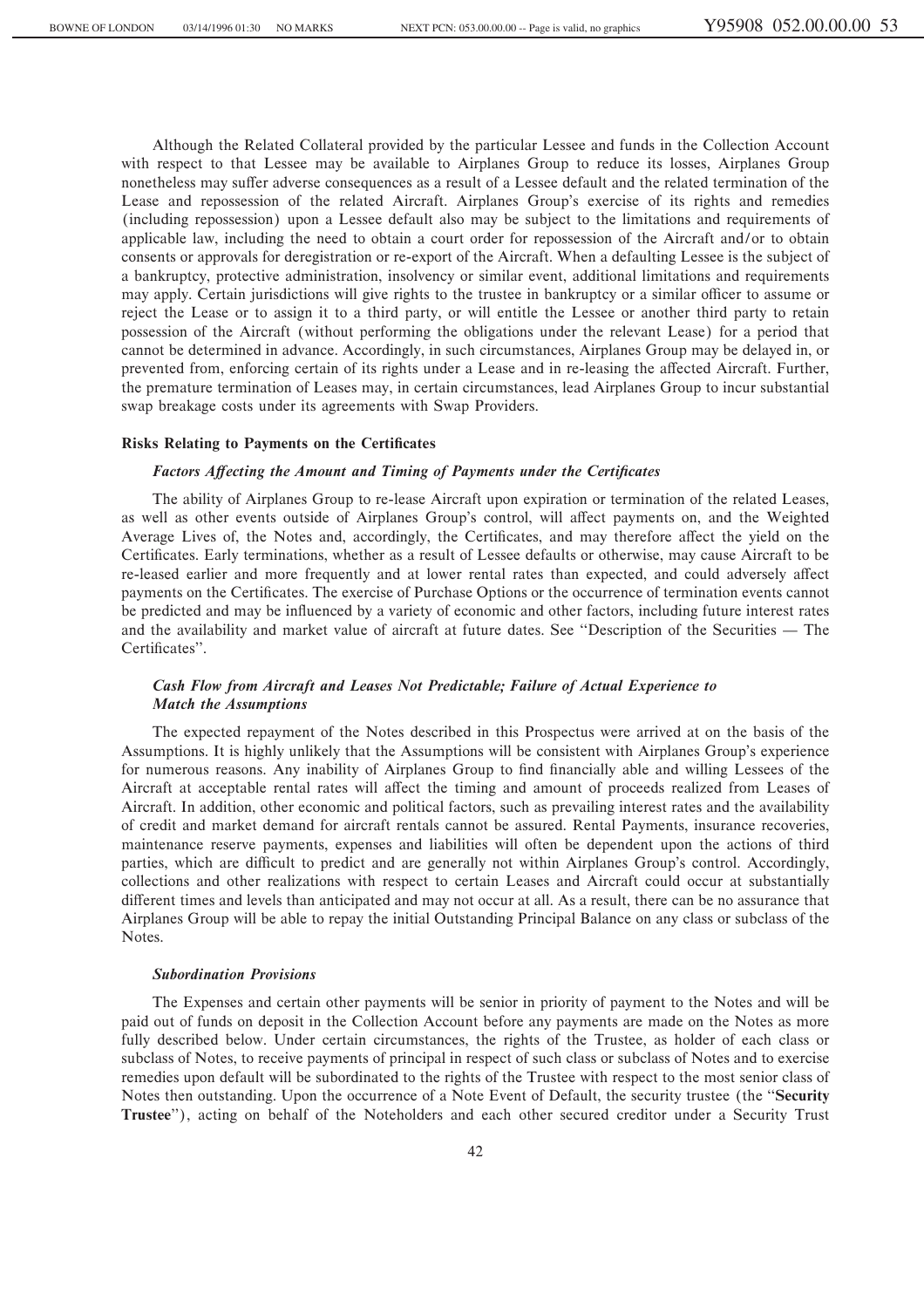Agreement dated as of the Closing Date among Bankers Trust, in its capacity as Security Trustee, the Indenture Trustees and the service providers described therein **(the ""Security Trust Agreement'')**, shall have the exclusive right to direct the Cash Manager in the exercise of remedies. The Security Trustee will have sole discretion as to the exercise and enforcement of any and all remedies with respect to the Notes and may take any permitted actions without regard to the interests of any other Noteholder. Accordingly, if an Event of Default occurs and is continuing, the holders of each class of Certificates will not be permitted to enforce certain rights with respect to such default until all amounts owing under any Certificates outstanding (""**Outstanding**'') ranking senior thereto and certain other amounts have been paid in full.

## *Early Redemption and Defeasance*

Investors should note that the Notes, and the corresponding Certificates, may be redeemed from Available Collections available for such purpose or from other amounts on any Payment Date, in whole or in part, at the applicable Redemption Price, plus accrued but unpaid interest; *provided*, *however*, that there shall have been paid in full all accrued and unpaid interest and other amounts with respect to all subclasses and classes of Notes ranking *pari passu* or prior to the Notes to be redeemed on such Payment Date. In addition, each class or subclass of Notes may be redeemed in whole but not in part on any Payment Date, without premium, upon the occurrence of certain adverse tax events affecting Airplanes Group. Finally, all classes and subclasses of the Notes may be redeemed or defeased, in whole, at the applicable Redemption Price plus accrued and unpaid interest in the case of any subclass or class of Notes being redeemed, in connection with any sale of all or substantially all of the assets of Airplanes Group. Certain classes or subclasses of the Notes may be redeemed at such time as other classes or subclasses of the Notes are being defeased. See "Description of Securities — The Notes and the Guarantees — Redemption'' and "Description of Securities — The Notes and the Guarantees — Defeasance".

## **Risks Relating to the Capital Markets**

### *Absence of Public Market*

There is currently no market for the Certificates. The Underwriters have advised Airplanes Group that they currently intend to make a market in the Certificates but they are under no obligation to do so. Accordingly, there can be no assurance that a secondary market will develop or, if a secondary market does develop, that it will provide Certificateholders with liquidity of investment or that it will continue.

#### **Refinancing of Certain Certificates**

The Subclass A-1, A-2, A-3 and A-4 Certificates and the corresponding subclasses of Notes are expected to reach their Expected Final Payment Dates before Airplanes Group has received sufficient Available Collections to pay all of the principal on such Notes and the corresponding Certificates. Airplanes Group will attempt to refinance each of the Subclass A-1, A-2, A-3 and A-4 Certificates with the net cash proceeds realized from public offerings and sales by a trust of Refinancing Certificates. The Refinancing Certificates will rank *pari passu* with the remaining outstanding subclasses of Class A Certificates but their interest rate, average life, principal payment provisions, redemption provisions and other economic terms will be determined by the Directors of Airplanes Limited and Controlling Trustees of Airplanes Trust at the time of issuance and may be substantially different from those applicable to the Certificates to be refinanced. No assurance can be given, however, as to Airplanes Group's ability to refinance Certificates in this manner. Any attempt to issue Refinancing Certificates may be adversely affected by conditions in the capital markets generally or the market's then current perception of the commercial aviation industry, the operating lease business or Airplanes Group in particular. Any failure to sell Refinancing Certificates on acceptable terms at the required times will result in failure to refinance the Subclass A-1, A-2, A-3 or A-4 Certificates. This may increase the overall cost of borrowing, may affect the liquidity and market prices of the Certificates generally and may affect the timing of repayment of principal on the Subclass A-5 Certificates as a result of the need to make principal payments on the Subclass A-1, A-2, A-3 and/or A-4 Certificates.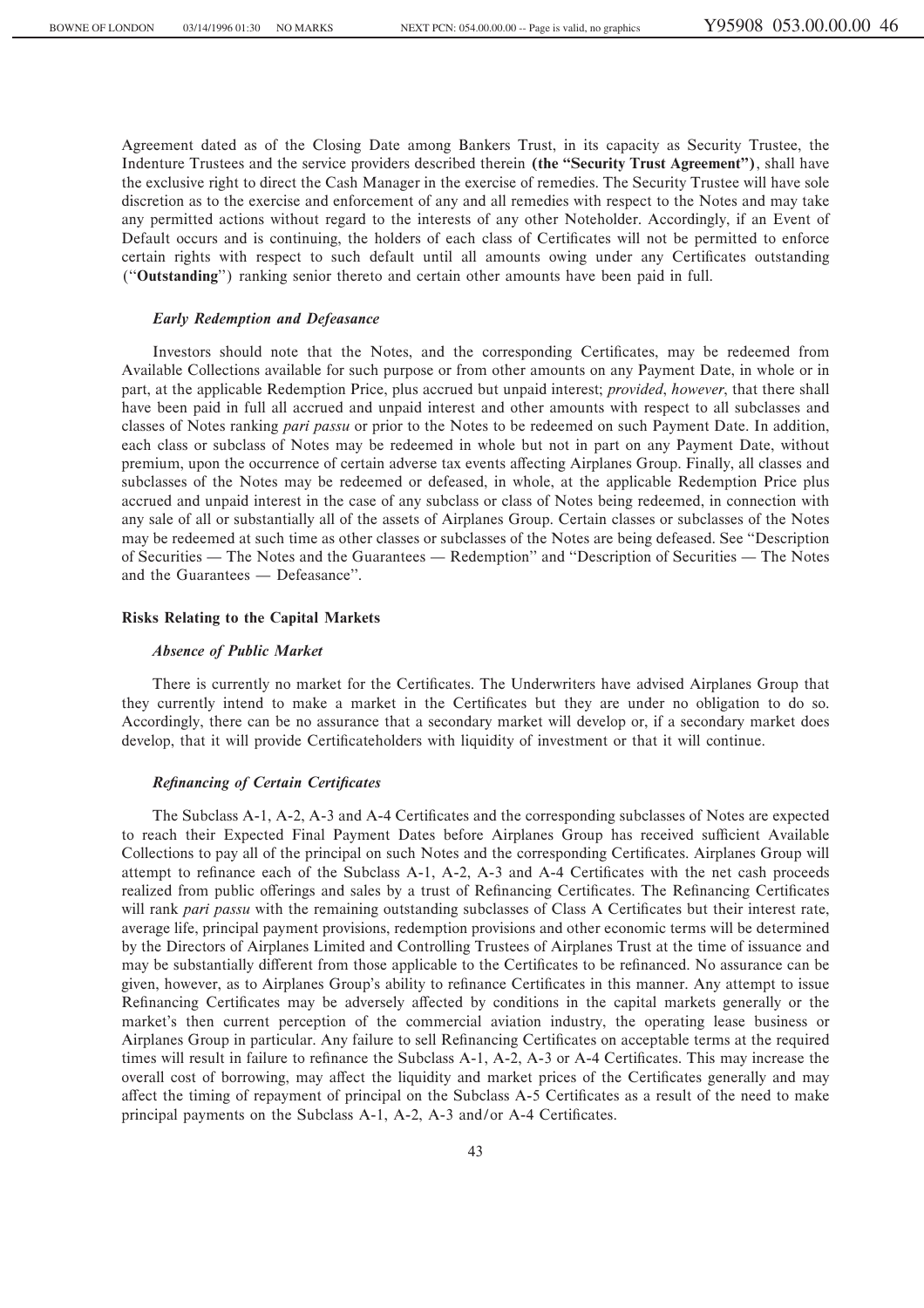## **Risks Relating to the Financial Condition of GPA**

#### *Financial Condition of GPA*

Airplanes Group will purchase the Transferring Companies from GPA pursuant to the Stock Purchase Agreements. Although GPA is not an obligor with respect to the payment of the Notes or the Certificates, it is a condition to the transfer of the shares of Holding Co. to Airplanes Limited and of the AeroUSA Shares to Airplanes Trust that GPA Group and GPA, Inc., respectively, certify at the time of transfer that, *inter alia*, it is able to pay its debts and would not be deemed to be unable to pay its debts as a result of the transaction or transactions contemplated. If GPA is not able to so certify, Airplanes Group will not purchase any of the Transferring Companies and the closing of the Underwritten Offering will not occur. In addition, if GPA were to become subject to a bankruptcy or insolvency proceeding after the Closing Date, a liquidator, examiner or creditor of GPA could challenge the validity of the sale of the Transferring Companies, as described below in "Risks Relating to the Financial Condition of GPA — Certain Bankruptcy Considerations". Further, if GPA were to become subject to such a proceeding, its ability to make any payments on the indemnities contained in the Stock Purchase Agreement and the Tax Sharing Agreement would be materially adversely affected.

In addition, GPA Financial will act as Administrative Agent and GPA Cash Manager will act as Cash Manager to Airplanes Group. If either of them is unable to continue to so act in those capacities because of insolvency or similar proceedings or the financial condition of GPA, there can be no assurance that any alternative administrative agent or cash manager would replace such entities in a timely manner without disruption to, or adverse effect on, Airplanes Group.

Finally, if GPA Group was to be liquidated or to reduce or relocate its operations for any reason such that it failed to maintain, among other things, certain employment levels in Ireland, or GPA Financial was to resign or be terminated in accordance with the terms of the Administrative Agency Agreement, then Holding Co. (and other Irish tax resident Transferring Companies) may become subject to Irish corporate taxation at general Irish statutory rates (currently 38%) and may lose the ability to deduct interest payments to Airplanes Limited from their taxable income in Ireland. This would have a materially adverse effect on Airplanes Limited's ability to pay interest, principal and premium, if any, on the Airplanes Limited Notes and may lead to a downgrade in the then current rating on the Certificates. See "Risk Factors — Risks Relating to Tax".

### **Certain Bankruptcy Considerations**

#### *Irish Bankruptcy Considerations*

So far as is compatible with the transactions described in this Prospectus (including the rights arising by exercise by GE Capital of its option to acquire at least 90% of GPA Group's ordinary share capital), Airplanes Group has taken steps in structuring its acquisition of the Transferring Companies and the other transactions described herein that are intended to ensure that the assets and liabilities of Airplanes Group are not consolidated with those of GPA in the event that GPA were to become either voluntarily or involuntarily the subject of an application for relief under applicable bankruptcy or insolvency laws. These steps include (a) the creation of Airplanes Limited and Airplanes Trust as separate legal entities outside Ireland, (b) the requirement that GPA hold none of Airplanes Limited's issued equity or voting share capital other than 5% of the capital stock of Holding Co. and not control the composition of the Board of Directors of either of them (prior to any exercise by GE Capital of its option), and (c) the inclusion in various transaction documents of provisions requiring that the business and affairs of each member of Airplanes Group be at all times identifiable and separate from and managed and controlled apart from and independently of GPA.

Subject to certain qualifications and reservations and based on certain assumptions set forth in an opinion issued to Airplanes Group by McCann FitzGerald, Irish counsel have concluded that (a) in any examination of GPA Group or any of its affiliates prior to any exercise by GE Capital of its option to acquire at least 90% of GPA Group's ordinary share capital, an Irish examiner would not be able to contend successfully that an examiner should be appointed to any member of Airplanes Group on the grounds that, after the Closing Date, such member is a "related company" of GPA Group or such affiliate, and (b) an Irish court should not, prior to any exercise by GE Capital of such option, treat GPA or any of its affiliates, on the one hand, and any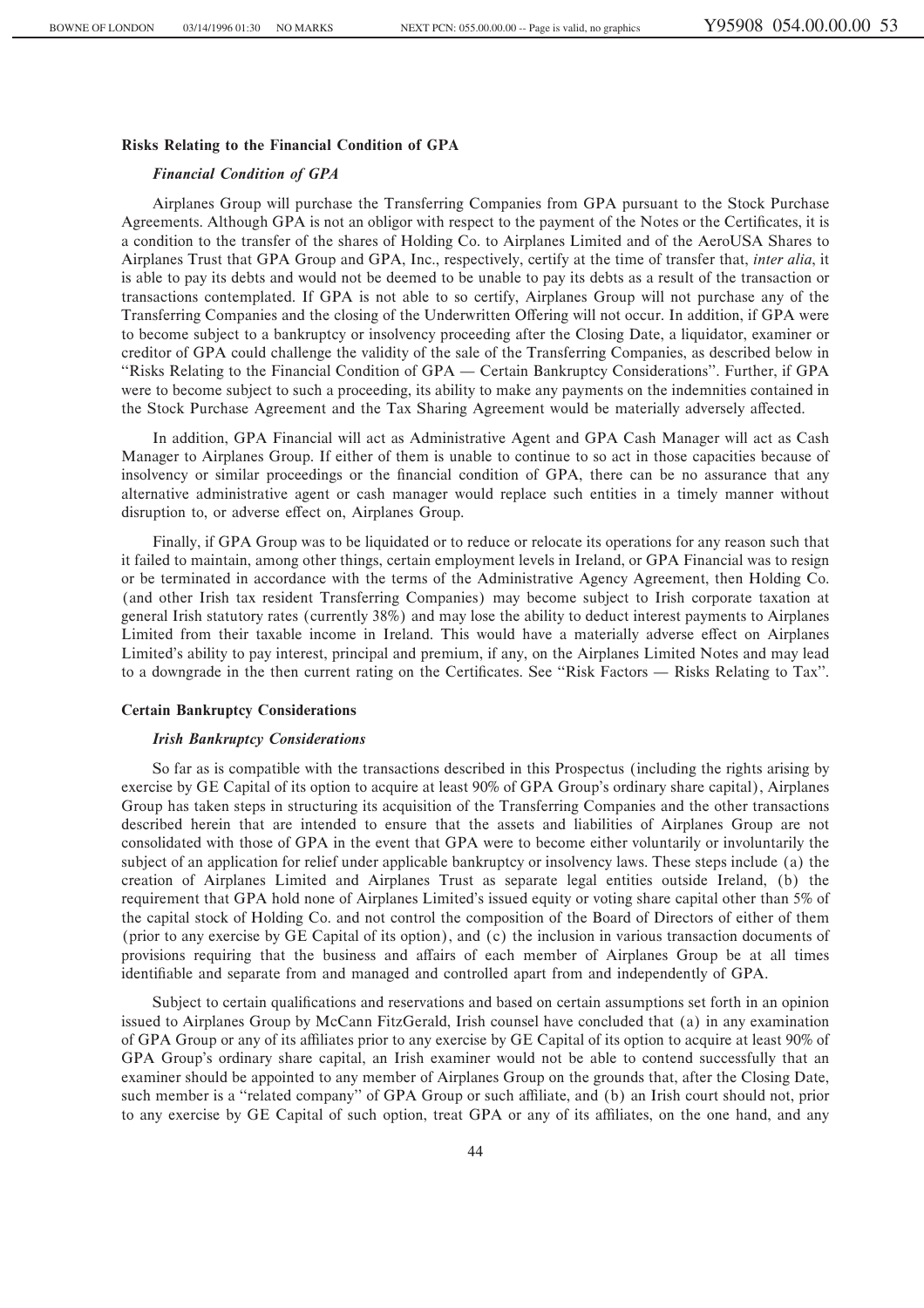member of Airplanes Group, on the other, as a single entity in any winding up of GPA Group or such affiliate and order (i) the pooling of any of the assets and liabilities of any member of Airplanes Group with those of GPA or (ii) the contribution of any of the assets of any member of Airplanes Group to the repayment of the debts of GPA.

In the context of liquidation, examination or receivership of GPA Group or any of its affiliates, a liquidator, receiver, examiner, creditor or shareholder of GPA Group or any of its affiliates could take the position that the disposal of the shares of any of the Transferring Companies pursuant to the Stock Purchase Agreements constituted improper transfers or fraudulent conveyances and could therefore seek the invalidation of such sales and the return to GPA of such shares or proceeds of subsequent sales thereof. With respect to these issues, Airplanes Group has received an opinion of Irish counsel, McCann FitzGerald, concluding that, on the basis of certain assumptions and subject to certain qualifications and reservations set forth in such opinion, an Irish court would not regard the completed sale of the shares of the Transferring Companies pursuant to the Stock Purchase Agreements as improper transfers or fraudulent conveyances and order any such assets to be returned to GPA on such grounds.

GPA and Airplanes Group will take appropriate steps to transfer the ownership of the shares in the Transferring Companies to Airplanes Group. A liquidator, receiver, examiner, creditor or shareholder of GPA Group or any relevant affiliate, however, could seek to recharacterize the transfer of the shares of the Transferring Companies as a pledge of collateral as security for a financing of GPA. A successful recharacterization of the share transfers as a pledge or granting of security could (i) in certain circumstances result in the complete forfeiture of the rights of Airplanes Group in the shares of the Transferring Companies, possibly resulting in Airplanes Group being considered a general unsecured creditor of GPA Group or the relevant affiliate with a claim in an amount equal to the Purchase Price paid for such shares, or (ii) in other circumstances result in Airplanes Group being a secured creditor of GPA Group or of the relevant affiliate, and subject to, *inter alia*, the restrictions on the rights of secured creditors which apply in an Irish examination, should GPA become subject thereto. Airplanes Group, however, has received an opinion of McCann FitzGerald concluding that, notwithstanding the uncertainty resulting from the fact that the courts have not expressed a clear view on the issue of recharacterization, and subject to the qualifications and reservations, including as to difference of treatment of the sales for accounting purposes, and based on the assumptions set forth in the opinion, including the assumptions that both GPA and Airplanes Group will, so far as permissible in accordance with current accounting standards, act in a manner consistent with the shares having been sold, the sales of the shares of the Transferring Companies once completed would not be recharacterized as a pledge of such assets to secure a loan from Airplanes Group to GPA.

There can be no assurance, however, that the circumstances and assumptions upon which counsel have based their opinion will not change, that a court of competent jurisdiction would not decide differently from the views expressed in such counsel's opinions or that such opinions will prove to be correct. Such opinions represent only the best judgment of counsel and are not binding on the courts. In particular, such opinions depend on certain factual assumptions and the occurrence of different facts could lead a court to reach a different conclusion.

## *U.S. Bankruptcy Considerations*

GPA, Inc. and GPA Group have represented to Airplanes Trust in the relevant Stock Purchase Agreement that the sale of the AeroUSA Shares by it to Airplanes Trust is a valid sale of the AeroUSA Shares to Airplanes Trust. Notwithstanding that, if GPA, Inc. were to become a debtor in a proceeding under the U.S. Bankruptcy Code and a creditor or trustee-in-bankruptcy of such debtor or such debtor itself were to take the position that the sale of the AeroUSA Shares from GPA, Inc. to Airplanes Trust should be recharacterized as a pledge of the AeroUSA Shares to secure a borrowing from such debtor, then delays in payments of Rental Payments to Airplanes Trust (and the consequent payments on the Certificates) could occur or (should the court rule in favor of any such trustee, debtor in possession or creditor) reductions in the amount of such payments (and the consequent payments on the Certificates) could result.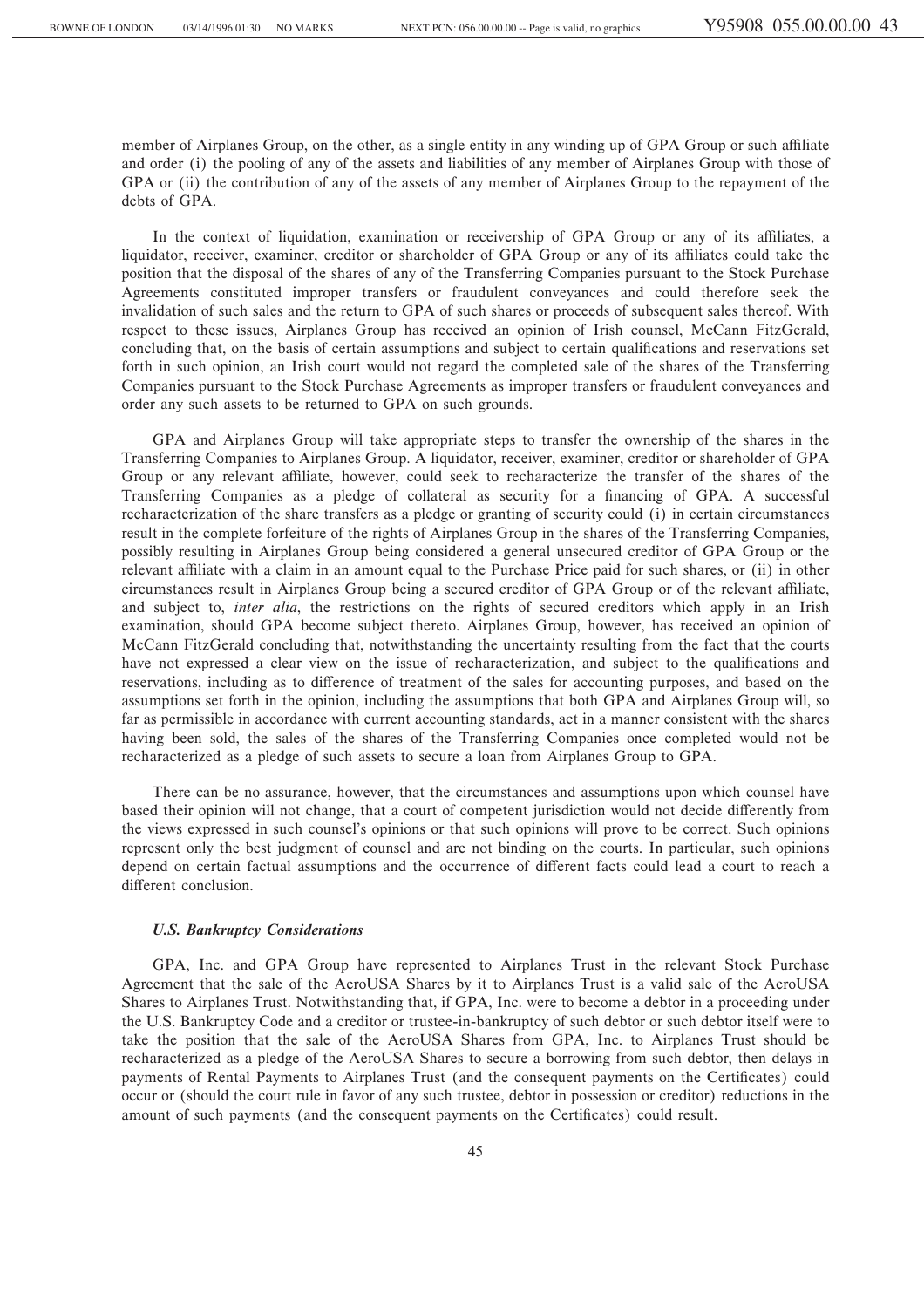In addition, if GPA, Inc. were to become a debtor in a proceeding under the U.S. Bankruptcy Code and a creditor or trustee-in-bankruptcy of such debtor or such debtor itself were to request a court to order that the assets and liabilities of GPA, Inc. should be substantively consolidated with those of Airplanes Trust, AeroUSA or AeroUSA 3, delays in payments on the Notes (and consequently on the Certificates) could result. Any such creditor, trustee-in-bankruptcy or the debtor could also argue in such a proceeding that GPA, Inc.'s transfer of AeroUSA Shares constituted a fraudulent conveyance or transfer by GPA, Inc. and that the transfer should be invalidated and such shares returned to GPA, Inc. Should the bankruptcy court rule in favor of any such creditor, trustee-in-bankruptcy or such debtor, such court could invalidate the transfer of the AeroUSA Shares to Airplanes Trust, substantively consolidate Airplanes Trust, AeroUSA and/or AeroUSA 3 with GPA, Inc. or otherwise consider the AeroUSA Shares to be part of GPA, Inc.'s estate or take other actions that would be adverse to the Certificateholders and that could result in reductions in payments on the Certificates.

Davis Polk & Wardwell has delivered a reasoned opinion to GPA Group and Airplanes Group to the effect that, based on various assumptions and qualifications set forth in the opinion, notwithstanding the fact that there is no case law directly on point and accordingly the issue is not free from doubt, in a proceeding under the U.S. Bankruptcy Code relating to GPA, Inc., a court properly presented with the facts and exercising reasonable discretion and applying New York law would (i) for purposes of Section 541 of the U.S. Bankruptcy Code, hold that the transfer of the AeroUSA Shares by GPA, Inc. to Airplanes Trust constitutes a sale of the AeroUSA Shares rather than a pledge or assignment to secure indebtedness of GPA, Inc. and (ii) not grant an order consolidating the assets and liabilities of Airplanes Trust, AeroUSA or AeroUSA 3 with those of GPA, Inc. The assumptions and qualifications contained in this opinion include (i) an assumption that the representations and warranties of Airplanes Trust, AeroUSA, GPA Group, and GPA, Inc. set forth in the relevant Stock Purchase Agreement, the Administrative Agency Agreement and the Cash Management Agreement are and will continue to be accurate and that the parties thereto will continue to be in compliance with their obligations thereunder, (ii) an assumption that the amount of the Purchase Price to be paid for the AeroUSA Shares, and the form of consideration tendered in satisfaction of that Purchase Price, represents a fair market value for the AeroUSA Shares and (iii) an assumption that the transfer of the AeroUSA Shares does not constitute a fraudulent conveyance or other voidable transfer under the U.S. Bankruptcy Code or other applicable state law.

There can be no assurance, however, that a court would not decide differently from the views expressed in counsel's opinions and such opinions represent only the best judgment of counsel and are not binding on the courts. In particular, such opinions depend on certain factual assumptions and the occurrence of different facts could lead a court to reach a different conclusion.

### **Risks Relating to Tax**

Ownership of the Certificates will entail certain risks with respect to the application of Irish tax laws, United States federal tax laws, Jersey tax laws and the tax laws of the jurisdictions in which the Transferring Companies and the Lessees are organized, reside or operate. In addition, the tax consequences of the purchase of the Certificates will depend to some extent upon an investor's individual circumstances.

Airplanes Limited has received an opinion of Mourant du Feu & Jeune, Jersey tax counsel, that neither Airplanes Limited nor the Trust is subject to Jersey income tax and that payments with respect to both the Airplanes Limited Notes and the Certificates will not be subject to Jersey withholding tax.

Airplanes Limited has also received an opinion of McCann FitzGerald, Irish tax counsel, that based on certain assumptions and subject to certain restrictions, none of Airplanes Limited, Airplanes Trust, AeroUSA or the Trust is subject to Irish income tax on its income, and that payments, with respect to both the Notes and the Certificates, will not be subject to Irish withholding tax. See "Tax Considerations — Irish Tax Considerations — Irish Income and Withholding Taxes".

Each prospective investor should be aware, however, that such opinions represent only the best judgment of counsel and are not binding on the applicable taxing authorities or the courts. Such opinions depend upon certain factual assumptions and the occurrence of different facts could lead to circumstances not anticipated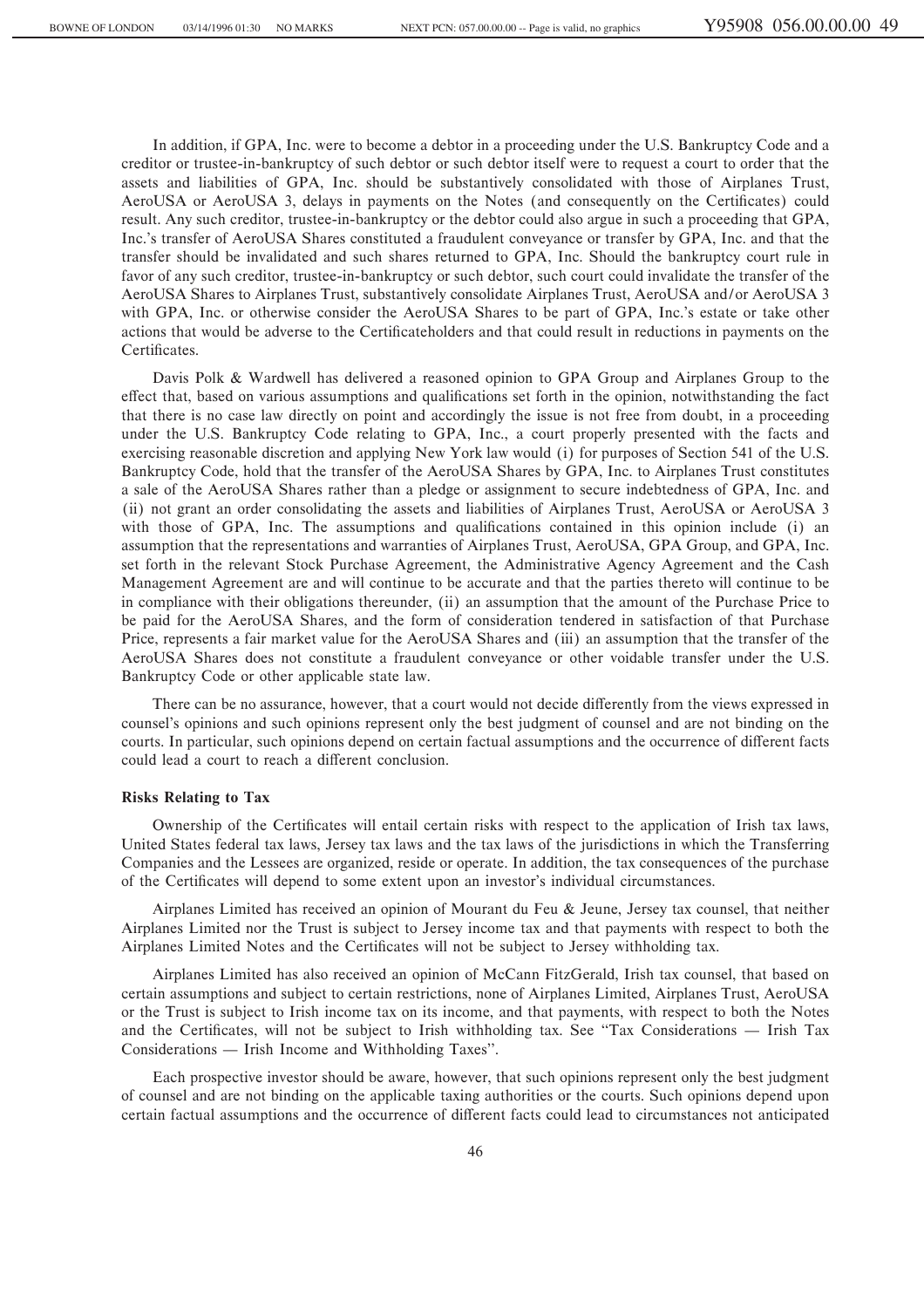by counsel. Moreover, investors should be aware that the laws and regulations upon which an investor's treatment is based are subject to change. In addition, there can be no assurance that the future management of the Aircraft by the Servicer in accordance with the terms of the Servicing Agreement will not expose Airplanes Limited, Holding Co. or the Irish tax resident Transferring Companies to tax liabilities outside Ireland.

Airplanes Limited, Holding Co. and the Transferring Companies do not expect to be subject to United States federal income tax. However, this conclusion is based in part on the manner in which the activities of the Servicer and Administrative Agent are performed for Airplanes Limited, Holding Co. and the Transferring Companies and the income tax treaty currently in force between the United States and Ireland (the "Treaty"). There can be no assurance that the activities of the Servicer or Administrative Agent will not expose Airplanes Limited, Holding Co. and the Transferring Companies to United States federal income tax on their income. Further, the Treaty is currently being renegotiated and there can be no assurance that Airplanes Limited, Holding Co. and the Transferring Companies would not be subject to United States federal income tax on some or all of their income under any new treaty.

Airplanes Limited, Airplanes Trust and AeroUSA do not intend to be (and have taken steps designed to ensure that they will not be) treated as doing business in Ireland and, therefore, do not expect to be subject to Irish income tax. However, if the operations of Airplanes Limited, Airplanes Trust or AeroUSA differ from those intended or expected, Airplanes Limited or Airplanes Trust could become subject to Irish taxes.

Neither the Trustee nor Airplanes Group will make any additional payments to Certificateholders in respect of any withholding or deduction required to be made by applicable law with respect to payments made on either the Notes or the Certificates. In the event that Airplanes Group is or will be required to make a withholding or deduction, it will use reasonable efforts to avoid the application of such withholding taxes and may in certain circumstances redeem the Notes (which would result in repayment of the Certificates) in the event such withholding taxes cannot be avoided. In the event any withholding taxes are imposed with respect to the Notes and Airplanes Group does not redeem the Notes, the net amount of interest received by the Trustee and passed through to the Certificateholders will be reduced by the amount of the withholding or deduction.

## **Risks Relating to Loss of Certain Tax Benefits**

Airplanes Limited will own 95% of the capital stock of Holding Co. and the remaining 5% will be owned by GPA Group. The 5% shareholding by GPA Group is intended to ensure that Holding Co. and certain other Transferring Companies will continue to be entitled to certain corporate tax benefits for Shannon, Ireland certified companies. If GPA Group were to be liquidated or GPA Group or GECAS were to reduce or relocate their respective operations for any reason (and GECAS has not agreed or otherwise guaranteed that such a reduction or relocation of operations will not occur) such that either party failed to maintain, among other things, certain employment levels in Ireland or GPA Financial or GECAS were to resign or be terminated in accordance with the terms of the Administrative Agency Agreement and the Servicing Agreement, respectively, then Holding Co. (and the other Irish tax resident Transferring Companies) may become subject to Irish corporate taxation at general Irish statutory rates (currently 38%) and may lose the ability to deduct interest payments to Airplanes Limited from their income in computing their liability to Irish tax. Such a loss of tax benefits would likely lead to a downgrade in the then current rating on the Notes and would have a materially adverse effect on Airplanes Limited's ability to pay interest, principal and premium, if any, on the Notes issued by Airplanes Limited. In the event that the Servicer fails to maintain such employment levels and a material tax event occurs, Airplanes Group's sole remedy will be to terminate the Servicing Agreement and replace GECAS as the Servicer. In such circumstances, there is no assurance that the Airplanes Group would be able to find a servicer to replace GECAS. See "Risk Factors — Risks Relating to Tax" and "Management of Airplanes Group — The Servicer".

Upon the scheduled termination of the preferential tax rate on December 31, 2005, Holding Co. and the other Irish tax resident Transferring Companies may become subject to Irish corporate tax on their net income at a much higher rate than that which currently applies. However, assuming Holding Co. and the other Irish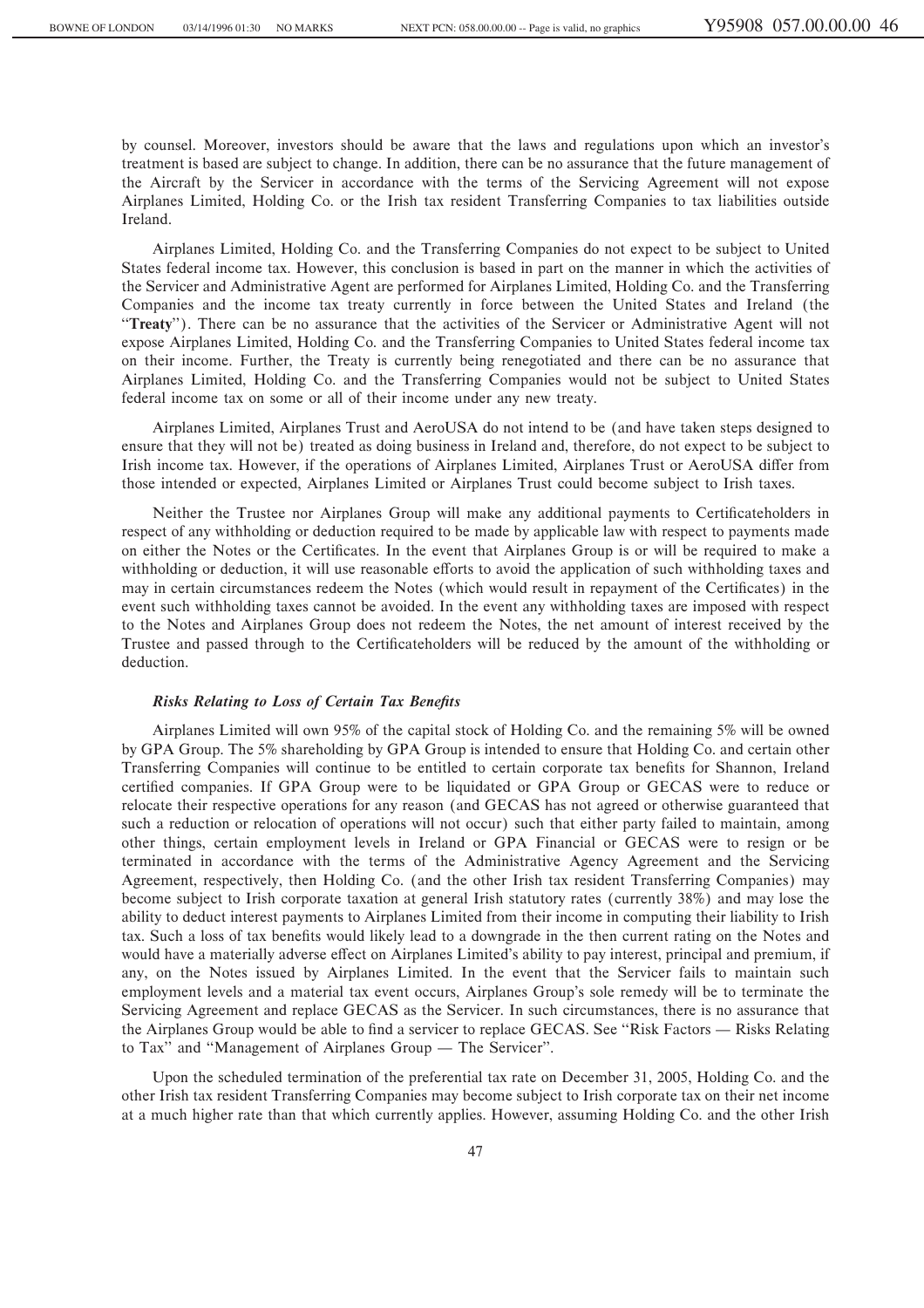tax resident Transferring Companies continue to be entitled to the benefit of the 10% corporate tax rate for Shannon, Ireland certified companies until December 31, 2005, they will continue to be able to deduct interest payments to Airplanes Limited in computing their Irish income tax liability and will continue to be in a position to make such interest payments without deduction for withholding beyond 2005.

Further, Airplanes Group believes that at the time of the Acquisition it will not become subject to any material taxes in any of the jurisdictions in which any of the Lessees are organized or operate under the present tax laws of such jurisdictions. In addition, Airplanes Group has endeavored to structure its acquisition of the Leases in such a way that either no withholding taxes will be applicable to payments by the Lessees under the Leases, or (in the event of such taxes being or becoming applicable) the Lessees will be obliged to pay such corresponding additional amounts. However, in some cases the Lessees' obligations to pay such additional amounts may be limited to the amounts which the Lessees would otherwise have been obliged to pay if the applicable Leases had not been transferred or assigned to Airplanes Group. In addition, there can be no assurance that other Leases to which Airplanes Group may become a party as a result of the re-leasing of the Aircraft will not result in the imposition of withholding or other taxes.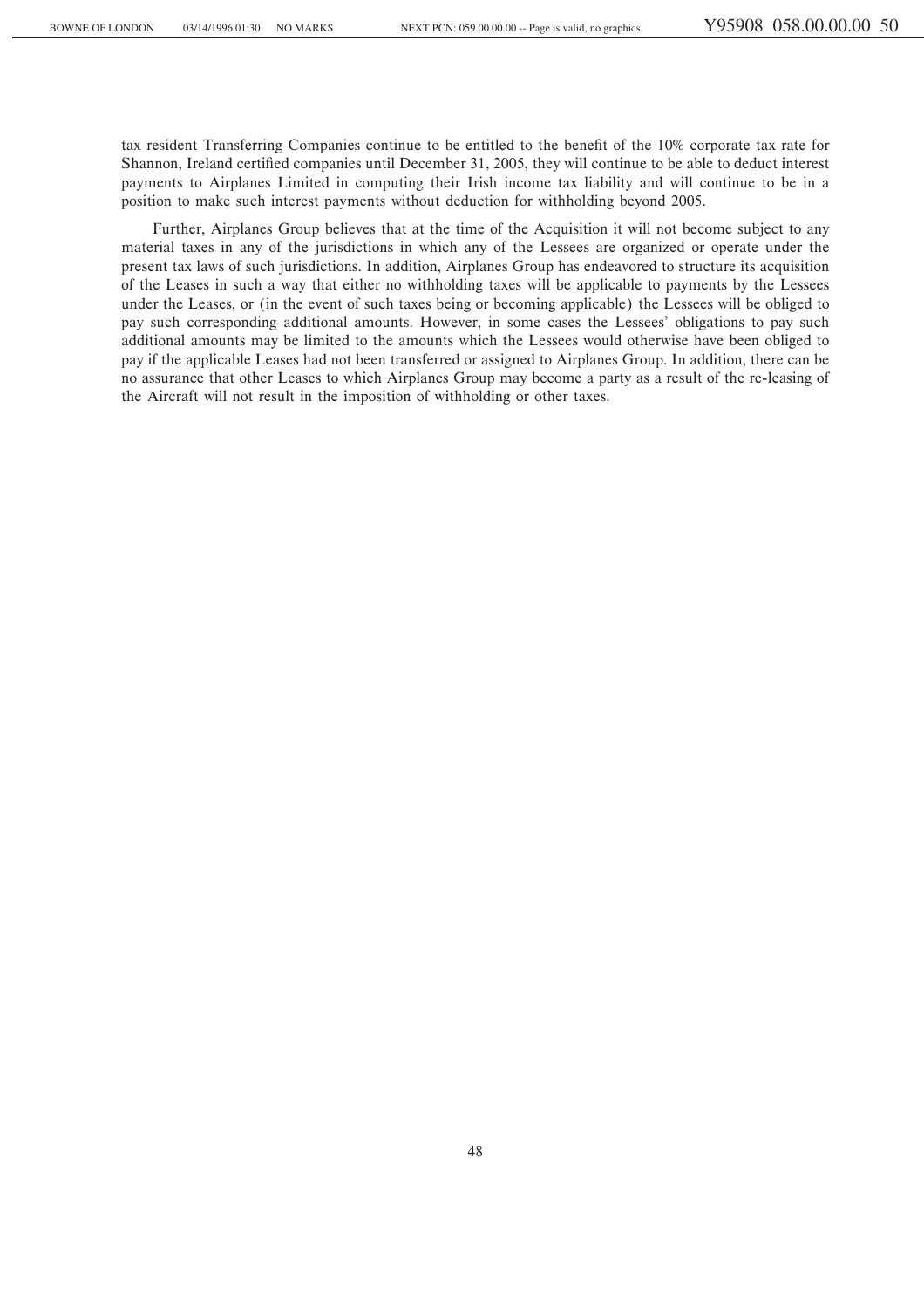## **THE PARTIES**

### **Airplanes Limited**

Airplanes Limited is a special purpose limited liability company formed on November 3, 1995 under the laws of Jersey for an unlimited duration for certain limited purposes, including directly or indirectly acquiring, financing, re-financing, owning, leasing, re-leasing, maintaining and modifying the Aircraft. In addition, within the limits set forth in the Airplanes Limited Trust Indenture, Airplanes Limited may sell the Aircraft. Airplanes Limited may also guarantee the obligations of Airplanes Trust and the subsidiaries of Airplanes Trust, enter into certain hedging contracts as described under ""Management's Discussion and Analysis of Financial Condition and Results of Operations — Interest Rate Management'', and establish and provide loans or guarantees to, or in respect of, its subsidiaries.

Airplanes Limited will have one direct subsidiary, Holding Co., in which it will hold 95% of the ordinary share capital. GPA Group will hold the remaining 5% of the ordinary share capital of Holding Co. The 5% shareholding by GPA Group is intended to ensure that Holding Co. and certain of the other Transferring Companies will continue to be entitled to certain corporate tax benefits for Shannon certified companies. Airplanes Limited will operate its business through its direct and indirect subsidiaries. Airplanes Limited and its subsidiaries will also be permitted to lease Aircraft to or from, or sell Aircraft to or buy Aircraft from, other members of Airplanes Group.

Airplanes Limited has an authorized share capital of 10,000 ordinary shares, \$1 par value per share, 30 of which have been issued. All of the issued Capital Stock of Airplanes Limited will be held by the Nominees for the benefit of the Charitable Trusts. The holders of the issued Capital Stock are entitled under the Articles of Association of Airplanes Limited to the Annual Dividend Amount. In connection with the issuance of the Notes, Airplanes Limited has agreed that annual dividends, if any, payable on the Capital Stock will not exceed \$4,500 in the aggregate (except where arrears of the Annual Dividend Amount have been accumulated). The Annual Dividend Amount will be paid only when Airplanes Limited has distributable profits which may lawfully be so paid as dividends and no Event of Default has occurred and is continuing.

Airplanes Limited has a Board of Directors but will have no employees or executive officers. Accordingly, the Board will rely upon the Servicer, the Administrative Agent, the Cash Manager and the other service providers for all asset servicing, executive and administrative functions pursuant to the respective service provider agreements. The Board will generally consist of Ñve members, one of whom will be appointed by the holder or holders of a majority in aggregate principal amount of the Class E Notes and four of whom will be Independent Directors. Certain significant transactions or proceedings of Airplanes Limited may only be approved by a unanimous vote of all the Directors of Airplanes Limited. These transactions and proceedings principally relate to certain insolvency proceedings, amendments to Airplanes Limited's Memorandum or Articles of Association, mergers or, subject to certain exceptions, sale of all or substantially all of Airplanes Limited's assets. The initial Independent Directors were appointed by Messrs. Blaney and Tierney upon their resignation as Directors of Airplanes Limited and the succeeding Independent Directors generally will be appointed by a majority of the then standing Directors. "Independent Directors" will not be officers, directors or employees of GPA Group, GECAS, GE Capital, any holder of the Class E Notes or any affiliate of these persons. If GE Capital acquires 90% or more of the ordinary share capital of GPA Group, the holder of a majority in aggregate principal amount of the Class E Notes would be entitled to dismiss the then-acting Directors and Controlling Trustees and to appoint new Directors and Controlling Trustees; *provided* that (i) GE Capital guarantees the performance by GECAS of its obligations under the Servicing Agreement, if GECAS is then the Servicer, (ii) GE Capital shall then have a rating of at least Aa1 or AA+ on its long-term, senior unsecured debt obligations from Moody's or Standard & Poor's, respectively, and (iii) each of Airplanes Limited and Airplanes Trust shall continue to have at least three Independent Directors and Independent Trustees, as applicable, who will form a committee to review and, if thought fit, approve, by a vote of at least two of the three committee members, any transactions of Airplanes Group (other than as described in the next paragraph) in which GE Capital or any of its affiliates is an interested party. There can be no assurance that GE Capital will elect to exercise its rights to acquire any ordinary share capital of GPA Group.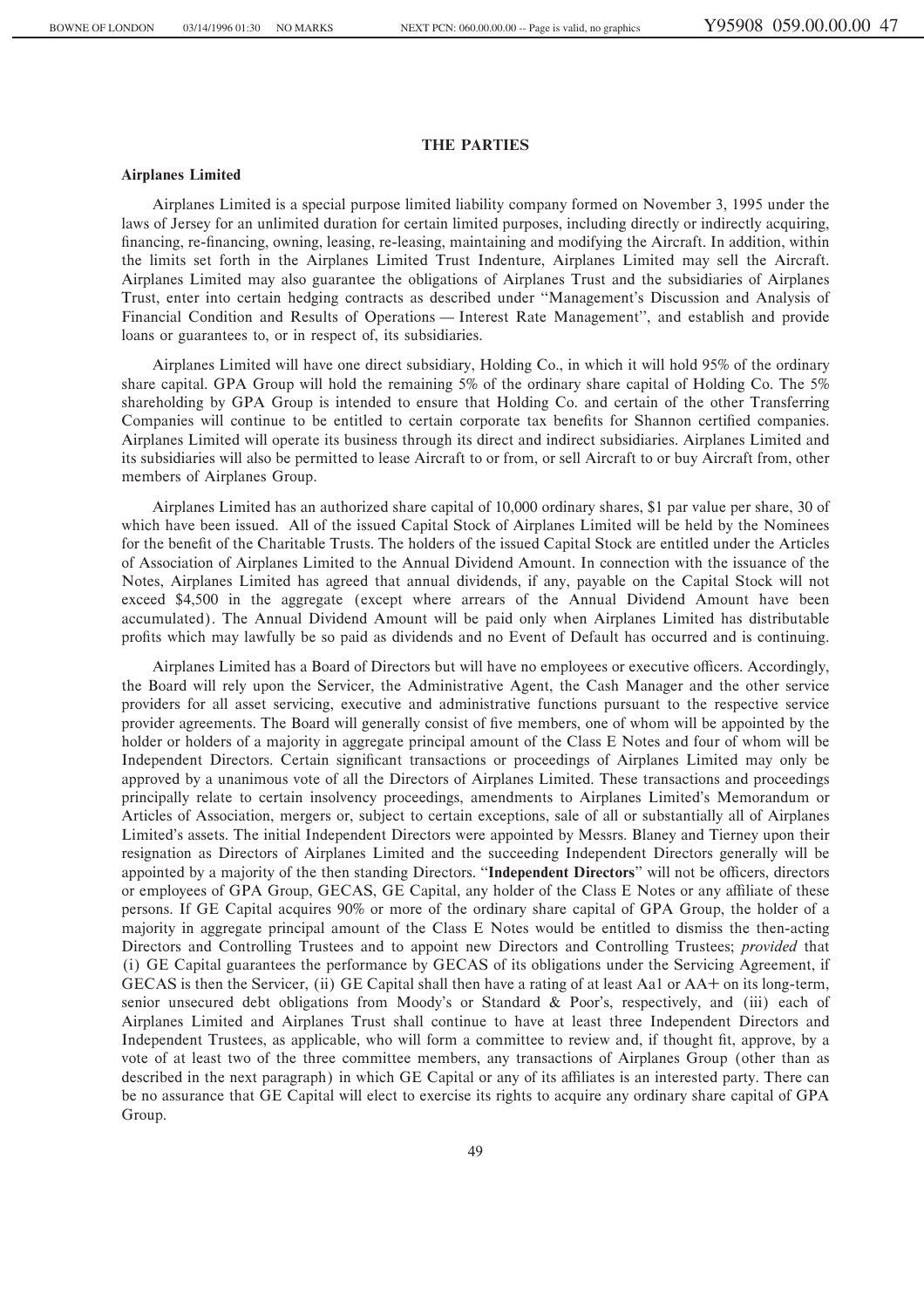At such time, if any, as the Directors and Controlling Trustees have been appointed by the holder of a majority in aggregate principal amount of the Class E Notes, then the Directors and Controlling Trustees shall have the authority, acting on a simple majority vote, without any independent committee veto rights, to cause Airplanes Group to sell, directly or indirectly, all of the assets of the Airplanes Group, whether through a stock or an asset sale, to any person who provides, as consideration therefor, any combination of cash, obligations of the United States government or of corporate issuers rated at least AA+ or its equivalent and Class E Notes which, through the payment of interest, principal and premium, if any, in respect thereof, will be sufficient to repay or defease, as the case may be, the Notes in accordance with their terms, discharge any Class E Notes not so transferred and pay, with respect to Airplanes Limited, the Discounted Annual Dividend Amount, plus any arrears of the Annual Dividend Amount. See "Description of Securities — The Notes and the Guarantees — Defeasance".

Neither Airplanes Limited nor any of its subsidiaries is involved in or subject to any legal or arbitration proceedings relating to claims or amounts which are material in the context of the issue of the Notes nor is Airplanes Limited aware that any such proceedings are pending or threatened.

Airplanes Limited's registered and principal office is located at 22 Grenville Street, St. Helier, Jersey and its telephone number is 011-44-1534-609000.

#### **Airplanes Trust**

Airplanes Trust is a business trust formed pursuant to the Airplanes Trust Agreement dated November 29, 1995 under the laws of Delaware for certain limited purposes, including acquiring, financing, re-financing and owning the AeroUSA Shares. In addition, Airplanes Trust may guarantee the obligations of Airplanes Limited, enter into certain hedging contracts and establish and provide loans or guarantees in respect of its subsidiaries.

Airplanes Trust will have one direct subsidiary, AeroUSA (currently an operating subsidiary of GPA Group), which it will acquire on the closing. AeroUSA itself has one direct subsidiary, AeroUSA 3. The shares of AeroUSA and AeroUSA 3 will be held by separate voting trusts with First Security Bank of Utah, National Association acting as trustee in order to satisfy regulations of the U.S. Federal Aviation Administration regarding the U.S. citizenship of the owners of U.S.-registered aircraft. Airplanes Trust will hold voting trust certificates representing shares of AeroUSA. Airplanes Trust will operate its business through AeroUSA. AeroUSA and its subsidiaries will also be permitted to lease Aircraft to or from or sell Aircraft to, or buy aircraft from, other members of Airplanes Group.

GPA, Inc. holds the Airplanes Trust Residual Interest in all of the property of Airplanes Trust, including the AeroUSA Shares. Upon repayment in full of the Airplanes Trust Notes, the Airplanes Trust Class E Notes and the Airplanes Trust Refinancing Notes, the AeroUSA Shares will be transferred back to GPA, Inc. pursuant to its ownership of the Airplanes Trust Residual Interest.

The trustees of Airplanes Trust will consist of Wilmington Trust Company, as Delaware Trustee, and as Controlling Trustees, the same individuals who will act as Directors of Airplanes Limited. Airplanes Trust has no employees or executive officers. Accordingly, the Controlling Trustees will rely upon the Servicer, the Administrative Agent, the Cash Manager and the other service providers for all asset servicing, executive and administrative functions pursuant to the respective service provider agreements. One member of the Board of Controlling Trustees will be appointed by the holder or holders of a majority in aggregate principal amount of the Class E Notes and four will be Independent Trustees who will be appointed by a majority of the then standing Controlling Trustees. "Independent Trustees" will not be officers, directors or employees of GPA Group, GECAS, GE Capital, any holder of the Class E Notes or any affiliate of these persons. Approval of certain significant transactions or proceedings with respect to Airplanes Trust or AeroUSA may only be obtained by a unanimous vote of all the Controlling Trustees of Airplanes Trust. These transactions and proceedings principally relate to certain insolvency proceedings, amendments to Airplanes Trust's or AeroUSA's constituent documents, mergers or, subject to certain exceptions, sale of all or substantially all of Airplanes Trust's or AeroUSA's assets. The composition of Airplanes Trust's Board of Controlling Trustees, and its composition if GE Capital acquires 90% or more of the ordinary share capital of GPA Group and elects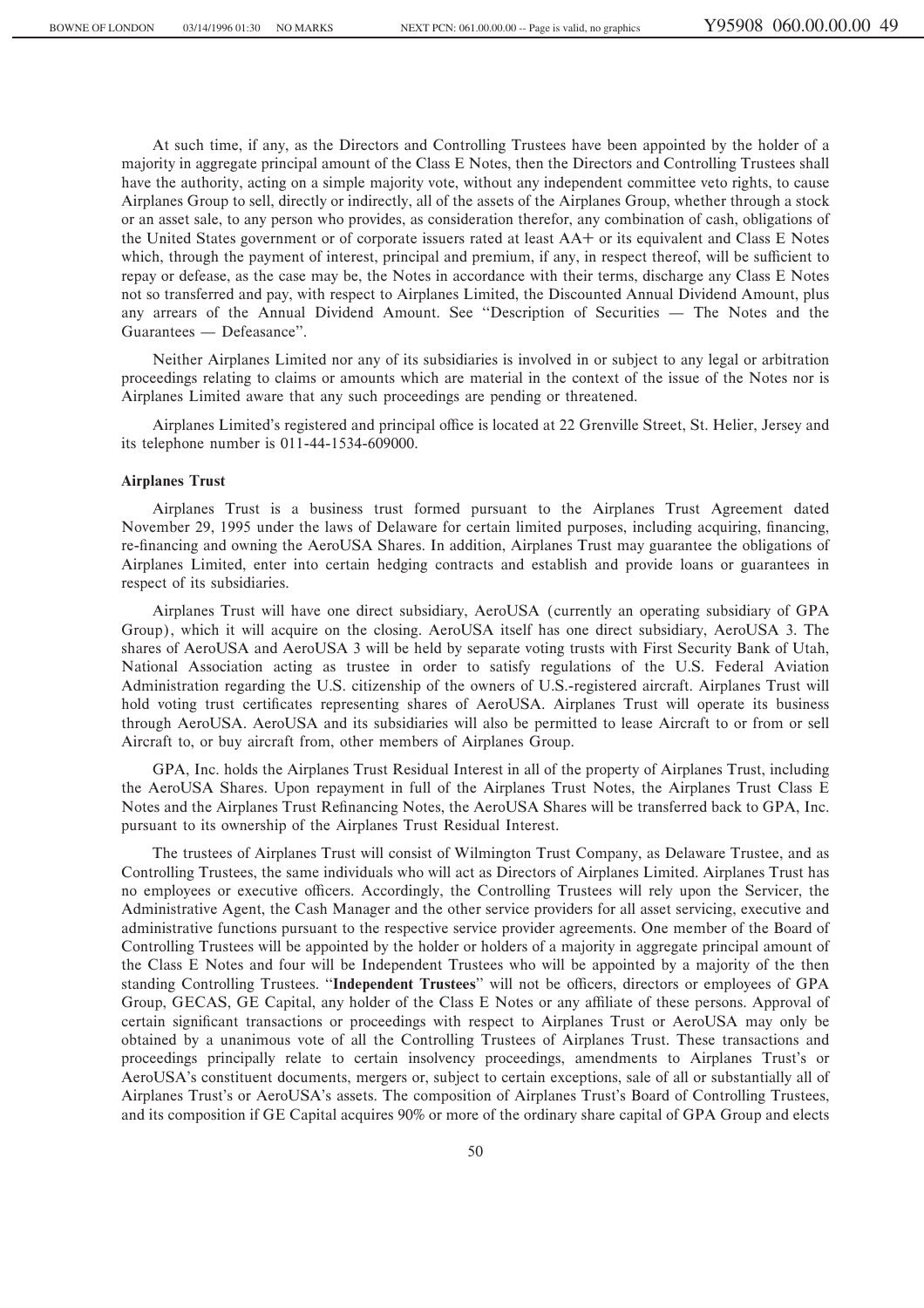to dismiss the then-acting Controlling Trustees, will be determined in the same manner as the composition of the Board of Directors of Airplanes Limited is determined. See "— Airplanes Limited" above. There can be no assurance that GE Capital will elect to exercise its rights to acquire any ordinary share capital of GPA Group.

None of Airplanes Trust, AeroUSA or AeroUSA 3 is involved in or subject to any legal or arbitration proceedings relating to claims or amounts which are material in the context of the issue of the Notes nor is Airplanes Trust, AeroUSA or AeroUSA 3 aware that any such proceedings are pending or threatened.

Airplanes Trust's principal office is located at 1100 North Market Street, Rodney Square North, Wilmington, Delaware 19890-0001 care of Wilmington Trust Company and its telephone is 1-302-651-1000.

### **The Trust and Trustee**

The Trust consists of eight separate trusts, each of which has been organized under the laws of the State of Delaware pursuant to the Trust Agreement among Airplanes Trust, Airplanes Limited and the Trustee on behalf of the holders of each class or subclass of Certificates, for the purpose of acquiring and holding the Notes and the Guarantees. The Trust will have no significant assets other than the Notes and the Guarantees. The Trust Agreement will not permit the Trustee to engage in any activities with respect to any class or subclass of Certificates other than holding the Notes and the Guarantees, issuing the Certificates, acting as paying agent with respect thereto and engaging in certain other activities related thereto.

The Trust Agreement provides that Airplanes Limited and Airplanes Trust will pay the Trustee's fees and expenses. The Trust Agreement further provides that the Trustee will be entitled to indemnification by Airplanes Limited and Airplanes Trust for, and will be held harmless against, any loss, liability or expenses incurred by it (other than through its own wilful misconduct, bad faith or negligence or by reason of a breach of any of its representations or warranties set forth in the Trust Agreement), except to the extent that such loss, liability or expense is for or in respect of taxes, in which case the Trustee may be entitled to be reimbursed by the Trust.

Bankers Trust Company is the Trustee for each of the Trusts. The Trustee and any of its affiliates may hold Certificates in their own names. With certain exceptions, the Trustee makes no representations as to the validity or sufficiency of the Trust Agreement, the Certificates, the Notes, the Guarantees or the Trust Indentures. The Trustee is also initially the Indenture Trustee under each of the Trust Indentures pursuant to which the Notes are issued. The Trustee and various affiliates of the Trustee have provided various services to GPA in the past and may continue to provide services in the future.

The Trustee may resign with respect to any or all of the Trusts at any time, in which event Airplanes Limited and Airplanes Trust will be obligated to appoint a successor pass through trustee and/or indenture trustee. If the Trustee ceases to be eligible to continue as a trustee with respect to the Trusts or any class or subclass of Certificates or becomes incapable of acting as trustee under the Trust Agreement or becomes insolvent, Airplanes Limited and Airplanes Trust may remove the Trustee, or any Certificateholder of the applicable class or subclass who has been a *bona fide* Certificateholder for at least six months may, on behalf of himself and all others similarly situated, petition any court of competent jurisdiction for the removal of the Trustee and the appointment of a successor trustee. Any resignation or removal of the Trustee with respect to a Trust and appointment of a successor trustee for such Trust does not become effective until acceptance of the appointment by the successor trustee. Pursuant to such resignation and successor trustee provisions, it is possible that a different trustee could be appointed to act as the successor trustee with respect to each Trust. All references in this Prospectus to the Trustee are to the trustee acting in such capacity under each of the Trusts and should be read to take into account the possibility that each of the Trusts could have a different successor trustee in the event of such a resignation or removal.

Pursuant to the Trust Indenture Act, if any class or subclass of Certificates is outstanding and an Event of Default should occur with respect to that class or subclass of Certificates, the existing Trustee would be required to resign as Trustee under the Trust Agreement within 90 days of such default unless such default were cured, duly waived or otherwise eliminated.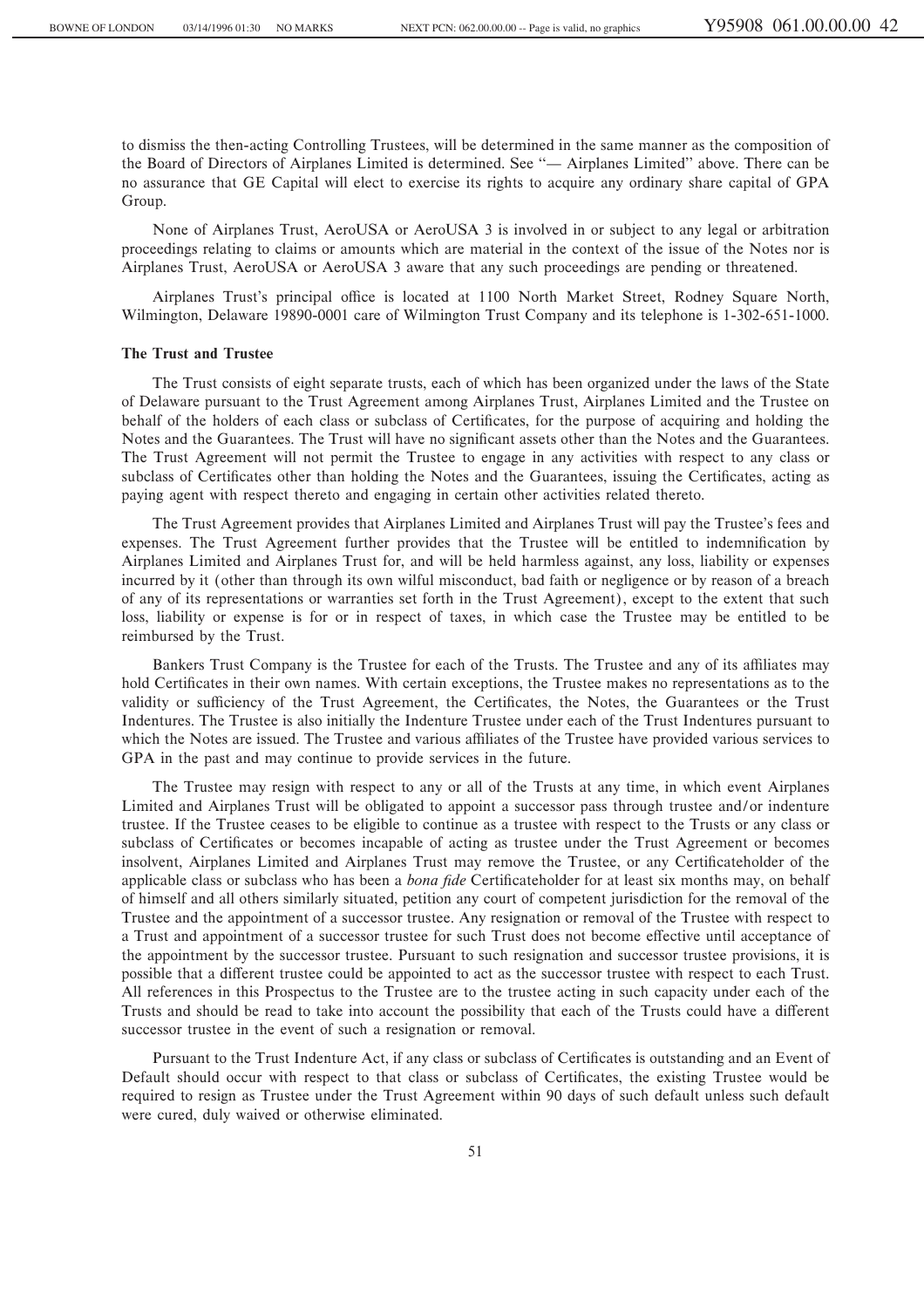As described above, each Trust will issue a separate class or subclass of Certificates. Each class of Certificates will have different priorities of payment from Certificates of other classes. Each subclass of Certificates will rank *pari passu* with each other subclass of the same class of Certificates, but may bear different interest rates and may have different or potentially different principal repayment schedules. Accordingly, Certificateholders of each class or subclass of Certificates may have divergent or conflicting interests from the Certificateholders of other classes or subclasses.

### **GPA**

#### *Introduction*

GPA Group is the seller of, or the parent of the seller of, each of the Transferring Companies and, through wholly owned subsidiaries, will provide administrative, accounting, liability management, financial consulting and cash management services to Airplanes Group in its capacity as Administrative Agent and Cash Manager. GPA Group and its subsidiaries will also hold substantially all of the Class E Notes and, as such, will be entitled to nominate one Director of Airplanes Limited and one Controlling Trustee of Airplanes Trust. The GPA Group nominated Director and Controlling Trustee will initially be Edward Hansom, who is also a director of ALPS 92-1 and ALPS 94-1.

GPA is a significant lessor of modern (post-1985) commercial aircraft and is a major participant in the global commercial aviation industry. GPA leases aircraft to a wide range of airlines throughout the world. After giving effect to the sale of the Aircraft to Airplanes Group and the sale of the GECAS Aircraft to GE Capital, GPA will have 124 aircraft on lease to 43 customers in 20 countries. Of these aircraft, (as at December 31, 1995) 121 are on operating leases. Of these 121 aircraft, 53 are leased in-leased out where GPA effectively assumes the credit risk of the airline by leasing the aircraft from investors to whom it has previously sold the aircraft. Three further aircraft are classified as being on finance leases. Approximately 3% of the aircraft by GPA's most recent appraised value are Stage 2 aircraft and approximately 97% are Stage 3 aircraft. At December 31, 1995, approximately 22% of the aircraft are Airbus A320s, approximately 17% are Boeing 737-400s and approximately 16% are Boeing 737-300s, in each case calculated on the basis of the Appraisals. At December 31, 1995, approximately 45% of the aircraft were on lease to five airlines with approximately 20% of the aircraft on lease to one U.S. airline, approximately 12% on lease to two Brazilian airlines, approximately 8% on lease to one Chinese airline and approximately 5% on lease to one South Korean airline, in each case by appraised value at October 31, 1995. In addition to its remaining, owned aircraft, GPA will own substantially all of the Class E Notes and will continue to have an interest in the aircraft owned by ALPS 92-1 and ALPS 94-1 by virtue of its deeply subordinated investments in those companies and will continue to have an interest in the 1993 GE Capital Aircraft as a result of its contingent interest in any proceeds received by GE Capital from certain resales of the 1993 GE Capital Aircraft. Also, because GPA will have certain access to certain potential benefits arising from the Aircraft through its ownership of the Class E Notes (although GPA no longer owns legal title to the Aircraft and has no rights of access to the Aircraft themselves), the Aircraft and the Notes will be consolidated with GPA's assets and liabilities on GPA's consolidated balance sheets.

A portion of the net cash proceeds of the Underwritten Offering will be paid to GPA in partial satisfaction of the Purchase Price for the Transferring Companies and in partial repayment of indebtedness of the Transferring Companies to GPA after deductions for (i) amounts required to fund approximately \$135 million of the Liquidity Reserve Amount in the Collection Account and (ii) any amounts in respect of Segregated Funds. In addition, GPA will pay various costs, fees and expenses associated with its refinancing and restructuring, together with the funding of the SPC and other restructuring related transactions. Accordingly, immediately following the closing and payment of the above costs, fees and expenses, GPA's cash balances (excluding balances of affiliated companies) are expected to be approximately \$985 million.

## *History and 1993 Restructuring*

GPA was founded in 1975 to provide aircraft leasing and related services to the commercial aviation industry. In 1979, GPA began purchasing aircraft for its own account and in the period from 1984 to 1992,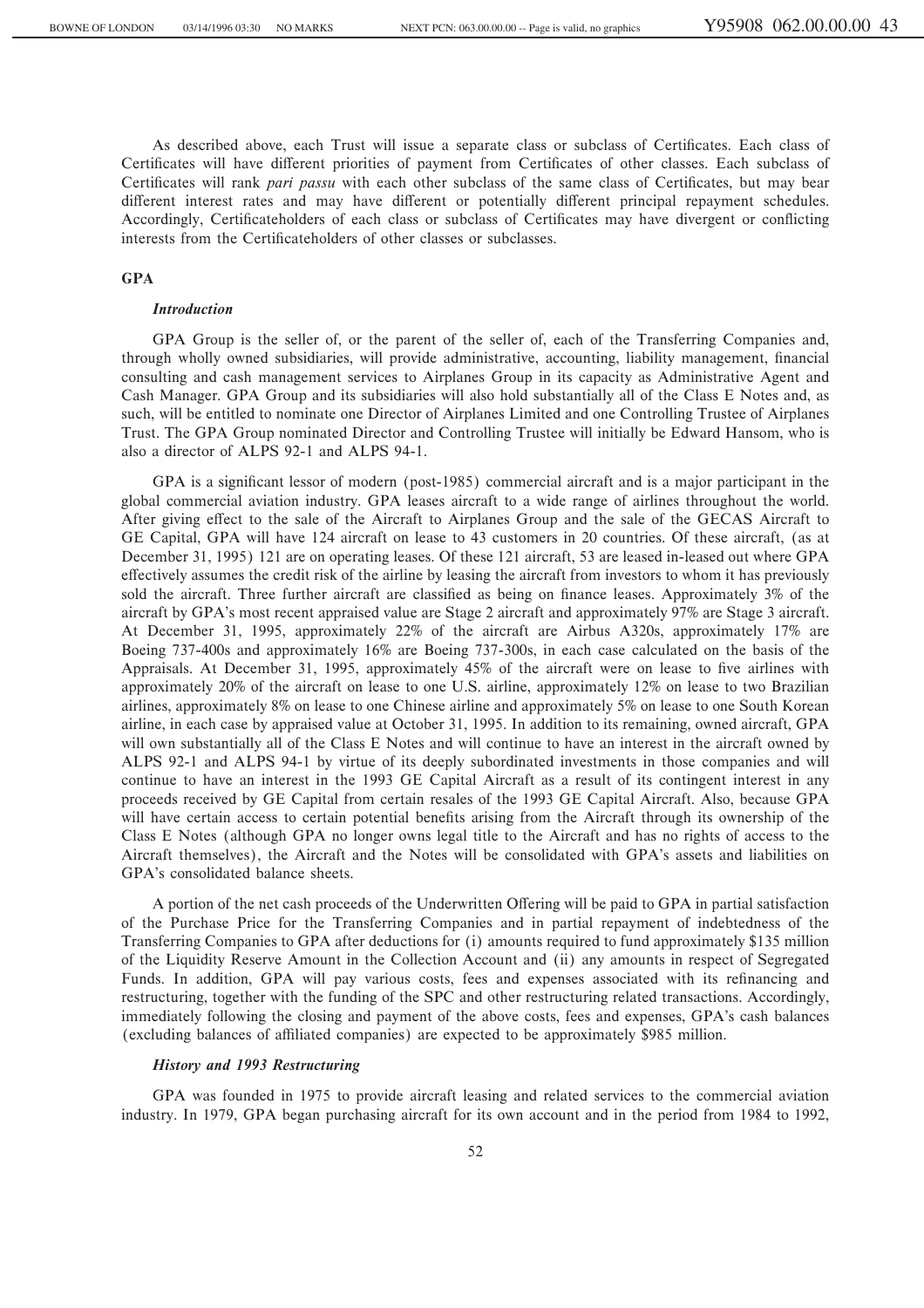GPA substantially expanded its aircraft portfolio. In June 1992, GPA sought to make an international public offering of its ordinary shares which was withdrawn due to inadequate market demand. In late 1992 and 1993, confidence in GPA in the financial markets deteriorated significantly. This, combined with recession in the commercial aviation industry resulted in, *inter alia*, restricted access for GPA to the financial markets and a significantly reduced ability to execute aircraft sales transactions, which historically had represented a major source of liquidity and profit for GPA. These conditions led to the need for a significant restructuring of GPA's aircraft order commitments and capital structure.

In October 1993, GPA adopted a restructuring plan (the "1993 Restructuring") that involved significant reductions in GPA's future obligations to take delivery of aircraft, the deferral of certain principal repayments on GPA's secured debt, an agreement to sell up to 44 aircraft (the ""**1993 GE Capital Aircraft**'') to GE Capital at prices less than GPA's net book value in the aircraft. The number of 1993 GE Capital Aircraft was subsequently reduced to 36, all of which have been sold. The 1993 Restructuring also involved the provision by GECAS of management services to GPA pursuant to the existing GPA Management Agreement, the grant to GE Capital of the GE Capital Option, and the raising of \$129 million of new capital in the form of the Secured Notes.

#### *Current Operations*

At January 31, 1996, GPA employed 38 people (excluding the five accounting and financial reporting personnel referred to below) who perform those functions for which GPA has not delegated responsibility to GECAS pursuant to the existing GPA Management Agreement. GPA continues to manage all matters that are not expressly delegated to GECAS pursuant to the existing GPA Management Agreement. Matters with respect to which GPA did not delegate responsibility to GECAS pursuant to the existing GPA Management Agreement, include, *inter alia*, (a) monitoring GECAS's performance under the existing GPA Management Agreement, (b) decisions with respect to GPA's orders and options for future aircraft deliveries, (c) management of GPA's assets not managed by GECAS pursuant to the existing GPA Management Agreement, (d) the management of all GPA's liabilities, (e) performance of all finance functions not specifically provided by GECAS pursuant to the existing GPA Management Agreement, including all matters relating to financings, relationships with creditors and rating agencies, (f) performance of all treasury functions not specifically provided by GECAS pursuant to the existing GPA Management Agreement, including cash management, and cash disbursements and currency and interest rate risk management, (g) performance of all corporate secretarial activities, (h) management of all shareholder matters, (i) management of all legal and regulatory matters not specifically provided by GECAS pursuant to the existing GPA Management Agreement, (j) arrangement and procurement of all insurance other than insurance relating to the assets managed pursuant to the existing GPA Management Agreement, (k) GPA employee matters and (l) preparation and adoption of annual budgets. GPA Group has assumed all accounting and financial reporting functions (together with five accounting and financial reporting personnel that performed such functions) that had previously been performed by GECAS for GPA pursuant to the existing GPA Management Agreement. Accordingly, GPA will perform all accounting and financial reporting functions for its own fleet and a wholly owned subsidiary of GPA will also perform such functions for Airplanes Group pursuant to the Administrative Agency Agreement.

### *Recent Financial Results*

Reflecting the significant costs of the 1993 Restructuring, the difficult business environment in the commercial aviation industry generally and the financial difficulties of certain of its lessees, GPA has reported significant losses in each of its last three fiscal years. In accordance with generally accepted accounting principles in Ireland and the United Kingdom, GPA's net losses have been \$995 million, \$48 million and \$26 million for the fiscal years ended March 31, 1993, 1994 and 1995 and its shareholders' equity had fallen to \$111 million at March 31, 1995. As a result of both continued but reduced operating losses and the payment of costs, fees and expenses associated with its various restructuring and refinancing measures pursued in the fiscal year ending March 31, 1996, GPA is expected, for financial reporting purposes, to have significantly reduced, and possibly negative, shareholders' equity on a consolidated basis following the closing.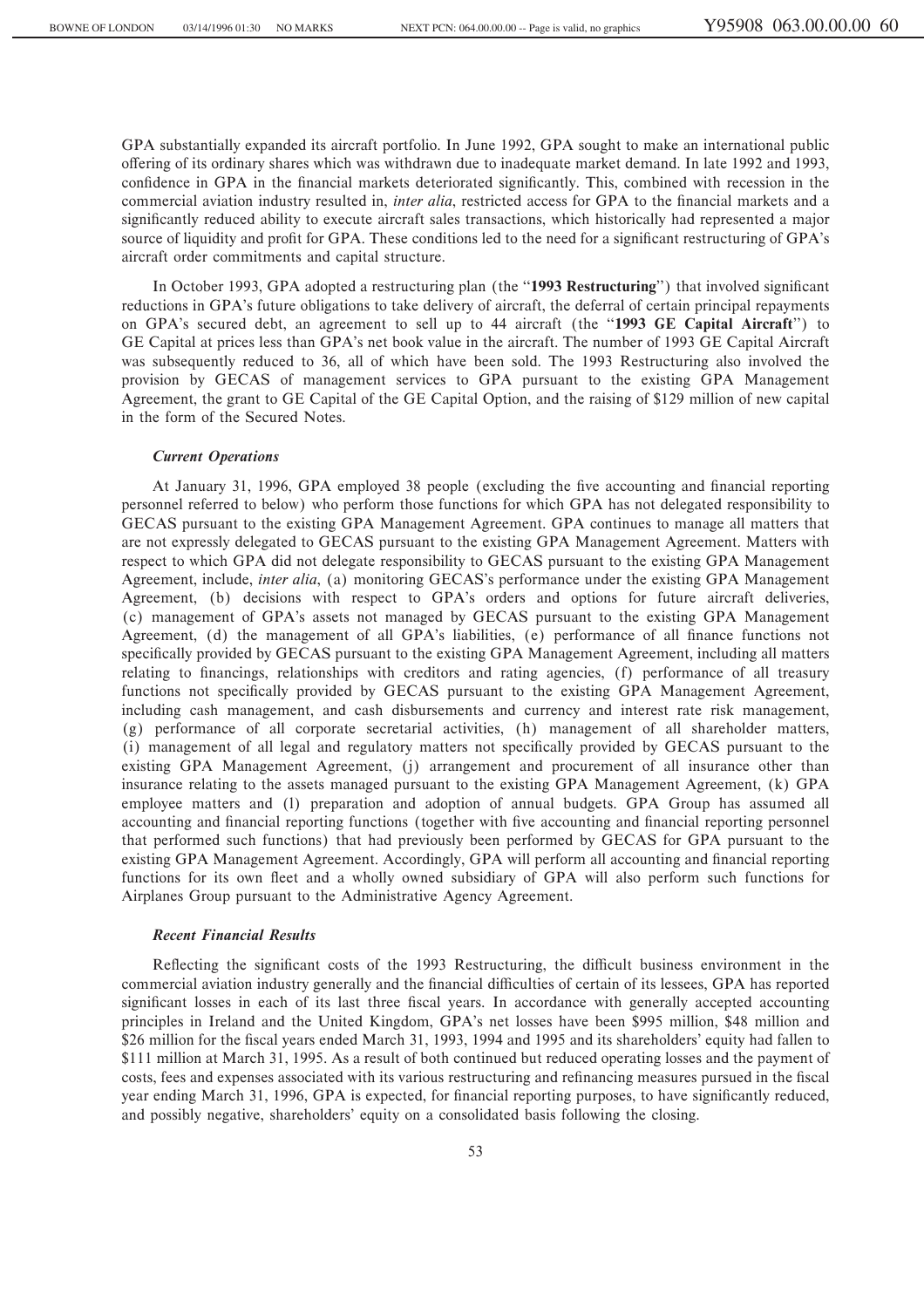### *Remaining GPA Indebtedness*

The purpose of the Underwritten Offering, the Acquisition and the Secured Debt Refinancing is to refinance substantially all of GPA's bank loans and other senior, secured debt and to enhance GPA's ability to meet remaining secured and unsecured debt obligations as they mature. Following the closing, GPA is expected to have approximately \$535 million in secured debt and approximately \$1,018 million in unsecured debt remaining outstanding. The following table indicates the maturities of GPA's expected remaining indebtedness as of December 31, 1995.

| Year ending March 31, |               |      |                                |                   |
|-----------------------|---------------|------|--------------------------------|-------------------|
| 1996                  | 1997          | 1998 | 1999                           | <b>Thereafter</b> |
|                       | (in millions) |      |                                |                   |
| - S9                  |               |      | $$346$ $$178$ $$646(1)$ $$374$ |                   |

(1) Of this amount, \$500 million consists of GPA Delaware Inc.'s 8∂% Guaranteed Notes due December 15, 1998.

### *Contingent Liabilities of GPA*

Set forth below are certain contingent liabilities of GPA at December 31, 1995 in addition to those described below under "Restructuring of Arrangements with Manufacturers and Minority Interests".

GPA has in the normal course of business granted deficiency guarantees up to specified limits in the event of a subsequent sale of aircraft below stipulated values. The maximum total contingent liability under such guarantees was \$3.25 million at December 31, 1995. In addition, in certain circumstances GPA may become liable to pay lease rentals which are currently estimated at \$1.5 million per month for a period not exceeding 13 years. In most cases GPA has the right to purchase the relevant aircraft.

GPA has also guaranteed the obligations of certain affiliated companies under lease and financing arrangements on normal commercial terms. The obligations guaranteed are estimated at approximately \$2 million per annum and total \$16 million.

GPA is a defendant in several lawsuits and claims arising in the regular course of business. Based on the opinions of the GPA directors and its counsel for such matters, recoveries, if any, by any plaintiffs and claimants would not materially affect the operations or financial position of GPA.

## *Restructuring of Arrangements with Manufacturers and Minority Interests*

In addition to the refinancing of substantially all of its secured liabilities, GPA has taken steps to restructure substantially all of its significant exposures and commitments to aircraft and engine manufacturers and certain of its minority interests.

*MDC.* GPA Group and certain of its consolidated subsidiaries have settled all their disputes and legal actions with McDonnell Douglas Corporation (""**MDC**''). The disputes involved various claims and counterclaims regarding certain MD-11 aircraft purchase agreements among the parties. Only five of the MD-11 aircraft in dispute were delivered to GPA, including the three MD-11 aircraft to be sold to Airplanes Group (the "Airplanes Group MD-11s").

The parties have released each other from all claims raised in the various legal actions. The legal actions have been dismissed in their entirety with each party bearing its own costs. The relevant purchase agreements have been terminated with respect to the undelivered aircraft with MDC retaining all but \$12 million of the approximately \$143 million in progress payments made under these agreements. The progress payments were provided against in full in GPA Group's consolidated balance sheet at March 31, 1995. In addition, MDC has granted GPA Group certain credits against the purchase of certain new MDC aircraft that GPA Group has been granted an option to purchase.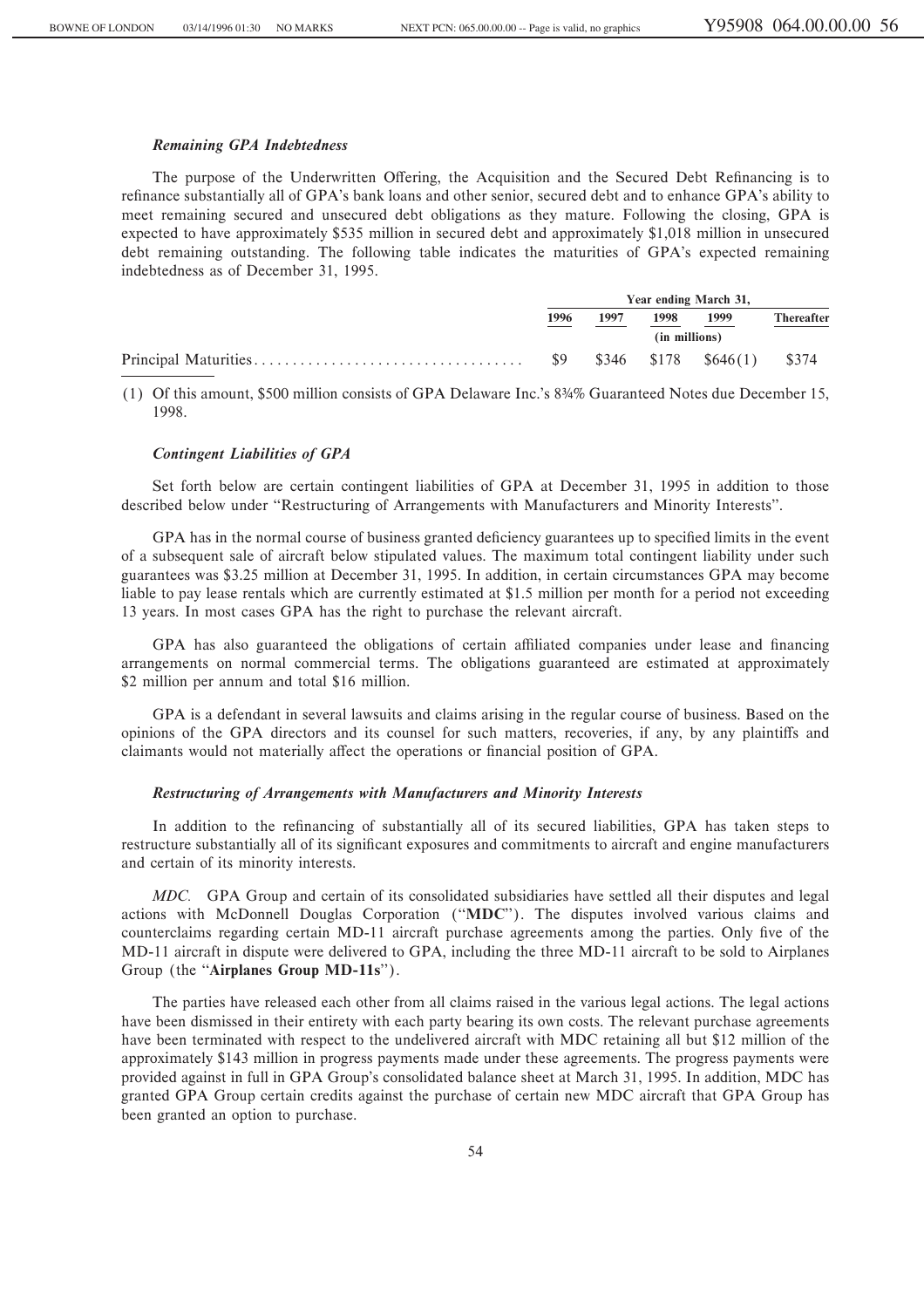With respect to the Airplanes Group MD-11s, MDC has provided GPA Group with a limited rental and sales price deficiency guarantee, provided certain conditions are met, until September 2002, if it is not possible to re-lease them at rentals above an agreed minimum or, in certain limited circumstances, if they are sold at prices below an agreed minimum based on GPA's book value for the aircraft. The benefit of this agreement will be transferred to Airplanes Group with the transfer of the Airplanes Group MD-11s. MDC has granted GPA Group an absolute right of assignment of the deficiency guarantee to Airplanes Group. There can be no assurance, however, that the amounts to be paid by MDC, if any, will be sufficient to allow the rentals on the Airplanes Group MD-11s to be maintained at their current rate when the relevant Leases to P.T. Garuda Indonesia expire in the period between December 1996 and September 1997. The Airplanes Group MD-11s represent approximately 5.9% of the Portfolio by Initial Appraised Value.

*Boeing.* On May 31, 1995, GPA had firm orders with Boeing for eleven B737s, seven B757s and eight B767s to be delivered between 1997 and 1998. In addition, GPA has retained certain orders scheduled for delivery between 1997 and 2000 subject to cancellation (in certain circumstances, for a cancellation payment) or reconfirmation.

Boeing and GPA Group have agreed in principle to a restructuring of GPA's order position with Boeing, pursuant to which GPA's existing purchase obligations to Boeing in respect of undelivered aircraft (the ""**GPA Purchase Obligations**'') will be assumed by SPC. SPC will be capitalized with approximately \$100 million provided by GPA, in part, from the proceeds of the Underwritten Offering. SPC will engage in the leasing, and ultimate sale or other disposition, of commercial jet aircraft. It is currently anticipated that the leasing and other disposition of SPC's aircraft will be managed by GECAS, and that GPA Group will perform certain administrative services for SPC.

In connection with the assumption by SPC of the GPA Purchase Obligations, GPA will be released from any and all claims and liabilities arising by reason of the GPA Purchase Obligations under or in connection with related purchase agreements between GPA and Boeing (the ""**GPA Purchase Agreements**''). In consideration of the release of GPA from its liability under the GPA Purchase Agreements, GPA will, among other things, transfer to Boeing a minority interest in SPC. GPA will retain and will place in trust additional minority interests in SPC. The extent and future value of GPA's investment in SPC are dependent upon a number of factors relating to GPA, SPC and the aircraft leasing market, including, without limitation, SPC's ability to place aircraft with creditworthy lessees, the availability of aircraft financing on commercially reasonable terms, and the overall market, from time to time, for new and used commercial jet aircraft.

GPA has taken steps to ensure that SPC's liabilities are without recourse to GPA and, other than with respect to the initial capitalization of SPC, GPA will have no material commitments to provide further capital to, or otherwise to finance the operations of, SPC.

The release of GPA from liability under the GPA Purchase Agreements and the consummation of the Underwritten Offering are each conditional upon the occurrence of the other.

*United Technologies International, Inc. (Pratt & Whitney) (""Pratt & Whitney'').* GPA is party to agreements with Pratt & Whitney under which it is entitled to certain credits against the price of Pratt & Whitney engines for certain Boeing, MDC and Airbus aircraft.

Under certain agreements entered into at the time of the 1993 Restructuring to reflect GPA's reduced aircraft purchase obligations (the ""**Revised Pratt & Whitney Agreements**''), \$84.4 million of credits already made available to GPA may be repayable together with accrued interest (which amounted to \$44.6 million at December 31, 1995), as Pratt & Whitney contends that GPA failed to purchase the requisite number of aircraft within a certain period. GPA may retain the credits concerned, however, and pay no additional interest thereon, provided that two Pratt & Whitney powered Boeing 767 aircraft are delivered to GPA not later than the end of 1997. In addition, by January 31, 1999, GPA must earn or repay an additional \$41.8 million of engine credits previously received by GPA in respect of certain orders, together with accrued interest (which amounted to \$10.9 million at December 31, 1995). Furthermore, the parties discussed certain other claims Pratt & Whitney may have in connection with the rescheduling of GPA's aircraft order book.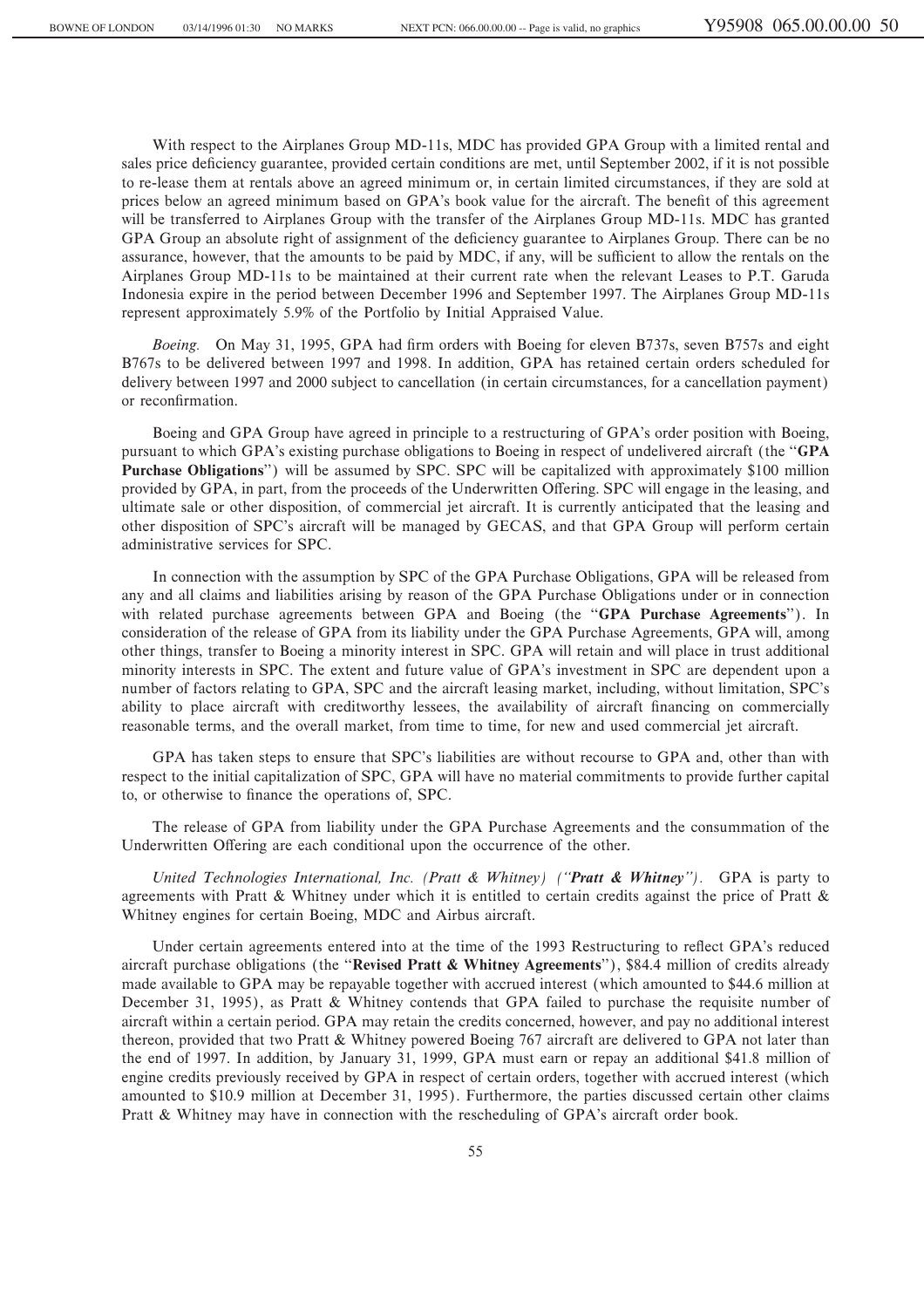GPA and Pratt & Whitney have agreed in principle to a restructuring of GPA's and Pratt & Whitney's obligations and rights under the Revised Pratt & Whitney Agreements pursuant to which (a) in consideration of the payment by GPA to Pratt & Whitney of \$55 million (derived in part from the proceeds of the Underwritten Offering), and without any necessity for, or obligation on the part of, GPA to acquire any aircraft, GPA will be released from any and all claims and obligations relating to the restructuring of its aircraft order book, including, without limitation, any and all claims and obligations relating to the repayment of the credits described above, (b) GPA will continue to be entitled to certain credits against the purchase price of Pratt & Whitney engines for certain Boeing, MDC and Airbus aircraft which may be acquired by GPA, and (c) if GPA purchases certain types of Boeing, MDC and Airbus aircraft, GPA Group will continue to be obligated to make certain payments to Pratt & Whitney in the event that the numbers of such aircraft with Pratt  $&$  Whitney engines do not meet certain specified numbers.

The restructuring of GPA's and Pratt & Whitney's obligations under the Revised Pratt & Whitney Agreements and the consummation of the Underwritten Offering are each conditioned upon the occurrence of the other.

*Rolls Royce plc* (""**Rolls-Royce**'') *and CFM International* (""**CFMI**''). GPA is a party to separate agreements with each of Rolls-Royce and CFMI under which (a) GPA is entitled to certain credits against the price of Rolls-Royce and CFMI engines for certain new Boeing and Airbus aircraft (the overall amount of such credits depending on the number of relevant aircraft purchased by GPA) and (b) GPA has received credits based on the anticipated volume of Rolls-Royce and CFMI powered aircraft deliveries over specified periods of time, rather than on the numbers of aircraft deliveries which have occurred and which are now possible or expected to be achievable in such periods, resulting in the excesses of credits received over the amounts for which GPA now qualifies becoming repayable to each of Rolls-Royce and CFMI. GPA has entered into an agreement with Rolls Royce and an agreement with CFMI, each involving certain cash payments in respect of, *inter alia*, GPA's financial obligations to Rolls-Royce and CFMI resulting from GPA's reduced aircraft purchase expectations.

*GPA Fokker Limited and GPA Aero Citra Limited.* Of the Aircraft, 16 Fokker 100 Aircraft will be sold to Holding Co. by means of a transfer by GPA Fokker Limited (""**GPA Fokker**'') of two wholly owned GPA Fokker subsidiaries, which currently own or lease such aircraft, GPA Fokker's ordinary share capital is beneficially owned 75% by GPA Group and 25% by NV Koninklijke Nederlandse Vliegtuigenfabriek Fokker (""**Fokker N.V.**'').

In addition, 3 MD 11 Aircraft, which will be sold to Holding Co. by means of the transfer of a wholly owned subsidiary of GPA Aero Citra, are currently subject to purchase options in favor of GPA Aero Citra Limited (""**GPA Aero Citra**''). These options will be cancelled and a cancellation fee paid to GPA Aero Citra. GPA Aero Citra's ordinary share capital is owned approximately 67.5% by GPA Group, 30% beneficially by P.T. Garuda Indonesia and the balance by another investor.

It is expected that, as part of the above arrangements, cash and Class E Notes will be acquired by minority investors in GPA Fokker and GPA Aero Citra.

### *Restructuring of Arrangements With GECAS and GE Capital*

Effective upon the Closing Date, GPA Group and GECAS will amend and restate the existing GPA Management Agreement pursuant to which GECAS will continue to provide various services with respect to the remaining fleet owned by GPA. The provisions of the amended and restated GPA Management Agreement, will reflect, *inter alia*, the refinancing of the Bank Debt (the "Bank Refinancing") and the transfer to GPA Group by GECAS of substantially all accounting and financial reporting functions previously performed by GECAS pursuant to the terms of the existing GPA Management Agreement.

In addition, in conjunction with the Secured Note Refinancing, GPA Group has proposed that GE Capital, GPA Group and the Convertible Notes Trust Trustee enter into certain agreements intended to effect the GPA Options Restructuring. As part of the GPA Options Restructuring, GE Capital will agree to terminate the GE Capital Option and the Convertible Notes Trust Trustee will agree that GE Capital may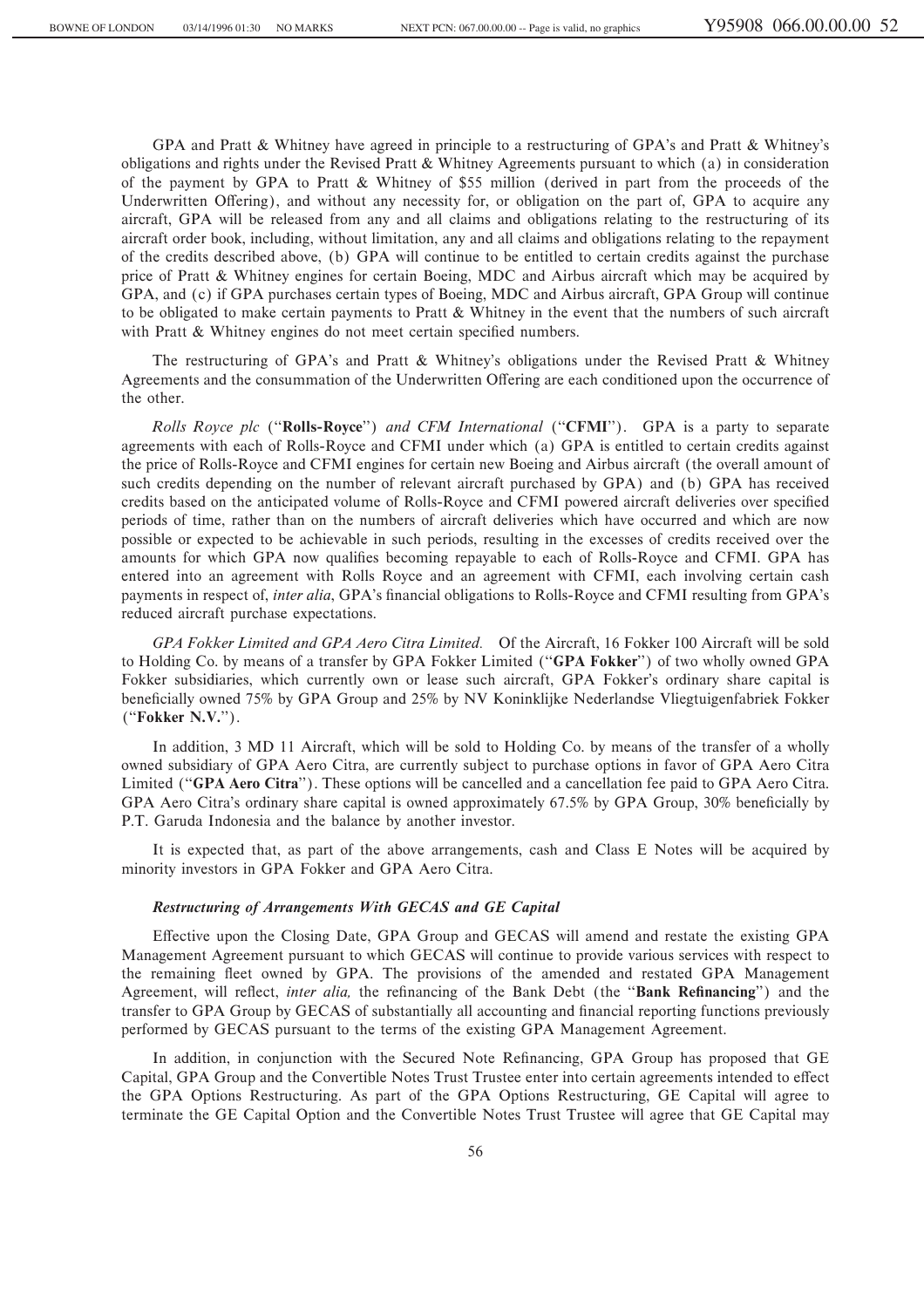require the Convertible Notes Trust to sell the GPA securities held by it to GE Capital at any time up to and including October 29, 2001 (the final date for conversion of the Convertible Notes) such that GE Capital will be able to acquire at any time up to October 29, 2001 90% of the ordinary share capital of GPA Group. If GE Capital were to acquire 90% or more of the ordinary share capital of GPA Group, the holder of a majority in aggregate principal amount of the Class E Notes would be entitled to dismiss the Directors and the Controlling Trustees and appoint new Directors and Controlling Trustees; *provided* that (i) GE Capital then guarantees the performance by GECAS of GECAS' obligations under the Servicing Agreement, if GECAS is then the Servicer, (ii) GE Capital shall then have a rating of at least Aa1 or AA+ on its long-term, senior, unsecured debt obligations from Moody's or Standard & Poor's, respectively, and (iii) each of Airplanes Limited and Airplanes Trust shall continue to have at least three Directors or Controlling Trustees, as applicable, who are "independent" of GE Capital and its affiliates and who will form a committee to review and, if thought fit, approve, by a vote of at least two of the three committee members, any transactions of Airplanes Group (other than as described in the next paragraph) in which GE Capital or any of its affiliates is an interested party. At such time, GPA would then have an option to purchase any Class E Notes held by Fokker N.V., the minority investors in GPA Aero Citra or any transferee thereof. There can be no assurance that GE Capital will elect to exercise its rights to acquire any ordinary share capital of GPA Group.

At such time, if any, as the Directors and Controlling Trustees have been appointed by the holder of a majority in aggregate principal amount of the Class E Notes, then the Directors and Controlling Trustees shall have the authority, acting on a simple majority vote, without any independent committee veto rights, to cause Airplanes Group to sell, directly or indirectly, all of the assets of the Airplanes Group, whether through a stock or an asset sale, to any person who provides, as consideration therefor, any combination of cash, obligations of the United States government or of corporate issuers rated at least AA+ or its equivalent and Class E Notes which, through the payment of interest, principal and premium, if any, in respect thereof, will be sufficient to repay or defease, as the case may be, the Notes in accordance with their terms, discharge any Class E Notes not so transferred and pay, with respect to Airplanes Limited, the Discounted Annual Dividend Amount, plus any arrears of the Annual Dividend Amount. See "Description of Securities — The Notes and the Guarantees — Defeasance".

Neither the Certificates nor the Notes are obligations of, or guaranteed by, or offered for sale by, GE Capital, GECAS or any of their affiliates.

### *Factors AÅecting the Future Financial Condition of GPA*

GPA's ability to meet its remaining obligations as they fall due after the Closing Date will depend upon various factors, including many of the same factors that will affect the financial condition and business of Airplanes Group. See "Risk Factors". In particular, GPA's cash flow from operations may continue to be adversely affected by difficult conditions in the commercial aviation industry generally and by the financial difficulties of certain of its more significant lessees specifically. Furthermore, GPA's ability to meet its obligations as they fall due will be adversely affected by any inability to sell or refinance its remaining owned aircraft. There can be no assurance that GPA Group will be able to meet its remaining obligations without further restructuring measures. If GPA were to become unable to meet its obligations as they fall due or if GPA Group or any of its affiliates were to become subject to a bankruptcy proceeding, a liquidator, examiner or creditor may be able to challenge the validity of the sale of the Transferring Companies. See ""Risks Relating to the Financial Condition of GPA  $-$  Certain Bankruptcy Considerations''. Furthermore, any inability of GPA, GPA Financial or GPA Cash Manager to continue operations may adversely affect the performance of the roles of the Administrative Agent and Cash Manager and may result in the loss by Holding Co. and other Irish tax resident Transferring Companies of certain corporate tax benefits for Shannon certified companies and the loss by Holding Co. and the other Irish tax resident Transferring Companies of their ability to deduct payments of interest on their indebtedness to Airplanes Limited for purposes of computing their Irish tax liability.

#### **GECAS**

GECAS will provide various services to Airplanes Group as Servicer under the Servicing Agreement.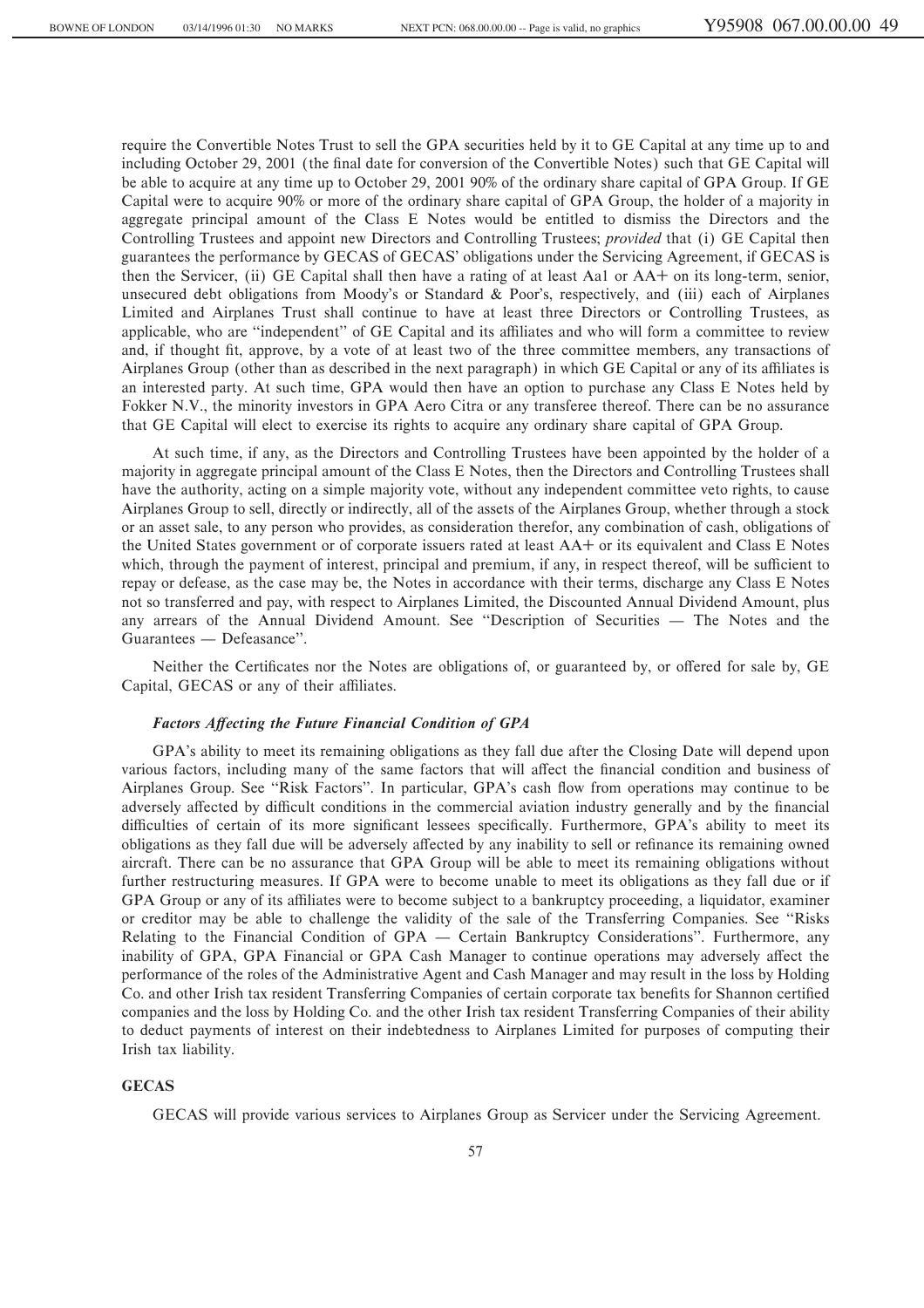GECAS and its affiliates are the world's largest managers of commercial aircraft. As of December 31, 1995, the GECAS Managed Portfolio consisted of approximately 890 aircraft, which are on lease to more than 157 lessees in 54 countries throughout the world. GECAS has recently announced that it has entered into a multi-year order for Ñve Boeing 777's and 102 Boeing 737 jet aircraft, and options for 76 Boeing 737 jet aircraft. Under the agreement with Boeing, GECAS also may purchase up to 76 additional Boeing 737 jet aircraft. As a global commercial aviation financial services company, GECAS and its affiliates (i) offer a broad range of financial products to airlines and aircraft operators, aircraft owners, lenders and investors, including financing leases, operating leases, tax-advantaged and other incentive-based financing and debt and equity financing, and (ii) provide asset management, marketing and technical support services to aircraft owners, lenders and investors, including GE Capital, GPA and their respective affiliates, ALPS 92-1, ALPS 94-1 and certain third parties. GECAS, together with GECAS, Inc., has access to approximately 228 employees worldwide and has operations in Stamford, Connecticut; Shannon, Ireland; San Francisco, California, and a number of other locations, including Beijing, Dallas, Hong Kong, Miami and Singapore.

GECAS is headquartered in Shannon, Ireland and at December 31, 1995 had 130 employees.

One of GECAS's principal businesses is providing a broad range of financial products to airlines and aircraft operators and to aircraft owners, lenders and investors throughout the world. To meet the fleet financing needs of its airline customers, GECAS and its affiliates offer such financing options as financing leases (including both direct financing and leveraged leases), operating leases and other structured finance transactions, as well as general corporate Ñnancing, including direct debt (both senior and subordinated) and equity and debtor-in-possession financing. In conjunction with this business, GECAS and its affiliates are responsible for developing, negotiating and consummating aircraft-related investment opportunities in the aviation industry for its affiliate, GE Capital, including the acquisition of aircraft for GE Capital. On behalf of GE Capital or its affiliates, GECAS will likely offer aircraft or engine financing to customers of the GE Aircraft Engines Division, and will also likely offer, on behalf of GE Group, other financial products to such customers, including in connection with a restructuring or other modification of such customer's existing financing provided by the GE Aircraft Engines Division, or otherwise.

With respect to its owner, lender and investor customers, GECAS intends to continue to market a range of products that are intended to allow financial institutions and other investors to realize the benefits of aircraft ownership while the aircraft are managed by GECAS. GECAS expects to arrange and negotiate the sale of aircraft with operating leases in place, rental rates, tax benefits and related assets from the portfolio it manages, as well as structured pooled financings and other incentive-driven transactions.

GECAS offers a broad range of management services to aircraft owners, lenders and investors, including collection of rental payments, arranging and monitoring of aircraft maintenance performed by others, limited technical inspection of aircraft, arranging and monitoring insurance, arranging for aircraft valuations, registration and deregistration of aircraft, monitoring compliance with lease agreements and enforcement of lease provisions against lessees, confirming compliance with applicable ADs and facilitating delivery and redelivery of aircraft. GECAS devotes substantial resources to marketing for sale and re-lease the aircraft that it manages. Generally, to the extent an aircraft is on lease at the time it is being marketed for sale, it is generally a more attractive candidate to be sold to potential financial investors when compared to an aircraft that is not currently under lease. GECAS arranges for its customers, including GE Capital, GPA and their respective affiliates and certain third parties, the sale of both unencumbered aircraft and aircraft that are subject to operating leases to investors who seek a return on their investment from a combination of future rental payments, the aircraft's residual value and, in certain instances, tax benefits. GECAS identifies potential purchasers, determines which aircraft satisfy the specific needs of a particular airline or investor, negotiates commercial terms and executes the sale of such aircraft. GECAS's lease marketing activities serve both its airline customer base and its investor customer base. GECAS designs tax-advantaged transactions as well as operating lease structures, both to meet the varying needs of its customers and to facilitate the subsequent sale of the leased aircraft to financial investors. The aircraft and lease marketing services provided by GECAS include planning, negotiation and execution of leases and remarketing aircraft for re-lease prior to expiration of a lease term. See "Risk Factors — Risks Relating to Airplanes Group and Certain Third Parties."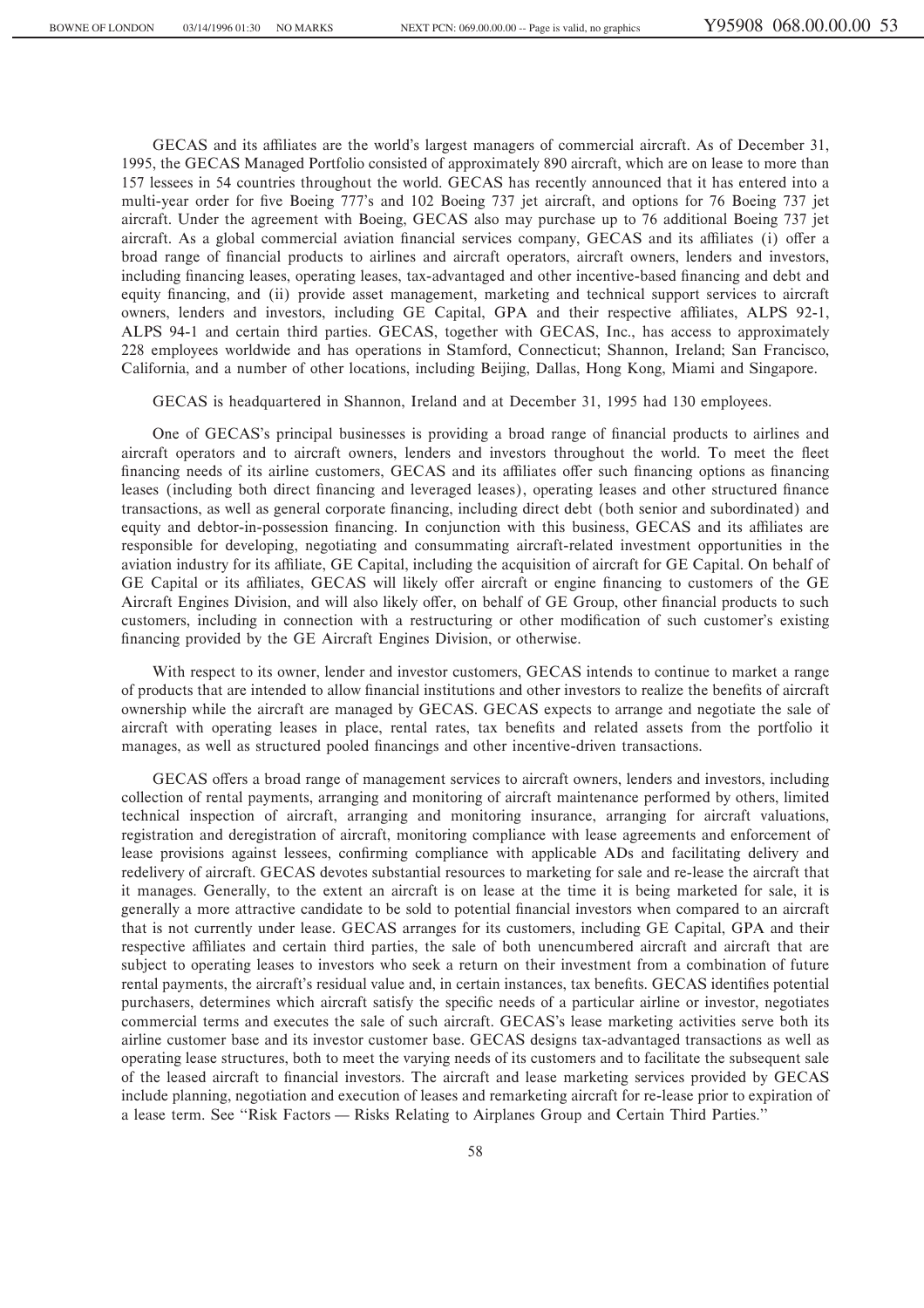The table below sets forth the different aircraft comprising the GECAS Managed Portfolio as of December 31, 1995 by manufacturer and by whether the aircraft are owned and managed by affiliates of GE Capital or simply managed for third parties.

| <b>Aircraft Type and Class</b>                                                                       | <b>GE</b> Capital<br>Fleet(1) | <b>Other Managed</b><br>Third Parties(2) | <b>Airplanes</b><br>Group | <b>Total</b>   |
|------------------------------------------------------------------------------------------------------|-------------------------------|------------------------------------------|---------------------------|----------------|
| Airbus                                                                                               |                               |                                          |                           |                |
|                                                                                                      | 19                            | $\overline{4}$                           | 6                         | 29             |
|                                                                                                      | 8                             |                                          |                           | 8              |
|                                                                                                      | 12                            | 26                                       | 12                        | 50             |
| Boeing                                                                                               |                               |                                          |                           |                |
|                                                                                                      | 29                            | 24                                       | $\overline{2}$            | 55             |
|                                                                                                      | 63                            | 34                                       | 32                        | 129            |
| B737-300/400/500(3)                                                                                  | 121                           | 48                                       | 44                        | 213            |
|                                                                                                      | 21                            | 5                                        | 1                         | 27             |
|                                                                                                      | 25                            | 4                                        | 3                         | 32             |
|                                                                                                      | 8                             |                                          | 1                         | 9              |
|                                                                                                      | 26                            | 5                                        | 4                         | 35             |
| McDonnell Douglas                                                                                    |                               |                                          |                           |                |
|                                                                                                      | 9                             | $\overline{2}$                           | 28                        | 39             |
|                                                                                                      | 15                            | 40                                       | 19                        | 74             |
|                                                                                                      | 11                            | 5                                        | 4                         | 20             |
|                                                                                                      |                               | $\overline{2}$                           | 3                         | 5              |
|                                                                                                      | 19                            | 6                                        | 2                         | 27             |
|                                                                                                      | 7                             | 10                                       | 23                        | 40             |
|                                                                                                      |                               |                                          | 1                         | $\overline{1}$ |
|                                                                                                      | 14                            |                                          |                           | 14             |
| Fokker                                                                                               |                               |                                          |                           |                |
|                                                                                                      |                               | 15                                       | 16                        | 31             |
|                                                                                                      | 9                             | 3                                        |                           | 12             |
|                                                                                                      | $\overline{4}$                | 8                                        | 28                        | 40             |
|                                                                                                      | 420                           | 241                                      | 229                       | 890            |
| Body Type:                                                                                           |                               |                                          |                           |                |
|                                                                                                      | 97                            | 22                                       | 19                        | 138            |
|                                                                                                      | 323                           | 219                                      | 210                       | 752            |
| Stage Compliance: (4)                                                                                |                               |                                          |                           |                |
| Stage $2 \ldots \ldots \ldots \ldots \ldots \ldots \ldots \ldots \ldots \ldots \ldots \ldots \ldots$ | 120                           | 100                                      | 53                        | 273            |
|                                                                                                      | 300                           | 141                                      | 176                       | 617            |

(1) Certain aircraft included in the GE Capital fleet are owned by joint ventures or pursuant to other arrangements in which unaffiliated parties have interests.

(2) The third parties comprise primarily GPA, ALPS 94-1 and ALPS 92-1.

(3) For purposes of this table, 11 B737 aircraft have been included in the GE Capital Öeet but both GPA and GE Capital are included in the lease chain.

(4) Turboprop aircraft have been classified as Stage 3 compliant.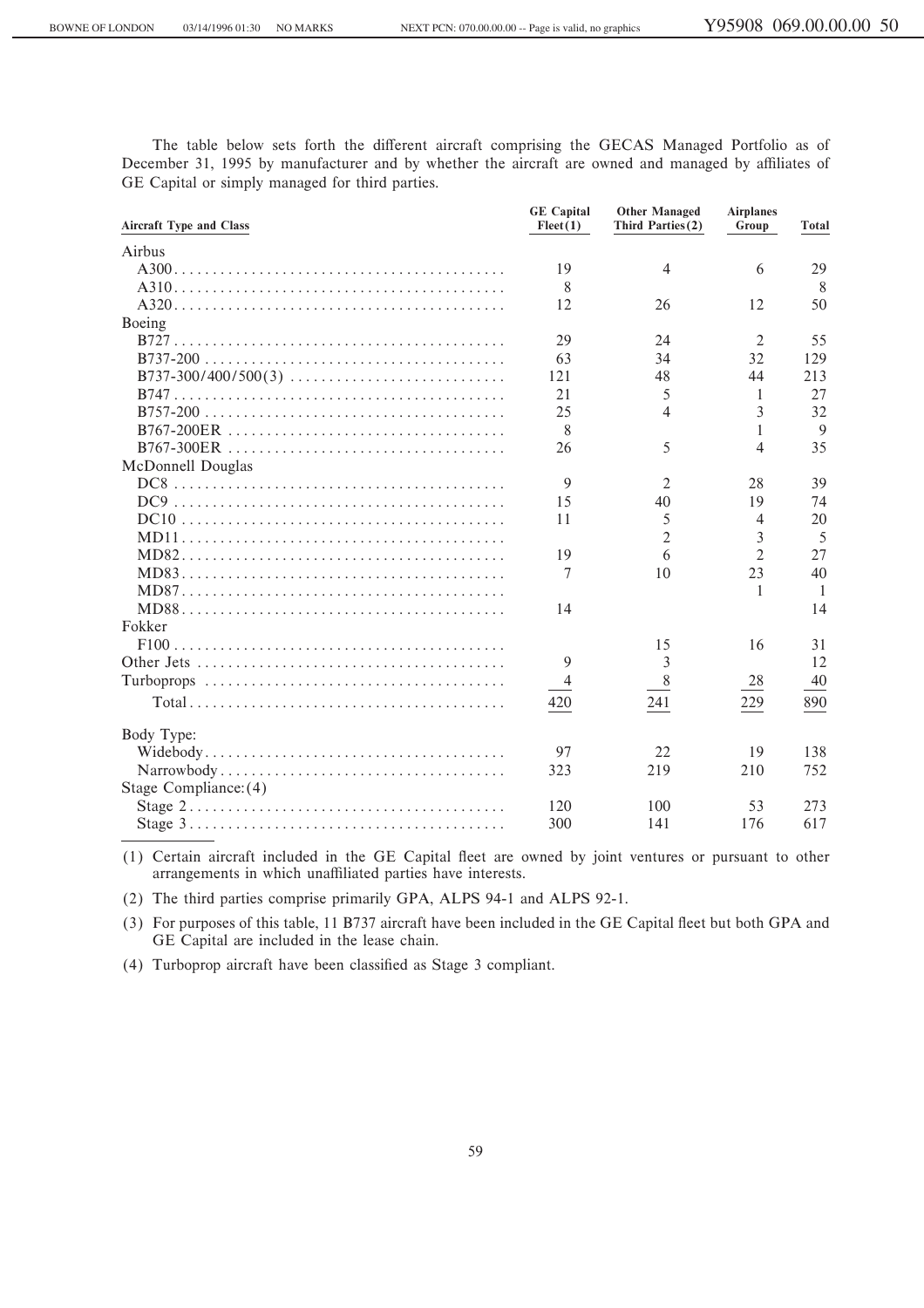## **USE OF PROCEEDS**

The purpose of the Underwritten Offering is to refinance substantially all of GPA's secured debt obligations and to enhance GPA's ability to meet its remaining obligations as they fall due.

The net cash proceeds to the Trust from the Underwritten Offering of approximately \$4 billion (after payment of underwriting discounts and commissions which are estimated to be approximately \$37 million) will be used to purchase the Notes from Airplanes Group. Airplanes Group will use such cash proceeds to simultaneously (i) pay the Purchase Price for the Transferring Companies and repay any indebtedness of the Transferring Companies to GPA (also using as consideration for this purpose, the Class E Notes and the Airplanes Trust Residual Interest), (ii) repay the Bank Debt, Other Secured Debt and the Secured Notes and (iii) deposit an amount equal to the Liquidity Reserve Amount in cash in the Collection Account (approximately \$185 million) that is intended to provide initial funding for future maintenance requirements, security deposits and other obligations associated with the Aircraft. The Bank Debt, Other Secured Debt and Secured Notes bear interest at both fixed and floating rates. At January 31, 1996, those rates ranged from 5.725% to 8.75%, with the exception of the Non-Convertible Notes, which bore interest at 9.25% plus payment in kind interest of 8% payable in the form of an increase in the principal amount of the Non-Convertible Notes. Most of GPA's secured debt obligations to be refinanced through the Underwritten Offering are currently due to mature in September 1997.

Upon the repayment in full of the Bank Debt, Other Secured Debt and Secured Notes, including interest and other amounts accrued thereon, the relevant lenders will release their security interests in various Aircraft and the related assets securing such indebtedness.

Each of the Acquisition, the Underwritten Offering and the Secured Debt Refinancing are crossconditional, in that the closing of each such transaction is conditional upon the closing of the other transactions.

The following table sets forth the approximate estimated sources and uses of funds and other consideration in connection with the Acquisition and Secured Debt Refinancing:

#### **Sources**

|           | (in millions) |
|-----------|---------------|
| Cash:     |               |
|           |               |
| Non-Cash: |               |
|           | 604           |
|           | \$4.615       |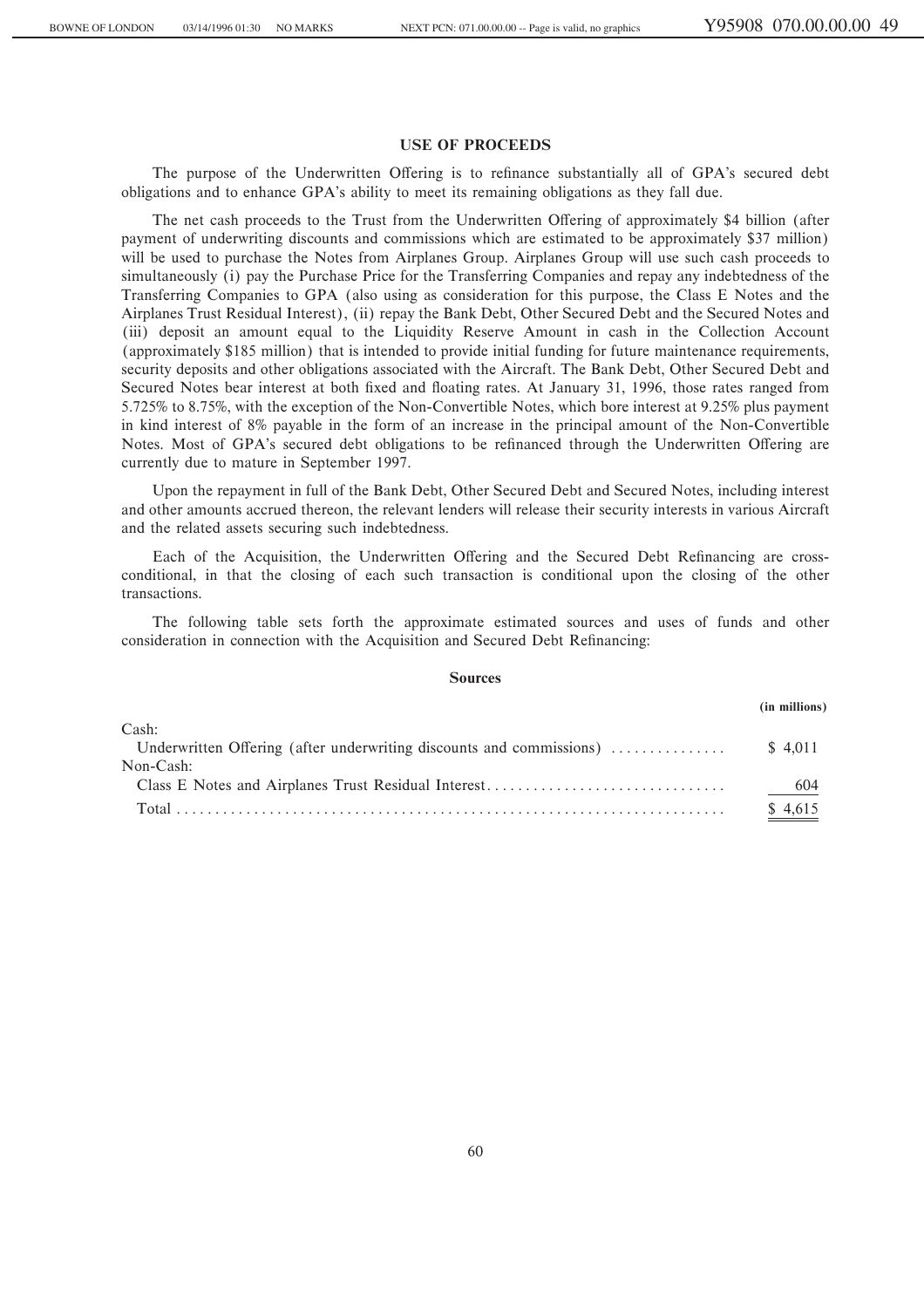**Uses**

|                                                                                                                                                                              | (in millions) |
|------------------------------------------------------------------------------------------------------------------------------------------------------------------------------|---------------|
| Cash:                                                                                                                                                                        |               |
| Repayment of Bank Debt, Other Secured Debt and Secured Notes                                                                                                                 | \$2,893       |
| Accrued but unpaid interest and other amounts                                                                                                                                | 28            |
|                                                                                                                                                                              | 185           |
| Partial payment of purchase price/repayment of indebtedness of Transferring Companies<br>to GPA (expected to be used by GPA for payment of its refinancing and restructuring |               |
| Partial payment of purchase price/repayment of indebtedness of Transferring Companies                                                                                        | 45            |
| to GPA (expected to be used by GPA for general corporate purposes) $(1)$                                                                                                     | 860           |
| Non-Cash:                                                                                                                                                                    | 4.011         |
| Sale of Class E Notes and Airplanes Trust Residual Interest to GPA as partial payment                                                                                        |               |
| of Purchase Price for Transferring Companies                                                                                                                                 | 604           |
|                                                                                                                                                                              | \$4.61        |

(1) Airplanes Group will retain cash proceeds from the Underwritten Offering, which will not exceed \$15 million, primarily representing the available amount of any letters of credit securing Lessee obligations which are to be, but have not yet been, transferred to, renewed, amended or reissued in the name of, a Transferring Company prior to the Closing Date.

The Underwritten Offering is estimated to affect GPA's outstanding indebtedness based on outstanding debt as of October 31, 1995 as follows:

| <b>Type of Debt</b>                                                | Total<br>Amount | Amount<br>to be repaid | Amount<br>Remaining |
|--------------------------------------------------------------------|-----------------|------------------------|---------------------|
|                                                                    |                 | (in millions)          |                     |
| Bank Debt (including letters of credit and guarantees drawn on the |                 |                        |                     |
|                                                                    | \$2.548         | \$(2.548)              |                     |
| Other Secured Debt (including finance leases)                      | 829             | (206)                  | 623                 |
|                                                                    | 140             | (139)                  |                     |
|                                                                    | 1,046           |                        | 1,046               |
|                                                                    | \$4,563         | \$(2,893)              | \$1,670             |

See "The Parties — GPA — Remaining GPA Indebtedness" for details of the maturities of GPA's remaining debt as of December 31, 1995.

In addition to the cash to be received by GPA in partial payment of the Purchase Price and partial repayment of indebtedness owed to GPA by the Transferring Companies, GPA will receive additional cash proceeds from the sale of the GECAS Aircraft. Also, GPA will use cash to contribute to the capital of SPC, to make certain payments under the terms of the restructuring agreement with Pratt & Whitney, to pay certain fees to the Secured Noteholders and to pay certain other costs, fees and expenses incurred in connection with the Refinancing. These other transactions will result in a net cash outflow of approximately \$181 million.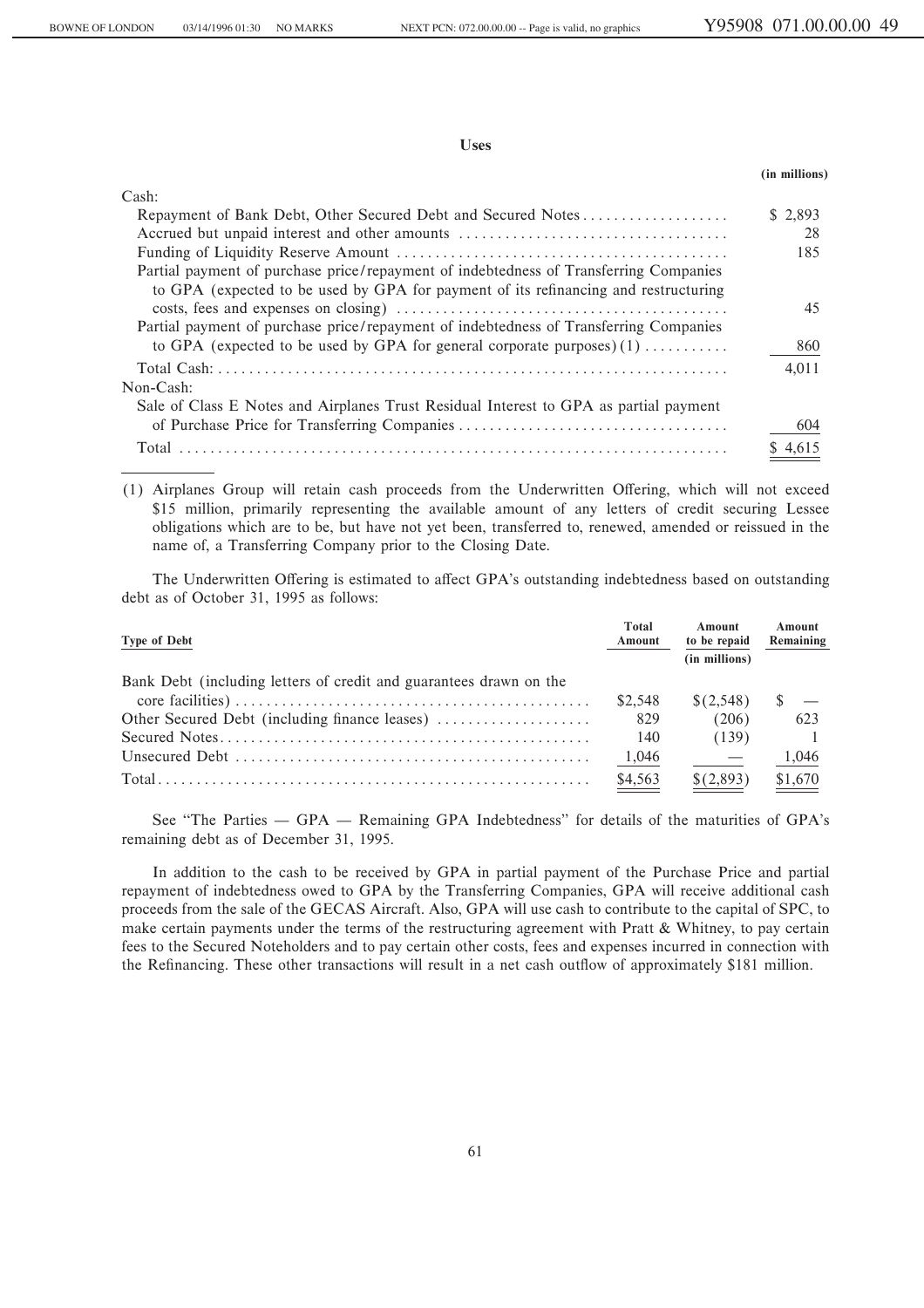## **THE AIRCRAFT, RELATED LEASES AND COLLATERAL**

The following summary is qualified in its entirety by reference to the Stock Purchase Agreements, forms *of which are Ñled as exhibits to the Registration Statement of which this Prospectus is a part.*

#### **Airplanes Group's Acquisition of the Transferring Companies**

Substantially all of the assets of Airplanes Limited and Airplanes Trust will consist of 95% of the issued and outstanding ordinary share capital of Holding Co. and 100% of the issued and outstanding AeroUSA Shares, respectively, and loans to certain of the Transferring Companies. The remaining 5% of the capital stock of Holding Co. will be held by GPA Group. The assets of Holding Co. will consist of certain Aircraft and 100% of the issued and outstanding shares of capital stock of the Transferring Companies (other than AeroUSA which owns directly, and indirectly through its wholly owned subsidiary, 23 Aircraft). Airplanes Limited and Airplanes Trust will indirectly own (i) the 229 Aircraft; (ii) the rights under the related Leases; (iii) the Receivables; and (iv) monies on deposit in the Collection Account. On October 31, 1995, the Aircraft had an Initial Appraised Value of \$4,527 million. The Initial Appraised Value is based on the average of the opinions of the Appraisers as to the Base Value of each Aircraft as of October 31, 1995, without taking into account the value of the Leases, Maintenance Reserves, Security Deposits or other Related Collateral and on the basis of the Assumptions described herein. Neither the Appraisers nor any other independent third party has expressed an opinion on the value of the Receivables.

Airplanes Group will pay to GPA the Purchase Price with respect to the Transferring Companies on the Closing Date, subject to the satisfaction of certain conditions including delivery of solvency certificates and the Appraisals. The Purchase Price will be equal to the sum of the following amounts calculated (except as stated below) (based on the pro-forma balance sheets of each of the Transferring Companies) as of October 31, 1995, with the exception of Receivables, which are valued as of December 31, 1995:

- (1) the aggregate Initial Appraised Value of the Aircraft as of October 31, 1995 (\$4,527 million); plus
- (2) the amount of the Receivables (approximately \$75 million) (the value of which will not be appraised by any independent third party); plus
- (3) any cash and cash deposits in bank accounts held by or for the beneÑt of any Transferring Company (approximately \$0.3 million);

*less* an amount equal to the sum of the following amounts, without duplication:

- (1) commercial bank and other secured indebtedness of any of the Transferring Companies (plus interest accrued thereon and certain other amounts accrued until the Closing Date) (approximately \$2,308 million); plus
- (2) indebtedness of any Transferring Companies to GPA at the Balance Sheet Date (approximately \$1,460 million, approximately \$613 million of which is expected to be used by GPA to repay commercial bank and other secured indebtedness at closing); plus
- (3) the Security Deposit Reserve Amount (approximately \$65 million), an amount which, together with assumed future maintenance payments by Lessees under the Leases, GPA Group and Airplanes Group believe will be sufficient, based on an analysis of anticipated future maintenance expenses, to provide Airplanes Group with liquidity to meet its maintenance liabilities after the Closing Date (\$30 million) and the Miscellaneous Reserve Amount (\$40 million).

On this basis, the Purchase Price is equal to approximately \$699 million.

An additional \$50 million (before underwriting discounts and commissions) will be retained by Airplanes Group from the cash proceeds of the Underwritten Offering and will comprise part of the Maintenance Reserve Amount.

At closing, the cash deductions from the Purchase Price in respect of the Security Deposit Reserve Amount, the Miscellaneous Reserve Amount and \$30 million in respect of the Maintenance Reserve Amount,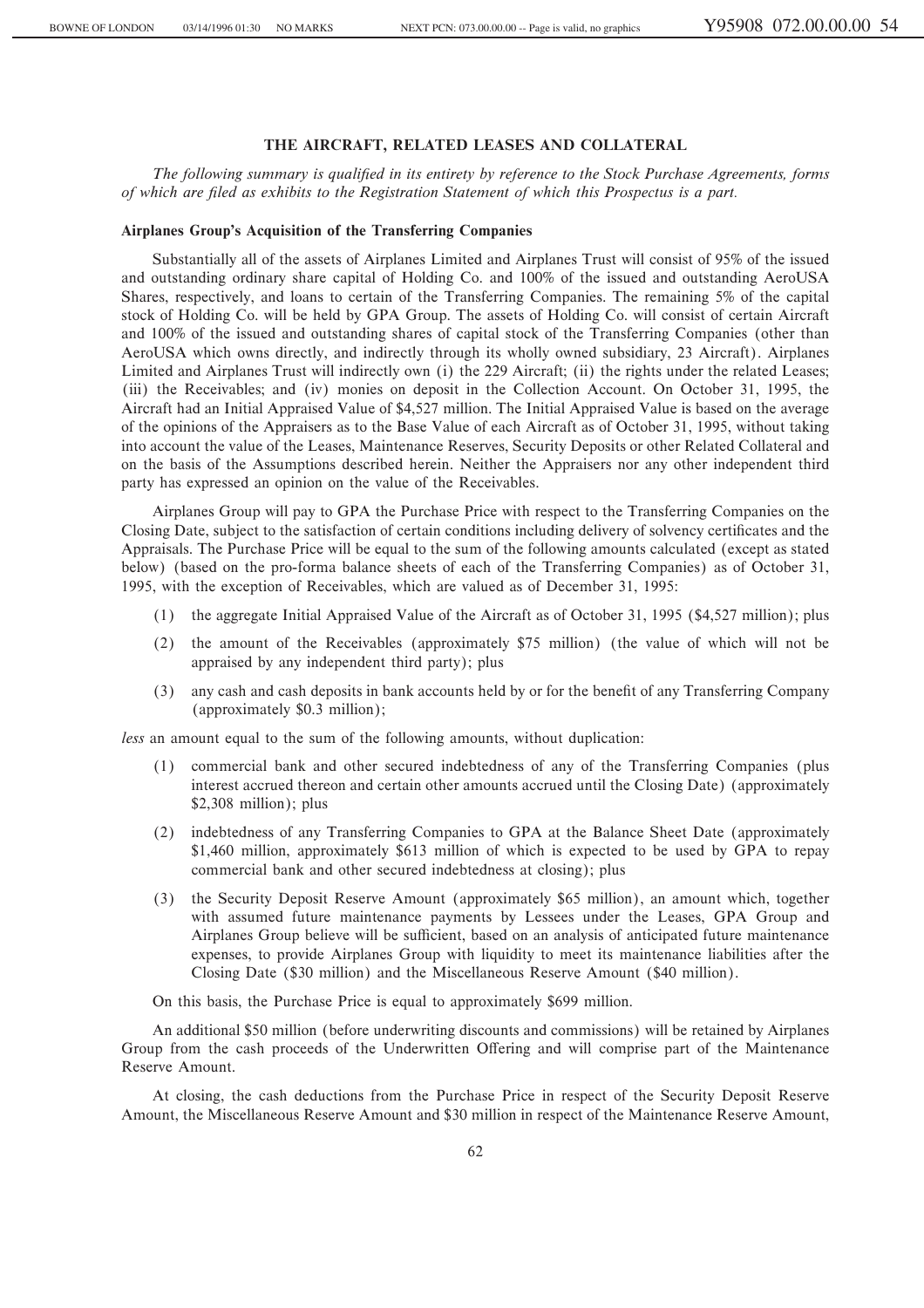together with the additional \$50 million of cash proceeds from the Underwritten Offering referred to above (before underwriting discounts and commissions), will be used to fund the Liquidity Reserve Amount and will be deposited into the Collection Account.

Certain adjustments to the Purchase Price, primarily in respect of the Receivables, security deposits and certain contingent liabilities, will be made based on a post-closing audit of the balance sheets of the Transferring Companies at the Closing Date. As of the date of this Prospectus, such adjustments are not expected significantly to increase the Purchase Price.

Also, Airplanes Group will retain cash proceeds from the Underwritten Offering, in an amount not expected to exceed \$15 million, primarily representing the available amount of any letters of credit securing Lessee obligations which are to be, but have not yet been, transferred to, renewed, amended or reissued in the name of, a Transferring Company prior to the Closing Date. As these letters of credit are transferred to, renewed, amended or reissued in the name of a Transferring Company, that portion of the retained amount representing the amount which was withheld in respect of the relevant letter of credit will be released to GPA.

The Purchase Price and contemporaneous refinancing of the Transferring Companies' indebtedness to third parties and GPA will be paid for with:

- (1) the net cash proceeds of the Underwritten Offering (after payment of underwriting discounts and commissions and certain transaction expenses),
- (2) all of the Class E Notes, and
- (3) all of the Airplanes Trust Residual Interest.

Certain customary representations and warranties will be given by GPA in the Stock Purchase Agreements including, among other things, representations relating to solvency, no undisclosed contingent liabilities and insurance.

#### **Acquisition of the Existing Leases**

Where Aircraft are leased to a Lessee by GPA Group or a subsidiary of GPA Group that is not being sold to Airplanes Group, GPA has in most cases secured the relevant Lessees' consents to novations of the Leases in favor of Transferring Companies. As a result of such novations, the Transferring Companies will acquire and assume all of the rights and obligations of the existing lessors under the Leases and GPA Group and its non-transferring subsidiaries will no longer have any rights or obligations under the Leases.

191 Aircraft, representing approximately 81% of the Aircraft by Initial Appraised Value, are expected to be leased directly to the relevant Lessee by a Transferring Company. Of this amount, 50 Aircraft, representing approximately 26% of the Aircraft by Initial Appraised Value, are expected to be leased directly to the relevant Lessee through one Transferring Company, including Special Lessors, where title to the Aircraft is held by another Transferring Company. The Special Lessors are incorporated largely in European jurisdictions including Belgium, Denmark, France, Norway and England.

21 of the Aircraft, representing approximately 14% of the Aircraft by Initial Appraised Value, are expected to be owned by a Transferring Company but leased to existing Lessees by the IOMCos, which will hold the Aircraft from the Transferring Companies under the IOM Sale Agreements described under "Purchase Options" below. GPA holds a 9% equity interest and 91% of the voting power in each IOMCo, with the remainder of the equity and voting power being held by various investors unrelated to GPA. GPA has entered into binding arrangements with each of such investors to purchase each of their entire interest in the relevant IOMCo. GPA will agree with Airplanes Group not to cause the IOMCos (in respect of which GPA will then own all the shares) to purchase and retain any Aircraft under the IOM Sale Agreements. In certain circumstances (subject always to obtaining the Lessee's consent) GPA may cause an IOMCo to effect an IOMCo Sale, whereby it would purchase the relevant Aircraft at the end of the term of the relevant IOMCo Sale Agreement and immediately resell such Aircraft to Airplanes Group (for identical consideration).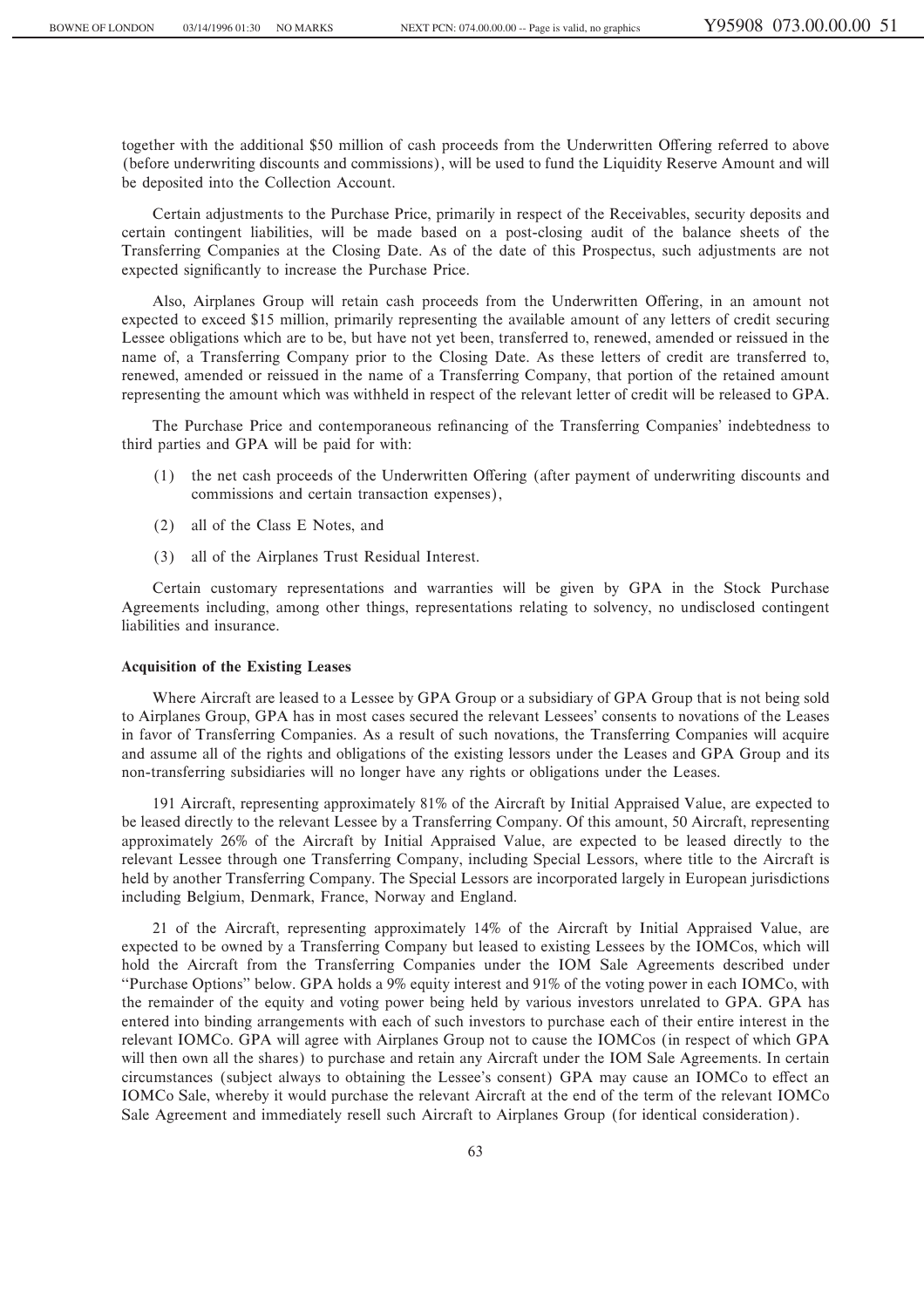With 16 of these 21 Aircraft, the benefit of the Leases between the IOMCos and the Lessees will be assigned to the relevant Transferring Company by way of security for the relevant IOMCo's obligations under the IOM Sale Agreement through which such IOMCo holds the Aircraft from the Transferring Company. On termination of the IOM Sale Agreements in May 1996, Airplanes Group will endeavor to restructure the Leases (subject to obtaining consent from the relevant Lessees), either by way of novation to the relevant Transferring Company, or by entering into a new lease between the relevant Transferring Company and the Lessee.

Of these 21 Aircraft, the remaining 5 Aircraft (the ""**Castle Aircraft**'') are leased to the relevant Lessee by Castle Management AS, a Norwegian Special Lessor (""**Castle Management**''). All of the common stock in Castle Management, and thus the indirect benefit of its Leases, will be acquired by Holding Co. prior to closing. Following closing, the Castle Aircraft will be owned by a Transferring Company, subject to an IOM Sale Agreement with Castle Aviation; Castle Aviation will lease the Aircraft to Castle Management (which will be a member of Airplanes Group); and Castle Management will lease the Aircraft to the Lessee.

On the Closing Date, Airplanes Limited will receive a legal opinion from Gough Kneale, counsel to GPA Group in the Isle of Man, confirming subject to the assumptions, reservations and qualifications set forth in such opinion, *inter alia*, that the lease assignments described above will be enforceable notwithstanding any insolvency of the IOMCos; and that in the event of an insolvency of GPA Group or of any relevant GPA subsidiary, that the assets of the IOMCos (including the Leases) will not be available to a liquidator or examiner of GPA or of any such subsidiary.

For certain Leases, it has been considered impractical to secure novations, for reasons including an inability to secure the relevant Lessee's consent. Nine Aircraft, representing approximately 2% of the Portfolio by Initial Appraised Value, are in this category. In these cases, GPA will assign absolutely all of its rights under the relevant Leases to Transferring Companies and the relevant Lessees have been or will be notified of the change in Lessor and given new payment instructions. With certain assigned Leases, GPA remains directly responsible to the Lessee for all obligations of the Lessor under the Lease and Airplanes Group will hold GPA harmless from and indemnify GPA against any claims made by the relevant Lessees. In all cases where Leases have been assigned, appropriate counsel will provide legal opinions as to the validity of the assignment under the Existing Lease and applicable law. The average remaining lease term weighted by Initial Appraised Value of the Aircraft where the applicable Lease is to be assigned is 12 months. Upon expiry of these Leases, the GPA head lease will terminate. Of the category of assigned Leases, the existing Leases with respect to 1.5% of the Aircraft by Initial Appraised Value are currently operated by one Mexican and one Indian Lessee and have been terminated. Pursuant to the existing GPA Management Agreement, GECAS is currently attempting to repossess certain of these Aircraft but has not yet been successful.

Eight Aircraft, representing approximately 3% of the Aircraft by Initial Appraised Value, are off-lease as of December 31, 1995. Subsequent to December 31, 1995, one B737-200C, which was classified as off-lease at that date, has been leased and delivered to Xiamen Airlines.

With respect to no more than 3% of the Portfolio by Initial Appraised Value, although title to such Aircraft will transfer to Airplanes Group, GPA may continue to lease the Aircraft to the operator and neither novate nor assign the Lease. This approach will be used where it has been considered impractical or impossible to secure a novation and GPA cannot validly or effectively assign its rights in the Lease. In this case, GPA and Airplanes Group will enter into a head lease and, where possible, GPA will assign the benefit of the Lease to Airplanes Group by way of security for the head lease obligations. Upon expiry of these Leases, the GPA head lease will terminate.

## **Purchase Options**

Lessees with respect to 63 Aircraft have the benefit of options to purchase Aircraft (each a "Purchase **Option**'') at various dates between 1996 and 2002 at prices generally at or above their estimated Appraised Value at the exercise date. Airplanes Group will acquire the benefit and assume the obligations of GPA to sell Aircraft subject to such options generally in a manner similar to the transfer to Airplanes Group of the related Lease. Eight Lessees with respect to 24 Aircraft, representing approximately 9% of the Portfolio by Initial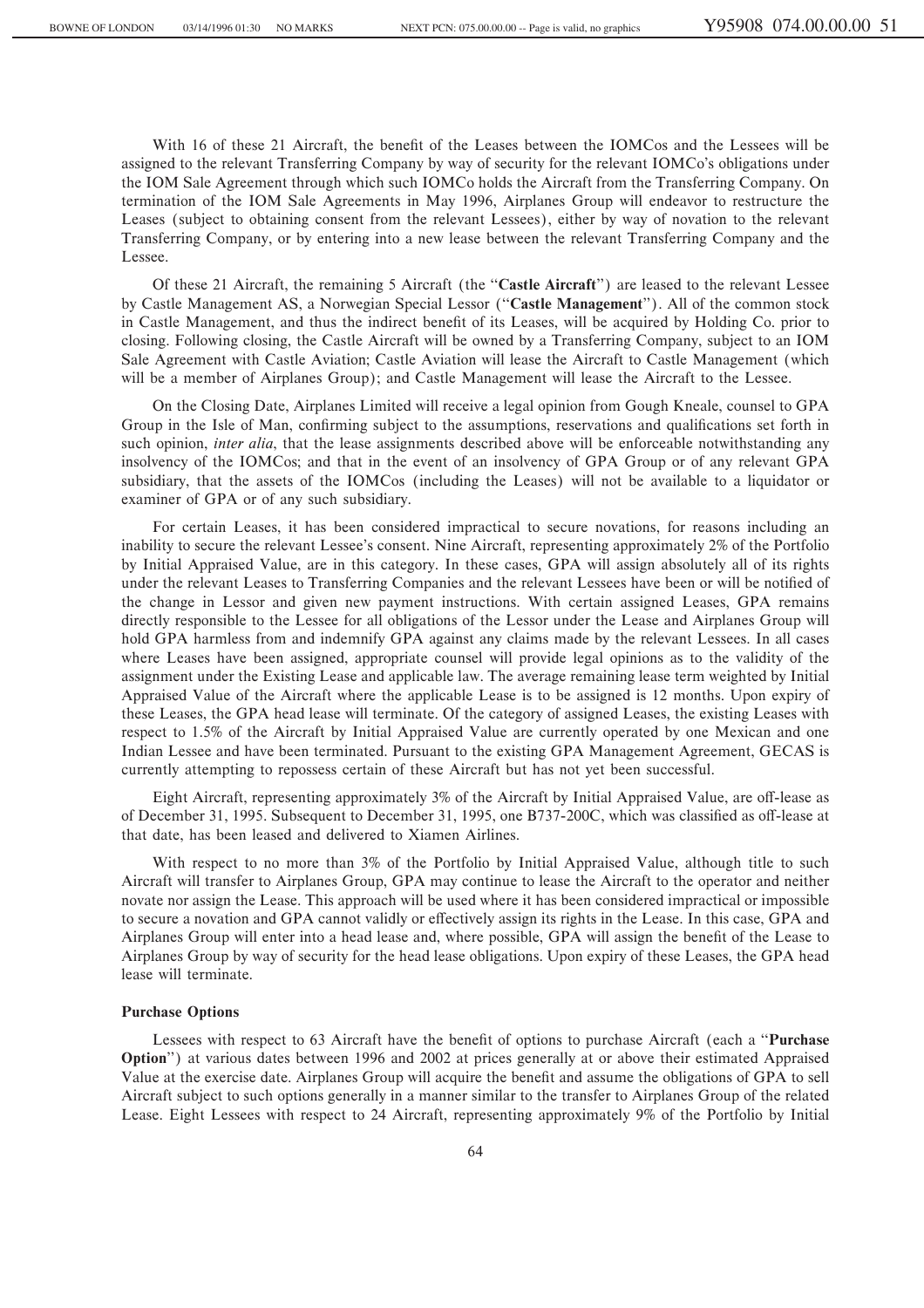Appraised Value, have options to purchase Aircraft at prices below either estimated Appraised Value or Airplanes Group's estimated net book value at the option exercise date. (For the purposes of this analysis, estimated Appraised Value has been arrived at by deducting the estimated depreciation (as calculated by Airplanes Group's existing depreciation policy) from October 31, 1995 to the option exercise date from the Initial Appraised Value of each Aircraft).

Four Lessees with respect to 11 Aircraft, representing approximately 1.5% of the Portfolio, have rights to purchase Aircraft at prices below Airplanes Group's estimated net book value at the option exercise date. See Note 4(b) to the Financial Statements of Airplanes Group included elsewhere in this Prospectus.

## **Insurance**

In certain jurisdictions, liabilities for risks for which the Lessees are required to provide insurance may also attach to the Lessors and Airplanes Group as direct and indirect owners of the Aircraft, irrespective of fault. Under the Leases, the Lessees are currently obliged to indemnify against such claims certain named parties and, in most cases, their respective successors, assigns, shareholders, employees, affiliates and agents. Prior to delivery of the Aircraft to Airplanes Group, GPA will seek to amend the Leases so that each Lessee will be obliged to indemnify Airplanes Limited or Airplanes Trust, as applicable, the Lessor, the relevant Aircraft Owning Company and the Indenture Trustee as named indemnitees under the applicable Lease. There can be no assurance that any such amendments will be forthcoming. Most of the Leases require the Lessee to maintain the liability insurance for a specified period between one and three years after termination of such Lease to cover liabilities that may have arisen prior to terminations but that became known thereafter.

#### **Acquisition of the Receivables**

As part of the Acquisition, Airplanes Group will acquire the Receivables. The gross value of the Receivables as of December 31, 1995 was approximately \$75 million. Of this amount, approximately \$48 million was secured with letters of credit, guarantees and other collateral, including aircraft. Airplanes Group will pay cash to GPA in an amount equal to \$48 million, which is the amount of the Receivables covered by security, and Class E Notes in an aggregate principal amount of \$27 million in consideration for the Receivables not covered by security. No independent third party has appraised the value of the Receivables or the Related Collateral to be transferred to Airplanes Group. The Receivables are owed by approximately 57 Lessees and include amounts of approximately \$57 million in aggregate that are owed by 12 Lessees pursuant to various restructuring arrangements or proposed restructuring arrangements, the benefit of which will be transferred to Airplanes Group. See "- The Lessees".

The amount of receivables reflected on Airplanes Group's consolidated balance sheet as of March 31, 1995, exceeds the amount of the Receivables to be sold to Airplanes Group in the Acquisition primarily because the Receivables relate to only those owed by Lessees and do not include any amounts owed with respect to the Aircraft by previous aircraft operators which will not be Lessees of such Aircraft from Airplanes Group upon closing.

### **Acquisition of the Related Collateral**

Where a Lease provides for Related Collateral, such Related Collateral will be reissued, amended or transferred (to the extent transferable) in favor of an Airplanes Group member or affiliate, or an agreement will be entered into whereby any proceeds of the Related Collateral will be held in trust, in each case for the benefit of an Airplanes Group member or affiliate. Out of an aggregate value of Related Collateral of \$335 million, Airplanes Group will retain cash proceeds from the Underwritten Offering, which will not exceed \$15 million, primarily representing the available amount of any letters of credit securing Lessee obligations which are to be, but have not yet been, transferred to, or reissued in the name of, a Transferring Company on or prior to the Closing Date. As these letters of credit are transferred to, received, amended or reissued in the name of a Transferring Company, that portion of the retained amount representing the amount which was withheld in respect of the reissued letter of credit, will be released to GPA.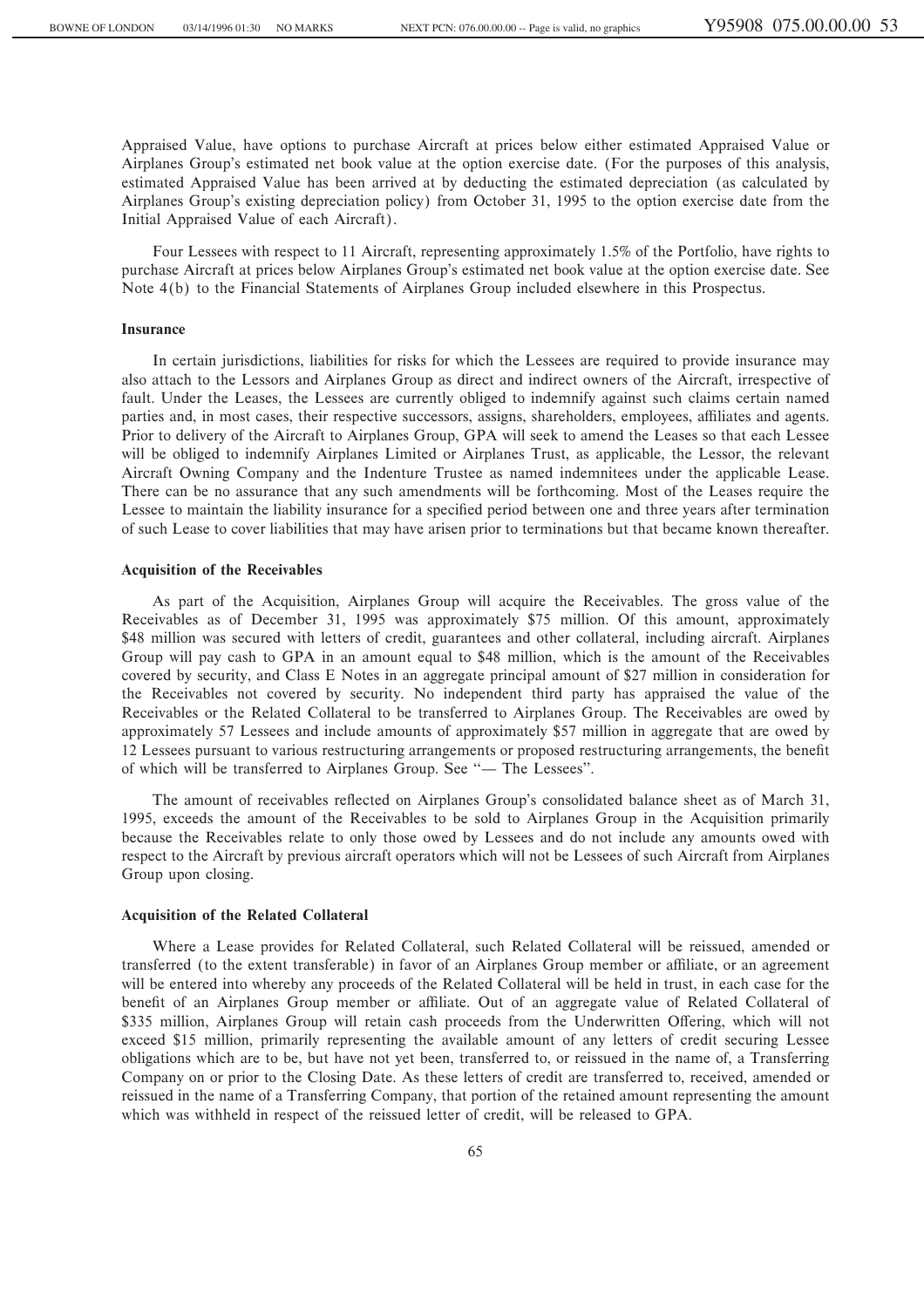#### **Acquisition of Maintenance Reserves**

Many of the Leases require the Lessees to pay maintenance reserves or ""supplemental rent'' amounts in respect of their obligation to maintain the Aircraft. Generally, each such Lease in the Portfolio bears an associated liability on the part of the Lessor to reimburse the Lessee for maintenance performed on the Aircraft, engines or parts. The obligation of Airplanes Group to Lessees with respect to maintenance is included within Expenses and thus ranks in priority to any payments on the Notes. Based on pro forma balance sheets for each of the Transferring Companies and assuming no significant variation in the level of maintenance billings and collections between October 31, 1995 and the Closing Date, Airplanes Group is expected to have approximately \$278 million of maintenance reserve liabilities immediately after the Closing Date. On the Closing Date, Airplanes Group will transfer an amount of the net cash proceeds from the Underwritten Offering equal to the Liquidity Reserve Amount (approximately \$185 million) to the Collection Account, \$135 million of which amount will be deducted in arriving at the Purchase Price for the Transferring Companies. Of this \$185 million, \$30 million has been considered necessary as the initial cash balance which, together with projected future maintenance payments under the Leases, Airplanes Group and GPA Group believe to be sufficient, based on an analysis of anticipated future maintenance expenses, to provide Airplanes Group with sufficient liquidity to meet its maintenance liabilities after the Closing Date. This amount of cash has been determined by Airplanes Group and GPA Group to be appropriate for the initial funding of Airplanes Group's maintenance reserve liabilities based on an analysis of GPA's and overall industry historical experience of the frequency and cost of maintenance checks performed by lessees relative to the projected maintenance payments to be made to Airplanes Group under the terms of the Leases. In conducting this analysis, Airplanes Group and GPA Group retained SH&E to review GPA's maintenance records with respect to the Aircraft and assess future maintenance obligations associated with ownership of the Aircraft.

There can be no assurance, however, that Airplanes Group's maintenance requirements will correspond to GPA's historical experience, or the industry's experience overall, particularly as the Aircraft get older. Furthermore there can be no assurance that actual maintenance payments by Lessees and other cash received by Airplanes Group will not be significantly less than projected. Actual maintenance payments by Lessees will depend upon numerous factors including defaults and the ability of Airplanes Group to obtain satisfactory maintenance terms in Leases. An increasing number of Leases do not provide for any maintenance payments to be made by Lessees as security for their maintenance obligations. Any significant variations in such factors may materially adversely affect the ability of Airplanes Group to make payments of interest, principal and premium, if any on the Notes.

#### **Appraisers' Reports**

# *The following summary is qualified in its entirety by reference to the Appraisals, copies of which are filed as exhibits to the Registration Statement of which this Prospectus is a part.*

The Appraisers have provided Appraisals (without physical inspection) of the value of each of the Aircraft at normal utilization rates in an open, unrestricted and stable market as of October 31, 1995, adjusted to account for the reported maintenance standard of the Aircraft. The Appraisals do not reflect the value of the Leases, Maintenance Reserves, Security Deposits or other Related Collateral, if any. The Appraisals explain the methodology used to determine the values for the Aircraft. Based on the Appraisals, the aggregate Base Values calculated by each of the three Appraisers for the Aircraft are \$4,591 million in the case of BK Associates, Inc., \$4,697 million in the case of Aircraft Information Services, Inc. and \$4,351 million in the case of Airclaims Limited. The aggregate Initial Appraised Value of the Aircraft is \$4,527 million, which is approximately \$19 million lower than the average of the aggregate Base Values calculated by the three Appraisers because Aircraft subject to finance leases have been included in the computation of the Initial Appraised Value of the Portfolio at GPA Group's net book value (which represents the value of amounts payable by the finance lessees) rather than the Aircraft's Base Value. The Initial Appraised Values for the Aircraft by type and class are set out below. Airplanes Group believes that, due to current excess supply of aircraft in the market, the value of the Aircraft in the current market (as compared with the ""stable market environment with a reasonable balance of supply and demand'' and the other factors assumed in the determination of Base Value) is less than, and is likely to be substantially less than, the Initial Appraised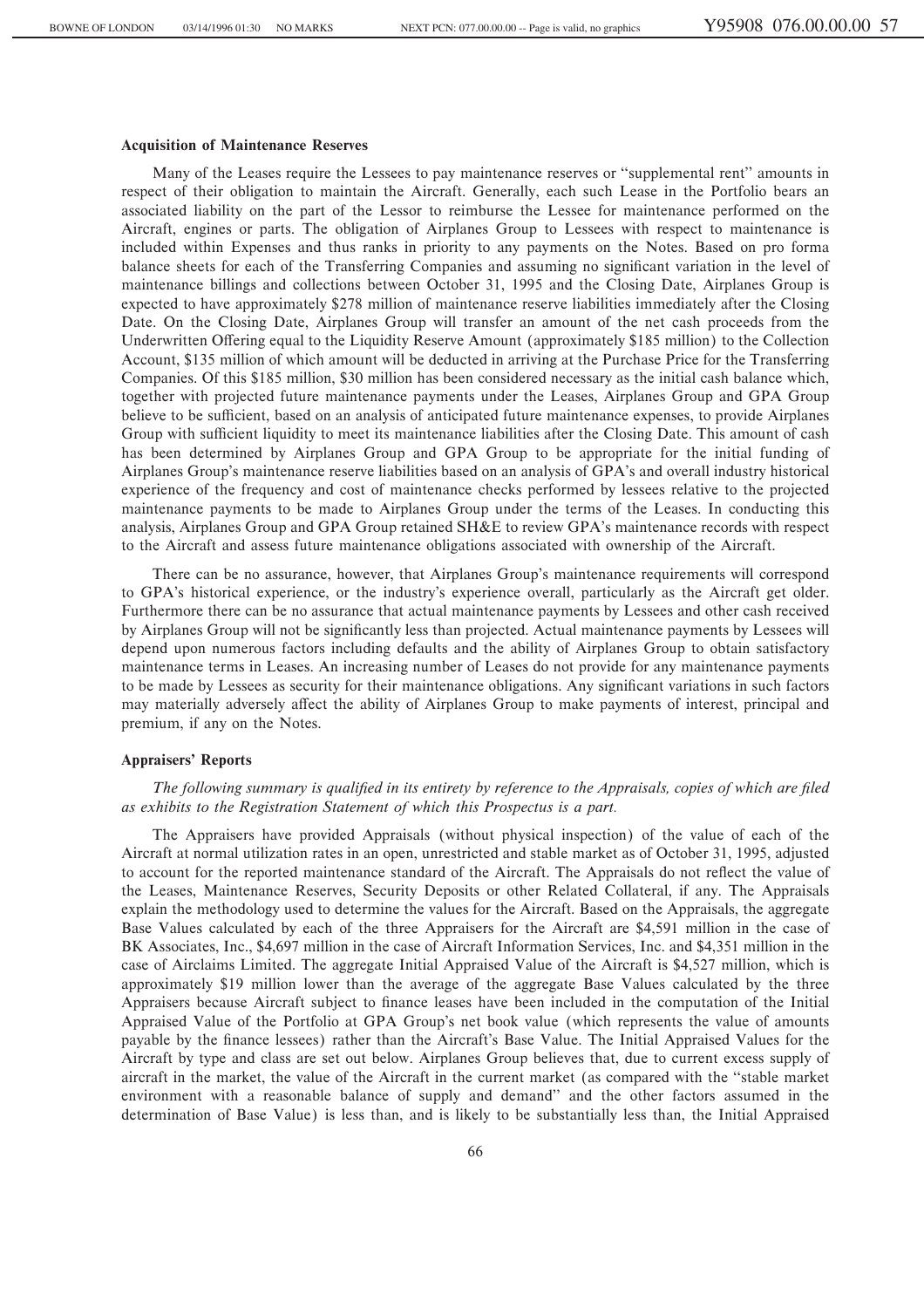Value. Furthermore, neither the Initial Appraised Value nor the value of the Aircraft in the current market should be relied upon as a measure of the realizable value of the Aircraft. If it were necessary to dispose of Aircraft in a distress situation, and particularly if a large number of Aircraft were required to be sold, the proceeds from such a sale would be substantially less than even the value in the current market. However, Airplanes Group does not expect to have to sell Aircraft to provide for payment of principal and interest on the Notes, and does not anticipate conducting any distress sales. Nevertheless, there can be no assurance that Airplanes Group would not have to sell one or more Aircraft in a distress sale situation at prices significantly less than their Initial Appraised Value.

Rental rates and aircraft values depend on a number of factors that are not within the control of Airplanes Group, including market and economic conditions (including prevailing interest rates and the general availability of credit), the availability and cost of competing new and used aircraft, including any effects of the ability of manufacturers to build new aircraft at a lower cost or with less lead time, the condition of the aircraft, the number of operators using each type of aircraft and the supply of each type of aircraft, whether the aircraft is subject to a lease and, if so, the identity and creditworthiness of the Lessee, the jurisdiction of registration and the terms of and payment experience with respect to such Lease and any regulatory and legal requirements that must be satisfied before the aircraft can be sold. The rental rates and values of the Aircraft may be adversely affected by changes in the competitive and financial position of the relevant commercial aircraft manufacturer, by the withdrawal of such manufacturer from that market or by unexpected manufacturing defects that may surface.

The standards of maintenance observed by the Lessees and the condition of the Aircraft at the time of sale may also affect the rental rates and values of the Aircraft. Under each Existing Lease, it is the responsibility of the Lessee to maintain the Aircraft and to comply with all governmental requirements applicable to such Lessee or the Aircraft, including, without limitation, operational, maintenance and registration requirements, and, in most cases, manufacturer recommendations, although in certain cases the Lessor has agreed to participate in the cost of certain required modifications to the Aircraft. For a description of general economic and industry specific factors affecting rental rates and aircraft values, as well as certain risks associated with a Lessee's failing to perform its obligations under a Lease, see "Risk Factors  $-$  Risks" Relating to the Leases — Factors Affecting Rental Rates; Funding of Maintenance Reserves".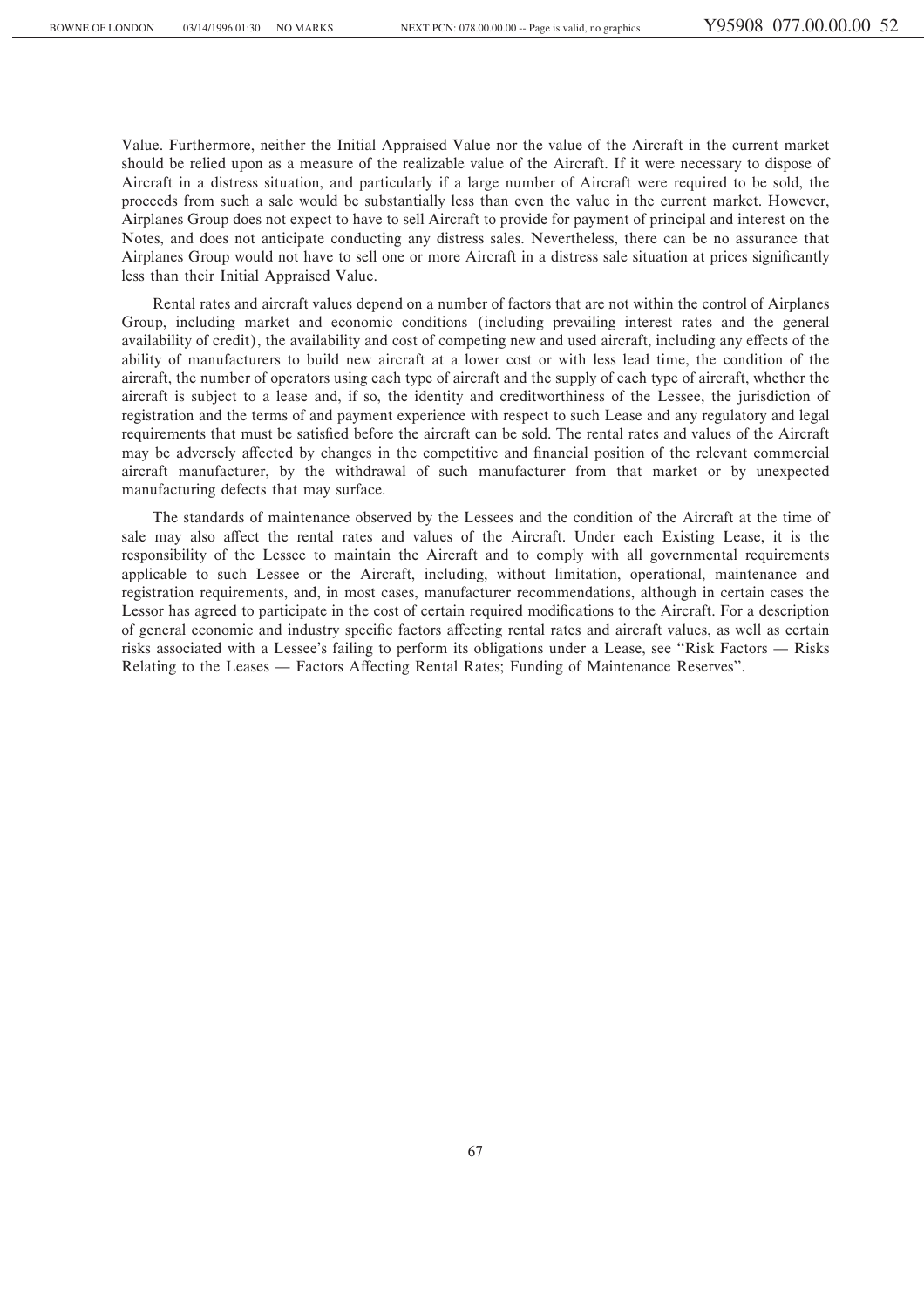**% of Portfolio**

# **Portfolio Information**

# *The Aircraft*

Aircraft representing 93.4% of the Initial Appraised Value hold or are capable of holding a noise certificate issued under Chapter 3 of Volume 1, Part II of Annex 16 of the Chicago Convention (the "Chicago **Convention**'') or have been shown to comply with the Stage 3 noise levels set out in Section 36.5 of Appendix C of Part 36 of the United States Federal Aviation Regulations (""**Stage 3 aircraft**'') (assuming for this purpose that turboprop Aircraft are Stage 3 aircraft). The remaining 6.6% of the Aircraft by Initial Appraised Value are of an aircraft type that holds or is capable of holding a noise certificate issued under Chapter 2 of the Chicago Convention or has been shown to comply with the Stage 2 noise levels (""**Stage 2 aircraft**'') and does not comply with the requirements for a Stage 3 aircraft.

The following table sets forth the exposure of Airplanes Group's portfolio of aircraft (the ""**Portfolio**'') by type of aircraft calculated by reference to the number of Aircraft at December 31, 1995 and the Initial Appraised Value of the Aircraft as of October 31, 1995. For the purpose of the following table, turboprop Aircraft are assumed to be Stage 3 aircraft.

| Manufacturer                             | Type of Aircraft | Number of<br>Aircraft                      | <b>Body Type</b> | Engine<br><b>Stage</b>                               | by Initial<br><b>Appraised Value</b> |
|------------------------------------------|------------------|--------------------------------------------|------------------|------------------------------------------------------|--------------------------------------|
|                                          |                  | $\overline{2}$                             | Narrowbody       | $\overline{2}$                                       | 0.24                                 |
|                                          | 737-200A         | 30                                         | Narrowbody       |                                                      | 4.34                                 |
|                                          | 737-200C         | 2                                          | Narrowbody       | 2233333332222333                                     | 0.42                                 |
|                                          | 737-300          | 11                                         | Narrowbody       |                                                      | 5.92                                 |
|                                          | 737-400          | 22                                         | Narrowbody       |                                                      | 13.90                                |
|                                          | 737-500          | 11                                         | Narrowbody       |                                                      | 5.85                                 |
|                                          | 747-200BC        | $\mathbf{1}$                               | Widebody         |                                                      | 0.85                                 |
|                                          | 757-200          | $\mathfrak{Z}$                             | Narrowbody       |                                                      | 3.07                                 |
|                                          | 767-200ER        | $\mathbf{1}$                               | Widebody         |                                                      | 1.32                                 |
|                                          | 767-300ER        | $\overline{4}$                             | Widebody         |                                                      | 6.29                                 |
| McDonnell Douglas $(34.80\%)$            | <b>DC8-71F</b>   | 27                                         | Narrowbody       |                                                      | 11.21                                |
|                                          | <b>DC8-73CF</b>  | 1                                          | Narrowbody       |                                                      | 0.51                                 |
|                                          | $DC9-14$         | $\mathbf{2}$                               | Narrowbody       |                                                      | 0.05                                 |
|                                          | $DC9-15$         | 6                                          | Narrowbody       |                                                      | 0.15                                 |
|                                          | $DC9-32$         | $\tau$                                     | Narrowbody       |                                                      | 0.86                                 |
|                                          | DC9-51           | $\overline{4}$                             | Narrowbody       |                                                      | 0.50                                 |
|                                          | DC10-30          | $\sqrt{2}$                                 | Widebody         |                                                      | 1.00                                 |
|                                          | <b>DC10-30F</b>  | $\frac{2}{3}$                              | Widebody         |                                                      | 0.96                                 |
|                                          | MD11             |                                            | Widebody         |                                                      | 5.86                                 |
|                                          | <b>MD82</b>      | $\overline{2}$                             | Narrowbody       | $\frac{3}{3}$                                        | 0.94                                 |
|                                          | MD83             | 23                                         | Narrowbody       |                                                      | 12.36                                |
|                                          | <b>MD87</b>      | $\mathbf{1}$                               | Narrowbody       | $\overline{3}$                                       | 0.40                                 |
|                                          |                  | $\begin{array}{c} 3 \\ 2 \\ 1 \end{array}$ | Widebody         | $\overline{3}$                                       | 0.64                                 |
|                                          | A300-B4-203      |                                            | Widebody         |                                                      | 0.79                                 |
|                                          | A300-C4-203      |                                            | Widebody         | $\frac{3}{3}$                                        | 0.45                                 |
|                                          | A320-200         | 12                                         | Narrowbody       | $\overline{3}$                                       | 8.82                                 |
|                                          |                  | 16                                         | Narrowbody       | $\overline{3}$                                       | 7.37                                 |
| Bombardier De Havilland (4.16%) DHC8-100 |                  | 5                                          | Turboprop        | $\overline{3}$                                       | 0.77                                 |
|                                          | DHC8-102         | $\mathbf{1}$                               | Turboprop        | $\begin{array}{c} 3 \\ 3 \\ 3 \\ 3 \\ 3 \end{array}$ | 0.13                                 |
|                                          | DHC8-300         | 6                                          | Turboprop        |                                                      | 1.31                                 |
|                                          | DHC8-300A        | 9                                          | Turboprop        |                                                      | 1.95                                 |
| Other $(0.77\%)$ METRO-III               |                  | $\overline{3}$                             | Turboprop        |                                                      | 0.12                                 |
|                                          | ATR42-300        | 3                                          | Turboprop        |                                                      | 0.46                                 |
|                                          | ATR42-320        | 1                                          | Turboprop        | $\overline{3}$                                       | 0.19                                 |
|                                          |                  | 229                                        |                  |                                                      | 100.00                               |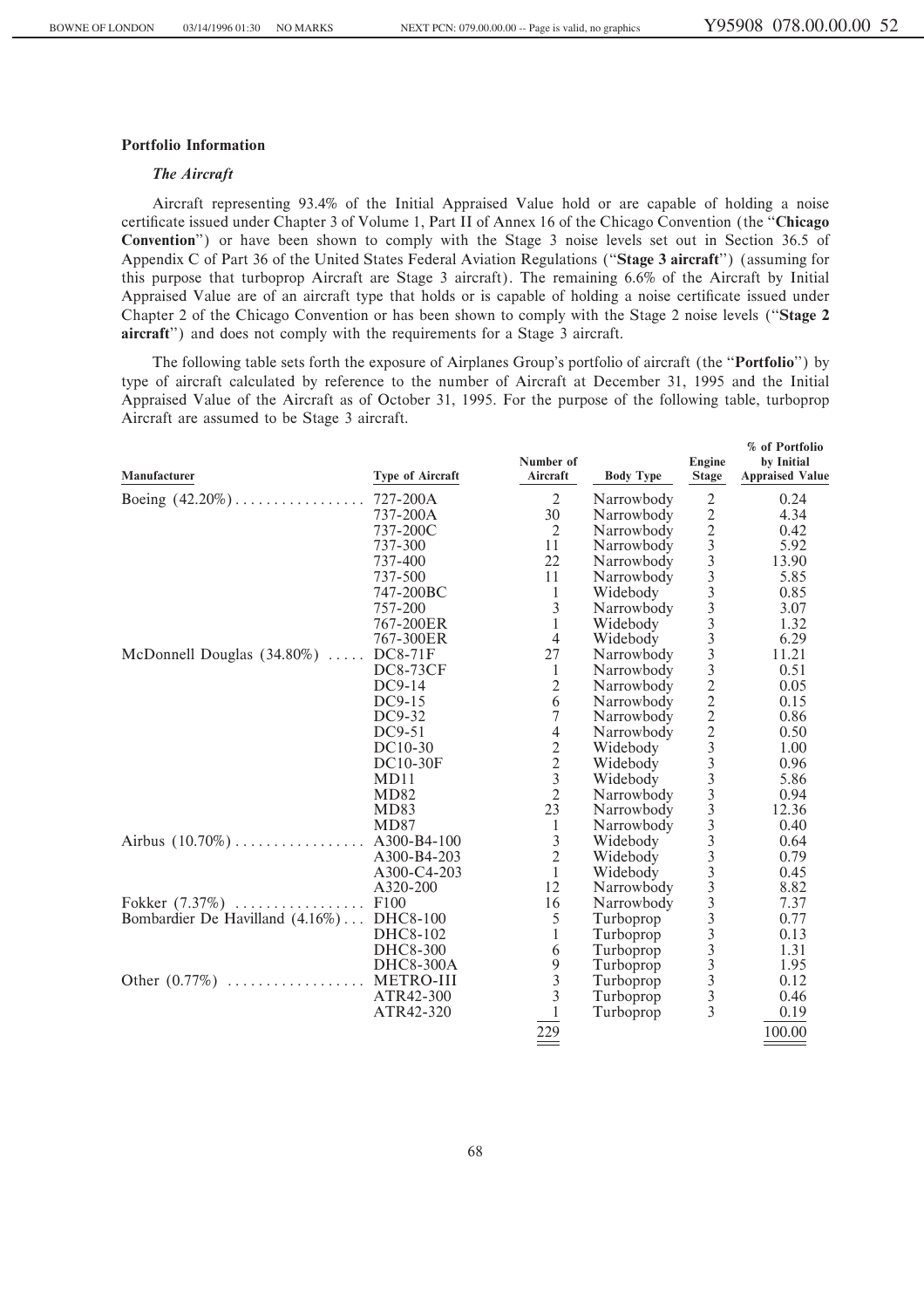The following table sets forth the exposure of the Portfolio to certain individual Lessees calculated as of December 31, 1995 by reference to the Initial Appraised Value of the Aircraft at October 31, 1995.

| Lesse(1) | Number of<br>Aircraft | % of Portfolio<br>by Initial<br><b>Appraised Value</b> |
|----------|-----------------------|--------------------------------------------------------|
|          | 3                     | 5.86%                                                  |
|          | 12                    | 5.41                                                   |
|          | 13                    | 5.22                                                   |
|          |                       | 4.35                                                   |
|          |                       | 3.75                                                   |
|          |                       | 3.72                                                   |
|          |                       | 3.39                                                   |
|          | 8                     | 3.15                                                   |
|          | 5                     | 3.02                                                   |
|          | $\mathfrak{D}$        | 2.83                                                   |
|          |                       | 2.27                                                   |
|          | 5                     | 2.25                                                   |
|          | 138                   | 52.00                                                  |
|          |                       | 2.78                                                   |
|          | 229                   | 100.00%                                                |

(1) Total number of Lessees  $= 83$ 

(2) Of the 9 Aircraft off-lease, 6 were the subject of non-binding letters of intent to lease.

The following table sets forth the exposure of the Portfolio as of December 31, 1995 to countries in which Lessees are domiciled calculated by reference to the Initial Appraised Value of the Aircraft at October 31, 1995.

| Country(1) | Number of<br>Aircraft | % of Portfolio<br>by Initial<br><b>Appraised Value</b> |
|------------|-----------------------|--------------------------------------------------------|
|            | 31                    | 12.05%                                                 |
|            | 30                    | 9.82                                                   |
|            | 14                    | 8.48                                                   |
|            | 15                    | 8.26                                                   |
|            | -8                    | 7.79                                                   |
|            | 11                    | 6.00                                                   |
|            | 13                    | 5.22                                                   |
|            |                       | 4.80                                                   |
|            |                       | 4.40                                                   |
|            |                       | 3.31                                                   |
|            |                       | 3.14                                                   |
|            | 10                    | 2.90                                                   |
|            | -5                    | 2.24                                                   |
|            | 57                    | 18.81                                                  |
|            |                       | 2.78                                                   |
|            | 229                   | 100.00%                                                |

(1) Total number of countries  $=$  40

(2) Of the 9 Aircraft off-lease, 6 were the subject of non-binding letters of intent to lease.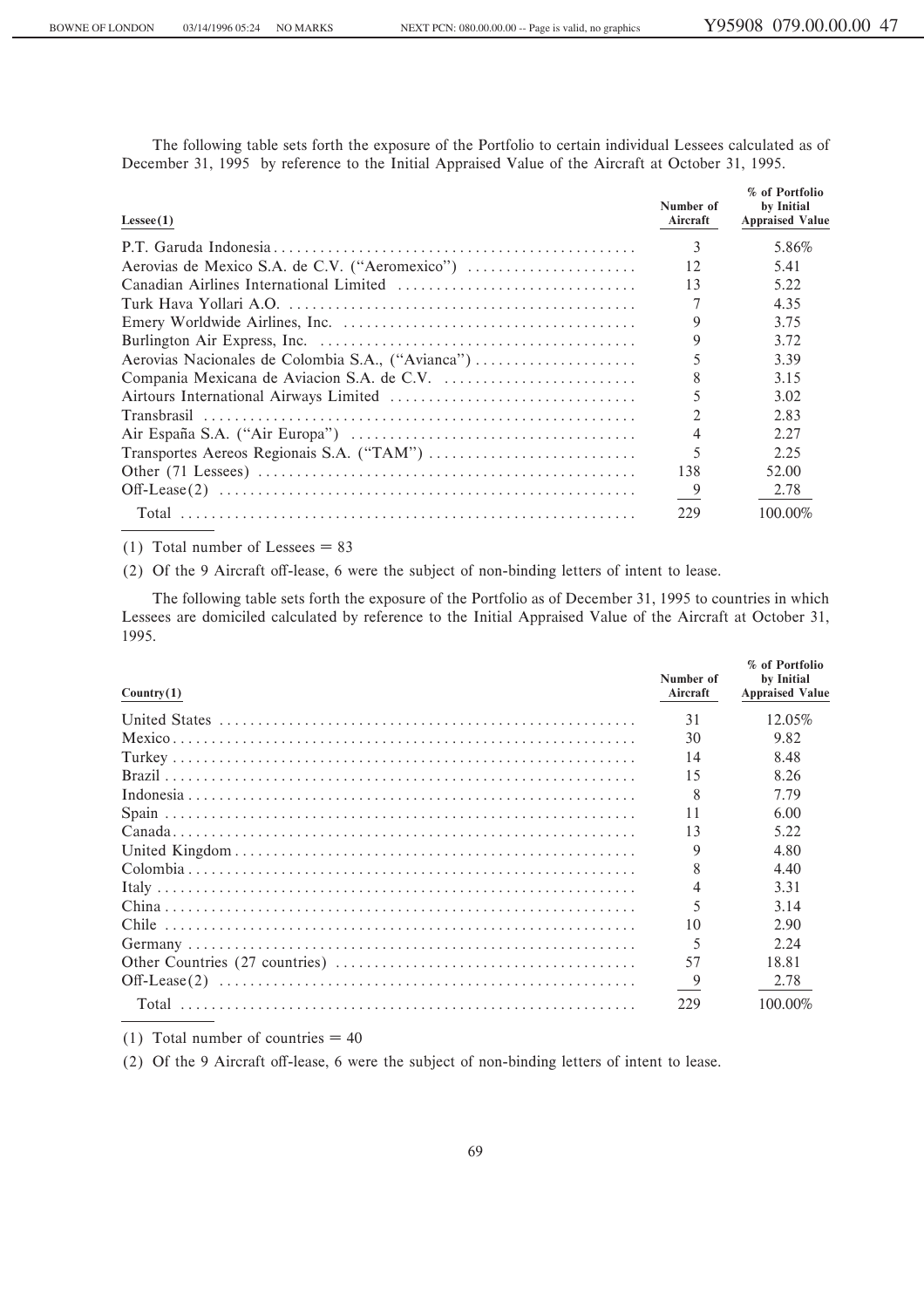The following table sets forth the exposure of the Portfolio by regions in which Lessees are domiciled calculated as of December 31, 1995 by reference to number of Aircraft and the Initial Appraised Value of the Aircraft as of October 31, 1995.

| Region | <b>Number</b><br>of Aircraft | % of Portfolio<br>by Initial<br><b>Appraised Value</b> |
|--------|------------------------------|--------------------------------------------------------|
|        |                              | 34.42%                                                 |
|        | 75                           | 28.43                                                  |
|        | 44                           | 17.27                                                  |
|        | 24                           | 15.03                                                  |
|        |                              | 0.73                                                   |
|        |                              | 0.28                                                   |
|        |                              | - 1.06                                                 |
|        |                              | $-2.78$                                                |
|        | 229<br>$\!=$                 | 100.00%                                                |

\* Of the 9 Aircraft off-lease, 6 were the subject of non-binding letters of intent to lease.

The following table sets forth the exposure of the Portfolio by year of aircraft manufacture or conversion to freighter calculated as of December 31, 1995 by reference to the Initial Appraised Value of the Aircraft as of October 31, 1995. **% of Portfolio**

| Year of Manufacturer/Freighter Conversion |     | % of Portiguo<br>Number by Initial<br>of Aircraft Appraised Value |
|-------------------------------------------|-----|-------------------------------------------------------------------|
|                                           |     | 4.87%                                                             |
|                                           |     | 4.09                                                              |
|                                           | 21  | 9.77                                                              |
|                                           | 45  | 22.97                                                             |
|                                           | 55  | 37.49                                                             |
|                                           |     | 3.34                                                              |
|                                           |     | 2.85                                                              |
|                                           |     | 14.62                                                             |
|                                           | 229 | 100 00%                                                           |

The following table sets forth the exposure of the Portfolio by seat category calculated as of December 31, 1995 by reference to the Initial Appraised Value as of October 31, 1995. Passenger Aircraft are assumed to be configured with the typical number of seats as set forth in Appendix 2.

| <b>Seat Category</b> | <b>Aircraft Types</b>                                                     | <b>Number</b><br>of Aircraft | % of Portfolio<br>by Initial<br><b>Appraised Value</b> |
|----------------------|---------------------------------------------------------------------------|------------------------------|--------------------------------------------------------|
| less than 51         | $DHC8, Metro-III, ATR42 \ldots \ldots \ldots \ldots \ldots \ldots \ldots$ | 28                           | 4.93%                                                  |
| 51-90                |                                                                           | 8                            | 0.19                                                   |
| $91 - 120$           | B737-200, B737-500, DC9-30/50, MD87, F100                                 | 69                           | 19.32                                                  |
| $121 - 170$          | B727-200, B737-300/400, MD82/83, A320-200                                 | 72                           | 42.19                                                  |
| $171 - 240$          | B757-200, B767-200ER                                                      | $\overline{4}$               | 4.38                                                   |
| 241-350              | B767-300ER, DC10-30, MD11, A300                                           | 15                           | 15.04                                                  |
| 351 and above        |                                                                           |                              | 0.85                                                   |
| Freighter            | B737-200C, DC8-71F/73CF, DC10-30F                                         | 32                           | 13.10                                                  |
|                      |                                                                           | 229                          | 100.00%                                                |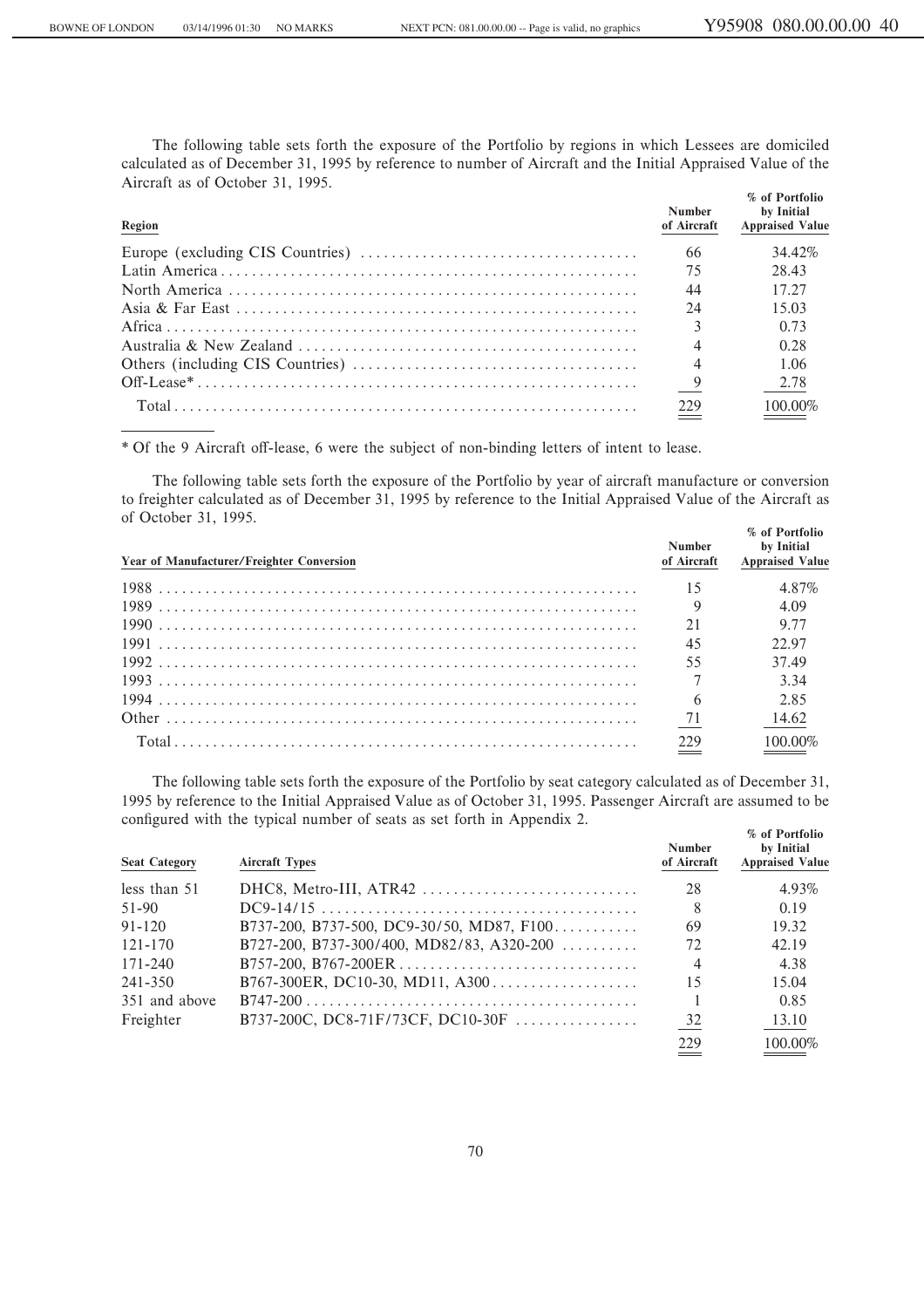Further particulars of the Portfolio as of December 31, 1995 are contained in the table below.

# **Airplanes Group Portfolio Analysis**

| Region                  | Country                    | Lessee                                 | Aircraft<br>Type     | Engine<br>Configuration | Serial<br>Number | Date of<br>Manufacture/<br>Conversion | Initial<br>Appraised<br>Value<br>(US\$000's) |
|-------------------------|----------------------------|----------------------------------------|----------------------|-------------------------|------------------|---------------------------------------|----------------------------------------------|
| Africa                  |                            | Kenya Airways                          | B737-200A            | JT8D-17                 | 21193            | $1-Jul-76$                            | 5,409                                        |
|                         | Kenya<br>Kenya             | Kenya Airways                          | B737-200A            | JT8D-17                 | 21196            | $1-Jul-76$                            | 5,411                                        |
|                         | Tunisia                    | Air Liberte Tunisie                    | MD83                 | JT8D-219                | 49624            | $1-Aug-88$                            | 22,169                                       |
| Asia & Far East         | China                      | China Southern                         | B737-500             | CFM56-3C1               | 24897            | 26-Feb-91                             | 23,082                                       |
|                         | China                      | China Southern                         | B737-500             | CFM56-3C1               | 25182            | 3-Feb-92                              | 24,322                                       |
|                         | China                      | China Southern                         | B737-500             | CFM56-3C1               | 25183            | 14-Feb-92                             | 24,133                                       |
|                         | China                      | China Southern                         | B737-500             | CFM56-3C1               | 25188            | 12-Mar-92                             | 24,086                                       |
|                         | China                      | China Southwest                        | B757-200             | RB211-535E4-37          | 26156            | 25-Nov-92                             | 46,325                                       |
|                         | India                      | Archana Airways                        | DHC8-300A            | PW123                   | 230              | 1-Feb-91                              | 9,691                                        |
|                         | India                      | Archana Airways                        | DHC8-300A            | PW123                   | 242              | $1-Nov-90$                            | 9,606                                        |
|                         | India                      | East West                              | B737-200A            | JT8D-15                 | 22396            | $1-Feb-81$                            | 7,014                                        |
|                         | India                      | East West                              | B737-200A            | JT8D-15                 | 22633            | $1-Mar-81$                            | 6,979                                        |
|                         | India                      | Jet Airways                            | B737-400             | CFM56-3C1               | 24345            | 1-Jun-89                              | 26,311                                       |
|                         | Indonesia                  | Garuda                                 | MD11                 | CF6-80C2-D1F            | 48499            | 31-Dec-91                             | 85,461                                       |
|                         | Indonesia                  | Garuda                                 | MD11                 | CF6-80C2-D1F            | 48500            | 1-Mar-92                              | 89,453                                       |
|                         | Indonesia                  | Garuda                                 | MD11                 | CF6-80C2-D1F            | 48501            | $1-Sep-92$                            | 90,442                                       |
|                         | Indonesia                  | PT Mandala Airlines                    | B737-200A            | JT8D-17A                | 23023            | 30-Mar-83                             | 8,052                                        |
|                         | Indonesia                  | Sempati(1)                             | F100                 | TAY650-15               | 11266            | 17-Aug-90                             | 15,796                                       |
|                         | Indonesia                  | Sempati                                | F100                 | TAY650-15               | 11336            | 5-Jun-91                              | 21,157                                       |
|                         | Indonesia                  | Sempati                                | F100                 | TAY650-15               | 11339            | $1-Jul-91$                            | 21,156                                       |
|                         | Indonesia                  | Sempati                                | F100                 | TAY650-15               | 11347            | $1-Oct-91$                            | 20,960                                       |
|                         | Pakistan                   | Pakistan Int. Airline                  | A300-B4-203          | CF6-50C2                | 269              | $11-Aug-83$                           | 19,414                                       |
|                         | Philippines                | Grand International                    | A300-B4-100          | CF6-50C2                | 9                | 26-Dec-74                             | 9,647                                        |
|                         | Philippines                | Philippine Airlines                    | A300-C4-203          | CF6-50C2                | 83               | 1-May-79                              | 20,517                                       |
|                         | Philippines<br>South Korea | Philippine Airlines<br>Asiana Airlines | B737-300<br>B737-400 | CFM56-3B1               | 24770<br>24493   | $1-Oct-90$<br>14-Jul-89               | 24,398                                       |
|                         | South Korea                | Asiana Airlines                        | B737-400             | CFM56-3C1<br>CFM56-3C1  | 24520            | 21-Dec-89                             | 25,915<br>26,569                             |
| Australia & New Zealand | Australia                  | National Jet Systems                   | DHC8-100             | PW121                   | 229              | $1-Sep-90$                            | 7,477                                        |
|                         | New Zealand                | Air Nelson                             | <b>METRO-III</b>     | TPE331-11               | 705              | $1-Aug-88$                            | 1,767                                        |
|                         | New Zealand                | Air Nelson                             | <b>METRO-III</b>     | TPE331-11               | 711              | 1-Mar-88                              | 1,767                                        |
|                         | New Zealand                | Air Nelson                             | METRO-III            | TPE331-11               | 712              | $1-Jun-88$                            | 1,767                                        |
| Europe                  | Austria                    | Rheintalflug                           | DHC8-300             | PW123                   | 307              | $1-Dec-91$                            | 10,031                                       |
|                         | France                     | Air France                             | A320-200             | CFM56-5A3               | 203              | $1-Sep-91$                            | 32,384                                       |
|                         | France                     | Air France                             | A320-200             | CFM56                   | 220              | $1-Sep-91$                            | 32,020                                       |
|                         | France                     | Air France                             | A320-200             | CFM56                   | 348              | 17-Jun-92                             | 34,368                                       |
|                         | Germany                    | Aero Lloyd                             | MD83                 | JT8D-219                | 49620            | $1-Jul-88$                            | 22,737                                       |
|                         | Germany                    | Air Berlin                             | B737-400             | CFM56-3C1               | 24687            | 25-May-90                             | 27,123                                       |
|                         | Germany                    | Air Berlin                             | B737-400             | CFM56-3C1               | 26081            | 10-Mar-93                             | 31,607                                       |
|                         | Germany                    | Contact Air                            | DHC8-300A            | PW123                   | 296              | $1-Oct-91$                            | 9,647                                        |
|                         | Germany                    | Contact Air                            | DHC8-300             | PW123                   | 334              | 8-Oct-92                              | 10,226                                       |
|                         | Greece                     | Venus Airlines                         | B757-200             | RB2110-535E4-37         | 26151            | 23-Jul-92                             | 46,125                                       |
|                         | Hungary                    | Malev                                  | B737-200A            | JT8D-15                 | 21735            | 1-Jun-79                              | 6,246                                        |
|                         | Hungary                    | Malev                                  | B737-200A            | JT8D-15                 | 22090            | $1-May-80$                            | 6,570                                        |
|                         | Hungary                    | Malev                                  | B737-200A            | JT8D-17A                | 22803            | 14-Feb-83                             | 8,569                                        |
|                         | Hungary                    | Malev                                  | B737-200A            | JT8D-17A                | 22804            | $1-Feb-83$                            | 8,274                                        |
|                         | Hungary                    | Malev                                  | B737-200A            | JT8D-15                 | 22979            | $1-Mar-83$                            | 7,335                                        |
|                         | Hungary                    | Malev                                  | B737-400             | CFM56-3C1               | 26069            | $2-Nov-92$                            | 30,577                                       |
|                         | Hungary                    | Malev                                  | B737-400             | CFM56-3C1               | 26071            | 13-Nov-92                             | 30,590                                       |
|                         | Iceland                    | Air Atlanta                            | B737-200A            | JT8D-17                 | 21192            | 1-Mar-76                              | 5,529                                        |
|                         | Ireland                    | Aer Lingus                             | B737-400             | CFM56-3C1               | 24690            | $1-Jul-90$                            | 27,262                                       |
|                         | Ireland                    | <b>Translift Airways</b>               | A300-B4-100          | CF6-50C2                | 20               | $1-Oct-75$                            | 9,739                                        |
|                         | Italy                      | Air Europe SpA                         | B767-300ER           | PW4060                  | 25411            | 15-Jan-92                             | 70,847                                       |
|                         | Italy                      | Aliadriatica<br>Aliadriatica           | B737-300<br>B737-300 | CFM56-3C1               | 25187            | 14-Mar-92                             | 27,605                                       |
|                         | Italy                      | Eurofly                                |                      | CFM56-3C1               | 25179            | 12-Feb-92                             | 27,841                                       |
|                         | Italy<br>Netherlands       | Schreiner Airways                      | MD83<br>DHC8-300A    | JT8D-219<br>PW123       | 49631<br>283     | 14-Jun-89<br>$1-Sep-91$               | 23,356<br>9,983                              |
|                         | Netherlands                | Schreiner Airways                      | DHC8-300A            | PW123                   | 298              | 1-Apr-92                              | 10,100                                       |
|                         | Netherlands                | Schreiner Airways                      | DHC8-300A            | PW123                   | 300              | 1-Apr-92                              | 10,349                                       |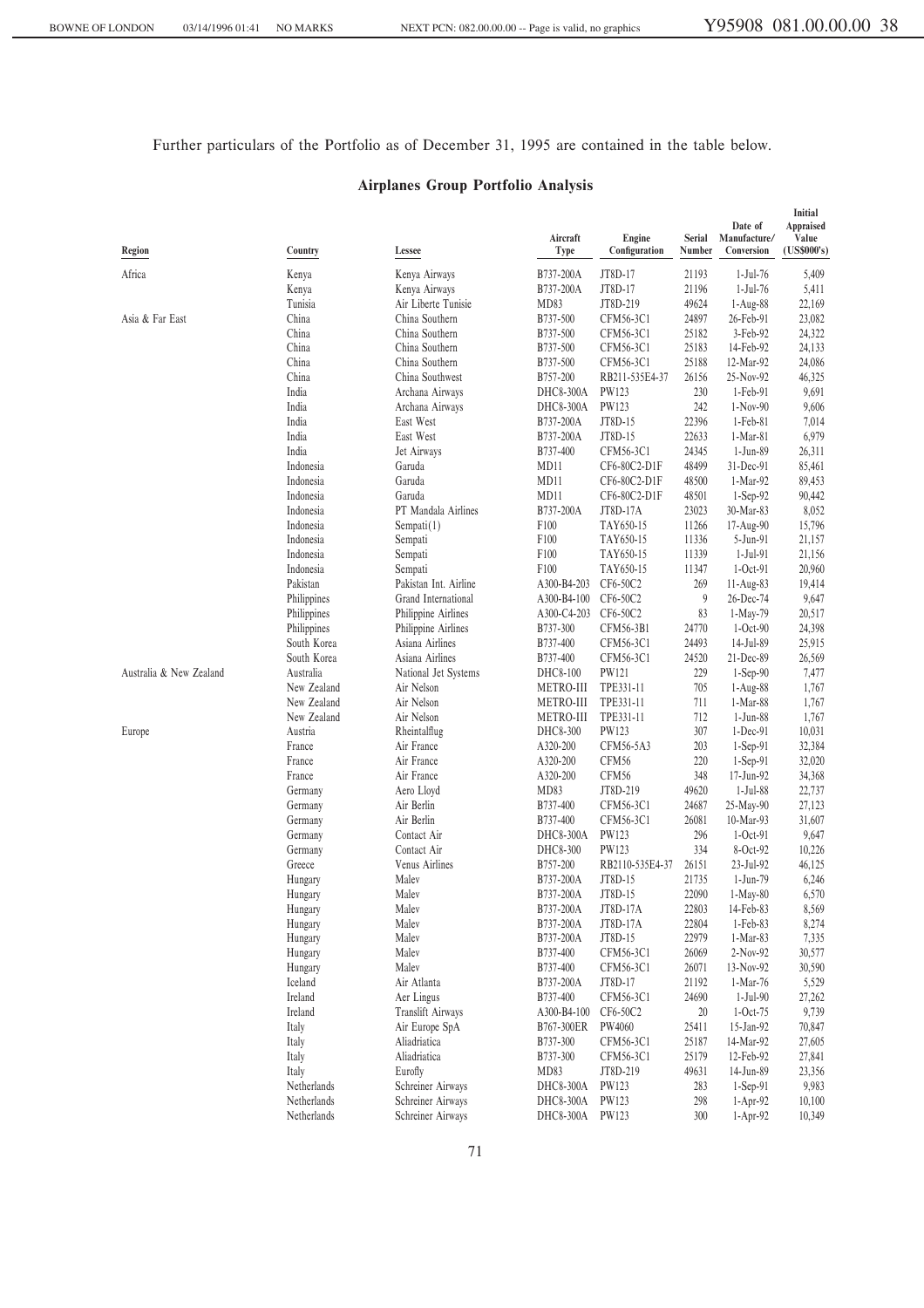**Initial Date of Appraised<br>
anufacture/** Value Aircraft **Engine** Serial Manufacture/ Value<br> **Type Configuration Number Conversion (US\$000's) Region Country Lessee Type ConÑguration Number Conversion (US\$000's)** Netherlands Transavia B737-300 CFM56-3C1 24905 1-Feb-91 26,155 Norway Mideroe's Flyveselkap DHC8-300 PW123 342 1-Dec-92 11,004<br>
Spain Air Europa B737-300 CFM56-3B2 23749 1-May-87 22,370 Spain Air Europa B737-300 CFM56-3B2 23749 1-May-87 22,370 Spain Air Europa B737-300 CFM56-3B2 23923 1-Apr-88 23,454 Spain Air Europa B737-400 CFM56-3C1 24906 24-Feb-91 28,246 Spain Air Europa B737-400 CFM56-3C1 24912 14-Jun-91 28,914 Spain Futura B737-400 CFM56-3C1 24689 3-Jul-90 27,442 Spain Futura B737-400 CFM56-3C1 25180 21-Jan-92 29,733 Spain IBERIA DC8-71F CFM56-2C1 45945 19-May-92 18,687 Spain Spanair MD83 JT8D-219 49626 22-Oct-88 22,523 Spain Spanair MD83 JT8D-219 49672 1-Jul-88 22,377 Spain Spanair MD83 JT8D-219 49709 1-Dec-88 22,559 Spain Spanair MD83 JT8D-219 49938 1-Dec-90 25,306 Sweden Nordic East Airways B737-400 CFM56-3C1 24911 1-Apr-91 28,969 Sweden Transwede F100 TAY650-15 11371 19-Dec-91 20,945 Switzerland Swissair MD83 JT8D-219 49442 29-Apr-87 21,343 Turkey Istanbul B737-400 CFM56-3C1 24683 7-Aug-90 27,420 Turkey Istanbul B737-400 CFM56-3C1 24691 9-Aug-90 27,396 Turkey Pegasus B737-400 CFM56-3C1 24684 1-Apr-90 27,201 Turkey Sun Express B737-400 CFM56-3C1 25190 7-Apr-92 29,872 Turkey Sunways MD83 JT8D-219 49792 1-Nov-89 24,028 Turkey Sunways MD83 JT8D-219 49936 6-Oct-90 25,029 Turkey Sunways MD83 JT8D-219 49943 1-Jul-91 26,403 Turkey Turk Hava Yollari B737-400 CFM56-3C1 24917 24-Jun-91 28,612 Turkey Turk Hava Yollari B737-400 CFM56-3C1 25181 3-Feb-92 29,676 Turkey Turk Hava Yollari B737-400 CFM56-3C1 25184 2-Mar-92 29,831 Turk Hava Yollari Turkey Turk Hava Yollari B737-500 CFM56-3C1 25288 16-Jun-92 24,380 Turkey Turk Hava Yollari B737-500 CFM56-3C1 25289 12-Jun-92 24,279 Turkey Turk Hava Yollari B737-400 CFM56-3C1 26065 1-May-92 30,002 United Kingdom Airtours MD83 JT8D-219 49935 26-Sep-90 25,006 United Kingdom Airtours MD83 JT8D-219 49941 1-Dec-90 25,022 United Kingdom Airtours MD83 JT8D-219 49949 5-Aug-91 26,421 United Kingdom Airtours MD83 JT8D-219 49951 25-Aug-91 26,405<br>
United Kingdom Airtours A320-200 CFM56 301 22-Apr-92 33.760 United Kingdom Airtours A320-200 CFM56 301 22-Apr-92 33,760 United Kingdom Excalibur A320-200 CFM56 294 2-Apr-92 33,427 United Kingdom Excalibur A320-200 CFM56-5A3 349 30-Oct-92 34,213 United Kingdom Titan Airways ATR42-300 PW120 109 14-Oct-88 6,443 United Kingdom Titan Airways ATR42-300 PW120 113 18-Nov-88 6,463 Latin America Antigua Liat DHC8-102 PW120-A 113 1-Sep-88 5,782 Antigua Liat DHC8-100 PW120-A 140 1-Mar-89 6,242 Antigua Liat DHC8-100 PW120-A 144 1-Mar-89 6,433 Antigua Liat DHC8-100 PW120-A 270 1-May-91 7,345 Argentina LAPA B737-200A JT8D-15 22278 19-Mar-80 7,082 Argentina LAPA B737-200A JT8D-15 22368 1-Sep-80 6,722 Argentina LAPA B737-200A JT8D-15 22369 1-Sep-80 6,795 Aruba Air Aruba MD83 JT8D-219 49950 1-Nov-91 26,695 Brazil Rio Sul B737-500 CFM56-3C1 25186 11-Mar-92 23,991 Brazil Rio Sul B737-500 CFM56-3C1 26075 23-Oct-92 24,607 Brazil TABA DHC8-300A PW123 266 20-Mar-91 9,583 Brazil TABA DHC8-300A PW123 267 4-Apr-91 9,617 Brazil TABA DHC8-300A PW123 276 13-May-91 9,637 Brazil TAM F100 TAY650-15 11284 31-Jul-90 19,648 Brazil TAM F100 TAY650-15 11285 1-Aug-90 19,627 Brazil TAM F100 TAY650-15 11304 27-Feb-91 20,887 Brazil TAM F100 TAY650-15 11305 19-Apr-91 20,903 Brazil TAM F100 TAY650-15 11348 6-Aug-91 20,806 Brazil Transbrasil B767-300ER PW4060 24948 19-Jul-91 68,304 Brazil Transbrasil B767-200ER PW4056 25421 14-Jan-92 59,697 Brazil VARIG(1) B737-300 CFM56-3B2 26852 20-Apr-92 23,295 Brazil VARIG(1) DC10-30F CF6-50C2 47841 3-Jul-80 21,736 Brazil VARIG(1) DC10-30F CF6-50C2 47842 8-Apr-80 21,736

72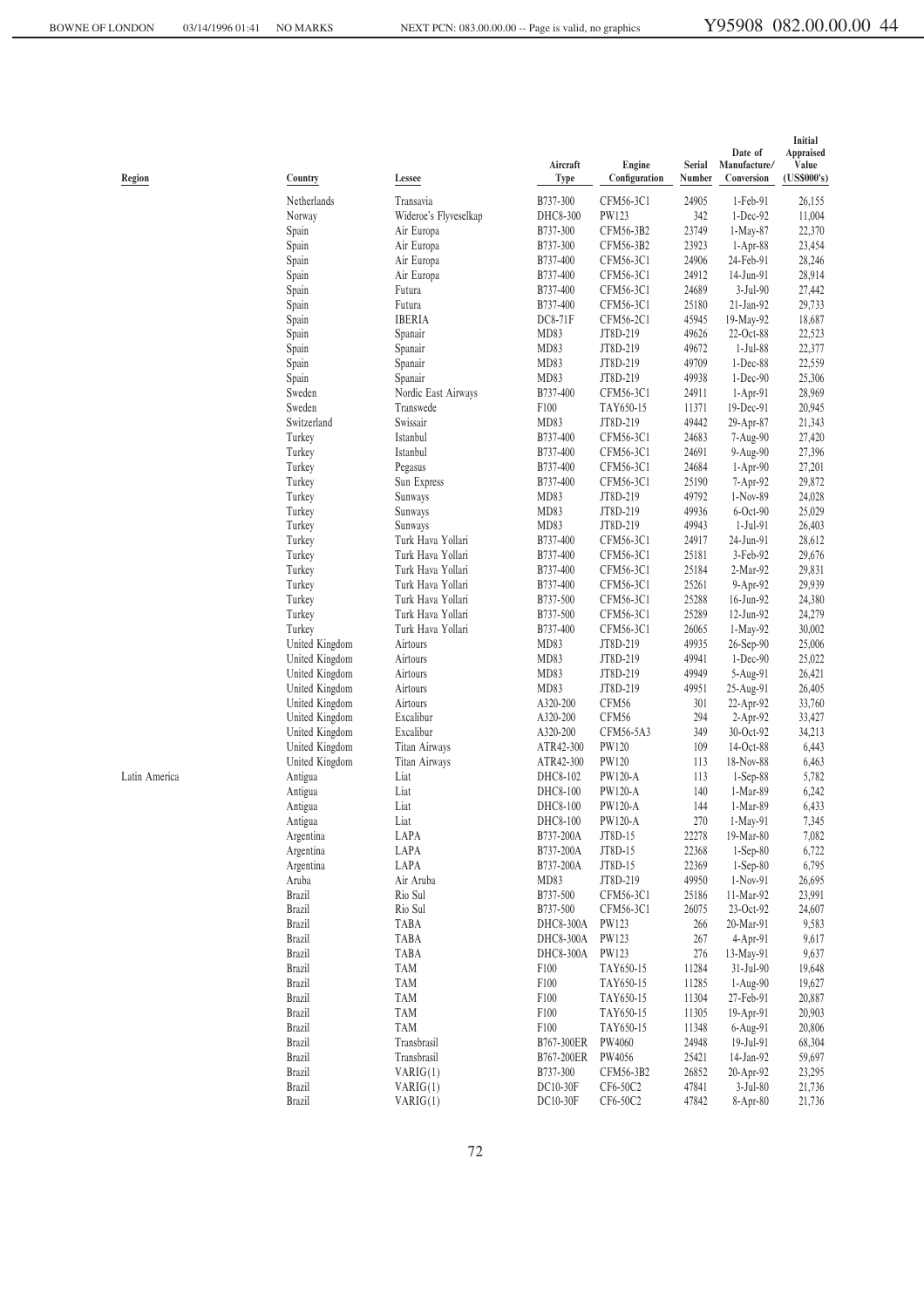| Region        | Country           | Lessee                           | Aircraft<br><b>Type</b> | Engine<br>Configuration | Serial<br>Number | Date of<br>Manufacture/<br>Conversion | Initial<br>Appraised<br>Value<br>(US\$000's) |
|---------------|-------------------|----------------------------------|-------------------------|-------------------------|------------------|---------------------------------------|----------------------------------------------|
|               | Chile             | Fast Air                         | DC8-71F                 | CFM56-2C1               | 45810            | 9-Apr-92                              | 19,053                                       |
|               | Chile             | Fast Air                         | DC8-71F                 | CFM56-2C1               | 45970            | 15-Oct-92                             | 18,793                                       |
|               | Chile             | Fast Air                         | DC8-71F                 | CFM56-2C1               | 45976            | 10-Aug-91                             | 18,933                                       |
|               | Chile             | Fast Air                         | DC8-71F                 | CFM56-2C1               | 45996            | 29-Oct-92                             | 18,797                                       |
|               | Chile             | Fast Air                         | DC8-71F                 | CFM56-2C1               | 45997            | $7-Dec-93$                            | 18,787                                       |
|               | Chile             | Ladeco                           | B737-200A               | JT8D-15                 | 21960            | 1-Mar-80                              | 6,529                                        |
|               | Chile             | Ladeco                           | B737-200A               | JT8D-15                 | 22632            | $1-Feb-82$                            | 7,531                                        |
|               | Chile             | Lan Chile Airlines               | B737-200A               | JT8D-15                 | 22397            | $1-Feb-81$                            | 7,556                                        |
|               | Chile             | Lan Chile Airlines               | B737-200A               | JT8D-17A                | 22407            | $1-Sep-80$                            | 7,281                                        |
|               | Chile             | Lan Chile Airlines               | B737-200A               | JT8D-17A                | 23024            | $1-May-83$                            | 7,850                                        |
|               | Colombia          | ACES                             | ATR42-320               | PW121-5A1               | 284              | $1-Jan-92$                            | 8,447                                        |
|               | Colombia          | Avianca                          | B757-200                | RB211-535E4-37          | 26154            | 22-Sep-92                             | 46,327                                       |
|               | Colombia          | Avianca                          | MD83                    | JT8D-219                | 49939            | 26-Oct-90                             | 25,376                                       |
|               | Colombia          | Avianca                          | MD83                    | JT8D-219                | 49946            | 18-Jul-91                             | 26,329                                       |
|               | Colombia          | Avianca                          | MD83                    | JT8D-219                | 53120            | 29-Jul-92                             | 27,647                                       |
|               | Colombia          | Avianca                          | MD83                    | JT8D-219                | 53125            | 2-Apr-92                              | 27,968                                       |
|               | Colombia          | Tampa                            | DC8-71F                 | CFM56-2C1               | 45849            | 9-Mar-91                              | 18,307                                       |
|               | Colombia          | Tampa                            | DC8-71F                 | CFM56-2C1               | 46066            | 24-Apr-91                             | 18,680                                       |
|               | Jamaica           | Air Jamaica                      | A300-B4-203             | CF6-50C2                | 131              | 7-Feb-81                              | 16,362                                       |
|               | Mexico            | Aerocalifornia                   | DC9-14                  | JT8D-7B                 | 45736            | $1-Aug-66$                            | 1,143                                        |
|               | Mexico<br>Mexico  | Aerocalifornia                   | DC9-14<br>DC9-15        | JT8D-7B<br>JT8D-7A      | 45743            | 1-May-66                              | 1,043                                        |
|               | Mexico            | Aerocalifornia<br>Aerocalifornia | DC9-15                  | JT8D-7B                 | 45785<br>45786   | $1-Nov-66$<br>1-Mar-67                | 1,096<br>1,190                               |
|               |                   | Aerocalifornia                   | DC9-15                  | JT8D-7A                 |                  |                                       |                                              |
|               | Mexico<br>Mexico  | Aerocalifornia                   | DC9-15                  | JT8D-7A                 | 47059<br>47085   | 1-May-67<br>1-Jul-67                  | 1,073<br>1,073                               |
|               | Mexico            | Aerocalifornia                   | DC9-15                  | JT8D-7A                 | 47122            | $1-Dec-67$                            | 1,073                                        |
|               | Mexico            | Aerocalifornia                   | DC9-15                  | JT8D-7A                 | 47126            | $1-Oct-68$                            | 1,107                                        |
|               | Mexico            | Aeromexico                       | B767-300ER              | PW4060                  | 26200            | 1-Sep-92                              | 72,814                                       |
|               | Mexico            | Aeromexico                       | B767-300ER              | PW4060                  | 26204            | $1-Oct-92$                            | 72,874                                       |
|               | Mexico            | Aeromexico                       | DC9-32                  | JT8D-17                 | 47594            | 1-Feb-74                              | 4,043                                        |
|               | Mexico            | Aeromexico                       | DC9-32                  | JT8D-17                 | 48125            | $1-Apr-80$                            | 5,777                                        |
|               | Mexico            | Aeromexico                       | DC9-32                  | JT8D-17                 | 48126            | $1-Apr-80$                            | 5,763                                        |
|               | Mexico            | Aeromexico                       | DC9-32                  | JT8D-17                 | 48127            | $1-Jul-80$                            | 5,850                                        |
|               | Mexico            | Aeromexico                       | DC9-32                  | JT8D-17                 | 48128            | $1-Aug-80$                            | 5,874                                        |
|               | Mexico            | Aeromexico                       | DC9-32                  | JT8D-17                 | 48129            | $1-Nov-80$                            | 5,890                                        |
|               | Mexico            | Aeromexico                       | DC9-32                  | JT8D-17                 | 48130            | $1-Dec-80$                            | 5,547                                        |
|               | Mexico            | Aeromexico                       | MD82                    | JT8D-217                | 49660            | $1-Mar-88$                            | 21,167                                       |
|               | Mexico            | Aeromexico                       | MD82                    | JT8D-217A               | 49667            | 21-Jan-88                             | 21,279                                       |
|               | Mexico            | Aeromexico                       | MD87                    | JT8D-219                | 49673            | $1-Dec-88$                            | 18,155                                       |
|               | Mexico            | Mexicana                         | F100                    | TAY650-15               | 11309            | 16-May-91                             | 21,123                                       |
|               | Mexico            | Mexicana                         | F100                    | TAY650-15               | 11319            | 5-Apr-91                              | 21,243                                       |
|               | Mexico            | Mexicana                         | F100                    | TAY650-15               | 11374            | 20-Jan-92                             | 22,314                                       |
|               | Mexico            | Mexicana                         | F100                    | TAY650-15               | 11375            | $1-Dec-92$                            | 22,356                                       |
|               | Mexico            | Mexicana                         | F <sub>100</sub>        | TAY650-15               | 11382            | $1-Jan-93$                            | 22,372                                       |
|               | Mexico            | Mexicana                         | F100                    | TAY650-15               | 11384            | $1-Jan-93$                            | 22,379                                       |
|               | Mexico            | Mexicana                         | B727-200A               | JT8D-17R                | 21346            | $1-Oct-80$                            | 5,459                                        |
|               | Mexico            | Mexicana                         | B727-200A               | JT8D-17R                | 21600            | 1-Nov-80                              | 5,483                                        |
|               | Mexico            | TAESA(2)                         | B737-500                | CFM56-3C1               | 25185            | 18-Feb-92                             | 23,903                                       |
|               | Mexico            | TAESA(2)                         | B737-500                | CFM56-3C1               | 25192            | 14-Apr-92                             | 24,051                                       |
|               | Peru              | Aerosanta                        | B737-200A               | JT8D-17                 | 21206            | 26-Feb-76                             | 4,961                                        |
|               | Trinidad & Tobago | <b>BWIA</b> International        | MD83                    | JT8D-219                | 49390            | $1-Apr-86$                            | 19,999                                       |
|               | Trinidad & Tobago | <b>BWIA</b> International        | MD83                    | JT8D-219                | 49789            | $23-Sep-89$                           | 23,626                                       |
| North America | Canada            | Canadian Airlines                | A320-200                | CFM56-5A1               | 174              | $1-Apr-91$                            | 31,688                                       |
|               | Canada            | Canadian Airlines                | A320-200                | CFM56-5A1               | 175              | $1-Apr-91$                            | 32,146                                       |
|               | Canada            | Canadian Airlines                | A320-200                | CFM56-5A1               | 232              | $1-Oct-91$                            | 32,232                                       |
|               | Canada            | Canadian Airlines                | A320-200                | CFM56-5A1               | 284              | 9-Mar-92                              | 33,507                                       |
|               | Canada            | Canadian Airlines                | A320-200                | CFM56-5A1               | 309              | 13-May-92                             | 33,486                                       |
|               | Canada            | Canadian Airlines                | A320-200                | CFM56-5A1               | 404              | $1-Jan-94$                            | 35,951                                       |
|               | Canada            | Canadian Airlines (1)            | B737-200A               | JT8D-9A                 | 20922            | 1-Aug-74                              | 3,226                                        |
|               | Canada            | Canadian Airlines (1)            | B737-200A               | JT8D-9A                 | 20958            | 1-Jan-75                              | 4,176                                        |
|               | Canada            | Canadian Airlines (1)            | B737-200A               | JT8D-9A                 | 20959            | $1-Nov-74$                            | 4,177                                        |
|               | Canada            | Canadian Airlines (1)            | B737-200A               | JT8D-9A                 | 21115            | 1-Dec-75                              | 4,176                                        |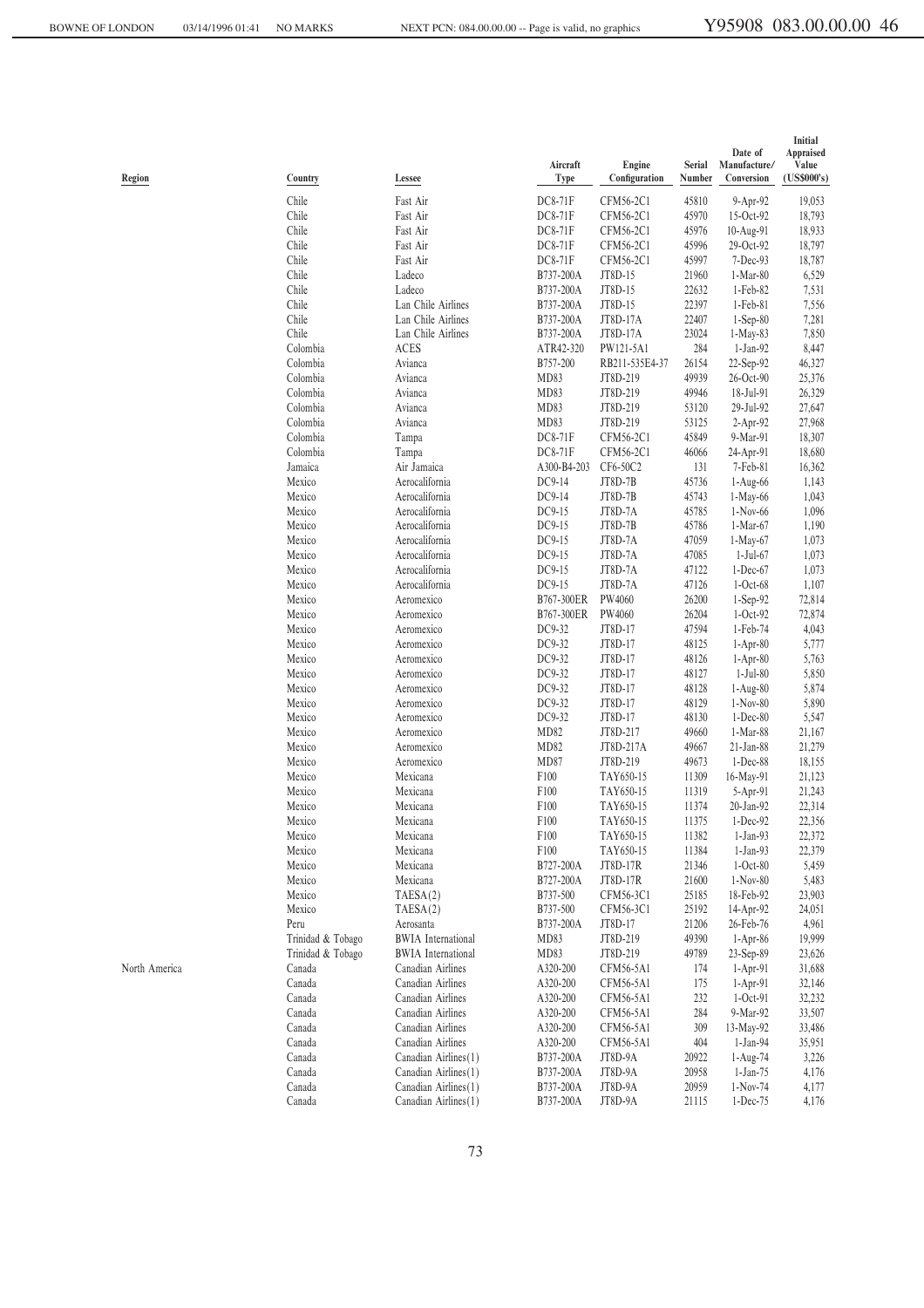| Region    | Country                                         | Lessee                                             | Aircraft<br>Type | Engine<br>Configuration | <b>Serial</b><br>Number | Date of<br>Manufacture/<br>Conversion | Initial<br>Appraised<br>Value<br>(US\$000's) |
|-----------|-------------------------------------------------|----------------------------------------------------|------------------|-------------------------|-------------------------|---------------------------------------|----------------------------------------------|
|           | Canada                                          | Canadian Airlines(1)                               | B737-200A        | JT8D-9A                 | 21639                   | 1-Nov-78                              | 5,682                                        |
|           | Canada                                          | Canadian Airlines(1)                               | B737-200A        | JT8D-9A                 | 21712                   | 1-Feb-79                              | 6,190                                        |
|           | Canada                                          | Canadian Airlines(1)                               | B737-200A        | JT8D-9A                 | 22873                   | $1-Jul-82$                            | 9,551                                        |
|           | United States of America                        | Aloha Airlines                                     | B737-300         | CFM56-3B1               | 23499                   | $1-Jun-86$                            | 22,840                                       |
|           | United States of America                        | Aloha Airlines                                     | B737-300         | CFM56-3B1               | 23500                   | $1-Jun-86$                            | 22,823                                       |
|           | United States of America Burlington Air Express |                                                    | DC8-71F          | CFM56-2C1               | 45811                   | 30-May-91                             | 18,460                                       |
|           | United States of America Burlington Air Express |                                                    | DC8-71F          | CFM56-2C1               | 45813                   | 28-Apr-92                             | 18,690                                       |
|           | United States of America Burlington Air Express |                                                    | DC8-71F          | CFM56-2C1               | 45946                   | 23-Apr-92                             | 18,680                                       |
|           | United States of America Burlington Air Express |                                                    | <b>DC8-71F</b>   | CFM56-2C1               | 45971                   | 13-Feb-92                             | 18,753                                       |
|           | United States of America Burlington Air Express |                                                    | DC8-71F          | CFM56-2C1               | 45978                   | 23-Apr-93                             | 18,550                                       |
|           | United States of America Burlington Air Express |                                                    | DC8-71F          | CFM56-2C1               | 45993                   | 23-Jun-93                             | 18,690                                       |
|           | United States of America Burlington Air Express |                                                    | DC8-71F          | CFM56-2C1               | 45994                   | $1-Sep-94$                            | 19,000                                       |
|           | United States of America Burlington Air Express |                                                    | DC8-71F          | CFM56-2C1               | 45998                   | 21-May-93                             | 18,800                                       |
|           | United States of America Burlington Air Express |                                                    | DC8-71F          | CFM56-2C1               | 46065                   | 12-Jan-92                             | 18,760                                       |
|           | United States of America Emery Worldwide        |                                                    | <b>DC8-71F</b>   | CFM56-2C1               | 45812                   | 14-Jul-94                             | 18,537                                       |
|           | United States of America Emery Worldwide        |                                                    | DC8-71F          | CFM56-2C1               | 45941                   | 27-Aug-91                             | 18,887                                       |
|           | United States of America Emery Worldwide        |                                                    | DC8-71F          | CFM56-2C1               | 45947                   | 11-Mar-94                             | 18,667                                       |
|           | United States of America Emery Worldwide        |                                                    | DC8-71F          | CFM56-2C1               | 45974                   | 25-Jun-91                             | 19,473                                       |
|           | United States of America Emery Worldwide        |                                                    | DC8-71F          | CFM56-2C1               | 45975                   | $21-Jul-92$                           | 19,167                                       |
|           | United States of America Emery Worldwide        |                                                    | DC8-71F          | CFM56-2C1               | 45977                   | 23-Nov-90                             | 19,040                                       |
|           | United States of America Emery Worldwide        |                                                    | DC8-71F          | CFM56-2C1               | 45983                   | 24-Jan-94                             | 18,197                                       |
|           | United States of America Emery Worldwide        |                                                    | DC8-71F          | CFM56-2C1               | 45995                   | 30-Dec-94                             | 18,750                                       |
|           | United States of America Emery Worldwide        |                                                    | DC8-71F          | CFM56-2C1               | 46039                   | 29-Oct-90                             | 19,010                                       |
|           | United States of America Frontier               |                                                    | B737-300         | CFM56-3B1               | 23177                   | $1-Apr-86$                            | 21,085                                       |
|           | United States of America Hawaiian Airlines      |                                                    | DC9-51           | JT8D-17                 | 47742                   | $1-Jun-77$                            | 5,129                                        |
|           | United States of America Hawaiian Airlines      |                                                    | DC9-51           | JT8D-17                 | 47784                   | 1-May-79                              | 5,483                                        |
|           | United States of America Hawaiian Airlines      |                                                    | DC9-51           | JT8D-17                 | 47796                   | $1-Apr-79$                            | 5,679                                        |
|           | United States of America Hawaiian Airlines      |                                                    | DC9-51           | JT8D-17                 | 48122                   | $26$ -Jan-81                          | 6,466                                        |
|           | United States of America Idefix                 |                                                    | ATR42-300        | PW120                   | 249                     | $1-Jun-91$                            | 8,064                                        |
|           | United States of America SAT                    |                                                    | <b>DC8-73CF</b>  | CFM56-2C1               | 46091                   | $1-Dec-89$                            | 22,870                                       |
|           | United States of America Tower Air              |                                                    | B747-200BC       | JT9D-70                 | 21730                   | 7-Jun-79                              | 38,447                                       |
|           | United States of America TWA                    |                                                    | MD83             | JT8D-219                | 49575                   | $1-Oct-87$                            | 21,786                                       |
|           |                                                 | United States of America United Parcels Service Co | DC8-71F          | CFM56-2C1               | 45973                   | 27-Feb-92                             | 19,215                                       |
|           | United States of America USAir Express          |                                                    | DHC8-100         | PW121                   | 258                     | $1-Jan-91$                            | 7,527                                        |
| Others    | Cyprus                                          | Fornax Aircraft Leasing                            | B737-200A        | JT8D-17                 | 21685                   | 1-Jan-79                              | 6,374                                        |
|           | Lithuania                                       | Lithuanian Airlines                                | B737-200A        | JT8D-15                 | 22453                   | $1-Mar-81$                            | 7,288                                        |
|           | Ukraine                                         | Air Ukraine Int.                                   | B737-200A        | JT8D-17A                | 22802                   | 1-Feb-83                              | 8,113                                        |
|           | Ukraine                                         | Air Ukraine Int.                                   | B737-300         | CFM56-3C1               | 24907                   | 1-Mar-91                              | 26,307                                       |
| Off-Lease |                                                 | Off-Lease                                          | DHC8-300         | PW123                   | 232                     | 20-Oct-90                             | 8,973                                        |
|           |                                                 | Off-Lease                                          | DC10-30          | CF6-50C2                | 46976                   | 14-Dec-78                             | 22,670                                       |
|           |                                                 | Off-Lease                                          | DC10-30          | CF6-50C2                | 46978                   | 29-Nov-78                             | 22,747                                       |
|           |                                                 | $Off\text{-}\text{Lease}$ - LOI Translift(3)       | A300-B4-100      | CF6-50C2                | 12                      | 20-May-75                             | 9,548                                        |
|           |                                                 | Off-Lease - LOI Bombardier(3)                      | DHC8-300         | PW123                   | 244                     | $1-Dec-90$                            | 9,017                                        |
|           |                                                 | $Off\text{-}Lease$ - LOI Wideroe(3)                | DHC8-300         | PW123                   | 293                     | $1-Oct-91$                            | 10,057                                       |
|           |                                                 | $Off\text{-}\text{Lease}$ $\sim$ LOI LAPA(3)       | B737-200C        | JT8D-17A                | 23065                   | 15-Oct-83                             | 9,316                                        |
|           |                                                 | $Off\text{-}Lease - LOI Xiamen(3)$                 | B737-200C        | JT8D-17A                | 23066                   | $9-Dec-83$                            | 9,548                                        |
|           |                                                 | $Off\text{-}\text{Lease} - \text{LOI CNAC}(3)$     | B737-500         | CFM56-3C1               | 25191                   | 10-Apr-92                             | 23,998                                       |
|           |                                                 |                                                    |                  |                         |                         |                                       |                                              |
|           |                                                 |                                                    |                  |                         |                         |                                       | 4,527,040                                    |

**Note:**

(1) Aircraft Lease Receivable Book Values are used for the Aircraft subject to Finance Leases (11 in total) rather than the Initial Appraised Values of these Aircraft.

<sup>(2)</sup> The leases with respect to these two Aircraft have been terminated and an agreement in principle to re-deliver the Aircraft has been reached.

<sup>(3) &</sup>quot;"LOI'' denotes Aircraft subject to non-binding Letter of Intent with a particular lessee.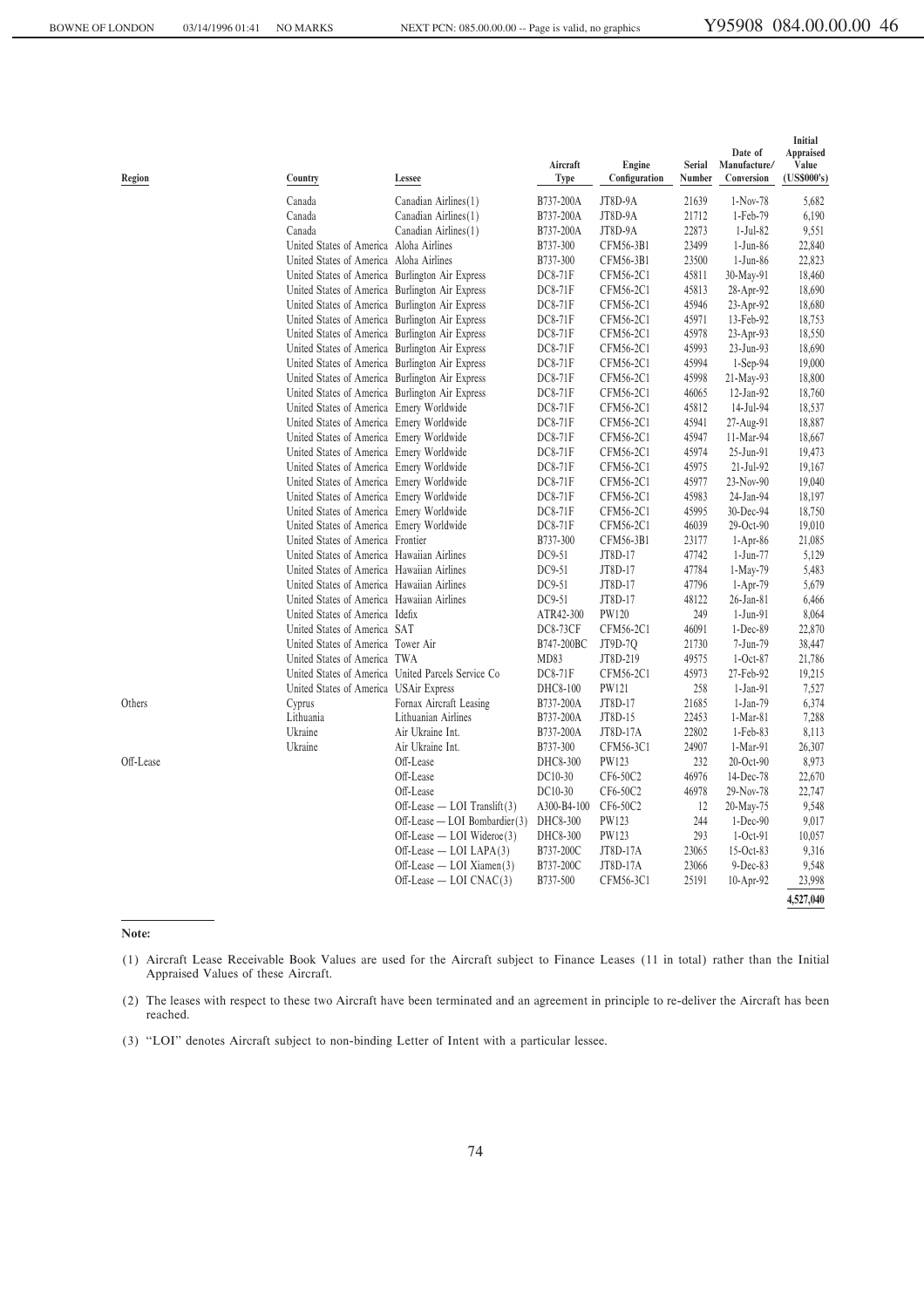# **The Leases**

#### *General*

All Leases will be managed by the Servicer pursuant to the Servicing Agreement. References in this Prospectus to "Lessor" will mean the relevant subsidiary of Airplanes Group which leases the Aircraft to the operator.

There is a reasonable degree of standardization in the Existing Lease documentation although variations do exist as a result of Lessee negotiation. Under the majority of the Existing Leases, the Lessee is responsible for all operating expenses, including routine maintenance, fuel, crews, airport and navigation charges, taxes, licenses, registration and insurance, including public liability insurance as described below.

Each Existing Lease requires the Lessee to make periodic Rental Payments during the Lease term. The majority of Leases have an original term in excess of five years and certain Existing Leases include options for the Lessee or the Lessor to extend the term of the Lease with Rental Payments either similar to the rent payable during the original term or at future market rates. Substantially all existing Lessees are required to make payments to the relevant Lessor without set-off or counterclaim, and most Existing Leases include an obligation of the relevant Lessee to gross-up payments under such Lease where payments are subject to withholding and other taxes.

Each Existing Lease specifies certain provisions regarding the rights and remedies of the Lessor in the event of a default by the relevant Lessee in the performance of its financial or other obligations under such Lease. These remedies include the right to terminate the Lease and/or to repossess the Aircraft. Depending on the jurisdiction, the rights of the Lessor may be significantly impaired if there is an event of default due to the relevant Lessee's bankruptcy, as a result of, *inter alia*, extended mandatory waiting periods between default and repossession, or reductions in the amount of, or delays in the receipt of, payments under the Lease. See "Risk Factors — Risks relating to the Lessees".

## *Maintenance*

The Leases contain detailed provisions specifying maintenance standards and the required conditions of Aircraft upon redelivery and these conditions must generally be met at the Lessee's expense. During the term of each Lease, Airplanes Group requires the Lessee to maintain the applicable Aircraft in accordance with a maintenance program approved by the state of registration. Certain of the Leases require the Lessee to pay Maintenance Reserves or to provide Security Deposits, maintenance letters of credit or guarantees. With respect to other Leases, there is a specific redelivery condition whereby the Lessor relies on the credit of the Lessee and the ability of the Lessee to comply with the maintenance requirements.

Certain Leases provide for the Aircraft to be redelivered in a specified condition upon expiration of the Lease and stipulate the payments to be made by the Lessee to the Lessor or, in certain cases, by the Lessor to the Lessee to reflect the extent to which the actual redelivery condition of the Aircraft falls below or exceeds the redelivery condition specified in the Lease.

Heavy maintenance on significant components of an aircraft, such as the airframe and the engines, is generally required to be performed on a cycle of several years and the cost of such maintenance may be material in relation to the value of the Aircraft, with the overhaul of a single such component often exceeding \$1 million. Pursuant to the Leases, if and when an Aircraft is transferred from one Lessee to another between maintenance overhauls, the transferring Lessee is generally required to pay for that portion of the succeeding overhaul that can be attributed to its use of the Aircraft under its Lease.

# **Indemnification and Insurance**

Under the terms of each Lease, the Lessees are required to carry the types of insurance which are customary in the air transportation industry, including comprehensive liability insurance and aircraft hull insurance. The Lessor (and generally, if different, the owner) is named as an additional insured on hull and liability policies carried by the Lessees. The Lessees are responsible for insurance for any liabilities arising out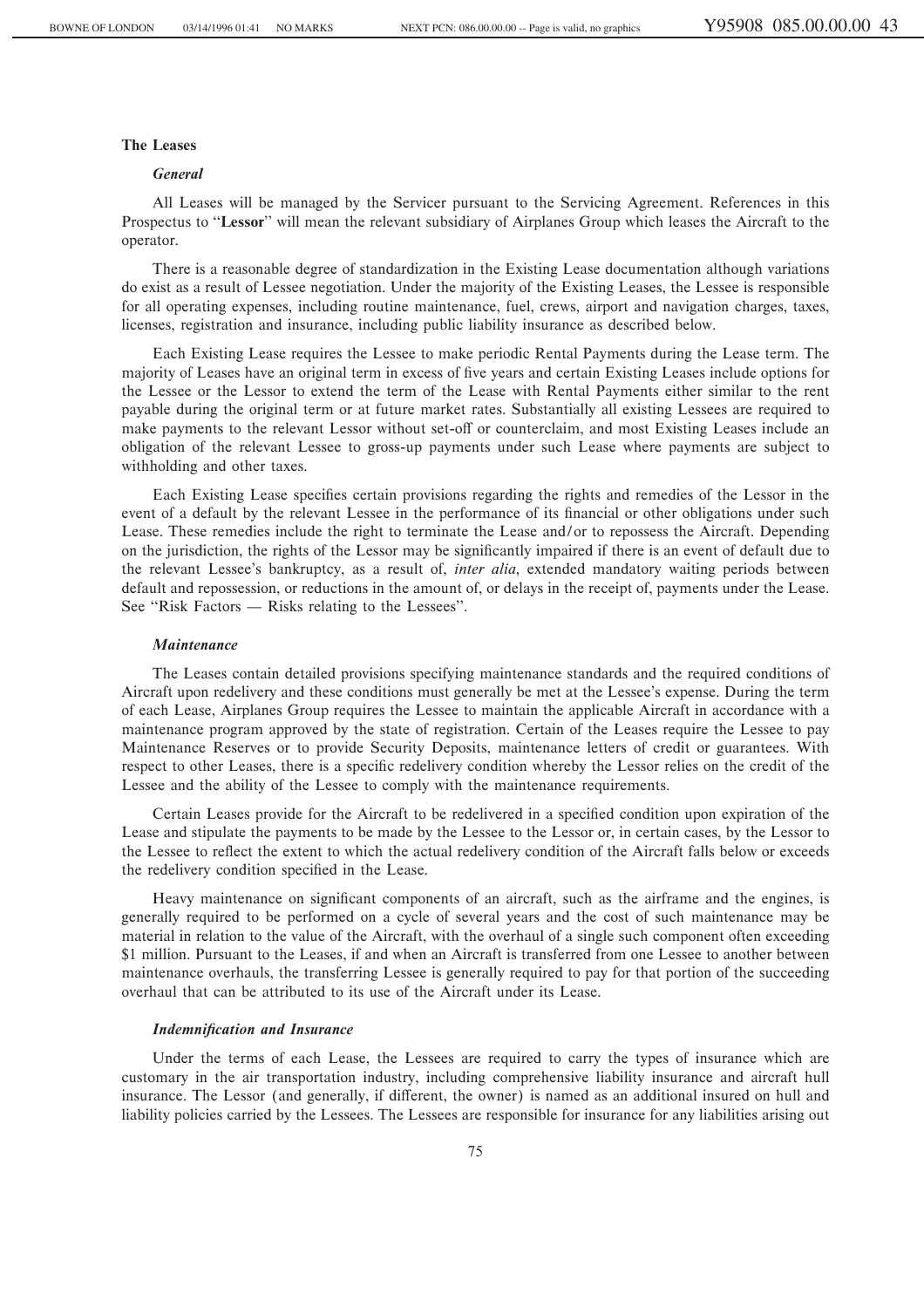of the operation of the Aircraft, including any liabilities for death or injury to persons and damage to property that ordinarily would attach to the operator of the Aircraft, subject to customary exclusions. The coverage is usually worldwide, subject to limitations consistent with individual operators. Under the Servicing Agreement, the Servicer is required to monitor the Lessee's performance of their respective obligations with the insurance provisions of the applicable Leases.

In certain jurisdictions, liabilities for risks for which the Lessees are required to provide insurance may also attach to the Lessors and Airplanes Group as direct and indirect owners of the Aircraft, irrespective of fault. Under the Leases, the Lessees are currently obliged to indemnify against such claims certain named parties and, in most cases, their respective successors, assigns, shareholders, employees, affiliates and agents. Prior to delivery of the Aircraft to Airplanes Group, GPA will seek to amend the Leases so that each Lessee will be obliged to indemnify Airplanes Limited or Airplanes Trust, as applicable, the Lessor, the relevant Aircraft Owning Company and the Indenture Trustee as named indemnitees under the applicable Lease. There can be no assurance that any such amendments will be forthcoming. Most of the Leases require the Lessee to maintain the liability insurance for a specified period between one and three years after termination of such Lease to cover liabilities that may have arisen prior to terminations but that became known thereafter.

The insurance advisor will confirm to Airplanes Group, *inter alia*, that the insurance requirements currently detailed in the insurance certificates meet customary practices. While there can be no assurances, it is expected that (except as described above) the insurance requirements contained in the Leases will not be amended upon the consummation of the novations or assignments of the Leases to Airplanes Group.

With respect to certain Leases, the Lessor may arrange separate political risk repossession insurance for its own benefit, covering (a) confiscation, nationalization and requisition of title of the relevant aircraft by the government of the country of registry and denegation and deprivation of legal title and rights, and (b) the failure of the authorities in that country to allow de-registration and export of the aircraft, subject to the conditions of the policies. Only some of the relevant Leases require the Lessee to reimburse the Lessor for any political risk repossession insurance premiums.

# **The Lessees**

As of December 31, 1995, there were 83 Lessees in 40 countries throughout the world.

Many of the Lessees are in a relatively weak financial position because of difficult economic conditions in the civil aviation industry as a whole and because, in general, weakly capitalized airlines are more likely to seek operating leases. It has been GPA's historical experience that the incidence of Lessee defaults has been significant over the last three financial years. In the financial years ending March 31, 1993, 1994 and 1995 Airplanes Group made provisions in respect of bad and doubtful debts of 8.9%, 4.4% and 6.3% of leasing revenue, respectively (excluding maintenance revenues). These amounted to \$31 million, \$20 million and \$33 million, respectively. The relatively high level of charges in 1993 reflected the exceptionally difficult trading conditions experienced in the industry in that year and in particular provisions required in respect of certain Brazilian, Mexican and North American aircraft operators. Lessee defaults continued to be significant in 1994 and 1995 although not on the same scale as in 1993. The provisions required in 1994 were primarily in respect of two North American carriers and one CIS carrier who were experiencing acute financial difficulties, whereas the most significant provisions made in 1995 were in respect of two significant Mexican carriers and one Brazilian carrier who continued to experience financial difficulties.

The incidence of loss-making Leases was also significant in 1993, 1994 and 1995 reflecting the difficult trading environment. There can be no assurance that the rate of Lessee defaults will not continue to be significant in the future.

As of December 31, 1995, amounts outstanding for a period greater than 30 days in respect of Rental Payments, Maintenance Reserves and other miscellaneous amounts due under the Leases (net of amounts in respect of default interest and certain cash in transit) amounted to \$35 million in respect of 33 Lessees who had a combined total of 100 Aircraft on lease as of such date. Certain of these Lessees, as well as certain other Lessees, have consistently been significantly in arrears in their respective Rental Payments and/or are known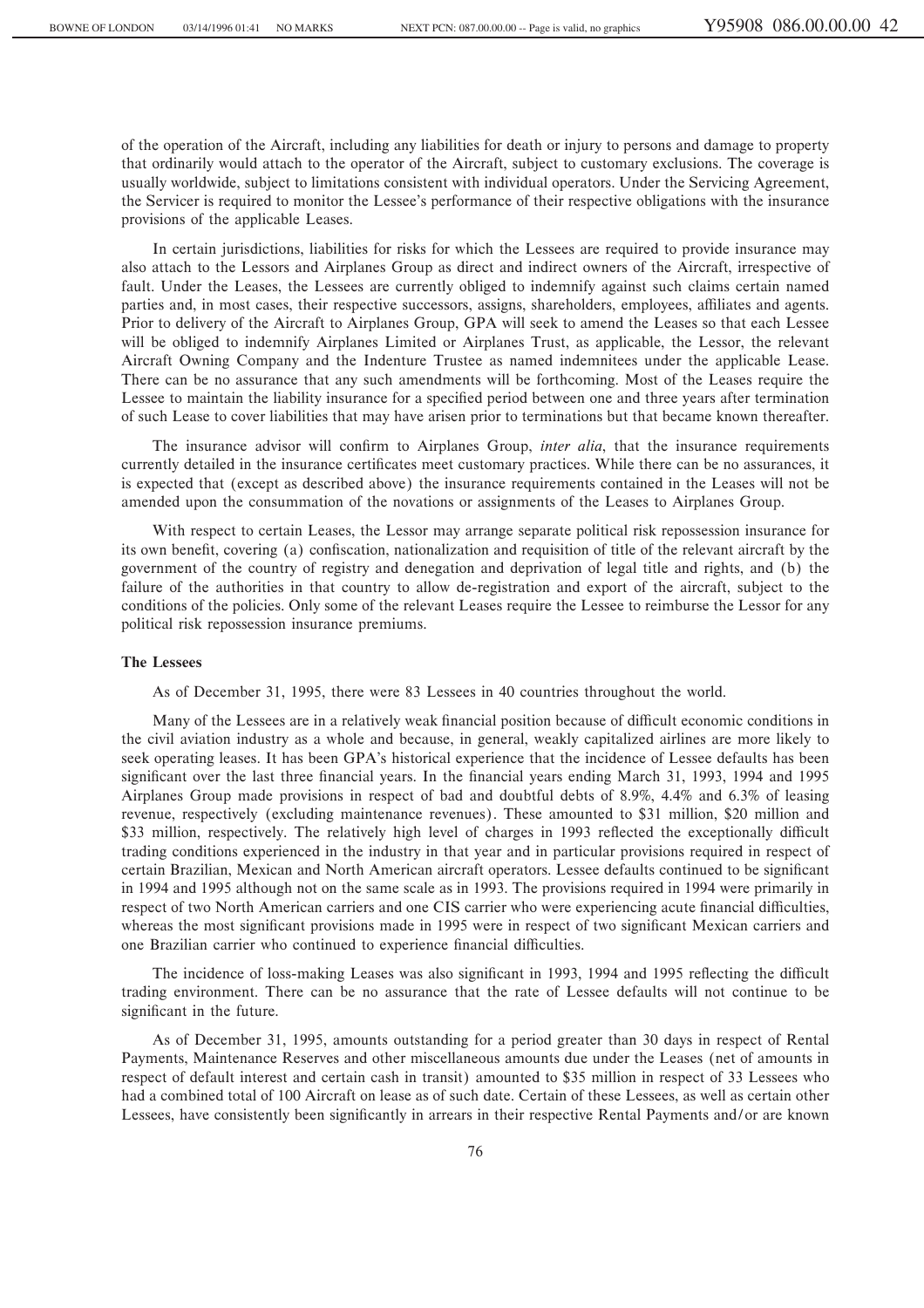to be currently experiencing financial difficulties. GPA, through the efforts of GECAS, acting in its capacity as manager under the existing GPA Management Agreement, has responded, and Airplanes Group is expected to respond, to the needs of Lessees in financial difficulty including, in certain instances, restructuring the applicable Leases. At December 31, 1995, GPA, through the actions of GECAS, acting in its capacity as manager under the existing GPA Management Agreement, was in active restructuring discussions with six of the above Lessees who owed combined balances of approximately \$30 million for periods greater than 30 days at that date. These restructurings have typically involved delaying rental payments for periods of up to 12 months. In certain circumstances, rescheduling arrangements for periods between 12 months and 60 months have been agreed. In addition, certain restructurings have involved voluntary terminations of Leases prior to Lease expiration, the replacement of Aircraft with less expensive aircraft and the arrangement of sub-leases from the Lessee to another aircraft operator. In other cases, GPA has repossessed Aircraft from Lessees which have defaulted and re-leased the Aircraft to other Lessees. The premature termination of Leases may, in certain circumstances, lead Airplanes Group to incur substantial swap breakage costs under its agreements with Swap Providers (""**Swap Agreements**''). See ""Management Discussion and Analysis of Financial Condition and Results of Operations — Interest Rate Management''. As of December 31, 1995, in addition to the above amounts, 6 further Lessees were being allowed deferrals of rent, maintenance and miscellaneous payments totalling \$25 million. One Brazilian Lessee accounted for approximately \$12 million of this amount which is included within the Receivables.

The most significant deferrals, rescheduled amounts and difficult accounts, as of December 31, 1995, are referred to below.

## *Latin America*

Lessees with respect to approximately 28% of the Aircraft by Initial Appraised Value operate in Latin America, principally Mexico, Brazil, Colombia and Chile. The prospects for Lessee operations in these countries can be expected to be in part dependent on the general level of political stability and economic activity and policies in those countries. Although certain countries in Latin America have experienced substantial improvement in their economies in the past several years which has resulted in increased political stability, overall increased economic growth, lower inflation rates and revitalized economies, there can be no assurance that such progress can be maintained or that further progress will be made. Future developments in the political systems or economies of these countries or the implementation of future governmental policies in these countries may have a material effect on Lessee operations in those countries.

The economy of the Latin American region as a whole and particular Latin American countries may be materially affected by developments in other countries in Latin America. For example, in December 1994 a decrease in capital inflow to Mexico coupled with a large current account deficit led to diminishing foreign exchange reserves which ultimately forced Mexico to allow the peso to float freely. The subsequent devaluation of the peso led to a currency crisis in Mexico which dampened investor confidence and has resulted in lower levels of foreign investment in Latin America in general.

#### *Mexico*

The events that occurred during 1994 have produced a continuing economic recession in Mexico characterized by a strong contraction in consumer demand for many products and services, reduced availability of credit, high domestic interest rates, high inflation, instability of foreign exchange policies, high unemployment and a loss of international investor confidence in Mexico and consequently the region as a whole.

Mexico continues to be a significant market for aircraft, and at December 31, 1995, 30 Aircraft representing approximately 10% of the Portfolio by Initial Appraised Value, were being operated by four Mexican aircraft operators. The Mexican air transport sector continues to experience substantial over-capacity and yields remain depressed. The recent economic and currency instability in the country has exacerbated the difficult market conditions. Over the 12 months prior to the closing and through the efforts of GECAS, acting in its capacity as manager under the existing GPA Management Agreement, GPA adopted a strategy of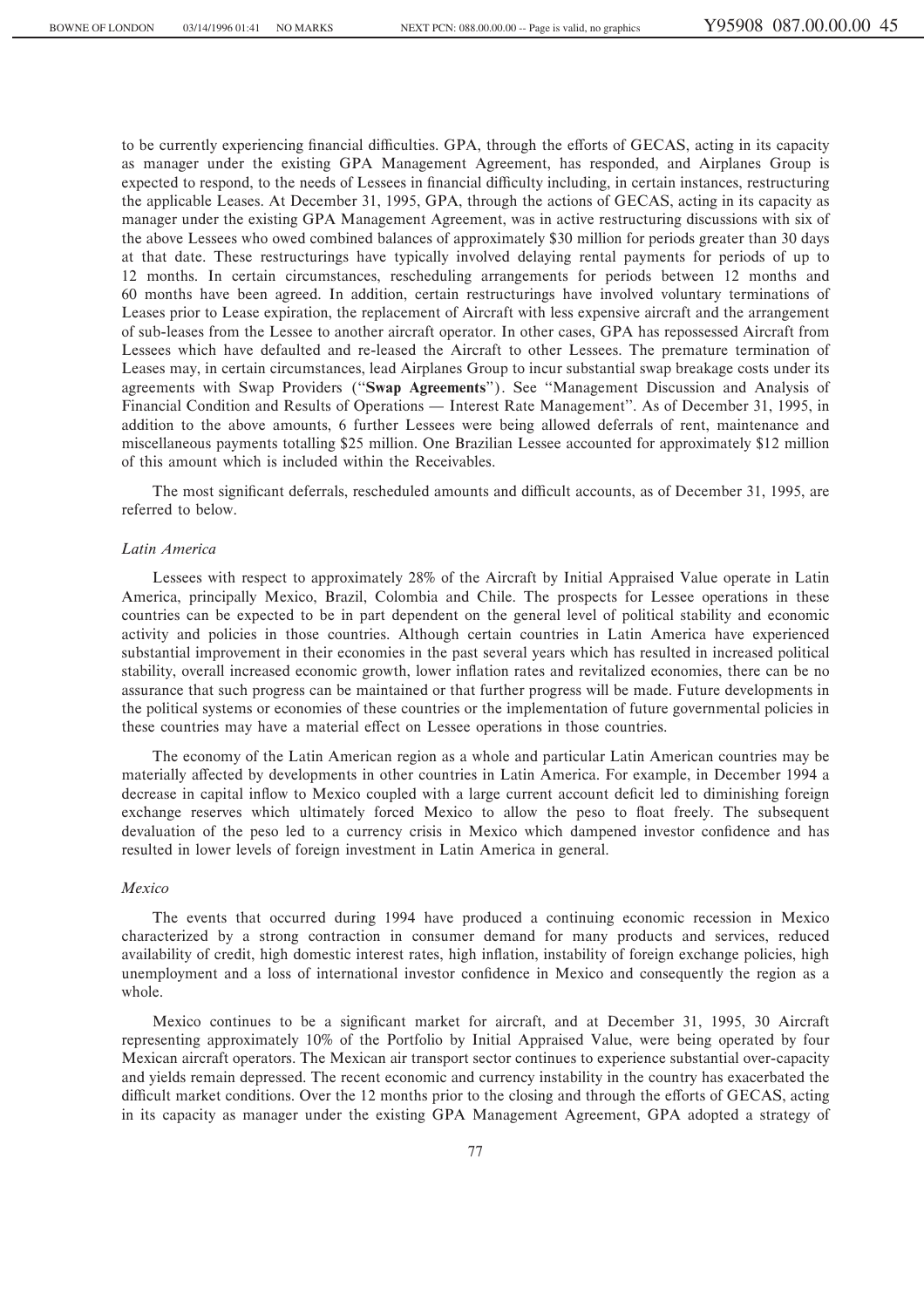reducing exposure to the Mexican aviation sector. In certain cases, this strategy has involved use of the legal and regulatory process in Mexico and elsewhere.

GPA, acting through GECAS in its capacity as manager under the existing GPA Management Agreement, engaged in detailed restructuring negotiations regarding Aircraft with the four Mexican Lessees. In the case of one of these Lessees, the Leases of two Aircraft have expired and GPA is seeking, and Airplanes Group is expected to continue to seek, their immediate re-delivery. GPA experienced considerable delays in enforcing its legal rights to repossess these Aircraft as a result of, among other things, the extreme difficulty involved in deregistering aircraft in Mexico without Lessee cooperation. Recently, GPA and the lessee of the two Aircraft reached an agreement in principle for the re-delivery of such Aircraft but there can be no assurance that such re-delivery will occur and both Aircraft are unlikely to have been returned by the Closing Date.

It is expected that restructuring negotiations with these four Lessees, if successful, will lead to a combination of significant deferrals of, or reductions in, Rental Payments, return of certain Aircraft, variations in the Lease terms and certain other revisions to the existing contractual arrangements. There can be no assurance, however, that such Lessees will comply with the terms of any such restructuring arrangement once implemented. If the restructuring negotiations are not successful, Airplanes Group will have to repossess its Aircraft and/or pursue other restructuring arrangements and/or repayment of arrears, including through the legal and regulatory process. There can be no assurance that considerable delays will not be experienced in pursuing such actions.

As of October 31, 1995, provision for the excess of Rental Payments arrears over security held at such date had been made. However, there can be no assurance that further substantial costs and delays in recovering Aircraft will not be experienced, particularly if Airplanes Group is ultimately required to repossess Aircraft from any Mexican Lessees.

# *Brazil*

At December 31, 1995, 15 Aircraft (or approximately 8% of Airplanes Group's Portfolio by Initial Appraised Value) were leased by Brazilian Lessees. In the early 1990s, the Brazilian market experienced overcapacity. In 1994, GPA entered into a rescheduling agreement with a Brazilian Lessee to reschedule the repayment of \$14 million in arrears over a 48 month period. Airplanes Group will assume part of GPA's rights and obligations under such agreement as part of the Acquisition. As of December 31, 1995, the remaining amounts due under this rescheduling agreement relating to the Aircraft amounted to \$12 million. With respect to one Lessee, GPA is in discussions regarding, and has taken legal action in an attempt to secure, the redelivery of three Aircraft representing approximately 0.6% of the Portfolio by Initial Appraised Value.

# *North America*

North America is an important market for Airplanes Group's Aircraft with approximately 17% of the Portfolio by Initial Appraised Value being operated in this region. At December 31, 1995, Airplanes Group had 31 Aircraft (or approximately 12% of the Portfolio by Initial Appraised Value) on lease to 11 U.S.-based aircraft operators and 13 Aircraft (or approximately 5% of the Portfolio by Initial Appraised Value) on lease to one Canadian aircraft operator. For the past several years, the North American air transport sector has been undergoing a sustained period of over-capacity and consolidation. During that period, certain North American aircraft operators have been persistently unable to generate sufficient earnings to cover their operating costs. Over the last several years, nearly half of the major North American passenger airlines have filed Chapter 11 bankruptcy proceedings and several major U.S. airlines have ceased operations altogether. While air traffic in the region has recently increased, increasing competition from low-cost, low-fare air carriers, in conjunction with an inability to reduce labor and other costs to competitive levels, continue to put pressure on North American air carrier margins. Several North American carriers who are Lessees have recently emerged from bankruptcy and there can be no assurance that such Lessees will not re-enter, or that other Lessees in this region will not enter into, plans of reorganization or seek the protection of bankruptcy, insolvency or other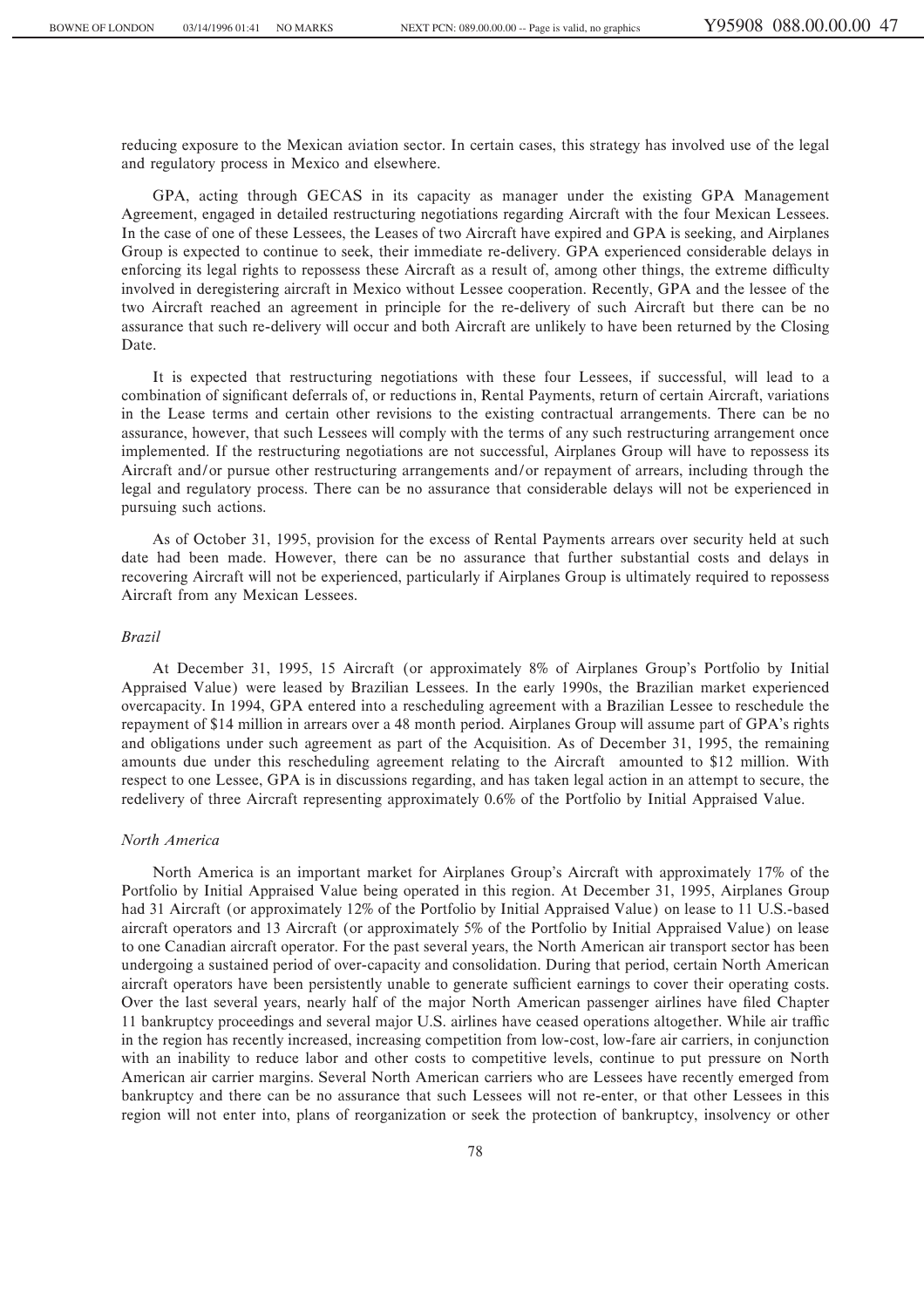similar proceedings. Such proceedings may adversely affect the ability of such Lessees to make timely and full Rental Payments under their relevant Leases.

#### *Commonwealth of Independent States*

GPA currently has a deferral arrangement with one Lessee in the Commonwealth of Independent States ("CIS") for rent, maintenance and other miscellaneous payments. At December 31, 1995, the amount owing to GPA was approximately \$0.6 million and such Lessee was current on all required payments.

# *Asia and Far East*

As of December 31, 1995, 24 Aircraft representing approximately 15% of the Portfolio by Initial Appraised Value were on lease to 12 aircraft operators in this region.

At that date, 8 Aircraft (or approximately 8% of the Portfolio by Initial Appraised Value) were on lease to 3 aircraft operators in Indonesia and Indonesian aircraft operators owed GPA \$12.4 million in respect of Aircraft to be transferred to Airplanes Group. GPA is involved in comprehensive restructuring negotiations with one of these Lessees who owed approximately \$11 million in respect of Aircraft to be transferred to Airplanes Group. These restructuring negotiations involve the early redelivery of Aircraft and rescheduling of debts. There can be no assurance as to the outcome of these negotiations or that such Lessee will ultimately repay all amounts owed to the Airplanes Group. Furthermore, the Aircraft to be redelivered by this airline are F100s and Airplanes Group's ability to release them at attractive rental rates may be adversely affected by the current uncertainty surrounding the future of Fokker N.V. in the commercial aircraft manufacturing industry following its recent filing for court protection from its creditors.

## *Additional Considerations*

In addition, certain Lessees have experienced periodic difficulties in meeting their maintenance obligations under the related Leases. Such difficulties have arisen from, *inter alia*, the failure of the applicable Lessee to have in place a sufficiently well established maintenance program, adverse climate and other environmental conditions in the locations where such related Aircraft are operated or financial and labor difficulties experienced by the relevant Lessee. A continuous failure by a Lessee to meet its maintenance obligations under the relevant Lease: (a) could result in a grounding of the Aircraft; (b) in the event of a release of such Aircraft would likely cause Airplanes Group to incur costs, which may be substantial, in restoring such Aircraft to an acceptable maintenance condition; and (c) would be likely adversely to affect the value of the Aircraft.

It is not a condition to the closing of the Underwritten Offering that there be no events of default or payment or other defaults under the Leases relating to such Aircraft at the time of closing. There can be no assurance that any payment defaults described above will be cured or that any additional defaults will not arise which cannot be cured or will not be cured before the Closing Date. In addition, a certain amount of Lessees are likely to be in arrears or in default from time to time after the closing.

# **Downtime**

The continuing difficult environment in the civil aviation industry, exacerbated frequently by specific difficulties in the aviation industry or economies of specific countries or regions such as those in Mexico, has resulted in a number of Aircraft being off-lease and also in a relatively high amount of receivables balances being outstanding. At December 31, 1995, 9 Aircraft were off-lease. Of these Aircraft, 6 Aircraft, reserved under letter of intent for lease, were the subject of contractual negotiations and the remaining 3 Aircraft were being actively marketed. In addition to those referred to above, two Aircraft are currently in the process of being repossessed from a Lessee due to such Lessee's failure to comply with the terms of the Lease.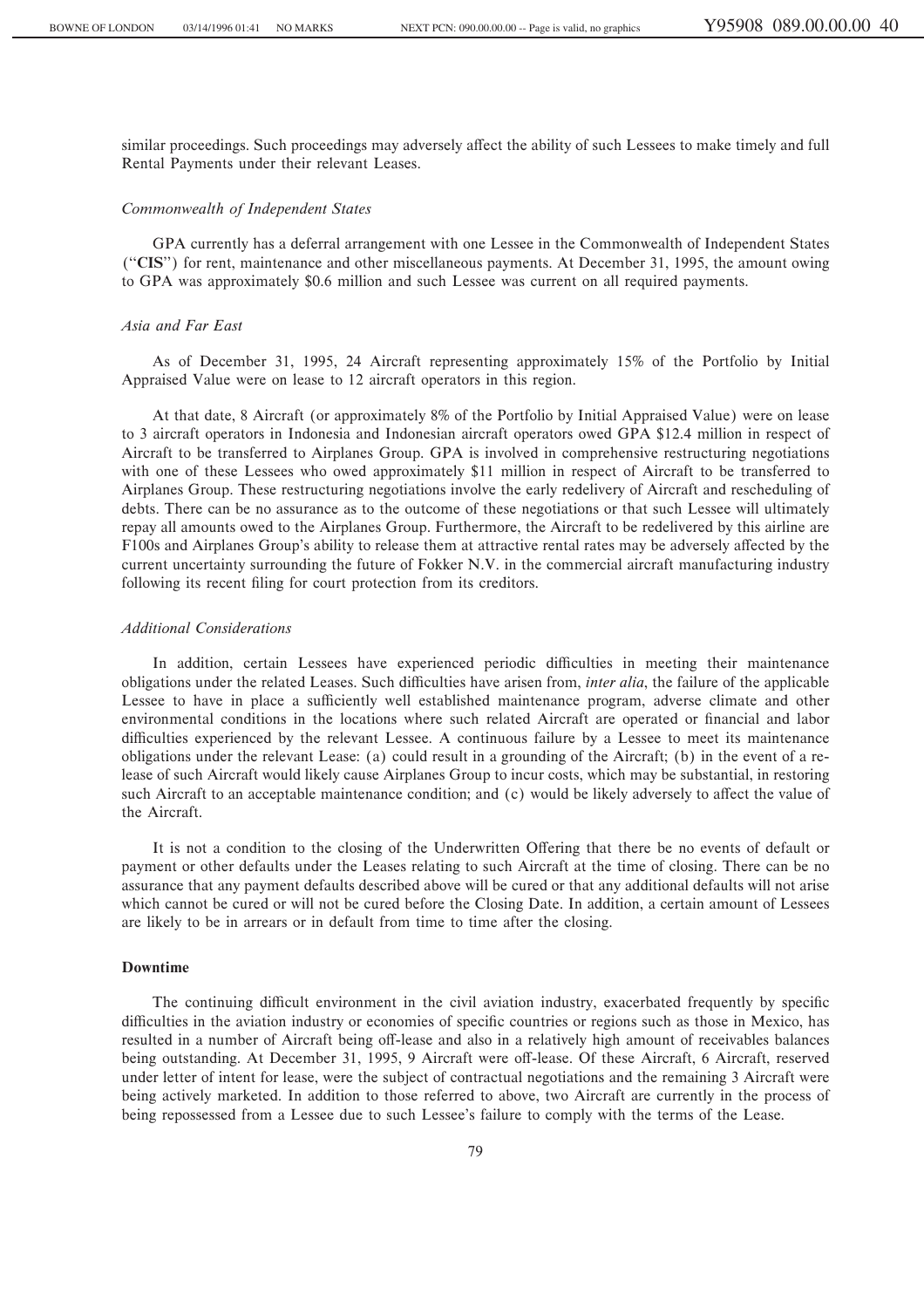# **THE COMMERCIAL AVIATION INDUSTRY**

Commercial aviation is an important segment of the travel and tourism industry. There were, as of September 30, 1995, 10,936 commercial jet aircraft and approximately 4,787 turboprop aircraft of all types (excluding aircraft manufactured in the CIS) in passenger and freight service.

The level of worldwide demand for air travel has been cyclical, and the rate of growth is influenced by a number of factors, including global and regional political stability, general economic, business and credit conditions, the impact of the price and availability of jet fuel on airline costs and technological developments in the field of transport and communications such as high-speed rail travel and video-conferencing which provide partial substitutes for some air travel.

Demand for air travel as measured by the number of fare paying passengers carried multiplied by the distance flown in miles (revenue passenger miles, or "**RPMs**") has increased since 1970 in every year but one, 1991, in which there was a decline of 2.8% principally due to a worldwide economic slowdown exacerbated by the Gulf War. This decline in demand together with a sharp increase in surplus industry capacity led to widespread financial losses in the airline industry. As shown below on the table entitled "World Traffic Growth'' (excluding domestic CIS), the average annual increase in RPMs from 1970 to 1994, taking into account the decline in 1991, was approximately 6.7%. Historical growth in RPMs has shown a correlation with growth in world GDP and the decrease in the cost of air travel on an inflation-adjusted basis.

Demand has varied in different regions of the world. In the period since 1990 the highest rates of annual increase in RPMs have been on certain routes in the Asia-Pacific region. The lowest rates of annual increase in RPMs have been on domestic routes within Europe and the United States.

Worldwide traffic grew by approximately 8.7% in 1992. This increase was not accompanied by a material improvement in airline profitability over 1991 due to the impact of low revenues arising from overcapacity; however, traffic grew by 5.1% in 1993 and 5.4% in 1994 accompanied by a gradual return to profitability. There can be no assurance that the worldwide demand for air travel will continue to increase or that such worldwide demand will not decline.

| Year | World Traffic<br>in RPMs<br>(billions) | Annual<br>Growth in<br><b>World Traffic</b><br>in RPMs |
|------|----------------------------------------|--------------------------------------------------------|
|      | 285.6                                  |                                                        |
|      | 430.6                                  | 8.6%                                                   |
|      | 654.4                                  | 8.7                                                    |
|      | 839.7                                  | 5.1                                                    |
|      | 1.165.6                                | 6.8                                                    |
|      | 1.133.5                                | (2.8)                                                  |
|      | 1.232.2                                | 8.7                                                    |
|      | 1.295.2                                | 5.1                                                    |
|      | 1.365.2                                | 5.4                                                    |

# **World Traffic Growth**

Source: Third party industry sources.

Recent annual rates of growth in the commercial aviation industry may not be indicative of future rates of growth. Various industry participants have forecast average rates of growth ranging from 4.0% to 5.7% for the period from 1995 through 2015. There can be no assurance, however, that such rates of growth will be achieved or, even if achieved on average, that there will not be cyclical variations in certain years. Furthermore, there can be no assurance that growth in world traffic RPMs will lead to increases in the profitability of airline operations or demand for aircraft.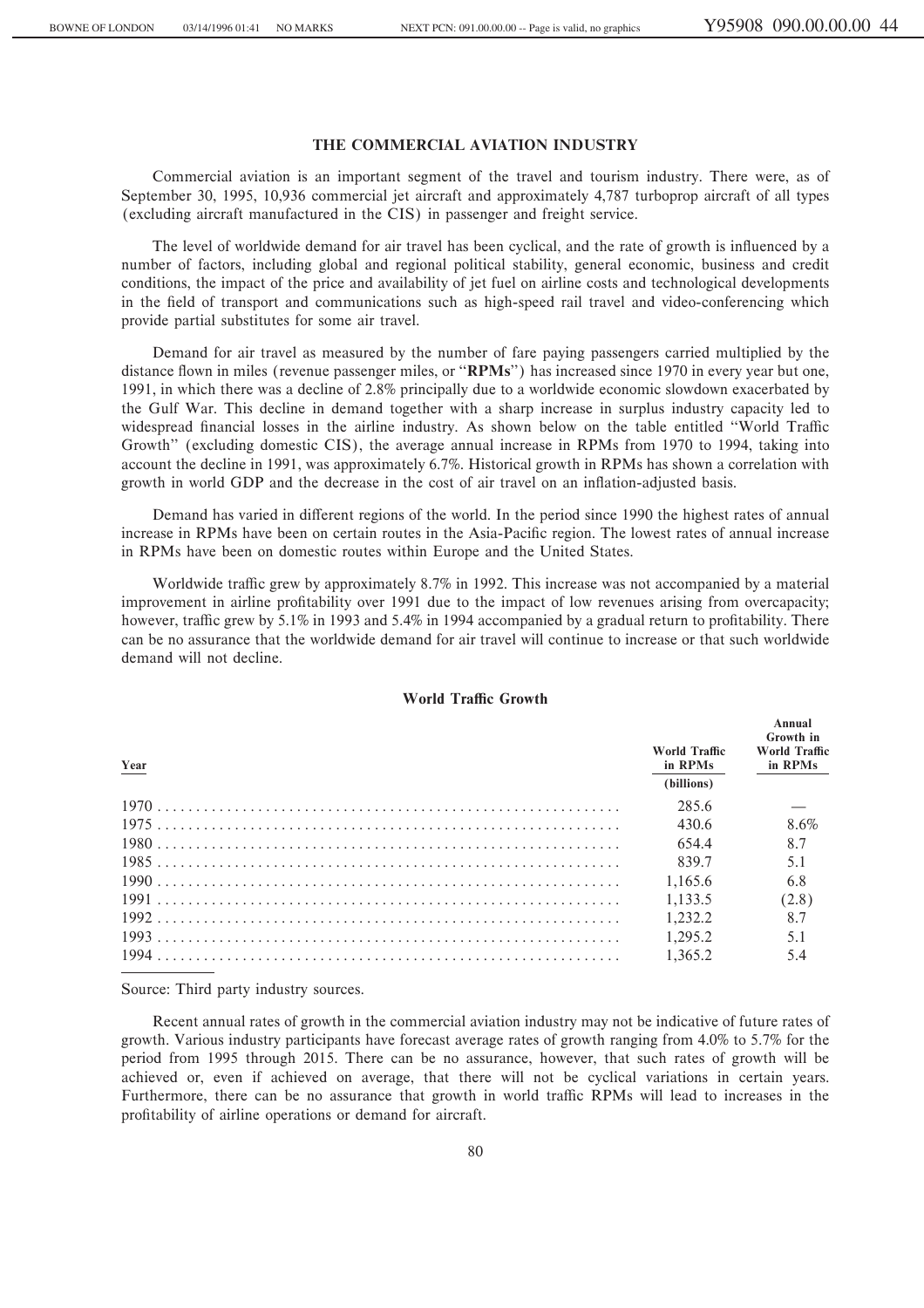### **Operating Leasing**

Until the mid-1970s, almost all commercial aircraft were either owned by their airline operators or leased under finance leases from financial institutions, except for short-term leases of surplus aircraft from one airline to another. In general, airlines enter into such transactions seeking an economical use for surplus capacity resulting from the replacement of older aircraft with new models and cyclical or seasonal declines in the markets they serve. Beginning in the mid-1970s, in contrast, leasing companies were willing to purchase aircraft and undertake the risk of finding a buyer or lessee for such aircraft.

Leasing companies acquire aircraft for lease through purchases of used aircraft, often through saleleaseback arrangements with the operators of such aircraft. Also, in the mid-1980s a number of leasing companies, principally GPA Group and its affiliates and International Lease Finance Corporation, started to acquire new aircraft directly from manufacturers, with or without lease commitments for such aircraft. Leasing companies and other financial institutions have become significant purchasers of new aircraft and their jet aircraft orders and options constituted approximately 16% of outstanding jet orders as of September 30, 1995.

The number of airlines taking aircraft on operating and finance leases has increased from 139 out of a worldwide total of 305 in 1980 (approximately 46% of total airlines) to 484 out of a worldwide total of 642 in 1995 (approximately 75% of total airlines).

Many operating lessees are airlines that cannot independently finance the purchase of aircraft, that desire greater flexibility in fleet planning, or that choose to take advantage of demand from leasing companies to acquire assets through equipment sale-leaseback transactions.

# **Demand for Aircraft**

Over time, an increase in RPMs will create a need for new aircraft capacity to service the incremental demand for air travel over and above the existing capacity provided by airlines. Growth in RPMs has been the principal long-term factor affecting demand for aircraft. Another factor contributing to the demand for aircraft is the need to replace aircraft that are retired at the end of their useful economic lives or are written off for other reasons, including casualties.

In addition to those factors which affect the demand for air travel, the overall level of demand for commercial aircraft depends on a number of factors, including changes in aircraft productivity; the supply of new and used or replacement aircraft, which is affected by manufacturer production levels and may be affected by bankruptcies of significant owners or operators of aircraft; the ability of air transport infrastructure to accommodate commercial air traffic levels; the cost and availability of jet fuel; and governmental regulations and restrictions affecting the costs and benefits of owning and operating aircraft.

The types of aircraft, jet or turboprop, required by an operator are dictated principally by its existing and anticipated structure of routes and traffic volume. An operator's specific choice of aircraft will also depend on a number of additional factors, including the size and composition of its current fleet, its ability to operate and maintain particular aircraft types based on the training of its personnel and the capacity of its ground facilities, seating capacity of the aircraft and operating costs. Approximately three-quarters of commercial jet aircraft manufactured outside the CIS are narrowbody aircraft with the balance being widebody aircraft. Increased airport congestion and limitations on air traffic control systems may lead to a relative increase in the number of widebody aircraft in the worldwide commercial jet fleet. As of September 30, 1995, of the 8,108 narrowbody aircraft in operation, approximately 17% were more than 25 years old while only approximately 0.5% of the 2,828 widebody aircraft in service on that date were more than 25 years old. It is difficult to predict whether any such increase in the number of widebody aircraft will have a material effect on the relative demand for either type of aircraft, as the demand for replacements for older narrowbody aircraft may equal or exceed the demand for widebody aircraft. Within the widebody sector, the availability of newer long-haul aircraft such as the A330, A340, MD-11, B767-300ER, B747-400 and the B777, are likely to result in a continued weak market for earlier models such as the A300-B4, A310, B747-100, B747-200 and DC-10. The newer models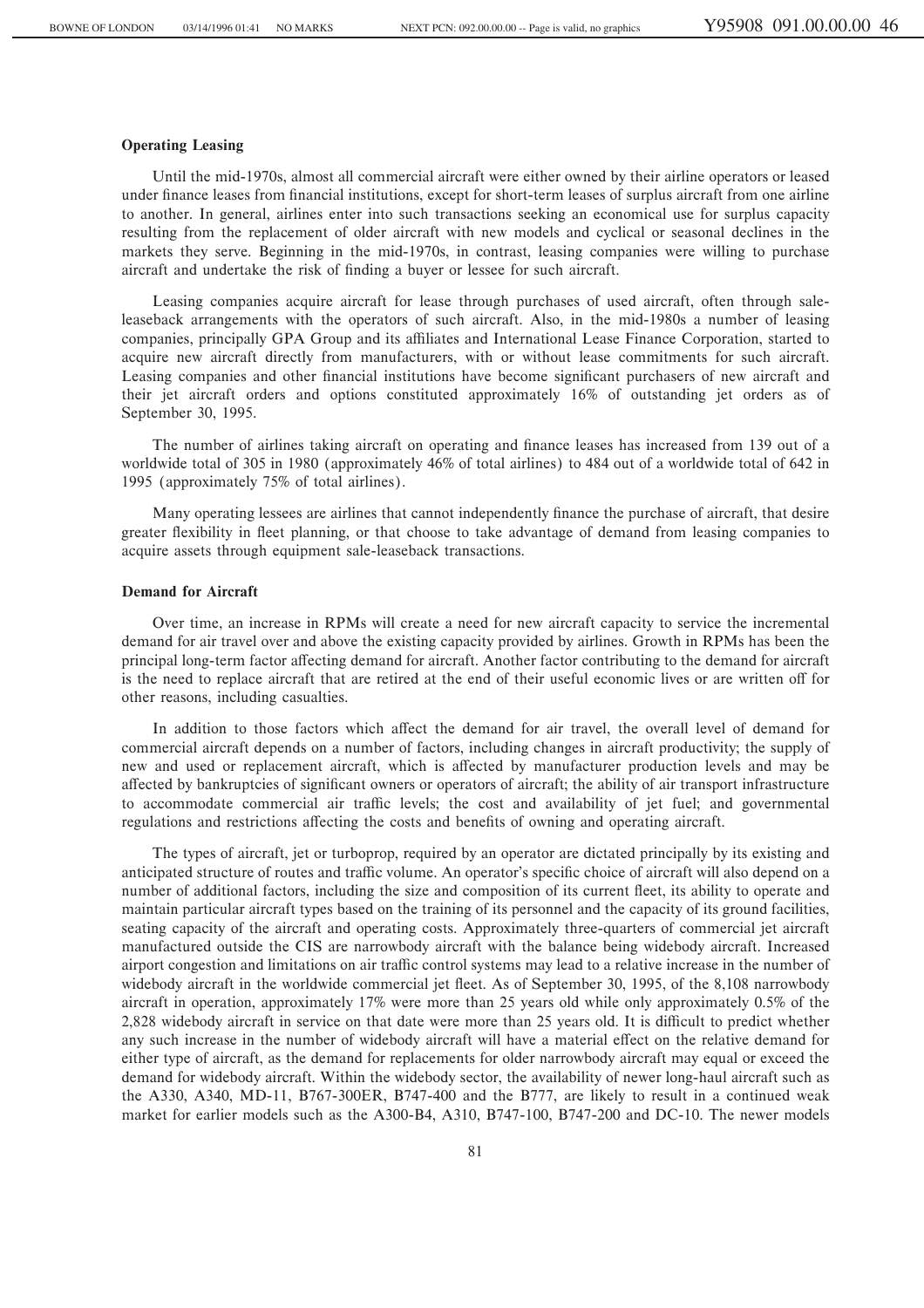have lower operating costs and allow airlines to develop new long-haul routes more efficiently as well as to increase service frequency on established routes.

# **Commercial Aircraft Types**

There are two basic categories of passenger jet aircraft; narrowbody aircraft, which have a single aisle, and widebody aircraft, with twin aisles. Narrowbody aircraft currently have a seating capacity of approximately 100 to 250 and typically are used to service short and medium-haul routes. While such routes may extend up to 3,500 nautical miles, they average between 500 and 1,500 nautical miles. Widebody aircraft currently have a seating capacity of approximately 200 to 450 and are used typically to service long-haul routes of greater than 3,500 nautical miles, although some operators also use widebody aircraft to service short to medium-haul routes with high passenger densities relative to airport capacity.

Passenger turboprop aircraft typically have a seating capacity of up to 70 and are generally used on routes that are either too short or have insufficient passenger density to justify the use of jet aircraft.

Commercial freighter aircraft are almost all variants of passenger models, and many freighter aircraft are conversions of aircraft previously in passenger service. Of the 1,315 freighters in service as of September 30, 1995, 790 were delivered new in freighter configuration; the remaining 525 aircraft having been converted from passenger aircraft. Some aircraft delivered new with freighter capability include aircraft in a mixed passenger/freight configuration, known as "combi" aircraft. As of September 30, 1995, approximately 135 such "combi" aircraft were in service.

# **Commercial Aircraft Technology**

Since the entry into airline service of commercial jet aircraft in the late 1950s, the developments in aircraft technology with the most economic impact on the air travel industry have included: reduction in aircraft fuel consumption, principally through the development of engines with higher bypass ratios and use of lighter construction materials, accompanied by a reduction in engine noise and emissions; improvements in airframe and engine reliability, allowing longer intervals between, and more flexible scheduling of, overhauls and allowing long-haul transoceanic routes to be served by twin-engined aircraft as well as three or fourengined aircraft; and improvements in avionics and other flight control systems, allowing aircraft on all routes to operate with only two cockpit crew. In addition to the cost efficiencies derived from such advances, the development of different types of aircraft and the overall increase in the operational range of newer models of all aircraft types have allowed airlines to address the capacity and frequency requirements of the routes they serve more efficiently.

Despite these developments, most commercial aircraft manufactured within the last 25 years remain in airline service, however a number of aircraft types no longer widely used in passenger service have experienced large levels of early withdrawal from service. Some of these, such as the MDC DC-8, have continued in widespread service as freighters (the DC-8s in the Portfolio have been converted to freighters and are Stage 3 compliant); others, such as the Boeing B720, the Convair 880 and 890, the Aerospatiale Caravelle, the De Havilland Comet, the Hawker Siddeley Trident and the BAC VC-10 are no longer a significant part of the commercial jet fleet. Factors that can result in an aircraft being retired before the end of its operating life include non-compliance with regulations limiting noise levels and other emissions, unreliability in service and/or increased cost of major structural repairs, changes in airline route structures and individual travel patterns and operating costs higher than those of newer competing new aircraft. Since the early 1990s new regulations relating to noise levels have been introduced in Europe and the United States. These regulations have had a significant adverse effect on the demand for non-complying Stage 2 aircraft, although a number of significant operators of such aircraft have announced programs to make these aircraft compliant by installing hush-kits at a cost of approximately \$1 million per engine. The Portfolio contains 6.6% of Stage 2 Aircraft by Initial Appraised Value. There can be no assurance that Portfolio Aircraft will not become economically obsolete before they are assumed to do so through such developments as reductions in the manufacturers' prices for current production aircraft, the development of new aircraft types, more stringent noise and emission regulations and increases in the cost of aviation fuel. Furthermore, there can be no assurance that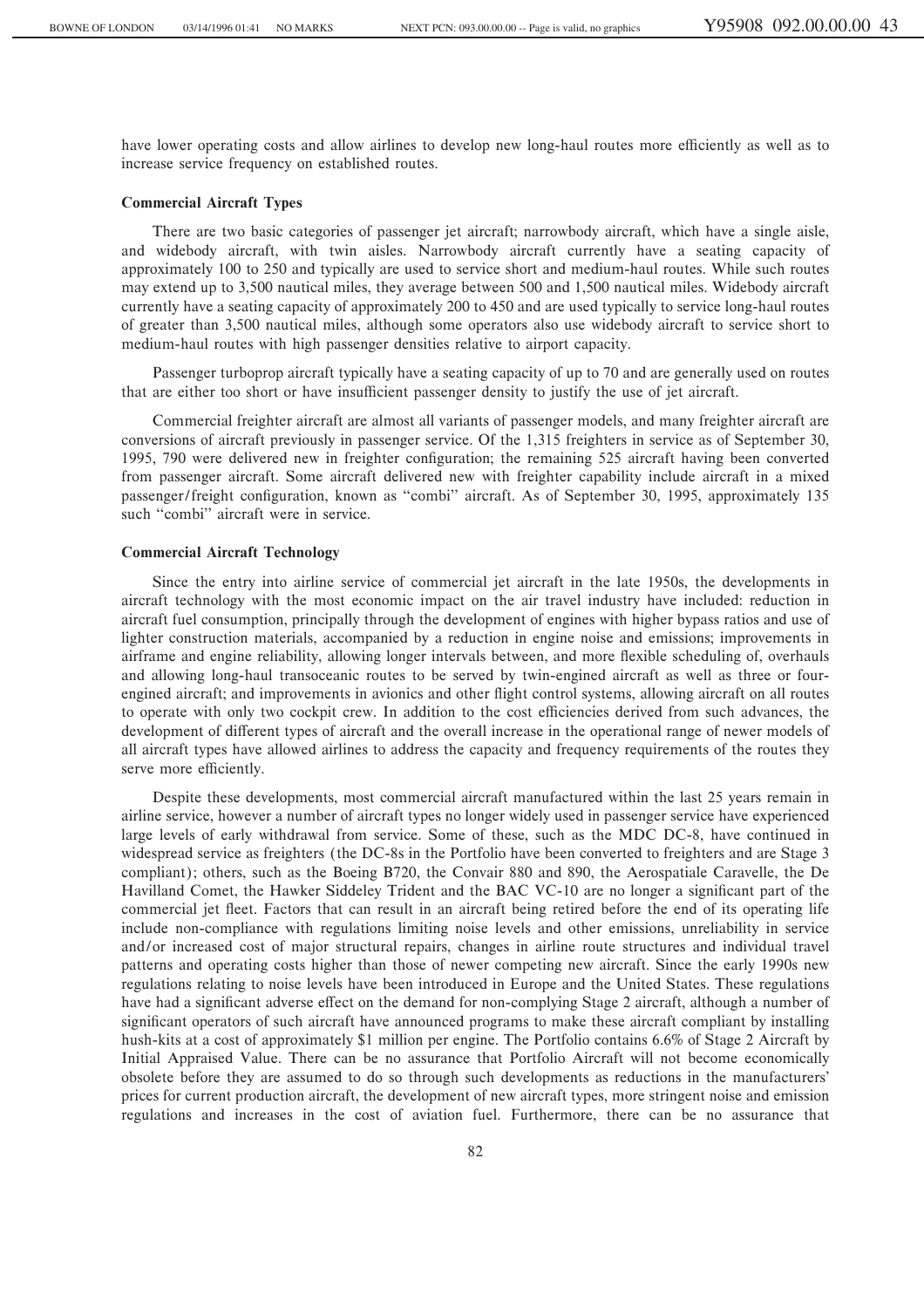technological developments that have not yet had a major economic impact on the air travel industry, such as supersonic transport, will not do so in the future in such a way as adversely to impact the aircraft owned by Airplanes Group.

### **Supply of Aircraft**

New passenger jet aircraft are ordered from manufacturers primarily by airlines, based on their projected operating requirements, and by leasing companies, based on the projected operating requirements of their actual and potential customers. Although all passenger aircraft added to the world commercial aircraft fleet are delivered new from manufacturers, a significant element of demand for freighter aircraft is satisfied by conversion of passenger aircraft, generally older and less technologically advanced models, as discussed above.

There are currently three major manufacturers of commercial jet aircraft outside of the CIS (Boeing, Airbus Industrie G.I.E. and MDC) and four smaller manufacturers (Fokker Aircraft B.V., British Aerospace plc, Bombardier and Embraer) currently producing a total of 21 different types of such aircraft, two of which have not yet entered service. The manufacturers of commercial jet aircraft in the CIS are currently not a material factor in supplying the requirements of operators outside the CIS and the former Eastern Bloc countries. There are three principal manufacturers which, together with their affiliates, produce substantially all commercial jet engines: General Electric Company, through the GE Aircraft Engines Division; United Technologies International, Inc., through Pratt & Whitney; and Rolls Royce. There are relatively more manufacturers of turboprop aircraft and engines than jet aircraft and engines.

There has been a long-term trend toward consolidation of the commercial aircraft manufacturing industry, evidenced by the creation of the Airbus Industrie consortium by four European manufacturers (Aerospatiale, British Aerospace, Daimler-Benz and CASA), the acquisition in 1993 of a majority interest in Fokker Aircraft B.V. by Daimler-Benz and the exit of former participants such as Lockheed and Convair. In addition, there exists considerable uncertainty regarding the future of Fokker Aircraft B.V. in the commercial aircraft manufacturing industry, following its recent filing for court protection from its creditors. The long lead time, high capital cost and technological sophistication required to bring a new aircraft model to the market create significant barriers to entry into the industry.

Although most new aircraft are ordered under long-term, multi-aircraft contracts, the volume of aircraft production has varied significantly over the years, reflecting the changing state of the commercial aviation industry and the economy in general. Manufacturers generally adjust production levels in response to their customers' desires and financial capacity to take delivery of ordered aircraft which in turn may be affected by the level of air traffic and the availability of competitive used aircraft.

The supply of used aircraft depends on the level of utilization of the existing worldwide fleet and the net change in this Öeet based on manufacturers' production levels and aircraft retirements. Cyclical factors that affect air travel demand also may affect the supply of used aircraft. According to the Airclaims Limited CASE database, as of September 30, 1995 there were approximately 740 commercial jet aircraft in storage of which approximately 61% (451 aircraft) were Stage 2 aircraft and approximately 39% (289 aircraft) Stage 3 aircraft. The median ages of such aircraft in storage were approximately 24 and 15 years, respectively. According to third party industry sources, there was a total of 481 commercial jet aircraft available for sale or lease, of which 291 were Stage 2 aircraft and 190 were Stage 3 aircraft. Approximately 30% of such Stage 3 aircraft were narrowbodies and 70% widebodies. There are a number of aircraft in storage that are not available for sale or lease; conversely, a number of aircraft available for sale or lease are in service rather than in storage. In general older aircraft are significantly more likely to be stored than younger aircraft.

The weak growth of air travel between 1990 and 1994 combined with high levels of new deliveries from manufacturers in the early 1990s resulted in low levels of profitability or significant losses for many airlines and leasing companies, a significant increase in the supply of used aircraft and decrease in their value, especially for older Stage 2 aircraft. Although some manufacturers have implemented significant cuts in production, some oversupply still exists for a number of models, and there can be no assurance that such oversupply will diminish or that any future downturn in the commercial aviation industry or the worldwide demand for aircraft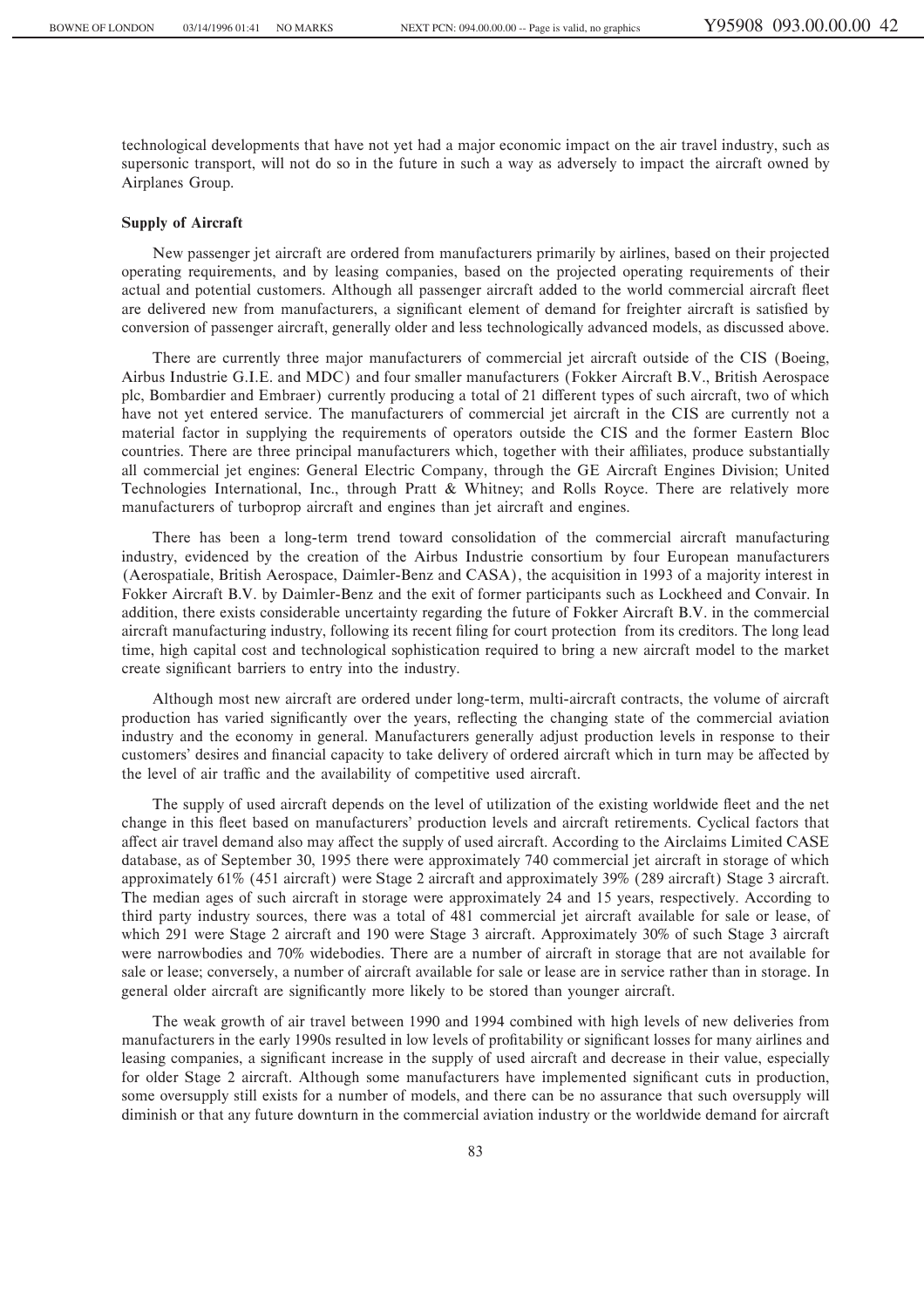will not result in the availability of a large number of used aircraft for lease or sale in the future, particularly at such times as aircraft are being marketed for lease by Airplanes Group.

All of the major manufacturers are implementing programs to shorten lead times and reduce the cost of manufacturing commercial aircraft, including the reorganization of design and production systems and business arrangements with suppliers which have resulted in, in some instances, *inter alia*, lower escalation of future prices and shifts in aircraft ordering patterns such that purchasers are able to acquire aircraft at shorter lead times than previously required. Some manufacturers are also discussing the use of lower-cost production locations. Depending on the extent to which cost savings are achieved and passed on to aircraft purchasers these factors could have an adverse impact on the ability of Airplanes Group to re-lease or sell the Aircraft and on the rental rates of Future Leases of the Aircraft.

# **Role of Government**

National governments play a major role in the regulation of air transportation through the establishment of standards of aircraft certification, airworthiness and operation, the regulation of airspace and the provision of services, including navigational aids, air traÇc control and search and rescue. There is a general worldwide uniformity of standards because all nations with any significant civil aviation industry are members of the International Civil Aviation Organization (a United Nations agency) and apply the technical standards developed by this agency as the basis of national aviation regulations. In many countries, the national government regulates both domestic routes and the pricing of air travel, although since the late 1980s there has been a trend in certain jurisdictions, such as the European Union, Australia, Mexico and Brazil, toward limited deregulation and the progressive opening up of routes to competition, which could lead to developments similar to those which have occurred in the United States since the enactment of the Airline Deregulation Act of 1978. In particular, the European Union introduced a package of liberalization measures in 1993 affecting the licensing of air carriers, access to air routes within the European Union and fares and rates for air transportation services.

National governments have also influenced the financial condition of the commercial aviation industry in other ways. These include the ownership or support of national and local airlines, often with direct subsidies although there is currently a worldwide trend toward the complete or partial privatization of many government-owned airlines. However, there have been recent initiatives within the European Union intended to make more stringent the conditions subject to which state aid may be given to airlines. Most governments limit the extent to which foreign interests may own domestic airlines (although this is no longer the case within the European Union with respect to the nationals of other member states). Certain national governments also have provided Ñnancial support of local commercial passenger jet manufacturing industries. Indirect financial support is also provided to aircraft and engine manufacturers through the issuance of credits and guarantees from national export credit agencies.

There can be no assurance, however, that the recent trends toward deregulation of routes and pricing of air travel and toward complete or partial privatization of government-owned airlines will continue or will occur in the manner announced by the relevant governments. Although such trends may result initially in an increase in the number of airlines worldwide, they also may result ultimately in a greater concentration of larger airlines due to the failure of smaller, more thinly capitalized airlines. In any event, deregulation and privatization may at times adversely affect the future market for aircraft, including the Aircraft.

### **Technical Regulation**

In addition to general requirements regarding maintenance of aircraft, aviation authorities from time to time issue ADs requiring the operators of aircraft to take particular maintenance actions or make particular modifications with respect to a number of aircraft of one or more designated types. ADs normally specify a period of time in which to carry out the required action or modification and generally enough time is allowed to permit the implementation of the AD in connection with scheduled maintenance of the aircraft or engines. The Existing Leases typically require the Lessees to bear the cost of compliance with ADs issued by applicable aviation authorities and, in most cases, relevant manufacturers' recommendations. In some cases,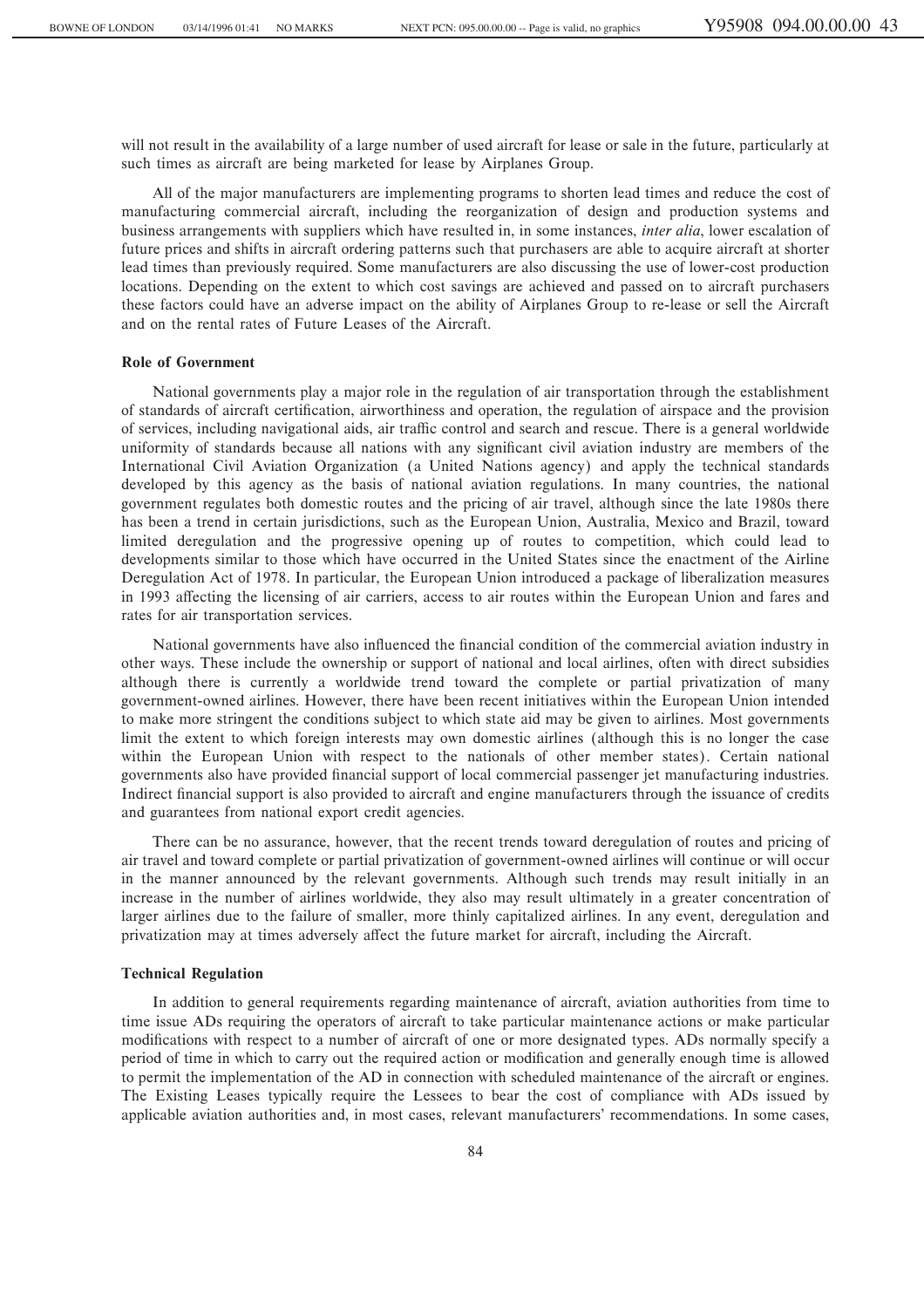Airplanes Group may be required to contribute a portion of such costs over a specified threshold. However, to the extent that a Lessee fails to perform ADs required on an Aircraft, Airplanes Group would bear the cost of compliance necessary for the Aircraft to maintain its Certificate of Airworthiness. In such circumstances, funds in the Collection Account and Lessee Funded Account will be available to Airplanes Group to mitigate the costs of compliance, although such use would reduce the availability of such amounts to cover the cost of scheduled maintenance. There can be no assurance that such funds will be available at the time needed or that any funds available will be sufficient for such purposes.

In addition to the foregoing requirements relating to airworthiness, other governmental regulations may apply to the Aircraft, including requirements relating to noise and emissions levels. Such regulations may be imposed not only by the jurisdictions in which the Aircraft are registered, possibly in connection with airworthiness requirements, but also in jurisdictions where the Aircraft operate. Chapters 2 and 3 of Chicago Convention establish two progressively restrictive noise level standard that correspond to the requirements for Stage 2 and Stage 3 aircraft. A number of jurisdictions have adopted, or are in the process of adopting, noise regulations which ultimately will require all aircraft to comply with the most restrictive of these standards. Such regulations restrict the future operation of aircraft that are not Stage 3 aircraft and ultimately will prohibit the operation of such aircraft in the relevant jurisdictions early in the next century (1999, in the case of the United States). Since as of December 31, 1995, 6.6% of the Aircraft by Initial Appraised Value at October 31, 1995 were not Stage 3 aircraft, these regulations may affect Airplanes Group adversely. In addition, local municipalities may have more stringent noise regulations than those applicable to Stage 3 aircraft.

Volume 2 of Annex 16 of the Chicago Convention also contains standards and recommendations regarding limitations on vented fuel and smoke and gaseous emissions for aircraft. While a number of countries have adopted regulations implementing these recommendations, such regulations generally have been prospective in nature, requiring only that newly manufactured engines meet particular standards after a particular date. To the extent that any such regulations require modifications to the Engines owned by Airplanes Group, they would receive the same treatment under the Leases as do ADs.

There can be no assurance, however, that new noise or emissions reduction requirements will not be adopted in the future that would adversely affect the value of some or all Stage 3 aircraft. Some organizations and jurisdictions have already begun to discuss the tightening of noise and emissions certification requirements for newly manufactured aircraft. There can be no assurance that any such regulations, if adopted, would not adversely affect the value of the Aircraft.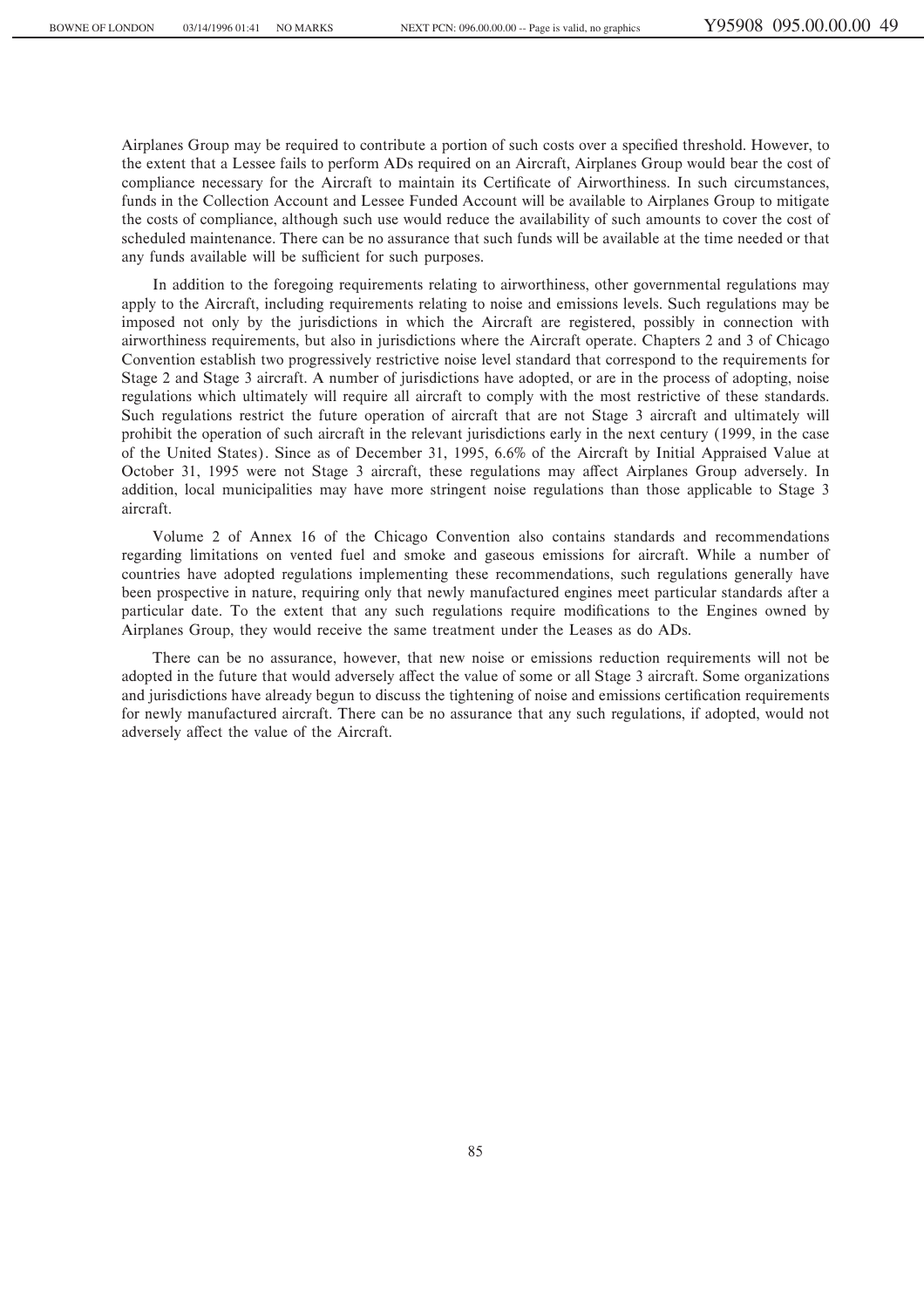# **MANAGEMENT OF AIRPLANES GROUP**

The following description of the management of Airplanes Group is subject to and is qualified in its *entirety by reference to the Servicing Agreement, the Administrative Agency Agreement, the Cash Management Agreement, Airplanes Limited's Articles of Association, the Airplanes Trust Agreement and the Secretarial Services Agreement, forms of which are Ñled as exhibits to the Registration Statement of which this Prospectus is a part.*

Except to the limited extent described herein, particularly upon a Note Event of Default, neither the Trustee nor any of the Certificateholders has any right to participate in the management or affairs of Airplanes Group. In particular, such parties cannot supervise the functions relating to the Leases and the re-lease of the Aircraft, which functions have generally been delegated to the Servicer under the Servicing Agreement. See "Risk Factors - Risks Relating to Airplanes Group and Certain Third Parties - Delegation of Responsibilities", "Description of Securities — The Notes and the Guarantees — Trust Indenture Covenants" and "
— Note Events of Default and Remedies".

#### **Directors and Controlling Trustees**

The Board will generally, as provided below, be composed of no more than five members. The holder or holders of a majority in aggregate principal amount of the Class E Notes issued by Airplanes Limited have the right to appoint one Director of Airplanes Limited while the Class E Notes are outstanding. The remaining Directors must be Independent Directors subject to GE Capital's right to appoint new Directors as set forth below. The initial Independent Directors have been appointed by Messrs. Patrick H. Blaney and John F. Tierney upon their resignation as the initial Directors of Airplanes Limited. The succeeding Independent Directors will be appointed by a majority of the then standing Directors. It is expected that on the Closing Date Edward Hansom will be appointed a Director by GPA as majority holder of the Class E Notes. If no Independent Directors are serving on the Board at any time, four new Independent Directors will be appointed in accordance with Airplanes Limited's Articles of Association. Certain significant transactions or proceedings of Airplanes Limited may be only approved by a unanimous vote of all Directors. These transactions and proceedings principally relate to certain insolvency proceedings, amendments to Airplanes Limited's Memorandum or Articles of Association, mergers or, subject to certain exceptions, the sale of all or substantially all of Airplanes Limited's assets.

Four Independent Trustees have been appointed who will be the same individuals as the Independent Directors of Airplanes Limited. The initial Independent Trustees have been appointed by the Settlor and their successors will be appointed by a majority of the then standing Controlling Trustees. The holders of a majority in aggregate principal amount of the Class E Notes issued by Airplanes Trust have the right to appoint one of the Controlling Trustees of Airplanes Trust, and it is expected that on the Closing Date Mr. Hansom will be appointed a Controlling Trustee by GPA, as majority holder of the Class E Notes. The five trustees other than the Delaware Trustee will be the Controlling Trustees with the right to manage Airplanes Trust. Approval of certain significant transactions or proceedings with respect to Airplanes Trust or AeroUSA may only be obtained by a unanimous vote of all Controlling Trustees. These transactions and proceedings principally relate to certain insolvency proceedings, amendments to Airplanes Trust's or AeroUSA's constituent documents, mergers or, subject to certain exceptions, sale of all or substantially all of Airplanes Trust's or AeroUSA's assets.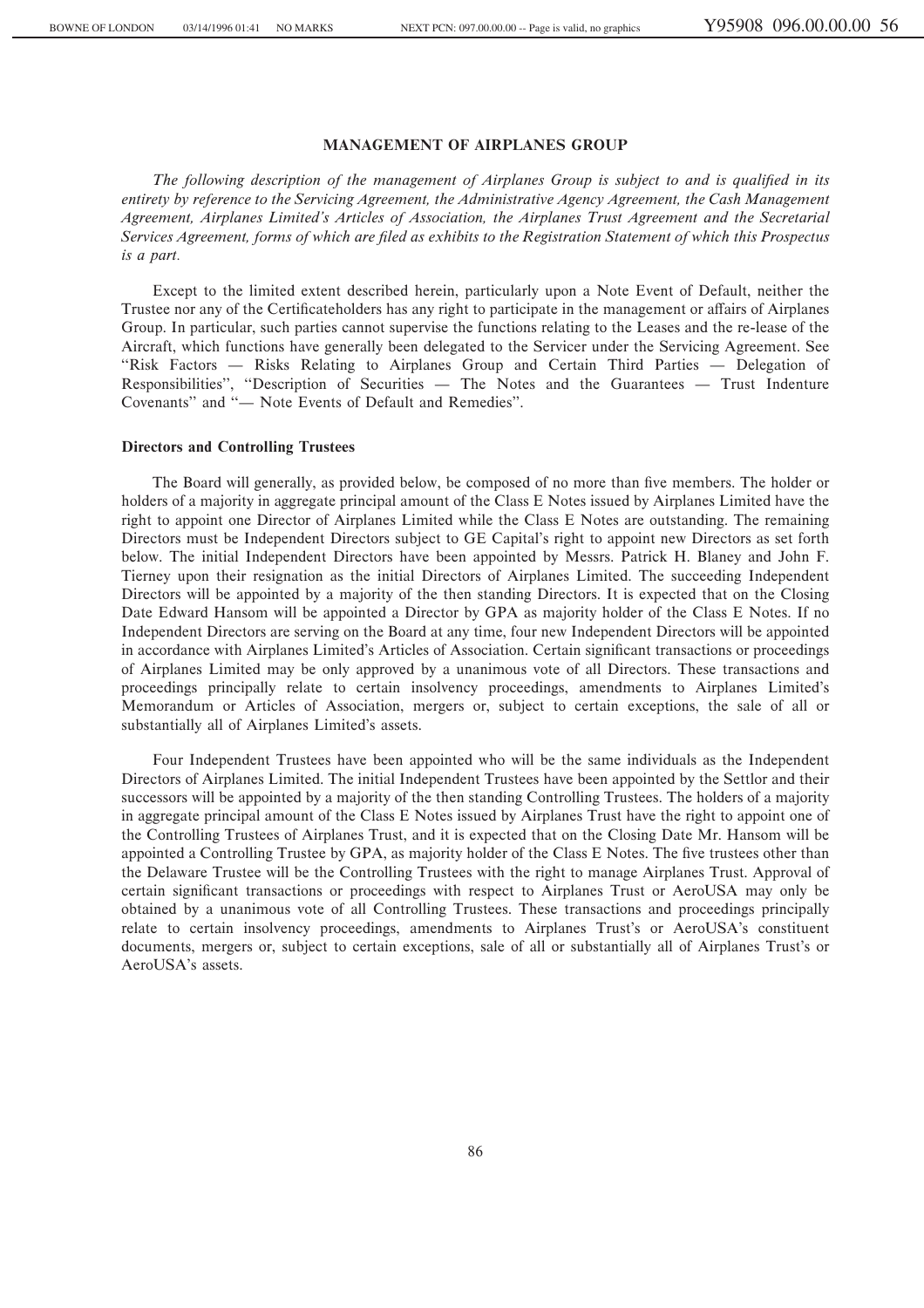The Independent Directors and the Independent Trustees, their respective ages and principal activities are as follows:

| Name                                             | Age Offices Held with the Registrants                                                            |
|--------------------------------------------------|--------------------------------------------------------------------------------------------------|
|                                                  | Director, Airplanes Limited<br>Controlling Trustee, Airplanes Trust                              |
| William A. Franke                                | 58 Director and Chairman, Airplanes Limited<br>Controlling Trustee and Chairman, Airplanes Trust |
| Hugh R. Jenkins  62 Director, Airplanes Limited  | Controlling Trustee, Airplanes Trust                                                             |
| William M. McCann 51 Director, Airplanes Limited | Controlling Trustee, Airplanes Trust                                                             |

Roy Dantzic started his career with Coopers & Lybrand qualifying as a chartered accountant in 1968. He left in 1970 and spent the next 10 years in corporate advisory work, principally as a director of Samuel Montagu. In 1980, the British Government appointed Mr. Dantzic as Finance Director of British National Oil Corporation and he served in such capacity until 1984. Between 1985 and 1989 he was a director of the corporate broking division of Wood McKenzie. In 1989 he joined the board of Stanhope Properties and served as its Finance Director from 1992 until the company was acquired in 1995. In August 1995, Mr. Dantzic became a director of Smith New Court Corporate Finance Ltd. a subsidiary of Smith New Court plc. which was acquired by Merrill Lynch International Ltd. in September 1995. Mr. Dantzic is currently a director of the corporate broking division of Merrill Lynch International Ltd. He has also served on the boards of Central Electricity Generating Board, British Nuclear Fuels Limited and Saxon Oil Limited and is currently a nonexecutive director of Total Oil Holdings Ltd.

William Franke joined America West Airlines Inc. (""**America West**'') in September 1992 as Chairman of the Board and in December 1993 was also elected Chief Executive Officer. Mr. Franke was formerly chairman, president and chief executive officer of Southwest Forest Industries, Inc., a Fortune 500 integrated forest products company based in Phoenix. He was Chairman of the executive committee at Valley National Bank (now Bank One, Arizona, N.A.) during its management restructuring and served as Chairman of the Executive Committee, acting Chief Executive Officer and Chairman of the special committee of directors of The Circle K Corporation during its financial restructuring. Mr. Franke is owner and president of Franke & Company, Inc., a financial advisory firm. He is currently a director of Phelps Dodge Corporation, a major mining and manufacturing company; and Central Newspapers, Inc., publisher of the Phoenix and Indianapolis morning and evening newspapers. He is also a director of the Air Transport Association (ATA).

GPA has 19 aircraft and three spare engines under sublease to America West, three of which aircraft will be transferred to Airplanes Group and are subleased through another airline. In addition, GPA Group has the right, until June 30, 1999, to require America West to lease up to five new or used aircraft, of types consistent with America West's fleet plan and requirements, on fair market terms. In connection with the emergence of America West from reorganization proceedings under Chapter 11 of the U.S. Bankruptcy Code, GPA Group received 900,000 shares of America West's Class B Common Stock, which represented at such time 2% of the America West common stock, all of which shares have been sold. GPA Group also received, and continues to hold, warrants to purchase up to 1,384,615 shares of America West's Class B Common Stock, representing between 2.5% and 3.5% of the common stock of America West on a fully diluted basis. GPA Group also has the right to designate one director of America West for so long as GPA Group owns at least 2% of the voting securities of America West on a fully diluted basis. The GPA Group designee is currently John F. Tierney.

Hugh Jenkins has spent over 20 years in senior investment management positions. Most recently with the Prudential Corporation Plc, a large life insurance company where from 1989 to December 1995 he was an Executive Director and Chairman/Chief Executive of its investment management subsidiary with overall responsibility for the Group's investments worldwide. His previous appointments included: 1986-1989 Group Investment Director of Allied Dunbar Insurance Plc; 1985-1986 Director of Heron International, N.V. and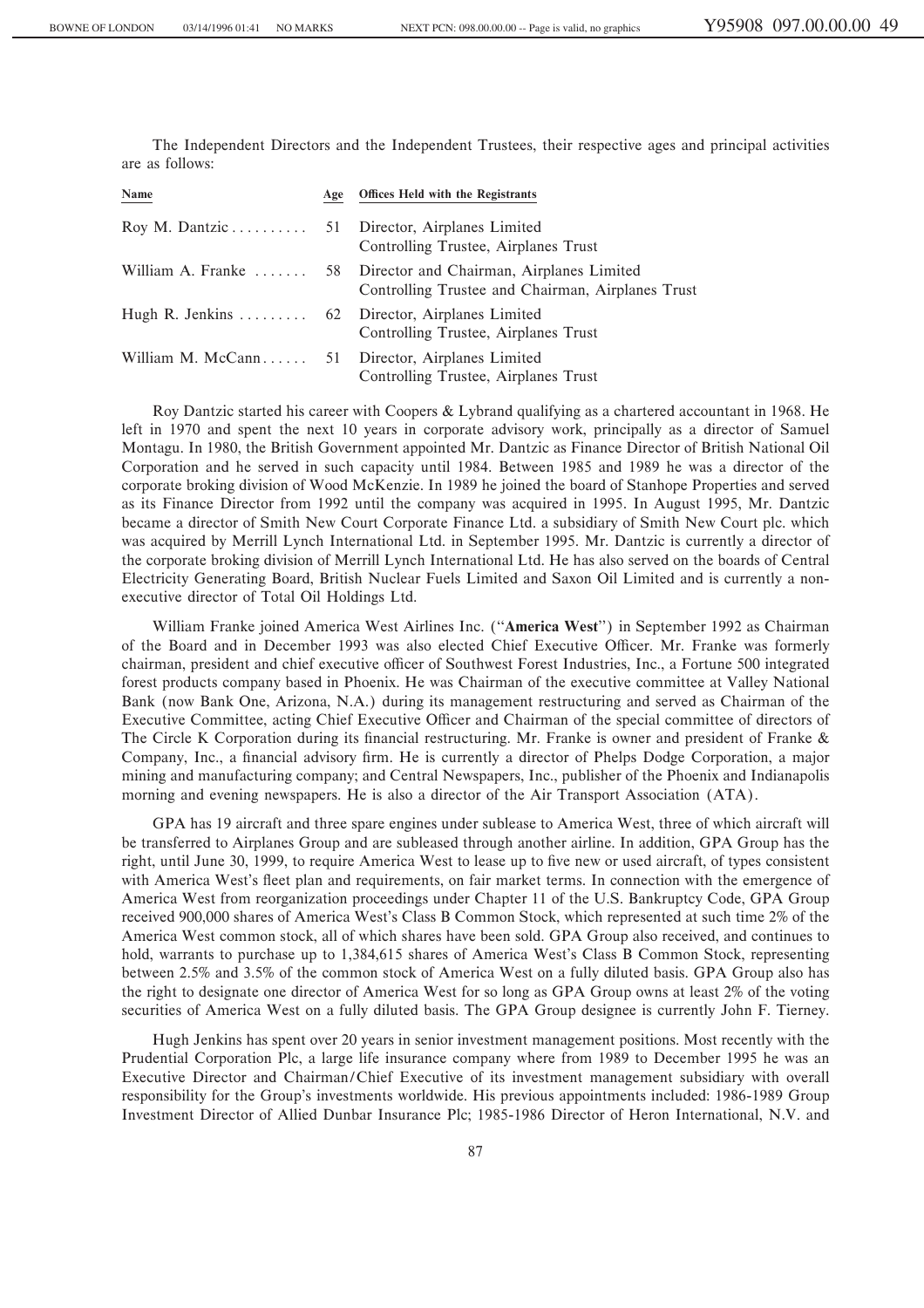from 1973-1985 as Director-General of Investments for the pension plans of the National Coal Board. He is currently a non-executive Director of The Rank Organisation Plc, Thorn EMI Plc, Johnson Matthey Plc and Gartmore European Investment Trust Plc.

William McCann, a chartered accountant, became a partner in Craig Gardner/Price Waterhouse in 1972. From 1987 to 1995, he was the Managing Partner of Craig Gardner/Price Waterhouse in the Republic of Ireland. From 1991 to 1995 he was a member of the Price Waterhouse World Board. Mr. McCann currently is Chairman of the Electricity Supply Board, Ireland and a Director of the Central Bank of Ireland. He is also a Director of Canada Life Assurance (Ireland) Limited, Murray Global Accumulation Funds plc and is a Director of a number of other companies. He is a Board Member of the University College Dublin Graduate School of Business.

It is expected that on the Closing Date Edward Hansom will be appointed a Director of Airplanes Limited and a Controlling Trustee of Airplanes Trust by GPA Group as majority holder of the Class E Notes. Mr. Hansom is General Manager, Treasury of GPA Group. He joined GPA Group in 1988 from the treasury division of Schroders. Prior to taking up his current position in 1994, Mr. Hansom was a General Manager of GPA's capital division, working on sales of aircraft with leases in place to Asian investors and the ALPS 92-1 portfolio aircraft sale. Mr. Hansom is also a director of ALPS 92-1 and ALPS 94-1.

The Board of Directors and the Controlling Trustees of Airplanes Limited and Airplanes Trust, respectively, will be non-executive Directors and Controlling Trustees, as the case may be. Further, as is common with many other special purpose companies, neither Airplanes Limited nor Airplanes Trust will have any employees or executive officers. Accordingly, the Board of Directors and the Controlling Trustees will each rely upon the Servicer, the Administrative Agent, the Cash Manager and the other service providers for all asset servicing, executive and administrative functions pursuant to the respective service provider agreements. See "Risk Factors — Risks Relating to Airplanes Group and Certain Third Parties". Certain individuals other than the Directors and Controlling Trustees listed above serve as directors of various subsidiaries of Airplanes Group.

If GE Capital acquires 90% or more of the ordinary share capital of GPA Group, the holder of a majority in aggregate principal amount of the Class E Notes, would be entitled to dismiss the Directors and the Controlling Trustees and to appoint new Directors and Controlling Trustees, *provided* that (i) GE Capital guarantees the performance by GECAS of its obligations under the Servicing Agreement, if GECAS is then the Servicer, (ii) GE Capital shall then have a rating of at least Aa1 or AA+ on its long-term, senior unsecured debt obligations from Moody's or Standard & Poor's, respectively, and (iii) each of Airplanes Limited and Airplanes Trust shall continue to have at least three Independent Directors or Independent Controlling Trustees, as applicable, who will form a committee to review and, if thought fit, approve, by a vote of at least two of the three committee members, any transactions of Airplanes Group (other than as described in the next paragraph) in which GE Capital or any of its affiliates is an interested party. There can be no assurance that GE Capital will elect to exercise its right to acquire any ordinary share capital of GPA Group. Neither the Certificates nor the Notes are obligations of, or guaranteed by, or offered for sale by, GE Capital, GECAS or any of their affiliates.

At such time, if any, as the Directors and Controlling Trustees have been appointed by the holder of a majority in aggregate principal amount of the Class E Notes, then the Directors and Controlling Trustees shall have the authority, acting on a simple majority vote, without any independent committee veto rights to cause Airplanes Group to sell, directly or indirectly, all of the assets of the Airplanes Group, whether through a stock or an asset sale, to any person who provides, as consideration therefor, any combination of cash, obligations of the United States government or of corporate issuers rated at least AA+ or its equivalent and Class E Notes which, through the payment of interest, principal and premium, if any, in respect thereof, will be sufficient to repay or defease, as the case may be, the Notes in accordance with their terms, discharge any Class E Notes not so transferred and pay, with respect to Airplanes Limited, the Discounted Annual Dividend Amount, plus any arrears of the Annual Dividend Amount. See "Description of Securities — The Notes and the Guarantees — Defeasance".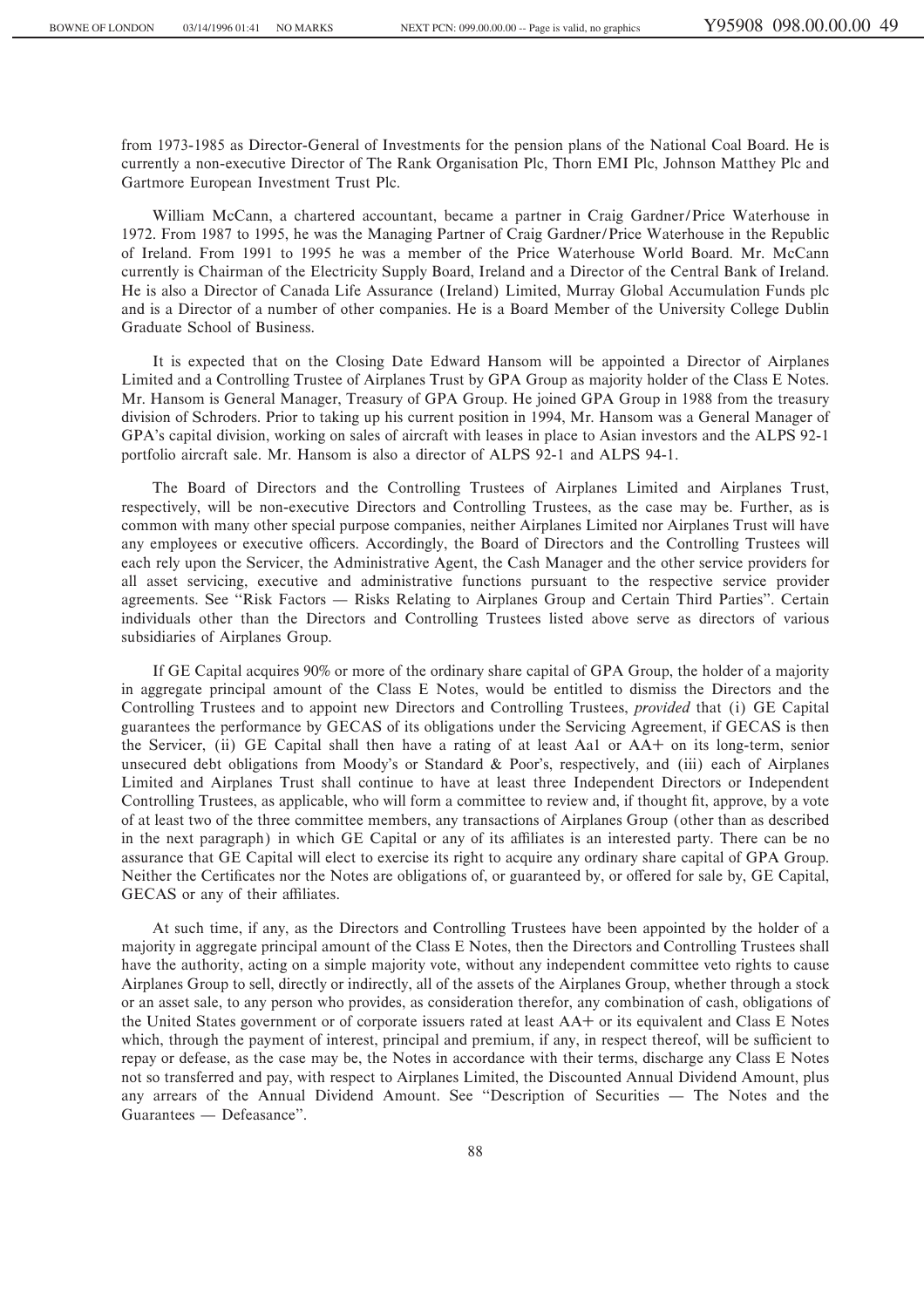All Directors and Controlling Trustees will be compensated for travel and other expenses incurred by them in the performance of their duties. Airplanes Limited and Airplanes Trust will pay each Independent Director and Independent Trustee, as the case may be, an aggregate fee of \$75,000 per annum for their services in both capacities. The Chairman of Airplanes Limited and Airplanes Trust will receive an additional \$50,000 per annum for his services in such capacity. Neither the Directors nor the Controlling Trustees appointed by the holder of a majority in aggregate principal amount of the Class E Notes will receive remuneration from Airplanes Limited or Airplanes Trust for their services.

The Directors and the Controlling Trustees will not receive any additional cash or non-cash compensation (either in the form of stock options, stock appreciation rights or pursuant to any long-term incentive plan, benefit or actuarial plan or any other similar arrangements of any kind) as salary or bonus for their services as Directors or Controlling Trustees. None of the Directors or Controlling Trustees currently has an employment contract with either Airplanes Limited or Airplanes Trust or serves as a member of a compensation committee of either Airplanes Limited or Airplanes Trust. The compensation of the Directors of Airplanes Limited is set forth in the Articles of Association of Airplanes Limited and that of the Controlling Trustees is set forth in the Airplanes Trust Agreement. None of the Directors or Controlling Trustees participated in the deliberations concerning Director and Controlling Trustee compensation. None of the Directors or Controlling Trustees has any beneficial ownership in any of the equity securities of Airplanes Limited, Airplanes Trust or any of the subsidiaries of Airplanes Limited or Airplanes Trust.

None of the Directors, Controlling Trustees or any member of their families, or any person owning more than five percent of Airplanes Limited's Capital Stock, has been a party to any transaction, or is party to any currently proposed transaction, with either of Airplanes Limited or Airplanes Trust or any of their respective subsidiaries. Nor has any Director or Controlling Trustee or any member of his family, or any corporation, organization or trust in which such Director or Controlling Trustee is an executive officer, partner, trustee or has a beneficial interest, been indebted in any amount to Airplanes Limited or Airplanes Trust.

Neither Airplanes Limited nor Airplanes Trust knows of any arrangement, other than GE Capital's right to elect to acquire at least 90% of the ordinary share capital of GPA Group, the exercise of which could result in a change in control of either Airplanes Limited or Airplanes Trust. There can be no assurance that GE Capital will elect to exercise its right to acquire any ordinary share capital of GPA Group.

| <b>Title of Class</b> | <b>Name and Address</b>                                                                                  | <b>Number of Shares</b> | <b>Percent of Class</b> |
|-----------------------|----------------------------------------------------------------------------------------------------------|-------------------------|-------------------------|
| Common Stock          | Mourant & Co. Trustees Limited,<br>as trustee of Holdings Trust I<br>22 Grenville Street<br>St. Helier   | 10 Shares               | $33\frac{1}{3}\%$       |
|                       | Jersey, Channel Islands                                                                                  |                         |                         |
| Common Stock          | Mourant & Co. Trustees Limited,<br>as trustee of Holdings Trust II<br>22 Grenville Street<br>St. Helier  | 10 Shares               | $33\frac{1}{3}\%$       |
|                       | Jersey, Channel Islands                                                                                  |                         |                         |
| Common Stock          | Mourant & Co. Trustees Limited,<br>as trustee of Holdings Trust III<br>22 Grenville Street<br>St. Helier | 10 Shares               | $33\frac{1}{3}\%$       |
|                       | Jersey, Channel Islands                                                                                  |                         |                         |
|                       |                                                                                                          |                         |                         |

#### **Beneficial Ownership of Airplanes Limited**

Pursuant to the Shareholders Agreement to be entered into by Mourant & Co. Trustees Limited as trustee of the Charitable Trusts (the ""**Charitable Trust Trustees**''), Juris Limited and Lively Limited and the Airplanes Limited Indenture Trustee (the ""**Shareholders Agreement**''), the Charitable Trust Trustees have agreed that, as long as the Airplanes Limited Notes are outstanding, they will not, without the prior written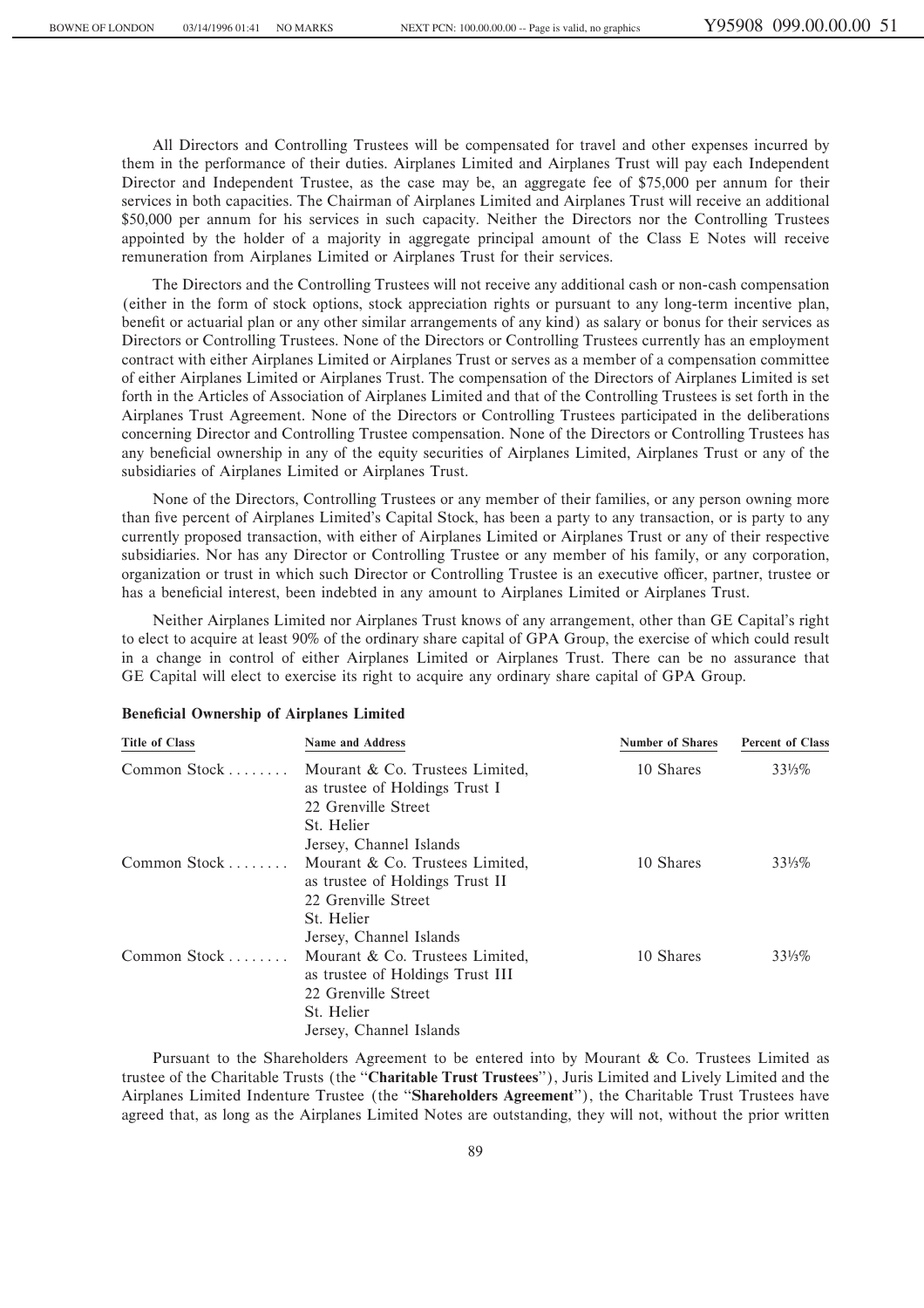approval of the Airplanes Limited Indenture Trustee and all the Directors, transfer any part of the Capital Stock or any interest therein unless the transferee (a) is a trustee of a trust formed for charitable purposes substantially identical to those for which the Charitable Trusts are established and (b) enters into an agreement substantially identical to the Shareholders Agreement in favor of the Airplanes Limited Indenture Trustee. Pursuant to the instruments of trust establishing Holdings Trust I, Holdings Trust II and Holdings Trust III, a certificate given by the Directors to the Charitable Trust Trustees that their voting of the Capital Stock in a specified manner is in the best commercial interests of Airplanes Limited shall, for the purposes of the exercise of the Charitable Trust Trustees' discretion, be conclusive that any such action is in the best commercial interests of Airplanes Limited.

# **The Servicer**

*The Servicer and its affiliates have not assumed and are not responsible for, or guarantors of, and shall not assume or be responsible for, or guarantors of, any liabilities of Airplanes Limited, Airplanes Trust, Holding Co. or any of their aÇliates, including, without limitation, any payments due with respect to the Notes.*

The Servicer will provide services pursuant to the terms of the Servicing Agreement on behalf of Airplanes Group (except in certain circumstances described below where a substitute servicer may perform such services). The Servicing Agreement (a) sets forth the various duties of the Servicer with respect to the management and administration of the Aircraft and the Leases, (b) sets forth certain aircraft marketing activities to be performed by the Servicer and (c) sets forth certain Aircraft management-related obligations of the Servicer in connection with offers and sales by Airplanes Group of Refinancing Certificates or Additional Certificates.

The Servicer will provide the services in accordance with the express terms of the Servicing Agreement, which, *inter alia*, provides that the Servicer will act in accordance with applicable law and with directions given by Holding Co., on behalf of Airplanes Limited, AeroUSA and Holding Co., from time to time in accordance with the Servicing Agreement. In addition, under the Servicing Agreement, the Servicer will agree to perform its services in accordance with the GECAS Services Standard and the GECAS Conflicts Standard.

The duties and obligations of the Servicer will be limited to those expressly set forth in the Servicing Agreement and the Servicer will not have any Ñduciary or other implied duties or obligations to the Airplanes Group or any other person, including any Certificateholder.

In addition to managing the Aircraft, GECAS also manages aircraft assets owned by ALPS 92-1 and ALPS 94-1 and GE Group and other third parties, including GPA. In the course of conducting such activities, GECAS will from time to time have conflicts of interest in performing its obligations on behalf of Airplanes Group. Under certain circumstances, the Servicer may resign from the performance of its duties pursuant to the Servicing Agreement in relation to all the Aircraft generally or, in certain circumstances, one or more Aircraft individually, provided in either case that a replacement servicer has been appointed that complies with certain criteria. With respect to the negotiation of certain conflicts of interest, the Servicer may withdraw from representing Airplanes Group, which shall be required to appoint an independent representative to represent Airplanes Group as to such negotiation, and the Servicer shall be entitled to act on behalf of itself or any of its affiliates with respect to such negotiation. See "Risk Factors — Conflicts of Interest of GECAS".

Pursuant to the Servicing Agreement, the Servicer will not be liable or accountable to any person, other than Airplanes Limited, AeroUSA and Holding Co. to the limited extent described below, under any circumstances, for any Losses and Airplanes Limited, AeroUSA and Holding Co. shall jointly and severally indemnify the Servicer and its affiliates on an after-tax basis for any Losses, unless such Losses are finally adjudicated to have resulted directly from the Servicer's gross negligence or wilful misconduct in respect of its obligation to apply the GECAS Services Standard or the GECAS Conflicts Standard in respect of its performance of the services under the Servicing Agreement. Airplanes Limited, AeroUSA and Holding Co. shall also jointly and severally indemnify the Servicer and its affiliates on an after-tax basis for any losses that may be imposed on, incurred by or asserted against, the Servicer or any of its affiliates, directly or indirectly, arising out of, in connection with or related to, the Servicer or any of its affiliates' involvement (or alleged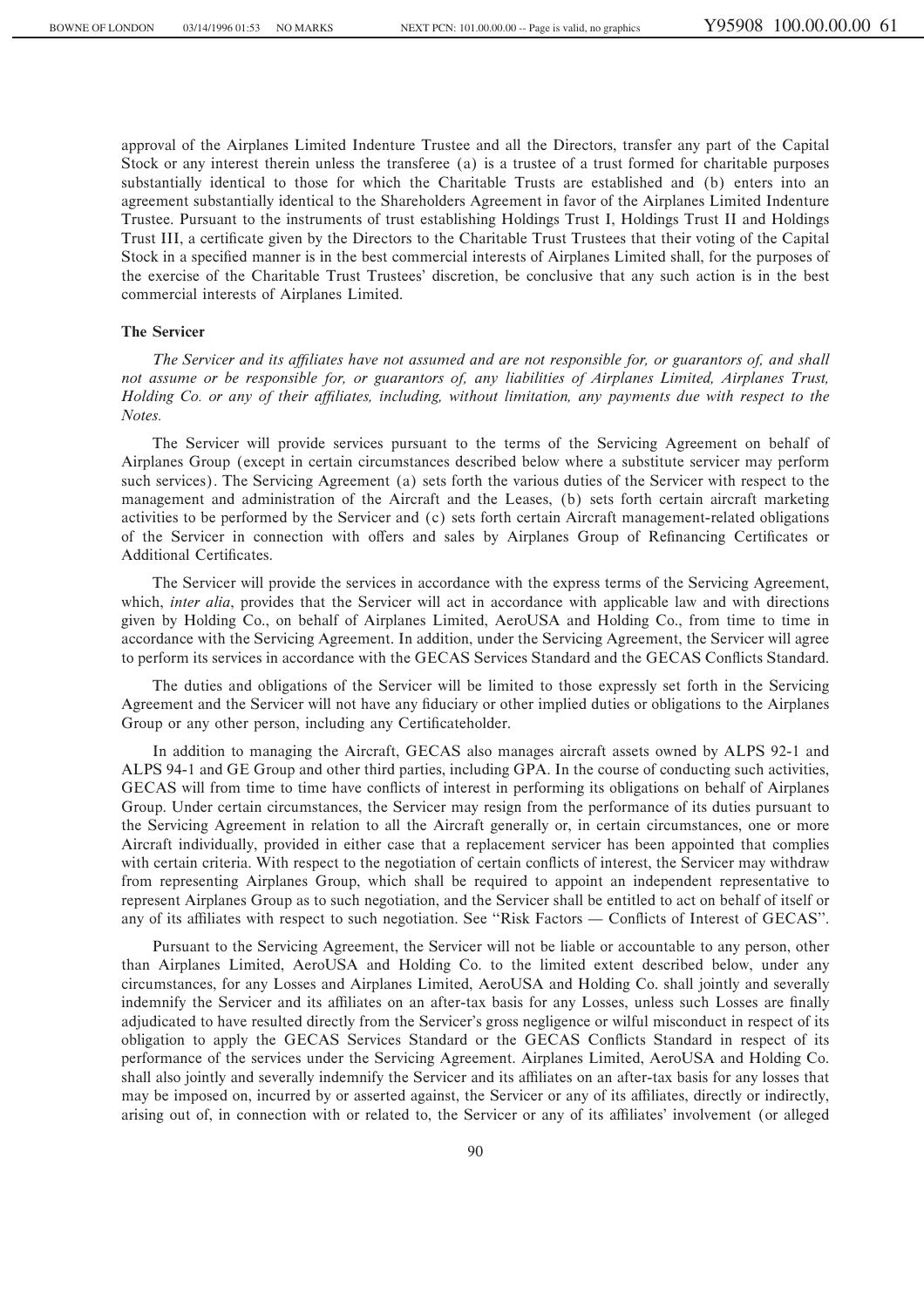involvement) in connection with the structuring or implementation of any aspect of the transactions disclosed in this Prospectus. Airplanes Limited, Holding Co. and AeroUSA will be entitled jointly to terminate the Servicing Agreement if the Servicer fails to perform in any material respect any material service thereunder to either the GECAS Services Standard or the GECAS Conflicts Standard and such failure has a material adverse effect on Airplanes Group taken as a whole. See "Risk Factors — Limitation of Liability on the Part of the Servicer''.

Notwithstanding anything to the contrary stated above, the Servicer will not be obligated to take or refrain from taking any action that it believes is reasonably likely to (i) violate any applicable law with respect to GECAS or its affiliates, (ii) violate any established written policies of GE, in effect from time to time, applicable to GE Group related to business practices with respect to legal, ethical and social matters (""**GE Policy**'') or (iii) lead to an investigation by any governmental authority.

# *Aircraft Services*

Pursuant to the Servicing Agreement, the Servicer has, *inter alia*, undertaken:

- ' to grant Airplanes Group and its agents, including the Administrative Agent, access to certain information and personnel of the Servicer under specified circumstances to enable Airplanes Group to monitor the Servicer's compliance with the Servicing Agreement and otherwise for the purposes of Airplanes Group's business
- ' not to commingle with its own funds any funds of Airplanes Group.

The main categories of services being provided by the Servicer pursuant to the Servicing Agreement in respect of the Aircraft (the "**Services**") are:

- ' Lease marketing services, including, subject to the terms of the Indentures and the Servicing Agreement, remarketing, Lease negotiation and execution (including, without limitation, negotiating final Lease terms)
- ' Aircraft assets management services, including Lease rent collection, Aircraft maintenance, insurance, contract compliance of, and enforcement against, Lessees, and accepting delivery and redelivery of Aircraft
- Aircraft sales services as, when and to the extent directed by Airplanes Group
- ' monitoring of maintenance and provision of records and information with respect to the Aircraft
- ' arranging for valuations and monitoring regulatory developments
- using commercially reasonable efforts to keep Airplanes Group in compliance with certain covenants under the Notes directly relating to the operation of the Aircraft
- ' providing to Airplanes Group certain data and information relating to the Aircraft
- certain limited Aircraft-related assistance in connection with the public or private offerings of Refinancing Certificates, including consenting to public disclosure relating to the Servicer and its affiliates contained in any prospectus, certain limited Aircraft-related participation in marketing activities solely with respect to the Aircraft and the Servicer and the Services, and providing Airplanes Group, underwriters, rating agencies and/or other advisors with the reasonable opportunity to conduct due diligence with respect to the Servicer as it relates to the Aircraft
- ' legal and other professional services in relation to the Aircraft (other than in relation to litigation not arising in the ordinary course of the operating lease business by or against Airplanes Group, or any of its affiliates)
- ' periodic reporting of operational information relating to the Aircraft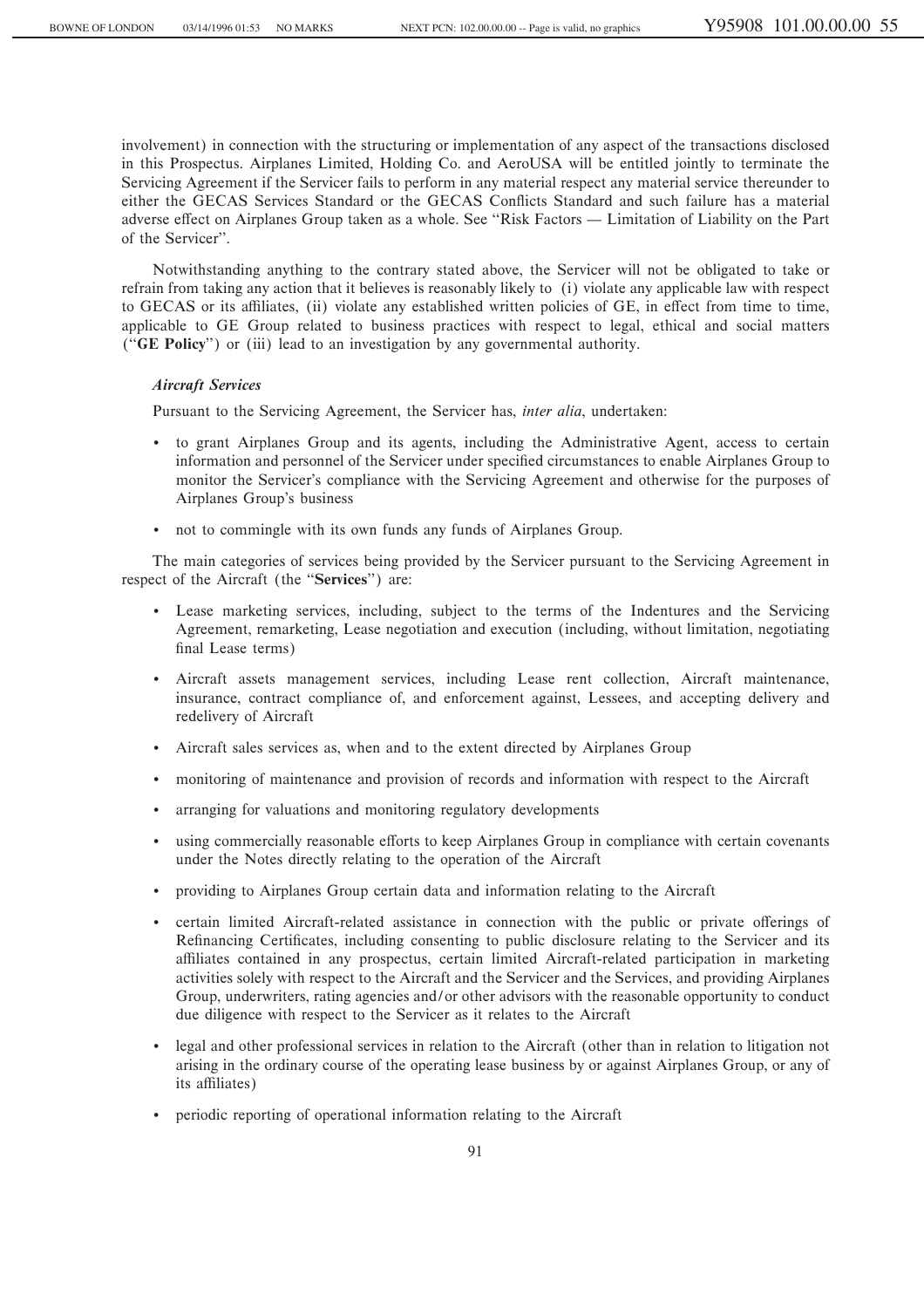# *Operating Guidelines*

Under the Servicing Agreement, the Servicer will be entitled to exercise such authority as is necessary to give it a practicable and working autonomy in performing the Services, while at the same time Holding Co., acting on behalf of Airplanes Group through the Administrative Agent and in its own capacity, will establish monitoring and control procedures which are expected to enable it properly to manage the business and assets of the Airplanes Group.

Pursuant to the terms of the Servicing Agreement, the Servicer is required to comply with the GECAS Services Standard and the GECAS Conflicts Standard in the performance of the Services. All transactions to be entered into by the Servicer on behalf of Airplanes Group (other than with other persons within Airplanes Group) are required to be at arm's length and on fair market value terms unless otherwise agreed or directed by Airplanes Group. Certain transactions or matters with respect to Aircraft require the specific approval of Airplanes Group, including:

- ' sales of Aircraft (other than as required by a Lease)
- ' the entering into of any Leases (including renewals or extensions, unless any such Lease had originally been approved) if the Lease does not comply with any applicable operating covenants set forth under "Description of Securities — The Notes and the Guarantees — Operating Covenants"
- ' terminating any Lease or Leases (without substitution of, or replacement by, another substantially similar lease) to any single Lessee with respect to Aircraft then having an aggregate depreciated net book value in excess of \$200 million
- unless provided for in the applicable budget, entering into any contract for the modification or maintenance of Aircraft where the costs to be incurred (A) exceed the greater of (i) the estimated aggregate cost of a heavy maintenance check for similar aircraft and (ii) available Maintenance Reserves or other collateral under the related Lease or (B) are outside the ordinary course of Airplanes Group's business
- ' issuing any guarantee on behalf of, or otherwise pledging the credit of, other than with respect to trade payables in the ordinary course of business, Airplanes Limited, Airplanes Trust, Holding Co. or any of their subsidiaries (other than in connection with entering into a Lease with respect to an Aircraft)
- any transaction with GE Capital or any of its affiliates not contemplated in the Servicing Agreement.

## *Budgets*

Holding Co. will adopt an annual budget each year with respect to all Aircraft owned by Airplanes Group. Under the Servicing Agreement, the Servicer has undertaken to use reasonable commercial efforts to attempt to achieve the budget each year.

# *Management Fees*

Airplanes Limited, AeroUSA and Holding Co. will be, jointly and severally, obligated to pay a fee (the ""**Asset Based Servicing Fee**'') to the Servicer, pursuant to the Servicing Agreement, in a per annum amount equal to approximately 0.495% of an agreed book value of each Aircraft payable monthly in arrears on a *pro rata* basis for the period such Aircraft is under management. Based on the Aircraft anticipated to be owned by Airplanes Group on the Closing Date, and assuming that there are no sales of Aircraft thereafter and without giving effect to any inflation adjustments, the annual asset-based servicing fee would be equal to approximately \$22 million per annum. The Servicer also will be reimbursed for certain expenses incurred in connection with the Servicer's performance of the Services. These expenses include, among other expenses, Aircraft maintenance costs and insurance, outside professional advisory fees (including legal fees) and other out of pocket expenses, all of which in the aggregate may constitute a significant additional component of Airplanes Group's total overhead costs. The Servicer will also be entitled to certain additional fees based on (i) the aggregate annual cash Öow generated by the Leases in excess of certain cash Öow targets and (ii) sales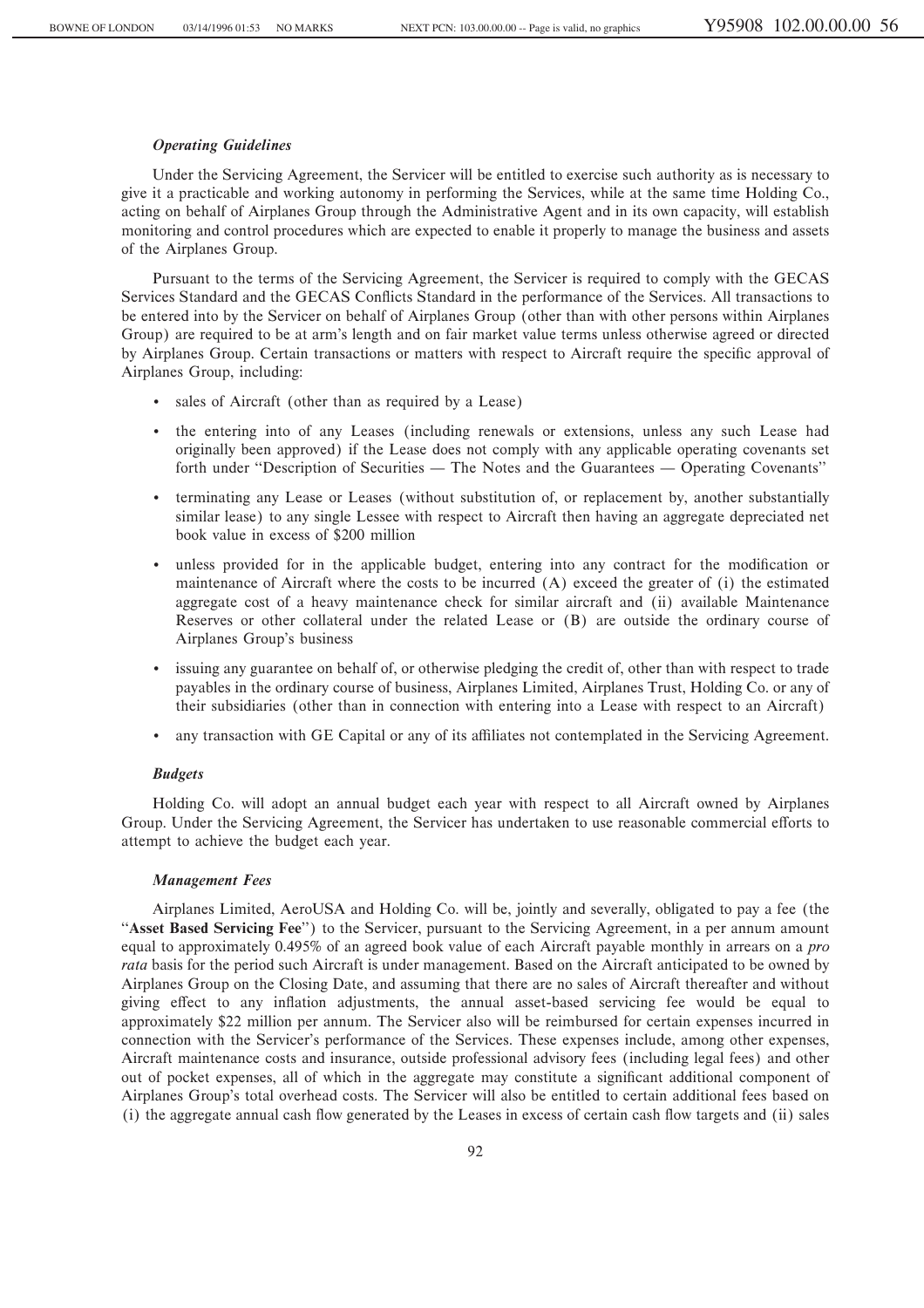of Aircraft at the direction of Airplanes Group. Such fees are subject to a mandatory aggregate annual minimum fee in the amount of U.S. \$1.5 million.

In addition, the Servicer will be entitled to certain additional fees in connection with various Aircraft management-related services required to be provided by the Servicer pursuant to the Servicing Agreement in connection (i) with any offerings and sales by the Airplanes Group of Refinancing Certificates or (ii) any resales of Notes by any other Persons pursuant to any rights such persons have to cause the Airplanes Group to assist in the resale of such Notes.

# *Term and Termination*

The Servicing Agreement is for a non-cancellable initial term expiring on the earlier of (i) the eighteenth anniversary of the Closing Date (which is prior to the Final Maturity Date of certain Certificates) or (ii) payment in full of all amounts outstanding to be paid under the Notes. Each party will have the right to terminate the Servicing Agreement under certain circumstances. The Servicer has the right to terminate the Servicing Agreement if, among other things:

- ' Airplanes Limited, AeroUSA and/or Holding Co. fails to pay when due (i) any servicing fees if not paid within five days of notice of such failure, or (ii) any other amount payable by Airplanes Limited, AeroUSA or Holding Co. to the Servicer if not paid within ten days of notice of such failure
- ' Airplanes Limited, AeroUSA, Holding Co. or any of their subsidiaries fails to perform or observe or violates in any material respect any material term, covenant, condition or agreement to be performed or observed by it under the Servicing Agreement
- ' any material representation or warranty by any person within the Airplanes Group pursuant to the Servicing Agreement or any other related document shall be false or misleading in any material respect and such misrepresentation or breach of warranty is reasonably likely to have a material adverse effect on the Servicer or its rights and obligations under the Servicing Agreement
- ' an involuntary proceeding is commenced in respect of Airplanes Limited, Airplanes Trust, AeroUSA, Holding Co. or any Significant Subsidiary of any of such entities under applicable bankruptcy, insolvency, receivership or similar law, and such proceeding shall continue undismissed for 75 days or any such person shall go into liquidation, suffer a receiver or mortgagee to take possession of all or substantially all of its assets or a voluntary proceeding is commenced in respect of Airplanes Limited, Airplanes Trust, AeroUSA, Holding Co. or any Significant Subsidiary of any of such entities under bankruptcy, insolvency, receivership or similar law or any such person shall make a general assignment for the benefit of its creditors
- ' no person within Airplanes Group owns any aircraft
- the Trust Indentures shall cease to be in full force and effect
- ' any guarantee in favor of the Servicer by any person within Airplanes Group ceases to be legal, valid and binding.

Airplanes Limited, AeroUSA and Holding Co. have the right to terminate the Servicing Agreement upon:

- ' the Servicer ceasing to be at least 75% owned, directly or indirectly, by GE Capital or GE
- ' the Servicer failing in any material respect to perform any material services required pursuant to the Servicing Agreement in accordance with the GECAS Services Standard or the GECAS Conflicts Standard and such failure having a material adverse effect on Airplanes Group taken as a whole
- ' commencement of an involuntary proceeding in respect of GE, GE Capital or the Servicer under bankruptcy, insolvency, receivership or similar law, if such proceeding continues undismissed for 75 days or any such person shall go into liquidation, suffer a receiver or mortgagee to take possession of all or substantially all of its assets or commencement of a voluntary proceeding in respect of GE,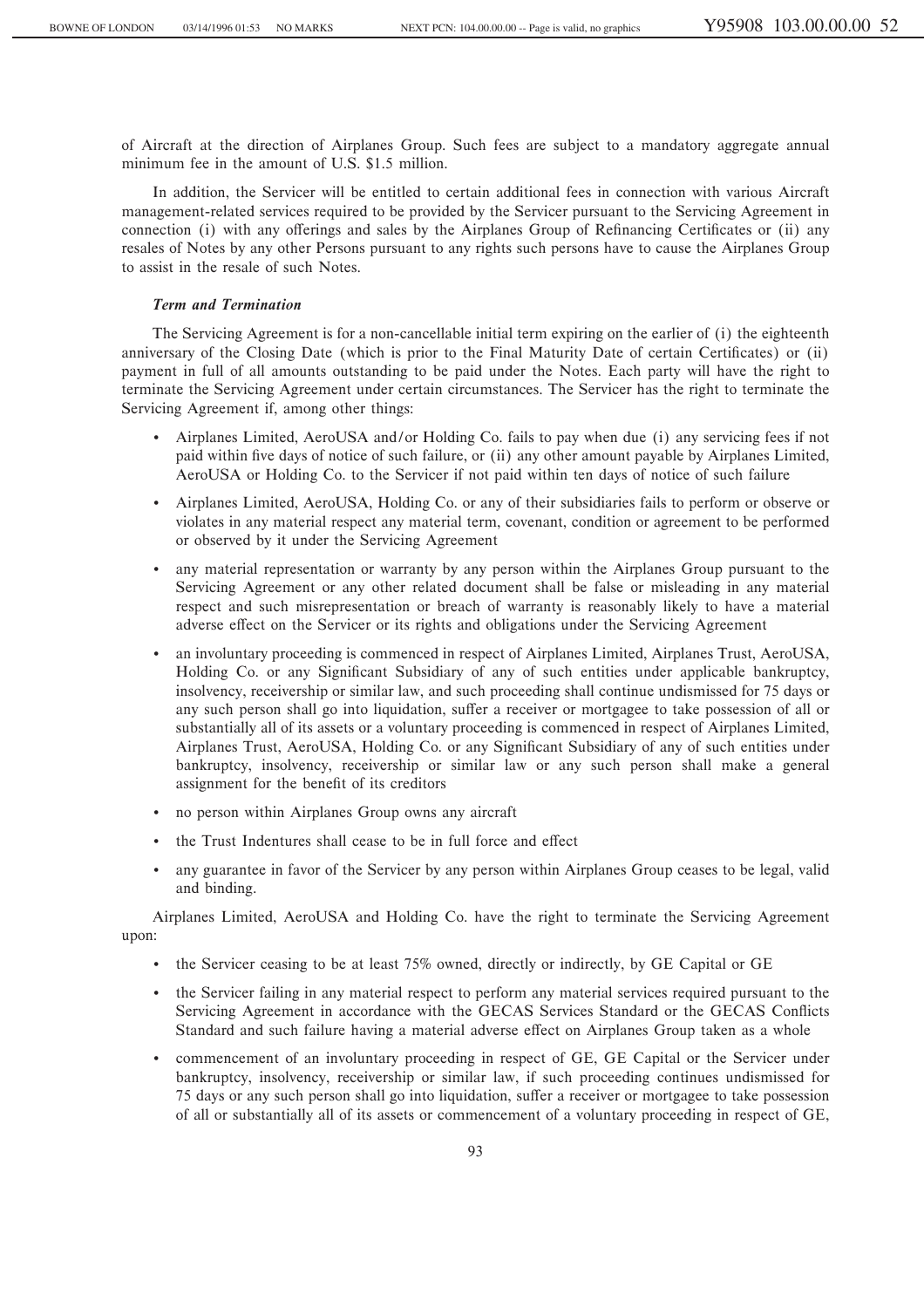GE Capital or the Servicer under bankruptcy, insolvency, receivership or similar law or any such person shall make a general assignment for the benefit of its creditors.

The Servicer may resign from performing the services pursuant to the Servicing Agreement if it reasonably determines that directions given, or services required, would, if carried out (i) be unlawful under applicable law, (ii) be in violation of GE Policy, (iii) be likely to lead to an investigation by any governmental authority, (iv) expose the Servicer to liabilities for which adequate indemnity has not been provided or (v) place the Servicer in a conflict of interest with respect to which, in the Servicer's good faith opinion, the Servicer could not continue to perform its obligations under the Servicing Agreement in accordance with its terms.

The Servicer may not resign from its obligations under the Servicing Agreement nor may the Servicing Agreement be terminated, except upon expiration of the Servicing Agreement at the end of the term thereof, unless a replacement servicer has been appointed and accepted such appointment and the Rating Agencies have confirmed to Airplanes Group that no lowering or withdrawal of the then current ratings of any Certificates will result from such appointment. In the event that a replacement servicer has not been appointed within 90 days after any termination of the Servicing Agreement or resignation by the Servicer, the Servicer may petition any court of competent jurisdiction for the appointment of a replacement servicer. Notwithstanding any other term to the contrary, the Servicer may terminate the Servicing Agreement, whether or not a replacement servicer has been appointed and accepted such appointment, in the event that Airplanes Limited, AeroUSA or Holding Co. have failed, after the applicable cure periods, to pay amounts due to the Servicer.

# *Tax Status*

By virtue of GPA Group's ownership of 5% of the issued and outstanding ordinary share capital of Holding Co. and the continued ability of GPA Group and GECAS to satisfy certain employment levels in Shannon, Ireland, it is intended that the Irish tax resident Transferring Companies will continue to benefit from their status as Shannon certified companies. As a result of this status, the Irish tax resident Transferring Companies are intended to enjoy reduced rates of corporation tax and advance corporation tax together with improved entitlements to capital allowances. In addition, the benefits include the right to pay interest, in certain circumstances, without paying Irish withholding tax and to deduct payments of interest in computing liability for corporate tax. There can be no assurance that the future management of the Aircraft by the Servicer in accordance with the terms of the Servicing Agreement will not expose Holding Co. or the Irish tax resident Transferring Companies to tax liabilities outside Ireland. The Servicing Agreement sets out certain tax-related undertakings with respect to the Servicer which are designed to maintain a favorable tax treatment in Ireland for Holding Co. and the Irish tax resident Transferring Companies.

These tax-related undertakings include the following:

- ' maintaining minimum levels of employment in Ireland, if required for Holding Co. or the Irish tax resident Transferring Companies to maintain their Shannon licences and tax certification
- ' holding meetings of the board of directors of the Servicer in Shannon no less frequently than quarterly and only occasionally outside Shannon
- ' the Servicer's transaction approval committee (meeting in Shannon not less frequently than monthly and meeting outside Ireland only occasionally) will be comprised of at least five persons, a majority of whom will be employees of the Servicer, and such committee will have and regularly exercise the power to approve contracts
- ' except in certain circumstances, contracts entered into by the Servicer with respect to the purchase, sale, lease or other disposition of Aircraft will either be signed in Ireland or signed outside of Ireland pursuant to a limited power of attorney
- ' the managing director (but not necessarily the chairman of the board of directors) of the Servicer will be an officer and employee of the Servicer based in Shannon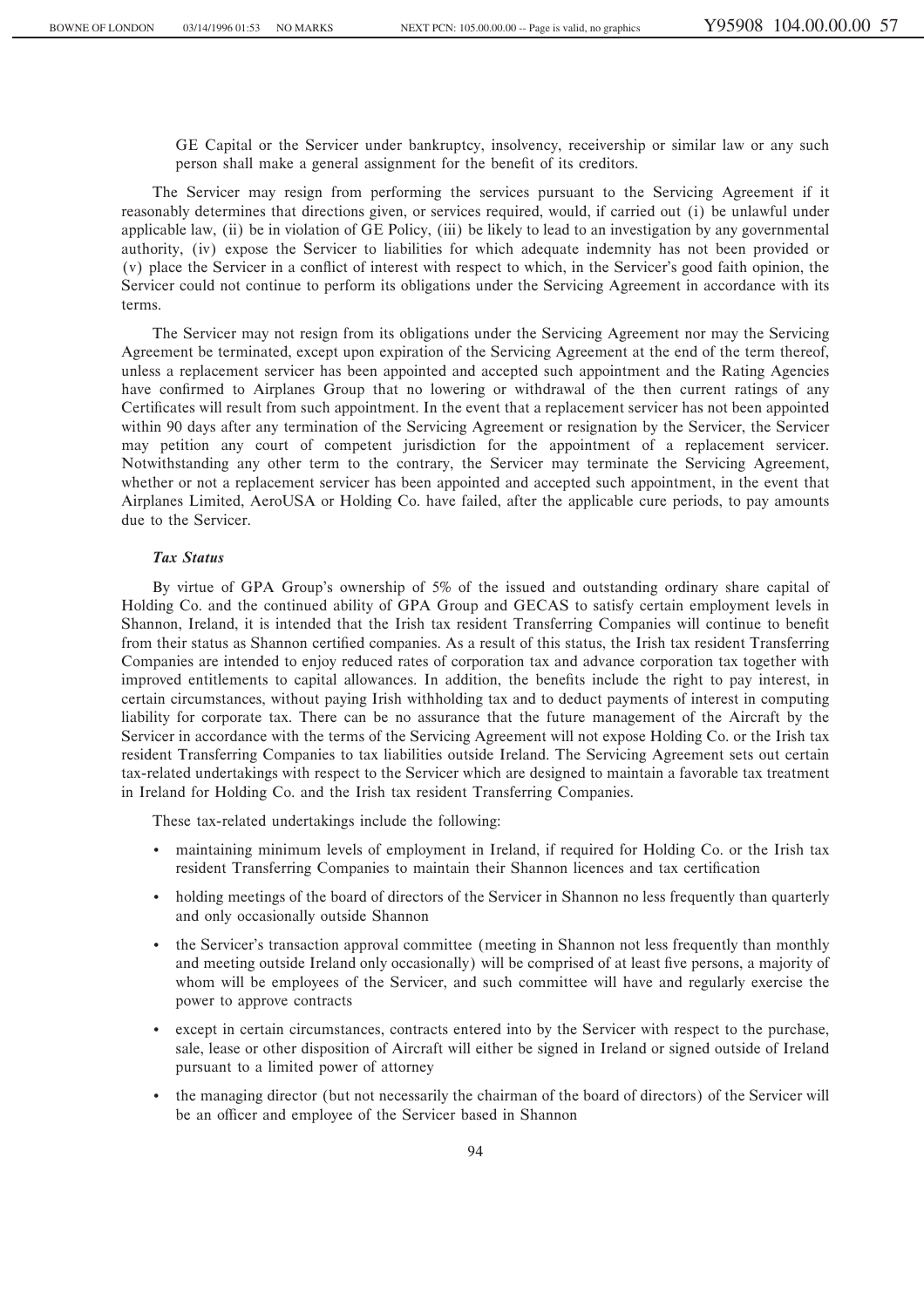- the Servicer will not itself maintain an office outside Shannon
- the Servicer will compensate any of its affiliates for services provided outside Ireland to the Servicer to the extent services are provided by express agreement in respect of the Aircraft.

In the event that the Servicer breaches a tax-related undertaking as a result of its gross negligence or wilful misconduct and Airplanes Group experiences a material tax event (broadly defined as incurrence of aggregate liability for taxes of \$30 million in any one or more years during the term of the Servicing Agreement, *provided that*, if the aggregate liability for any one year does not exceed \$4 million, it will not be taken into account), Airplanes Group's sole remedy, upon six months' prior written notice, will be to terminate the Servicing Agreement. Subject to compliance with certain procedural guidelines set forth in the Servicing Agreement, the Servicer has the right for any good faith commercial reason, as determined in its sole discretion, to modify the tax-related undertakings. Any such modification could lead to a loss of any favorable tax treatment afforded to Holding Co. and other Irish tax resident Transferring Companies in Ireland. See "Risk Factors  $-$  Risks Relating to Tax".

#### *Assignment of Servicing Agreement*

The Servicing Agreement and the rights and obligations of the Servicer, on the one hand, and Airplanes Limited, Holding Co. and AeroUSA, jointly and severally, on the other hand, are not assignable by any of such parties other than with the prior consent of the other parties. However, the Servicer may delegate any portion, but not all, of its duties to GE Capital or GE or any 75% or more owned subsidiary of GE Capital or GE.

#### *Priority Payment of Servicing Fees and Reimbursable Expenditures*

The fees and expenses of the Servicer rank senior in priority of payment to all payments of interest, principal and premium, if any, on the Notes.

The joint and several obligations of Airplanes Limited, Holding Co. and AeroUSA under the Servicing Agreement have been guaranteed for the benefit of the Servicer by each entity within Airplanes Group.

#### **Corporate Management**

With regard to the corporate affairs of Airplanes Group, management services will be provided by four entities: the Administrative Agent, the Cash Manager, the Company Secretary and the Delaware Trustee.

#### *Administrative Agent*

GPA Financial will act as the Administrative Agent of Airplanes Group.

The Administrative Agent is responsible for providing administrative and accounting services to the Directors and Controlling Trustees. The Administrative Agent's duties will include:

- (a) monitoring the performance of the Servicer (including the Servicer's compliance with the Servicing Agreement) and reporting on such performance to Airplanes Group;
- (b) assisting Airplanes Group in establishing a program for compliance by the Servicer with the Servicing Agreement;
- (c) acting as liaison with the Rating Agencies to confirm the rating impact of certain decisions and coordinating responses to Rating Agency questions;
- (d) the maintenance on behalf of Airplanes Group of accounting ledgers and the provision on a quarterly and annual basis of draft accounts on a combined basis for Airplanes Group as well as, on a quarterly and annual basis, on an individual company basis for certain companies. However, Airplanes Group retains responsibility for the ledgers and accounts including all discretionary decisions and judgments relating to the preparation and maintenance thereof, and Airplanes Group retains responsibility for, and prepares, its financial statements;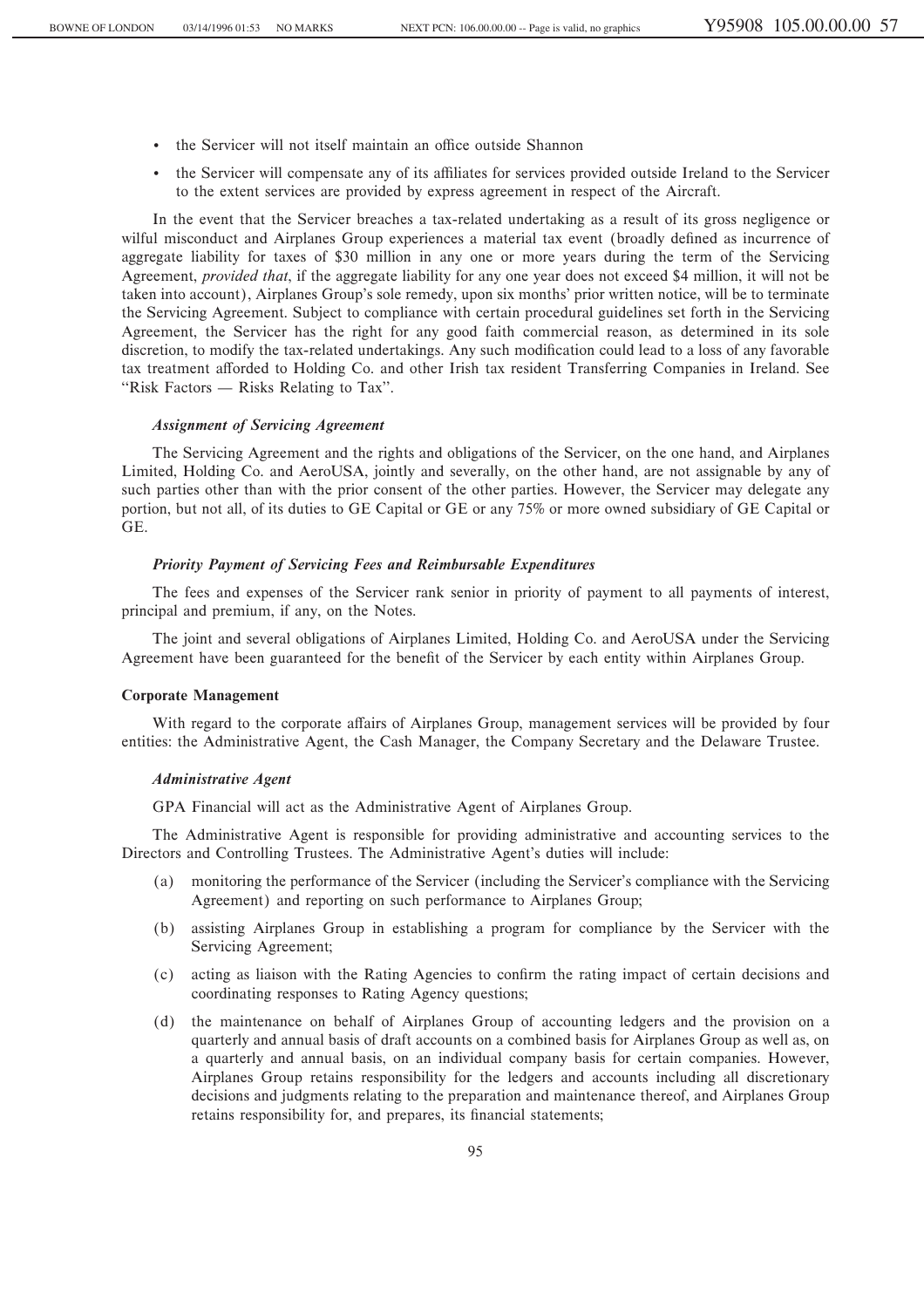- (e) preparing annual budgets and presenting them to Airplanes Group for approval;
- (f) authorizing payment of certain bills and expenses;
- (g) to the extent required by Airplanes Group or the parties thereto, coordinating any amendments to the transaction agreements, subject to the terms of such agreements and approval by Airplanes Group;
- (h) supervising outside counsel and coordinating legal advice received by Airplanes Group other than with respect to the Servicer's performance under the Servicing Agreement;
- (i) preparing and coordinating reports to investors (including preparing press releases and managing investor relations) and to the Commission with the assistance of outside counsel and auditors, if appropriate;
- (j) preparing for the approval of Airplanes Group and Ñling all required tax returns with the assistance of outside counsel and auditors, if appropriate;
- (k) maintaining, or monitoring the maintenance of, the books and records of Airplanes Group other than those maintained by the Company Secretary and the Delaware Trustee;
- (l) preparing an agenda and any required papers for meetings of the governing bodies of the entities within Airplanes Group;
- (m) assisting Airplanes Group in developing and implementing its interest rate management policy and developing financial models, cash flow projections and forecasts, to the extent required by Airplanes Group, and in making aircraft lease, sale and capital investment decisions;
- (n) advising Airplanes Group as to the appropriate levels of the Liquidity Reserve Amount; and
- (o) providing additional services upon the request of Airplanes Group upon terms to be agreed at the time of any such request.

The Administrative Agent will also provide other administrative services, including (a) assistance in arranging refinancings of all or a portion of the Subclass A-1, A-2, A-3 and A-4 Notes, (b) assistance in filing and making effective a shelf registration statement on behalf of Airplanes Group with the Commission relating to certain of the Certificates, and (c) undertaking an effort to avoid any adverse change in the tax status of the various members of Airplanes Group. In addition, upon a request by Airplanes Group, the Administrative Agent will take such other actions as may be appropriate to facilitate the transactions contemplated by this Prospectus. Airplanes Limited, AeroUSA and Holding Co. will be, jointly and severally, obligated to pay a fee (the ""**Administrative Fee**'') to the Administrative Agent in a per annum amount equal to \$6 million, payable monthly in arrears. The Administrative Agent will also be entitled to an additional fee (the "**Reducing Fee**") in an amount equal to \$2 million per annum, payable monthly in arrears, which will be reduced by certain agreed amounts in the event that Airplanes Group sells, retires or disposes of 76 or more of the Aircraft. Both the Administrative Fee and the Reducing Fee will, from time to time, be adjusted for inflation. The Administrative Agent will also be reimbursed for certain expenses incurred in connection with the performance of its services under the Administrative Agency Agreement. The Administrative Agent may resign on 60 days' written notice in certain circumstances. Airplanes Group may remove the Administrative Agent on 120 days' written notice with or without cause, as long as Airplanes Group has, with the consent of the Servicer, engaged another person or entity to perform the services that were being provided by the Administrative Agent.

# *Cash Manager*

GPA Cash Manager will act as the Cash Manager. The Cash Manager will provide cash management and related services to Airplanes Group. In the ordinary course of Airplanes Group's business, the Cash Manager will inform the Servicer and the Administrative Agent of the aggregate deposits in the Accounts as required and provide such other information as shall be required in connection with the Accounts. Subject to certain limitations and at the direction of Airplanes Group, the Cash Manager is authorized to invest the funds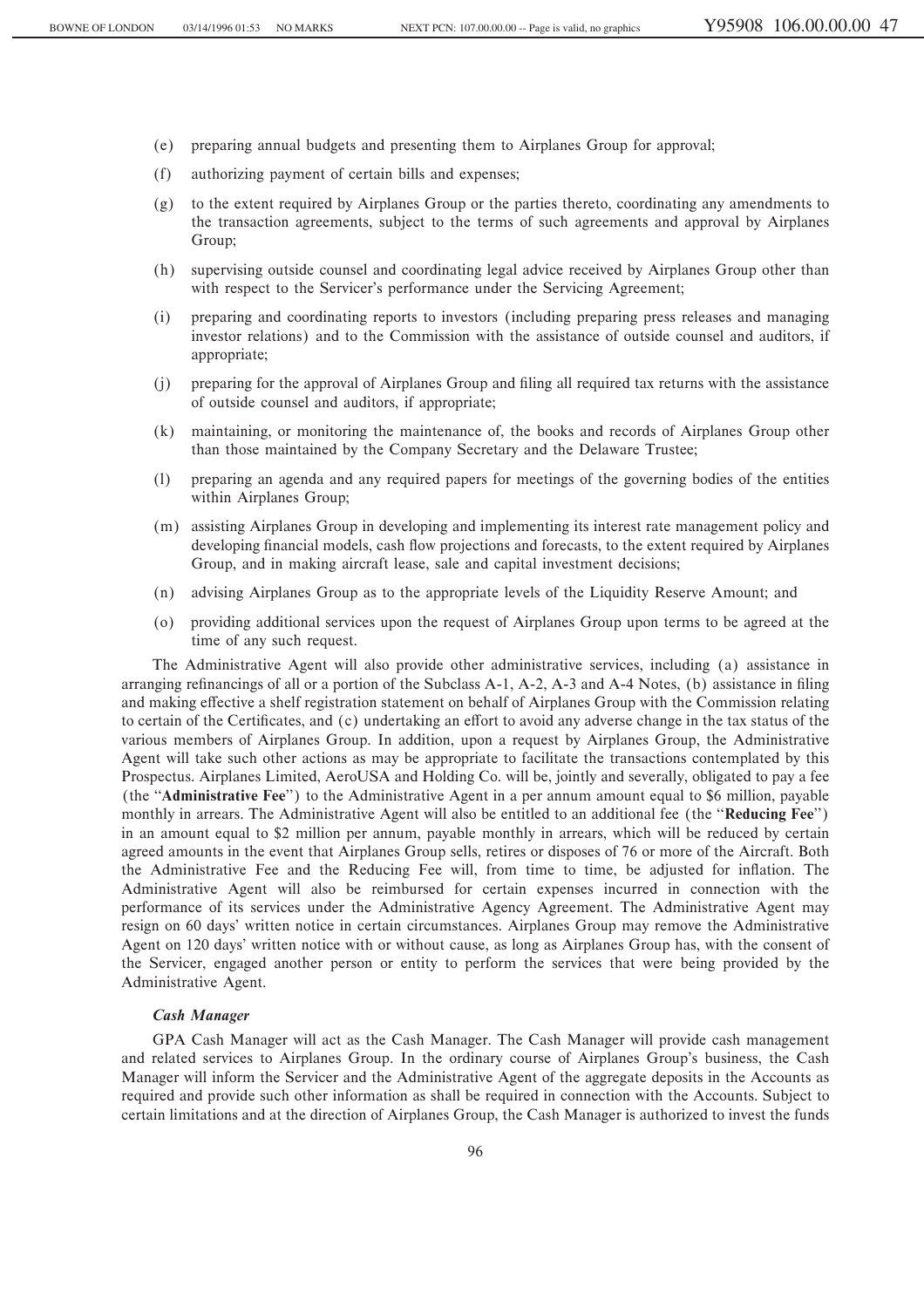held by Airplanes Group in the Collection Account and the Lessee Funded Account in certain prescribed investments (the ""**Permitted Account Investments**'') on permitted terms. At all times, the Accounts will be maintained in the name of the Security Trustee, except that certain Rental Accounts which, for certain legal or other regulatory reasons, cannot be established in the name of the Security Trustee, will be maintained in the names of such parties as are specified in the relevant Leases and maintained with another bank that has a rating of AA or the equivalent or higher or any other responsible or reputable bank.

In addition, the Cash Manager will receive certain data provided by the Servicer with respect to the Aircraft and Leases of Airplanes Group and calculate certain monthly payments and make all other calculations as required under the Cash Management Agreement. The Cash Manager will also provide the Trustee with such information as is required by the Trustee to provide its reports to the Certificateholders.

The Cash Manager will devote the same amount of time and attention to and will be required to exercise the same level of skill, care and diligence in the performance of its services as a prudent businessperson would in administering such services on its own behalf. The Cash Manager will receive a fee of \$1 million per annum from Airplanes Group in respect of its services to Airplanes Group. The Cash Manager will be entitled to indemnification by Airplanes Group for, and will be held harmless against, any loss or liability incurred by the Cash Manager (other than through its own deceit, fraud, wilful default or gross negligence (or simple negligence in the handling of funds) or that of its officers, directors, agents and employees).

The Cash Manager may resign on 30 days' written notice as long as Airplanes Group has engaged another person or entity to perform the services that were being provided by the Cash Manager. Airplanes Group may remove the Cash Manager at any time with or without cause.

#### *Company Secretary*

The Company Secretary (with respect to any company, the entity which provides its secretarial services, the ""**Company Secretary**'') will maintain company books and records, including minute books and stock transfer records. It will make available telephone, telecopy, telex and post office box facilities and will maintain a registered office in the relevant jurisdictions.

Mourant & Co. Secretaries Limited will act as Company Secretary for Airplanes Limited and any subsidiary of Airplanes Limited incorporated in Jersey.

# *Delaware Trustee*

Wilmington Trust Company will maintain the books and records, including minute books and records and trust certificate records, of Airplanes Trust. It will make available telephone, telecopy, telex and post office box facilities and will maintain its principal place of business in Delaware.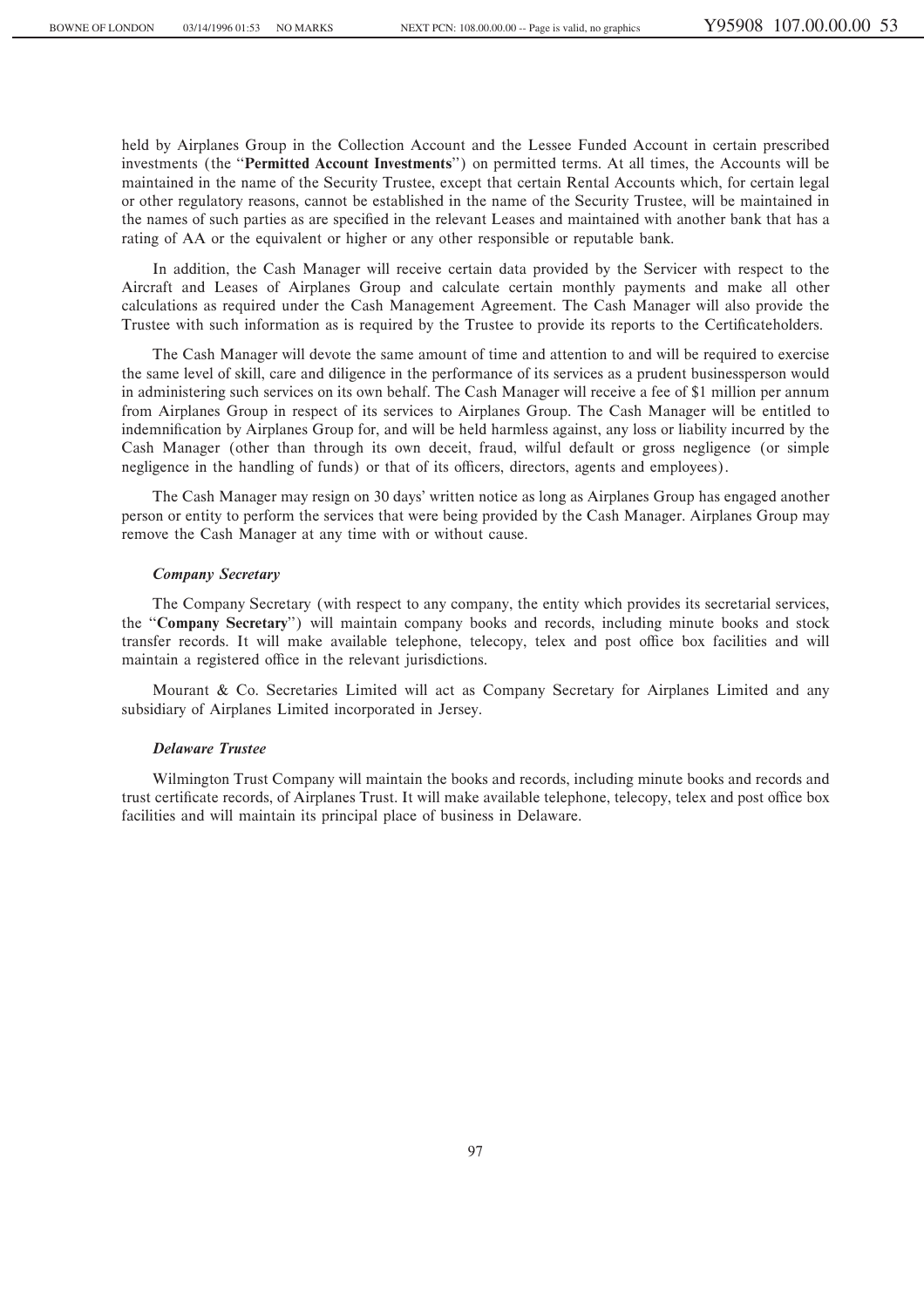# **SELECTED COMBINED FINANCIAL DATA**

The selected combined financial data set out below for each of the years in the three-year period ended March 31, 1995 have been extracted or derived from the audited Financial Statements of Airplanes Limited and Airplanes Trust included elsewhere in this Prospectus, which have been audited by  $KPMG -$  Dublin, Ireland, independent chartered accountants. See "Experts". These financial statements have been prepared in accordance with U.S. GAAP. The selected financial data set forth below as of October 31, 1995 and for the seven month periods ended October 31, 1994 and October 31, 1995 have not been audited but in the opinion of management reÖect all adjustments, consisting only of normal and recurring adjustments, necessary to present a fair statement of the information presented therein.

The selected combined financial data set forth below are presented on the basis that the Aircraft have been *operated separately from GPA within Airplanes Group for all periods presented or from the date of acquisition by GPA, as appropriate. Investors should note, however, that Airplanes Group has not conducted any such independent business operations in the periods under review and will not conduct any until the Closing Date. Accordingly, adjustments and allocations have been made of, among other items, historical indebtedness, net interest expense, selling, general and administrative expenses and tax amounts, as further described in Note 2 to the Financial Statements and ""Management's Discussion and Analysis of Financial Condition and Results* of Operations". While Airplanes Group believes that the selected combined financial data set forth below are *an appropriate presentation, such data are not necessarily indicative of the financial results that might have occurred had Airplanes Group been an independently financed and managed group during the periods presented. See ""Management's Discussion and Analysis of Financial Condition and Results of Operations''.*

The selected combined financial data set forth below combine the operating results, assets, liabilities and cash Öows of each of Airplanes Limited and Airplanes Trust. The separate balance sheets, statements of operations and statements of cash Öows of Airplanes Limited and Airplanes Trust are contained in the Combining Financial Statements included elsewhere in this Prospectus, and investors should note that the Notes and the Guarantees comprise obligations of two different legal entities owning different assets. The Directors of Airplanes Limited and the Controlling Trustees of Airplanes Trust believe that a combined presentation is most appropriate because, *inter alia*, the assets of Airplanes Limited and Airplanes Trust are to be managed on the basis of one combined aircraft Öeet, and each of Airplanes Limited and Airplanes Trust has fully and unconditionally guaranteed the performance of the other under their respective Notes. The Guarantees have been structured to ensure that no payments are made on a junior class of Notes of Airplanes Trust or Airplanes Limited, as the case may be, before any amounts due and payable on a more senior class of Notes of Airplanes Limited or Airplanes Trust, respectively, are paid pursuant to the Guarantees.

The selected combined financial data should be read in conjunction with, and are qualified in their entirety by reference to, the Combining Financial Statements of Airplanes Group and the Notes thereto, which are included elsewhere in the Prospectus.

As GPA will continue to hold substantially all of the Class E Notes through which it will retain access to certain of the benefits inherent in the Aircraft, aircraft assets are stated on the predecessor cost basis (*i.e.*, reflecting GPA's historical cost less accumulated depreciation). The difference between such predecessor cost basis and the amount reflected as Airplanes Group's indebtedness to GPA (which is based on the Initial Appraised Value of the Aircraft) is a significant component of net liabilities in the Combined Balance Sheet Data.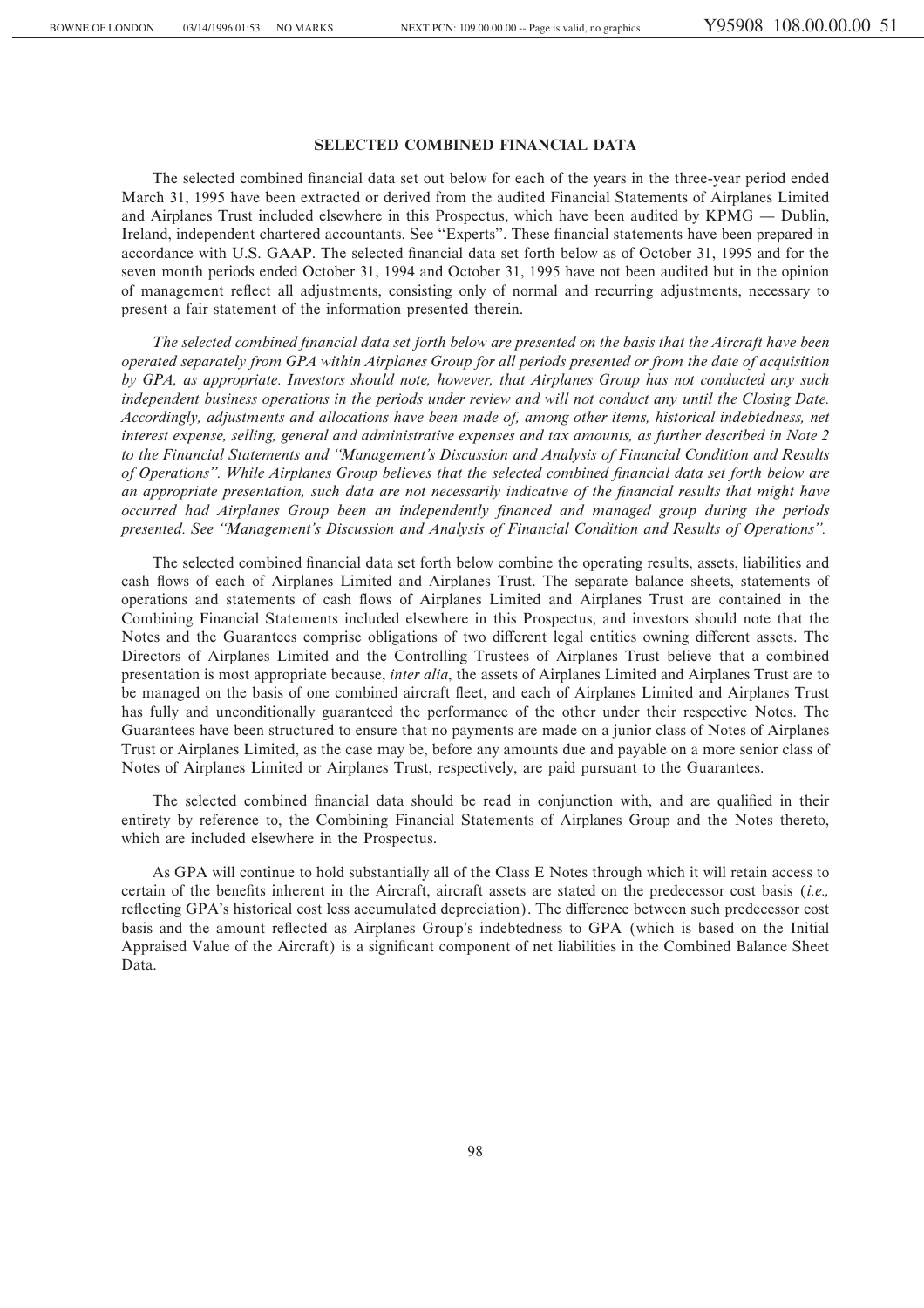# *Combined Statement of Operations Data*

|                                                          | Year ended March 31(1) |       |       | <b>Seven Months</b><br>ended Oct. 31, |       |
|----------------------------------------------------------|------------------------|-------|-------|---------------------------------------|-------|
|                                                          | 1993                   | 1994  | 1995  | 1994                                  | 1995  |
|                                                          |                        |       |       |                                       |       |
| Revenues(2)                                              |                        |       |       |                                       |       |
|                                                          | 413                    | 526   | 608   | 356                                   | 364   |
| Expenses                                                 |                        |       |       |                                       |       |
| Depreciation and amortization                            | (230)                  | (185) | (208) | (116)                                 | (120) |
|                                                          | (203)                  | (252) | (348) | (204)                                 | (216) |
| Provision for maintenance                                | (83)                   | (71)  | (88)  | (57)                                  | (53)  |
| Bad and doubtful debts                                   | (31)                   | (20)  | (33)  | (11)                                  | 9     |
| Provision for loss making leases $(4)$ and downtime, net | (33)                   | (27)  | (5)   | (2)                                   |       |
|                                                          | (28)                   | (19)  | (17)  | (8)                                   | (15)  |
| Selling, general and administrative expenses             | (22)                   | (26)  | (34)  | (19)                                  | (20)  |
| Income tax benefit                                       | 32                     | 13    | 16    | 9                                     | 9     |
|                                                          | (185)                  | (61)  | (109) | (52)                                  | (42)  |

# *Combined Balance Sheet Data*

|                                                                    | March $31(1)$ |                  | October 31, |
|--------------------------------------------------------------------|---------------|------------------|-------------|
|                                                                    | 1994          | 1995             | 1995        |
|                                                                    |               | <b>Smillions</b> |             |
| Aircraft, net, and net investment in capital and sales type leases | 4,332         | 4,181            | 4,056       |
|                                                                    | $-4,561$      | 4,386            | 4,251       |
|                                                                    | (4,583)       | (4,602)          | (4,602)     |
|                                                                    | (217)         | (268)            | (288)       |
|                                                                    | (5,169)       | (5,228)          | (5,258)     |
|                                                                    | (608)         | (842)            | (1,007)     |

# *Combined Statement of Cash Flows and Other Data*

| Compined Statement of Cash Flows and Other Data     | Year ended March 31(1) |            |            | <b>Seven Months</b><br>ended October 31, |            |
|-----------------------------------------------------|------------------------|------------|------------|------------------------------------------|------------|
|                                                     | 1993                   | 1994       | 1995       | 1994                                     | 1995       |
|                                                     |                        |            |            |                                          |            |
| Cash paid in respect of interest $(3)$              | 178                    | 222        | 303        | 176                                      | 191        |
|                                                     | 222                    | 369        | 440        | 264                                      | 291        |
| Net cash provided by operating activities (after    |                        |            |            |                                          |            |
|                                                     | 164                    | 189        | 177        | 115                                      | 127        |
| Net cash (used in)/provided by investing activities | (1,282)                | (514)      | (23)       | 3                                        |            |
| Net cash (used in)/provided by financing activities | 1,118                  | 325        | (154)      | (118)                                    | (134)      |
|                                                     | <b>NIL</b>             | <b>NIL</b> | <b>NIL</b> | <b>NIL</b>                               | <b>NIL</b> |

# *Selected Ratios*

| Selected Ratios                                                                                     | Year ended March 31, (1) |       |       | <b>Seven Months</b><br>ended October 31, |      |
|-----------------------------------------------------------------------------------------------------|--------------------------|-------|-------|------------------------------------------|------|
|                                                                                                     | 1993                     | 1994  | 1995  | 1994                                     | 1995 |
| Deficiency of Combined Earnings to Combined Fixed                                                   |                          |       |       |                                          |      |
|                                                                                                     | (217)                    | (74)  | (125) | (61)                                     | (51) |
| EBITDA(5) to cash paid in respect of interest(3)                                                    | 1.25                     | 1.66  | 1.45  | 1.50                                     | 1.52 |
| Indebtedness to GPA, less the Class E Note Portion,<br>to EBITDA $(3)(5)(7)$ (interim period EBITDA |                          |       |       |                                          |      |
| amounts annualized)                                                                                 | 15.10                    | 10.51 | 8.85  | 8.57                                     | 7.81 |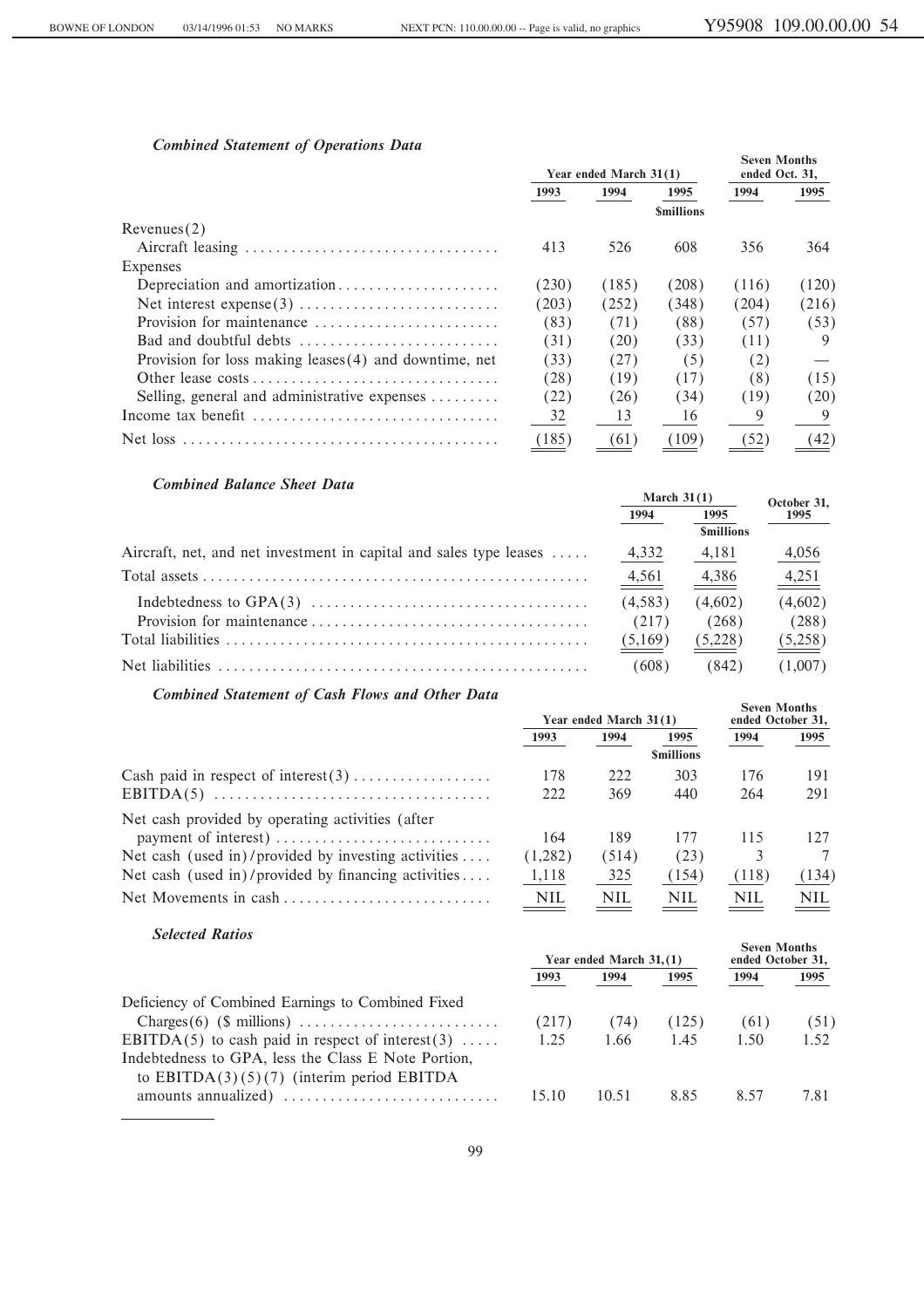- (1) The Ñnancial statements of Airplanes Group are stated in U.S. dollars which is the principal operating currency of Airplanes Group and the aviation industry.
- (2) Revenues include Maintenance Reserve receipts. See Note 13 to the Financial Statements.
- (3) It has been assumed that Airplanes Group was Ñnanced with indebtedness to GPA, as and when Airplanes Group acquired the Aircraft, in an amount equivalent to the expected aggregate amount of all classes of Notes to be issued by Airplanes Group of \$4,602 million. No repayments of principal are assumed. Net interest expense is calculated based on the assumption that all of the debt from GPA carried interest at the Assumed Rates. The portion of Airplanes Group's indebtedness to GPA which is expected to be refinanced by the Class E Notes (assumed for purposes of the Financial Statements to represent approximately 15% of the indebtedness to GPA) will accrue interest at a significantly higher rate than the Assumed Rates although the cash outflow associated with such debt is initially expected to be substantially lower than the Assumed Rates. It has been further assumed for purposes of the Statements of Cash Flows that in each period Airplanes Group paid cash interest of only 1% on the portion of indebtedness to GPA which is assumed to be refinanced by the Class E Notes. Net interest expense is stated after crediting interest income of \$6 million in 1993 and 1994 and \$9 million in 1995. A further \$50 million of Subclass A-1 Notes will also be issued by Airplanes Group, which Notes are not included in the assumed indebtedness in the Financial Statements. Assuming Airplanes Group was also financed with this additional indebtedness and cash deposits increased by an equivalent amount, the net interest expense for each of the three years ended March 31, 1993, 1994 and 1995 would have been greater by \$0.9 million, \$0.9 million, and \$0.6 million, respectively, and cash paid in respect of interest for each of these years would have been greater by \$3 million, \$3 million and \$4 million, respectively.
- (4) A lease agreement is deemed to be ""loss making'' in circumstances where the contracted rental payments are insufficient to cover the depreciation and allocated interest attributable to the aircraft plus certain direct costs, such as legal fees and registration costs, attributable to the lease over its term.
- (5) EBITDA represents operating results before provision for income taxes and before interest expense and depreciation and amortization. EBITDA is not presented as an alternative measure of operating income or cash Öow provided by operating activities but rather to provide additional information related to Airplanes Group's ability to service the Notes. Airplanes Group believes that EBITDA provides significant information with respect to Airplanes Group's capacity to make payments on the Notes because it indicates the amount of non-cash charges against earnings, including depreciation and amortization expenses, which would have been available to pay Airplanes Group's obligations during the years indicated, which information is not indicated by the "Deficiency of earnings to fixed charges" ratio. Investors should consider carefully, however, that there are significant uses to which Airplanes Group's cash flows will need to be applied before any cash will be available to make payments on the Notes, including payment of Expenses (including payments of taxes, certain required financing costs and expenses, such as service provider fees, trustee fees and other charges and certain investing costs), which rank prior to the Notes in the Priority of Payments. The amount of Expenses which will be incurred by Airplanes Group cannot be estimated with certainty and there can be no assurance that Airplanes Group will not incur Expenses to such an extent as to jeopardize its ability to make future payments on the Notes.
- (6) Represents the amount by which Airplanes Group's loss before income taxes and Ñxed charges exceeded fixed charges. Fixed charges consists of interest expense. Because Airplanes Group's fixed charges exceeded earnings for all periods presented, a ratio of earnings to Ñxed charges is not presented.
- (7) The Class E Note Portion equals that amount of indebtedness to GPA which is expected to be refinanced by the Class E Notes (assumed for purposes of the Financial Statements to represent approximately 15% of the indebtedness to GPA).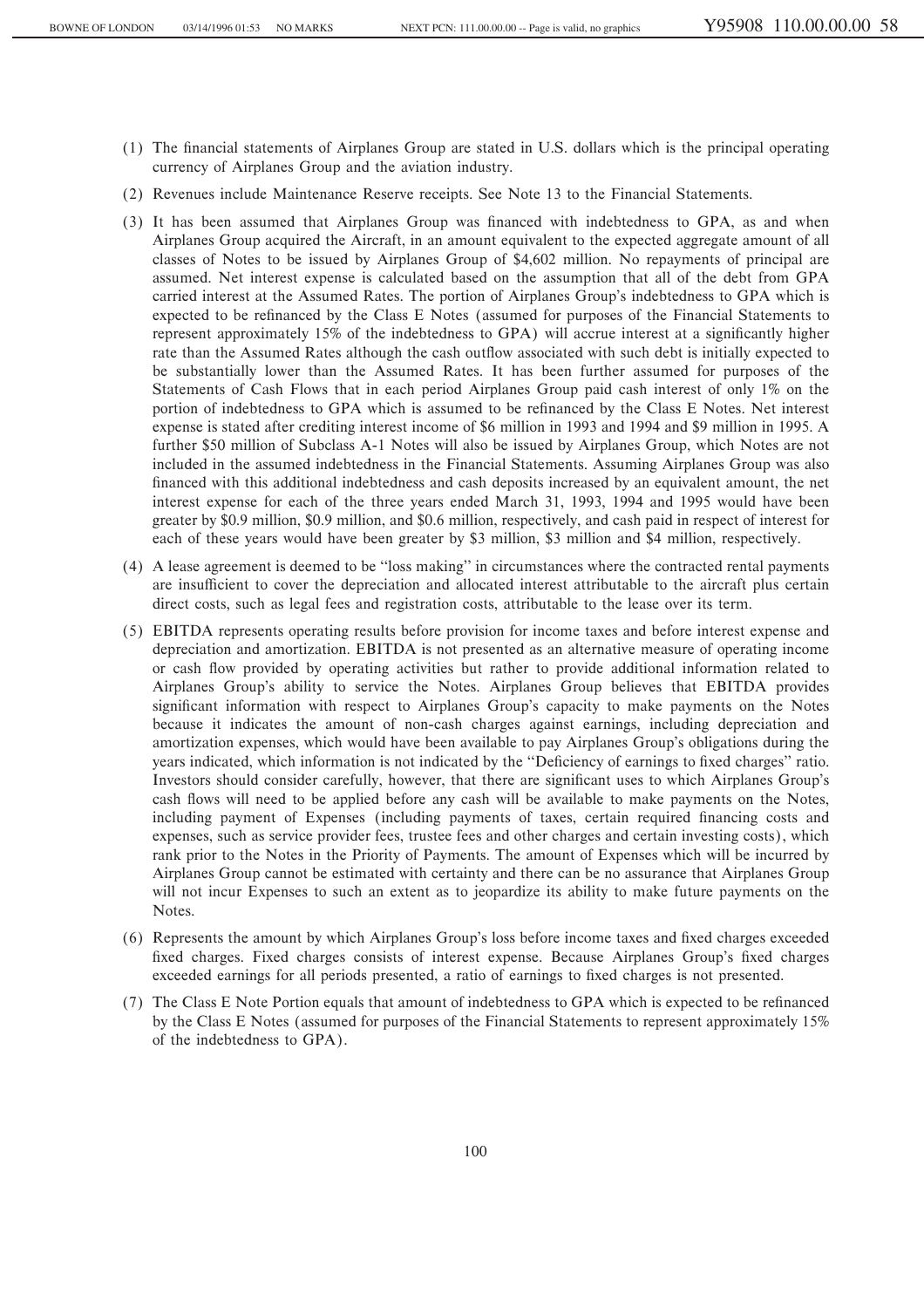# **MANAGEMENT'S DISCUSSION AND ANALYSIS OF FINANCIAL CONDITION AND RESULTS OF OPERATIONS**

### **Introduction**

The following discussion and analysis of Airplanes Group's financial condition and results of operations is presented as though the Aircraft have been operated and Ñnanced separately from GPA within the Airplanes Group in all periods under review or from their date of acquisition by GPA, as appropriate. Investors should note, however, that Airplanes Group was only formed in 1995 and, therefore, has not conducted any business operations in the period under review and will not conduct any until the Closing Date. Accordingly, adjustments and allocations have been made with respect to, *inter alia*, historical indebtedness, net interest expense, selling, general and administrative expenses and tax amounts as further described below and in Note 2 to the Financial Statements. While Airplanes Group believes that the following discussion and analysis is an appropriate presentation, it is not necessarily indicative of the financial results that might have occurred had Airplanes Group been an independently financed and managed group during the relevant periods.

The following discussion and analysis is based primarily on the combined operating results of Airplanes Limited and Airplanes Trust and not on their results reported as individual entities. Investors should note, however, that the Notes and the Guarantees comprise obligations of two different legal entities owning different assets. The Directors and the Controlling Trustees believe that a combined discussion is the most appropriate basis of presentation because, *inter alia*, Airplanes Limited and Airplanes Trust are not intended to be regarded as separate businesses but rather on the basis of one combined aircraft Öeet and each of Airplanes Limited and Airplanes Trust has fully and unconditionally guaranteed the performance of the other under their respective Notes. The Guarantees have been structured to ensure that no payments are made on a junior class of Notes of Airplanes Trust or Airplanes Limited, as the case may be, before any amounts due and payable on a more senior class of Notes of Airplanes Limited or Airplanes Trust, respectively, are paid pursuant to the Guarantees.

# **General**

Substantially all of Airplanes Group's future business is expected to consist of aircraft operating lease activities. Airplanes Group may also engage in aircraft sales subject to certain limitations and guidelines. Airplanes Group's revenues and operating cash flows are determined by a number of significant factors including (i) trading conditions in the civil aviation industry and, in particular, the market for aircraft on operating leases, (ii) the mix, relative age and popularity of the various aircraft types in the Portfolio and (iii) Airplanes Group's financial resources and liquidity position relative to its competitors who may possess substantially greater financial resources. In the years 1993-1995, the increase in Airplanes Group's revenues has been driven by the acquisition of significant numbers of aircraft.

The rental rates on any lease depend on a number of factors including the age of the aircraft, the perceived credit risk of the lessee, demand for the particular aircraft type, competitive conditions, the market into which the aircraft is leased, the terms of the lease and general economic factors such as interest rates and inflation. Over the period under review, rental payments have suffered and the incidence of "loss making leases'' increased as a result of the slowdown in the civil aviation industry during part of the 1990s and the resulting excess of supply over demand for certain aircraft types. These conditions have had an adverse effect on Airplanes Group's results in the years ended March 31, 1993, 1994 and 1995. A lease agreement is deemed to be "loss making" in circumstances where the contracted rental payments are insufficient to cover the depreciation and allocated interest attributable to the aircraft plus certain direct costs, such as legal fees and registration costs, attributable to the lease over its term. For these purposes, interest at the Assumed Rates is allocated to individual Aircraft based on the assumption that such aircraft were financed, from the date of acquisition by Airplanes Group, with indebtedness from GPA equivalent to the Initial Appraised Value of such Aircraft at October 31, 1995. This results in a significant number of leases being "loss making" in terms of profitability — while still being cash positive. It should be borne in mind, however, that the portion of the indebtedness to GPA which is expected to be refinanced by the Class E Notes to be sold by Airplanes Group (assumed for purposes of the Financial Statements to represent approximately 15% of the indebtedness to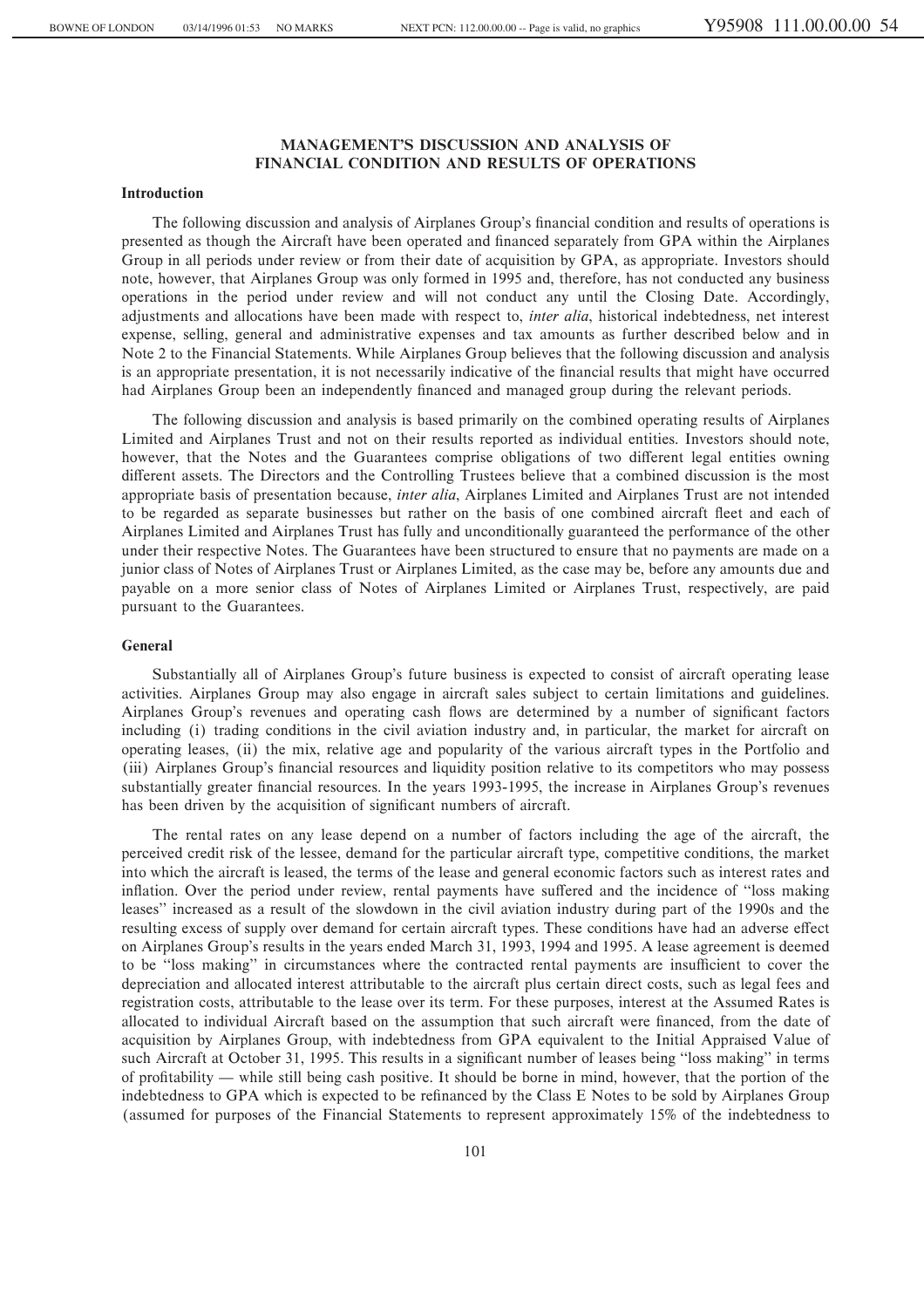GPA) (the "**Class E Note Portion**") will accrue interest at a significantly higher rate than the Assumed Rates although the cash outflow associated with that debt is initially expected to be substantially lower than the Assumed Rates. See "Description of Securities — The Class E Notes". It has been assumed for purposes of the Statements of Cash Flows that Airplanes Group paid cash interest of only 1% on this element of the indebtedness to GPA in each of the periods under review. See Note 14 to the Financial Statements.

Maintenance reserve receipts, which Airplanes Group receives from certain of its lessees to provide against the future cost of maintaining leased Aircraft, are included in revenues. See Note 13 to the Combining Financial Statements.

As of October 31, 1995, Leases with respect to approximately 27% of the Airplanes Group's Portfolio by Initial Appraised Value, had Ñxed rates (the rentals thereunder having been Ñxed on a term basis for periods typically greater than six months) and approximately 64% had interest rate adjustment clauses which increase or decrease rental payments (typically on a semi-annual basis) in accordance with rises or falls in market interest rates. Interest expense on the indebtedness to GPA is reflected in the Financial Statements at the Assumed Rates. Airplanes Group did not have separate hedging instruments in place during the period. Airplanes Group's future interest rate hedging policy will be designed to enhance the correlation between floating and fixed rate rental payments and floating and fixed rate interest obligations, respectively. The policy has been designed, through the use of interest rate swaps and Swaptions, to allow adjustment as Airplanes Group's liabilities amortize, as the composition of its rental payments changes and as Lessees default. See "Financial Resources and Liquidity — Interest Rate Management".

The effect of changes in currency rates on Airplanes Group is minimal because Airplanes Group conducts its business almost entirely in U.S. dollars. To the extent Lessees begin to make rental payments in currencies other than the U.S. dollar, Airplanes Group may, subject to guidelines and limitations set forth by the Directors of Airplanes Limited and the Controlling Trustees of Airplanes Trust, engage in certain currency risk hedging activities.

### Results of Operations — Year Ended March 31, 1995 Compared with Year Ended March 31, 1994

While there were some signs of recovery in the civil aviation industry, especially toward the end of the year, conditions remained difficult in the twelve months to March 31, 1995. Airplanes Group's results continued to be significantly affected by a high level of downtime costs and by provisions against receivables and "loss making" Leases entered into during the year. All of these reflected the poor business environment and the relatively weak financial condition of many of Airplanes Group's Lessees.

Revenues for 1995 increased by 16% to \$608 million (Airplanes Limited: \$547 million; Airplanes Trust: \$61 million) from \$526 million (Airplanes Limited: \$481 million; Airplanes Trust: \$45 million) in 1994. The increase in revenues largely reflected increased average numbers of aircraft on lease in 1995 compared with 1994 due to the full effect of aircraft purchased in 1994 arriving on lease in 1995 and the effect of a rising interest rate environment, which resulted in higher rental payments on Airplanes Group's floating rate leases. At March 31, 1995, Airplanes Group had 221 Aircraft on lease (Airplanes Limited: 199 Aircraft; Airplanes Trust: 22 Aircraft) compared with 210 Aircraft on lease (Airplanes Limited: 189 Aircraft; Airplanes Trust: 21 Aircraft) at March 31, 1994.

The charge for depreciation and amortization in 1995 amounted to \$208 million (Airplanes Limited: \$183 million; Airplanes Trust: \$25 million) compared with \$185 million (Airplanes Limited: \$161 million; Airplanes Trust: \$24 million) in 1994. This also reflected the increase in the average number of Aircraft in Airplanes Group's Portfolio during 1995 compared with 1994.

Net interest expense has been determined on the basis set out in Note 2 to the Financial Statements. This essentially assumes that Airplanes Group's debt to GPA (including the Class E Note Portion) is equal to the Initial Appraised Value of the Aircraft at October 31, 1995. Debt increases to match purchases of Aircraft by the Airplanes Group during the fiscal years ended March 31, 1993, 1994 and 1995. No repayments of principal are assumed but any excess cash generated in Airplanes Group's business while part of GPA is deemed to be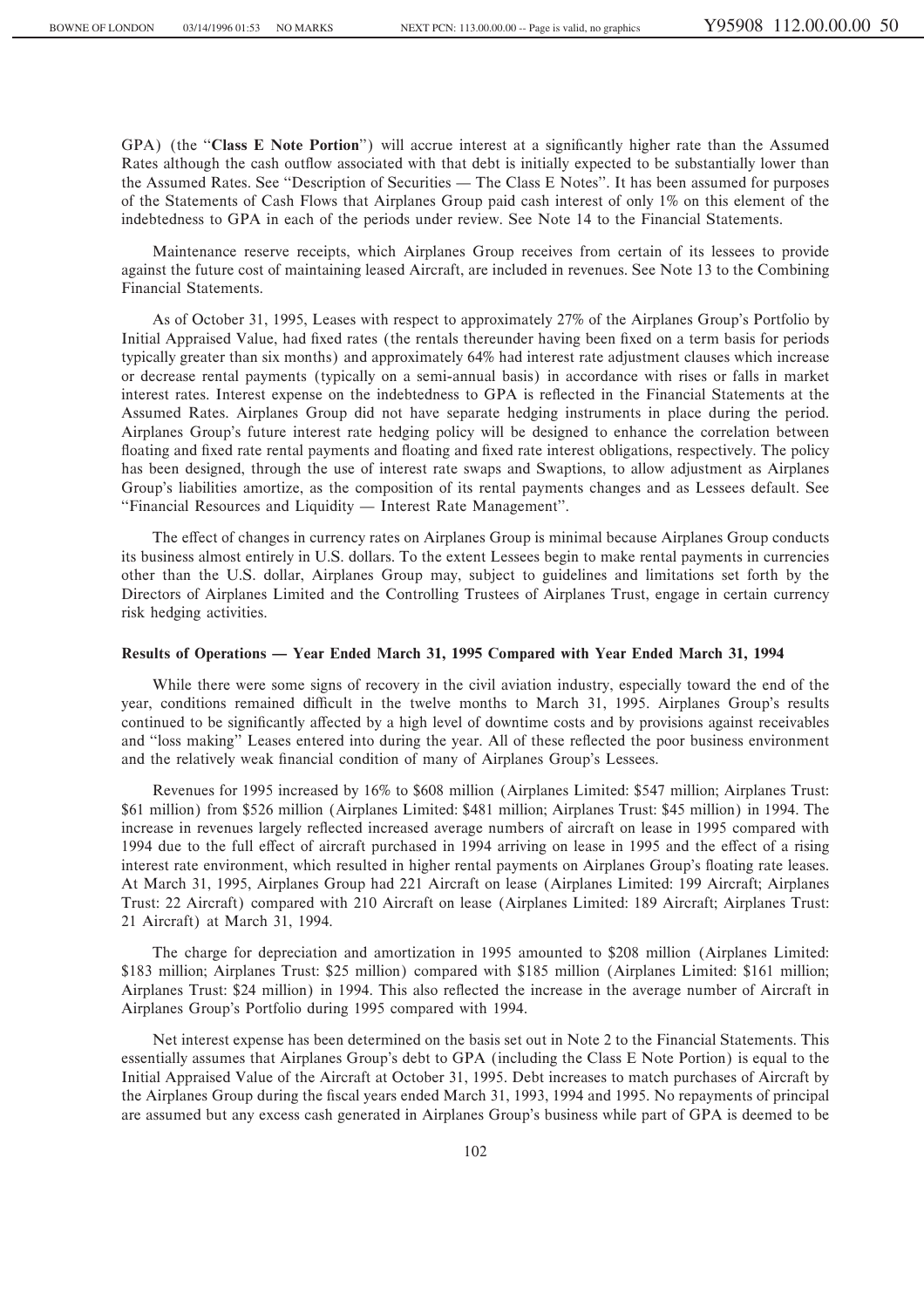distributed back to GPA. The interest charge is calculated based on the assumption that all of the debt bears interest at the Assumed Rates.

On the basis assumed, net interest expense recorded in Airplanes Group's Statements of Operations was \$348 million in 1995 (Airplanes Limited: \$317 million; Airplanes Trust: \$31 million) compared with \$252 million in 1994 (Airplanes Limited: \$227 million; Airplanes Trust: \$25 million). The increase in the interest charge is primarily due to higher market interest rates in 1995 combined with a higher average amount of debt outstanding. Average debt outstanding in 1995 was \$4.6 billion compared with \$4.1 billion in 1994 reflecting debt assumed to be incurred to fund the increase in the average number of Aircraft in the Airplanes Group's Portfolio. In 1995, Airplanes Group paid \$303 million in cash in respect of interest (Airplanes Limited: \$276 million; Airplanes Trust: \$27 million) compared with \$222 million in 1994 (Airplanes Limited: \$199 million; Airplanes Trust: \$23 million). The difference between Airplanes Group's net interest expense and cash paid in respect of interest is substantially accounted for by the assumption that Airplanes Group paid cash interest of only 1% on the face amount of the Class E Note Portion in each of the periods under review.

Following the Underwritten Offering, a large proportion of Airplanes Group's indebtedness will be represented by the Notes which will be issued on terms and conditions then prevailing in the market. To the extent that the weighted average interest cost on the Notes would have been higher or lower than the interest cost in the financial statements in the periods under review, then Airplanes Group's actual interest charge and cash paid in respect of interest would have been higher or lower, respectively, than that represented in the Combining Financial Statements. It should be borne in mind, however, that the Class E Note Portion of the indebtedness to GPA (assumed for purposes of the Combining Financial Statements to represent 15% of such indebtedness) will accrue interest at a significantly higher rate than the Assumed Rates although the cash outflow associated with that debt is initially expected to be substantially lower than the Assumed Rates. See "Description of Securities — The Class E Notes". It has been assumed for purposes of the Statements of Cash Flows that Airplanes Group paid cash interest of only 1% on the Class E Note Portion in each of the periods under review. See Note 14 to the Financial Statements. Furthermore, to the extent that the aggregate principal amount of the Class E Notes represents less than 15% of the Initial Appraised Value of the Aircraft at October 31, 1995, the cash paid in respect of interest would have been higher than that represented in Airplanes Group's Financial Statements.

A substantial amount of GPA's debt was borrowed, and most of the Airplanes Group's debt will be borrowed, under financing arrangements where interest costs are a function of predetermined margins over LIBOR. Given the floating rate nature of a substantial portion of its borrowings, Airplanes Group will employ certain hedging techniques to limit its exposure to both increases and decreases in market interest rates. See "Financial Resources and Liquidity — Interest Rate Management".

Substantially all of the balance of Airplanes Group's costs consists of allowances for bad and doubtful debts, and net provisions for downtime and "loss making" leases. Allowances for bad and doubtful debts in 1995 amounted to \$33 million (Airplanes Limited: \$34 million; Airplanes Trust: a credit of \$1 million) compared with \$20 million in 1994 (Airplanes Limited: \$17 million; Airplanes Trust: \$3 million). Net provisions for "loss making" leases and downtime amounted to \$5 million (Airplanes Limited: \$4 million; Airplanes Trust: \$1 million) compared with \$27 million in 1994 (Airplanes Limited: \$ 23 million; Airplanes Trust: \$4 million). It is Airplanes Group's practice to provide specifically for any amounts due but unpaid by Lessees based primarily on an assessment of the amount due in excess of security held. Airplanes Group provides for downtime costs based on an estimated re-lease date of the particular aircraft off-lease. Downtime costs include depreciation, allocated interest (determined on the basis set out in Note 2 to the Financial Statements) and any other directly attributable costs for the specific Aircraft for the estimated off-lease period. The level of bad and doubtful debts and the incidence of ""loss making'' Leases included in the Portfolio continued to be relatively high in 1995 reflecting the poor trading environment. Poor trading conditions, combined with the weak financial condition of a number of the Lessees (particularly in Mexico), resulted in provisions remaining at relatively high levels in the year ended March 31, 1995. Other expenses amounted to \$17 million in 1995 (Airplanes Limited: \$16 million; Airplanes Trust: \$1 million) which compared with a similar level in 1994.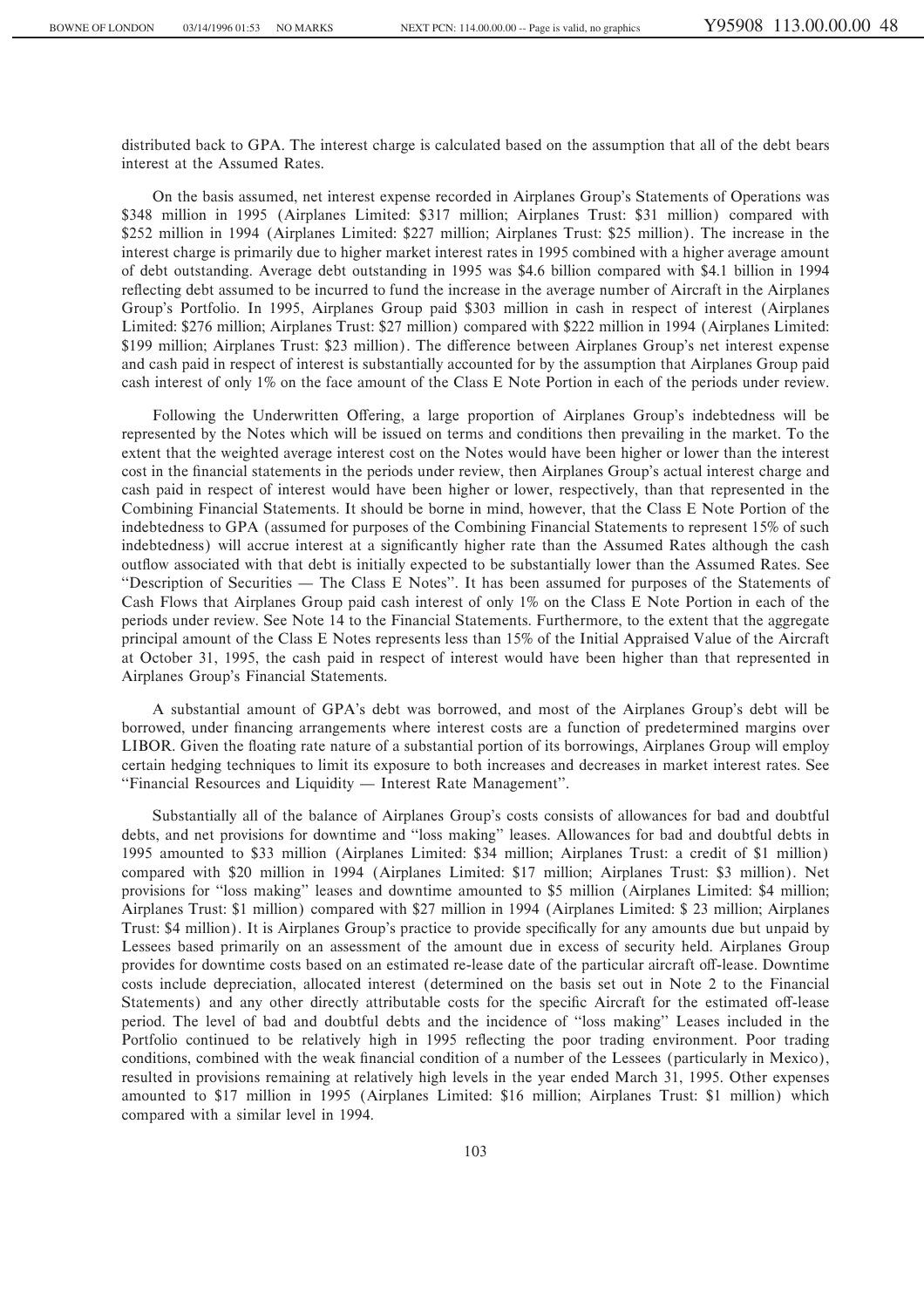Selling, general and administrative expenses have been determined on the basis set out in Note 2 to the Financial Statements. The most significant element of selling, general and administrative expenses is the aircraft management fees paid to GECAS under the existing GPA Management Agreement. Substantially all of these amounts represent asset based fees calculated as an annual percentage of agreed values of Aircraft under management. Aircraft management fees paid to GECAS with respect to the Portfolio amounted to \$23 million in 1995 (Airplanes Limited: \$21 million; Airplanes Trust: \$2 million) compared with \$9 million for only five months of 1994 (Airplanes Limited: \$8 million; Airplanes Trust: \$1 million). Going forward, Asset Based Management Fees will be paid by Airplanes Group to the Servicer under the Servicing Agreement. See "Management of Airplanes Group - Management Services - Management Fees". It should be noted that the Servicer may earn incentive fees under the Servicing Agreement if certain targets are met, subject to an annual minimum amount for such incentive fees of \$1.5 million. See "Management of Airplanes Group — Management Services — Management Fees".

The balance of Airplanes Group's selling, general and administrative expenses has been based on GPA's historic overhead (but not including any restructuring costs incurred by GPA in 1993, GPA's litigation costs or the cost to GPA of exploring and implementing various refinancing measures). This historic overhead was apportioned between GPA and Airplanes Group in the same proportion that lease rental revenues generated by the Aircraft in the period under review bears to lease rental revenues generated by GPA's aircraft that are not being sold to the Airplanes Group. On this basis, Airplanes Group's selling, general and administrative expenses excluding aircraft management fees paid to GECAS pursuant to the existing GPA Management Agreement decreased to \$11 million in 1995 (Airplanes Limited: \$10 million; Airplanes Trust: \$1 million) compared with \$17 million in 1994 (Airplanes Limited: \$16 million; Airplanes Trust: \$1 million). The primary reason for the decrease compared with 1994 is lower salary costs reflecting the transfer of GPA personnel to GECAS and redundancies. Going forward, Airplanes Group's selling, general and administrative expenses, excluding certain fees paid to GECAS pursuant to the Servicing Agreement, are expected to increase to reflect the transfer back to GPA Group of certain accounting and finance functions previously performed by GECAS pursuant to the existing GPA Management Agreement. In the future, these services will be provided to Airplanes Group by GPA Group in its capacity as Administrative Agent.

The operating loss for 1995 was \$125 million (Airplanes Limited: \$112 million; Airplanes Trust: \$13 million) compared with an operating loss of \$74 million in 1994 (Airplanes Limited: \$53 million; Airplanes Trust: \$21 million). Airplanes Limited and Airplanes Trust are expected to continue to report substantial losses in the future.

Tax provisions and deferred tax assets and liabilities have been calculated as if Airplanes Limited and Airplanes Trust were separate taxable entities. The statement of operations includes a tax benefit of \$16 million in 1995 (Airplanes Limited: \$11 million; Airplanes Trust: \$5 million) in respect of taxation on profits compared with \$13 million in 1994 (Airplanes Limited: \$5 million; Airplanes Trust: \$8 million). The tax benefit results from decreases in net deferred tax liabilities during the year as current operating losses create net operating loss carryforwards which can be used to reduce income taxes payable in future periods.

The net loss for the year after taxation was \$109 million (Airplanes Limited: \$101 million; Airplanes Trust: \$8 million) compared with a net loss of \$61 million in 1994 (Airplanes Limited: \$48 million; Airplanes Trust: \$13 million).

### Results of Operations — Year Ended March 31, 1994 Compared with Year Ended March 31, 1993

Revenues increased by 27% in 1994 to \$526 million (Airplanes Limited: \$481 million; Airplanes Trust: \$45 million) from \$413 million in 1993 (Airplanes Limited: \$373 million; Airplanes Trust: \$40 million), primarily reÖecting increased average numbers of aircraft on lease in 1994 compared with 1993 following the acquisition of 10 aircraft from March 19, 1993 and 21 aircraft from December 31, 1993. At March 31, 1994, Airplanes Group had 210 aircraft on lease (Airplanes Limited: 189 aircraft; Airplanes Trust: 21 aircraft) compared with 180 on lease at March 31, 1993 (Airplanes Limited: 166 aircraft; Airplanes Trust: 14 aircraft).

The charge for depreciation and amortization in 1994 amounted to \$185 million (Airplanes Limited: \$161 million; Airplanes Trust: \$24 million) compared with \$230 million (Airplanes Limited: \$205 million;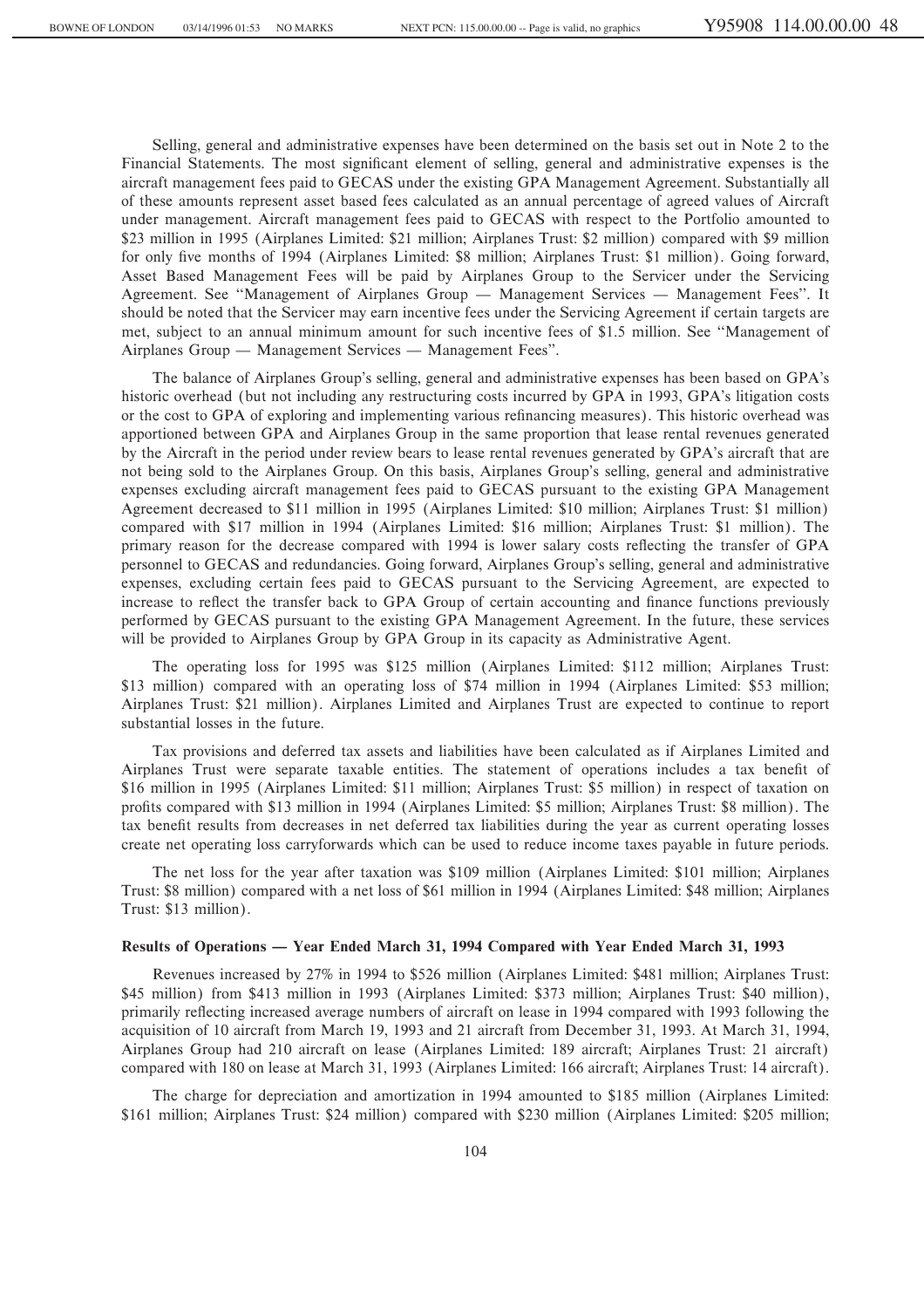Airplanes Trust: \$25 million) in 1993. The decrease reflected the non-recurrence of the additional depreciation charge of \$80 million in 1993 (Airplanes Limited: \$72 million; Airplanes Trust: \$8 million), partially offset by additional depreciation on increased numbers of owned aircraft in the Portfolio. The depreciation charge arose primarily because of the difficult trading conditions experienced in the industry in 1993. During 1993, the downturn experienced by the industry was evidenced by a significant surplus of aircraft in the market, reductions in lease rates and in aircraft values and significant numbers of aircraft on the ground or ""parked in the desert''. The severity and duration of the downturn in the aviation industry was not foreseen by many industry participants.

Net interest expense recorded in Airplanes Group's Statements of Operations was \$252 million in 1994 (Airplanes Limited: \$227 million; Airplanes Trust: \$25 million) compared with \$203 million in 1993 (Airplanes Limited: \$178 million; Airplanes Trust: \$25 million). The increase in the interest charge is primarily due to higher average debt outstanding in 1994 of \$4.1 billion compared with \$3.3 billion in 1993. In 1994, Airplanes Group paid \$222 million in cash in respect of interest (Airplanes Limited: \$199 million; Airplanes Trust: \$23 million) compared with \$178 million in 1993 (Airplanes Limited: \$155 million; Airplanes Trust: \$23 million). The difference between Airplanes Group's net interest expense and cash paid in respect of interest is substantially accounted for by the assumption that Airplanes Group paid cash interest of only 1% on the Class E Note Portion, assumed for the purposes of the Financial Statements to represent 15% of total indebtedness to GPA in each of the periods under review.

The recession in the aviation industry continued in 1994 and this affected lease rates. Included in "other expenses'' for 1994 are continued high levels of allowances for bad and doubtful debts, and net provisions for ""loss making'' leases and downtime. Allowances for bad and doubtful debts amounted to \$20 million (Airplanes Limited: \$17 million; Airplanes Trust: \$3 million) compared with \$31 million in 1993 (Airplanes Limited: \$26 million; Airplanes Trust: \$5 million). Net provisions for ""loss making'' leases and downtime amounted to \$27 million (Airplanes Limited: \$23 million; Airplanes Trust: \$4 million) compared with \$33 million in 1993 (Airplanes Limited: \$28 million; Airplanes Trust: \$5 million). Other expenses amounted to \$19 million in 1994 (Airplanes Limited: \$19 million; Airplanes Trust: \$nil) compared with \$28 million in 1993 (Airplanes Limited: \$24 million; Airplanes Trust: \$4 million). Included in the \$28 million charge for other expenses in 1993 was \$8 million relating to a provision for a potential maintenance related default by a certain Lessee.

Selling, general and administrative expenses were \$26 million in 1994 (Airplanes Limited: \$24 million; Airplanes Trust: \$2 million) compared with \$22 million in 1993 (Airplanes Limited: \$20 million; Airplanes Trust: \$2 million). Included in the \$26 million for 1994 is the GECAS management fee from October 29, 1993 to March 31, 1994 of \$9 million (Airplanes Limited: \$8 million; Airplanes Trust: \$1 million).

The operating loss for 1994 was \$74 million (Airplanes Limited: \$53 million; Airplanes Trust: \$21 million) compared with an operating loss of \$217 million in 1993 (Airplanes Limited: \$181 million; Airplanes Trust: \$36 million).

There was a tax benefit of \$13 million in 1994 (Airplanes Limited: \$5 million: Airplanes Trust: \$8 million) in respect of taxation compared with a benefit of \$32 million in 1993 (Airplanes Limited: \$18 million; Airplanes Trust: \$14 million).

The net loss for the year after taxation was \$61 million (Airplanes Limited: \$48 million; Airplanes Trust: \$13 million) compared with a net loss of \$185 million in 1993 (Airplanes Limited: \$163 million; Airplanes Trust: \$22 million). Airplanes Group's net loss of \$185 million in 1993 was significantly affected by exceptional depreciation charges of \$80 million.

## Results of Operations – Seven Months Ended October 31, 1994 to Seven Months Ended October 31, 1995

Certain of Airplanes Group's Lessees continued to experience difficult trading conditions and these had an adverse effect on Airplanes Group's operations for the seven months to October 31, 1995. There were, however, some signs of improvement in the industry and certain other significant Lessees recorded generally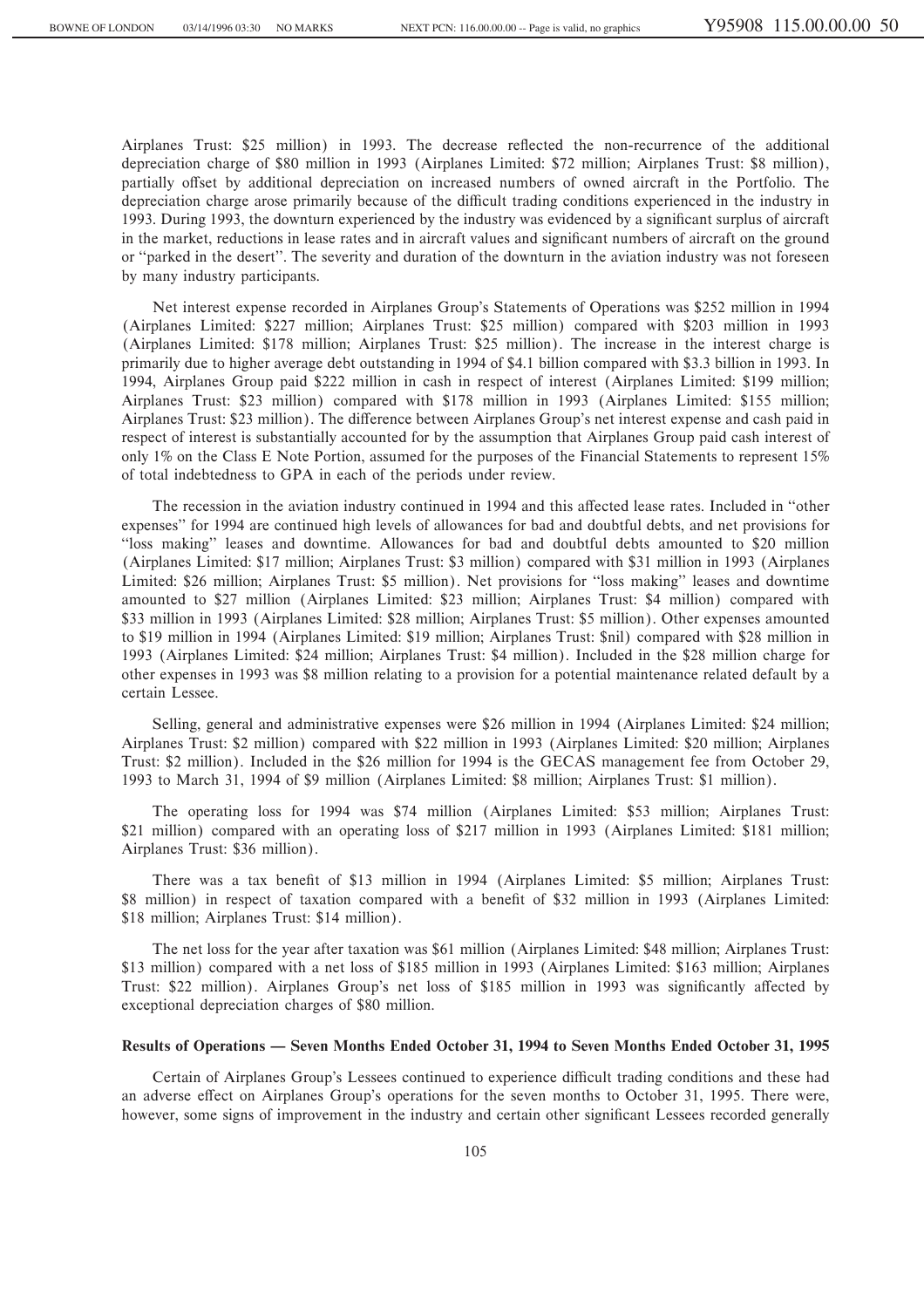improved trading performance resulting in the reversal of some provisions previously made in respect of bad and doubtful debts.

Revenues for the seven months to October 31, 1995 remained relatively unchanged at \$364 million (Airplanes Limited: \$329 million; Airplanes Trust: \$35 million) compared with \$356 million (Airplanes Limited: \$321 million; Airplanes Trust: \$35 million) for the seven months to October 31, 1994, reflecting the relatively similar portfolio in the periods. At October 31, 1995 Airplanes Group had 222 aircraft on lease (Airplanes Limited: 202 aircraft, Airplanes Trust: 20 aircraft) compared with 215 aircraft at October 31, 1994 (Airplanes Limited: 194 aircraft; Airplanes Trust: 21 aircraft).

The charge for depreciation and amortization in the seven months to October 31, 1995 amounted to \$120 million (Airplanes Limited: \$106 million; Airplanes Trust: \$14 million) compared with \$116 million (Airplanes Limited: \$102 million; Airplanes Trust: \$14 million) for the comparative period in 1994. The marginally increased depreciation in 1995 reflects depreciation costs for the full seven month period to October 31, 1995 in respect of two Aircraft which were acquired by Airplanes Group in the five month period ending March 31, 1995 (and not therefore included for the seven months ending October 31, 1994).

Net interest expense was \$216 million in the seven months ended October 31, 1995 (Airplanes Limited: \$197 million; Airplanes Trust: \$19 million) compared with \$204 million for the same period ending October 31, 1994 (Airplanes Limited: \$186 million; Airplanes Trust: \$18 million). The increase in 1995 was primarily attributable to the increase in the assumed rates (based on GPA's assumed average cost of debt) from 7.83% in 1994 to 8.25% in 1995 and, to a lesser extent, the increase in outstanding debt in 1995 of \$19 million (Airplanes Limited: \$19 million; Airplanes Trust: \$nil). Average debt for the seven months ended October 31, 1995 amounted to \$4,602 million (Airplanes Limited: \$4,192 million; Airplanes Trust: \$410 million) compared to \$4,583 million for the seven months ended October 31, 1994 (Airplanes Limited:  $$4,173$  million; Airplanes Trust:  $$410$  million) — reflecting the Aircraft acquired in 1995. The difference in Airplanes Group's net interest expense and cash paid in respect of interest is substantially accounted for by the assumption that Airplanes Group paid cash interest of only 1% on the Class E Note Portion, assumed to represent approximately 15% of total indebtedness to GPA in each period under review.

While certain of Airplanes Group's Lessees continued to experience financial difficulties in the seven months to October 31, 1995, resulting in the requirement for additional provisions in respect of bad and doubtful debts in respect of these Lessees; the credit exposure with regard to certain other major carriers improved in the period. Overall, there was a net credit in respect of bad and doubtful debts of \$9 million (Airplanes Limited: \$9 million; Airplanes Trust: \$nil) in the seven months to October 31, 1995 primarily as a result of reversals of significant provisions previously made in respect of one Brazilian Lessee and one Mexican Lessee. This is compared with a net charge in respect of bad and doubtful debts for the seven months to October 31, 1994 of \$11 million (Airplanes Limited: \$10 million; Airplanes Trust: \$1 million). Other lease costs in the seven months to October 31, 1995 increased by \$7 million (Airplanes Limited: \$7 million; Airplanes Trust: \$nil) to \$15 million (Airplanes Limited: \$14 million; Airplanes Trust: \$1 million). This increase is substantially attributable to increased maintenance related costs arising from defaults by certain Lessees during the period.

Selling, general and administrative expenses of \$20 million in the period to October 31, 1995 (Airplanes Group: \$18 million; Airplanes Trust: \$2 million) include \$13 million (Airplanes Group: \$12 million; Airplanes Trust: \$1 million) relating to GECAS management fees. This is a similar charge to that incurred in the same period to October 31, 1994.

There was a tax benefit of \$9 million in the seven month period to October 31, 1995 (Airplanes Limited: \$4 million; Airplanes Trust: \$5 million) compared with a tax benefit of \$9 million in the same period to October 31, 1994 (Airplanes Limited: \$5 million; Airplanes Trust: \$4 million).

The net loss for the seven month period ended October 31, 1995 after taxation was \$42 million (Airplanes Limited: \$35 million; Airplanes Trust: \$7 million) compared with a net loss for the same period to October 31, 1994 of \$52 million (Airplanes Limited: \$46 million; Airplanes Trust: \$6 million). The reduction in the net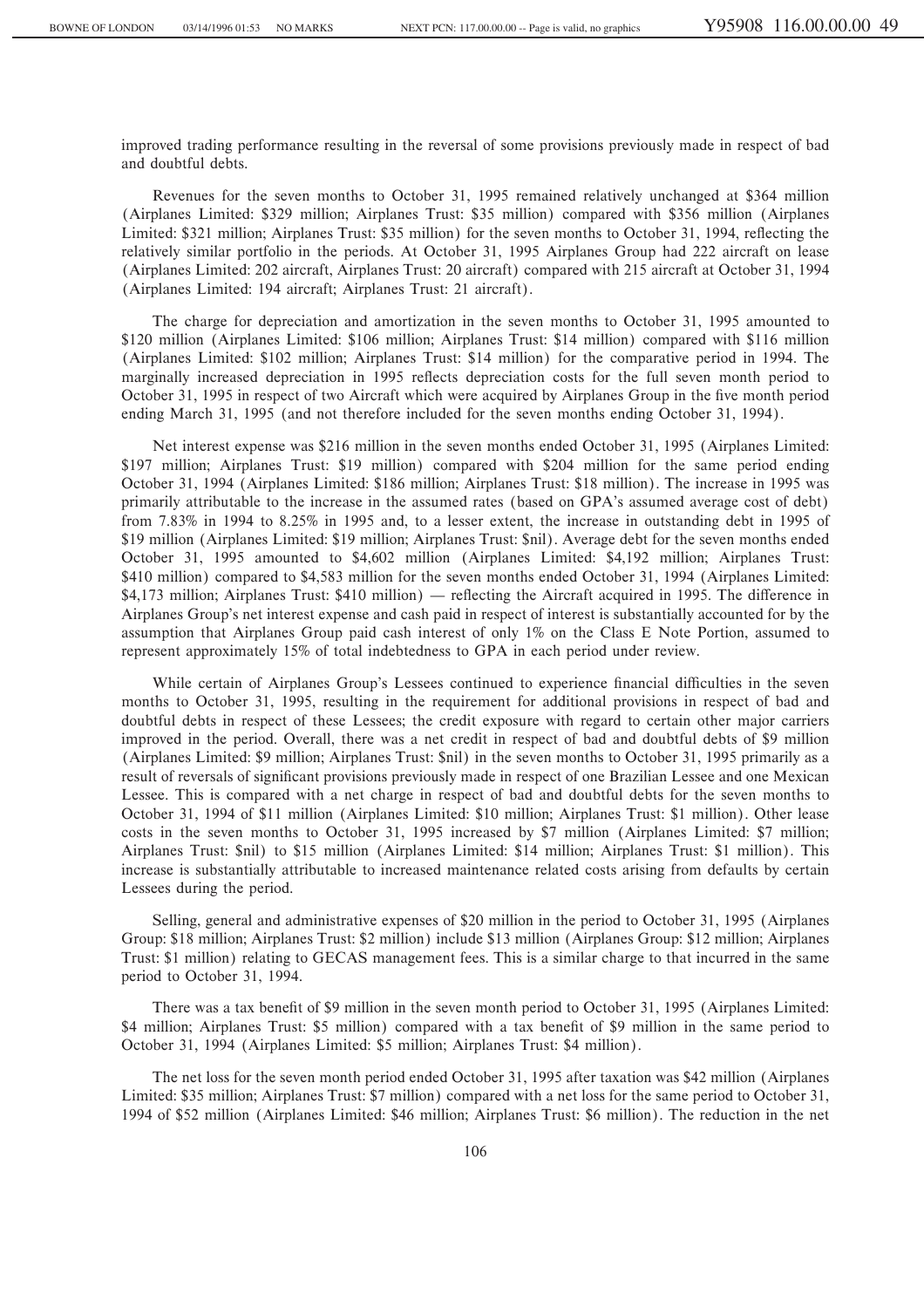loss for the seven month period to October 31, 1995 was significantly affected by the reduction in provisions for bad and doubtful debts made during the period.

### **Current Business Environment**

Airplanes Group's activities will continue to be adversely affected by the weak financial position of certain Lessees, by continuing difficult trading conditions in certain jurisdictions, most particularly in Mexico, and by the substantial numbers of Leases continue to be "loss making". Difficult trading conditions have also led to a decline in the market value of certain aircraft, especially certain widebody and older Stage 2 aircraft.

Airplanes Group, through the marketing efforts of the Servicer under the Servicing Agreement, will continue to focus on minimizing the number of Aircraft off-lease. Despite recent improvements in the level of downtime, there can be no certainty that an increase in non-revenue-earning Aircraft will not occur in the future. This will depend to a large extent on the number of Aircraft which may be redelivered to Airplanes Group from Mexican and other aircraft operators and Airplanes Group's ability to re-lease these Aircraft. A number of Lessees continue to face financial difficulties and while the receivables outstanding (net of provisions) have risen gradually over the twelve months ended March 31, 1995 from \$52 million at March 31, 1994 (Airplanes Limited: \$50 million; Airplanes Trust: \$2 million) to \$59 million at March 31, 1995 (Airplanes Limited: \$58 million; Airplanes Trust: \$1 million), in each case net of provisions for Lessee defaults of \$44 million at March 31, 1994 (Airplanes Limited: \$39 million; Airplanes Trust: \$5 million) and \$71 million at March 31, 1995 (Airplanes Limited: \$66 million; Airplanes Trust: \$5 million), as of October 31, 1995, lease receivables had fallen from the March 31, 1995 level of \$59 million to \$51 million (Airplanes Limited: \$50 million; Airplanes Trust: \$1 million) (net of provisions for lessee defaults of \$62 million (Airplanes Limited: \$57 million; Airplanes Trust: \$5 million). This reduction reflects improvements in Airplanes Group's net exposure to certain Lessees, although the number of other Lessees who continue to experience financial difficulties remains significant. The net receivables stated above exceed the amount of receivables to be purchased by Airplanes Group in the Acquisition because Airplanes Group is not purchasing receivables owed by airlines that no longer lease the relevant Aircraft.

There is some evidence of improved demand for certain aircraft types and, as a consequence, rental rates have shown some signs of recovery, although they still remain at relatively low levels. Consequently, while Airplanes Group's operations continue to generate substantial amounts of cash, substantial numbers of Leases are and will continue to be "loss making" based on the assumptions regarding attributable interest cost discussed above and there can be no assurance that further significant provisions in respect of "loss making" Leases will not be required in the future or that cash flow will not be adversely affected as a result of continuing pressure on rental rates. Certain Aircraft have been leased on short term Leases generally at lower rates than those achievable for longer term Leases and under which Lessees make Rental Payments according to the number of hours for which the relevant Aircraft is actually flown. Although aircraft manufacturers have significantly reduced aircraft production, it is not possible to predict how long the period of aircraft over-supply will last. Airplanes Group's trading results and cash flow are likely to continue to be affected by leases written during the recent, and prolonged period of excess supply.

#### **Financial Resources and Liquidity**

### *Overview*

Prior to the Acquisition and Refinancing, Airplanes Group has not operated as a separate business and, consequently, has not been financed as such. GPA managed its cash resources centrally and cash generated by the Transferring Companies was assumed to be transferred to GPA for the purpose of servicing GPA's indebtedness.

#### *Liquidity*

Airplanes Group's Statements of Cash Flows have been prepared on the assumption that Airplanes Group will deduct approximately \$135 million of the net cash proceeds received in the Underwritten Offering from the total Purchase Price to be paid to GPA in the Acquisition. This deduction reflects the estimated cash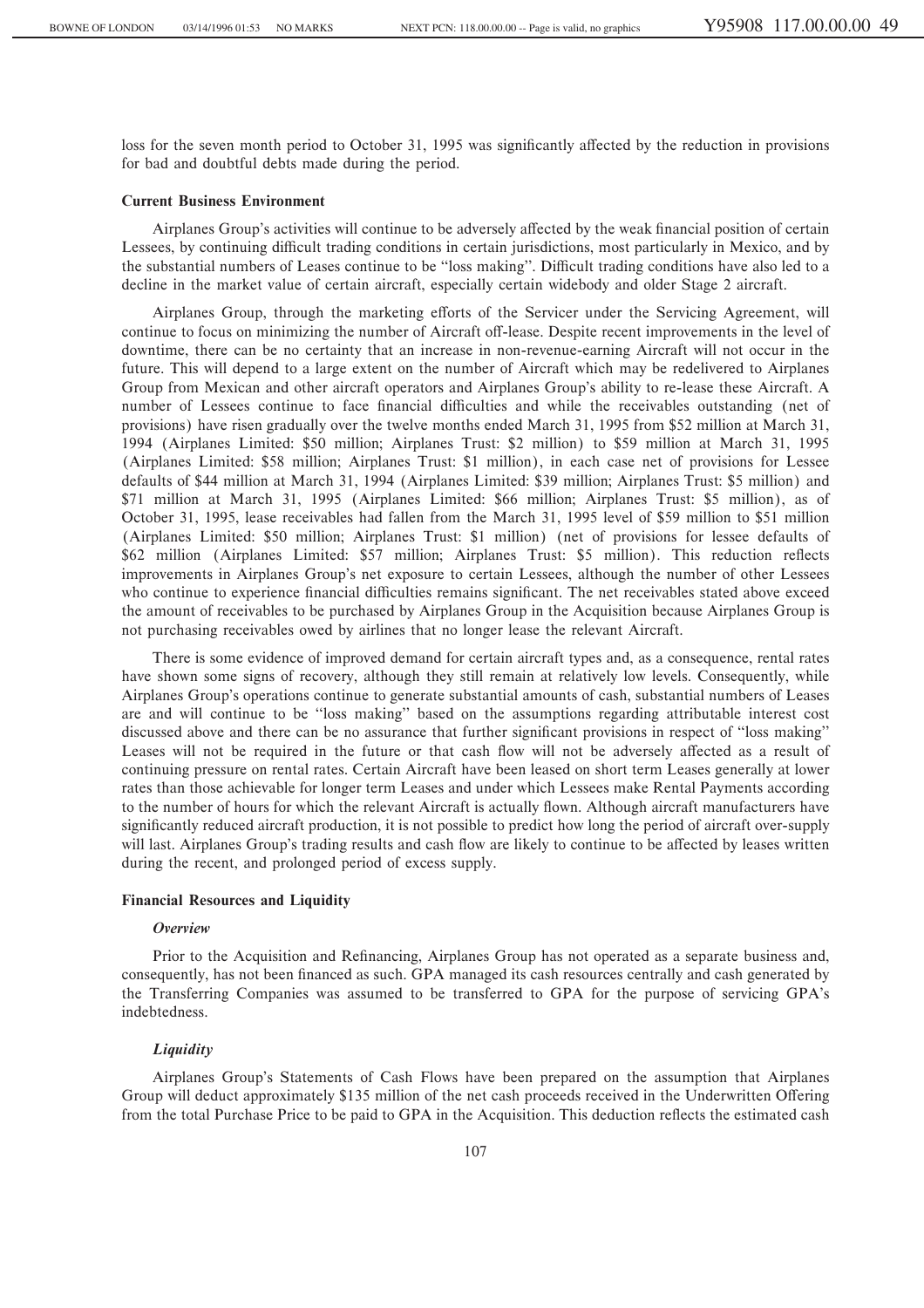amounts required initially in respect of certain liabilities to be assumed by Airplanes Group and has been reflected in Airplanes Group's constant cash balances at March 31, 1993, 1994 and 1995 (Airplanes Limited: \$123 million; Airplanes Trust: \$12 million). The balance of \$135 million represents a portion of the \$185 million Liquidity Reserve Amount which comprises the Miscellaneous Reserve Amount, the Maintenance Reserve Amount and the Security Deposit Reserve Amount. These amounts have been determined largely based on an analysis of GPA's historical experience, and estimates of Airplanes Group's future experience, of the frequency and cost of certain contingencies in respect of the Aircraft including, *inter alia*, costs incurred in removing any Lien imposed by Eurocontrol or other regulatory authorities, costs incurred in complying with ADs on an Aircraft or in repossessing or re-leasing Aircraft, the frequency and cost of maintenance checks performed by Lessees relative to the projected maintenance payments to be made to Airplanes Group under the terms of the Leases and the frequency and cost of repaying Lessee Security Deposits that are not required to be segregated from Airplanes Group's cash.

There can be no assurance, however, that GPA's historical experience will prove to be relevant to Airplanes Group or that actual cash received by Airplanes Group will not be significantly less than that projected. Any significant variation may materially adversely affect the ability of Airplanes Group to make payments of interest and principal on the Notes.

### *Operating Activities*

Net cash provided by operating activities amounted to \$177 million in 1995 (Airplanes Limited: \$161 million; Airplanes Trust: \$16 million), \$189 million in 1994 (Airplanes Limited: \$174 million; Airplanes Trust: \$15 million) and \$164 million in 1993 (Airplanes Limited: \$161 million; Airplanes Trust: \$3 million). This reflects cash paid in respect of interest of \$303 million in 1995 (Airplanes Limited: \$276 million; Airplanes Trust: \$27 million), \$222 million in 1994 (Airplanes Limited: \$199 million; Airplanes Trust: \$23 million) and \$178 million in 1993 (Airplanes Limited: \$155 million; Airplanes Trust: \$23 million). See "Management's Discussion and Analysis of Financial Condition and Results of Operations — Year Ended March 31, 1995 Compared With Year Ended March 31, 1994'' above for a discussion of the basis upon which Airplanes Group's interest charge and cash paid in respect of interest has been calculated. In addition, depreciation and amortization amounted to \$208 million in 1995 (Airplanes Limited: \$183 million; Airplanes Trust: \$25 million), \$185 million in 1994 (Airplanes Limited: \$161 million; Airplanes Trust: \$24 million) and \$230 million in 1993 (Airplanes Limited: \$205 million; Airplanes Trust: \$25 million). The relatively high depreciation charge in 1993 reflects the additional depreciation charges taken that year.

### *Investing and Financing Activities*

Cash flows from investing and financing activities in 1993 and 1994 reflect significant purchases of aircraft and increases in debt associated with those purchases. Airplanes Group will not make any purchases of Aircraft in the future. As described in Note 2 to the Financial Statements of Airplanes Group, no use of cash to repay indebtedness has been assumed. Instead, distributions and transfers back to GPA of cash in amounts required to restore Airplanes Group's cash balance to \$135 million have been assumed as Airplanes Group was not a separately financed entity in the periods under review. These distributions and transfers back have been treated as increases in Airplanes Group's net liabilities and amounted to \$173 million in 1995 (Airplanes Limited: \$158 million; Airplanes Trust: \$15 million).

# *Indebtedness*

Following the Underwritten Offering, Airplanes Group's indebtedness will consist of the Notes and the Class E Notes. In order to repay the Outstanding Principal Balance on the Subclass A-1, A-2, A-3 and A-4 Notes, Airplanes Group will have to refinance such Notes through the sale of Refinancing Notes by the Trust which will, in turn, finance such Refinancing Notes through the issuance and sale of Refinancing Certificates in the capital markets. Based on the Assumptions, \$850 million of the Subclass A-1 Notes, \$750 million of Subclass A-2 Notes, \$500 million of Subclass A-3 Notes and \$200 million in Subclass A-4 Notes will have to be refinanced through the sale by the Trust of Refinancing Certificates in 1998, 1999, 2001 and 2003, respectively. There can be no assurance that the Trust will be able to sell Refinancing Certificates in the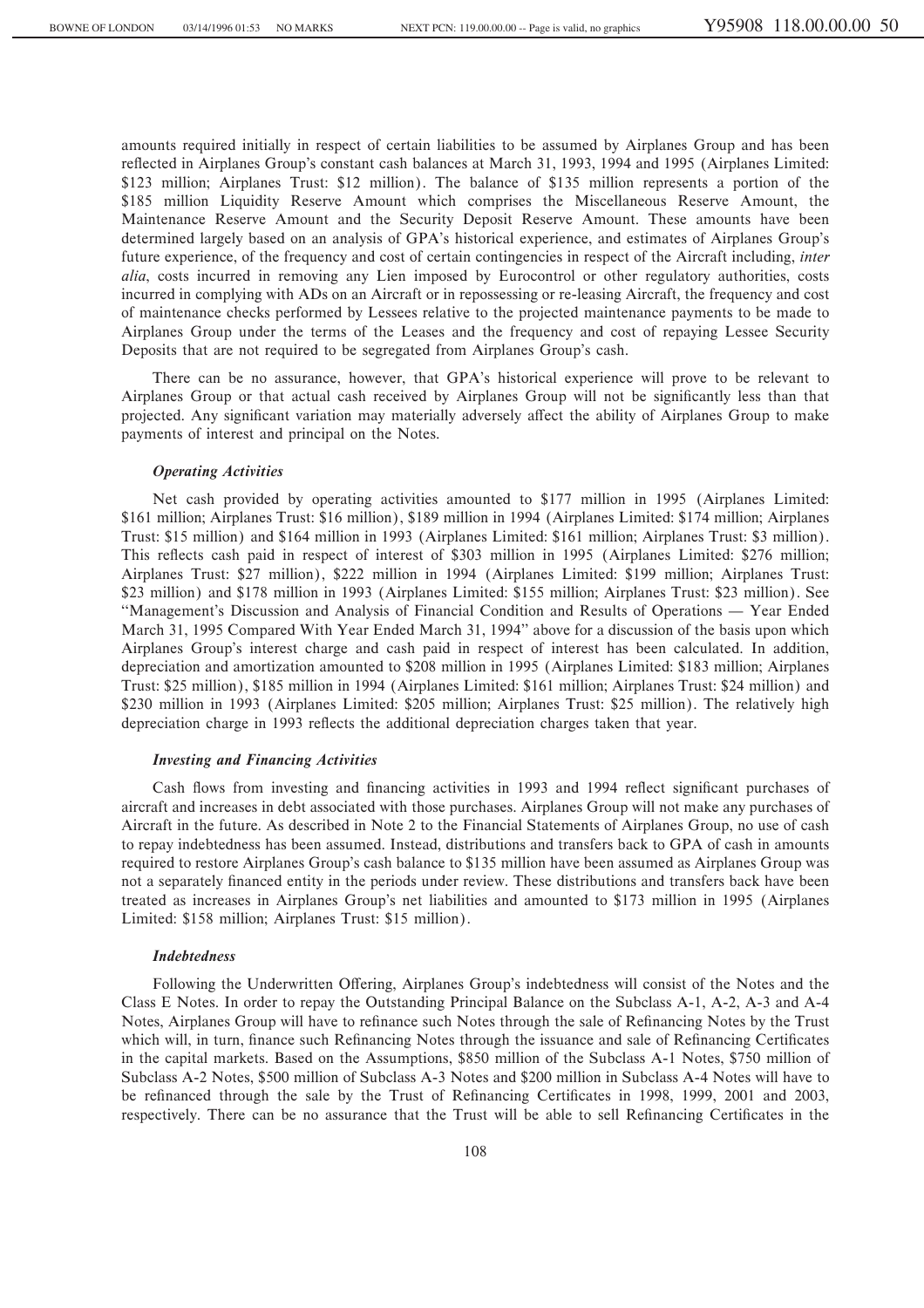amounts and at the times required.

Airplanes Group has not operated as an independently financed entity prior to the Underwritten Offering and, accordingly, investors should not rely on the Combining Statements of Cash Flows as necessarily indicative of the actual cash Öows that would have been produced by Airplanes Group's operating and financing activities in the periods under review. In particular, actual cash flows will differ, and may differ significantly, depending on many factors including the performance of Lessees and Airplanes Group's ability to re-lease Aircraft, whether the aggregate principal amount of the Notes represents more or less than 85% of the Initial Appraised Value of the Aircraft, whether the average cost of the Notes is greater or less than the Assumed Rates, the efficacy of Airplanes Group's interest rate hedging policies, the ability of Airplanes Group's Swap Providers to perform under the terms of their swap and similar obligations and whether Airplanes Group will be able to refinance maturing Notes that have not been repaid with Lease cash flows.

#### *Interest Rate Management*

The leasing revenues of Airplanes Group are generated primarily from Rental Payments which are either fixed or floating. In the case of floating rate Leases, an element of the rental varies in line with changes in LIBOR, generally six-month LIBOR. Some Leases carry fixed and floating Rental Payments for different rental periods. At the Closing Date, it is expected that the majority of Leases will be floating rate Leases. The current interest rate environment is characterized by low, absolute rates and a relatively flat yield curve, and while these conditions continue it is expected that an increasing proportion of Future Leases will be contracted on a fixed rate basis.

In general an interest rate exposure arises to the extent that Airplanes Group's fixed and floating interest obligations in respect of the Notes do not correlate to the mix of Ñxed and Öoating Rental Payments for different rental periods in the Portfolio. This interest rate exposure can be managed through the use of interest rate swaps. The Class A and B Notes bear floating rates of interest and the Class C, D and E Notes bear fixed rates of interest. As of the Closing Date, the mix of fixed and floating Rental Payments in the Portfolio is expected to contain a significantly higher percentage of fixed rate payments than the percentage of fixed rate interest payments on the Notes. In order to correlate the contracted Ñxed and Öoating Rental Payments in the Portfolio to the Ñxed and Öoating interest payments on the Notes, Airplanes Group will initially enter into interest rate swaps with an aggregate notional principal amount of approximately \$2.6 billion (the "Initial **Swaps''**). Under these Initial Swaps, Airplanes Group will pay fixed amounts and receive floating amounts on a monthly basis. The Initial Swaps will amortize having regard to the Minimum Principal Payment Amounts of the Class A and Class B Notes, the expiry dates of the Leases under which Lessees make Ñxed rate Rental Payments and the LIBOR reset dates under the floating rate leases. The average life of the notional amount of the Initial Swaps is expected to be approximately one year. At least every three months the Administrative Agent will seek to enter into additional swaps or sell at market value or unwind part or all of the initial and any future swaps in order to rebalance the fixed and floating mix of interest obligations and the fixed and floating mix of Rental Payments.

Additional interest rate exposure will arise, to the extent that Lessees owing fixed rate Rental Payments default and interest rates have declined between the contract date of the Lease and the date of default. This exposure can be managed through the purchase of options on interest rate swaps (""**Swaptions**''). Airplanes Group will purchase Swaptions which, if exercised, will allow Airplanes Group to enter into interest rate swap transactions under which it will pay Öoating amounts and receive Ñxed amounts. These Swaptions can be exercised in the event of defaults by Lessees owing fixed rate Rental Payments in circumstances where interest rates have declined since the contract date of such leases. Because not all Lessees making fixed rate Rental Payments are expected to default and not all Lessee defaults are expected to occur following a decline in interest rates, Airplanes Group will purchase Swaptions in a notional amount less than the full extent of the exposure associated with the Lessees making fixed rate Rental Payments. This notional amount (the **"Target Hedge''**) will be varied from time to time to reflect, *inter alia*, changes in the mix of payments bases under the Future Leases. The cost of this notional amount of Swaptions will also vary from time to time and is initially expected to cost approximately \$15 million. Airplanes Group will purchase Swaptions with an aggregate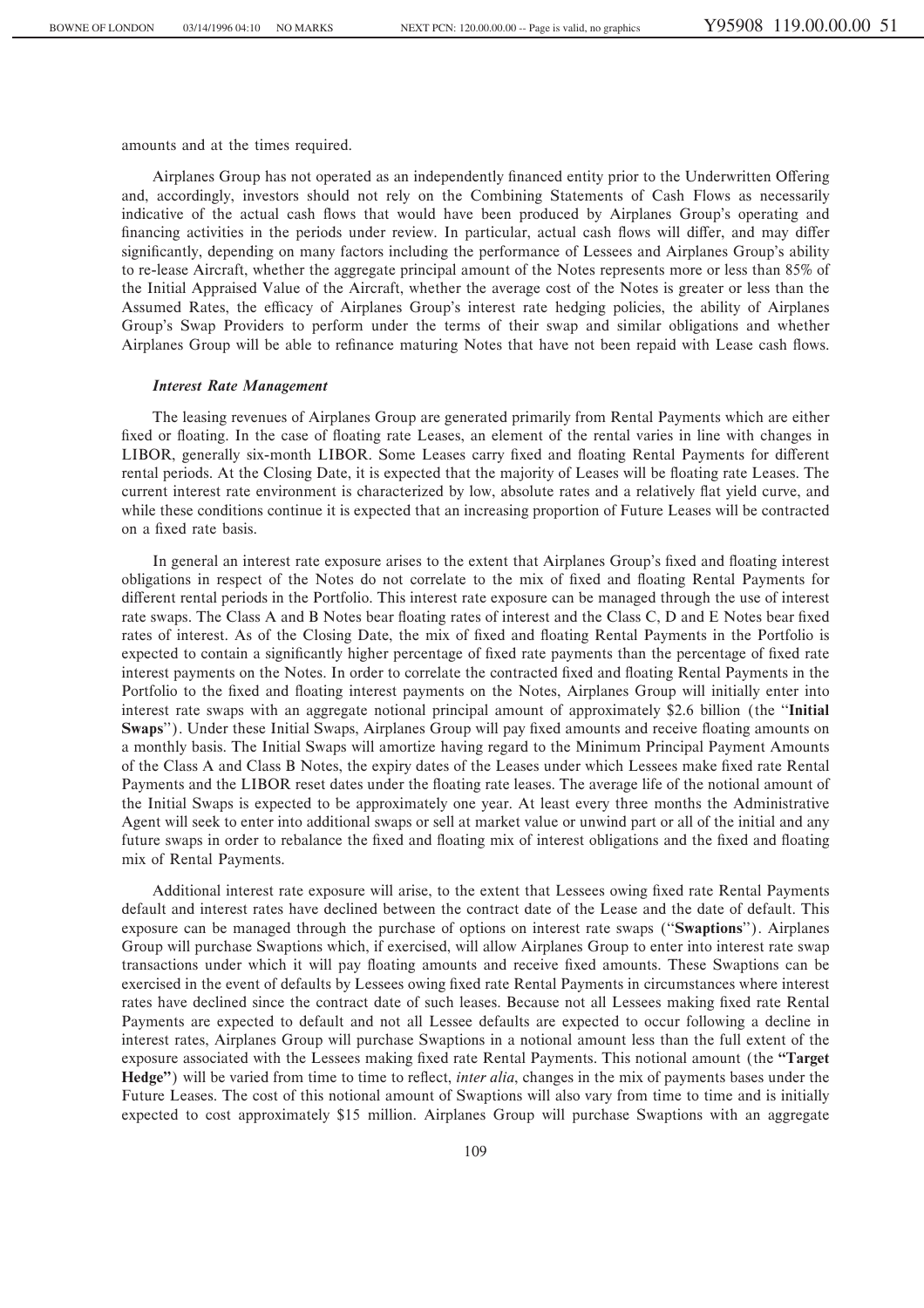notional amount equal to 50% of the Target Hedge in equal monthly installments over the 24 month period following the Closing Date. Each such installment for any month, together with any installment not previously paid, shall be a ""**Minimum Hedge Payment**'' and shall be paid in the order of priority of payments set forth under "Description of Securities — The Notes and the Guarantees — Priority of Payments". To the extent that the Target Hedge is increased at any time during the initial 24 month period, the Minimum Hedge Payment will be increased so that all payments in the remaining months of such period are equal and sufficient to provide for 50% of the Target Hedge. If the Target Hedge is increased in any month following the initial 24 month period, the Minimum Hedge Payment for the next Payment Date will be an amount equal to the difference in cost between 50% of such increased Target Hedge and the notional amount of Swaptions purchased and outstanding at that time. Finally, to the extent there are amounts available for distribution therefor, Airplanes Group will purchase additional Swaptions at a cost (the ""**Supplemental Hedge Payment**'') equal, in the initial 24 month period, to the Minimum Hedge Payment for such month and, following the initial 24 month period, equal to the difference in cost between the notional amount of Swaptions purchased and outstanding at that time and the Target Hedge. From time to time the Administrative Agent may also sell at market value or unwind part or all of the initial and any future Swaptions, for example, to reflect any decreases in the Target Hedge.

Through the use of interest rate swaps, Swaptions and other interest rate hedging products, it is Airplanes Group's policy not to be adversely exposed to material movements in interest rates. There can be no assurance, however, that Airplanes Group's interest rate risk management strategies will be effective in this regard. If interest rates decline subsequent to the Closing Date and remain significantly lower for a long period of time, and if Rental Payments under Future Leases decline accordingly, Airplanes Group's ability to make interest payments on the Class C and D Notes may be adversely affected. Any change to Airplanes Group's policy with respect to its dealings in interest rate swaps, Swaptions and other interest rate hedging products will be subject to periodic review by the Rating Agencies.

The Board of Directors of Airplanes Limited and the Board of Controlling Trustees of Airplanes Trust will review and approve the overall interest rate management policy and transaction authority limits. Specific hedging contracts will be approved by officers of the Administrative Agent acting within the Boards' overall policies and limits. Airplanes Group, acting through the Administrative Agent, will deal in interest rate swaps and Swaptions and may deal in various other interest rate products including interest rate caps, floors and collars, forward rate agreements and repurchase agreements.

Counterparty risk will be monitored on an ongoing basis. Counterparties will be subject to the prior approval of the Directors of Airplanes Limited and the Controlling Trustees of Airplanes Trust. Airplanes Group's counterparties will consist primarily of the affiliates of major U.S. and European financial institutions (including special purpose derivatives vehicles) whose senior, unsecured, long-term debt obligations carry ratings which are consistent with maintaining the ratings of the Class A Notes.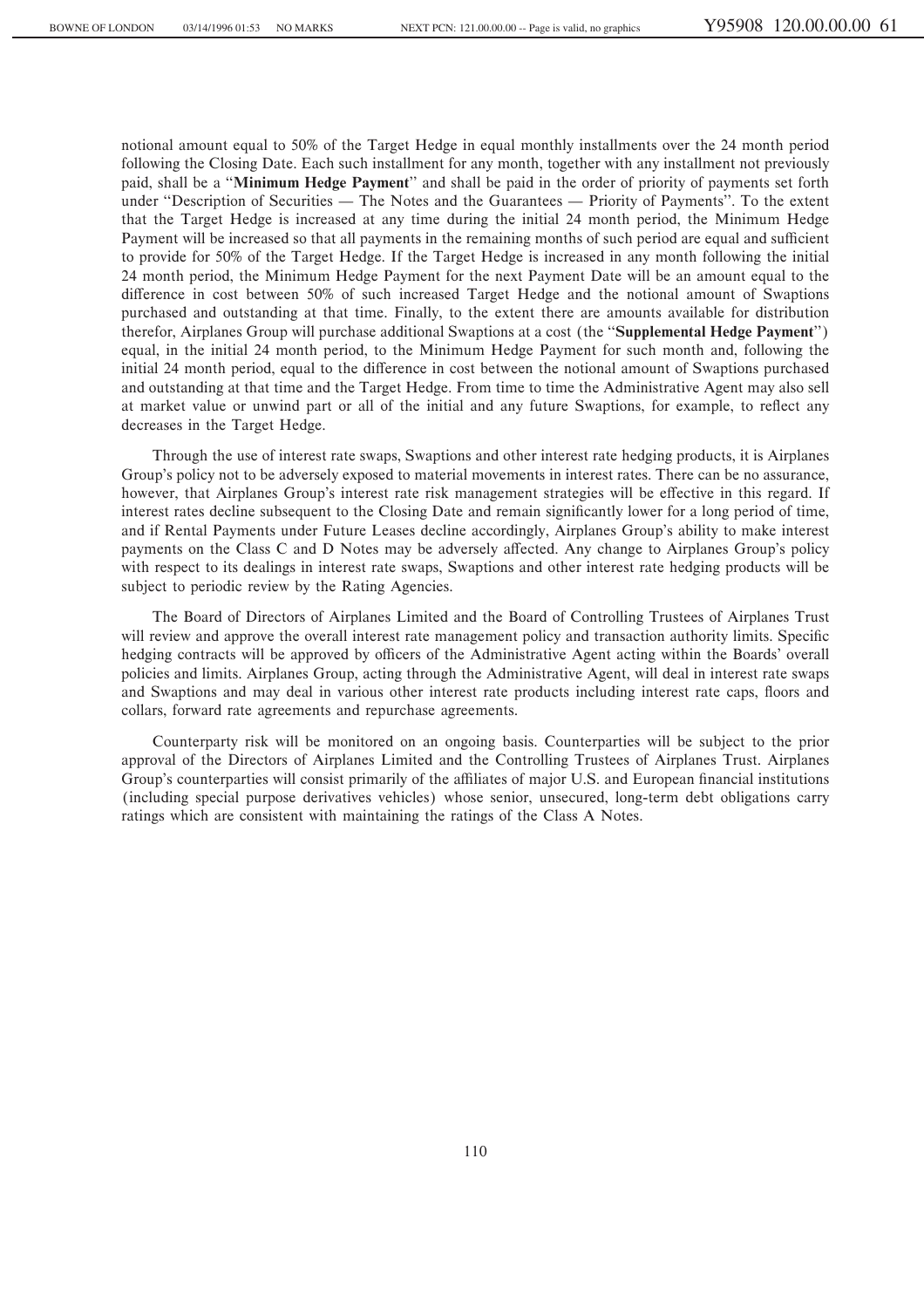## **DESCRIPTION OF SECURITIES**

*The following summary is qualified in its entirety by reference to the Trust Indentures, the Cash Management Agreement, the Reference Agency Agreement, the Administrative Agency Agreement, the Airplanes Trust Agreement, the Notes, the Secretarial Services Agreement, the Security Trust Agreement, the Servicing Agreement, the Stock Purchase Agreements, the Swap Agreements and the Trust Agreement* (collectively, the "**Related Documents**"), forms of which have been filed as exhibits to the Registration *Statement of which this Prospectus is a part, and the provisions of the Trust Indenture Act of 1939, as amended (the ""Trust Indenture Act'').*

#### **General**

In connection with the Offering, eight separate trusts (each, a "Trust" and collectively referred to herein as the "**Trust**") will be formed under the laws of the State of New York and eight classes or subclasses, as the case may be, of Certificates will be issued pursuant to the related Trust Agreements (collectively referred to herein as the ""**Trust Agreement**''), among Airplanes Limited and Airplanes Trust (each, a ""**Relevant Issuer**'') and the Trustee.

The Trust will have no significant assets other than corresponding classes and subclasses of Airplanes Limited Notes and Airplanes Trust Notes (together, the ""**Corresponding Notes**''), the corresponding Guarantees, and funds from time to time on deposit in the Certificate Accounts. Any Refinancing Notes and corresponding Guarantees will be held in separate additional trusts for each relevant class or subclass, as the case may be. All references in this Prospectus to ""**Notes**'' are, unless the context otherwise requires, deemed to refer also to Refinancing Notes.

The Trust Agreement provides that each Relevant Issuer will pay the fees and expenses of the Trustee in proportion to the initial aggregate principal amount of Notes issued by such Relevant Issuer and held by the Trustee, and further provides that the Trustee will be entitled to indemnification by such entity for, and will be held harmless against, any loss, liability or expenses incurred by the Trustee (other than through its own wilful misconduct, bad faith or negligence or by reason of a breach of any of its representations or warranties set forth in the Trust Agreement).

The Trustee may resign with respect to any Trust at any time upon at least 90 days' prior written notice, in which event Airplanes Group will be obligated to appoint a successor trustee for such Trust or Trusts. Certificateholders of each class or subclass may have divergent or conflicting interests from both the Certificateholders of other classes or subclasses and the Trust, as holder of the Notes. As a result, the occurrence of certain circumstances, including the occurrence of an Event of Default under one or more of the Trust Agreements, may give rise to a potential conflict of interest on the part of the Trustee in its capacity as trustee of Trusts in respect of more than one class or subclass of Certificates, upon which event the Trustee may be compelled to resign as trustee of any Trust in respect of more than one class or subclass of Certificates. In addition, the occurrence of certain circumstances including a Note Event of Default under one or both of the Trust Indentures may give rise to a potential conflict of interest on the part of the Trustee in its capacity as trustee of more than one class or subclass of Certificates. If the Trustee ceases to be eligible to continue as trustee with respect to any Trust under the Trust Agreement, becomes incapable of acting as Trustee or becomes insolvent, Airplanes Group may remove such Trustee, or any Certificateholder of the applicable class or subclass who has been a *bona fide* Certificateholder for at least six months may, on behalf of itself and all other Certificateholders of the same class or subclass, petition any court of competent jurisdiction for the removal of such Trustee and the appointment of a successor trustee. In addition, Certificateholders evidencing not less than a majority in aggregate Outstanding Principal Balance of the Certificates of any class or subclass may at any time remove the Trustee with respect to the applicable Trust without cause by delivering written notice of such removal in writing to Airplanes Group, the Cash Manager, the Trustee and the Indenture Trustees. Any resignation or removal of the Trustee and appointment of a successor trustee for the applicable Trust will not become effective until acceptance of the appointment by the successor trustee. Pursuant to such resignation, removal and successor trustee provisions, it is possible that a different trustee could be appointed to act as the successor trustee with respect to each Trust. All references in this Prospectus to the ""**Trustee**''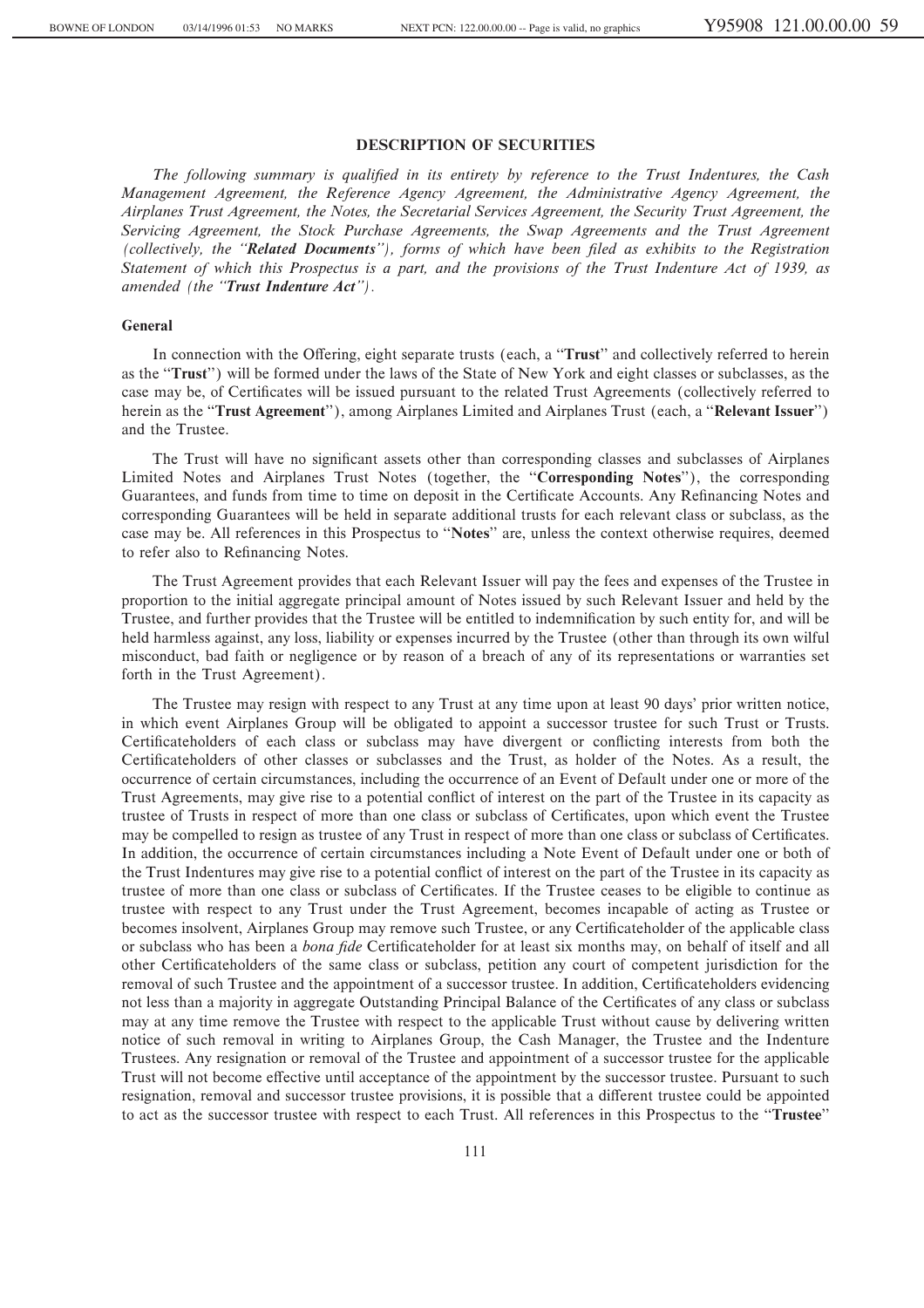should be read to include the Trustee and any successor trustee appointed in the event of such a resignation or removal. All references in this Prospectus to the Trustee are, unless the context otherwise requires, references to the "applicable Trustee".

#### **The Certificates**

The Certificates of each class or subclass, as the case may be, represent undivided beneficial interests in each of two corresponding classes or subclasses of Notes and the corresponding Guarantees. The Certificates are not secured by the Aircraft or the Leases, do not represent an interest in, and, other than the Guarantees of Airplanes Limited and Airplanes Trust, are not guaranteed by, any Lessee, Airplanes Limited, Airplanes Trust, the Trustee, either Indenture Trustee, GPA, or any affiliate of any of the foregoing. In addition, the Certificates are not obligations of, or guaranteed by, or offered for sale by, GE Capital, GECAS or any of their affiliates.

Each subclass of the Class A Certificates and each class of Class B, Class C and Class D Certificates will be issued by a separate Trust. The terms and conditions governing each Trust will be substantially similar, except that the subordination provisions, principal amounts, interest rates, timing of payments of principal, Expected Final Payment Dates and Final Maturity Dates applicable to the Notes held by each Trust will differ.

The four classes of Certificates will be issued in fully registered form only and the Class A Notes will be further subdivided into a total of five subclasses (Subclasses A-1, A-2, A-3, A-4 and A-5). Each Certificate of any class or subclass will represent a fractional undivided interest in the two corresponding classes or subclasses of Notes, the corresponding Guarantees and all monies received thereon and funds from time to time deposited in the Certificate Accounts. All payments and distributions with respect to each Certificate shall be made only to the extent of the assets of the applicable Trust. The Certificates will be issued in minimum denominations of \$100,000 and integral multiples of \$1,000 in excess thereof; *provided* that a single Certificate of each class or subclass may be issued in a denomination of less than \$100,000.

Each class or subclass of Certificates will bear interest at the fixed or floating rate per annum, as applicable, borne by the corresponding class or subclass of Notes. Interest on the Fixed Rate Notes will be calculated on the basis of a 360-day year consisting of twelve 30-day months; interest on the Floating Rate Notes will be calculated on the basis of a 360-day year and the actual number of days elapsed in an Interest Accrual Period. Payments of interest, principal and premium, if any, on any class or subclass of Notes are required to be passed through by the corresponding Trust to holders of the corresponding class or subclass of Certificates at the times and in the manner described herein.

### *Ratings*

It is a condition to issuance that each class or subclass of Certificates be rated as follows:

|                      |              | <b>Rating Agencies</b> |                              |
|----------------------|--------------|------------------------|------------------------------|
|                      | <b>DCR</b>   | Moody's                | <b>Standard &amp; Poor's</b> |
|                      | AA           | Aa2                    | AA                           |
|                      | AA           | Aa2                    | AA                           |
|                      | AA           | Aa2                    | AA                           |
|                      | AA           | Aa2                    | AA                           |
|                      | A A          | Aa2                    | AA                           |
|                      | $\mathsf{A}$ | A2                     | $\mathsf{A}$                 |
| Class C Certificates | <b>BBB</b>   | Baa2                   | <b>BBB</b>                   |
|                      | <b>BB</b>    | Ba2                    | <b>BB</b>                    |

The ratings of the Certificates address the likelihood of the timely payment of interest and the ultimate payment of principal and premium, if any, on the Certificates. Payments of principal and interest on all classes or subclasses of the Notes will be payable only after any Expenses and certain other amounts have been paid in full or provided for and only to the extent that Available Collections are sufficient therefor in accordance with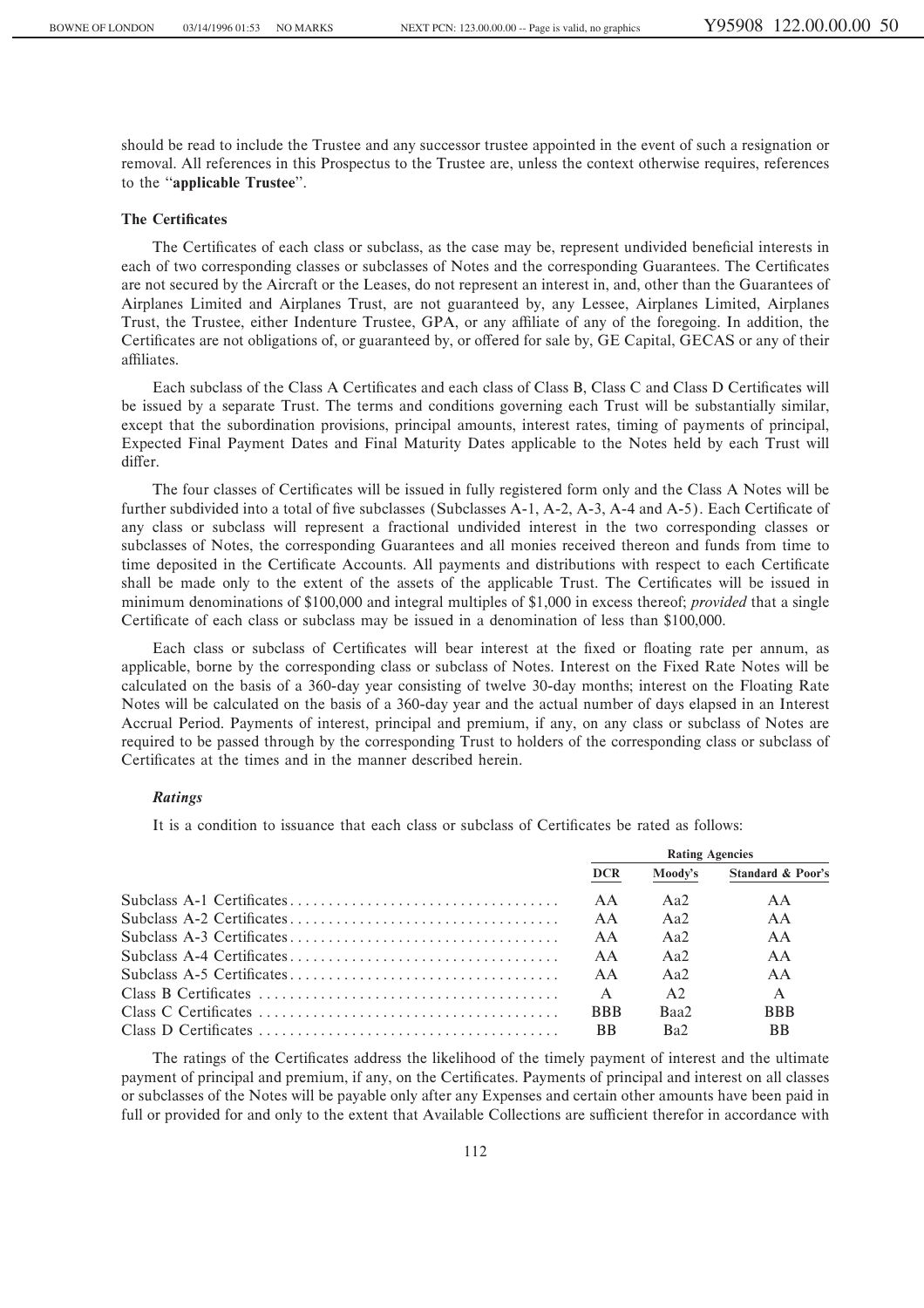the priority of payments established for the Notes. In addition, Airplanes Group's ability to pay Step-Up Interest or principal in full on any class or subclass of the Notes on the Expected Final Payment Date for the corresponding class or subclass of Certificates (or on any other date prior to the Final Maturity Date) has not been rated by any of the Rating Agencies. The ratings assigned to the Certificates do not address the imposition of any withholding tax on any payments under the Leases, the Notes, the Guarantees, the Certificates or otherwise. See "Tax Considerations".

A rating is not a recommendation to buy, sell or hold Certificates inasmuch as such ratings do not comment as to market price or suitability for a particular investor and may be subject to revision or withdrawal at any time by the assigning Rating Agency. In the event that the rating initially assigned to any class or subclass of the Certificates is subsequently lowered, suspended or withdrawn for any reason, no person or entity is obliged to provide any additional support or credit enhancement with respect to the Certificates.

#### *Payments and Distributions*

The Trustee with respect to each Trust is scheduled to receive on each Payment Date, commencing May 15, 1996, payments of interest, principal and, in certain limited circumstances described herein, premium on, each corresponding class or subclass of Notes held by such Trust. The amounts paid with respect to each class or subclass of Notes will be determined from time to time in accordance with the provisions described below under "— The Notes and the Guarantees — Priority of Payments".

On each Payment Date, the applicable Trustee will distribute (or will instruct a paying agent appointed in Luxembourg to distribute) to the applicable Certificateholders all payments of interest, principal and premium, if any, on each of the pair of corresponding Notes of such class or subclass (other than payments received following a Note Event of Default in respect of any class or subclass of Notes), the receipt of which is confirmed by such Trustee or paying agent by 1:00 p.m. (New York time) on such Payment Date or, if such receipt is confirmed after 1:00 p.m. (New York time) on such Payment Date, then on the following Business Day. Each distribution on any Payment Date other than the Final Payment Date with respect to any Certificate will be made by the Trustee or paying agent to the Certificateholders as of the Record Date immediately preceding such Payment Date. If a payment of interest, principal or premium, if any, on any class or subclass of the Notes (other than a payment received following a payment default in respect of such class or subclass of Notes) is not received by the Trustee or paying agent on a Payment Date but is received within five Business Days thereafter, it will be distributed to such Certificateholders on the date receipt thereof is confirmed by such Trustee or paying agent, if such receipt is confirmed by such Trustee or paying agent before 1:00 p.m. (New York time) or, if such receipt is confirmed after 1:00 p.m. (New York time), then on the following Business Day. If such payment is received by such Trustee or paying agent after such five Business Day period, it will be treated as a payment received following a payment default in respect of such class or subclass of Notes and will be distributed as described below. The final distribution with respect to any Certificate, however, will be made only upon presentation and surrender of such Certificate by the Certificateholder or its agent (including any holder in streetname) at the office or agency of the applicable Trustee or paying agent specified in the notice given by such Trustee or paying agent with respect to such final payment. So long as the Certificates are listed on the Luxembourg Stock Exchange, Airplanes Group shall appoint and maintain a paying agent in Luxembourg.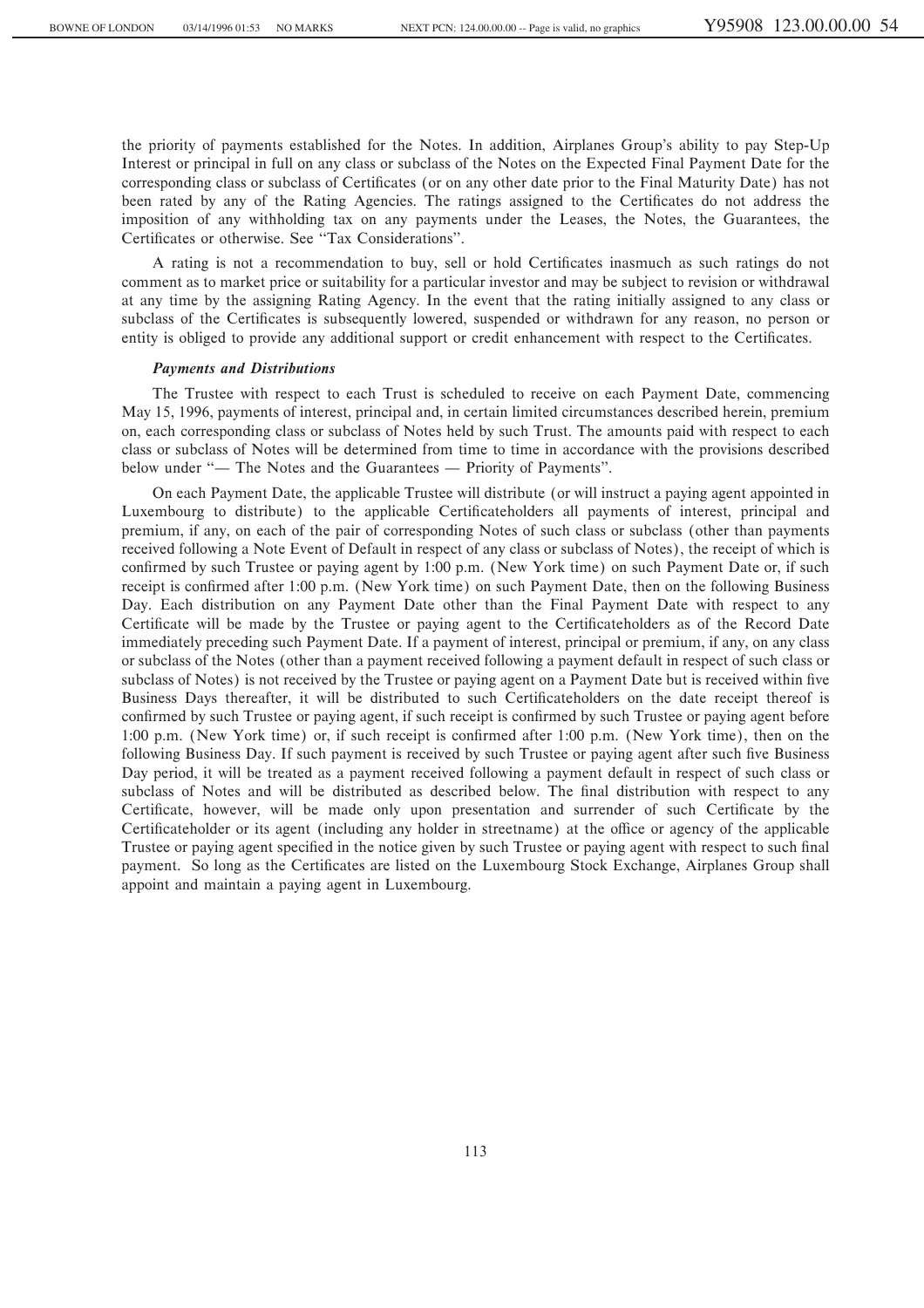The following table sets forth the Expected Final Payment Date and the Final Maturity Date corresponding to each class or subclass of Certificates. The Expected Final Payment Date for each class or subclass of Certificates represents the date on which the final payment of principal of and interest on such class or subclass of Certificates is expected to be made based on the Assumptions. The Final Maturity Date for each class or subclass of Certificates represents the date on which all principal not previously paid, if any, on the corresponding class or subclass of Notes is due and payable. The actual final payment date for each class or subclass of Certificates is likely to occur earlier or later than the Expected Final Payment Date as a result of numerous factors, including that the Assumptions are unlikely to correspond to actual experience. For a description of certain Redemption events and other factors which could cause the Notes to be paid prior to the Expected Final Payment Date applicable to each corresponding class or subclass of Certificates, see "— The Notes and the Guarantees — Redemption". In addition, Certificates may be repaid later than the Expected Final Payment Date as a result of, among other things, increased levels of Aircraft downtime, reduced Rental Payments and early termination of Leases. See "Risk Factors — Risks Relating to Payments on the Certificates''. Holders of each of the Subclass A-1, A-2, A-3 and A-4 Certificates will receive payments of Step-Up Interest in respect of any amounts Outstanding on and after the Expected Final Payment Date for such subclass. Holders of the Subclass A-5 Certificates will be entitled to payments of Step-Up Interest for any period in which Step-Up Interest is accruing on any other subclass of Class A Notes.

# **Expected Final Payment Dates of the Certificates**

| <b>Class or Subclass of Certificates</b> | Weighted<br><b>Average Life in Years</b> | <b>Expected Final Payment Date</b> | <b>Final Maturity Date</b> |
|------------------------------------------|------------------------------------------|------------------------------------|----------------------------|
|                                          | 2.0                                      | March 15, 1998                     | March 15, 2006             |
|                                          | 3.0                                      | March 15, 1999                     | March 15, 2009             |
|                                          | 5.0                                      | March 15, 2001                     | March 15, 2015             |
|                                          | 7.0                                      | March 15, 2003                     | March 15, 2019             |
|                                          | 1.6                                      | April 15, 1999                     | March 15, 2019             |
| Class B                                  | 7.5                                      | March 15, 2009                     | March 15, 2019             |
|                                          | 10.2                                     | March 15, 2011                     | March 15, 2019             |
| Class D                                  | 12.0                                     | March 15, 2012                     | March 15, 2019             |

Each Trust Agreement requires that each Trustee establish and maintain for the benefit of the Certificateholders of such class or subclass of Certificates, a separate non-interest bearing account (each a "Certificate Account") for the deposit of payments on the Notes or the Guarantees held in such Trust. Pursuant to the terms of each Trust Agreement, each Trustee is required to deposit any payments received by it in respect of the applicable class or subclass of Notes in the corresponding Certificate Account. All amounts so deposited will be distributed by such Trustee to Certificateholders of the applicable class or subclass on each Payment Date unless a different date for distribution of such amount is specified in the corresponding Trust Agreement.

At such time, if any, as the Certificates of any class or subclass are issued in the form of Definitive Certificates, distributions by the applicable Trustee from the applicable Certificate Account on a Payment Date will be made by check mailed to each Certificateholder of a Definitive Certificate on the applicable Record Date at its address appearing on the register maintained with respect to such class or subclass. Alternatively, upon application in writing to the Trustee, not later than the applicable Record Date, by a Certificateholder of one or more Definitive Certificates of such class or subclass having an aggregate principal amount of not less than \$1,000,000, any such distribution will be made by wire transfer to an account designated by such Certificateholder at a financial institution in New York, New York; *provided* that the final distribution for each class or subclass of Certificates will be made only upon presentation and surrender of the Definitive Certificates of such class or subclass by the Certificateholder or its agent (including any holder in streetname) at the office or agency of the Trustee specified in the notice of such final distribution given by such Trustee. Such Trustee will mail such notice of the final distribution of such class or subclass to each of the Certificateholders of such class or subclass, specifying the date and amount of such final distribution.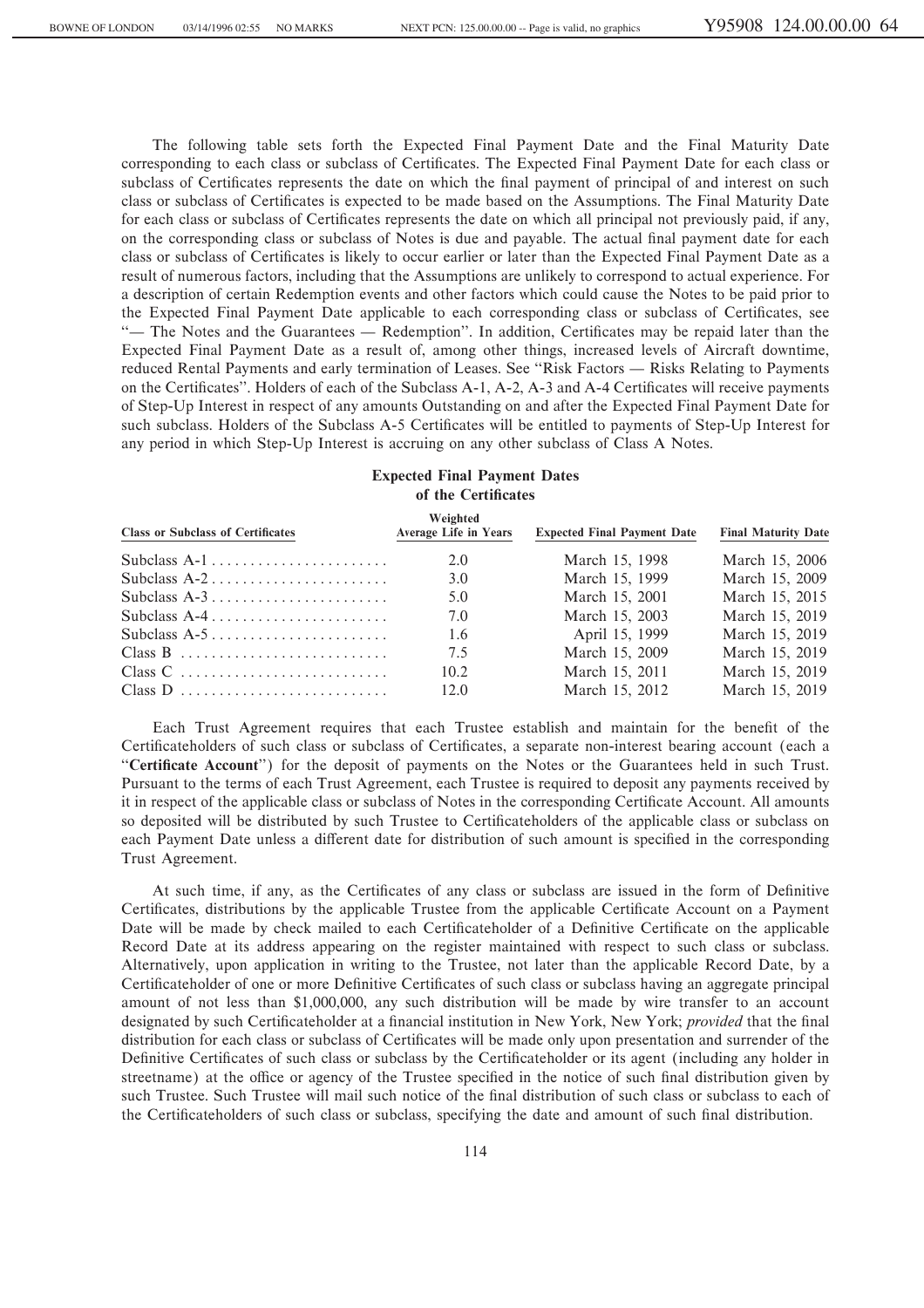If any Payment Date or other date specified herein for distribution of any payments to Certificateholders is not a Business Day, distributions scheduled to be made on such Payment Date or other date may be made on the next succeeding Business Day, and, in the case of the Fixed Rate Notes, no interest shall accrue upon such distribution during the intervening period. Interest on any class or subclass of Floating Rate Notes will be calculated on the basis of a 360-day year and the actual number of days elapsed in an Interest Accrual Period.

# *Events of Default*

An event of default with respect to any class of Certificates (an "Event of Default") is defined as the occurrence and continuance of a Note Event of Default under either Trust Indenture. Holders of a class of Notes (other than the Class A Notes) will not be permitted to deliver a default notice (""**Default Notice**'') with respect to any Note Event of Default or to exercise any remedy in respect of such Note Event of Default until all amounts with respect to Notes of each class ranking senior to such class of Notes have been paid in full. Similar restrictions will apply to Certificateholders.

The Trust Agreement provides that if an Event of Default shall have occurred and be continuing with respect to any class of Certificates, the Trustee, subject to the limitations described above, (i) may vote all of the corresponding class of Notes to declare due and payable the outstanding principal balance (the ""**Outstanding Principal Balance**'') of, and any accrued but unpaid interest on, such corresponding class of Notes, and (ii) upon the direction of Certificateholders representing not less than 25% of the Outstanding Principal Balance of such class of Certificates, shall vote a corresponding amount of such corresponding class of Notes to direct the Indenture Trustees with respect to such class of Notes to declare the Outstanding Principal Balance of, and any accrued but unpaid interest on, such corresponding class of Notes to be due and payable; *provided* that the Trustee and any such Certificateholders will not be permitted to direct the Indenture Trustees until all amounts due and payable with respect to the Notes of each class ranking senior to such corresponding class of Notes have been paid in full.

As an additional remedy, if any Event of Default shall have occurred and be continuing, the applicable Trust Agreement provides that the Trustee may, and upon the direction of the Certificateholders representing not less than 25% of the Outstanding Principal Balance of such class of Certificates shall, sell all or part of each of the two corresponding classes of Notes and Guarantees held in such Trust for cash to any person. Any proceeds received by such Trustee upon any such sale will be deposited in the Certificate Account for such class (allocated, in the case of the Class A Notes, among subclasses on a *pari passu* basis and *pro rata* in relation to the Outstanding Principal Balances, if any, on each subclass) and will be distributed to the applicable Certificateholders on the next Payment Date. The market for any class of Notes and the related Guarantees in default would necessarily be very limited; therefore, there can be no assurance that such Notes and Guarantees could be sold for an amount sufficient to pay the Outstanding Principal Balance, interest and premium, if any, on the Notes. If the Trustee sells any class of Notes and Guarantees for less than the Notes' respective aggregate Outstanding Principal Balances, the Certificateholders of the corresponding class will receive a smaller amount of principal distributions than anticipated and will have no claim for the shortfall against the Relevant Issuer or the applicable Trustee.

Any funds representing payments with respect to the corresponding class of Notes in default received by the Trustee (including any payment under the applicable Guarantee) and any proceeds from the sale by the Trustee of such corresponding class of Notes shall, to the extent practicable, be invested and reinvested by such Trustee, at the direction of the Senior Trustee pursuant to the terms of the Cash Management Agreement, in Permitted Account Investments, pending distribution of such funds to Certificateholders.

The Trust Agreement provides that, within 30 days of the occurrence of an Event of Default in respect of any class of Certificates, the Trustee will give to the Certificateholders of such class notice, transmitted by mail, of all uncured or unwaived defaults under the Trust Agreement known to it on such date. For the purposes of the Trust Agreement and each Trust Indenture, the term ""**default**'' shall mean the occurrence of any event which is, or after notice or lapse of time, or both, would constitute an Event of Default or a Note Event of Default, as the case may be.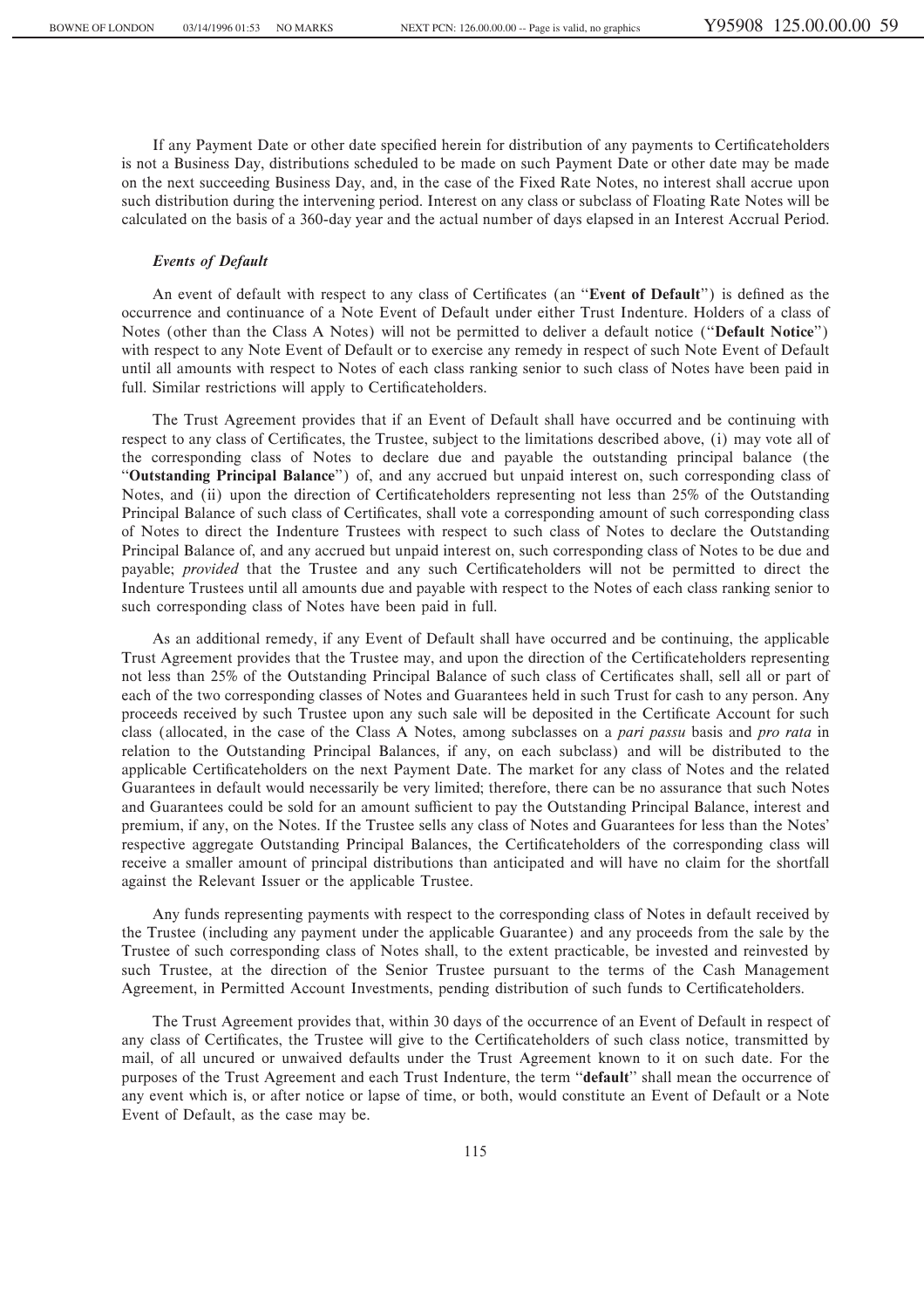The Trust Agreement contains a provision entitling the Trustee, subject to the duty of such Trustee during a default to act with the required standard of care, to be indemnified by the holders of the applicable class or subclass of Certificates before proceeding to exercise any right or power under the Trust Agreement at the request or direction of such Certificateholders.

In certain cases, Certificateholders representing not less than a majority of the Outstanding Principal Balance of such class or subclass of Certificates may, on behalf of all of the Certificateholders of such class or subclass, waive any past default or Event of Default under the applicable Trust Agreement with respect to such class or subclass of Certificates and thereby annul any previous direction given by the applicable Trustee with respect thereto, except (i) a default in the deposit or distribution of any payment required to be made on the Certificates of such class or subclass, (ii) a payment default on any of the corresponding class or subclass of Notes and (iii) a default in respect of any covenant or provision of the applicable Trust Agreement that cannot by the terms thereof be modified or amended without the consent of each Certificateholder affected thereby. Each Trust Indenture provides that, with exceptions corresponding to those in the Trust Agreement, holders representing not less than a majority of the Outstanding Principal Balance of the senior class of Notes issued thereunder or the Senior Trustee may waive, on behalf of all holders of such class of Notes, any default or Note Event of Default thereunder. In the event of a waiver under the Trust Agreement as described in the first sentence of this paragraph, a corresponding majority of the Outstanding Principal Balance of Notes held by the related Trust will be counted as having voted for a waiver of such past default or a Note Event of Default.

### *Voting of the Notes*

The Trustee, as sole initial holder of the applicable class or subclass of Notes in each Trust, has the right to vote and give consents and waivers in respect of such class or subclass and to certain provisions of the Related Documents. The Trust Agreement sets forth the circumstances in which the Trustee shall direct any action or cast any vote as the holder of the related class or subclass of Notes held in the applicable Trust on instructions from the Certificateholders of such class or subclass. In circumstances in which the Trustee is required to seek instructions from Certificateholders of the related Trust with respect to any action or vote, the Trustee shall take such action or vote for or against such proposal in proportion to the principal amount of Certificates of such class or subclass, as applicable, held by Certificateholders taking the corresponding position.

### *Termination of the Trust*

The respective obligations of Airplanes Limited, Airplanes Trust and the applicable Trustee with respect to each class or subclass of Certificates will terminate upon (i) the distribution to Certificateholders of such class or subclass of the property of the related Trust created by the applicable Trust Agreement and the disposition of all property held in such Trust and (ii) final payments having been made in respect of the Notes. The applicable Trustee will mail to each Certificateholder of such Trust notice of the termination of such Trust, the amount of the proposed final payment and the proposed date for the distribution of such final payment for such Trust. The final distribution to any Certificateholder of such Trust will be made only upon surrender of such Certificateholder's Certificates at the office or agency of the applicable Trustee specified in such notice of termination.

#### *Modification of Agreements*

In the event that any Trustee, as holder of the Notes of any class or subclass held in the related Trust, receives a request for its consent to an amendment, modification or waiver under the related Trust Indenture, such Notes or any Related Document relating to such Notes, such Trustee shall mail a notice of such proposed amendment, modification or waiver to each Certificateholder of such class or subclass as to whether or not to consent to such amendment, modification or waiver. The applicable Trustee shall vote or consent with respect to such Notes in such Trust in the same proportion as the Certificates of such class or subclass were actually voted by the holders thereof by a certain date.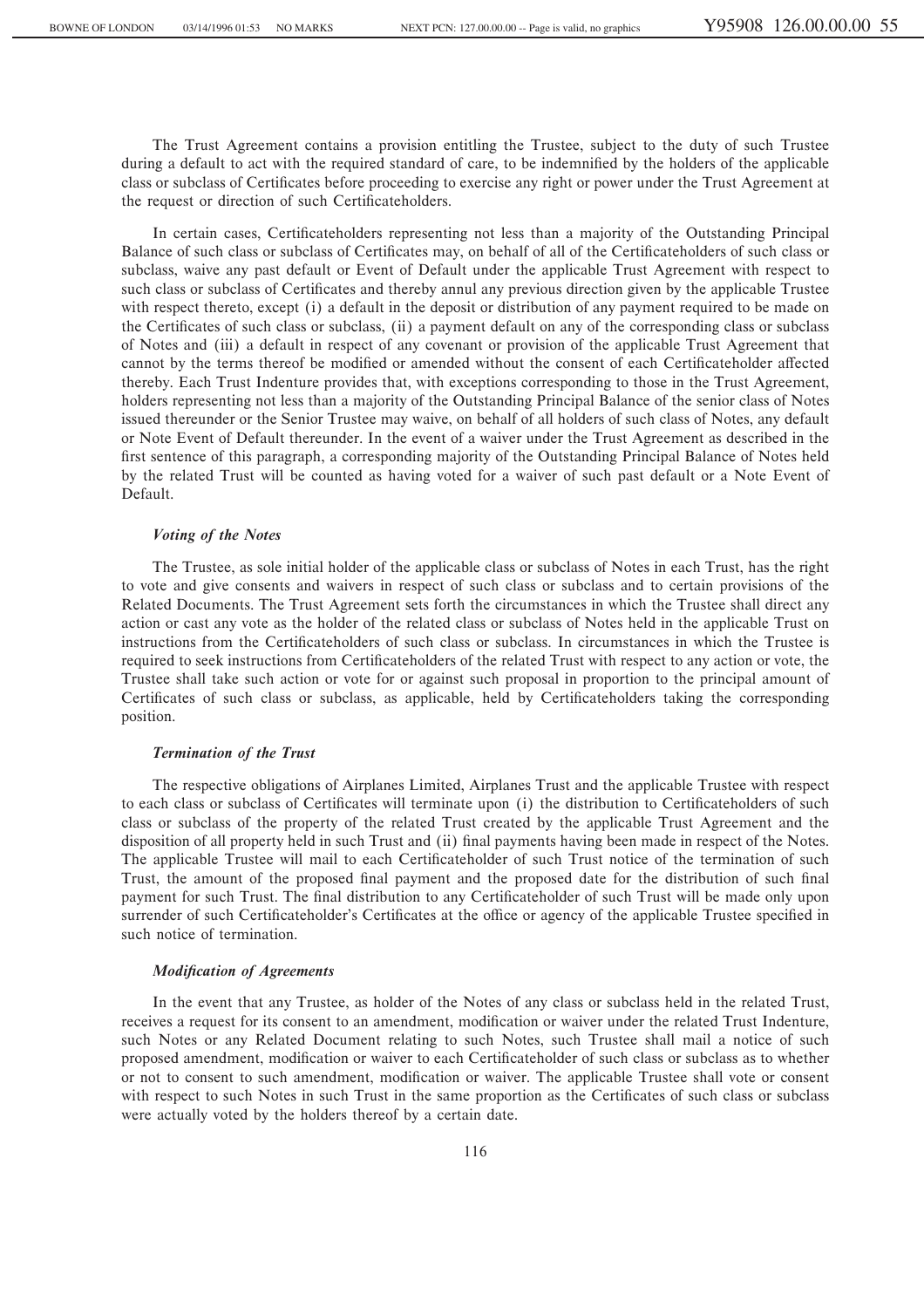### *Governing Law*

The Certificates are to be governed by and construed in accordance with the laws of the State of New York. Each of Airplanes Limited, Airplanes Trust and each applicable Trustee has submitted to the jurisdiction of the United States Federal and New York State courts located in The City of New York for all purposes of, or in connection with, the Certificates and the applicable Trust Agreement, and each has designated a person in The City of New York to accept service of any process on its behalf.

### *Notices to Certificateholders*

- (a) Save as provided below, any notice to the Certificateholders shall be validly given (i) by publication in the Luxemburger Wort or, if such newspaper shall cease to be published or timely publication therein shall not be practicable, in such English language newspaper or newspapers as the Trustee shall approve having a general circulation in Europe, (ii) by either of (a) the information contained in such notice appearing on the relevant page of the Reuters Screen or such other medium for the electronic display of data as may be approved by the Trustee and notified to Certificateholders or (b) publication in the Financial Times and The Wall Street Journal (National Edition) or, if such newspaper shall cease to be published or timely publication therein shall not be practicable, in such English language newspaper or newspapers as the Trustee shall approve having a general circulation in Europe and the United States and (iii) until such time as any Definitive Certificates are issued and, so long as the Certificates are registered with Euroclear and/or Cedel Bank, delivery of the relevant notice to DTC, Euroclear and/or Cedel Bank for communication by them to Certificateholders.
- (b) The Trustee shall be at liberty to sanction some other method of giving notice to the Certificateholders if, in its opinion, such other method is reasonable, having regard to the number and identity of the Certificateholders and/or to market practice then prevailing, is in the best interests of the Certificateholders and will comply with the rules of the Luxembourg Stock Exchange or such other stock exchange (if any) on which the Certificates are then listed, and any such notice shall be deemed to have been given on such date as the Trustee may approve; *provided* that notice of such method is given to the Certificateholders in such manner as the Trustee shall require.

Notwithstanding the above, any notice specifying the rate, amount or Payment Date in respect of any Floating Rate Certificates or in respect of any repayment of principal on any Notes or Certificates shall, for so long as the Certificates are listed on the Luxembourg Stock Exchange and so long as the rules of the Luxembourg Stock Exchange so require, be given to the Luxembourg Stock Exchange; *provided* that such requirement shall be satisfied until such time as any Definitive Certificates are issued and so long as the Notes and Certificates are held by Cedel Bank and Euroclear by delivery of the relevant notice to Cedel Bank and Euroclear for communication by them to the Noteholders and Certificateholders without the need for publication in the Luxembourg Wort. Any such notice shall be deemed to have been given on the first day on which any of such conditions shall have been met.

#### *Assumptions*

*The Assumptions and tables set forth below represent possible revenue scenarios designed to illustrate certain payment characteristics of the Certificates and are not intended to be projections, estimates, forecasts or forward-looking statements. The tables have been developed by fixing certain of the Assumptions and by* varying other Assumptions and certain other factors which affect Airplanes Group's revenues and costs and expenses. The Assumptions do not represent a complete list of factors which may affect the revenues and costs and expenses of Airplanes Group, but rather indicate those factors which are likely to significantly affect the *performance of Airplanes Group in future years. In addition, the range of possible outcomes with respect to each Assumption and the combinations of Assumptions set forth above do not indicate a comprehensive set of possible results for Airplanes Group. In particular, more severe stresses may lead to payments of principal on the Notes being delayed or decreased, or in certain cases, an Event of Default.*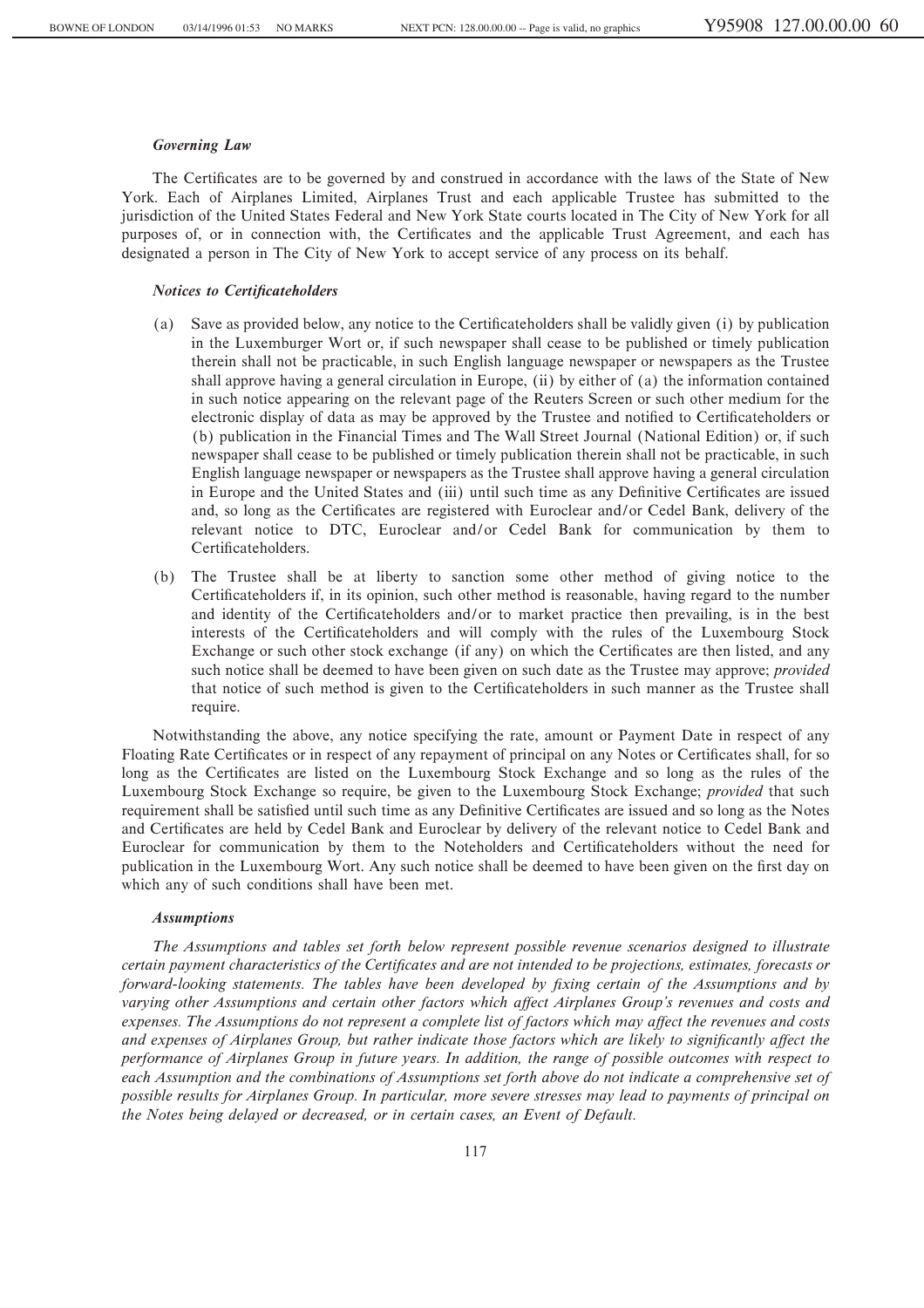**Expected**

*Accordingly, investors should understand that the following tables are intended merely to illustrate certain, but not all, payment sensitivities of the Certificates to certain, but not all, market and economic stresses. Airplanes Group does not intend to update or revise the information presented to reflect changes occurring after October 31, 1995. As of the date of this Prospectus, however, Airplanes Group is not aware of events or circumstances since October 31, 1995 that would cause the Assumptions to be unreliable. It is highly likely that actual experience will vary from the Assumptions and the possible revenue scenarios represented by the tables. The principal factors that could cause Airplanes Group's actual revenues to differ materially from such scenarios are the Stresses and certain ""Risk Factors'' as set out herein.*

The Expected Final Payment Date, Expected Maturity, Weighted Average Life and yield of each class and subclass of Certificates have been based on the Assumptions.

### **Revenue Assumptions**

- (i) One month LIBOR remains constant at 5.25% per annum;
- (ii) Six month LIBOR (the most common reference rate for the Öoating rate Leases) remains constant at 5.25% per annum;
- (iii) Funds on deposit in the Collection Account earn interest at a rate of one month LIBOR;
- (iv) Aircraft coming off-lease in the future are assumed to be re-leased at a monthly rate that is a function of the current contracted monthly lease rate as of March 1, 1996 for, and age of, such Aircraft. Lease rates are assumed to remain constant at the monthly lease rate for the first 60% of an Aircraft's expected useful life, thereafter declining on a straight-line basis to 40% of such lease rate over the remainder of its expected useful life (the **""Future Lease Rate**''). Aircraft which are not currently on-lease are assumed to be leased at a rate based upon lease rates currently being received for Aircraft of a similar age and type. The table below sets forth the expected useful life assumed for each aircraft type in the Portfolio.

| <b>Aircraft Type</b>  | <b>EXPECTED</b><br><b>Useful Life</b><br>(Years) |
|-----------------------|--------------------------------------------------|
|                       | 25                                               |
| A320-200              | 25                                               |
| B727-200A             | 22.5                                             |
| $B737-200A/C$         | $20 - 25$                                        |
| B737-300/400/500      | 25                                               |
| B747-200BC            | 25                                               |
| B <sub>757</sub> -200 | 25                                               |
| B767-200ER/300ER      | 25                                               |
| DC8-71F/73CF          | 20(1)                                            |
| $DC9-14/15$           | $22.5 - 25$                                      |
| DC9-32/51             | $22.5 - 25$                                      |
| $DC10-30/F$           | 25                                               |
| F100                  | 25                                               |
| MD11                  | 25                                               |
| MD82/3/7              | 25                                               |
|                       | 22.5                                             |
| DHC8-100/300          | 22.5                                             |
| METRO-III             | 22.5                                             |
|                       |                                                  |

Note: (1) Years from the date of conversion to freighter service

- (v) Aircraft are assumed to have no scrap value at the end of their expected useful life.
- (vi) All contracted and assumed future payments in respect of the Leases are timely received by Airplanes Group on the due date therefor but the Receivables remain unpaid and outstanding.
- (vii) Future Lease terms are assumed to be 5 years.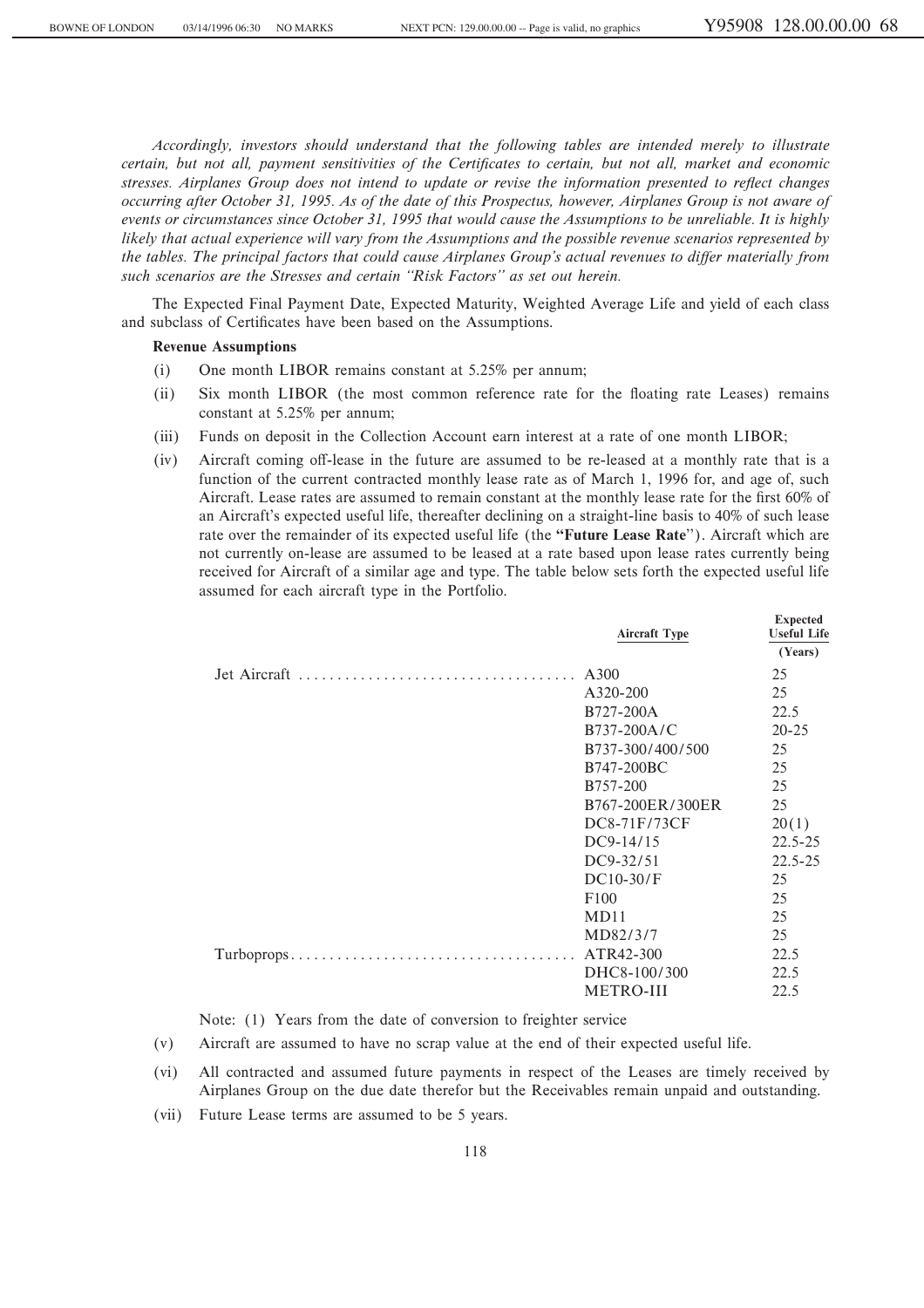- (viii) No new Purchase Options with respect to the Aircraft are granted to Lessees by Airplanes Group and the only existing Purchase Options exercised are those associated with finance leases or their equivalent.
- (ix) No new Lease termination or extension options are granted to Lessees by Airplanes Group and no existing termination or extension options are exercised.
- (x) With the exception of any Aircraft sales assumed pursuant to a Purchase Option as detailed in paragraph (viii) above, Airplanes Group sells no Aircraft.

The above Assumptions (i) to (x) are used to determine the assumed gross monthly revenue to Airplanes Group before interest payments, principal payments, Swap Payments, selling, general and administrative expenses and before lost rental payments and expenditures required due to Aircraft downtime, Lessee defaults, aircraft repossession costs, bad debts and operating costs incurred in the ordinary course of the operating lease business (""**Gross Revenue**''). See Appendix 3 for further data regarding Gross Revenue.

## **Interest, Expense and Operating Cost Assumptions:**

(xi) The Notes are issued in amounts and with coupons as set forth in the following table and payments are made in accordance with the order of priorities set forth under "Description of Securities — The Notes and the Guarantees — Priority of Payments".

| <b>Class or Subclass</b> | Amount<br>(\$ millions) | Coupon                  |
|--------------------------|-------------------------|-------------------------|
|                          |                         |                         |
|                          | \$850                   | 1 Month LIBOR $+$ 25%   |
|                          | 750                     | 1 Month LIBOR $+$ 32\%  |
|                          | 500                     | 1 Month LIBOR $+$ 47%   |
|                          | 200                     | 1 Month LIBOR $+$ 62%   |
|                          | 598                     | 1 Month LIBOR $+$ 35%   |
|                          | 375                     | 1 Month LIBOR $+$ 1.10% |
|                          | 375                     | 8.15%                   |
|                          | 400                     | 10.875%                 |
|                          | 604                     | $\ast$                  |
|                          | \$4,652                 |                         |
|                          |                         |                         |

\*Stated Interest Rate of 20% (adjustable for inÖation); The **""Class E Note Minimum Interest** Amount" is 1%; The "Class E Note Supplemental Interest Amount" is 10%. The Class E Note Minimum Interest Amount and the Class E Note Supplemental Interest Amount are payable on the initial Outstanding Principal Balance of each Class E Note.

- (xii) Refinancing Notes are assumed to be issued and sold on the respective Expected Final Payment Dates of the Subclass A-1, A-2, A-3 and A-4 Notes (and on each subsequent expected final payment dates of any Refinancing Notes) on the same terms with respect to priority, coupon, issuance expenses and redemption as the Notes being refinanced and with maturities and amortization schedules paid with the application of the Minimum and Supplemental Principal Payment Amounts.
- (xiii) Airplanes Group realizes no actual liabilities in respect of contingent liabilities of the Transferring Companies.
- (xiv) Selling, general and administrative expenses in the amount of \$36 million per annum are deducted from Gross Revenue and include fees to the Servicer, Administrative Agent and Cash Manager and other general and administrative expenses of Airplanes Group.
- (xv) Gross Revenues are reduced each year by 2% to account for certain operating costs incurred in the ordinary course of the operating lease business including insurance expenses, Aircraft related costs and leasing transaction expenses.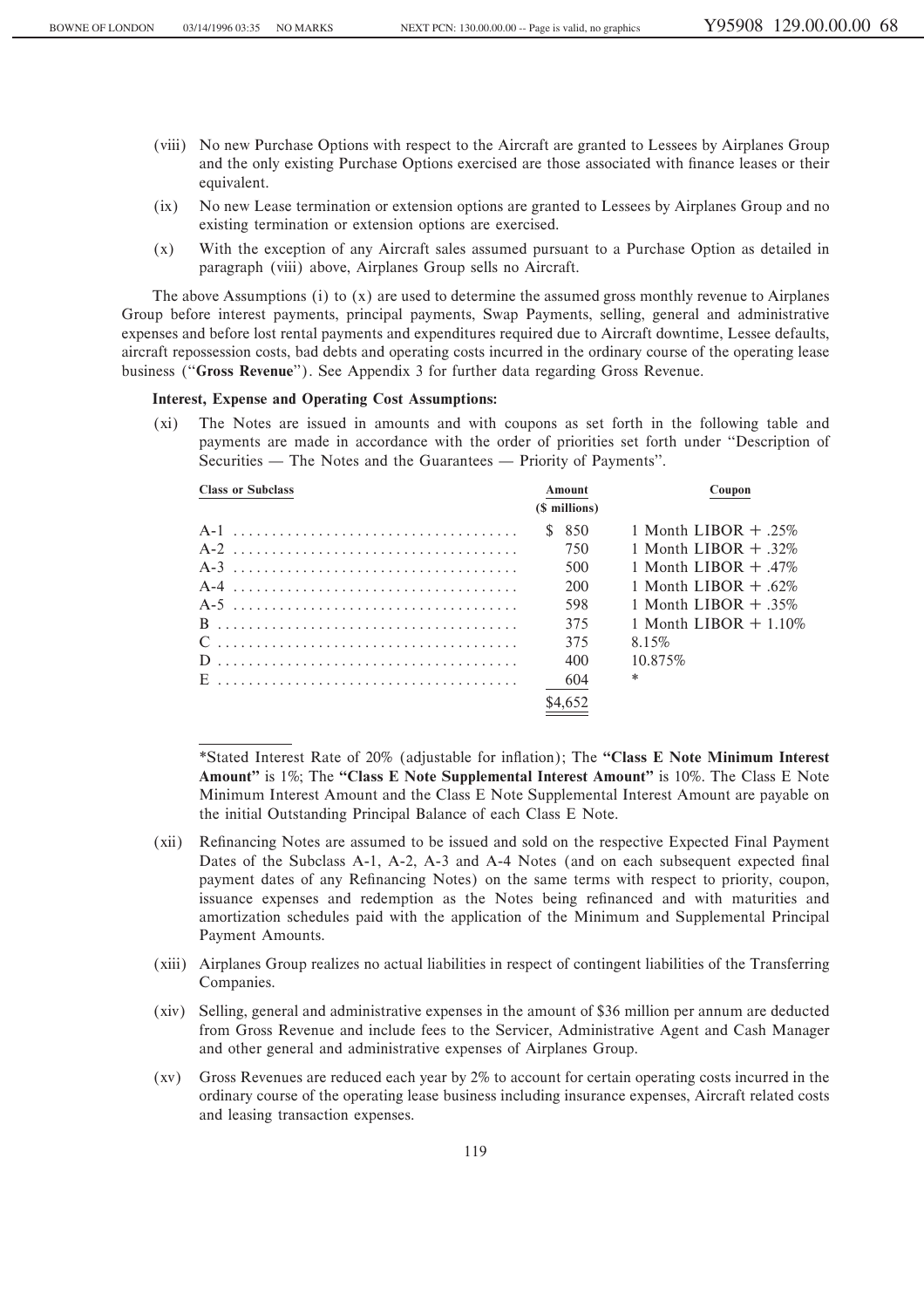## **Assumed Case Stress Scenario:**

(xvi) Gross Revenues are assumed to be reduced by 6% per annum in respect of lost rental payments and expenditures required due to Aircraft downtime (known in the industry as "aircraft on ground'') **(""AOG'')**, Lessee defaults, aircraft repossession costs and bad debts **(""Stresses'')**. The following set of Stresses are presented for illustrative purposes and only represent an example of a combination of Stresses which result in approximately a 6% reduction in Gross Revenues. Other Stress combinations could result in Gross Revenue reductions which exceed 6%.

| $A$ : | Weighted Average Portfolio Turnover:                                                                                                 | $20\%$ per annum (Assumption (vii)) |
|-------|--------------------------------------------------------------------------------------------------------------------------------------|-------------------------------------|
| $B$ : | Average Re-marketing Time:                                                                                                           | 6 weeks (.115 years)                |
| C:    | Weighted Average Default Rate:                                                                                                       | 4% per annum                        |
| $D$ : | Average Repossession Time:                                                                                                           | 18 weeks (.346 years)               |
| $E$ : | Average Repossession Cost:                                                                                                           | \$500,000 per Aircraft              |
| F:    | Weighted Average Bad Debt Expense:                                                                                                   | 1% per annum                        |
|       | $AOG = (A \times B) + (C \times (B + D))$<br>Annual Repossession Expense ("ARE") = $(C \times (E/A)$ verage Annual Gross Revenue per | Aircraft)) (See Appendix 3)         |
|       | $AOG = (20\% \times .115 \text{ yrs}) + (4\% \times (.115 \text{ yrs} + .346 \text{ yrs}))$                                          | $4.2\%$                             |
|       | $ARE = (4\% \times 21\%)$                                                                                                            | .8                                  |
|       | Bad Debt Expense                                                                                                                     | 1.0<br>$+$                          |
|       | <b>Stress Related Gross Revenue Reduction</b>                                                                                        | $6.0\%$                             |
|       | Operating costs (see Assumption (xv))                                                                                                | 2.0<br>$^+$                         |

Gross Revenue Reduction in the Assumed Case 8.0%

Increasing the above Stresses would result in a greater reduction in annual Gross Revenues. The following table shows the effect upon Gross Revenues of doubling the severity of each Stress (other than Average Repossession Cost) outlined in the above example (in each case holding other Stresses unchanged).

| <b>Stress</b>           | <b>Severity</b> | <b>Gross Revenue</b><br>Reduction |
|-------------------------|-----------------|-----------------------------------|
| Portfolio Turnover      | 40% per annum   | 10.3%                             |
| Re-marketing Time       | 12 weeks        | 10.8%                             |
| Default Rate            | 8% per annum    | 10.7%                             |
| Repossession Time       | 36 weeks        | 9.4%                              |
| <b>Bad Debt Expense</b> | 2% per annum    | 9.0%                              |

It is highly likely that actual experience will differ from the Assumptions and the Stresses and, therefore, principal payments on certain Notes will likely occur earlier or later, and may occur significantly earlier or later, than assumed.

### *Principal Repayments Under the Assumed Case*

The table below shows, for each Payment Date presented, the percentage of the initial Outstanding Principal Balance of each subclass of Class A Certificates, the aggregate Class A Certificates, including Refinancing Certificates, and the Class B, Class C and Class D Certificates expected to be Outstanding on such Payment Date based on the Assumptions. It is highly unlikely that the Assumptions will correspond to actual experience. Therefore, principal payments on the Notes and the corresponding Certificates may occur earlier or later than as set forth in the table. The failure of Airplanes Group to pay principal of any class or subclass of the Notes prior to the Final Maturity Date of such class or subclass because funds are not available therefor in accordance with the priorities described under "The Notes and the Guarantees — Priority of Payments'' will not of itself constitute an Event of Default or a Note Event of Default.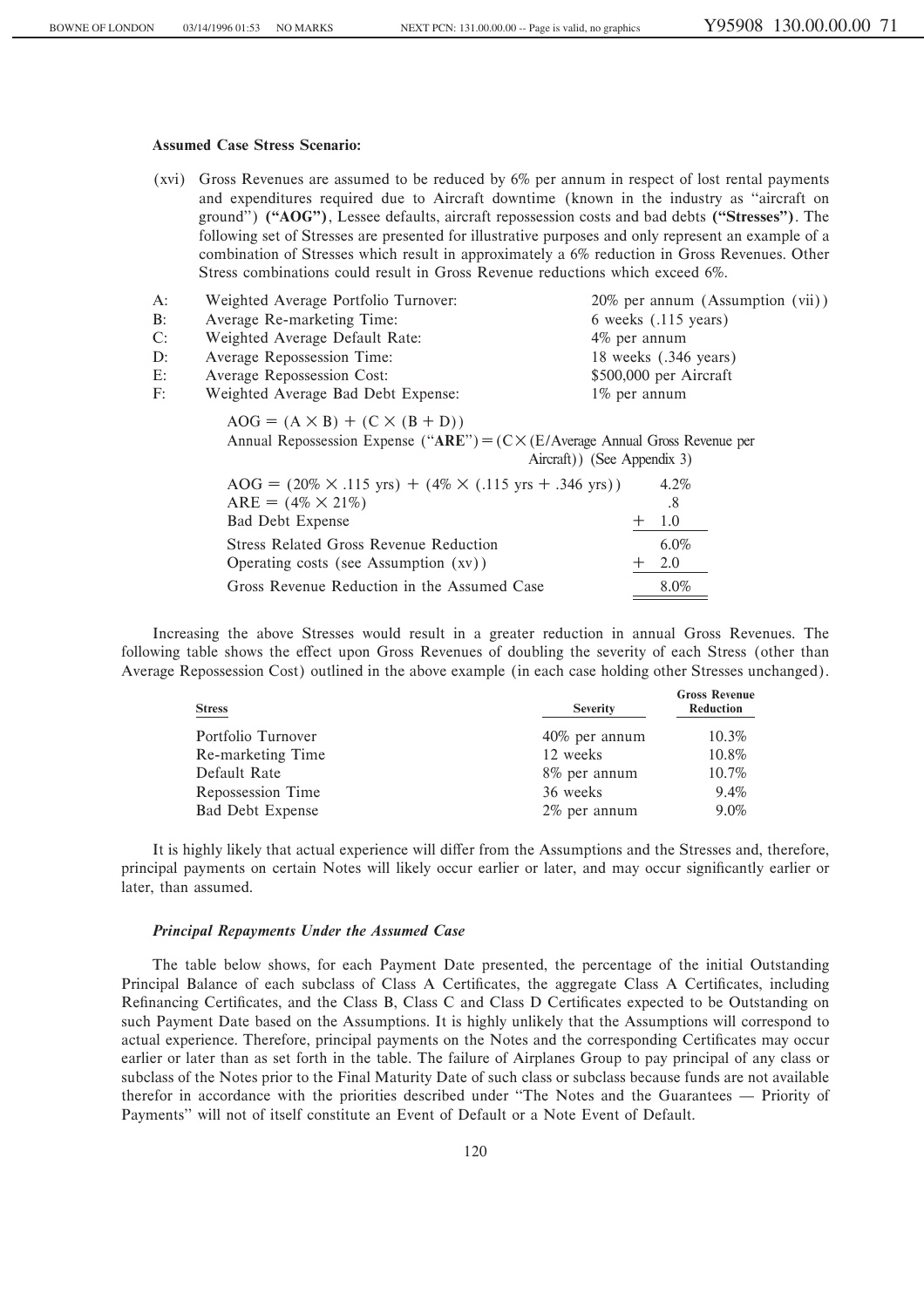| <b>Payment Date Occurring</b><br>in March | $A-1$ | $A-2$ | $A-3$ | $A-4$ | $A-5$ | <b>Aggregate Class A</b><br>Certificates, including<br><b>Refinancing Certificates</b> | B     | $\mathbf{C}$ | D     |
|-------------------------------------------|-------|-------|-------|-------|-------|----------------------------------------------------------------------------------------|-------|--------------|-------|
| 1996 (Closing Date) $\dots$               | 100%  | 100%  | 100%  | 100%  | 100%  | 100%                                                                                   | 100%  | 100%         | 100%  |
| 1997<br>.                                 | 100%  | 100%  | 100%  | 100%  | 69%   | 94%                                                                                    | 96%   | 100%         | 100%  |
| 1998<br>.                                 | $0\%$ | 100%  | 100%  | 100%  | 35%   | 87%                                                                                    | 92%   | 100%         | 100%  |
| 1999<br>.                                 | $0\%$ | $0\%$ | 100%  | 100%  | $1\%$ | 80%                                                                                    | 87%   | 97%          | 100%  |
| 2000<br>.                                 | $0\%$ | $0\%$ | 100%  | 100%  | $0\%$ | 74%                                                                                    | 79%   | 94%          | 99%   |
| 2001<br>.                                 | $0\%$ | $0\%$ | $0\%$ | 100%  | $0\%$ | 67%                                                                                    | 73%   | 89%          | 97%   |
| 2002<br>.                                 | $0\%$ | $0\%$ | $0\%$ | 100%  | $0\%$ | 61%                                                                                    | 67%   | 85%          | 94%   |
| 2003<br>.                                 | $0\%$ | $0\%$ | $0\%$ | $0\%$ | $0\%$ | 55%                                                                                    | 58%   | 79%          | 91%   |
| 2004<br>.                                 | $0\%$ | $0\%$ | $0\%$ | $0\%$ | $0\%$ | 49%                                                                                    | 49%   | 73%          | 87%   |
| 2005<br>.                                 | $0\%$ | $0\%$ | $0\%$ | $0\%$ | $0\%$ | 43%                                                                                    | 39%   | 66%          | 81%   |
| 2006<br>.                                 | $0\%$ | $0\%$ | $0\%$ | $0\%$ | $0\%$ | 37%                                                                                    | 30%   | 58%          | 75%   |
| 2007<br>.                                 | $0\%$ | $0\%$ | $0\%$ | $0\%$ | $0\%$ | 32%                                                                                    | 20%   | 49%          | 67%   |
| 2008<br>.                                 | $0\%$ | $0\%$ | $0\%$ | $0\%$ | $0\%$ | 26%                                                                                    | 10%   | 38%          | 57%   |
| 2009<br>.                                 | $0\%$ | $0\%$ | $0\%$ | $0\%$ | $0\%$ | 21%                                                                                    | $0\%$ | 27%          | 46%   |
| 2010<br>.                                 | $0\%$ | $0\%$ | $0\%$ | $0\%$ | $0\%$ | 15%                                                                                    | $0\%$ | 15%          | 34%   |
| 2011<br>.                                 | $0\%$ | $0\%$ | $0\%$ | $0\%$ | $0\%$ | 9%                                                                                     | $0\%$ | $0\%$        | 19%   |
| 2012<br>.                                 | $0\%$ | $0\%$ | $0\%$ | $0\%$ | $0\%$ | $2\%$                                                                                  | $0\%$ | $0\%$        | $0\%$ |
| Weighted Average Life                     |       |       |       |       |       |                                                                                        |       |              |       |
| $(years) (1) \dots \dots$                 | 2.0   | 3.0   | 5.0   | 7.0   | 1.6   | 8.0                                                                                    | 7.5   | 10.2         | 12.0  |

# **Percent of Initial Outstanding Principal Balance of the Certificates Based on the Assumed Case**

(1) The Weighted Average Life ("Weighted Average Life") of a Certificate equals (i) the sum of the products on each Payment Date of (A) the Principal Distribution Amount or Scheduled Principal Payment Amount on such Payment Date and (B) the number of years from the date of issuance of such Certificate to such Payment Date (ii) divided by the initial Outstanding Principal Balance of such Certificate.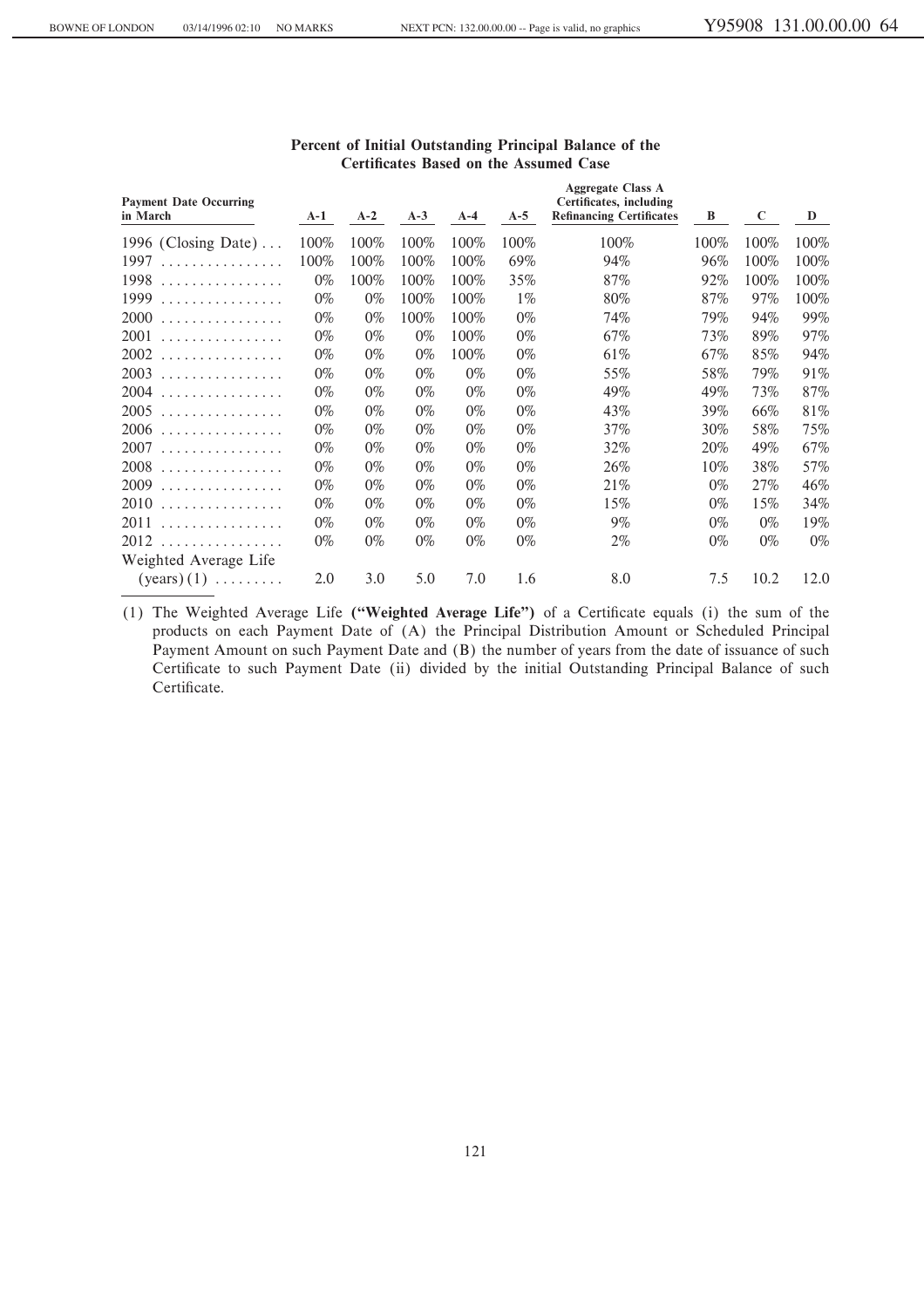*Declining Balances of the Certificates and Expected Portfolio Value Based on the Assumed Case*

*®Camera Ready Copy©*

In each of the following tables, "Expected Maturity" means the period (expressed in years) from the Closing Date through the expected final payment of principal of the relevant Certificates.

# *Effect of Inability to Refinance Subclass A-1 through A-4 Certificates*

The table below is based on the Assumptions, except that no Refinancing Notes are assumed to be issued and sold and the Subclass A-1, A-2, A-3 and A-4 Certificates are assumed to amortize according to the Priority of Payments. If such Refinancings do not occur, the Expected Maturities ("Exp") and Weighted Average Lives ("Avg") of the respective classes and subclasses of Certificates would be as set forth below.

# **Expected Maturities and Weighted Average Lives of Certificates Assuming No Refinancings Occur**

| <b>Expected Maturity/</b><br><b>Weighted Average Life</b> |      |                        |      |  |  |
|-----------------------------------------------------------|------|------------------------|------|--|--|
| <b>Assumed Case</b>                                       |      | <b>No Refinancings</b> |      |  |  |
| Exp                                                       | Avg  | Exp                    | Avg  |  |  |
| (Years)                                                   |      | (Years)                |      |  |  |
| 2.0                                                       | 2.0  | 6.9                    | 4.4  |  |  |
| 3.0                                                       | 3.0  | 11.6                   | 9.2  |  |  |
| 5.0                                                       | 5.0  | 14.8                   | 13.3 |  |  |
| 7 Q                                                       | 7.0  | 15.8                   | 15.3 |  |  |
| 3.0                                                       | 1.6  | 16.7                   | 6.4  |  |  |
| 13.0                                                      | 7.5  | 13.0                   | 7.5  |  |  |
| 15.0                                                      | 10.2 | 15.0                   | 10.2 |  |  |
| 16.0                                                      | 12.0 | 16.0                   | 12.0 |  |  |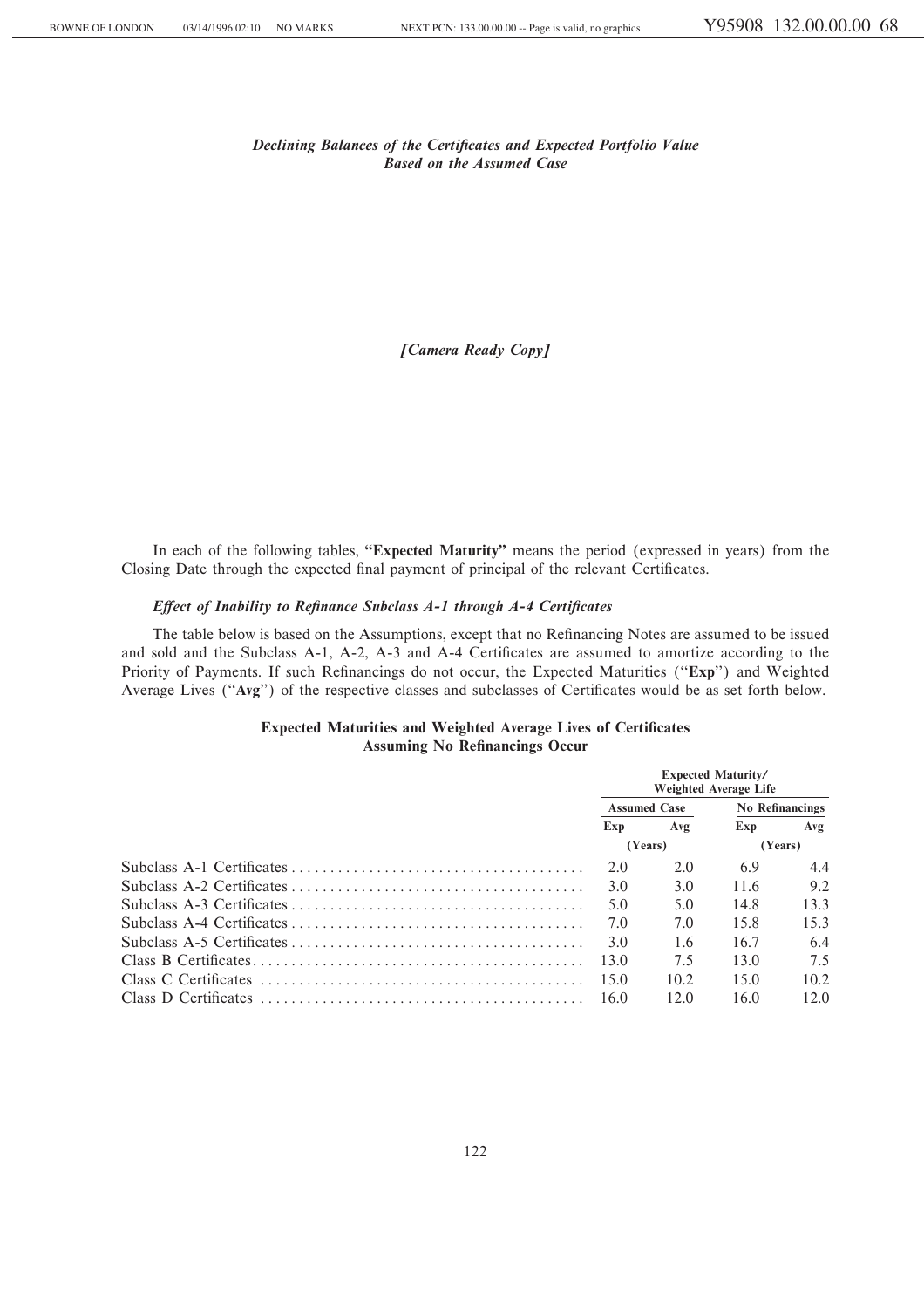# *Minimum Revenue Percentage Required to Retire Certificates*

The table below indicates the minimum percentage of Gross Revenue that will be necessary to repay all interest and principal on each class of Certificates by their respective Final Maturity Dates. If the actual revenue received by Airplanes Group were to fall below the percentages of Gross Revenue indicated below and all of the other Assumptions were to occur as assumed, Airplanes Group would be unable to meet its required payment obligations for the classes of Notes and corresponding classes of Certificates, which would constitute an Event of Default with respect to the Certificates.

# **Percentage of Gross Revenue Necessary to Repay the** Certificates by the Applicable Final Maturity Date Assuming Actual **Experience Corresponds to the Assumed Case until the Beginning of the Year Stated**

| <b>Closing Date</b> | Year 3 | Year 6      | Year 10 |
|---------------------|--------|-------------|---------|
| 59.7%               |        | 58.8% 56.1% | 50.4%   |
| 67.1                | 659    | 62.6        | 55.0    |
| 84.8                | 832    | 79 R        | 71.3    |
| 862                 | 849    | 819         | 744     |

\* Including all Refinancing Certificates

## *Effect of a Permanent Change in Gross Revenue*

The tables below have been prepared based on the Assumptions, except that the revenue received by Airplanes Group varies from Gross Revenues by the indicated percentages, beginning in years 3 and 6. If the actual revenues received by Airplanes Group were to vary as indicated below and all of the other Assumptions were to occur as assumed, then the Expected Maturities and Weighted Average Lives of the respective classes and subclasses of Certificates would be as set forth below.

# **Expected Maturity and Weighted Average Life of Certificates Assuming a Permanent Change in Gross Revenue, Beginning in Year 3**

|                                                  | <b>Permanent Change in Gross Revenue</b> |     |         |      |         |      |         |      |         |         |  |
|--------------------------------------------------|------------------------------------------|-----|---------|------|---------|------|---------|------|---------|---------|--|
|                                                  | $+10\%$                                  |     | $0\%$   |      | $-8\%*$ |      | $-15%$  |      | $-20\%$ |         |  |
|                                                  | Exp                                      | Avg | Exp     | Avg  | Exp     | Avg  | Exp     | Avg  | Exp     | Avg     |  |
|                                                  | (Years)                                  |     | (Years) |      | (Years) |      | (Years) |      |         | (Years) |  |
| Subclass A-1 Certificates $\ldots$ , $\ldots$    | 2.0                                      | 2.0 | 2.0     | 2.0  | 2.0     | 2.0  | 2.0     | 2.0  | 2.0     | 2.0     |  |
| Subclass A-2 Certificates                        | 3.0                                      | 3.0 | 3.0     | 3.0  | 3.0     | 3.0  | 3.0     | 3.0  | 3.0     | 3.0     |  |
| Subclass A-3 Certificates                        | 5.0                                      | 5.0 | 5.0     | 5.0  | 5.0     | 5.0  | 5.0     | 5.0  | 5.0     | 5.0     |  |
| Subclass A-4 Certificates                        | 7.0                                      | 7.0 | 7.0     | 7.0  | 7.0     | 7.0  | 7.0     | 7.0  | 7.0     | 7.0     |  |
| Subclass A-5 Certificates $\dots\dots\dots\dots$ | 2.7                                      | 1.5 | 29      | 1.5  | 3.0     | 1.6  | 3.3     | 1.6  | 3.8     | 1.7     |  |
| Class B Certificates                             | 11.8                                     | 7.4 | 13.0    | 7.5  | 13.0    | 7.5  | 21.8    | 9.6  | 22.0    | 9.7     |  |
| Class C Certificates                             | 11.5                                     | 9.2 | 13.9    | 10.1 | 15.0    | 10.2 | 16.5    | 11.9 | (1)     |         |  |
|                                                  | 10.5                                     | 8.4 | 13.6    | 11.4 | 16.0    | 12.0 | 21.8    | 18.5 | (2)     |         |  |

\*Assumed case

(1) Not all principal repaid prior to the Final Maturity Date. (Yield  $= 6.24\%$ )

(2) Not all principal repaid prior to the Final Maturity Date. (Yield  $= 8.54\%$ )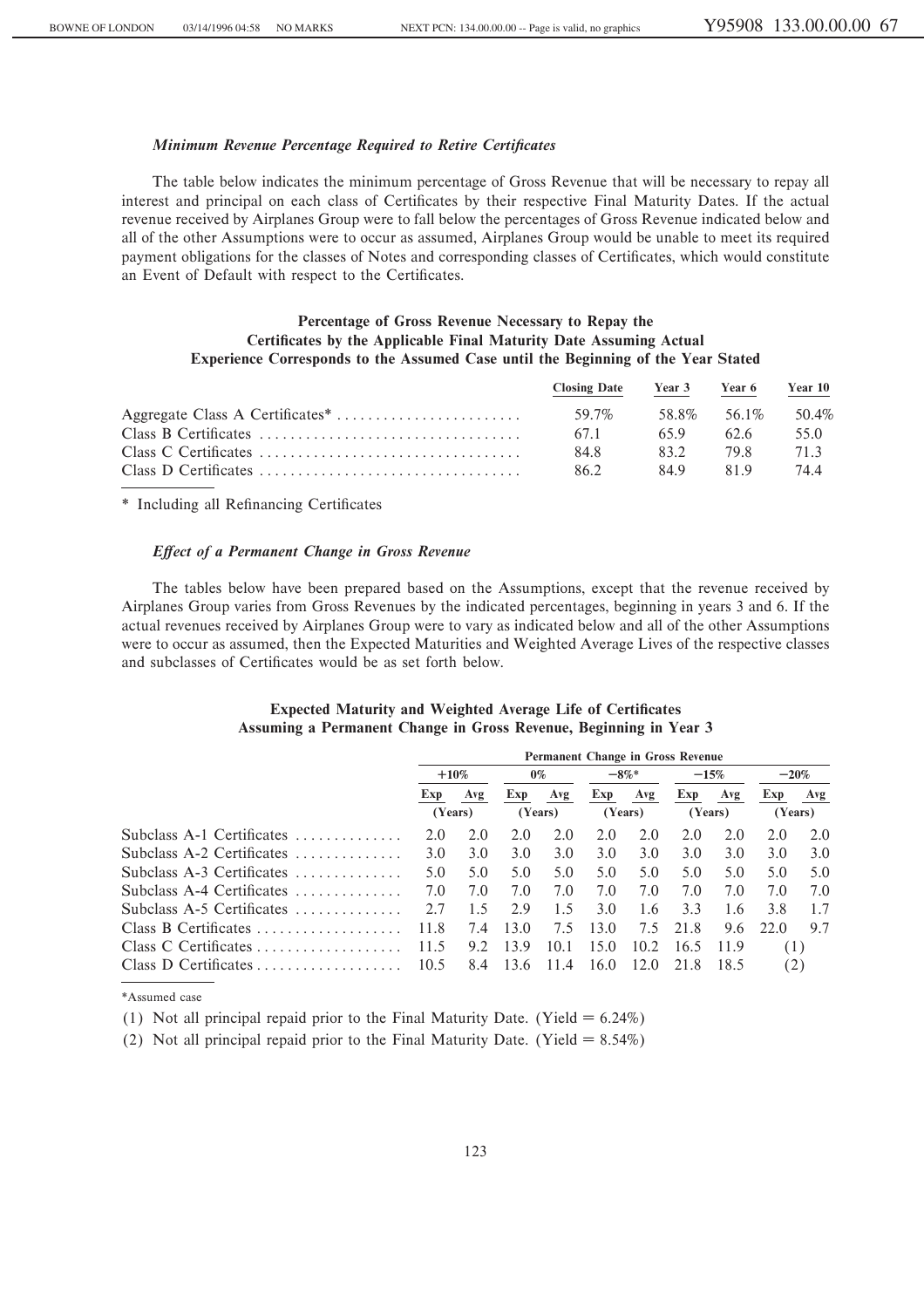|                                                  | <b>Permanent Change in Gross Revenue</b> |         |         |      |         |      |         |      |         |         |  |
|--------------------------------------------------|------------------------------------------|---------|---------|------|---------|------|---------|------|---------|---------|--|
|                                                  |                                          | $+10\%$ | $0\%$   |      | $-8\%*$ |      | $-15%$  |      | $-20\%$ |         |  |
|                                                  | Exp                                      | Avg     | Exp     | Avg  | Exp     | Avg  | Exp     | Avg  | Exp     | Avg     |  |
|                                                  | (Years)                                  |         | (Years) |      | (Years) |      | (Years) |      |         | (Years) |  |
| Subclass A-1 Certificates                        | 2.0                                      | 2.0     | 2.0     | 2.0  | 2.0     | 2.0  | 2.0     | 2.0  | 2.0     | 2.0     |  |
| Subclass A-2 Certificates $\dots\dots\dots\dots$ | 3.0                                      | 3.0     | 3.0     | 3.0  | 3.0     | 3.0  | 3.0     | 3.0  | 3.0     | 3.0     |  |
| Subclass $A-3$ Certificates                      | 5.0                                      | 5.0     | 5.0     | 5.0  | 5.0     | 5.0  | 5.0     | 5.0  | 5.0     | 5.0     |  |
| Subclass $A-4$ Certificates                      | 7.0                                      | 7.0     | 7.0     | 7.0  | 7.0     | 7.0  | 7.0     | 7.0  | 7.0     | 7.0     |  |
| Subclass A-5 Certificates $\dots\dots\dots\dots$ | 3.0                                      | 1.6     | 3.0     | 1.6  | 3.0     | 1.6  | 3.0     | 1.6  | 3.0     | 1.6     |  |
| Class B Certificates                             | 13.0                                     | 7.5     | 13.0    | 7.5  | 13.0    | 7.5  | 17.8    | 9.2  | 22.0    | 9.4     |  |
| Class C Certificates                             | 13.0                                     | 9.9     | 14.5    | 10.2 | 15.0    | 10.2 | 15.0    | 10.2 | 20.7    | 14.3    |  |
| Class D Certificates                             | 12.8                                     | -11.0   | 14.5    | 11.7 | 16.0    | 12.0 | 17.5    | 13.5 | (1)     |         |  |

# **Expected Maturity and Weighted Average Life of Certificates Assuming Permanent Change in Gross Revenue, Beginning in Year 6**

\*Assumed case

(1) Not all principal repaid prior to Final Maturity Date (Yield  $= 10.19\%$ )

### *Effect of Permanent Decline in Portfolio Value*

To the extent that the Adjusted Portfolio Value is less than the Expected Portfolio Value, the Principal Adjustment Amount may be paid from time to time to holders of Class A Certificates. Such payments may shorten the Weighted Average Lives of the Class A Certificates and lengthen the Weighted Average Lives of the Class B, Class C and Class D Certificates. The following tables show the Expected Maturity and Weighted Average Life of each class or subclass of Notes if the Adjusted Portfolio Value were to permanently decline to a given percentage of the Expected Portfolio Value, beginning in years 1 and 5, respectively.

|                           | <b>Adjusted Portfolio Value as Percentage of</b><br><b>Expected Portfolio Value Beginning in Year 1</b> |      |         |      |         |      |      |         |  |  |
|---------------------------|---------------------------------------------------------------------------------------------------------|------|---------|------|---------|------|------|---------|--|--|
|                           | $100\%*$                                                                                                |      | 90%     |      | 80%     |      |      | 70%     |  |  |
|                           | Exp                                                                                                     | Avg  | Exp     | Avg  | Exp     | Avg  | Exp  | Avg     |  |  |
|                           | (Years)                                                                                                 |      | (Years) |      | (Years) |      |      | (Years) |  |  |
| Subclass A-1 Certificates | 2.0                                                                                                     | 2.0  | 2.0     | 2.0  | 2.0     | 2.0  | 2.0  | 2.0     |  |  |
| Subclass A-2 Certificates | 3.0                                                                                                     | 3.0  | 3.0     | 3.0  | 3.0     | 3.0  | 3.0  | 3.0     |  |  |
| Subclass A-3 Certificates | 5.0                                                                                                     | 5.0  | 5.0     | 5.0  | 5.0     | 5.0  | 5.0  | 5.0     |  |  |
| Subclass A-4 Certificates | 7.0                                                                                                     | 7.0  | 7.0     | 7.0  | 7.0     | 7.0  | 7.0  | 7.0     |  |  |
| Subclass A-5 Certificates | 3.0                                                                                                     | 1.6  | 2.9     | 1.5  | 2.9     | 1.5  | 2.9  | 1.5     |  |  |
| Class B Certificates      | 13.0                                                                                                    | 7.5  | 13.0    | 7.6  | 13.0    | 8.2  | 13.5 | 8.7     |  |  |
|                           | 15.0                                                                                                    | 10.2 | 150     | 10.3 | 15.0    | 10.8 | 15.0 | 11.4    |  |  |
|                           | 16.0                                                                                                    | 12.0 | 16.0    | 12.0 | 15.9    | 12.4 | 15.9 | 12.9    |  |  |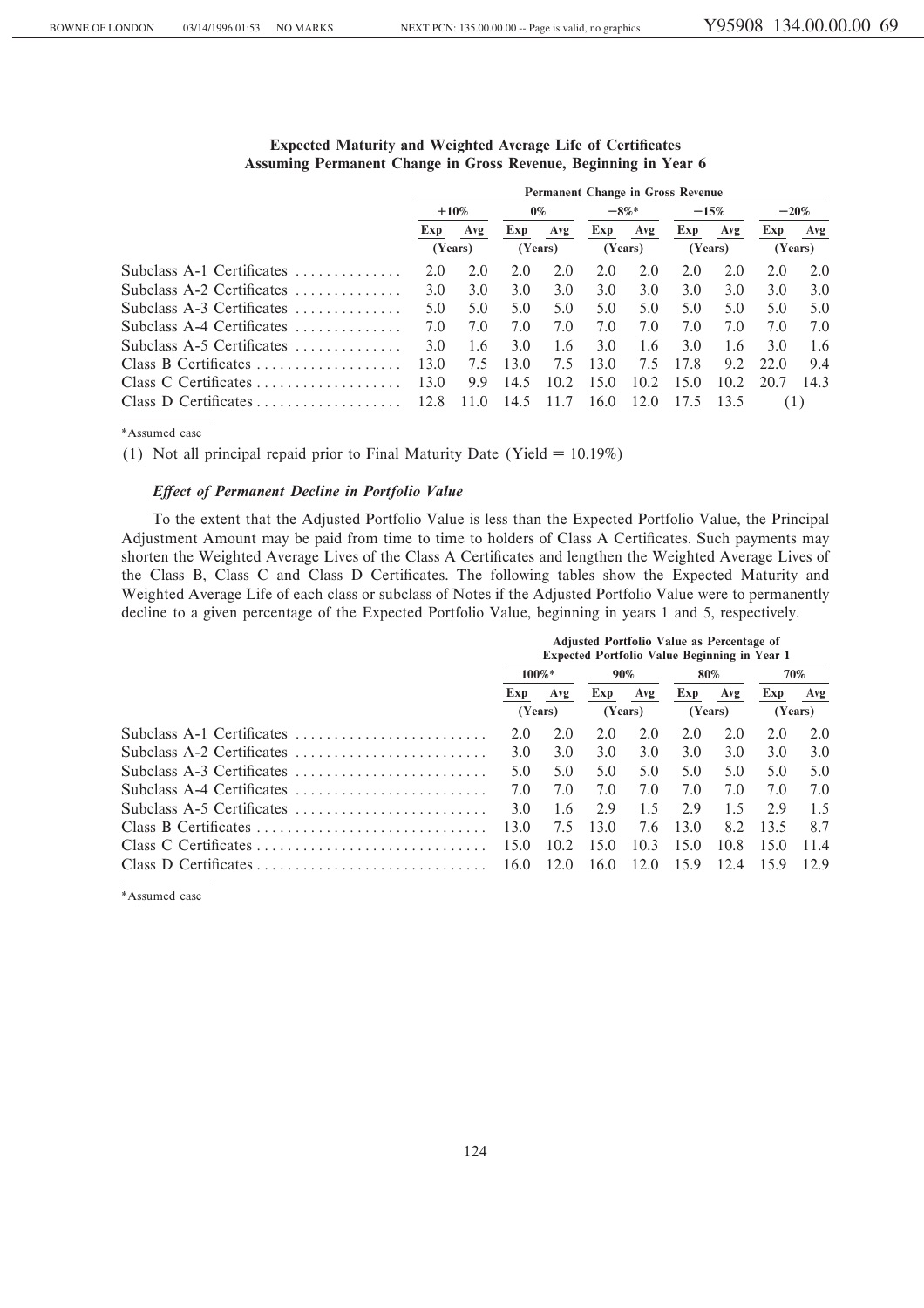|                             | Aujusted Portiono value as Percentage of<br><b>Expected Portfolio Value Beginning in Year 5</b> |      |         |      |         |      |         |      |  |  |  |  |  |
|-----------------------------|-------------------------------------------------------------------------------------------------|------|---------|------|---------|------|---------|------|--|--|--|--|--|
|                             | 100%*                                                                                           |      | 90%     |      | 80%     |      | 70%     |      |  |  |  |  |  |
|                             | Exp                                                                                             | Avg  |         | Avg  | Exp     | Avg  | Exp     | Avg  |  |  |  |  |  |
|                             | (Years)                                                                                         |      | (Years) |      | (Years) |      | (Years) |      |  |  |  |  |  |
| Subclass A-1 Certificates   | 2.0                                                                                             | 2.0  | 2.0     | 2.0  | 2.0     | 2.0  | 2.0     | 2.0  |  |  |  |  |  |
| Subclass A-2 Certificates   | 3.0                                                                                             | 3.0  | 3.0     | 3.0  | 3.0     | 3.0  | 3.0     | 3.0  |  |  |  |  |  |
| Subclass $A-3$ Certificates | 5.0                                                                                             | 5.0  | 5.0     | 5.0  | 5.0     | 5.0  | 5.0     | 5.0  |  |  |  |  |  |
| Subclass A-4 Certificates   | 7.0                                                                                             | 7.0  | 7.0     | 7.0  | 7.0     | 7.0  | 7.0     | 7.0  |  |  |  |  |  |
| Subclass $A-5$ Certificates | 3.0                                                                                             | 1.6  | 3.0     | 1.6  | 3.0     | 1.6  | 3.0     | 1.6  |  |  |  |  |  |
| Class B Certificates        | 13.0                                                                                            | 7.5  | 13.0    | 7.6  | 13.0    | 8.3  | 14.0    | 8.8  |  |  |  |  |  |
| Class C Certificates        | 15.0                                                                                            | 10.2 | 15.0    | 10.2 | 15.0    | 10.7 | 15.0    | 11.1 |  |  |  |  |  |
| Class D Certificates        | 16.0                                                                                            | 12.0 | 16.0    | 12.0 | 16.0    | 12.5 | 16.0    | 13.0 |  |  |  |  |  |

**Adjusted Portfolio Value as Percentage of**

\*Assumed case

## *Effect of Cyclical Variations in Gross Revenue and Portfolio Value — "Recession Scenarios"*

Historically, the aviation industry has experienced cyclical swings in the supply and demand for aircraft as illustrated in the following graph. Operating lease companies, such as Airplanes Group, would be negatively affected by a decline in the demand for aircraft. Such a decline or "recession" (as used in this discussion) is assumed to result in a decline in Aircraft values and an increase in defaults and downtime, as well as a decline in operating lease rates. These effects would result in a decline in Gross Revenues.



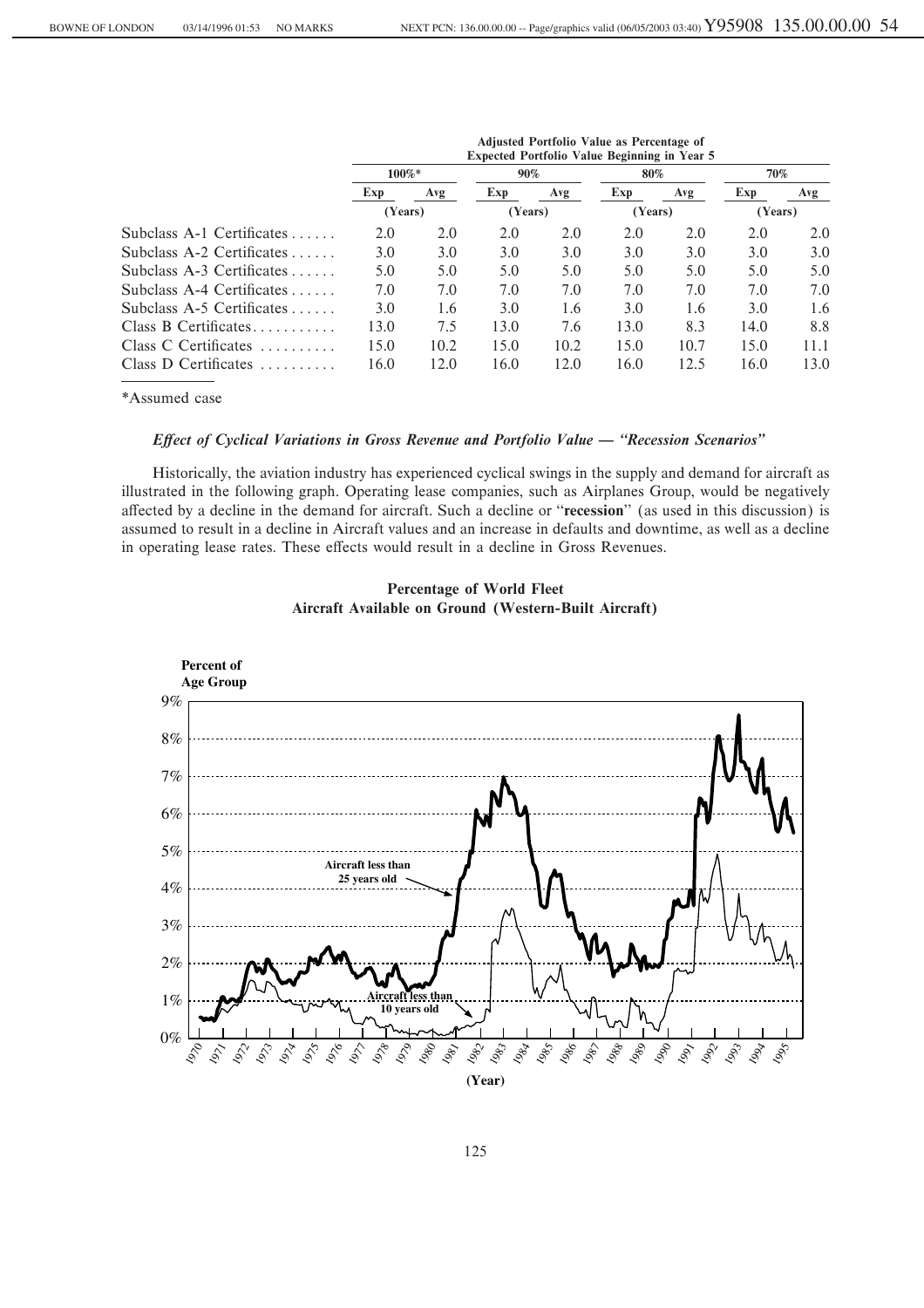The following tables have been prepared on the basis of a number of assumptions to show the effect on Expected Maturities and Weighted Average Lives of Class B, Class C and Class D Certificates if recessions having given durations were to occur at certain given times in the future. Actual experience will likely differ from that which is assumed and, therefore, Expected Maturities and Weighted Average Lives of the Certificates actually experienced will likely differ from those shown in the tables below. In preparing the following tables it has been assumed that a recession would have the following effect on Airplanes Group's operations: *First*, Aircraft values would fall on the first day of the recession to a given percentage of the Expected Portfolio Value which, in turn, may trigger Principal Adjustment Amounts being paid on the Class A Certificates, if amounts are available to do so. *Second*, after a period of two years following the first day of the recession, Gross Revenues fall by a given percentage as Aircraft are re-leased or Lessees default which would result in less cash flow being available to make payments of interest and principal on the Certificates. *Third*, the recession lasts a given period of time followed by the Adjusted Portfolio Value returning to the then Expected Portfolio Value on the first day after the recession and, two years following the end of the recession, Gross Revenues returning to the Assumed Case. However, Airplanes Group can give no assurance that periods of weak traffic growth and lower demand for aircraft will be followed by periods of strong growth and high demand for aircraft nor can it be assured that following a recession Aircraft values and Gross Revenues will return to Assumed Case levels.

# **Expected Maturities and Weighted Average Lives of Class B Certificates Assuming a Recession Lasting Three Years**

| Adjusted Portfolio Value as a Percentage of Expected Portfolio Value |    |         |     | $8\%*$<br>$100\%*$ |         | $10\%$<br>90% |     | 20%<br>80% |         |
|----------------------------------------------------------------------|----|---------|-----|--------------------|---------|---------------|-----|------------|---------|
|                                                                      |    | Exp     | Avg | Exp                | Avg     | Exp           | Avg | Exp        | Avg     |
|                                                                      |    | (Years) |     |                    | (Years) | (Years)       |     |            | (Years) |
|                                                                      |    | 13.0    | 7.5 | 13.0               | 7.5     | 13.0          | 7.5 | 16.0       | 9.3     |
|                                                                      |    | 13.0    | 7.5 | 13.0               | 7.5     | 13.0          | 7.6 | 15.9       | 9.2     |
|                                                                      |    | 13.0    | 7.5 | 13.0               | 7.5     | 13.0          | 7.6 | 15.5       | 8.8     |
|                                                                      | 10 | 13.0    |     | 13.0               | 7.5     | 13.0          | 7.5 | 13.0       | 8.1     |

\*Assumed case

# **Expected Maturities and Weighted Average Lives of Class B Certificates Assuming a Recession Lasting Five Years**

| Adjusted Portfolio Value as a Percentage of Expected Portfolio Value | $0\%$<br>100%    |         | $8\%*$<br>100%* |          | 10%<br>90% |      | 20%<br>80% |          |         |
|----------------------------------------------------------------------|------------------|---------|-----------------|----------|------------|------|------------|----------|---------|
|                                                                      |                  | Exp     | Avg             | Exp      | Avg        | Exp  | Avg        | Exp      | Avg     |
|                                                                      |                  | (Years) |                 | (Years)  |            |      | (Years)    |          | (Years) |
|                                                                      | 1 (Closing Date) | 13.0    |                 | 7.5 13.0 | 7.5        | 13.0 |            | 7.6 18.5 | 9.7     |
|                                                                      |                  | 13.0    | 7.5             | 13.0     | 7.5        | 13.0 | 7.7        | 17.6     | 9.6     |
|                                                                      | 5                | 13.0    | 7.5             | 13.0     | 7.5        | 13.0 | 7.7        | 17.0     | 9.5     |
|                                                                      | 10               | 13.0    | 7.5             | 13.0     | 7.5        | 13.0 | 7.5        | - 15.1   | 8.6     |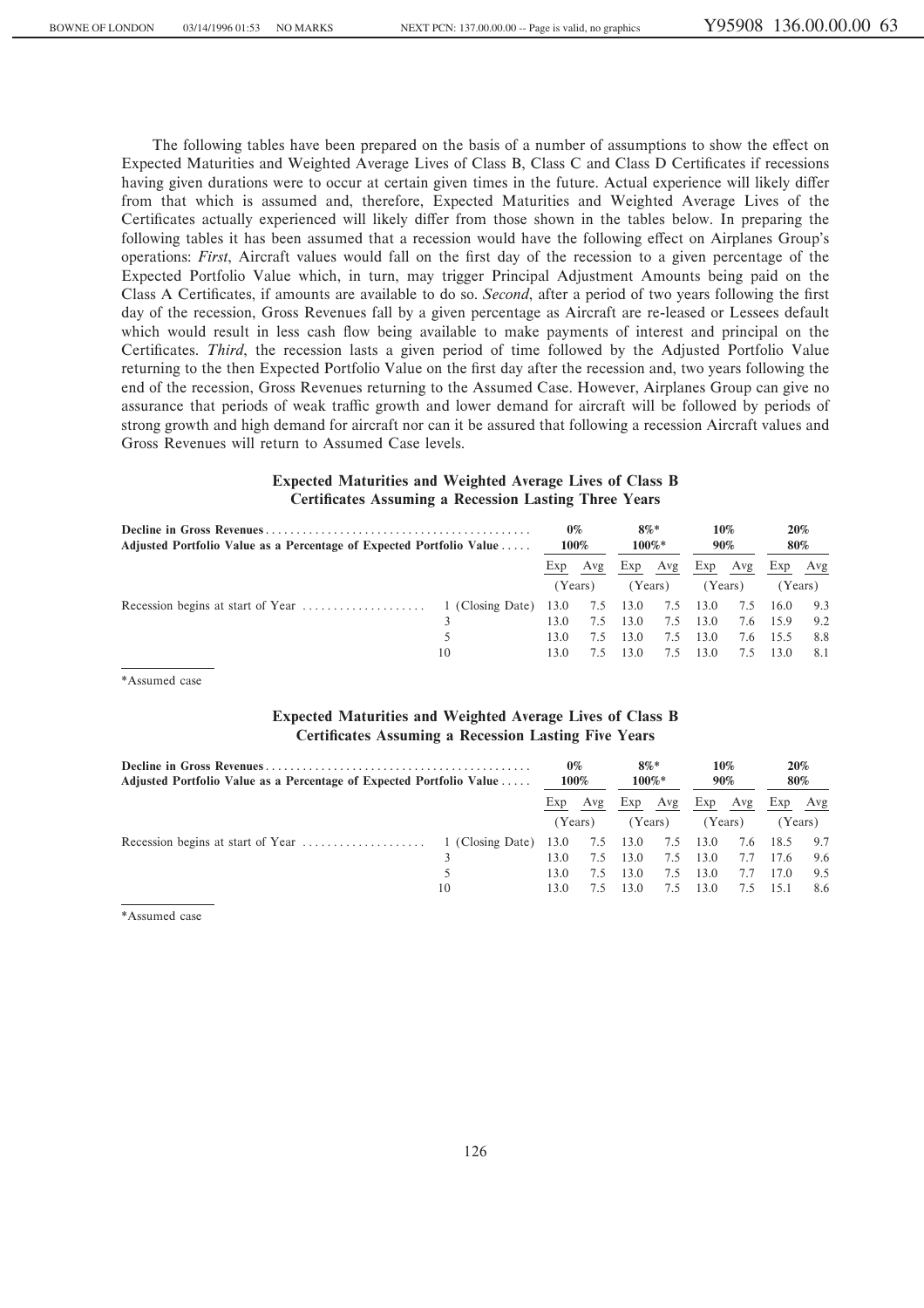# **Expected Maturities and Weighted Average Lives of Class C Certificates Assuming a Recession Lasting Three Years**

| Adjusted Portfolio Value as a Percentage of Expected Portfolio Value | $0\%$<br>100% |      | $8\%*$<br>100%* |      | 10%<br>90% |         |         | 20%<br>80% |         |
|----------------------------------------------------------------------|---------------|------|-----------------|------|------------|---------|---------|------------|---------|
|                                                                      |               |      | Exp Avg         |      | Exp Avg    |         | Exp Avg | Exp Avg    |         |
|                                                                      |               |      | (Years)         |      | (Years)    | (Years) |         |            | (Years) |
|                                                                      |               |      |                 |      |            |         |         |            |         |
|                                                                      |               | 15.0 | 10.2            | 15.0 | 10.2       | 15.0    | 10.3    | 15.0       | 10.4    |
|                                                                      |               | 15.0 | 10.2            | 15.0 | 10.2       | 15.0    | 10.2    | 15.0       | 10.4    |
|                                                                      | 10            | 15.0 | 10.2            | 15.0 | 10.2       | 15.0    | 10.2    | 15.0       | 10.3    |

\*Assumed case

# **Expected Maturities and Weighted Average Lives of Class C Certificates Assuming a Recession Lasting Five Years**

| Adjusted Portfolio Value as a Percentage of Expected Portfolio Value | $0\%$<br>100% |         | $8\%*$<br>$100\%*$ |         | 10%<br>90% |      | 20%<br>80% |                |         |
|----------------------------------------------------------------------|---------------|---------|--------------------|---------|------------|------|------------|----------------|---------|
|                                                                      |               | Exp     | Avg                | Exp     | Avg        | Exp  | Avg        |                | Exp Avg |
|                                                                      |               | (Years) |                    | (Years) |            |      | (Years)    |                | (Years) |
|                                                                      |               |         |                    |         | 10.2 15.0  |      |            | 10.3 15.0 11.3 |         |
|                                                                      |               | 15.0    | 10.2               | 15.0    | 10.2       | 15.0 | 10.3       | 15.0           | 11.0    |
|                                                                      |               | 15.0    | 10.2               | 15.0    | 10.2       | 15.0 | 10.2       | 15.0 11.0      |         |
|                                                                      | 10            | 15.0    | 10.2               | 15.0    | 10.2       | 15.0 | 10.2       | 15.0           | 10.3    |

\*Assumed case

# **Expected Maturities and Weighted Average Lives of Class D Certificates Assuming a Recession Lasting Three Years**

| Adjusted Portfolio Value as a Percentage of Expected Portfolio Value | $0\%$<br>100% |         | $8\%*$<br>$100\%*$ |      | 10%<br>90% |      | 20%<br>80% |           |         |
|----------------------------------------------------------------------|---------------|---------|--------------------|------|------------|------|------------|-----------|---------|
|                                                                      |               | Exp     | Avg                | Exp  | Avg        | Exp  | Avg        | Exp       | Avg     |
|                                                                      |               | (Years) |                    |      | (Years)    |      | (Years)    |           | (Years) |
|                                                                      |               |         |                    | 16.0 | 12.0       | 16.0 | 12.0       | 16.0 12.4 |         |
|                                                                      |               | 15.4    | 11.9               | 16.0 | 12.0       | 16.0 | 12.0       | 16.0      | 12.1    |
|                                                                      |               | 15.5    | 12.0               | 16.0 | 12.0       | 16.0 | 12.0       | 16.0      | 12.2    |
|                                                                      | 10            | 15.7    | 12.0               | 16.0 | 12.0       | 16.0 | 12.0       | 16.0      | 12.1    |

\*Assumed case

# **Expected Maturities and Weighted Average Lives of Class D Certificates Assuming a Recession Lasting Five Years**

| Adjusted Portfolio Value as a Percentage of Expected Portfolio Value | $0\%$<br>100% |            | $8\%*$<br>$100\%*$ |      | 10%<br>90% |      | 20%<br>80% |           |        |            |  |     |     |         |  |
|----------------------------------------------------------------------|---------------|------------|--------------------|------|------------|------|------------|-----------|--------|------------|--|-----|-----|---------|--|
|                                                                      |               | Exp<br>Avg |                    |      |            |      |            |           |        | Exp<br>Avg |  | Exp | Avg | Exp Avg |  |
|                                                                      |               |            | (Years)            |      | (Years)    |      | (Years)    |           | Years) |            |  |     |     |         |  |
|                                                                      |               |            |                    |      |            | 16.0 | 12.0       | 18.2 16.0 |        |            |  |     |     |         |  |
|                                                                      |               |            | 11.9               | 16.0 | 12.0       | 16.0 | 12.0       | 17.4      | 15.0   |            |  |     |     |         |  |
|                                                                      |               | 15.2.      | 11.9               | 16.0 | 12.0       | 16.0 | 12.0       | 16.7      | 14.1   |            |  |     |     |         |  |
|                                                                      | 10            | 15.5       | 12.0               | 16.0 | 12.0       | 16.0 | 12.0       | 16.0      | 12.1   |            |  |     |     |         |  |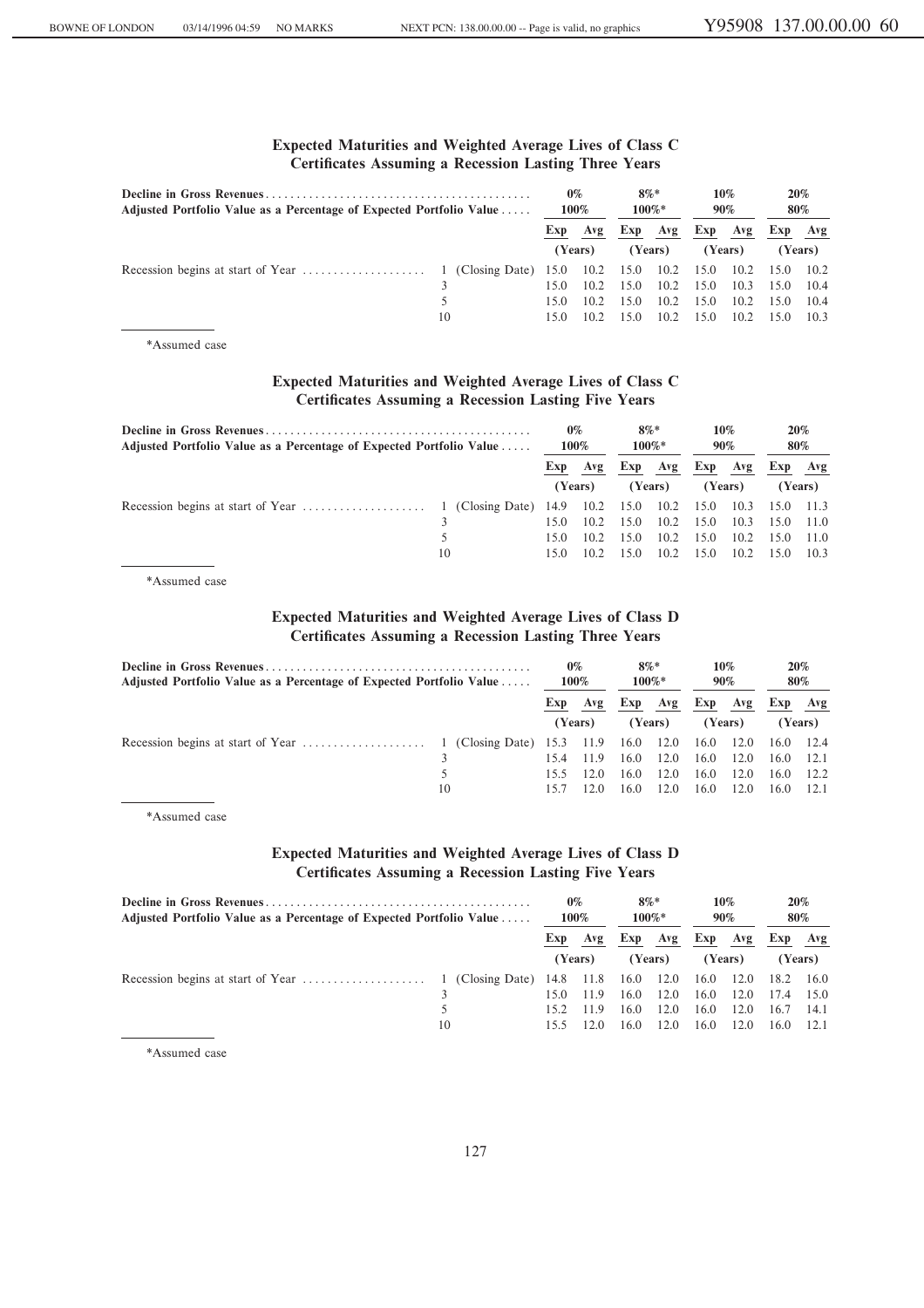# **Effect of Changes in Gross Revenues on Yields of Fixed Rate Certificates**

The tables below have been prepared based on the Assumptions, except that the revenue received by Airplanes Group varies from Gross Revenues by the indicated percentages, beginning in certain years, for a period of three years in one case and permanently in the other. If the actual revenues received by Airplanes Group were to vary as indicated below and all of the other Assumptions were to occur as assumed, then the yield to maturity for the Class C and Class D Certificates would be as set forth below. If significant declines in Gross Revenues were to occur, there may not be sufficient revenues available to meet interest payments (as well as principal payments) on the Certificates. In such cases, interest on the Certificates would be deferred.

# **Yield, Date of First Deferral and Number of Months in which Interest is Deferred on the Class C Certificates, given the Assumptions but with a Three Year Change in Gross Revenue of the Magnitude Shown**

|                                | Change in Gross Revenues Beginning in Year: |                     |                               |              |                            |                               |       |                            |                               |  |  |  |  |
|--------------------------------|---------------------------------------------|---------------------|-------------------------------|--------------|----------------------------|-------------------------------|-------|----------------------------|-------------------------------|--|--|--|--|
|                                |                                             |                     |                               | <sub>6</sub> |                            |                               |       |                            |                               |  |  |  |  |
|                                | Yield                                       | Date of<br>Deferral | Months of<br><b>Deferrals</b> | Yield        | Date of<br><b>Deferral</b> | Months of<br><b>Deferrals</b> | Yield | Date of<br><b>Deferral</b> | Months of<br><b>Deferrals</b> |  |  |  |  |
| Increase of $10\%$             | 8.30%                                       | none                | none                          | 8.30%        | none                       | none                          | 8.30% | none                       | none                          |  |  |  |  |
| Decrease of $8\%$ <sup>*</sup> | 8.30%                                       | none                | none                          | 8.30%        | none                       | none                          | 8.30% | none                       | none                          |  |  |  |  |
| Decrease of $20\%$             | 8.30%                                       | none                | none                          | 8.30%        | none                       | none                          | 8.30% | none                       | none                          |  |  |  |  |
| Decrease of $30\%$             | 8.30%                                       | May-00              | 18                            | 8.30%        | $Nov-03$                   | 8                             | 8.30% | none                       | none                          |  |  |  |  |

\*Assumed case

# **Yield, Date of First Deferral and Number of Months in which Interest is Deferred on the Class C Certificates, given the Assumptions but with a Permanent Change in Gross Revenue of the Magnitude Shown**

|                                | Change in Gross Revenues Beginning in Year: |                     |                               |       |                            |                               |       |                     |                               |  |  |  |  |
|--------------------------------|---------------------------------------------|---------------------|-------------------------------|-------|----------------------------|-------------------------------|-------|---------------------|-------------------------------|--|--|--|--|
|                                |                                             |                     |                               |       |                            |                               | 9     |                     |                               |  |  |  |  |
|                                | Yield                                       | Date of<br>Deferral | Months of<br><b>Deferrals</b> | Yield | Date of<br><b>Deferral</b> | Months of<br><b>Deferrals</b> | Yield | Date of<br>Deferral | Months of<br><b>Deferrals</b> |  |  |  |  |
| Increase of $10\%$             | 8.30%                                       | none                | none                          | 8.30% | none                       | none                          | 8.30% | none                | none                          |  |  |  |  |
| Decrease of $8\%$ <sup>*</sup> | 8.30%                                       | none                | none                          | 8.30% | none                       | none                          | 8.30% | none                | none                          |  |  |  |  |
| Decrease of $20\%$             | 6.24%                                       | $Feb-03$            | 15                            | 8.30% | none                       | none                          | 8.30% | none                | none                          |  |  |  |  |
| Decrease of $30\%$             | 3.53%                                       | May-00              | 227                           | 6.54% | $Nov-03$                   | 153                           | 6.71% | Aug- $18$           | 8                             |  |  |  |  |

\*Assumed case

# **Yield, Date of First Deferral and Number of Months in which Interest is Deferred on the Class D Certificates, given the Assumptions but with a Three Year Change in Gross Revenue of the Magnitude Shown**

|                            | Change in Gross Revenues Beginning in Year: |                     |                               |           |                            |                               |         |                     |                                      |  |  |  |  |
|----------------------------|---------------------------------------------|---------------------|-------------------------------|-----------|----------------------------|-------------------------------|---------|---------------------|--------------------------------------|--|--|--|--|
|                            |                                             |                     |                               |           |                            |                               | Q       |                     |                                      |  |  |  |  |
|                            | Yield                                       | Date of<br>Deferral | Months of<br><b>Deferrals</b> | Yield     | Date of<br><b>Deferral</b> | Months of<br><b>Deferrals</b> | Yield   | Date of<br>Deferral | <b>Months</b> of<br><b>Deferrals</b> |  |  |  |  |
| Increase of $10\%$ 11.12\% |                                             | none                | none                          | $11.12\%$ | none                       | none                          | 11.12\% | none                | none                                 |  |  |  |  |
|                            |                                             | none                | none                          | 11.12\%   | none                       | none                          | 11.12%  | none                | none                                 |  |  |  |  |
|                            |                                             | none                | none                          | 11.12\%   | none                       | none                          | 11.12\% | none                | none                                 |  |  |  |  |
|                            |                                             | Apr- $00$           | 69                            | 11.12\%   | $Oct-03$                   | 20                            | 11.12%  | none                | none                                 |  |  |  |  |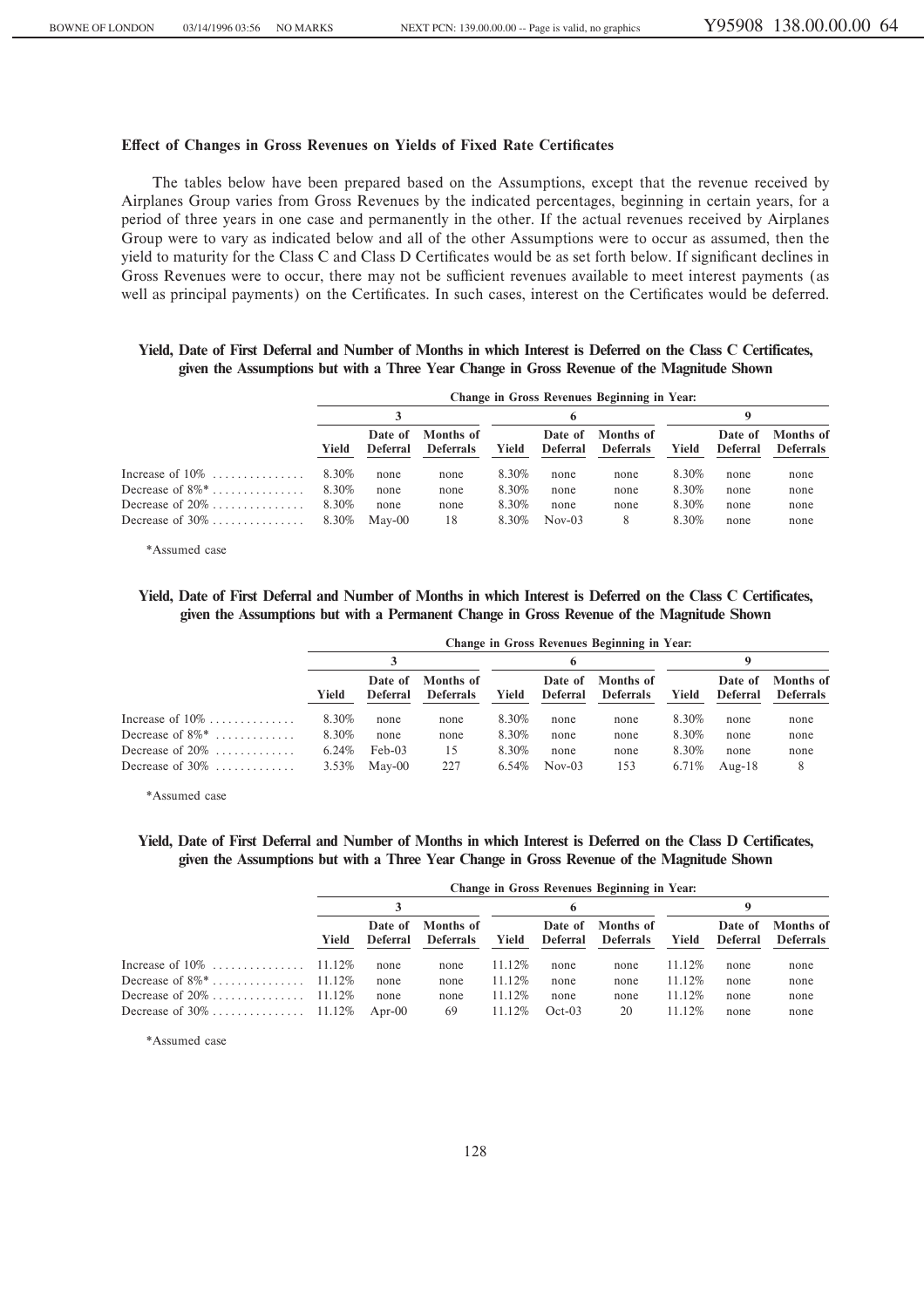|                                | Change in Gross Revenues Beginning in Year: |                            |                               |           |                            |                               |         |                            |                               |  |  |  |
|--------------------------------|---------------------------------------------|----------------------------|-------------------------------|-----------|----------------------------|-------------------------------|---------|----------------------------|-------------------------------|--|--|--|
|                                |                                             |                            |                               |           |                            |                               |         |                            |                               |  |  |  |
|                                | Yield                                       | Date of<br><b>Deferral</b> | Months of<br><b>Deferrals</b> | Yield     | Date of<br><b>Deferral</b> | Months of<br><b>Deferrals</b> | Yield   | Date of<br><b>Deferral</b> | Months of<br><b>Deferrals</b> |  |  |  |
| Increase of $10\%$             | 11.43\%                                     | none                       | none                          | 11.12\%   | none                       | none                          | 11.12\% | none                       | none                          |  |  |  |
| Decrease of $8\%$ <sup>*</sup> | 11.12%                                      | none                       | none                          | $11.12\%$ | none                       | none                          | 11.12\% | none                       | none                          |  |  |  |
| Decrease of $20\%$             | 8.54%                                       | $Jan-03$                   | 195                           | $10.19\%$ | none                       | none                          | 11.12\% | none                       | none                          |  |  |  |
|                                |                                             | Apr-00                     | 228                           | 1.74%     | $Oct-03$                   | 186                           | 9.69%   | $Jun-09$                   | 118                           |  |  |  |

|  |                                                                                           |  | Yield, Date of First Deferral and Number of Months in which Interest is Deferred on the Class D Certificates, |
|--|-------------------------------------------------------------------------------------------|--|---------------------------------------------------------------------------------------------------------------|
|  | given the Assumptions but with a Permanent Change in Gross Revenue of the Magnitude Shown |  |                                                                                                               |

\*Assumed case

The table below sets forth the actual number of Airplanes Group's Aircraft on lease, the actual number of AOG, the actual total number of Aircraft owned by Airplanes Group and the Initial Appraised Value at October 31, 1995 of such owned Aircraft, in each case at the end of each month presented. In addition, the Initial Appraised Value at October 31, 1995 of Aircraft on lease at each month end is expressed as a percentage of the aggregate Initial Appraised Value at October 31, 1995 of all Aircraft owned at such month end. Finally, the table sets forth an approximation of average revenues for each month presented. This approximate average is obtained by (i) dividing the Initial Appraised Value at October 31, 1995 of all Aircraft on lease at the end of the relevant month (""**IAV On-Lease**'') by the sum of the IAV On-Lease at each month end in the year ended March 31, 1995 or the seven months ended October 31, 1995, as applicable and (ii) multiplying Airplanes Group's reported revenues for year ended March 31, 1995 or seven months ended October 31, 1995, as applicable (and in each case excluding revenues in respect of maintenance reserves), by the quotient obtained pursuant to clause (i) of this sentence.

Investors should note that Airplanes Group's reported revenues for the periods presented are not necessarily indicative of those that might have been recognized had Airplanes Group been an independently financed and managed group during the periods presented. Furthermore, actual cash generated from Lease rental invoices, which form the basis of Airplanes Group's reported revenues, will differ from revenues depending on, *inter alia*, Lessee defaults and timing differences. For further information regarding cash flow from operating activities, see "Management's Discussion and Analysis of Financial Condition and Results of Operations'' and the Statements of Cash Flows contained in the Financial Statements.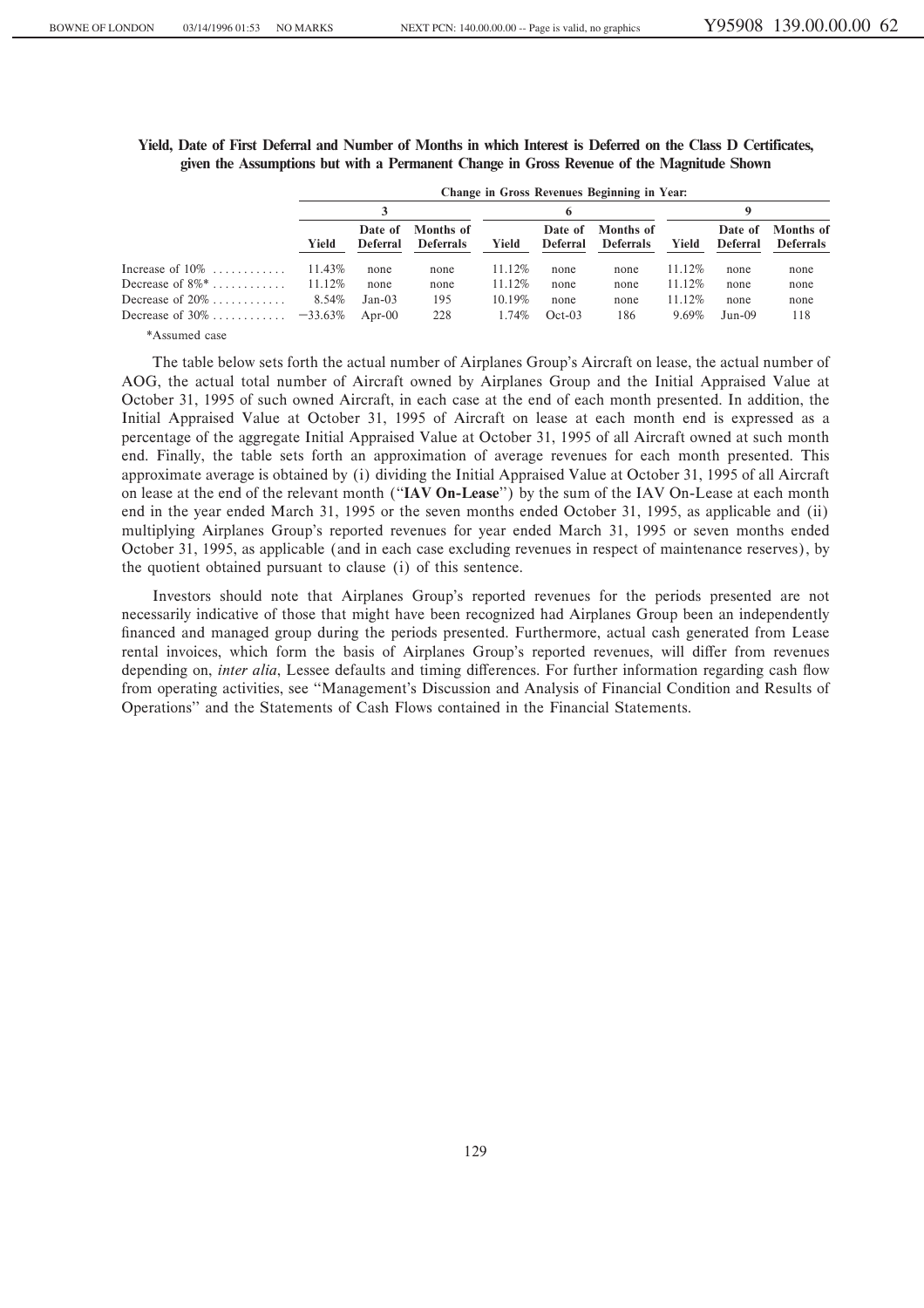# **Airplanes Group Average Revenues by each Month in the Year ended March 31, 1995 and Seven Months ended October 31, 1995, based on Initial Appraised Values of the Aircraft**

|                           | Month end    | No. of<br>Aircraft on<br>lease | AOG         | Total no.<br>of Aircraft<br>in portfolio | IAV of<br>Aircraft on<br>lease | <b>IAV</b> of Aircraft<br>on lease as a<br>% of total<br>Portfolio | Approximate<br>monthly lease<br>revenue<br>excluding<br>maintenance<br>payments<br>allocated on the<br>basis of IAV |
|---------------------------|--------------|--------------------------------|-------------|------------------------------------------|--------------------------------|--------------------------------------------------------------------|---------------------------------------------------------------------------------------------------------------------|
|                           |              |                                |             |                                          | <b><i><u>Smillion</u></i></b>  |                                                                    | <b>Smillion</b>                                                                                                     |
| Year Ended March 31, 1995 | April 94     | 210                            | 16          | 226                                      | 4,254                          | 95%                                                                | 43                                                                                                                  |
|                           | May 94       | 213                            | 14          | 227                                      | 4,309                          | 96%                                                                | 43                                                                                                                  |
|                           | June 94      | 214                            | 13          | 227                                      | 4,340                          | 96%                                                                | 43                                                                                                                  |
|                           | July 94      | 214                            | 13          | 227                                      | 4,340                          | 96%                                                                | 43                                                                                                                  |
|                           | August 94    | 214                            | 13          | 227                                      | 4,340                          | 96%                                                                | 43                                                                                                                  |
|                           | September 94 | 214                            | 13          | 227                                      | 4,340                          | 96%                                                                | 43                                                                                                                  |
|                           | October 94   | 215                            | 12          | 227                                      | 4,330                          | 96%                                                                | 43                                                                                                                  |
|                           | November 94  | 216                            | 11          | 227                                      | 4,338                          | 96%                                                                | 43                                                                                                                  |
|                           | December 94  | 217                            | 11          | 228                                      | 4,351                          | 96%                                                                | 44                                                                                                                  |
|                           | January 95   | 219                            | 10          | 229                                      | 4,370                          | 97%                                                                | 44                                                                                                                  |
|                           | February 95  | 220                            | 9           | 229                                      | 4,391                          | 97%                                                                | 44                                                                                                                  |
|                           | March 95     | 221                            | 8           | 229                                      | 4,383                          | 97%                                                                | 44                                                                                                                  |
|                           |              |                                |             |                                          | 52,086                         |                                                                    | 520                                                                                                                 |
| Seven Months Ended        |              |                                |             |                                          |                                |                                                                    |                                                                                                                     |
| October 31, 1995          | April 95     | 218                            | 11          | 229                                      | 4,274                          | 94%                                                                | 44                                                                                                                  |
|                           | May 95       | 215                            | 14          | 229                                      | 4,257                          | 94%                                                                | 44                                                                                                                  |
|                           | June 95      | 216                            | 13          | 229                                      | 4,326                          | 96%                                                                | 44                                                                                                                  |
|                           | July 95      | 217                            | 12          | 229                                      | 4,333                          | 96%                                                                | 44                                                                                                                  |
|                           | August 95    | 220                            | 9           | 229                                      | 4,325                          | 96%                                                                | 44                                                                                                                  |
|                           | September 95 | 221                            | $\,$ 8 $\,$ | 229                                      | 4,345                          | 96%                                                                | 45                                                                                                                  |
|                           | October 95   | 222                            | $\tau$      | 229                                      | 4,436                          | 98%                                                                | 46                                                                                                                  |
|                           |              |                                |             |                                          | 30,296                         |                                                                    | 311                                                                                                                 |

# **Aggregate Monthly Contracted Lease Payments**

|                                                                        | Aggregated<br><b>Monthly Contracted</b><br>Lease Payments $(1)$<br>(\$ millions) | <b>Aircraft Subject to Lease</b><br>(as of March 1996) |                                                          |  |
|------------------------------------------------------------------------|----------------------------------------------------------------------------------|--------------------------------------------------------|----------------------------------------------------------|--|
|                                                                        |                                                                                  | Number of<br>Aircraft<br>on Lease                      | <b>By Initial</b><br>Appraised<br>Value<br>(\$ millions) |  |
|                                                                        |                                                                                  |                                                        |                                                          |  |
| March 1996                                                             | 43                                                                               | 222                                                    | 4.435                                                    |  |
|                                                                        | 42                                                                               | 214                                                    | 4.289                                                    |  |
| May 1996                                                               | 41                                                                               | 204                                                    | 4,056                                                    |  |
| June 1996                                                              | 40                                                                               | 202                                                    | 3.991                                                    |  |
|                                                                        | 40                                                                               | 201                                                    | 3.923                                                    |  |
| August 1996                                                            | 40                                                                               | 201                                                    | 3.923                                                    |  |
| September 1996                                                         | 39                                                                               | 201                                                    | 3.923                                                    |  |
| October 1996                                                           | 38                                                                               | 196                                                    | 3.813                                                    |  |
| November 1996                                                          | 38                                                                               | 190                                                    | 3.681                                                    |  |
| December 1996                                                          | 37                                                                               | 188                                                    | 3,643                                                    |  |
| January $1997 \ldots \ldots \ldots \ldots \ldots \ldots \ldots \ldots$ | 38                                                                               | 178                                                    | 3.542                                                    |  |
| February 1997                                                          | 36                                                                               | 176                                                    | 3.533                                                    |  |

(1) Six month LIBOR assumed to equal 5.25%.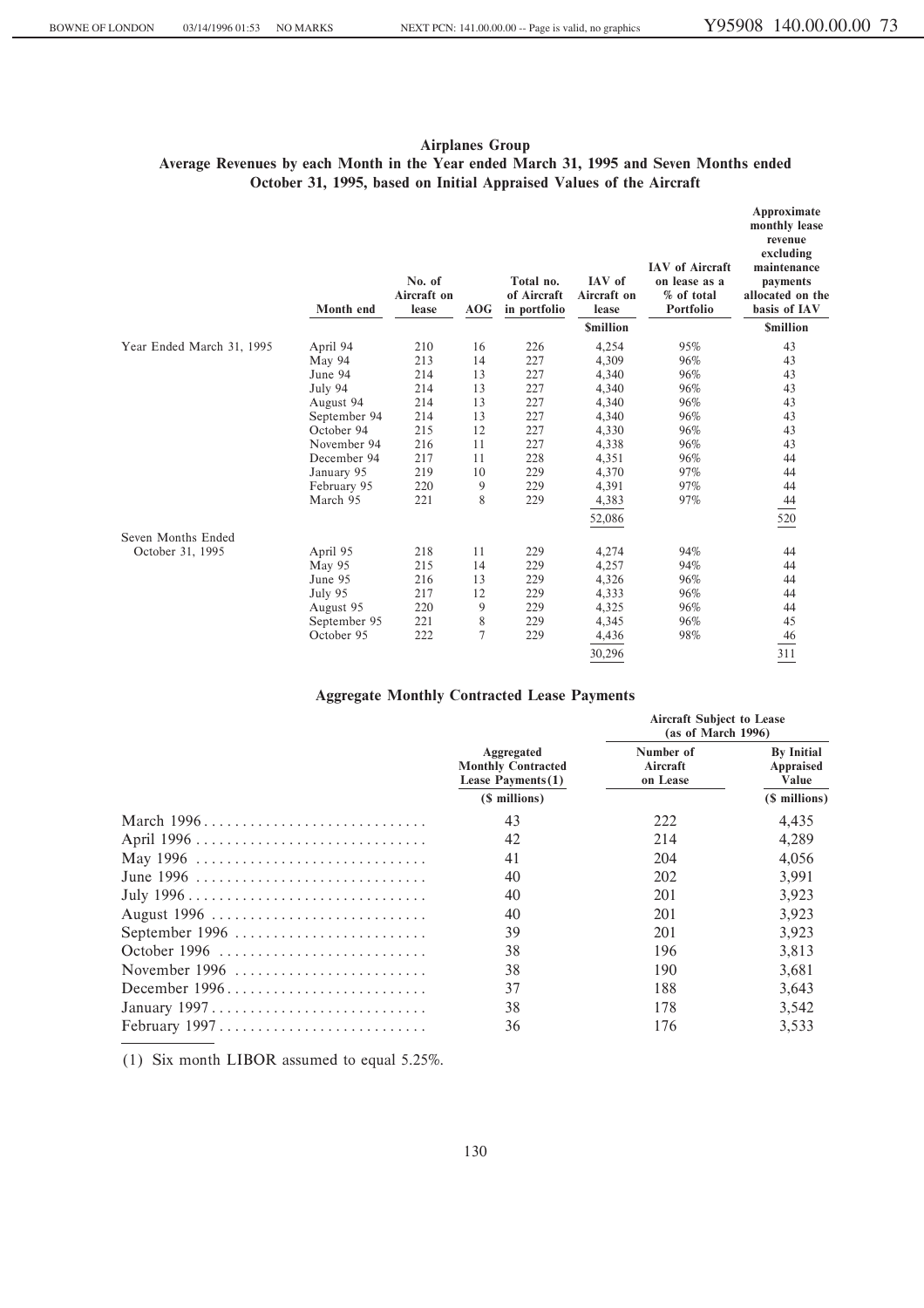## **The Notes and the Guarantees**

*The Notes and the Guarantees are solely the obligations of Airplanes Limited and Airplanes Trust and are not obligations of, or guaranteed by, any Lessee, any Trustee, either Indenture Trustee, GPA Group or any aÇliate of any of the foregoing. In addition, the Notes and the Guarantees are not obligations of, or* guaranteed by, or offered for sale by, GE Capital, GECAS or any of their affiliates.

### *General*

Each of Airplanes Limited and Airplanes Trust will issue the Airplanes Limited Notes and the Airplanes Trust Notes, respectively, and together, the Notes. Pursuant to the Trust Indentures, Airplanes Limited has fully and unconditionally guaranteed (the "Airplanes Limited Guarantee") the payment of principal, interest and premium, if any, on the Airplanes Trust Notes issued by Airplanes Trust and Airplanes Trust has fully and unconditionally guaranteed (the "**Airplanes Trust Guarantee**" and, together with the Airplanes Limited Guarantee, the "**Guarantees**") the payment of interest, principal of and premium, if any, on the Airplanes Limited Notes.

Pursuant to the terms of the Leases, the Lessees are obliged to make rental payments and certain other payments (collectively, the ""**Rental Payments**'') to certain subsidiaries of Airplanes Limited or Airplanes Trust. Pursuant to the terms of the Leases, all Rental Payments and Related Collateral amounts will be made directly to the Rental Accounts held in the names of the Security Trustee on behalf of the Secured Parties and then transferred, within one Business Day of receipt thereof, to the Collection Account, except for certain limited amounts, required to be left on deposit for local legal reasons. Unsegregated amounts received by Airplanes Group in respect of the assets of Airplanes Group will be transferred directly to the Collection Account pursuant to the Trust Indentures and the Cash Management Agreement. Amounts received by Airplanes Group which are required to be segregated will be transferred to the Lessee Funded Account. On the basis of the Assumptions, such Rental Payments, together with such other amounts, are expected to be sufficient to pay the principal, interest and premium, if any, on the Notes and all other amounts payable by Airplanes Group to the creditors referred to in the Cash Management Agreement, including the Servicer, holders of the Class E Notes, the Trustees, the Indenture Trustees, the Cash Manager, the Administrative Agent, the Company Secretary and each Swap Provider in each case when and as due.

The Notes will constitute direct, unsecured obligations of Airplanes Limited and Airplanes Trust and will be subordinated to the Expenses and certain obligations and *pari passu* or senior to certain other obligations specified in the Trust Indentures. The only source of payment for the Notes, the Guarantees and the obligations of Airplanes Group to its creditors will be (i) the payments made by the Lessees under the Leases, (ii) proceeds from dispositions, if any, of the assets of Airplanes Group, (iii) net payments, if any, under the Swap Agreements or disposals of the Notes by the Indenture Trustees under certain circumstances and, (iv) net cash proceeds received from the sale of Refinancing Certificates.

Each class and subclass of the Notes and the corresponding Guarantees will have the priority set forth in the respective Trust Indentures, the Notes and the Guarantees. Payment in full of the Expenses and certain other amounts will rank in priority to payments due on the Notes, in each case, as set forth under "— Priority of Payments''; *provided* that, upon the occurrence of a Note Event of Default, the priority of Airplanes Group's payment obligations will be as set forth under "— Priority of Payments following a Default Notice".

Pursuant to the subordination provisions of the Trust Indentures and the various classes and subclasses of Notes and the Guarantees, no payment of principal, interest and premium, if any, on any class or subclass of Notes may be made on any Payment Date unless certain required payments have been made in respect of the Notes of each class ranking prior to such class or subclass of Notes on such Payment Date. In addition, any amendment to or modification of the subordination provisions in each Trust Indenture with respect to any class or subclass of Notes issued thereunder will require the consent of each holder of the class or subclass of Notes affected thereby and each holder of any class or subclass of Notes ranking senior to such Notes if such amendment or modification would affect the rights of such holders or any Swap Provider; *provided* that in no event will the provisions relating to the priority of the Expenses and certain payments to Swap Providers in each Trust Indenture be amended or modified.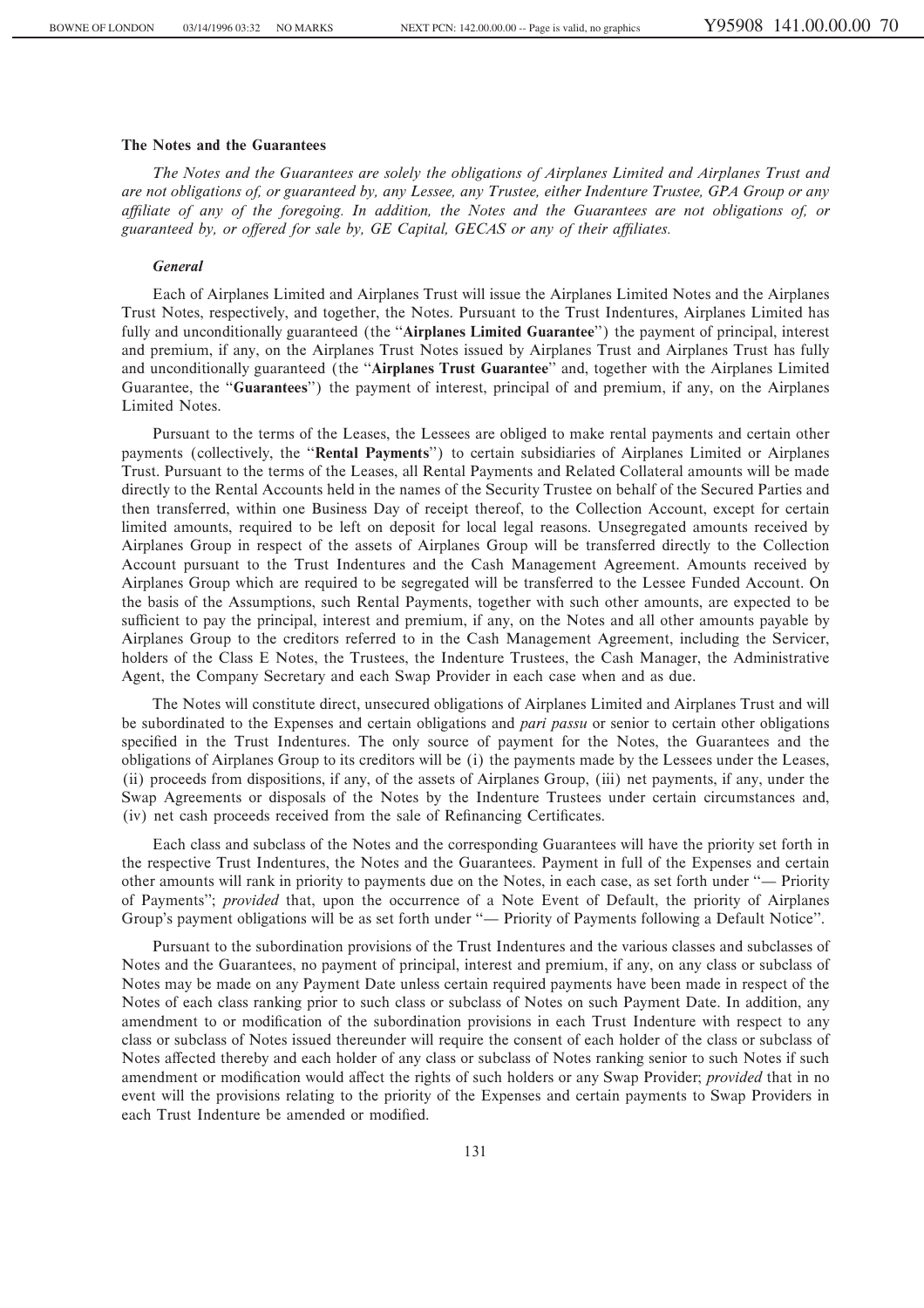Each Indenture Trustee may resign as to all or any of the classes or subclasses of the Notes at any time without cause by giving at least 30 days' prior written notice to the Relevant Issuer, the Cash Manager and the holders of such class or subclass of Notes. Holders of a majority of the Outstanding Principal Balance of any class or subclass of the Notes may at any time remove the Indenture Trustee as to such class or subclass without cause by an instrument in writing delivered to the Relevant Issuer, the Cash Manager, the Security Trustee, the Senior Trustee and such Indenture Trustee. Upon the giving of notice by the Indenture Trustee, Airplanes Group will be obligated to appoint a successor Indenture Trustee. In addition, the occurrence of certain circumstances, including a Note Event of Default under one or both of the Trust Indentures, may give rise to a potential conflict of interest on the part of one or both Indenture Trustees in their respective capacities as trustees in respect of the Notes of the Relevant Issuers.

In addition, the Administrative Agent, on behalf of the Issuer, may replace the operating bank (1) if it fails to maintain either a short-term unsecured debt rating of  $A1<sup>+</sup>$  (or the equivalent) or better by each Rating Agency (or A1 (or the equivalent) or better if the amount on deposit at anytime in any Accounts held with the operating bank does not exceed 20% of the Outstanding Principal Balance of the Notes for any period in excess of 30 days), (2) if the operating bank is adjudged a bankrupt or an insolvent, (3) if a receiver or public officer takes charge of the operating bank or its property or (4) if the operating bank becomes incapable of acting.

Holders of each class of Notes (other than Class A Notes) will not be permitted to give a Default Notice with respect to any Note Event of Default or to exercise any remedy in respect of such Note Event of Default until all amounts with respect to Notes of each class ranking senior to such class of Notes have been paid in full.

#### *The Guarantees*

Each of the Issuers has fully and unconditionally guaranteed the obligations of the other under each class or subclass of Notes. Pursuant to the terms of the Guarantees, the obligations of Airplanes Trust under the Airplanes Trust Guarantee with respect to each Airplanes Limited Note will rank *pari passu* with Airplanes Trust's obligation under the corresponding class or subclass of Airplanes Trust Notes, and the obligation of Airplanes Limited under the Airplanes Limited Guarantee with respect to each Airplanes Trust Note will rank *pari passu* with Airplanes Limited's obligation under the corresponding Airplanes Limited Notes. In addition, the obligations of Airplanes Trust and Airplanes Limited under their respective Guarantees will be limited under the terms of the Trust Indentures so as not to constitute a fraudulent conveyance under applicable laws.

## *Interest*

Each Note will bear interest on the Outstanding Principal Balance thereof from the Closing Date, payable monthly in arrears on each Payment Date. The initial Interest Accrual Period is the period commencing on and including the Closing Date and ending on but excluding the first Payment Date. Each subsequent Interest Accrual Period will include each period from and including the last preceding Payment Date and to but excluding the next succeeding Payment Date. The final Interest Accrual Period with respect to each class or subclass of Notes will end on but exclude the Final Maturity Date, or, if earlier, the date upon which all principal, interest and premium, if any, on such class or subclass of Notes is paid in full. Each class or subclass of Notes will bear interest for each Interest Accrual Period at the rate per annum set forth on the cover page of this Prospectus.

Interest on any class or subclass of Floating Rate Notes will be calculated on the basis of a 360-day year and the actual number of days elapsed in an Interest Accrual Period. Interest on any class of Fixed Rate Notes will be calculated on the basis of one-twelfth of an annual interest payment on the Outstanding Principal Balance and in the case of an incomplete Interest Accrual Period on the basis of a 360-day year consisting of twelve 30-day months.

The interest rate borne by the Subclass A-1, A-2, A-3 and A-4 Notes will increase after the Expected Final Payment Date for the corresponding subclass of Certificates, to the extent such Notes are then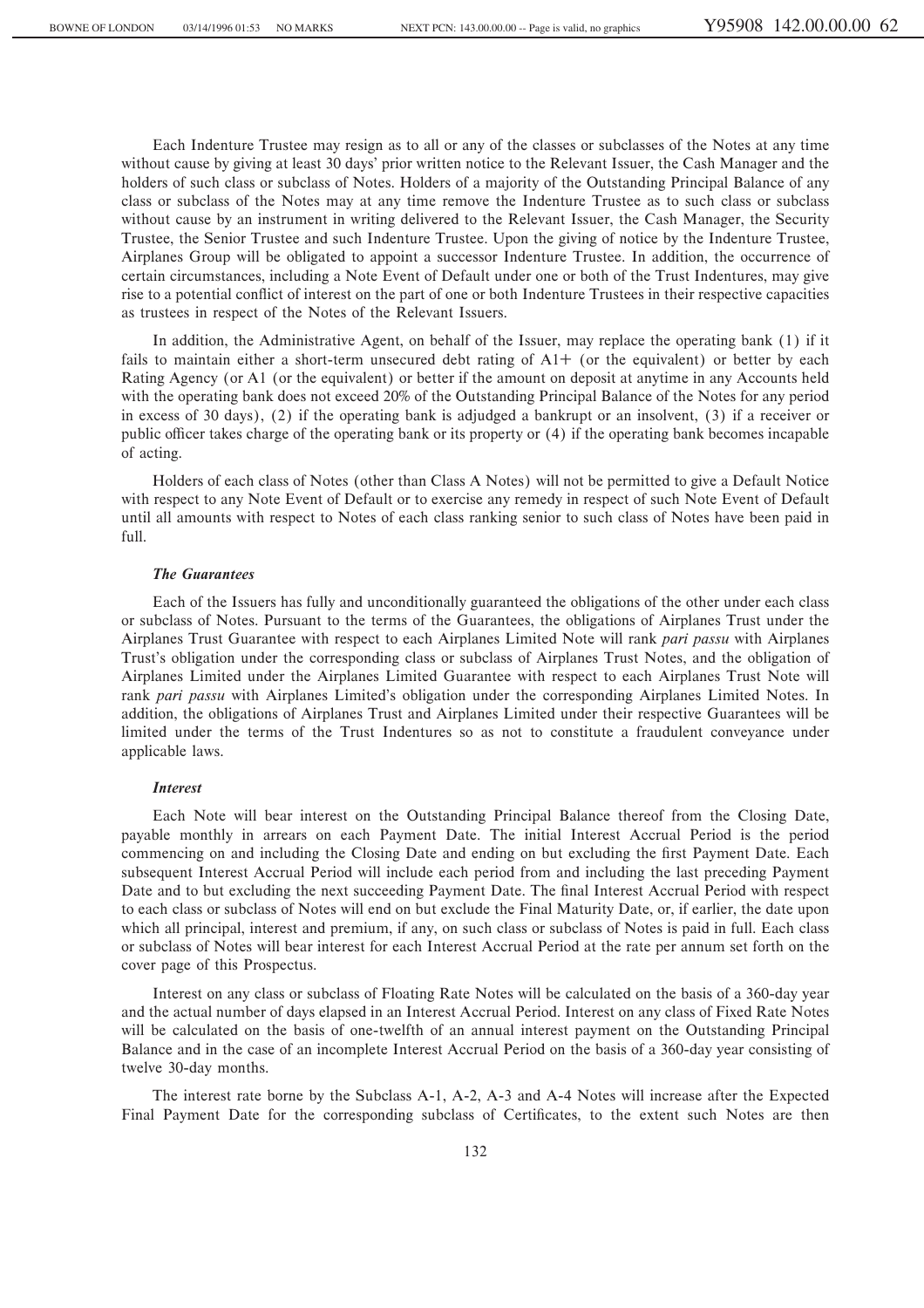Outstanding, by the amount of Step-Up Interest. The interest rate borne by the Subclass A-5 Notes will increase with respect to any period in which Step-Up Interest is payable on any other subclass of Class A Notes.

### *Reference Agency Agreement*

For the purpose of calculating the rate of interest payable on the Floating Rate Notes, Airplanes Group has entered into the Reference Agency Agreement with the Indenture Trustees, Bankers Trust Company as reference agent (the ""**Reference Agent**'') and the Cash Manager. The Reference Agent will determine LIBOR for the Initial Interest Accrual Period two Business Days prior to Closing Date and, for each Interest Accrual Period following the Initial Interest Accrual Period, on a Reference Date. The Reference Agent will determine LIBOR in accordance with the following provisions of the Reference Agency Agreement:

- (a) On each Reference Date, the Reference Agent will determine LIBOR as the per annum offered rate for deposits in U.S. dollars for a period of one month that appears on the display designated as page ""3750'' on the Telerate Monitor (or such other page or service as may replace it for the purpose of displaying LIBOR of major banks for U.S. dollar deposits) at approximately 11:00 a.m. (London time).
- (b) If the offered LIBOR rate so appearing is replaced by the corresponding rates of more than one bank then paragraph (a) above shall be applied, with any necessary consequential changes, to the arithmetic mean of the rates (being at least two) which so appear, as determined by the Reference Agent. If for any other reason such offered rate does not so appear, or if the relevant page is unavailable, the Reference Agent will request that each of the banks whose offered rates would have been used for the purposes of the relevant page if the event leading to the application of this sentence had not happened or any duly appointed substitute reference bank acting in each case through its principal London office (the "Reference Banks"), to provide the Reference Agent with its offered quotation to prime banks for dollar deposits in London for the next Interest Accrual Period concerned as at 11:00 a.m. (London time) on the applicable Reference Date. The floating rates of interest for such Interest Accrual Period for each class or subclass of Floating Rate Notes shall be the aggregate of the arithmetic mean of such quotations (or of such of them, being at least two, as are so provided), as determined by the Reference Agent, plus the applicable interest rate spread over LIBOR set forth opposite such class or subclass on the cover page of this Prospectus, plus the Step-Up Interest, if any, on any subclass of the Class A Notes.
- (c) If, on any Reference Date, one only or none of the Reference Banks provides such quotation, the floating rate of interest for the next Interest Accrual Period shall be the rate per annum which the Reference Agent determines to be the aggregate of the arithmetic mean of the U.S. dollar lending rates which New York City banks selected by the Reference Agent are quoting on the relevant Reference Date to leading European banks for the next Interest Accrual Period, plus the applicable interest rate spread over LIBOR set forth opposite such class or subclass on the cover page of this Prospectus, plus, if applicable, any Step-up Interest on any subclass of the Class A Notes, except that, if the banks so selected by the Reference Agent are not quoting as mentioned above, the floating rate of interest shall be the floating rate of interest in effect for the last preceding Interest Accrual Period.

Once having obtained LIBOR or its substitute, the Reference Agent will calculate the interest rate for each class or subclass of Floating Rate Notes and the amount of interest payable on the relevant Payment Date in respect of each class or subclass of Floating Rate Notes. The interest amount for each such class or subclass of Floating Rate Notes will be calculated by the Reference Agent by multiplying the rate of interest for such class or subclass for the relevant Interest Accrual Period by the estimated Outstanding Principal Balance of such class or subclass of Floating Rate Notes on the first day of such Interest Accrual Period and by multiplying the product by the actual number of days in such Interest Accrual Period divided by 360 and rounding the resulting amount to the nearest cent (with half a cent being rounded upwards). The Reference Agent's determination of LIBOR, the interest rate and the interest amount for each such class or subclass of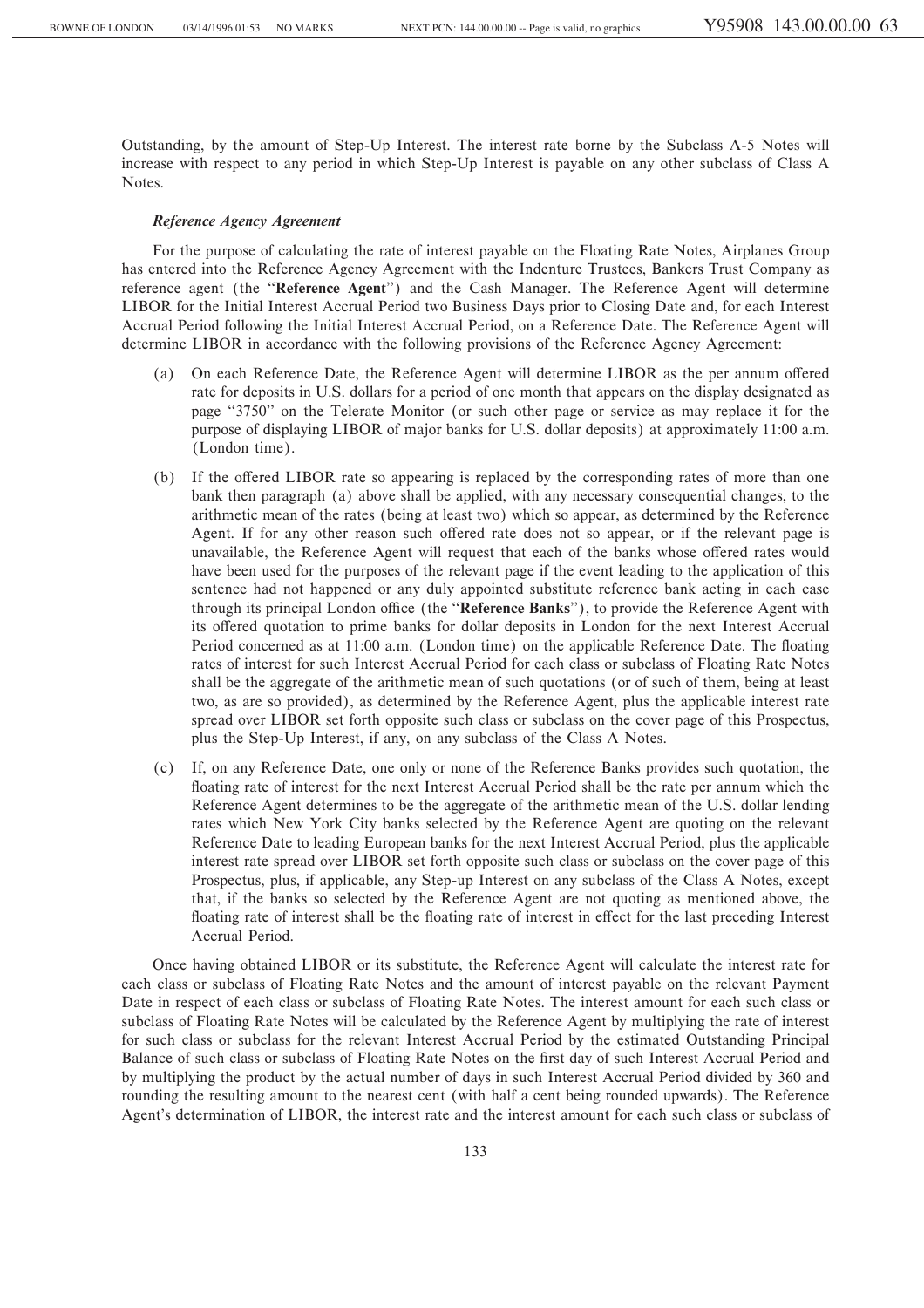Floating Rate Notes (in the absence of negligence, wilful default, bad faith or manifest error) will be conclusive and binding upon all parties, including the holders of the Floating Rate Certificates.

As promptly as is practicable after the determination thereof, the Reference Agent will give notice of applicable LIBOR, the Payment Date, the interest rate for each class or subclass of Floating Rate Notes for the relevant Interest Accrual Period and the amount of interest on each class or subclass of Floating Rate Notes to Airplanes Limited, Airplanes Trust, the listing agent for the Luxembourg Stock Exchange and the Cash Manager.

If the Reference Agent does not determine the interest rate for each class or subclass of Floating Rate Notes or calculate the amount of interest on each class or subclass of Floating Rate Notes for the relevant Interest Accrual Period in accordance with the provisions described above, the Cash Manager will determine such rate of interest or calculate such interest amount in accordance with the provisions described above, and each such determination or calculation will be deemed to have been made by the Reference Agent.

Each of Airplanes Limited and Airplanes Trust reserves the right to terminate the appointment of the Reference Agent at any time on 30 days' notice and to appoint a replacement reference agent in its place. Notice of any such termination will be given to the holders of Floating Rate Certificates. The Reference Agent may not be removed or resign its duties without a successor having been appointed.

#### *Principal*

The principal repayment provisions of the Notes are intended to produce increasing levels of ""collateralization'' with respect to each class of Notes as the Portfolio ages and the value of the Aircraft declines and to ensure that the principal amount of each class or subclass of Notes is repaid in full prior to the Final Maturity Date thereof. There can be no assurance, however, that Airplanes Group will receive sufficient revenues from leasing or selling the Aircraft for the principal repayment provisions to achieve increasing levels of ""collateralization'' or will be able to repay the initial Outstanding Principal Balance on any class or subclass of the Notes. As used in this "Description of Securities", the term "**collateralization**" refers to the difference between the Outstanding Principal Balance of the various classes of Notes relative to the Initial Appraised Value of the Aircraft, the Expected Portfolio Value and the Adjusted Portfolio Value, as applicable, and as described further below. The obligations of Airplanes Group to pay interest, principal and premium, if any, will not, in fact, be secured by the Aircraft or the Leases of Airplanes Group.

*The Subclass A-1, A-2, A-3 and A-4 Notes.* The terms of the Subclass A-1, A-2, A-3 and A-4 Notes (the ""**Soft Bullet Notes**'') will not require repayment of principal on any Payment Date prior to the date (the "Amortization Commencement Date") that is the earlier of (i) their respective Expected Final Payment Dates and (ii) in the case of the Subclass A-1 Notes, the date of repayment in full of the Subclass A-5 Notes, in the case of the Subclass A-2 Notes, the date of repayment in full of the Subclass A-1 Notes (other than through an issue of Refinancing Notes), in the case of the Subclass A-3 Notes, the date of repayment in full of the Subclass A-2 Notes (other than through an issue of Refinancing Notes) and in the case of the Subclass A-4 Notes, the date of repayment in full of the Subclass A-3 Notes (other than through an issue of Refinancing Notes). On the Expected Final Payment Date of the Soft Bullet Notes, Airplanes Group intends to refinance 100% of the Outstanding Principal Balance of each such subclass by issuing Refinancing Notes to a new trust. Such trust will finance the purchase of these Refinancing Notes through the issuance and sale of a corresponding amount and subclass of Refinancing Certificates. Issuance and sale of such Refinancing Certificates will be subject to market conditions. Failure to repay any Soft Bullet Note in full at its Expected Final Payment Date will not result in a Note Event of Default under the Trust Indentures. If any subclass of the Soft Bullet Notes is not repaid in full on its Amortization Commencement Date, such subclass of Notes will convert automatically into a subclass of amortizing Notes having a principal repayment schedule intended to ensure that the remaining Outstanding Principal Balance of such subclass will be repaid in full on or before its Final Maturity Date. In addition, after its Expected Final Payment Date, each Soft Bullet Note which remains Outstanding will accrue interest at a rate equal to its stated interest rate, plus Step-up Interest.

*The Subclass A-5 and the Class B Notes.* The terms of the Subclass A-5 and the Class B Notes (together, the "**Amortizing Notes**") will require amortization of the Outstanding Principal Balance thereof, to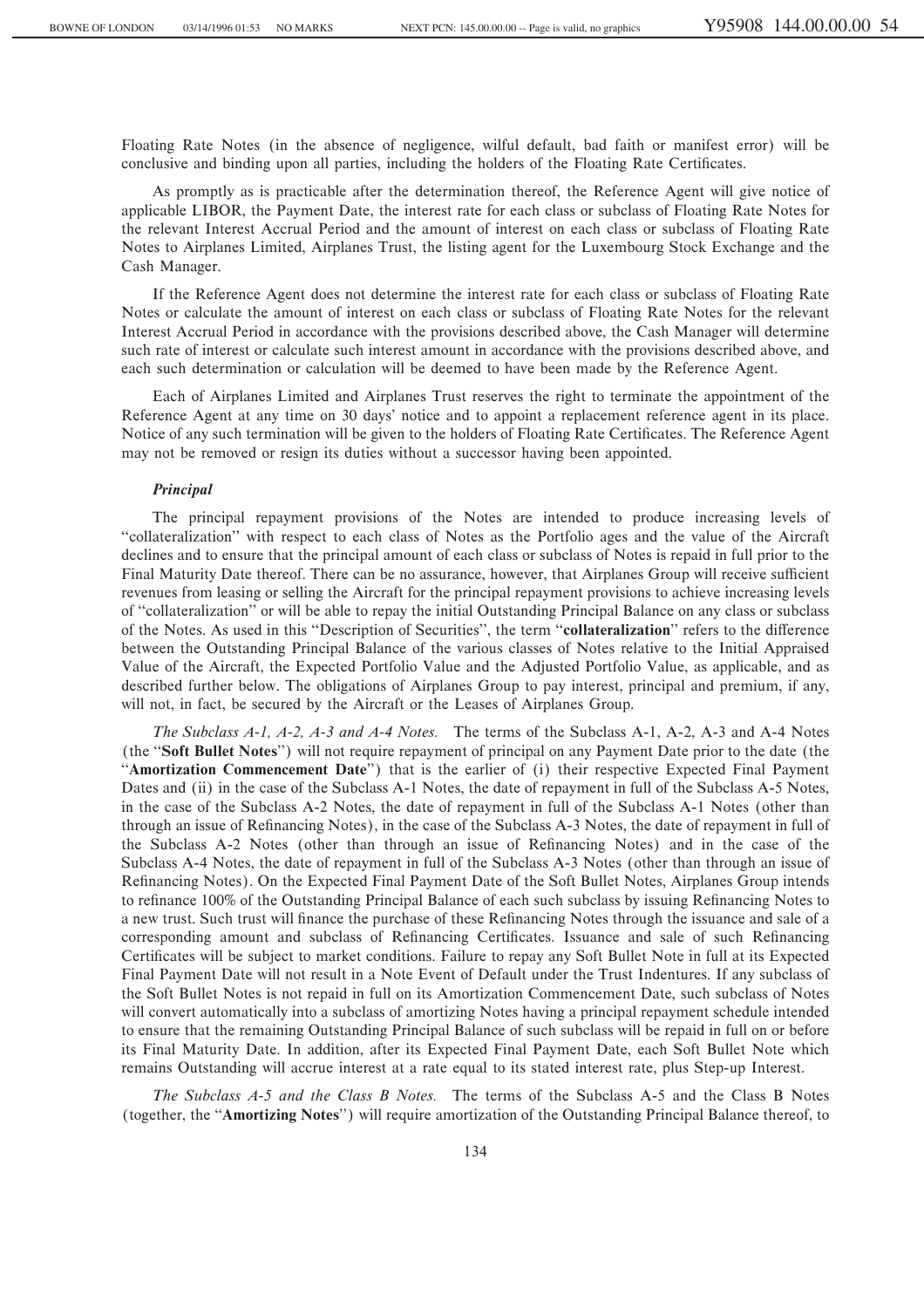the extent there are funds available therefor in accordance with "- Priority of Payments", on each Payment Date.

### *Principal Amortization of Floating Rate Notes*

With respect to each class and subclass of the Amortizing Notes and, following their respective Amortization Commencement Dates, if applicable, each subclass of the Soft Bullet Notes, there may be distributed on any Payment Date, to the extent there are sufficient funds in the Collection Account, the sum of the Minimum Principal Payment Amount, if any, the Supplemental Principal Payment Amount, if any, and with respect to the Class A Notes only, the Principal Adjustment Amount, if any (the sum of those amounts, if applicable and to the extent paid in respect of any class or subclass, the "**Principal Distribution Amount**").

To the extent that any Minimum Principal Payment Amount, Principal Adjustment Amount or Supplemental Principal Payment Amount is required to be made with respect to the Class A Notes, and sufficient funds are available therefor, such amounts will be applied to repay first, any amount Outstanding under the Subclass A-1 Notes, then the Subclass A-2 Notes, then the Subclass A-3 Notes, then the Subclass A-4 Notes, but in each such case only following their respective Amortization Commencement Dates, and then such amounts will be applied to repay any amount Outstanding under the Subclass A-5 Notes. Any subclass of Refinancing Notes issued to refinance a subclass of Class A Notes will not receive any payments of principal before there has been repaid in full the Outstanding Principal Balance of each subclass of Class A Notes then Outstanding which (i) was issued prior to the issuance of such subclass of Refinancing Notes and (ii) has passed its Amortization Commencement Date.

*Minimum Principal Payment Amount.* With respect to (i) the Amortizing Notes and (ii) following their respective Amortization Commencement Dates, if applicable, each subclass of the Soft Bullet Notes to the extent that any amount remains Outstanding thereon, the ""**Minimum Principal Payment Amount**'' for each class of Notes with respect to any Payment Date will equal the difference, if positive, between the Outstanding Principal Balance of such class and the Target Principal Balance on such Payment Date; *provided*, that, with respect to the Class A Notes only, if on any Payment Date the Outstanding Principal Balance of the Class A Notes is greater than the Adjusted Portfolio Value, then the Class A Minimum Principal Payment Amount shall be equal to the difference between the Outstanding Principal Balance of the Class A Notes and the Adjusted Balance of the Class A Notes.

On each Payment Date, the ""**Target Principal Balance**'' for each class of Notes will equal the product of (i) the applicable ""**Target Loan to Value Ratio**'' (as set forth in Appendix 5 to this Prospectus) and (ii) the Expected Portfolio Value (as set forth in Appendix 4 to this Prospectus), on such Payment Date.

On each Payment Date, the ""**Expected Portfolio Value**'' will equal the sum of the products of (A) the Initial Appraised Value of each Aircraft then in the Portfolio and (B) the quotient obtained by dividing the applicable Depreciation Factor for such Aircraft (as set forth below) on such Payment Date by the Depreciation Factor for such Aircraft on the Closing Date. The Depreciation Factors produce a ""depreciation curve'' that assumes an accelerating decline in the value of Aircraft of increasing age. The accelerating annual decline in aircraft values that is assumed by the depreciation curve has been expressed as an equation below:

Depreciation Factor =  $[1 - (kn)]$  \*  $(1 + g)^n$ 

Where:

 $n =$  age of the aircraft expressed in years 1  $k = 25$  years for commercial passenger Aircraft and 15 years for Aircraft converted to freighters  $g = 0.03$ 

The applicable depreciation factor (each, a "Depreciation Factor"), and consequently the assumed decline in aircraft value, for any Aircraft on any Payment Date will be determined by reference to (i) for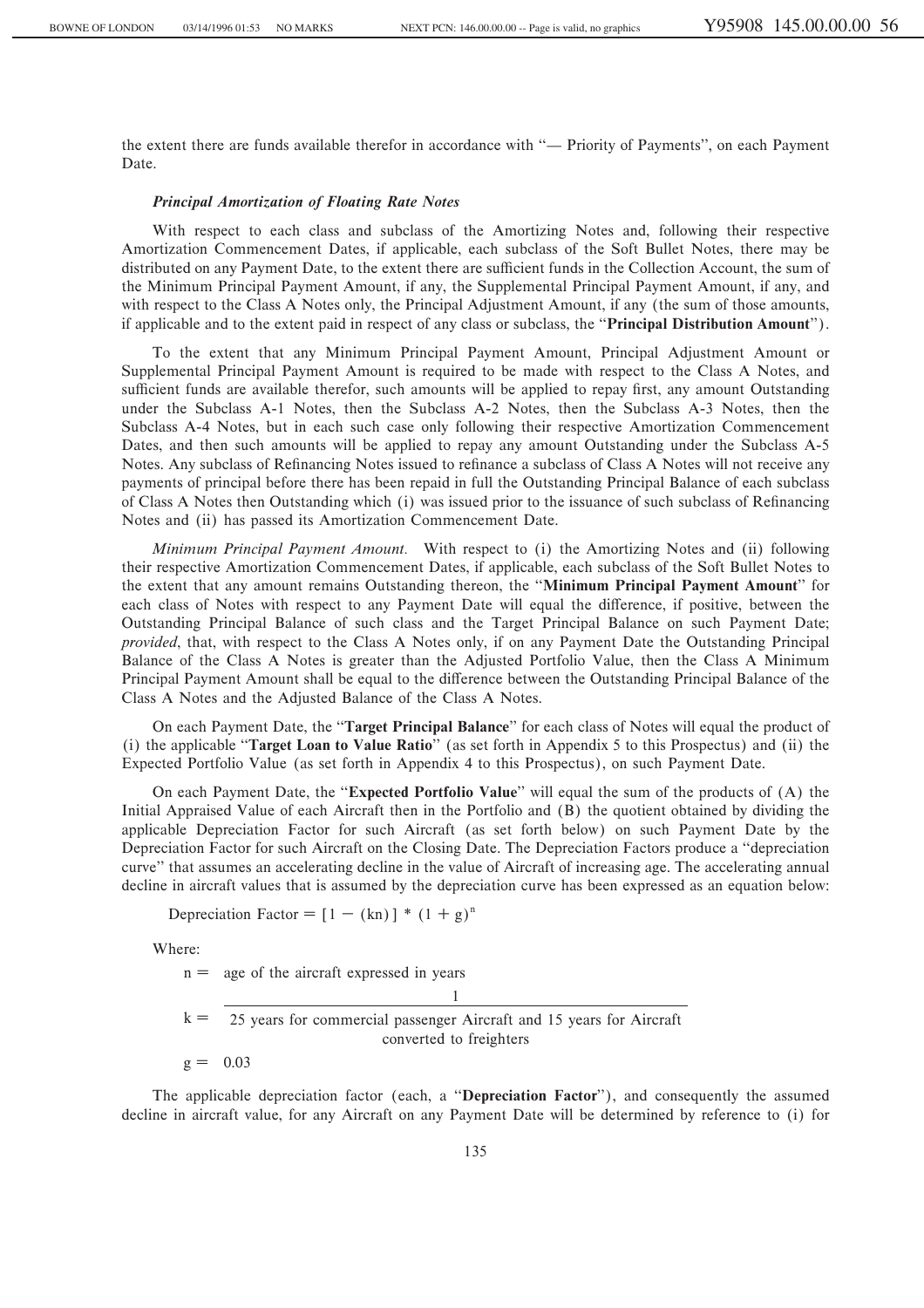purposes of calculating a Minimum Principal Payment Amount or a Supplemental Principal Payment Amount (as discussed below), the period of time between the Closing Date and the relevant Payment Date and (ii) for purposes of calculating a Principal Adjustment Amount (as discussed below), the period of time between the most recent appraisal of the Aircraft and the relevant Payment Date.

*Principal Adjustment Amount.* With respect to the Subclass A-5 Notes only and, following their Amortization Commencement Date, if applicable, the Soft Bullet Notes, there may also be paid on any Payment Date a Principal Adjustment Amount. This amount is intended to adjust the principal amortization schedule established on the Closing Date by the Depreciation Factors for declines in the value of the Aircraft which, at the time of any subsequent appraisal of the Aircraft, are in excess of the decline in value assumed by the Depreciation Factors. The Principal Adjustment Amount for the Subclass A-5 Notes, or following their respective Amortization Commencement Dates, any subclass of Soft Bullet Notes, with respect to any Payment Date will equal the difference, if positive, between the Outstanding Principal Balance of the Class A Notes (after giving effect to payment of the Minimum Principal Payment Amount, if any, for such Payment Date) and the Adjusted Balance of the Class A Notes (the "Principal Adjustment Amount").

The "**Adjusted Balance**" of the Class A Notes on each Payment Date will equal the product of: (i) the Target Loan to Value Ratio for the Class A Notes and (ii) the Adjusted Portfolio Value. On any Payment Date, the "**Adjusted Portfolio Value**" will equal the sum of the products of (A) the Adjusted Base Value of each Aircraft then in the Portfolio and (B) the quotient obtained by dividing the applicable Depreciation Factor for such Aircraft on such Payment Date by the Depreciation Factor for such Aircraft as of the Relevant Appraisal. The ""**Adjusted Base Value**'' of each Aircraft will be the Base Value of such Aircraft as determined in the most recent Appraisal (the ""**Relevant Appraisal**'') preceding such Payment Date.

*Supplemental Principal Payment Amount.* With respect to (i) the Amortizing Notes and (ii) following their respective Amortization Commencement Dates, if applicable, each subclass of the Soft-Bullet Notes to the extent that any amount remains Outstanding, the ""**Supplemental Principal Payment Amount**'' for each class of Notes with respect to any Payment Date will equal the difference, if positive, between the Outstanding Principal Balance of such class (after giving effect to the payment of the Minimum Principal Payment Amount and, with respect to the Class A Notes only, any Principal Adjustment Amount to be made on such Payment Date) and the Supplemental Principal Balance on such Payment Date.

On each Payment Date, the ""**Supplemental Principal Balance**'', for each class of Notes will equal the product of (i) the applicable ""**Supplemental Loan to Value Ratio**'' (as set forth in Appendix 6 to this Prospectus) and (ii) the Expected Portfolio Value on such Payment Date.

## *Scheduled Principal Repayment of Fixed Rate Notes*

With respect to each class of Fixed Rate Notes, there may be distributed on any Payment Date to the extent there are sufficient funds available therefor, the Scheduled Principal Payment Amount, if any, for such class.

*Scheduled Principal Payment Amount.* For any Payment Date, the ""**Scheduled Principal Payment** Amount" on the Fixed Rate Notes will equal the difference, if positive, between the Outstanding Principal Balance of each such class of Notes immediately prior to such Payment Date and the product of (i) the initial aggregate Outstanding Principal Balance of each such class of Notes and (ii) the ""**Target Pool Factor**'' for each such class of Notes on such date (as set forth in Appendix 7 and subject to recomputation to reflect any redemption of principal as set forth below).

The ""**Actual Pool Factor**'' of each class of Notes on any Payment Date (as reported monthly in the Report to Certificateholders) is computed by dividing (i) the Outstanding Principal Balance after giving effect to any payment of principal on the Notes of such class on such Payment Date by (ii) the initial aggregate Outstanding Principal Balance of the Notes of such class (and rounded to the seventh decimal place). The Pool Factor for the Class C and Class D Notes will be 1.0000000 on the Closing Date before repayments of principal on each such class of Notes. The amount of a Noteholder's *pro rata* interest of a class of Notes can be determined by multiplying the original denomination of such Holder's Notes of such class by the Actual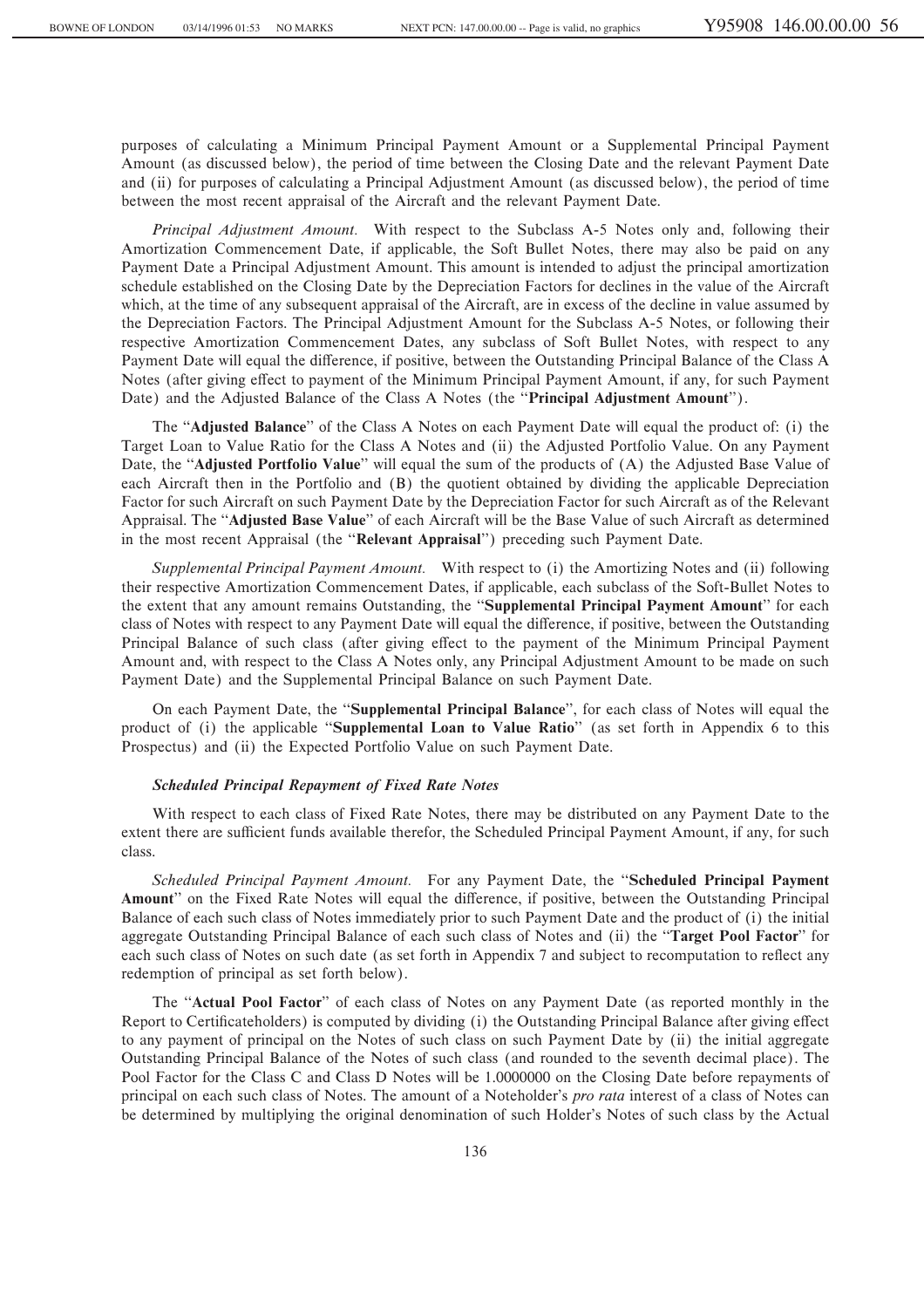Pool Factor for such class as of the applicable Payment Date. The Actual Pool Factor for each class of Fixed Rate Notes will be mailed to Certificateholders of such class on each Payment Date. In the event of a partial redemption of such class of Notes, the applicable Target Pool Factor and the Outstanding Principal Balance of each such class will be recomputed and notice thereof will be mailed to the Certificateholders of such Notes. Each class of Fixed Rate Notes will have a separate Target Pool Factor.

#### *Redemption*

Airplanes Group may redeem any class or subclass of the Notes out of amounts available for such purpose, if any, on any Payment Date (any such date, a ""**Redemption Date**''), in whole or in part, at the Redemption Price plus accrued but unpaid interest thereon. It is a condition of any such redemption that on the Redemption Date, all payments of interest and other amounts due on or prior to the Redemption Date in respect of all Notes ranking *pari passu* with or prior to the Notes to be redeemed shall have been paid or will be paid on the Redemption Date. In addition, Airplanes Group will be required on each Payment Date to redeem Notes to the extent of any Available Collections in excess of the Principal Distribution Amount, with respect to the Floating Rate Notes, and the Scheduled Principal Payment Amounts, with respect to the Fixed Rate Notes, in the manner described in "Principal Amortization" above and "Priority of Payments" below at the Redemption Price plus accrued but unpaid interest thereon. Within each class of Fixed Rate Notes being redeemed in part, the amount of the Outstanding Principal Balance being prepaid will be applied in each case *pro rata* among all Fixed Rate Notes of such class to the *pro rata* reduction of the remaining expected principal payments thereof.

Without limiting the foregoing, each class or subclass of the Notes may also be redeemed on any Payment Date, in whole, at the Redemption Price, plus accrued but unpaid interest, in connection with any sale of all or substantially all of the assets of the Airplanes Group. Certain classes or subclasses of Notes may be redeemed at such time as other classes or subclasses of Notes are being defeased. See ""Management of Airplanes Group" and "- Defeasance".

The Redemption Price on the Subclass A-1, A-2, A-3 and A-4 Notes redeemed (i) prior to the applicable Premium Expiration Date will equal 102% of the Outstanding Principal Balance of the amount of such subclass being redeemed and (ii) on or after the applicable Premium Expiration Date, will equal the Outstanding Principal Balance of such subclass being redeemed, without premium. The Subclass A-5 and Class B Notes are redeemable at a price equal to the Outstanding Principal Balance of such class or subclass, without premium. The Redemption Price on any Fixed Rate Notes will be (i) if such redemption occurs prior to March 15, 2001, the Make-Whole Price or (ii) if such redemption occurs on or after March 15, 2001, the product of the applicable Fixed Price Premium and the Outstanding Principal Balance of such class being redeemed.

No premium will be payable on Notes redeemed on or after the Premium Expiration Date therefor.

The following table sets forth the Premium Expiration Date for the Subclass A-1 to A-4 of Notes.

| <b>Class or Subclass of Notes</b> | <b>Premium Expiration Date</b> |
|-----------------------------------|--------------------------------|
|                                   | March 15, 1997                 |
|                                   | March 15, 1998                 |
|                                   | March 15, 1998                 |
|                                   | March 15, 1999                 |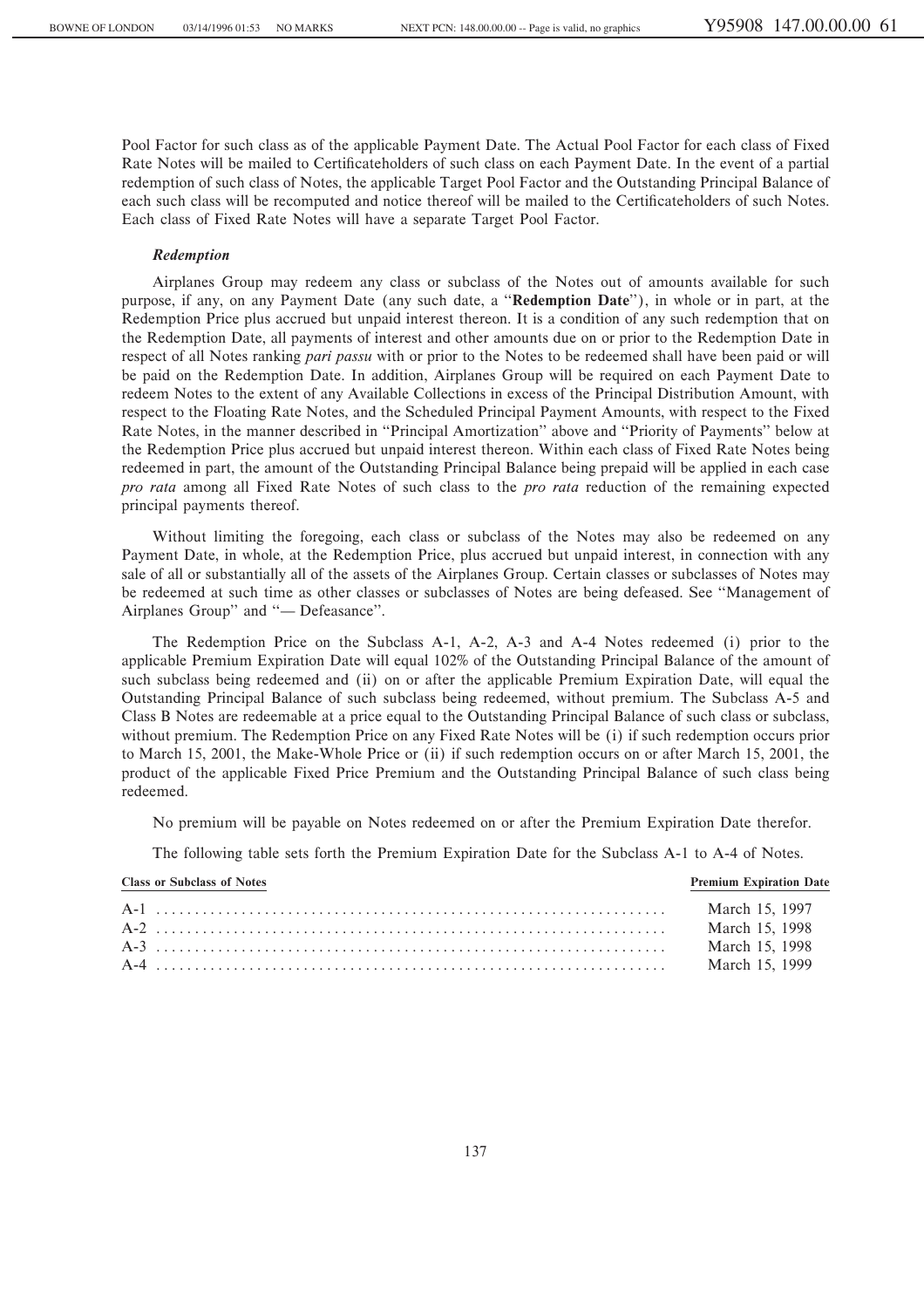The following table sets forth the applicable Fixed Price Premium for the Class C and Class D Notes.

|                                    | <b>Fixed Price</b><br>Premium |         |
|------------------------------------|-------------------------------|---------|
| <b>Fixed Price Redemption Date</b> | Class C                       | Class D |
|                                    | 105%                          | 107%    |
|                                    | $104\%$                       | 106%    |
|                                    | 103%                          | 105%    |
|                                    | $102\%$                       | 104%    |
|                                    | $101\%$                       | 103%    |
|                                    | $100\%$                       | 102%    |
|                                    | $100\%$                       | $101\%$ |
|                                    | 100%                          | $100\%$ |

The Make-Whole Price will equal the higher of (i) the discounted present value of Scheduled Principal Payment Amounts and interest from the Redemption Date through, but not including, March 15, 2001, plus the Fixed Rate Redemption Price for the scheduled Outstanding Principal Balance on March 15, 2001 of the Notes being redeemed, discounted at a rate equal to the Treasury Yield plus a spread equal to, in the case of the Class C Notes, 0.50% and, in the case of the Class D Notes, 1.00% and (ii) the Outstanding Principal Balance of the Notes being redeemed.

""**Treasury Yield**'' means a per annum rate (expressed as a monthly equivalent yield) determined to be the per annum rate equal to the semiannual yield to maturity of the 7∂% United States Treasury Notes maturing on February 15, 2001.

The "Remaining Weighted Average Life" of each class of Certificates will be determined by (i) multiplying each scheduled future payment of principal of such class of Certificates (including the final principal payment to be made on the Expected Final Payment Date) by the number of months remaining until such payment date, (ii) calculating the sum of the resulting products and (iii) dividing such sum by the aggregate amount of principal Outstanding on such Fixed Price Redemption Date.

*Redemption for Taxation Purposes.* All payments of principal, interest and premium, if any, made by Airplanes Limited and Airplanes Trust in respect of the Notes or the Guarantees or any inter-company payments supporting the obligations under the Notes or the Guarantees will be made without withholding or deduction for or on account of any present or future taxes or duties of whatever nature unless required by law. Should such withholding or deduction be required by law, neither Airplanes Limited nor Airplanes Trust will be obliged to pay any additional amounts in respect of such withholding or deduction. If at any time:

- Airplanes Limited or Airplanes Trust is, or on the next Payment Date will be, required to make any withholding or deduction under the laws or regulations of any applicable tax authority with respect to any payment in respect of any class or subclass of Notes; or
- (b) Airplanes Limited or Airplanes Trust is or will be subject to any circumstance (whether by reason of any law, regulation, regulatory requirement or double-taxation convention, or the interpretation or application thereof, or otherwise) leading to the imposition of a tax (whether by direct assessment or by withholding at source) or other similar imposition by any jurisdiction which would (i) materially increase the cost to Airplanes Limited or Airplanes Trust of making payments in respect of any class or subclass of Notes or of complying with its obligations under or in connection with the Notes; (ii) materially increase the operating or administrative expenses of Airplanes Limited or Airplanes Trust, as the case may be, or the Charitable Trusts under which the ordinary share capital of Airplanes Limited is held; or (iii) otherwise obligate Airplanes Limited or Airplanes Trust or any subsidiary of either of them to make any material payment on, or calculated by reference to, the amount of any sum received or receivable by Airplanes Limited or Airplanes Trust, as the case may be, or by the Cash Manager on behalf of Airplanes Group as contemplated by the Cash Management Agreement;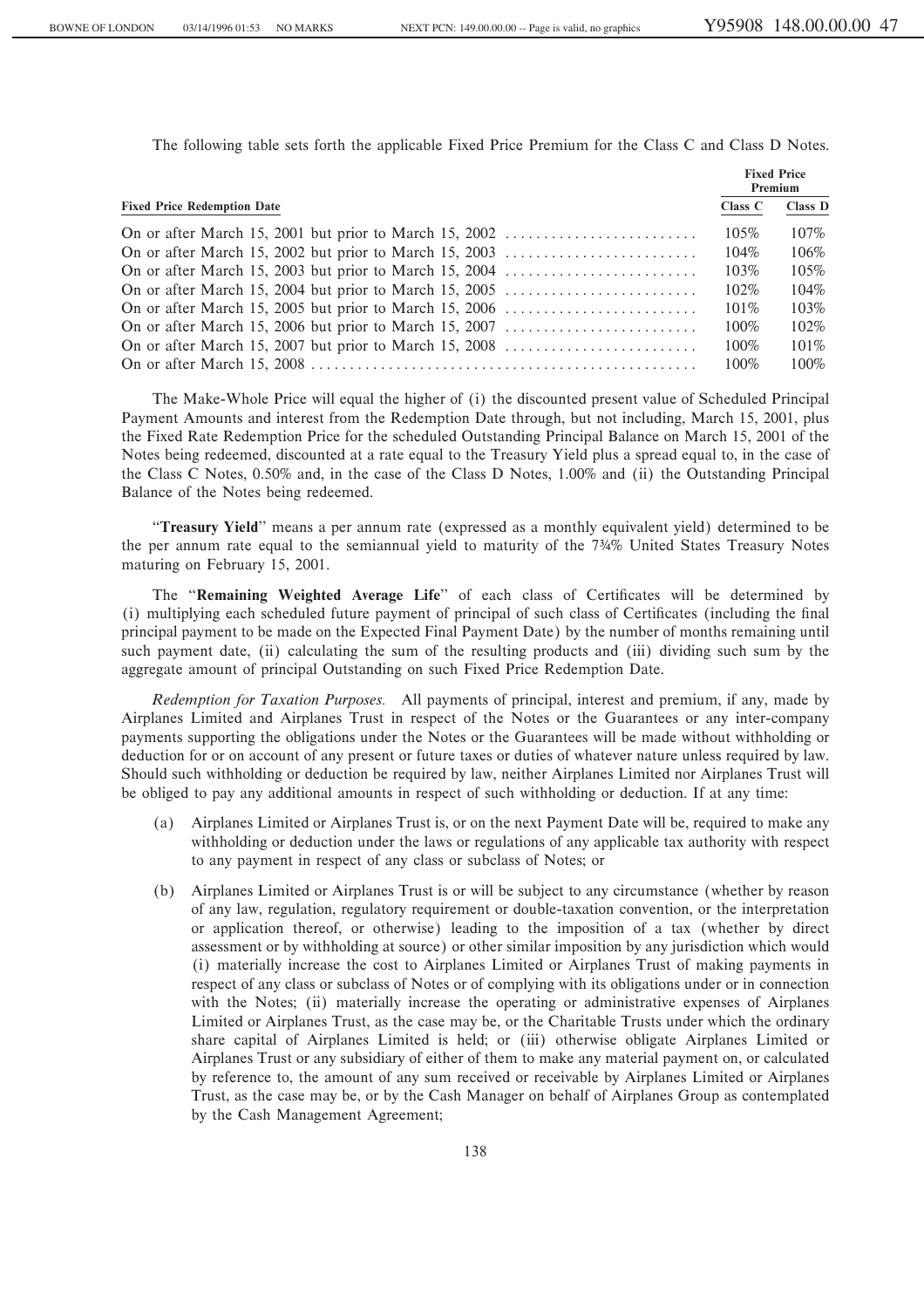then Airplanes Limited or Airplanes Trust, or both, will inform the Trustee at such time of any such requirement or imposition and shall use its or their best efforts to avoid the effect of the same; *provided* that no actions shall be taken by either Airplanes Limited or Airplanes Trust to avoid such effects unless each Rating Agency has confirmed that such action will not cause an impairment in the rating of Certificates of any class or subclass. If, after using its best efforts to avoid the adverse effects described above, Airplanes Limited or Airplanes Trust, or both, or any subsidiary of either of them has not avoided such effects, each of Airplanes Limited and Airplanes Trust may, at its election, redeem the Notes of any or all classes or subclasses to which such withholding or deduction applies in whole with accrued and unpaid interest but without premium on any Payment Date. However, any such redemptions may not occur more than 30 days prior to such time as the requirement or imposition described in  $(a)$  or  $(b)$  above is to become effective.

*Method of Redemption.* In respect of any redemption of any class or subclass of Notes to be made out of amounts available for such purposes, if any, other than Collections on any Payment Date, at least 20 days but not more than 60 days before such Redemption Date, the Indenture Trustees will give notice of such redemption (a ""**Notice of Redemption**'') to each holder of such class or subclass of Notes; *provided* that such Indenture Trustee shall have determined in advance of giving any such notice that funds are or will, on the Redemption Date, be available therefor. If a redemption is of less than all of the Notes of any class or subclass, Notes of such class or subclass to be redeemed will be repaid principal *pro rata,* to the extent moneys are available therefor. In the case of any redemption in whole (other than a redemption resulting from taxation reasons), Airplanes Limited and Airplanes Trust will deposit, or will cause to be deposited, in the Defeasance/Redemption Account an amount equal to the Redemption Price, together with an amount sufficient to pay or provide for all of the accrued and unpaid interest as of the Redemption Date. In the case of any required redemption by Airplanes Group from Collections on any Payment Date pursuant to the Priority of Payments, such redemptions will be made only in conformance with the order of payments set forth under ""Priority of Payments'', and no Notice of Redemption will be sent. Each Notice of Redemption will state (i) the applicable Redemption Date, (ii) the Indenture Trustee's arrangements for making payments due, (iii) the redemption price of the Notes to be redeemed, (iv) in the case of redemptions in whole, that Notes of the class or subclass to be redeemed must be surrendered (which action may be taken by any holder of the Notes or its authorized agent) to the applicable Indenture Trustee to collect the Redemption Price and accrued and unpaid interest on such Notes, and (v) in the case of redemptions in whole, that, unless Airplanes Limited or Airplanes Trust defaults in the payment of the Redemption Price and any accrued and unpaid interest thereon, interest on the class of Notes called for redemption will cease to accrue on and after the Redemption Date. Once a Notice of Redemption in respect of a redemption in whole is mailed, each class or subclass of Notes to which such Notice of Redemption applies will become due and payable on the Redemption Date stated in such Notice of Redemption at their Redemption Price, together with accrued and unpaid interest thereon.

### *Defeasance*

Airplanes Limited and Airplanes Trust at any time may terminate all of their respective obligations under the Notes and the Trust Indentures (""**legal defeasance**''), except for certain obligations, including those respecting the defeasance trust and obligations to register the transfer or exchange of the Notes, to replace mutilated, destroyed, lost or stolen Notes and to maintain a registrar in respect of the Notes. Airplanes Limited and Airplanes Trust at any time may terminate their respective obligations under the covenants described under ""Trust Indenture Covenants'' and ""Operating Covenants'' and the events of default described under "Note Events of Default and Remedies" other than clauses (a), (b), (c), (f) (solely with respect to Airplanes Limited and Airplanes Trust) and (g) (solely with respect to Airplanes Limited and Airplanes Trust) set forth under "- Note Events of Default and Remedies" ("covenant defeasance").

Airplanes Limited and Airplanes Trust may exercise their respective legal defeasance options notwithstanding their prior exercise of the covenant defeasance option. If Airplanes Limited and Airplanes Trust exercise their respective legal defeasance options, payment of the Notes may not be accelerated because of a Note Event of Default with respect thereto. If Airplanes Limited and Airplanes Trust exercise their respective covenant defeasance options, payment of the Notes may not be accelerated because of the events of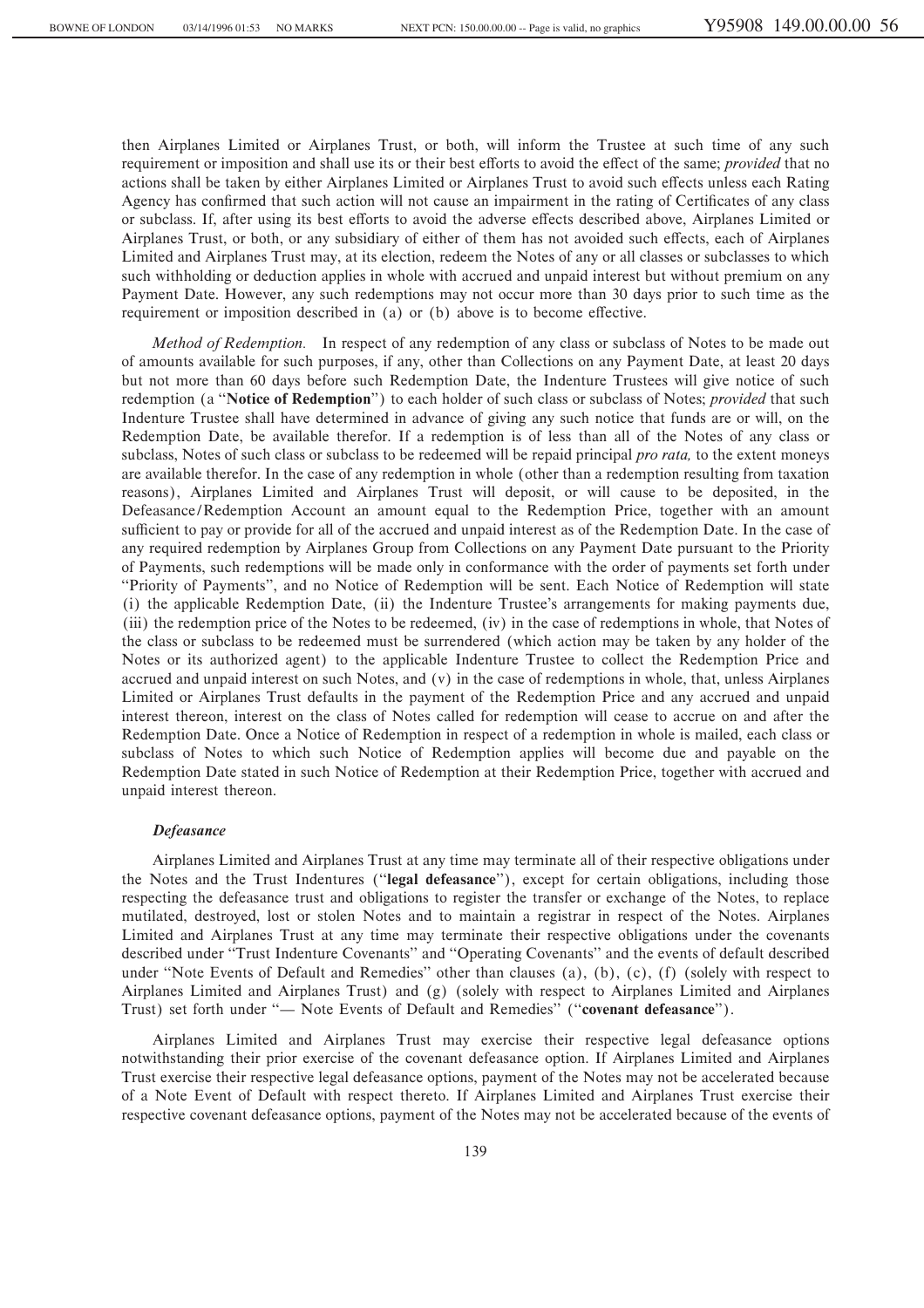default described under "Note Events of Default and Remedies" other than clauses (a), (b), (c), (f) (solely with respect to Airplanes Limited and Airplanes Trust) and (g) (solely with respect to Airplanes Limited and Airplanes Trust) set forth under "- Note Events of Default and Remedies".

In order to exercise either defeasance option, Airplanes Limited and Airplanes Trust must irrevocably deposit in trust (the ""**defeasance trust**'') with the Indenture Trustee any combination of money, obligations of the U.S. Government or obligations of corporate issuers (which corporate obligations shall be rated AA+ or its equivalent or higher and shall not have a maturity of longer than three years from the date of defeasance) for the payment of principal, premium (if any), and interest on the Notes to redemption or maturity, as the case may be, and must comply with certain other conditions, including delivering to the Indenture Trustee an opinion of counsel to the effect that holders of the Notes will not recognize income, gain or loss for Federal income tax purposes as a result of such deposit and defeasance and will be subject to Federal income tax on the same amount and in the same manner and at the same times as would have been the case if such deposit and defeasance had not occurred (and, in the case of legal defeasance only, such opinion of counsel must be based on a ruling of the Internal Revenue Service or other change in applicable Federal income tax law).

# *Priority of Payments*

Pursuant to the terms of each Trust Indenture and the Cash Management Agreement, on each Payment Date, the Cash Manager will withdraw all amounts on deposit in the Collection Account and distribute such amounts in the order of priority set forth below but, in each case, only to the extent that all amounts ranking prior thereto have been paid in full.

- (i) *First*, to the Expense Account, or in certain cases directly to the relevant Expense payees, an amount equal to the Required Expense Amount and then to the relevant Expense payees;
- (ii) *Second*, in no order of priority *inter se*, but *pro rata*, (A) *pro rata*, to the holders of the Class A Notes, all accrued and unpaid interest excluding the Step-Up Interest, if applicable, on such subclass of Class A Notes; and (B) *pro rata*, to any Swap Provider, an amount equal to any payment due from Airplanes Limited or Airplanes Trust pursuant to any Swap Agreement;
- (iii) *Third*, retain in the Collection Account, an amount (the **""First Collection Account Top-up''**), if positive, equal to (A) the sum of the Maintenance Reserve Amount and the Miscellaneous Reserve Amount less (B) the amount then on deposit in the Collection Account;
- (iv) *Fourth*, to any Swap Provider an amount not in excess of the Minimum Hedge Payment;
- (v) *Fifth*, to the holders of the Class A Notes, in the order of priority by subclass set forth under "Description of the Notes and the Guarantees — Principal", an amount equal to the aggregate Minimum Principal Payment Amount with respect to each subclass of such Class A Notes;
- (vi) *Sixth*, to the holders of the Class B Notes, all accrued and unpaid interest on the Class B Notes;
- (vii) *Seventh*, to the holders of the Class B Notes, an amount equal to the aggregate Minimum Principal Payment Amount with respect to such Class B Notes;
- (viii) *Eighth*, to the holders of the Class C Notes, all accrued and unpaid interest on the Class C Notes;
- (ix) *Ninth*, to the holders of the Class D Notes, all accrued and unpaid interest on the Class D Notes;
- (x) *Tenth*, retain in the Collection Account, an amount (the **""Second Collection Account Top-up''**), if positive, equal to (A) the Liquidity Reserve Amount less (B) the amount then on deposit in the Collection Account;
- (xi) *Eleventh*, in the order of priority by subclass set forth under ""Description of the Notes and the Guarantees — Principal", to the holders of the Class A Notes, an amount, if any, equal to the Class A Principal Adjustment Amount with respect to each such subclass;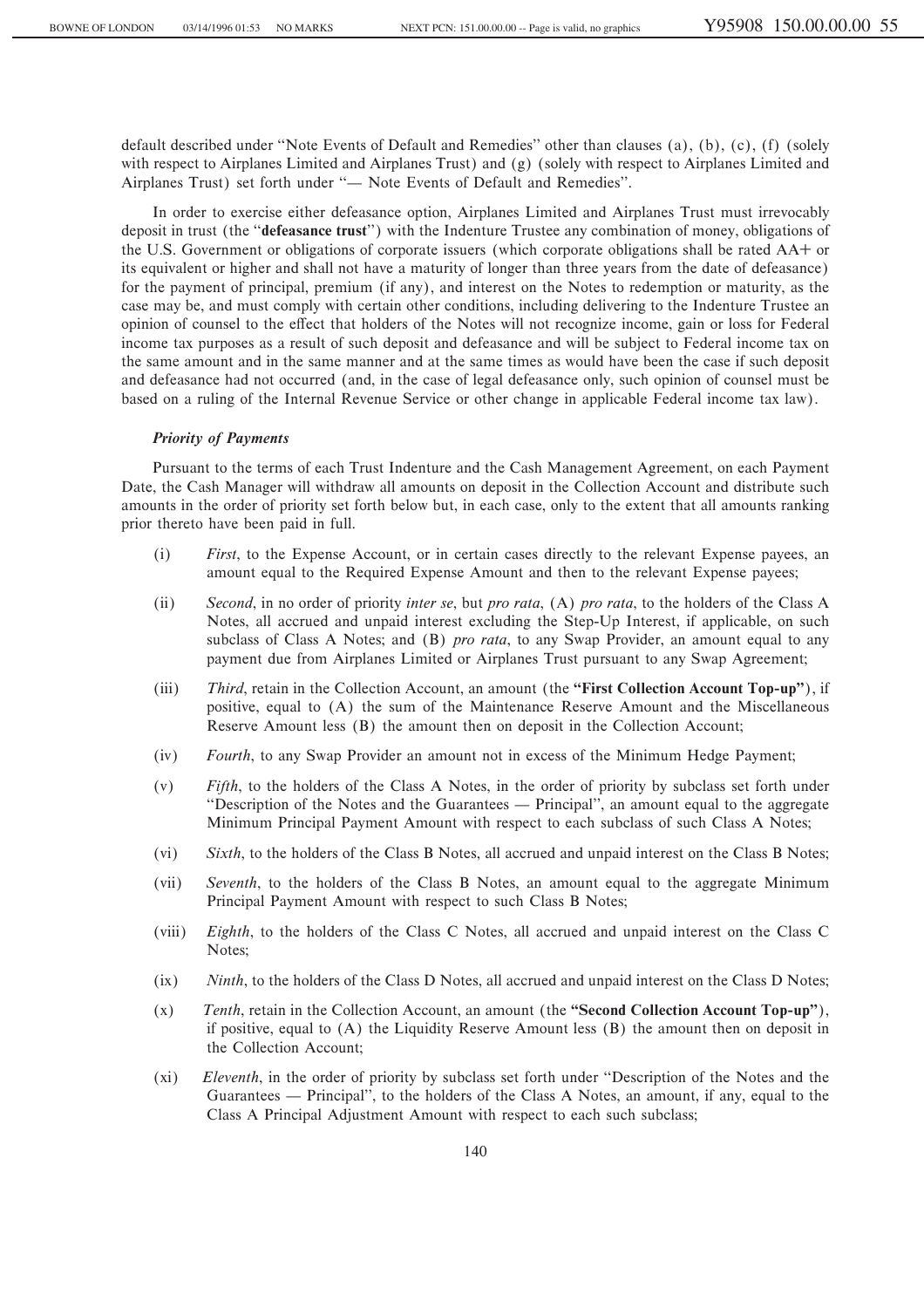- (xii) *Twelfth*, to the holders of the Class C Notes, an amount equal to the Class C Scheduled Principal Payment Amount;
- (xiii) *Thirteenth*, to the holders of the Class D Notes, an amount equal to the Class D Scheduled Principal Payment Amount;
- (xiv) *Fourteenth*, to the Permitted Accruals balance in the Expense Account, an amount equal to any Modification Payments (or any part thereof);
- (xv) *Fifteenth*, to the holders of each subclass of the Class A Notes entitled thereto *pro rata*, an amount equal to all accrued and unpaid Step-Up Interest on such subclasses, if any;
- (xvi) *Sixteenth*, to the holders of Class E Notes, an amount equal to the Class E Note Minimum Interest Amount for the current Interest Accrual Period, without accruals from prior Interest Accrual Periods;
- (xvii) *Seventeenth*, to any Swap Provider an amount not in excess of the Supplemental Hedge Payment;
- (xviii) *Eighteenth*, to the holders of Class B Notes, an amount equal to the Class B Supplemental Principal Payment Amount;
- (xix) *Nineteenth*, in the order of priority by subclass set forth under ""Description of the Notes and the Guarantees — Principal", to the holders of the Class A Notes, an amount equal to the Class A Supplemental Principal Payment Amount with respect to each subclass;
- (xx) *Twentieth*, to the holders of Class D Notes, an amount equal to the Redemption Price of the Outstanding Principal Balance, if any, on, the Class D Notes;
- (xxi) *Twenty-first*, to the holders of Class C Notes, an amount equal to the Redemption Price of the Outstanding Principal Balance, if any, on, the Class C Notes;
- (xxii) *Twenty-second*, to the holders of the Class E Notes, an amount equal to the Class E Note Supplemental Interest Amount for the current Interest Accrual Period, without accruals from prior Interest Accrual Periods;
- (xxiii) *Twenty-third*, to the holders of Class B Notes, an amount equal to the Redemption Price of the Outstanding Principal Balance, if any, on, the Class B Notes;
- (xxiv) *Twenty-fourth*, in the order of priority by subclass set forth under ""Description of the Notes and the Guarantees — Principal'', to the holders of the Class A Notes, an amount equal to the Redemption Price of the Outstanding Principal Balance, if any, on, each such subclass;
- (xxv) *Twenty-fifth*, payments to Swap Providers which are subordinated in accordance with the relevant Swap Agreement (""**Subordinated Swap Payments**'');
- (xxvi) *Twenty-sixth*, to the holders of the Class E Notes, an amount equal to all accrued and unpaid interest on the Class E Notes and any amount equal to the Liquidity Reserve Amount then on deposit in the Collection Account; and
- (xxvii) *Twenty-seventh*, on a *pari passu* basis to the holders of the Class E Notes, an amount equal to the Outstanding Principal Balance of the Class E Notes and to the trustees of the Charitable Trusts, an amount equal to any arrears of the Annual Dividend Amount not previously paid.

Any purchase price adjustment payable to GPA in cash pursuant to the terms of the Stock Purchase Agreements shall be payable on the Payment Date following final determination thereof and, up to \$10 million, shall be payable as an Expense, provided there are amounts available therefor, and, to the extent the cash purchase price adjustment exceeds \$10 million, shall be payable following payment of all accrued and unpaid interest on the Class D Notes provided there are amounts available therefor.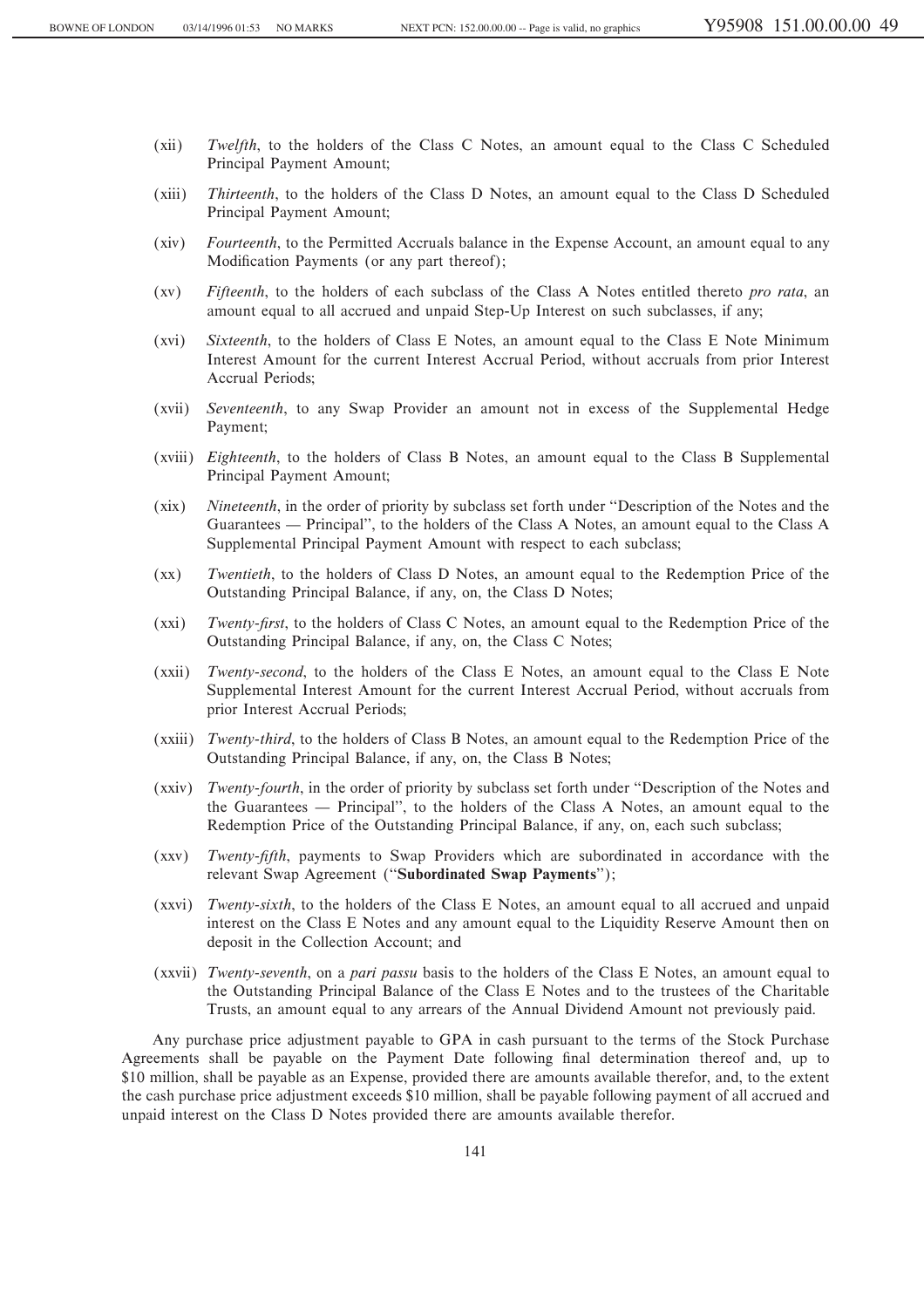In addition to the above payments, Airplanes Limited will pay annually to the trustees of the Charitable Trusts, to the extent that there are distributable profits in any fiscal year, the Annual Dividend Amount and any arrears of the Annual Dividend Amount to the extent not paid in respect of previous fiscal years.

# *Priority of Payments following a Default Notice*

Following delivery to Airplanes Limited, Airplanes Trust or the Cash Manager of a Default Notice, the allocation of payments described above will not apply and all amounts on deposit in the Collection Account will be applied in the following order of priority:

- (i) *First*, to the Expense Account, or in certain cases directly to the relevant Expense payees, an amount equal to the Required Expense Amount and then to the relevant Expense payees;
- (ii) *Second*, in no order of priority *inter se,* but *pro rata* in respect of amounts payable on such date, (A) *pro rata* to the holders of each subclass of the Class A Notes, all accrued and unpaid interest (including Step-Up Interest) on, and all Outstanding principal of, the Class A Notes and (B) *pro rata* to any Swap Provider, such amounts as are required to make any payments due to such Swap Provider pursuant to any Swap Agreement;
- (iii) *Third*, to the holders of the Class B Notes, all accrued and unpaid interest on and all Outstanding principal of the Class B Notes;
- (iv) *Fourth*, to the holders of the Class C Notes, all accrued and unpaid interest on and all Outstanding principal of the Class C Notes;
- (v) *Fifth*, to the holders of the Class D Notes, all accrued and unpaid interest on and all Outstanding principal of the Class D Notes;
- (vi) *Sixth*, to the holders of the Class E Notes all accrued and unpaid interest on and all Outstanding principal of the Class E Notes; and
- (vii) *Seventh*, with respect to Airplanes Limited only, to the Charitable Trusts, all accrued and unpaid dividends payable to the Charitable Trusts.

# *Trust Indenture Covenants*

Each of Airplanes Limited and Airplanes Trust will give substantially identical covenants under each Trust Indenture.

*No Release of Obligations.* The Relevant Issuer will not take, or knowingly permit any subsidiary to take, any action which would amend, terminate (other than any termination in connection with the replacement of such agreement with an agreement having substantially similar terms) or discharge or prejudice the validity or effectiveness of the Trust Indentures (other than as permitted therein), the Security Trust Agreement, the Cash Management Agreement, the Administrative Agency Agreement or the Servicing Agreement or permit any party to any such document to be released from such obligations, except, in each case, as permitted or contemplated by the terms of such document, and *provided* that such actions may be taken or permitted, and such releases may be permitted, if such Relevant Issuer shall have first obtained an authorizing resolution of the Directors, in the case of Airplanes Limited, or a resolution of the Controlling Trustees, in the case of Airplanes Trust, determining that such action, permitted action or release does not materially adversely affect the interests of the Noteholders, and *provided further*, that in any case (i) the Relevant Issuer will not take any action which would result in any amendment or modification to the conflicts standard or duty of care in such agreements and (ii) there must be at all times an administrative agent, a cash manager and, unless the Servicer resigns prior to the appointment of a replacement servicer as a result of Airplanes Group's failure to pay amounts due and owing to it, a servicer.

*Limitation on Encumbrances.* Under the terms of each Trust Indenture, the Relevant Issuer will not, and will not permit any subsidiary to, create, incur, assume or suffer to exist any mortgage, pledge, lien, encumbrance, charge or security interest (in each case, an ""**Encumbrance**''), including, without limitation,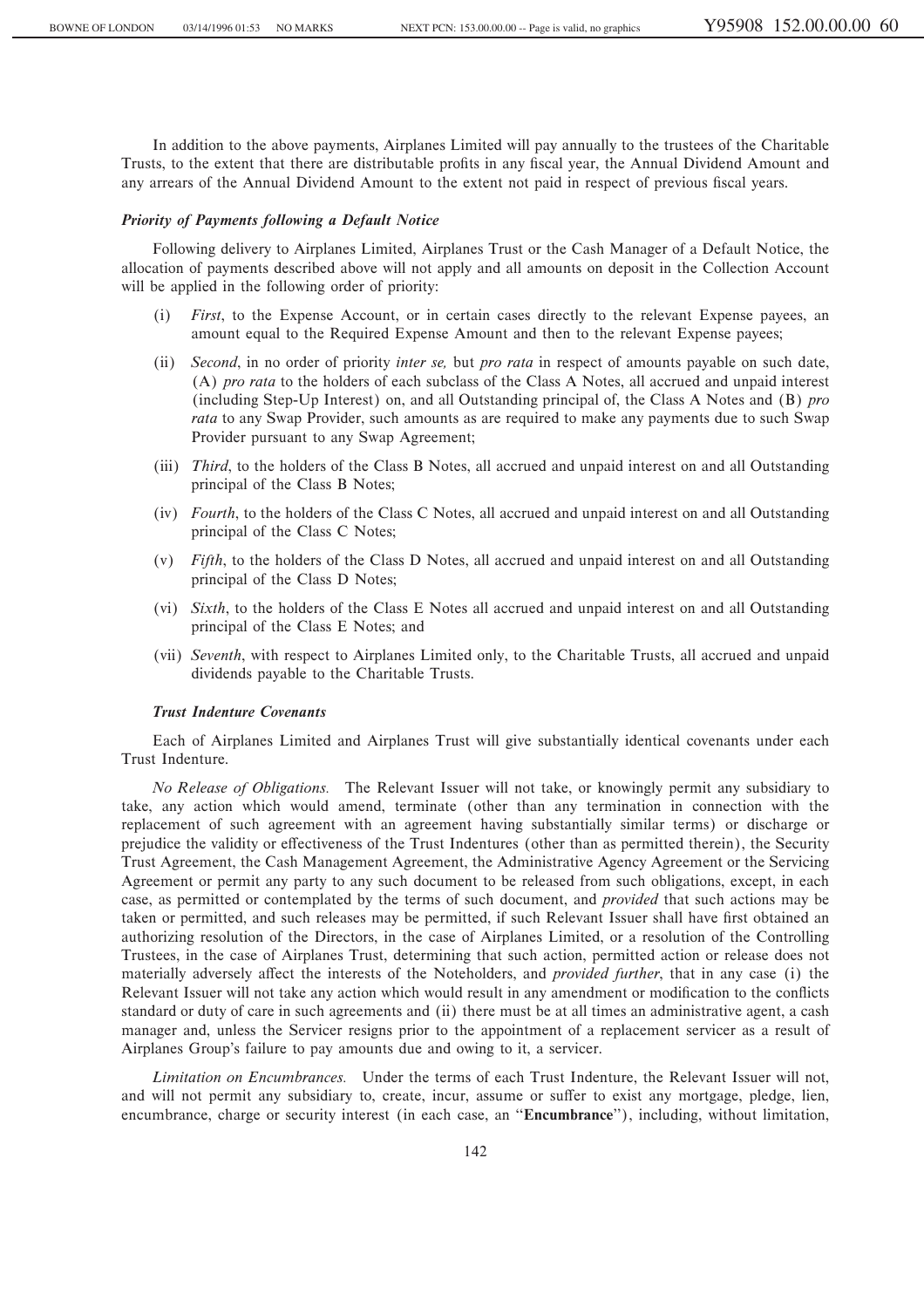any conditional sale, any sale with recourse against the seller or any affiliate of the seller, or any agreement to give any security interest over or with respect to any of such Relevant Issuer's or subsidiary's assets (excluding Segregated Funds) including, without limitation, all ordinary shares and preferred shares, any options, warrants and other rights to acquire such shares of capital stock (""**Stock**'') and any Indebtedness of any subsidiary held by such Relevant Issuer or a subsidiary thereof.

Notwithstanding the foregoing, the Relevant Issuer may create, incur, assume or suffer to exist (i) any Permitted Encumbrance, (ii) any security interest created or required to be created under the Security Trust Agreement, (iii) Encumbrances over rights in or derived from leases, upon confirmation from the Rating Agencies in advance that such action or event will not result in the lowering or withdrawal of any rating assigned by any Rating Agency to any of the Certificates, *provided* that any transaction or series of transactions resulting in such Encumbrance, taken as a whole, does not materially adversely affect the amount of Collections that would have been received by the Relevant Issuer from such Lease had such Encumbrance not been created or (iv) any other Encumbrance the validity or applicability of which is being contested in good faith in appropriate proceedings by the Relevant Issuer or any of its subsidiaries; *provided* that if such proceedings continue for a period exceeding 12 months, such continuing proceedings, together with continuing proceedings related to Aircraft under the Trust Indenture relating to the Guarantor of the Relevant Issuer, do not relate to claims exceeding 2% of the Initial Appraised Value of the Portfolio.

As used in this Prospectus, "**affiliate**" means, with respect to any person, any other person that, directly or indirectly, controls, is controlled by or is under common control with, such person or is a director or officer of such person; "**control**" of a person means the possession, direct or indirect, of the power to vote 5% or more of the voting Stock of such person or to direct or cause the direction of the management and policies of such person, whether through the ownership of voting Stock, by contract or otherwise; and ""**Permitted Encumbrance**'' means (i) any lien for taxes, assessments and governmental charges or levies not yet due and payable or which are being contested in good faith by appropriate proceedings; (ii) in respect of any Aircraft, any liens of a repairer, carrier or hanger keeper arising in the ordinary course of business by operation of law or any engine or parts-pooling arrangements or other similar lien; (iii) any permitted lien or encumbrance on any Aircraft, Engines or Parts as defined under any Lease thereof (other than liens or encumbrances created by the relevant lessor); (iv) any liens created by or through or arising from debt or liabilities or any act or omission of any Lessee in each case either in contravention of the relevant Lease (whether or not such Lease has been terminated) or without the consent of the relevant Lessor (*provided* that if such Lessor becomes aware of any such lien, such Lessor shall use commercially reasonable efforts to have any such liens lifted); (v) any head lease, lease, conditional sale agreement or Purchase Option existing on the Closing Date or Aircraft Agreement meeting the requirements of  $(iii)$  (B) of the second paragraph under the "Limitation on Aircraft Sales'' covenant; (vi) any lien for air navigation authority, airport tending, gate or handling (or similar) charges or levies; (vii) any lien created in favor of the Relevant Issuer, or any of its subsidiaries or the Security Trustee; and (viii) any lien not referred to in (i) through (vii) above which would not adversely affect the owner's rights and does not exceed the greater of \$2,000,000 in the aggregate for the Portfolio or \$250,000 per Aircraft.

*Limitation on Restricted Payments.* Under the terms of each Trust Indenture, the Relevant Issuer will not, and will not permit any of its subsidiaries to (i) declare or pay any dividend or make any distribution on its Stock held by persons other than the Relevant Issuer or any of its subsidiaries; *provided* that as long as no Note Event of Default shall have occurred and be continuing and Airplanes Limited has distributable profits which may lawfully be paid as dividends, Airplanes Limited may, subject to the provisions set forth under "Description of the Securities — The Notes and the Guarantees", pay the Annual Dividend Amount; (ii) purchase, redeem, retire or otherwise acquire for value any shares of Stock of such Relevant Issuer or any of its subsidiaries held by and on behalf of persons other than such Relevant Issuer, any of its subsidiaries or to other Persons permitted under the requirements of (ii)(B) under the *""Limitation on the Issuance, Delivery and Sale of Capital Stock''* covenant; (iii) make any interest, principal or premium payment on the Notes or make any voluntary or optional repurchase, defeasance or other acquisition or retirement for value of Indebtedness of such Relevant Issuer or any of its subsidiaries that is not owed to such Relevant Issuer or any of its subsidiaries other than in accordance with "Description of the Securities — The Notes and the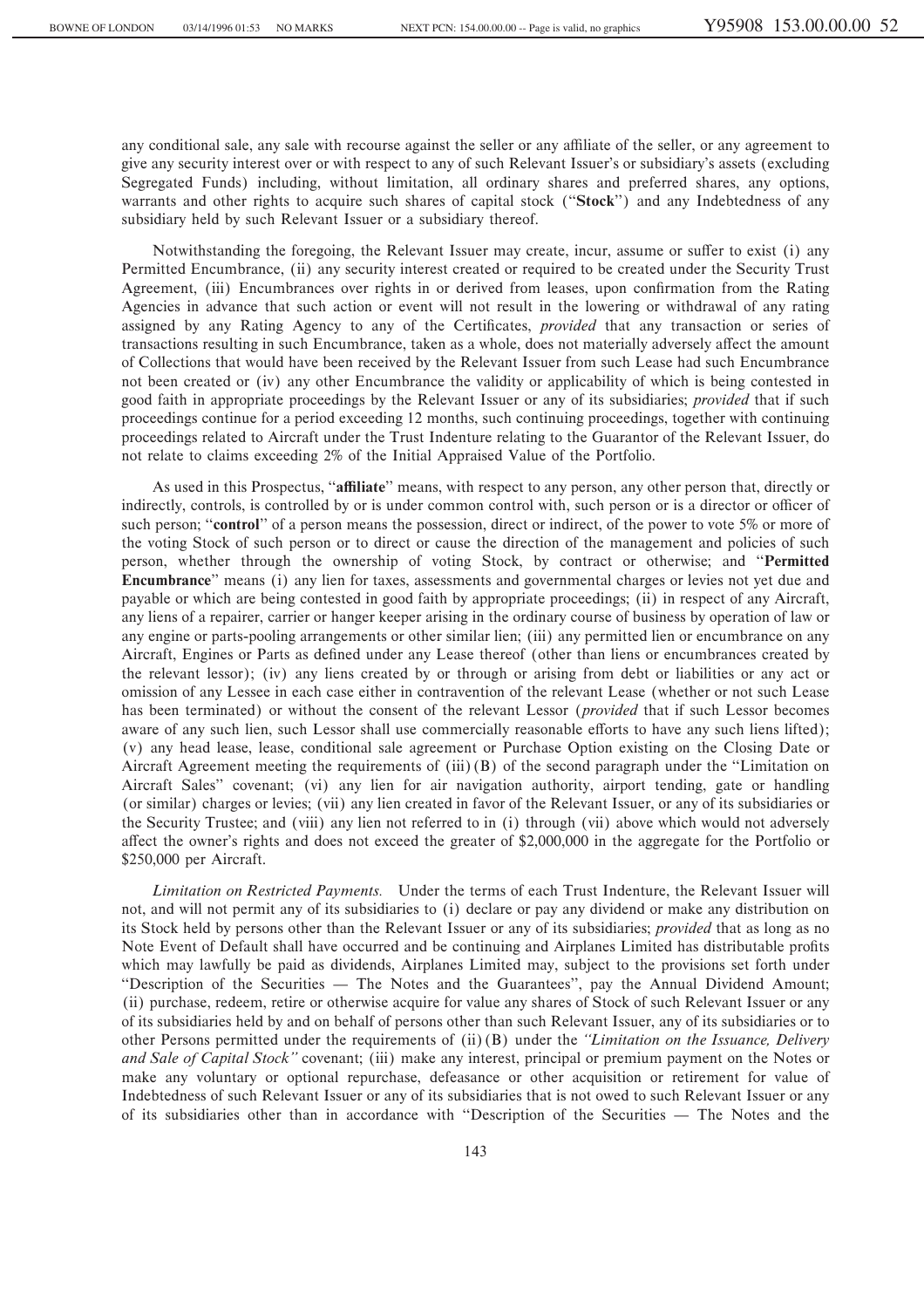Guarantees'' or (iv) make any investments (other than Permitted Account Investments, investments permitted under the *""Limitation on Engaging in Business Activities''* covenant and Allowed Restructurings), *provided*, that no investment by any Airplanes Limited Member in any Airplanes Trust Member or by any Airplanes Trust Member in any Airplanes Limited Member shall be made if such investment would materially adversely affect the Noteholders. "Airplanes Limited Member" means Airplanes Limited and any of its subsidiaries. "Airplanes Trust Member" means Airplanes Trust and any of its subsidiaries.

The term ""**investment**'' for purposes of the above restriction shall mean any loan or advance to a person or entity, any purchase or other acquisition of any capital stock, warrants, rights, options, obligations or other securities of such person or entity, any capital contribution to such person or entity or any other investment in such person or entity.

*Limitation on Dividends and Other Payment Restrictions.* Under the terms of each Trust Indenture, the Relevant Issuer will not, and will not permit any of its subsidiaries to, create or otherwise suffer to exist any consensual encumbrance or restriction of any kind on the ability of any subsidiary to (i) declare or pay dividends or make any other distributions permitted by applicable law, or purchase, redeem or otherwise acquire for value, the Stock of such Relevant Issuer or such subsidiary, as the case may be, (ii) pay any Indebtedness owed to such Relevant Issuer or such subsidiary, (iii) make loans or advances to such Relevant Issuer or such subsidiary or (iv) transfer any of its property or assets to such Relevant Issuer or any other subsidiary thereof.

The foregoing provisions shall not restrict any consensual encumbrances or other restrictions: (i) existing on the Closing Date under any Related Document, and any amendments, extensions, refinancings, renewals or replacements of such documents; *provided* that such consensual encumbrances and restrictions in any such amendments, extensions, refinancings, renewals or replacements are no less favorable in any material respect to the holders of the Notes than those previously in effect and being amended, extended, refinanced, renewed or replaced; or (ii) in the case of clause (iv) in the preceding paragraph, (A) that restrict in a customary manner the subletting, assignment or transfer of any property or asset that is a lease, license, conveyance or contract or similar property or asset or (B) existing by virtue of any transfer of, agreement to transfer, option or right with respect to, or consensual encumbrance on, any property or assets of the Relevant Issuer or any subsidiary not otherwise prohibited by the Trust Indenture. Nothing contained in this covenant shall prevent such Relevant Issuer or any subsidiary from creating, incurring, assuming or suffering to exist any Encumbrances not otherwise prohibited under the Trust Indenture.

*Limitation on Engaging in Business Activities.* Under the terms of each Trust Indenture, the Relevant Issuer will not, and will not permit any subsidiary to, engage in any business or activity other than:

- (A) purchasing or otherwise acquiring directly or indirectly from GPA Group and its affiliates the Stock of the Transferring Companies (including purchases of Stock of affiliates of the Isle of Man Companies), and (B) owning, holding, converting, maintaining, modifying, managing, operating, leasing, re-leasing and, subject to the limitations set forth in the "*Limitations on Aircraft Sales*" covenant, selling or otherwise disposing of the Aircraft and entering into all contracts and engaging in all related activities incidental thereto, including from time to time accepting, exchanging, holding or permitting any of its subsidiaries to accept, exchange or hold (an ""**Allowed Restructuring**'') promissory notes, contingent payment obligations or equity interests, of Lessees or their affiliates issued in connection with the bankruptcy, reorganization or other similar process, or in settlement of delinquent obligations or obligations anticipated to be delinquent, of such Lessees or their respective affiliates in the ordinary course of business and (C) acquiring, directly or indirectly, from an IOMCo any Aircraft that is subject on the Closing Date to an existing IOMCo Sale Agreement;
- (ii) providing loans to, and guaranteeing or otherwise supporting the obligations and liabilities of, any Airplanes Group member, in each case on such terms and in such manner as the Directors or Controlling Trustees, as the case may be, see fit and (whether or not the Relevant Issuer or such subsidiaries derive a benefit therefrom) so long as such loans, guarantees or other supports are provided in connection with the purposes set forth in clause (i) of this covenant; *provided*, that no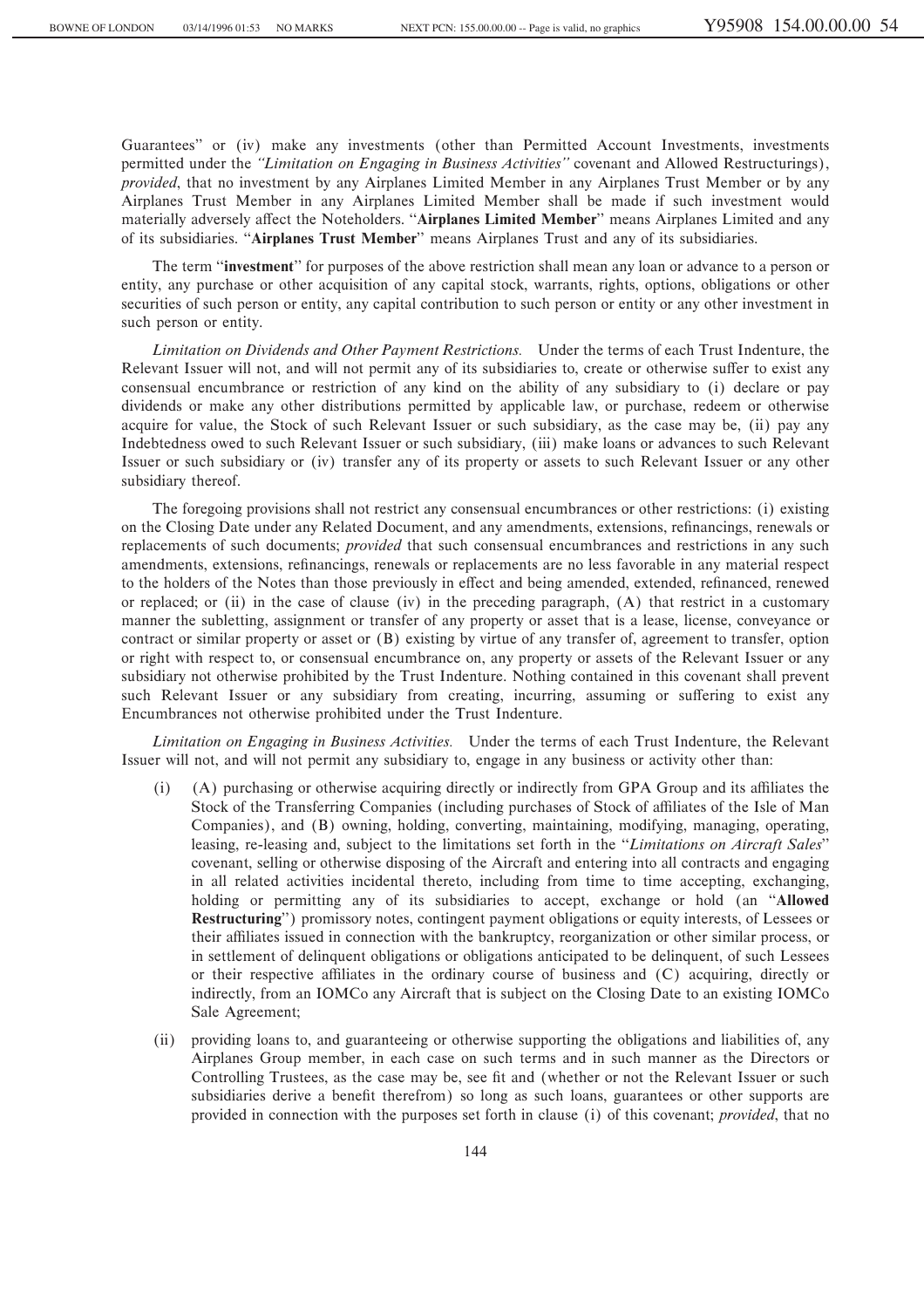such loan, guarantee or other support of the obligations or liabilities of any Airplanes Limited Member by any Airplanes Trust Member or of any Airplanes Trust Member by any Airplanes Limited Member shall be made if it would materially adversely affect the Noteholders;

- (iii) financing or refinancing the business activities described in clause (i) of this covenant through the oÅer, sale and issuance of any securities of Airplanes Limited or Airplanes Trust, upon such terms and conditions as the Directors or Controlling Trustees, as the case may be, see fit, for cash or in payment or in partial payment for any property purchased or otherwise acquired by the Relevant Issuer;
- (iv) engaging in currency and interest rate exchange transactions for the purposes of avoiding, reducing, minimizing, hedging against or otherwise managing the risk of any loss, cost, expense or liability arising, or which may arise, directly or indirectly, from any change or changes in any interest rate or currency exchange rate or in the price or value of any of the property or assets of such Relevant Issuer or any of its subsidiaries within limits determined by the Directors or the Controlling Trustees from time to time and submitted to the Rating Agencies, including but not limited to dealings, whether involving purchases, sales or otherwise, in foreign currency, spot and forward interest rate exchange contracts, forward interest rate agreements, caps, floors and collars, futures, options, swaps, and any other currency, interest rate and other similar hedging arrangements and such other instruments as are similar to, or derivatives of, any of the foregoing;
- (v) (A) establishing, promoting and aiding in promoting, constituting, forming or organizing companies, syndicates or partnerships of all kinds in any part of the world for the purposes set forth in clause (i) above, (B) acquiring, holding and disposing of shares, securities and other interests in any such company, syndicate or partnership and (C) disposing of shares, securities and other interests in, or causing the dissolution of, any existing subsidiary other than Holding Co. or AeroUSA, *provided* that any such disposition which results in the disposition of an Aircraft meets the requirements set forth under the *""Limitation on Aircraft Sales''* covenant; and
- (vi) taking out, acquiring, surrendering and assigning policies of insurance and assurances with any insurance company or companies which the Relevant Issuer or any of its subsidiaries may think fit and to pay the premiums thereon.

*Limitation on Indebtedness.* Under the terms of each Trust Indenture, the Relevant Issuer will not, and will not permit any of its subsidiaries to, incur, create, issue, assume, guarantee or otherwise become liable for or with respect to, or become responsible for, the payment of, contingently or otherwise, whether present or future (in any such case, to ""**incur**''), Indebtedness.

For the purposes of the Trust Indenture, ""**Indebtedness**'' means, with respect to any person at any date of determination (without duplication), (i) all indebtedness of such person for borrowed money, (ii) all obligations of such person evidenced by bonds, debentures, notes or other similar instruments, (iii) all obligations of such person in respect of letters of credit or other similar instruments (including reimbursement obligations with respect thereto), (iv) all the obligations of such person to pay the deferred and unpaid purchase price of property or services, which purchase price is due more than six months after the date of purchasing such property or service or taking delivery and title thereto or the completion of such services, and payment deferrals arranged primarily as a method of raising finance or financing the acquisition of such property or service, (v) all obligations of such person under a lease of (or other agreement conveying the right to use) any property, whether real, personal or mixed, that is required to be classified and accounted for as a capital lease obligation under U.S. GAAP, (vi) all Indebtedness (as defined in clauses (i) through (v) of this paragraph) of other persons secured by a lien on any asset of such person, whether or not such Indebtedness is assumed by such person, and (vii) all Indebtedness (as defined in clauses (i) through (v) of this paragraph) of other persons guaranteed by such person.

Notwithstanding the foregoing, the Relevant Issuer and any subsidiary may incur each and all of the following: (i) Indebtedness in respect of any Note, Class E Note or Guarantee, (ii) Indebtedness in respect of any Refinancing Notes; *provided* that (A) the Refinancing Certificates corresponding to such Refinancing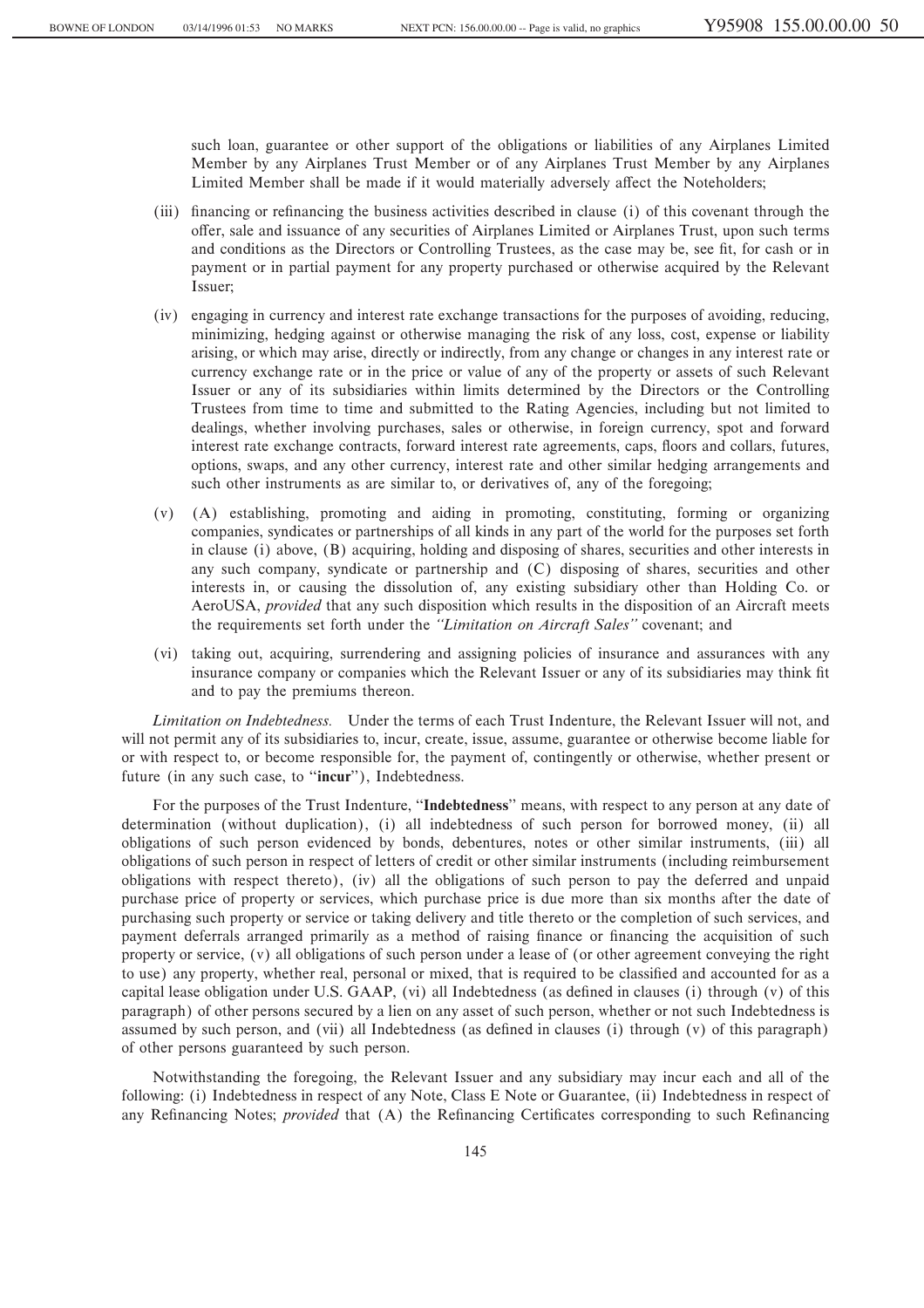Notes receive ratings from the Rating Agencies at the close of such refinancing equal to or higher than those of the class or subclass being refinanced (determined at the date of incurrence), (B) taking into account such refinancing, the Relevant Issuer receives confirmation prior to such refinancing from the Rating Agencies that such refinancing will not result in the lowering or withdrawal of any rating assigned by any Rating Agency to any of the Certificates corresponding to each class or subclass of Notes Outstanding at such time, (C) such refinancing does not extend the Remaining Weighted Average Life of any other class or subclass of Notes then Outstanding by more than three months and (D) the net proceeds of any such refinancing shall be used only to repay the Outstanding Principal Balance of the class or subclass of the Notes being so refinanced; and *provided, further, that, in the case of any refinancing of Notes other than the Soft Bullet Notes, the Remaining* Weighted Average Life and Expected Final Payment Date of such Refinancing Notes, determined as of the date of incurrence, does not exceed by more than three months (x) with respect to the Fixed Rate Notes, the Remaining Weighted Average Life or Expected Final Payment Date, as the case may be, of such class or subclass of Notes to be so refinanced, and (y) with respect to the Floating Rate Notes, the Expected Final Payment Date of such class or subclass of Notes to be so refinanced; (iii) Indebtedness in respect of guarantees by the Relevant Issuer or any subsidiary of any other member of Airplanes Group, *provided* that no such Indebtedness in respect of any member of Airplanes Group other than of the Relevant Issuer or any subsidiary of the Relevant Issuer shall be incurred if it would materially adversely affect the Noteholders; (iv) obligations to each seller under any Stock Purchase Agreement and the related lease assignment and assumption agreements and the documents related thereto, (v) indebtedness in respect of any issuance of Class E Notes payable in connection with any purchase price adjustment under the Stock Purchase Agreements, (vi) Indebtedness to GPA under intercompany loans or any agreement between the Relevant Issuer or any of its subsidiaries and any other members of Airplanes Group (each an ""**Intercompany Loan**''); *provided* that no such Indebtedness incurred by an Airplanes Limited Member in favor of an Airplanes Trust Member or incurred by an Airplanes Trust Member in favor of an Airplanes Limited Member shall be incurred if it would materially adversely affect the Noteholders and (vii) any subordinated, non-interest paying indebtedness issued in accordance with the terms of the Tax Sharing Agreement.

As used in this Prospectus, "guarantee" means any obligation, contingent or otherwise, of any person directly or indirectly guaranteeing any Indebtedness or other obligation of any other person and, without limiting the generality of the foregoing, any obligation, direct or indirect, contingent or otherwise, of such person (i) to purchase or pay (or advance or supply funds for the purchase or payment of) such Indebtedness or other obligation of such other person or (ii) entered into for purposes of assuring in any other manner the obligee of such Indebtedness or other obligation of the payment thereof or to protect such obligee against loss in respect thereof (in whole or in part); *provided* that the term ""guarantee'' shall not include endorsements for collection or deposit in the ordinary course of business. The term "guarantee" when used as a verb has a corresponding meaning.

*Limitation on Aircraft Sales.* Under the terms of each Trust Indenture, the Relevant Issuer will not, and will not permit any of its subsidiaries to, sell, transfer or otherwise dispose of any Aircraft or any interest therein.

Notwithstanding the foregoing, the Relevant Issuer and any of its subsidiaries will be permitted to sell, transfer or otherwise dispose of, directly or indirectly, (a) any engines being sold pursuant to the Stock Purchase Agreements on the Closing Date or any replacements thereof (""**Engines**'') or parts installed in or attached to any Aircraft other than Engines (""**Parts**''), or (b) one or more Aircraft or an interest therein (i) pursuant to a Purchase Option or other agreements of a similar character existing on the Closing Date, (ii) within or among the Relevant Issuer and its subsidiaries without limitation, and among the Relevant Issuer or any of its subsidiaries and any other member of Airplanes Group if such sale, transfer or disposition, as the case may be, would not materially adversely affect the Noteholders, (iii) pursuant to any Aircraft Agreement; *provided* that such sale does not result in an Event of Default under "Operating Covenants — *Concentration Limits*'', and the net present value of the cash Net Sale Proceeds is not less than the Note Target Price, (iv) pursuant to receipt of insurance proceeds in connection with an event of loss or (v) having an aggregate Initial Appraised Value of no more than \$50 million per annum and no more than \$500 million in aggregate, in each case for Airplanes Group taken as a whole, from the Closing Date until the termination of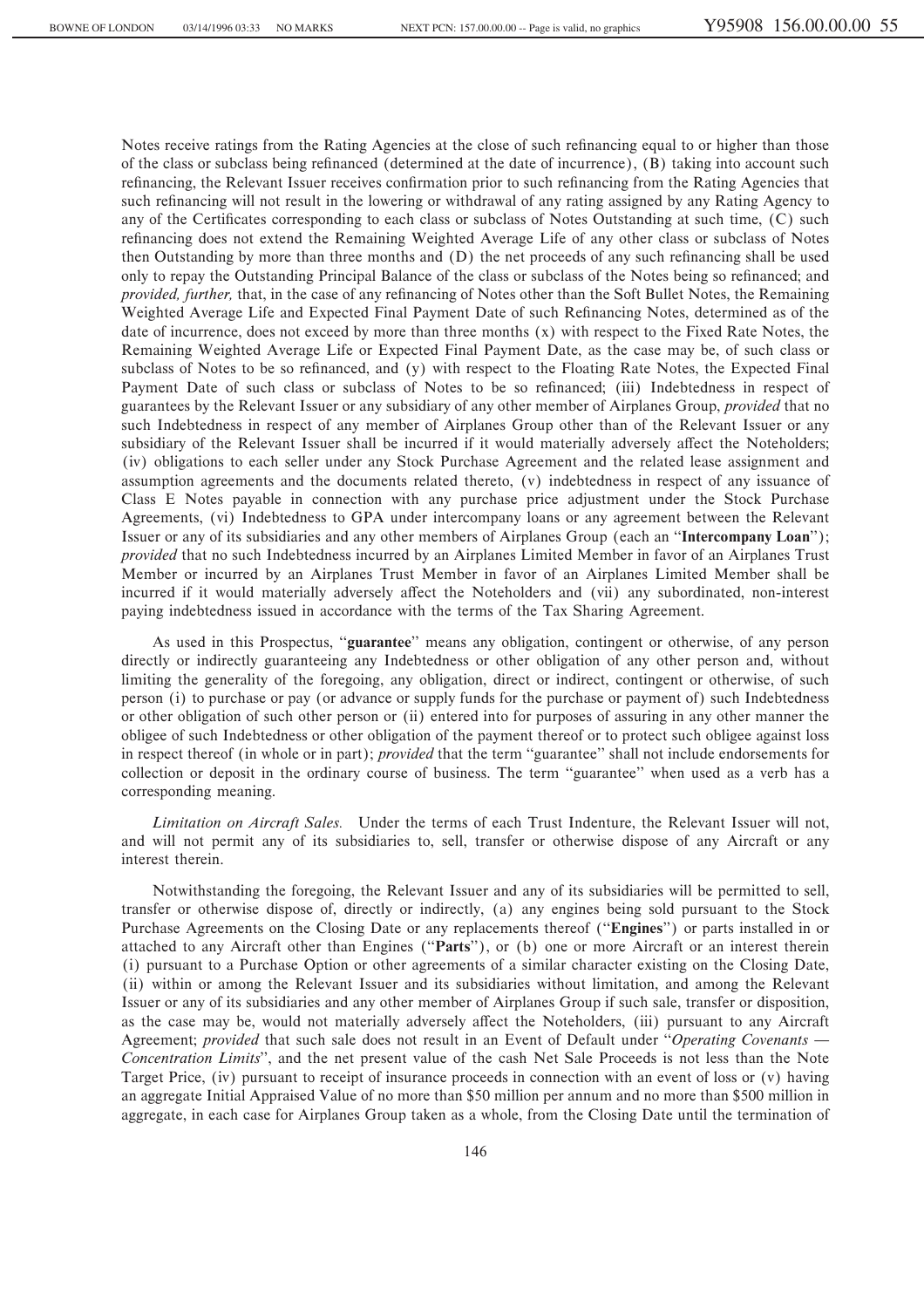the Trust Indenture by its terms, *provided* that (x) the Directors of Airplanes Limited or the Controlling Trustees of Airplanes Trust, as applicable, unanimously confirm that each such sale is in the best interests of such Relevant Issuer and the Noteholders, (y) all of the consideration received in respect of such sale shall be in cash and  $(z)$  such sale does not result in a Note Event of Default under "Operating Covenants  $\overline{\phantom{a}}$ Concentration Limits''; *provided, however,* that this covenant will not apply to any sale, transfer or other disposition of any Aircraft or any interest therein effected as part of a single transaction providing for the redemption or defeasance of the Notes and the Class E Notes in accordance with the terms thereof as described under "- Redemption" or "- Defeasance", respectively.

For the purpose of this covenant, the net present value of the cash Net Sale Proceeds of any sale, transfer or other disposition of any aircraft shall mean the present value of all payments received or to be received by the Relevant Issuer or one of its subsidiaries from the date of execution or option granting date, as the case may be, of the relevant Aircraft Agreement through and including the date of transfer of title to such Aircraft, discounted back to the date of execution or option granting date, as the case may be, of such Aircraft Agreement at the weighted average cost of funds of Airplanes Group (based on the cost of funds on the Payment Date immediately preceding such date (excluding for such purpose any interest paid or accrued on the Class E Notes other than Class E Note Permitted Interest, but taking into account any Swap Agreements)).

The ""**Note Target Price**'' means, in respect of any Aircraft, an amount equal to 105% of the aggregate Outstanding Principal Balance of the Notes allocable to such Aircraft on the date of the sale agreement or purchase option granting date, as the case may be. On any date, the Outstanding Principal Balance of Notes allocable to an Aircraft will equal the product of (i) (A) the Adjusted Base Value of such aircraft divided by (B) the Adjusted Portfolio Value and (ii) the aggregate Outstanding Principal Balance of the Notes, in each case on the most recent Payment Date.

"Aircraft Agreement" means any lease, sub-lease, conditional sale agreement, hire purchase agreement or other agreement (other than an agreement for sale not providing for possession by the purchaser, or an agreement relating to maintenance, modification or repairs) or any purchase option granted to a person other than the Relevant Issuer or its subsidiaries to purchase an Aircraft pursuant to a purchase option agreement, in each case pursuant to which any person acquires or is entitled to acquire legal title, or the economic benefits of ownership of, such aircraft.

**""Net Sale Proceeds''** means, with respect to any sale or other disposition of any assets, the aggregate amount of cash received from time to time (whether as initial or deferred consideration) by or on behalf of the seller in connection with such transaction after deducting therefrom (without duplication) (a) reasonable and customary brokerage commissions and other similar fees and commissions and (b) the amount of taxes payable in connection with or as a result of such transaction, in each case to the extent, but only to the extent, that the amounts so deducted are, at the time of receipt of such cash, actually paid to a person that is not an affiliate of the seller and are properly attributable to such transaction or to the asset that is the subject thereof.

Limitation on Modification Payments and Capital Expenditures. Under the terms of each Trust Indenture, the Relevant Issuer will not, and will not permit any of its subsidiaries to, make any capital expenditures for the purpose of effecting any optional improvement or modification of any Aircraft, for the optional conversion of any Aircraft from a passenger aircraft to a freighter or mixed-use aircraft, or for the purpose of purchasing or otherwise acquiring any Engines or Parts outside of the ordinary course of business (each such expenditure, a "Modification Payment"). Notwithstanding the foregoing, the Relevant Issuer may, and may permit any of its subsidiaries to, make Modification Payments; *provided* that (i) each Modification Payment, together with all other Modification Payments made after the Closing Date pursuant to the covenant with respect to any single Aircraft, do not exceed the aggregate amount of funds that would be necessary to perform heavy maintenance (as described in the Servicing Agreement) on such Aircraft, including the airframe and the related Engines thereof; (ii) any improvements made as a result of such Modification Payment do not detract from the value of the affected Aircraft; (iii) such Modification Payment is included in the annual operating budget of Airplanes Group and approved by the Directors or Controlling Trustees, as the case may be; (iv) the amount of funds necessary to make such Modification Payment shall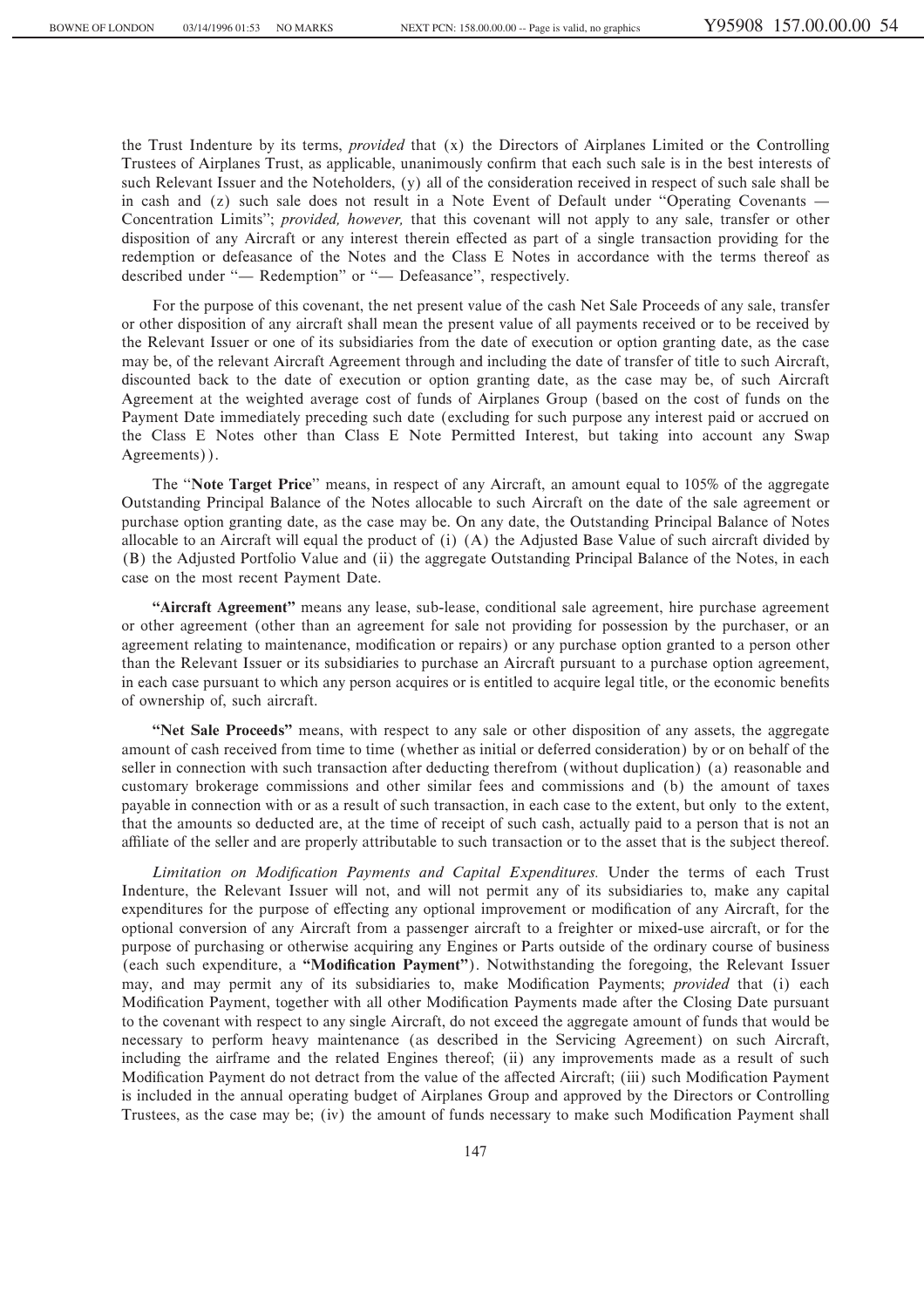have been accrued in advance as a Permitted Accrual in the Expense Account through transfers into the Expense Account pursuant to the Trust Indentures or otherwise allowed to be paid under Permitted Indebtedness; and (v) the aggregate amount of all Modification Payments made by members of Airplanes Group, taken as a whole, pursuant to this covenant after the Closing Date, including such Modification Payment, shall not exceed \$200,000,000.

*Limitation on Consolidation, Merger and Transfer of Assets.* Under the terms of each Trust Indenture, the Relevant Issuer will not, and will not permit any subsidiary to, consolidate with, merge with or into, or sell, convey, transfer, lease or otherwise dispose of its property and assets (as an entirety or substantially an entirety in one transaction or in a series of related transactions) to, any other person, or permit any other person to merge with or into the Relevant Issuer or any subsidiary, unless (i) the resulting entity is a special purpose corporation, the charter of which is substantially similar to the Memorandum of Association of Airplanes Limited, the Trust Agreement pursuant to which Airplanes Trust is organized, or the equivalent charter document of such subsidiary, as the case may be, and, after such consolidation, merger, sale, conveyance, transfer, lease or other disposition, payments from such resulting entity to the Noteholders do not give rise to any withholding tax payments less favorable to the Noteholders than the amount of any withholding tax payments which would have been required had such event not occurred, (ii) in the case of consolidation, merger or transfer by the Relevant Issuer, the surviving successor or transferee entity shall expressly assume all of the obligations of the Relevant Issuer in the relevant Trust Indenture, the Notes and each other Related Document to which such Relevant Issuer is then a party, (iii) the Directors or the Controlling Trustees, as the case may be, shall have obtained confirmation in advance that such action or event will not result in the lowering or withdrawal of any rating assigned by any Rating Agency to any of the Certificates, (iv) immediately after giving effect to such transaction, no Note Event of Default shall have occurred and be continuing, and (v) the Relevant Issuer delivers to the applicable Indenture Trustee an officers' certificate or trustee's certificates as the case may be, and an opinion of counsel, in each case stating that such consolidation, merger or transfer and such supplemental indenture comply with the above criteria and, if applicable, the *"Limitation on Aircraft Sales"* covenant and that all conditions precedent provided for in the related Trust Indenture relating to such transaction have been complied with; *provided* that this covenant shall not apply to any such consolidation, merger, sale, conveyance, transfer, lease or disposition (a) within and among the Relevant Issuer and any of its subsidiaries and among Airplanes Group if such consolidation, merger, sale, conveyance, transfer, lease or disposition, as the case may be, would not materially adversely affect the Noteholders, (b) complying with the terms of the "Limitation on Aircraft Sales" covenant or (c) effected as part of a single transaction providing for the redemption or defeasance of the Notes and the Class E Notes in accordance with the terms thereof as described under "— Redemption" or "— Defeasance", respectively.

*Limitation on Transactions with AÇliates.* Under the terms of each Trust Indenture, the Relevant Issuer will not, and will not permit any subsidiary to, directly or indirectly, enter into, renew or extend any transaction (including, without limitation, the purchase, sale, lease or exchange of property or assets, or the rendering of any service) with any affiliate of such Relevant Issuer or any subsidiary, except upon fair and reasonable terms no less favorable to such Relevant Issuer or such subsidiary than could be obtained, at the time of such transaction or at the time of the execution of the agreement providing therefor, in a comparable arm's-length transaction with a person that is not such an affiliate.

The foregoing limitation does not limit, and shall not apply to, (i) any transaction pursuant to the terms of the Related Documents; (ii) any transaction within and among the Relevant Issuer or any of its subsidiaries and any other member of Airplanes Group, *provided*, that no such transaction, other than between the Relevant Issuer and any of its subsidiaries, shall be consummated if it would materially adversely affect the Noteholders; (iii) the payment of reasonable and customary regular fees to, and the provision of reasonable and customary liability insurance in respect of, Directors of Airplanes Limited or Controlling Trustees of Airplanes Trust; (iv) any payments or other transactions pursuant to the Tax-Sharing Agreement; (v) any contracts between the Relevant Issuer and any employee of Airplanes Group pursuant to which the aggregate value of payments does not exceed \$200,000 per year; (vi) any payments of the types referred to in clauses (i) or (ii) of the "*Limitation on Restricted Payments*" covenant and not prohibited thereunder; (vii) payments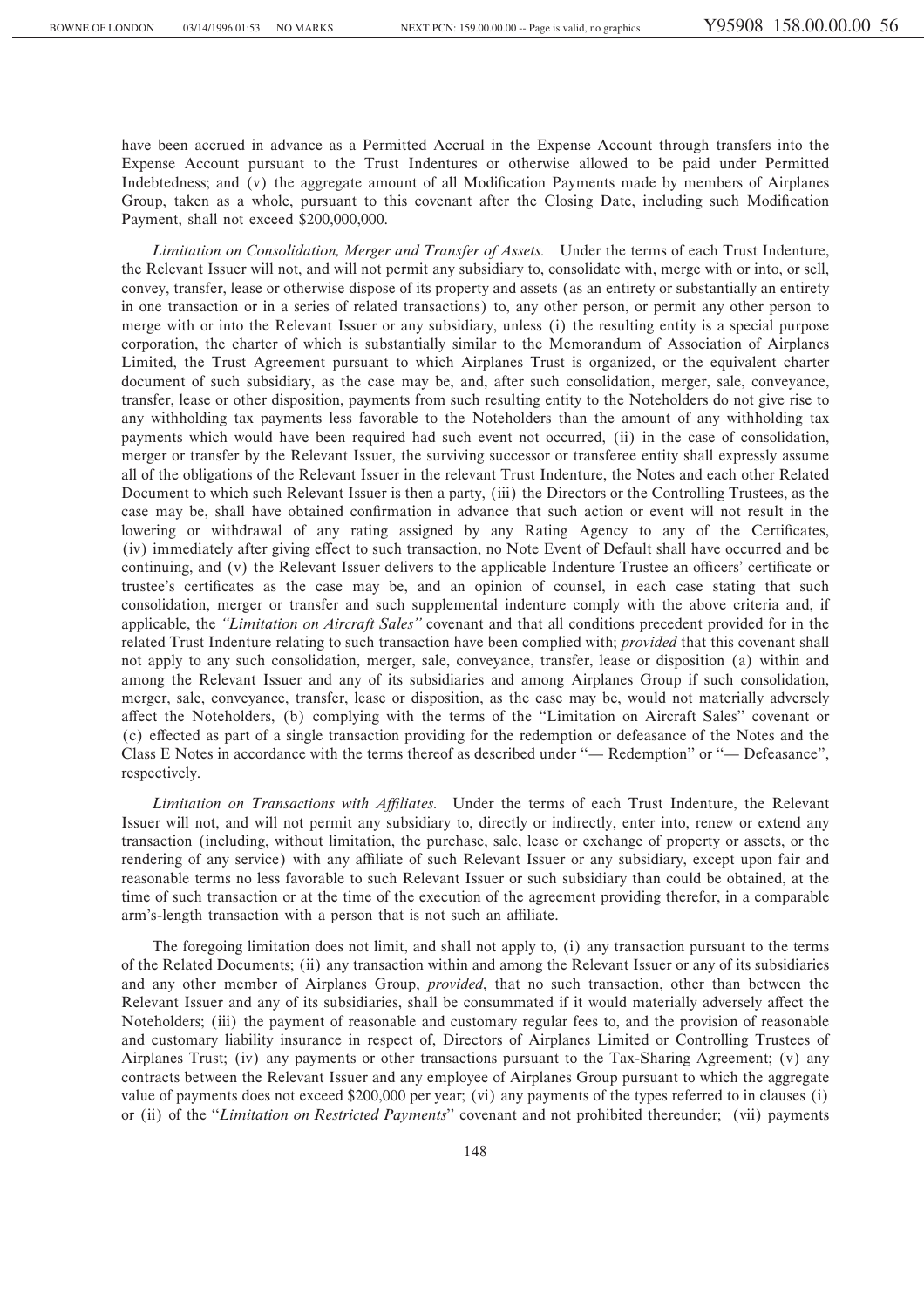under any contract for the re-acquisition of an Aircraft from an IOM Co. of a price not exceeding the amount paid therefor by such IOM Co. under a conditional sale agreement existing on the date hereof or (viii) entering into any transaction effected as part of a single transaction providing for the redemption or defeasance of the Notes and the Class E Notes in accordance with the terms thereof as described under "- Redemption" or "- Defeasance", respectively.

*Limitation on the Issuance, Delivery and Sale of Capital Stock.* Under the terms of each Trust Indenture, the Relevant Issuer will not (i) issue, deliver or sell any shares, interests, participations or other equivalents (however designated, whether voting or non-voting, other than such shares, interests, participations or other equivalents existing on the Closing Date) in equity, including, without limitation, all ordinary shares of Airplanes Limited and the Airplanes Trust Residual Interest, as the case may be, or (ii) sell, or permit any subsidiary, directly or indirectly, to issue, deliver or sell, any shares, interests, participations or other equivalents (however designated, whether voting or non-voting, other than such shares, interests, participations or other equivalents existing on the Closing Date) in equity, except (A) to the Charitable Trust Trustees, (B) issuances or sales of shares of Stock of foreign subsidiaries of the Relevant Issuer to nationals in the jurisdiction of incorporation or organization of such subsidiary, as the case may be, to the extent required by applicable law or necessary in the determination of the Board of Directors or the Controlling Trustees, as the case may be, to avoid an adverse tax consequence in any such jurisdiction, (C) the pledge of the shares pursuant to the Security Trust Agreement, (D) the sale, delivery or transfer of any Stock of any member of Airplanes Group in connection with the redemption or defeasance of the Notes and the Class E Notes in accordance with the terms set forth under "— Redemption" or "— Defeasance", respectively and (E) the sale of any Stock in connection with any sale of Aircraft in compliance with the terms of the "Limitation on Aircraft Sales" covenant.

In addition, under the terms of the Shareholders Agreement, the Charitable Trust Trustees will agree that while the Airplanes Limited Notes are outstanding they will not, without prior written approval of the Airplane Limited Indenture Trustee and all of the Directors, take any action in their capacity as shareholders of Airplanes Limited to alter the share capital or issue any additional shares of Airplanes Limited.

*Bankruptcy and Insolvency.* Under the terms of each Trust Indenture, the Relevant Issuer (i) will promptly provide the Indenture Trustee and the Rating Agencies with notice of the institution of any proceeding by or against such Relevant Issuer or any of its subsidiaries, as the case may be, seeking to adjudicate any of them a bankrupt or insolvent, or seeking liquidation, winding up, reorganization, arrangement, adjustment, protection, relief or composition of their debts under any law relating to bankruptcy, insolvency or reorganization or relief of debtors, or seeking the entry of an order for relief or the appointment of a receiver, trustee or other similar official for either or for any substantial part of their property and (ii) each Relevant Issuer will not, without an affirmative unanimous written resolution of the Directors or the Controlling Trustees, as applicable, and confirmation from the Rating Agencies in advance that such action or event will not result in the lowering or withdrawal of any rating assigned by any Rating Agency to any of the Certificates, take any action to waive, repeal, amend, vary, supplement or otherwise modify its charter documents.

In addition, under the terms of the Shareholders Agreement, the Charitable Trust Trustees will agree that while the Airplanes Limited Notes are outstanding they will not, without prior written approval of the Airplanes Limited Indenture Trustee and all of the Directors, take any action in their capacity as shareholders of Airplanes Limited (i) to cause Airplanes Limited to institute any proceeding seeking liquidation or insolvency (or similar proceeding), (ii) in the case of any such proceeding instituted against Airplanes Limited, to authorize or consent to such proceedings, (iii) to terminate Airplanes Limited's corporate existence, (iv) to waive or amend the Memorandum and Articles of Association of Airplanes Limited or (v) to transfer any part of the capital stock of Airplanes Limited or any interest therein unless the transferee (a) is a trustee of a trust formed for charitable purposes substantially identical to those for which the Charitable Trusts are established and (b) enters into an agreement substantially identical to the Shareholders Agreement in favor of the Airplanes Limited Indenture Trustee.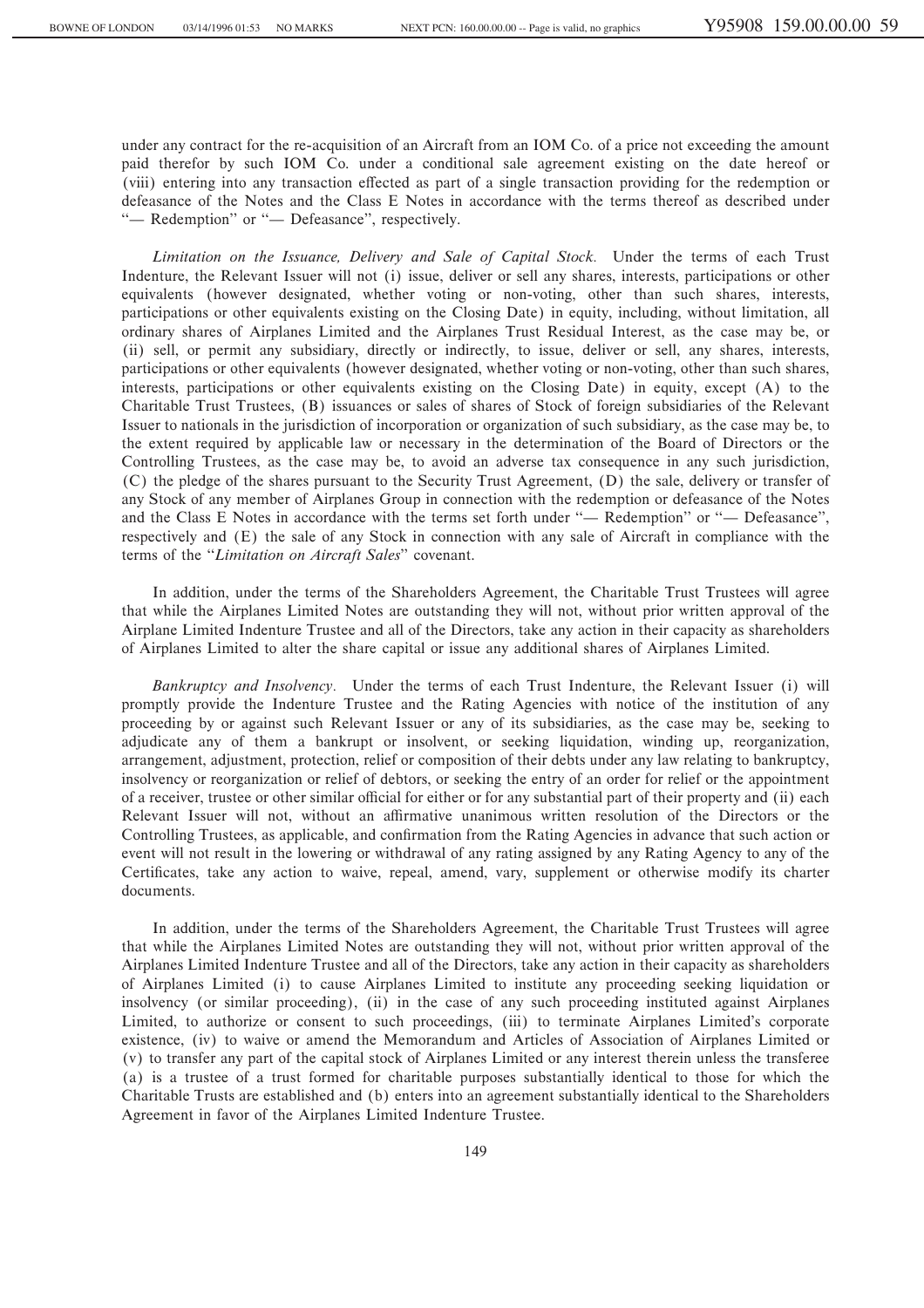*Maintenance of Taxation Status.* Under the terms of each Trust Indenture, the Relevant Issuer shall not, and shall not permit any of its subsidiaries to, take any action or omit to take any action which is inconsistent with the preservation of the certification with respect to taxation of Airplanes Group issued by the Irish Department of Finance (or any similar treatment in other jurisdictions) in connection with business operations in Shannon, Ireland or similar certification for other tax-advantaged zones in Ireland or such other jurisdictions and the taxation treatment awarded to the subsidiaries of Airplanes Group as a consequence thereof.

## *Operating Covenants*

*Concentration Limits.* Unless the Directors or Controlling Trustees obtain prior written confirmation from each of the Rating Agencies that no lowering or withdrawal of the then current rating of any class or subclass of Certificates will result, the Relevant Issuer will not permit any of its subsidiaries to lease or re-lease any Aircraft if entering into such proposed lease would cause the Portfolio to exceed any of the concentration limits set forth below (the ""**Concentration Limits**''); *provided* that each Trust Indenture will permit breaches of such Concentration Limits upon any renewal, extension or restructuring of any Lease.

# **Lessee Covenants**

| <b>Percentage of Most Recent</b><br><b>Appraised Value of Portfolio</b> |  |
|-------------------------------------------------------------------------|--|
| 10%                                                                     |  |
| 35%                                                                     |  |

### **Country Covenants**

| <b>Country Rating</b> | Percentage of Most Recent<br>Appraised Value of Portfolio(2) |  |
|-----------------------|--------------------------------------------------------------|--|
|                       | 20%                                                          |  |
|                       | 15%                                                          |  |

## **Region Covenants**

|                                                                     | Percentage of Most Recent<br>Appraised Value of Portfolio (3) |
|---------------------------------------------------------------------|---------------------------------------------------------------|
|                                                                     | 5%                                                            |
|                                                                     | 45%                                                           |
|                                                                     | 10%                                                           |
| Europe (including Turkey, but excluding the CIS and Eastern Europe) | 45%                                                           |
|                                                                     | 15%                                                           |
|                                                                     | 45%                                                           |
| Latin America (including South America, the Caribbean and Mexico)   | 35%                                                           |
|                                                                     | 10%                                                           |

(1) Based on the sovereign foreign currency debt rating assigned by the Rating Agencies to the country in which a Lessee is habitually based at the time the relevant Lease is executed.

- (2) Percentage to be obtained by dividing the aggregate most recent Appraised Values of all Aircraft operated or to be operated by Lessees habitually based in the applicable country by the aggregate most recent Appraised Values of all Aircraft then owned by Airplanes Group.
- (3) Percentage to be obtained by dividing the aggregate most recent Appraised Values of all Aircraft operated or to be operated by Lessees habitually based in the applicable region by the aggregate most recent Appraised Values of all Aircraft then owned by Airplanes Group.

In addition, each Trust Indenture will not permit the Relevant Issuer or any subsidiary to lease Aircraft operated or to be operated by Lessees domiciled in (i) certain countries and (ii) certain other countries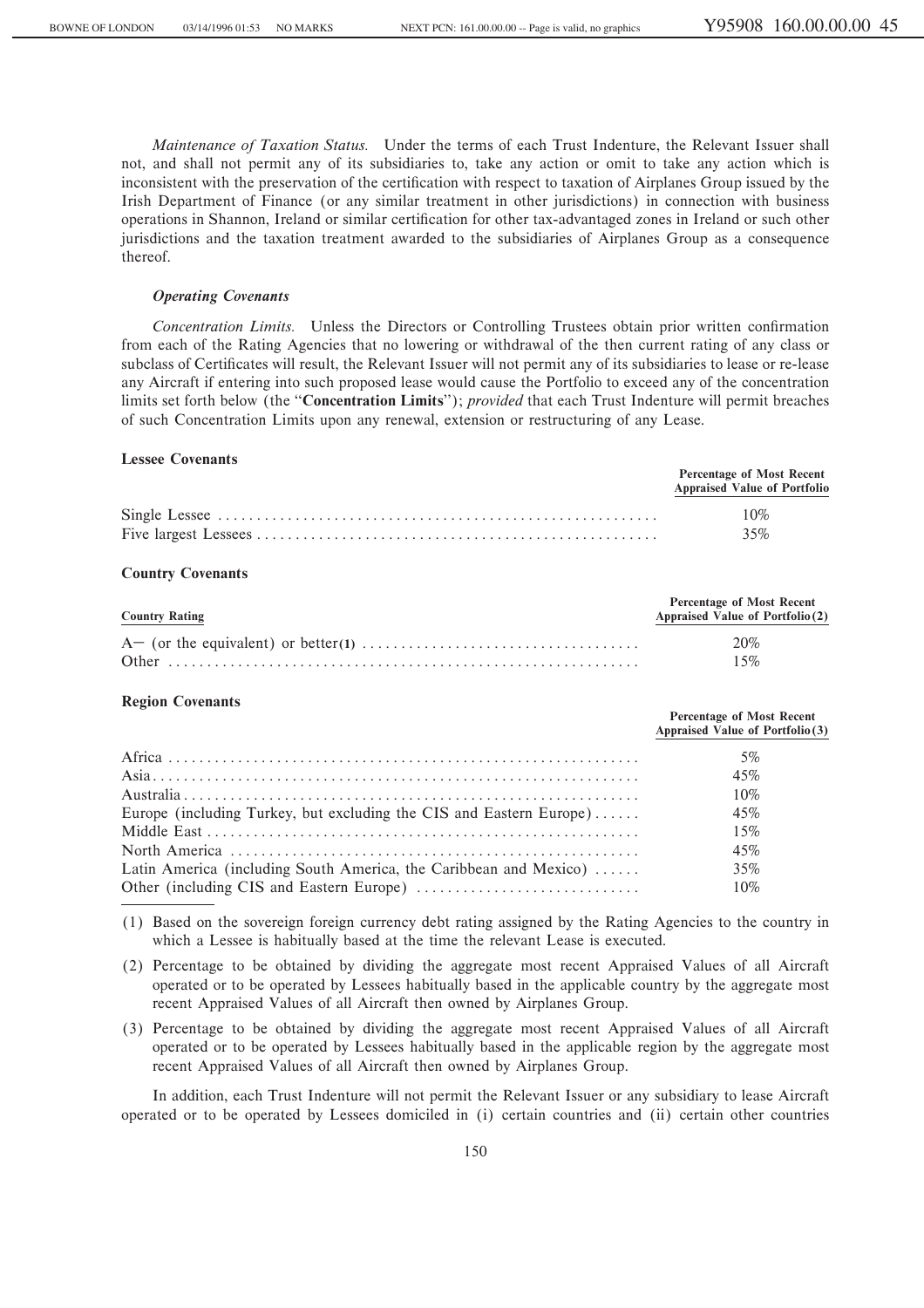without procuring political risk insurance. The list of prohibited countries and countries with respect to which political risk insurance must be procured may be modified from time to time upon the approval of the Directors of Airplanes Limited or the Controlling Trustees of Airplanes Trust, as the case may be, after consultation with the Administrative Agent.

The Trust Indentures contain no limitations with respect to the country or region where any sublessees of Aircraft operated or to be operated are domiciled if (i) such sublease is permitted under the relevant Lease (including by reason of consent or waiver, if applicable) or renewed Lease (including by reason of consent or waiver, if applicable) and (ii) the relevant Lessee is either a signatory to a Lease or a renewed Lease.

*Compliance with Law, Maintenance of Permits.* Under the terms of each Trust Indenture, the Relevant Issuer will (i) comply, and cause each of its subsidiaries to comply, in all material respects with all applicable laws, (ii) obtain, and cause each of its subsidiaries to obtain, all material governmental (including regulatory) registrations, certificates, licenses, permits and authorizations required for such person's use and operation of the Aircraft, including, without limitation, a current certificate of airworthiness for each Aircraft (issued by the applicable aviation authority and in the appropriate category for the nature of the operations of such Aircraft), except that  $(A)$  no certificate of airworthiness shall be required for any Aircraft  $(x)$  during any period when such Aircraft is undergoing maintenance, modification or repair, (y) following the withdrawal or suspension by such applicable aviation authority of certificates of airworthiness in respect of all aircraft of the same model or period of manufacture as such Aircraft (in which case the Relevant Issuer shall comply, and cause each of its subsidiaries to comply, with all directions of such applicable aviation authority in connection with such withdrawal or suspension), (B) no registrations, certificates, licenses, permits or authorizations required for the use or operation of any Aircraft need be obtained with respect to any period when such Aircraft is not being operated and  $(C)$  no such registrations, certificates, licenses, permits or authorizations shall be required to be maintained for any Aircraft that is not the subject of a Lease, except to the extent required under applicable laws, (iii) not cause or knowingly permit, directly or indirectly, through any of its subsidiaries, any Lessee to operate any Aircraft under any Lease in any material respect contrary to any applicable law and (iv) not knowingly permit, directly or indirectly, through any of its subsidiaries, any Lessee not to obtain all material governmental (including regulatory) registrations, certificates, licenses, permits and authorizations required for such Lessee's use and operation of any Aircraft under any operating Lease except as provided, *mutatis mutandis*, in clauses (ii)(A) and (ii)(B) above.

The foregoing covenant shall not be deemed to have been breached by virtue of any act or omission of a Lessee or sub-lessee, or of any person which has possession of the Aircraft or any Engine for the purpose of repairs, maintenance, modification or storage, or by virtue of any requisition, seizure, or confiscation of the Aircraft (other than seizure or confiscation arising from a breach by the Relevant Issuer or a subsidiary of such covenant) (each, a ""**Third Party Event**''); *provided* that (i) no member of Airplanes Group consents or has consented to such Third Party Event; and (ii) the member of Airplanes Group which is the lessor or owner of such Aircraft promptly and diligently takes such commercially reasonable actions as a leading international aircraft operating lessor or owner would reasonably take in respect of such Third Party Event, including, as deemed appropriate (taking into account, *inter alia*, the laws of the jurisdictions in which the Aircraft are located), seeking to compel such Lessee or other relevant person to remedy such Third Party Event or seeking to repossess the relevant Aircraft or Engine.

*Appraisal of Portfolio.* Under the terms of each Trust Indenture, the Relevant Issuer will, no earlier than 90 nor later than 30 days prior to March 31 of each year, deliver to the Trustee appraisals of the Base Value of each of the Aircraft, from at least three independent appraisers that are members of the International Society of Transport Aircraft Trading or any similar organization, each such appraisal to be dated within 30 days prior to its delivery to the Trustee.

*Maintenance of Assets.* Under the terms of each Trust Indenture, the Relevant Issuer will (i) with respect to each Aircraft and Engine that is subject to a Lease, cause directly or indirectly, through any of its subsidiaries, such Aircraft and Engine to be maintained in a state of repair and condition consistent with the reasonable commercial practice of leading international aircraft operating lessors with respect to similar aircraft under lease, taking into consideration, among other things, the identity of the relevant Lessee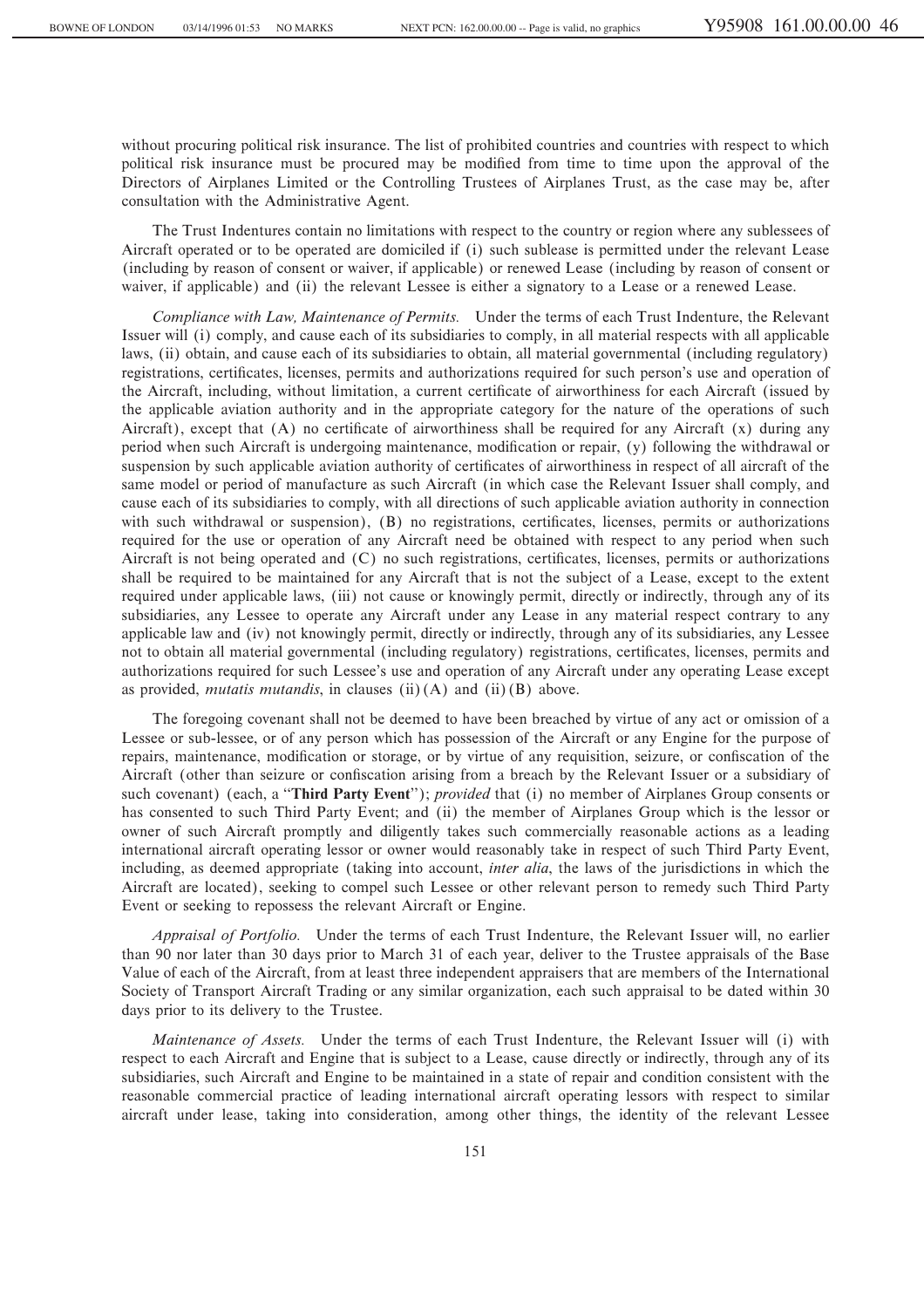(including the credit standing and operating experience thereof), the age and condition of the Aircraft and the jurisdiction in which such Aircraft will be operated or registered under such Lease, and (ii) with respect to each Aircraft that is not subject to a Lease, maintain, and cause each of its subsidiaries to maintain, such Aircraft in a state of repair and condition consistent with the reasonable commercial practice of leading international aircraft operating lessors with respect to aircraft not under lease. No breach of this covenant, however, shall be deemed to have occurred by virtue of any Third Party Event; *provided* that (i) no member of Airplanes Group consents or has consented to such Third Party Event; and (ii) the member of Airplanes Group which is the lessor or owner of such Aircraft promptly and diligently takes such commercially reasonable actions as a leading international aircraft operating lessor would reasonably take in respect of such Third Party Event, including as deemed appropriate, seeking to compel such Lessee or other relevant person to remedy such Third Party Event or seeking to repossess the relevant Aircraft or Engine.

*Notification of Indenture Trustee, Cash Manager and Administrative Agent.* Under the terms of each Trust Indenture, the Relevant Issuer will notify the Indenture Trustee, Cash Manager and Administrative Agent as soon as such Relevant Issuer or any of its subsidiaries becomes aware of any loss, theft, damage or destruction to any Aircraft or Engine if the potential cost of repair or replacement of such asset (without regard to any insurance claim related thereto) may exceed \$2,000,000.

*Leases.* Under the terms of each Trust Indenture, the Relevant Issuer shall adopt and has agreed to cause the Servicer to utilize the pro forma lease agreement or agreements then used by the Servicer in connection with its aircraft operating leasing services business generally, as such pro forma lease agreement or agreements may be revised from time to time by the Servicer (the ""**Servicer's Pro Forma Lease**''), for use by the Servicer on behalf of each member of Airplanes Group as a starting point in the negotiation of Future Leases with persons who are not members of Airplanes Group; *provided*, that with respect to any Future Lease entered into in connection with (x) the renewal or extension of an Existing Lease, (y) the leasing of an Aircraft to a person that is or was a Lessee under an Existing Lease or (z) the leasing of an Aircraft to a person that is or was a lessee under an operating lease of an aircraft that is being managed or serviced by the Servicer (such Future Lease, a ""**Renewal Lease**''), a form of lease substantially similar to such Existing Lease or operating lease (a ""**Precedent Lease**''), as the case may be, may, in lieu of the Servicer's Pro Forma Lease, be used by the Servicer on behalf of any member of Airplanes Group as a starting point in the negotiation of such Future Lease with persons who are not members of Airplanes Group; and *provided further, however*, that if the Directors or Controlling Trustees, as the case may be, determine, in an annual review of the Servicer's Pro Forma Lease on or before each anniversary of the Closing Date, that any revision to the Servicer's Pro Forma Lease made from time to time since the preceding review by such Directors or Controlling Trustees (or, with respect to the first anniversary of the Closing Date, since the Closing Date) is substantially inconsistent with the core lease provisions of the Relevant Issuer set forth in the Administrative Agency Agreement (as such provisions may be amended from time to time, the ""**Core Lease Provisions**'') in a manner and to such a degree as to have a material adverse effect on the Noteholders, taking into consideration, *inter alia*, such revision and any risk that the Aircraft might not be able to be leased on terms inconsistent with the relevant provisions in the Servicer's Pro Forma Lease, then such Directors or Controlling Trustees shall direct the Servicer not to include such revision in the Servicer's Pro Forma Lease to be used thereafter as the starting point in the negotiation of any Future Lease with respect to the Aircraft. With respect to any such revisions as to which such Directors or Controlling Trustees have not made such determination, such Directors or Controlling Trustees, as the case may be, shall, to the extent relevant, amend the applicable Core Lease Provisions. It shall not be deemed a violation of this covenant if the terms of any Future Lease deviate from the terms of the Servicer's Pro Forma Lease or a Precedent Lease, as applicable, so long as the Servicer's Pro Forma Lease or the applicable Precedent Lease was the starting point for the negotiation of such Future Lease. The foregoing covenant shall not be applicable to any negotiation with respect to, or the execution of, any Future Lease of an Aircraft where such negotiation commenced on or prior to the Closing Date.

On the Payment Date occurring three months after each anniversary of the Closing Date, the Relevant Issuer shall certify to the Indenture Trustee that, based upon any and all factors considered by it to be relevant and taking into account any advice received from its agents, including the Administrative Agent and the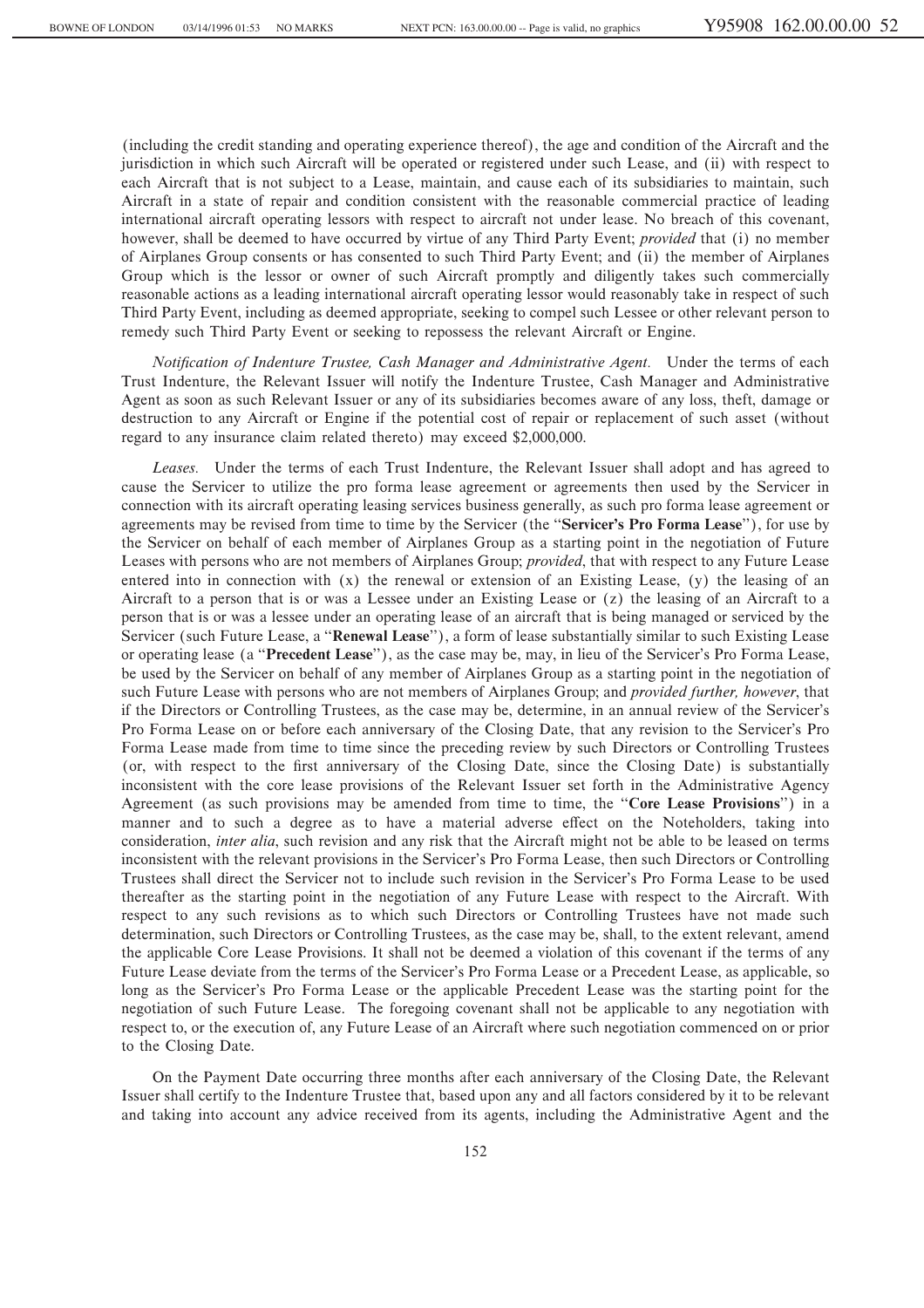Servicer, the Future Leases executed by or on behalf of the Relevant Issuer or its subsidiaries during the preceding year ending on such anniversary with Persons who are not members of Airplanes Group, having regard to deviations from the Core Lease Provisions in effect as of such anniversary (or, with respect to any Renewal Leases, having regard to deviations from the provisions corresponding to the Core Lease Provisions which had been previously incorporated in the applicable Precedent Leases), taken as a whole, should not be reasonably expected to have a material adverse effect on the Noteholders. If the Relevant Issuer cannot make such certification, then it shall deliver to the Indenture Trustee a Core Lease Provision certificate which sets forth information specifying the nature of the deviations from the Core Lease Provisions or, with respect to the Renewal Leases, such corresponding provisions of the Future Leases executed by or on behalf of the Issuer during the preceding year which should reasonably be expected to have a material adverse effect on the Noteholders. In addition, the Issuer shall furnish an annual report to the Rating Agencies (with a copy to the Indenture Trustee) setting forth the rationale (including, if applicable, trends in the international operating leasing market) for any changes in the Core Lease Provisions during the preceding year.

*Opinions.* Under the terms of each Trust Indenture, the Relevant Issuer will not enter into, and will not permit any of its subsidiaries to enter into, any Future Lease with any person that is not a member of Airplanes Group or change the jurisdiction of registration of any Aircraft that is subject to a Lease, unless, upon entering into such Future Lease or changing the jurisdiction or registration of such Aircraft (or within a commercially reasonable period thereafter), the Servicer obtains such legal opinions, if any, with regard to compliance with the registration requirements of the relevant jurisdiction, enforceability of the Future Lease and such other matters customary for such transactions to the extent that receiving such legal opinions is consistent with the reasonable commercial practice of leading international aircraft operating lessors.

*Insurance.* Under the terms of each Trust Indenture, the Relevant Issuer will maintain or cause, directly or indirectly through its subsidiaries, to be maintained with reputable and responsible insurers or with insurers that maintain relevant reinsurance with reputable and responsible reinsurers (i) airline hull insurance for each Aircraft in an amount at least equal to the Note Target Price for such Aircraft (or the equivalent thereof from time to time if such insurance is denominated in a currency other than U.S. dollars), (ii) airline liability insurance for each Aircraft and occurrence in an amount at least equal to the relevant amounts set forth in the Trust Indentures for each model of aircraft and (iii) airline political risk insurance (""**PRI**'') for each Aircraft subject to a Lease and habitually based in a jurisdiction determined in accordance with the PRI guidelines, as set forth in the Indentures and as amended from time to time by the Directors or Controlling Trustees, in an amount at least equal to the Note Target Price (or the equivalent thereof from time to time if such insurance is denominated in a currency other than U.S. dollars) for such Aircraft; *provided, however,* that, with respect to any insurance for any Aircraft, such insurance may be subject to (x) deductibles and selfinsurance in an amount not exceeding \$10,000,000 in the aggregate in respect of any one occurrence in respect of such Aircraft that is subject to a Lease (or sale agreement) with any Lessee (or purchaser) whose longterm unsecured debt obligations are rated not less than A, or its equivalent, by at least one of the Rating Agencies, or (y) commercially reasonable deductible and self-insurance arrangements (taking into account, *inter alia*, the creditworthiness and experience of the Lessee, if any, the type of aircraft and market practices in the aircraft insurance industry generally). Apart from the matters covered by the preceding sentence, the coverage and terms (including endorsements) of any insurance maintained (a) with respect to any Aircraft not subject to a Lease shall be substantially consistent with the commercial practices of leading international aircraft operating lessors regarding similar aircraft and (b) with respect to any Aircraft subject to a Lease, shall be substantially consistent with the relevant provisions of such Lease.

In determining the amount of insurance required to be maintained by the covenant, the Relevant Issuer may take into account any indemnification from, or insurance provided by, any governmental, supranational or inter-governmental authority or agency (other than, with respect to PRI, any governmental authority or agency of any jurisdiction for which PRI must be obtained), the sovereign foreign currency debt rating of which is rated AA, or the equivalent, by at least one of the Rating Agencies, against any risk with respect to an Aircraft at least in an amount which, when added to the amount of insurance against such risk maintained by the Relevant Issuer (or which the Relevant Issuer has caused to be maintained), shall be at least equal to the amount of insurance against such risk otherwise required by the covenant (taking into account self-insurance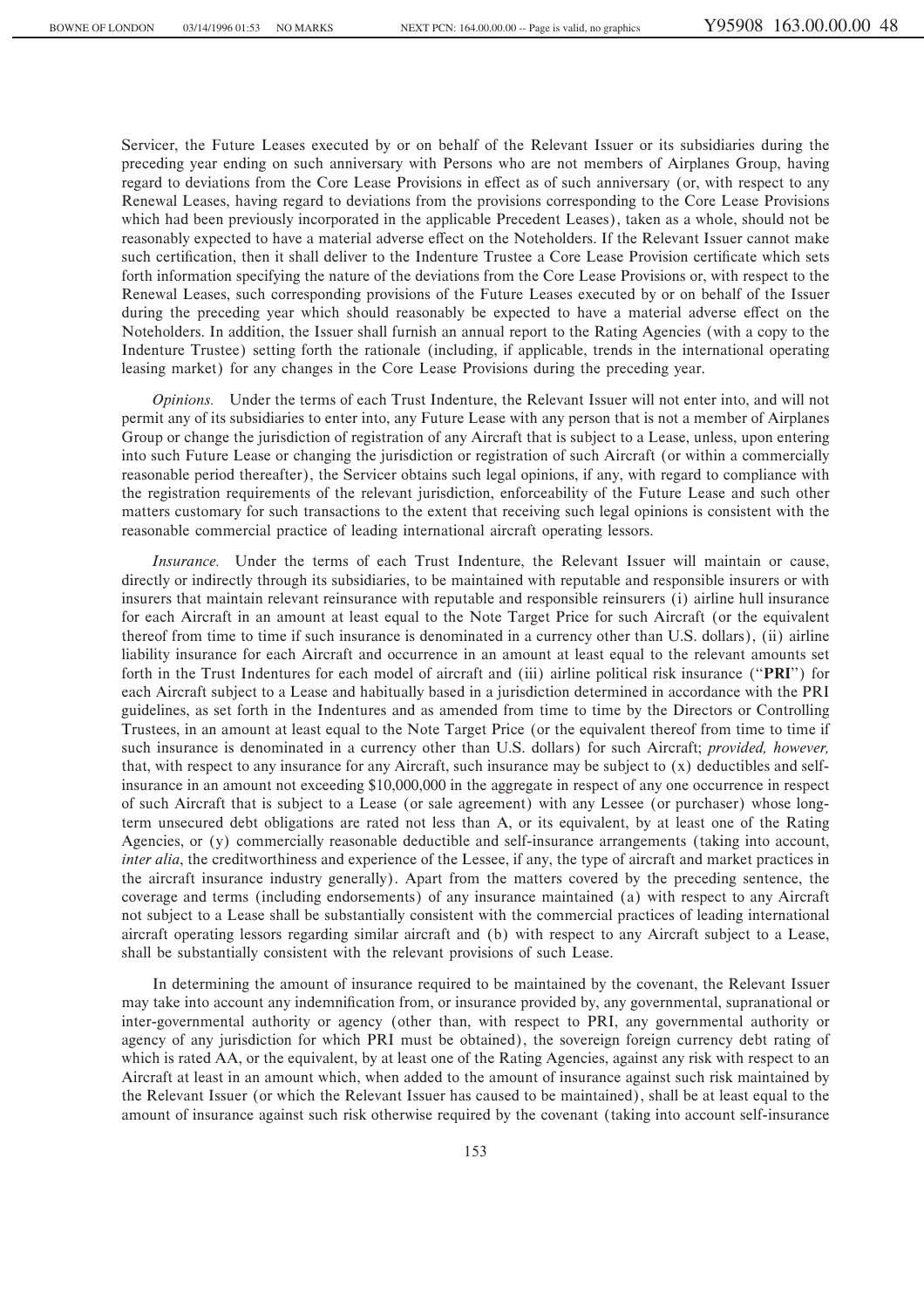permitted by the covenant). Any such indemnification or insurance provided by such government shall provide substantially similar protection as the insurance required by the covenant. The Relevant Issuer will not be required to maintain (or to cause to be maintained) any insurance otherwise required hereunder to the extent that such insurance is not generally available in the relevant insurance market from time to time.

*Indemnity.* Under the terms of each Trust Indenture, the Relevant Issuer will, and will cause each of its subsidiaries to include in each Lease between a member of Airplanes Group and a person who is not a member of Airplanes Group an indemnity in respect of the Lease in respect of any losses or liabilities arising from the use or operation of the Aircraft during the term of such Lease, subject to such exceptions, limitations and qualifications as are consistent with the reasonable commercial practices of leading international aircraft operating lessors.

# *Note Events of Default and Remedies*

Each of the following events will constitute a ""**Note Event of Default**'' with respect to any class of Notes under each applicable Trust Indenture (unless otherwise specified below):

- (a) failure to pay interest on the Notes of such class or any subclass thereof (other than Step-Up Interest), in each case when such amount becomes due, and such default continues for a period of five or more Business Days;
- (b) failure to pay principal of or premium, if any, on the Notes of such class or subclass thereof either on or prior to the applicable Final Maturity Date;
- (c) failure to pay any amount (other than interest) when due and payable in connection with any Note, to the extent that there are at such time Available Collections therefor, and such default continues for a period of two or more Business Days;
- (d) failure by Airplanes Limited or Airplanes Trust to comply with any of the covenants, obligations, conditions or provisions binding on it under the Trust Indentures or the Notes (other than a payment default for which provision is made in clause (a), (b) or (c) above) or any material breach of any of the covenants, obligations, conditions or provisions binding on it under any of the Related Documents to which it is a party or any breach of the representations and warranties given as of the Closing Date by Airplanes Limited, Airplanes Trust or any subsidiary thereof in such agreements, if such failure or such breach materially adversely affects the holders of such class of Notes and continues for a period of 30 days or more after written notice thereof has been given to the Relevant Issuer by the Cash Manager, the Administrative Agent, the Servicer or by holders of at least 25% of the aggregate Outstanding Principal Balance of the Notes of the Senior Class;
- (e) an ""Event of Default'' by any Guarantor under the Trust Indentures or failure by any Guarantor to pay any amount when due and payable under the Trust Indentures;
- (f) a court having jurisdiction in the premises enters a decree or order for (i) relief in respect of Airplanes Limited, Airplanes Trust or any subsidiary thereof (other than a subsidiary which owns or leases Aircraft having an aggregate Base Value of less than 2% of the Adjusted Portfolio Value at that time (each, a "**Significant Subsidiary**"), under any applicable law relating to bankruptcy, insolvency, receivership, winding-up, liquidation, reorganization, examination, relief of debtors or other similar law now or hereafter in effect, (ii) appointment of a receiver, liquidator, examiner, assignee, custodian, trustee, sequestrator or similar official of Airplanes Limited, Airplanes Trust or any Significant Subsidiary; or (iii) the winding up or liquidation of the affairs of Airplanes Limited, Airplanes Trust or any Significant Subsidiary and, in each case, such decree or order shall remain unstayed or such writ or other process shall not have been stayed or dismissed within 90 days from entry thereof;
- $(g)$  Airplanes Limited, Airplanes Trust or any Significant Subsidiary (i) commences a voluntary case under any applicable law relating to bankruptcy, insolvency, receivership, winding-up, liquidation, reorganization, examination, relief of debtors or other similar law now or hereafter in effect, or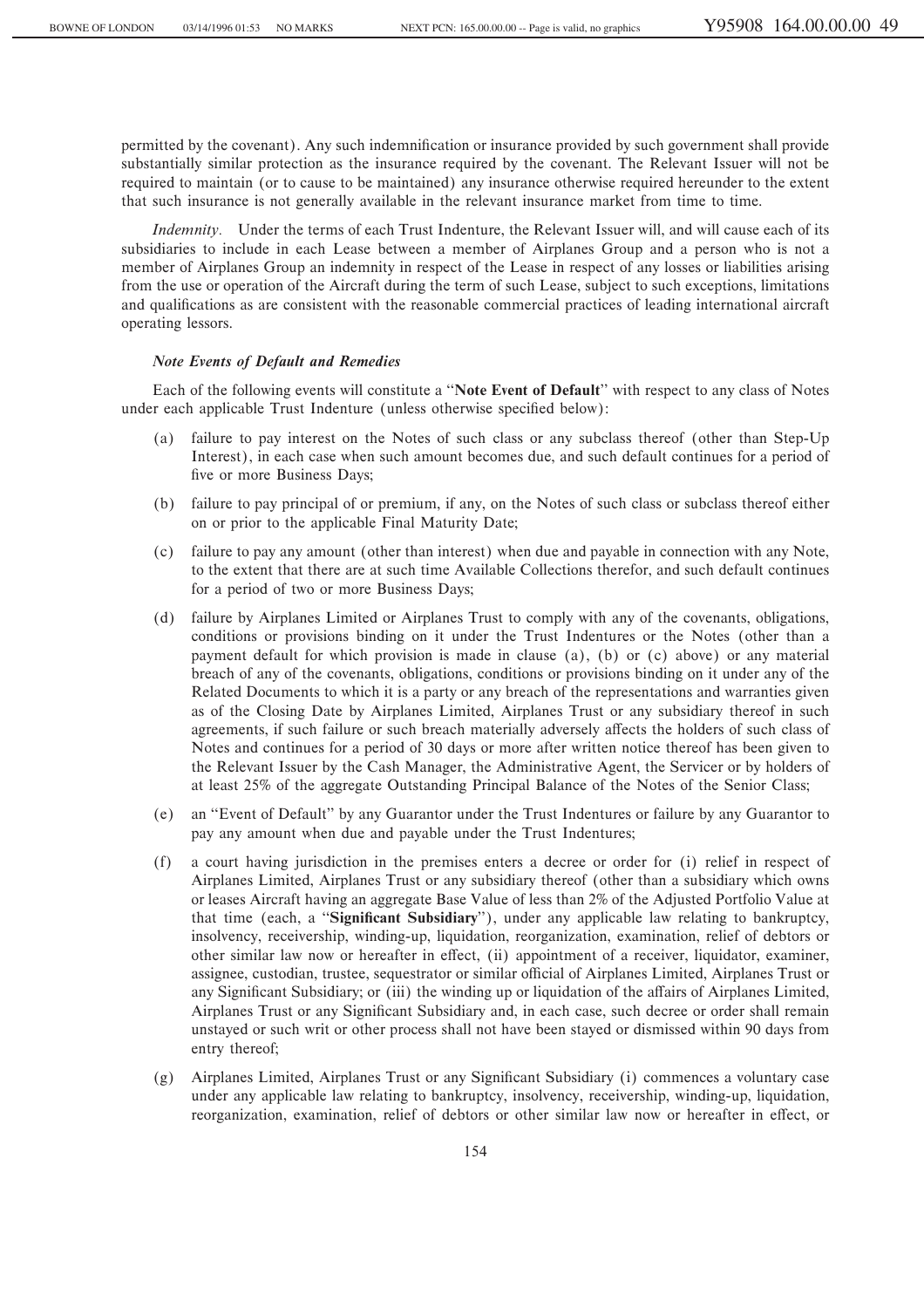consents to the entry of an order for relief in any voluntary case under any such law, (ii) consents to the appointment of or taking possession by a receiver, liquidator, examiner, assignee, custodian, trustee, sequestrator or similar official of Airplanes Limited, Airplanes Trust or any Significant Subsidiary or for all or substantially all of the property and assets of Airplanes Limited, Airplanes Trust or any Significant Subsidiary or (iii) effects any general assignment for the benefit of creditors;

- (h) any judgment or order for the payment of money in excess of \$100,000,000 shall be rendered against Airplanes Limited, Airplanes Trust or any subsidiary thereof and either (i) enforcement proceedings shall have been commenced by any creditor upon such judgment or order or (ii) there shall be any period of 10 consecutive days during which a stay of enforcement of such judgment or order, by reason of a pending appeal or otherwise, shall not be in effect; *provided, however*, that any such judgment or order shall not be an Event of Default under the Trust Indentures if and for so long as (i) the amount of such judgment or order is covered by a valid and binding policy of insurance between the defendant and the insurer covering payment thereof and (ii) such insurer, which shall be rated at least A by A.M. Best Company or any similar successor entity, has been notified of, and has not disputed the claim made for payment of, the amount of such judgment or order; or
- (i) the constitutional documents of Airplanes Limited or the documents creating Airplanes Trust cease to be in full force and effect without replacement documents having the same terms being in full force and effect.

If a Note Event of Default (other than a Note Event of Default under (f) or (g) above) shall have occurred and be continuing, the Senior Trustee may, and, when instructed by the holders of 25% of the aggregate Outstanding Principal Balance of the Senior Class of Notes, shall, give a Default Notice to the Relevant Issuer and the Cash Manager declaring the Outstanding Principal Balance of the Notes and all accrued and unpaid interest thereon to be due and payable. At any time after the Senior Trustee has declared the Outstanding Principal Balance of the Notes to be due and payable and prior to the exercise of any other remedies pursuant to the Trust Indentures, holders of a majority of the Outstanding Principal Balance of the Senior Class of Notes, by written notice to the Relevant Issuer, the Senior Trustee and the Cash Manager, may rescind and annul such declaration and thereby annul its consequences if: (i) there has been paid to or deposited with the Senior Trustee an amount sufficient to pay all overdue installments of interest on the Notes, and the principal of and premium, if any, on the Notes that would have become due otherwise than by such declaration of acceleration, (ii) the rescission would not conflict with any judgment or decree and (iii) all other defaults and Note Events of Default, other than nonpayment of interest and principal on the Notes that have become due solely because of such acceleration, have been cured or waived. If a Note Event of Default under clause (f) or (g) occurs, the Outstanding Principal Balance of the Notes and all accrued and unpaid interest thereon shall automatically become due and payable without any further action by any party. After the occurrence and during the continuation of a Note Event of Default: (i) the Class B Noteholders will not be permitted to give or direct the giving of a Default Notice or to exercise any remedy in respect of such Note Event of Default until all interest and principal on the Class A Notes have been paid in full; (ii) the Class C Noteholders will not be permitted to give a Default Notice or to exercise any remedy in respect of such Note Event of Default until all interest and principal on the Class A Notes and the Class B Notes have been paid in full; (iii) the Class D Noteholders will not be permitted to give a Default Notice or to exercise any remedy in respect of such Note Event of Default until all interest and principal on the Class A Notes, the Class B Notes and the Class C Notes have been paid in full and (iv) the Class E Noteholders will not be permitted to give a Default Notice or to exercise any remedy in respect of such Note Event of Default until all interest and principal on the Class A Notes, the Class B Notes, the Class C Notes and the Class D Notes have been paid in full. The relevant Indenture Trustee shall provide each Rating Agency with a copy of any Default Notice it receives pursuant to the Trust Indentures.

Each Trust Indenture contains a provision entitling the applicable Indenture Trustee, subject to the duty of the Indenture Trustee during a default to act with the required standard of care, to be indemnified by the holders of any class of the Notes before proceeding to exercise any right or power under the applicable Trust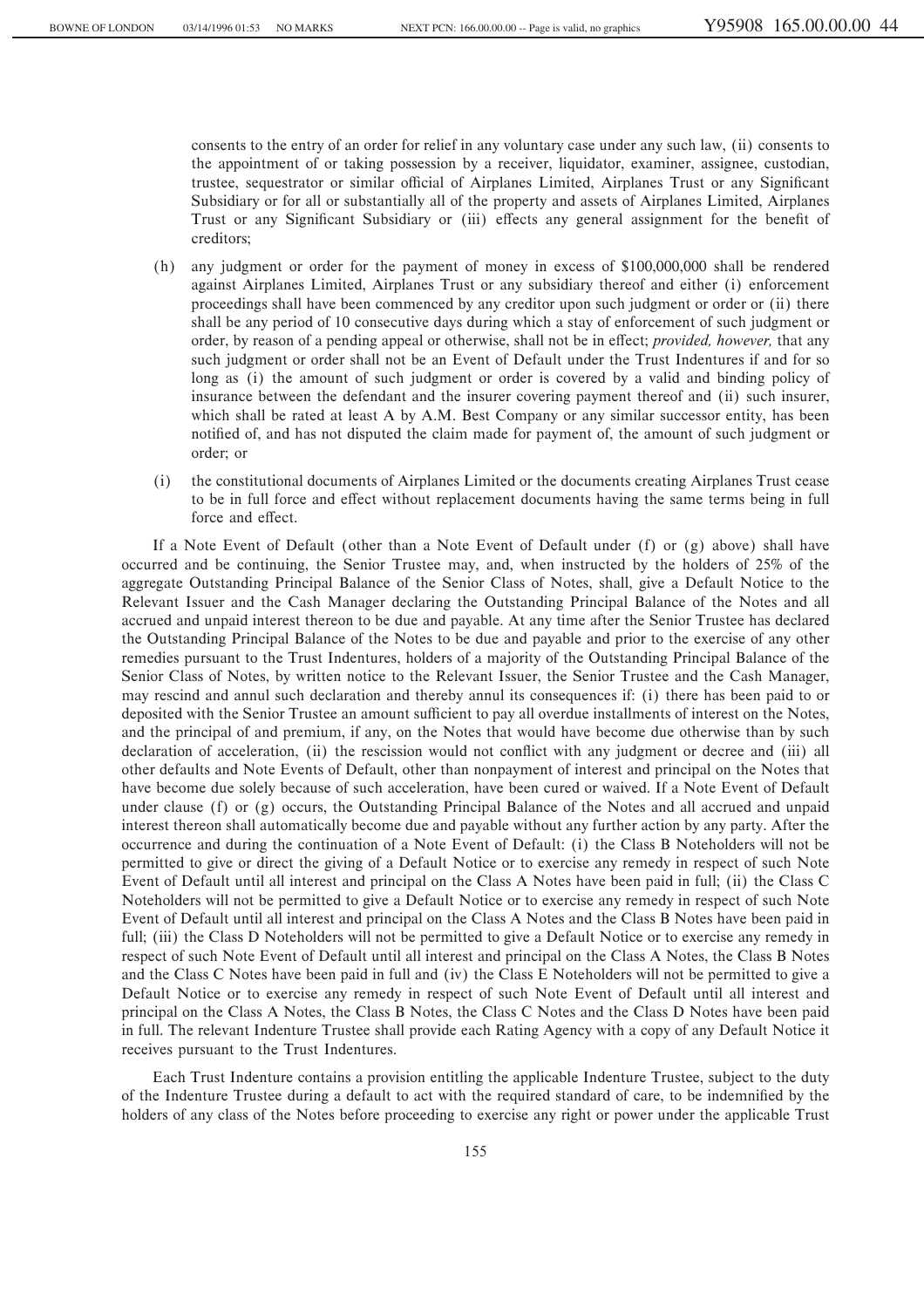Indenture or the Cash Management Agreement at the request or direction of such holders. Except in limited circumstances, no holder of the Notes will have the right, other than through the Senior Trustee acting in accordance with the Trust Agreement and the Trust Indentures, to sue for recovery or take any other actions to enforce the obligations of the Relevant Issuer to pay any and all amounts due and payable under the Notes issued under either Trust Indenture, and no holder of the Notes will have the right to take any steps to cause the filing for bankruptcy of such Issuer. The Senior Trustee, as sole initial holder of the senior class of Notes outstanding, is entitled to exercise any and all remedies available under the applicable Trust Indentures.

# *Intercreditor Rights*

Subject to the terms of the Trust Indentures, the Senior Trustee will have sole discretion as to whether to direct the Cash Manager to exercise and enforce any and all remedies with respect to the Notes. The Senior Trustee may take various actions in respect of the Notes, without regard to the interests of any other creditors.

# *Modification and Waiver*

Each Trust Indenture will provide that, with the consent of the holders of a majority of the Outstanding Principal Balance of the Notes on the date of any vote of such holders (voting as a single class), modifications may be made to any class or subclass of Notes or such Trust Indenture; *provided* that any modification of the provisions setting forth the frequency or the currency of payment of, the maturity of, or the method of calculation of the amount of any interest, principal and premium, if any, payable in respect of any class or subclass of Notes, or reducing the percentage of the aggregate Outstanding Principal Balance of any class or subclass of Notes required to approve any such amendment or waiver, or altering the manner or priority of payment of such class or subclass of Notes (each, a "Basic Terms Modification") is not permitted without the consent of any Swap Provider and the holder of each Outstanding Note affected thereby; *provided further however*, that the Senior Trustee may waive any Note Event of Default. Any such modification approved by the required holders of any class or subclass of Notes will be binding on the holders of the relevant class or subclass of Notes and each party to the Trust Indenture. The foregoing, however, shall not prevent Airplanes Group or any subsidiary from amending any Lease; *provided* that such amendment is otherwise permitted by the relevant Trust Indentures.

The subordination provisions contained in each Trust Indenture may not be amended or modified without the consent of each Swap Provider, each holder of the class or subclass of Notes affected thereby and each holder of any class or subclass of Notes ranking senior to such Notes.

Without the consent of each Noteholder, no amendment or modification of the relevant Trust Indenture or the Cash Management Agreement may, *inter alia,* (a) modify the provisions of the relevant Trust Indenture or the Cash Management Agreement with respect to Account payment instructions and the payment thereunder by the Cash Manager or (b) result in the sale of the Relevant Issuer's assets other than pursuant to the provisions of ""Trust Indenture Covenants.'' In no event shall the provisions relating to the priority of the Expenses, Swap Payments or Swap Breakage Costs in each Trust Indenture be amended or modified.

The Trust Agreement contains provisions permitting the Relevant Issuer and the applicable Trustee to enter into supplemental trust agreements, without the consent of any Certificateholders of the related Trust, *inter alia*, (i) to allow the Issuers to issue Refinancing Notes, (ii) to add to the covenants of Airplanes Limited and Airplanes Trust for the benefit of the Certificateholders of any Class, or to surrender any right or power of Airplanes Limited and Airplanes Trust under the Trust Agreement, (iii) to cure any ambiguity in, or to correct or supplement any defective or inconsistent provision of, the Trust Agreement or any supplemental trust agreement; *provided* that any such actions set forth in clause (iii) above shall not adversely affect the interests of such Certificateholders or (iv) to make any modification necessary to continue the qualification of the Trust Agreement under the Trust Indenture Act.

The Trust Agreement also contains provisions permitting the Relevant Issuer and the applicable Trustee, with the consent of the holders of each class or subclass of Certificates of the applicable Trust evidencing interests aggregating not less than a majority of the Outstanding Principal Balance of such class or subclass to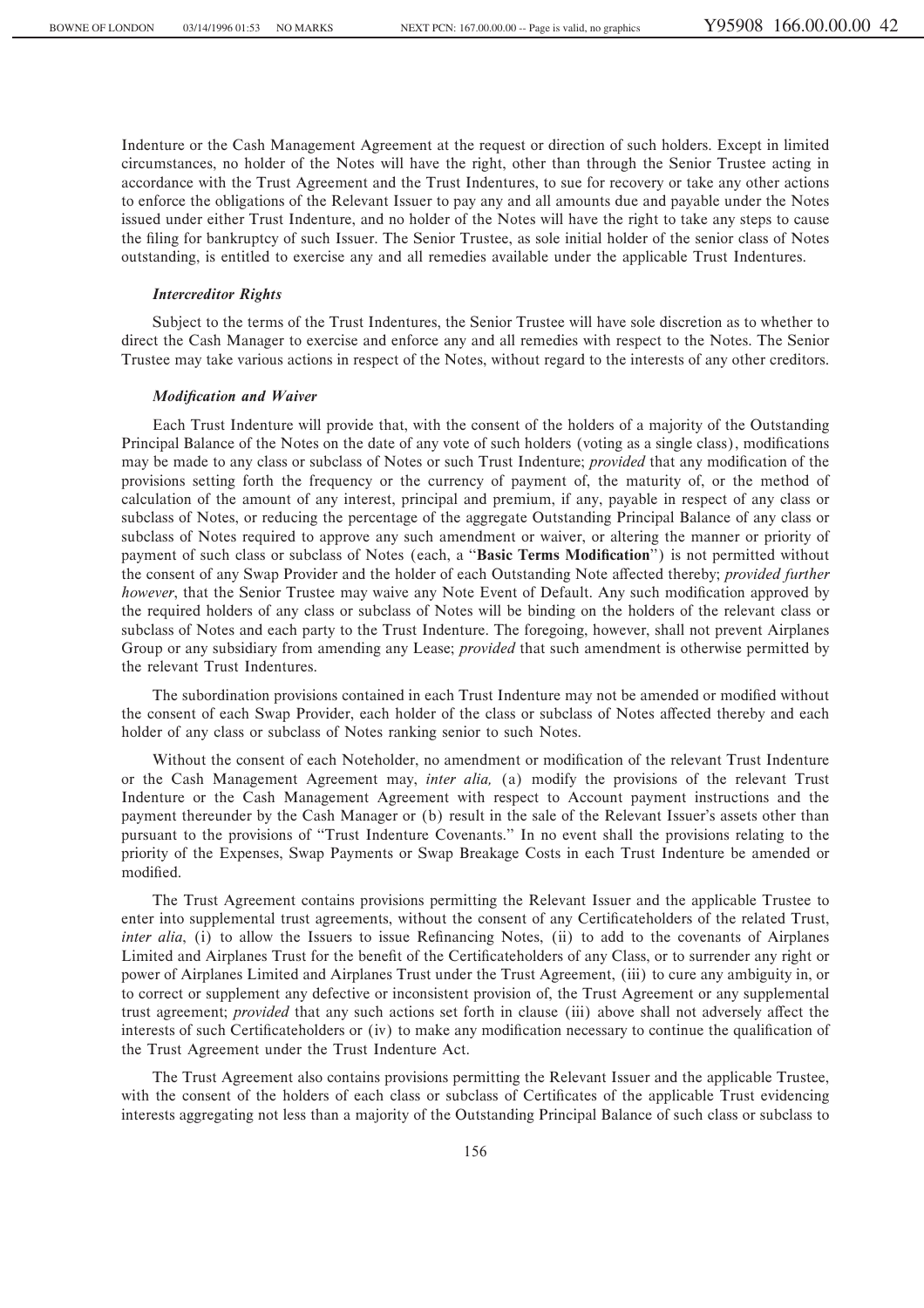execute supplemental trust agreements adding any provisions to or changing or eliminating any of the provisions of the Trust Agreement or modifying the rights of the Certificateholders of such class or subclass, except that no such supplemental trust agreement may, without the consent of each Certificateholder so affected, (i) reduce in any manner the amount of, or delay the timing of, the applicable Trustee's receipt of payments on any of the related Notes held in such Trust, or distributions in respect of any related Certificate, change the Final Maturity Date or Payment Date on any Certificate, change the place of payment where, or the coin or currency in which, any Certificate is payable, or impair the right of any Certificateholder to institute suit for the enforcement of any such payment when due, (ii) permit the disposition of any of the Notes except as provided in the Trust Agreement, or otherwise deprive any Certificateholder of the benefit of the ownership of such Notes, (iii) reduce the percentage of the Outstanding Principal Balance of the Certificates of any class or subclass provided for in the Trust Agreement, the consent of the holders of which is required for any such supplemental trust agreement or for any waiver provided for in the Trust Agreement, or (iv) adversely affect the status of the Trust as a grantor trust for U.S. federal income tax purposes.

In the event that any Trustee, as the holder of each subclass of Notes held in the applicable Trust, receives a request for its consent to an amendment, modification or waiver under the applicable Trust Indenture, such Notes, the Cash Management Agreement, the Administrative Agency Agreement or other Related Document relating to such Notes, such Trustee shall mail a notice of such proposed amendment, modification or waiver to each Certificateholder of such subclass as to whether or not to consent to such amendment, modification or waiver. The applicable Trustee shall vote or consent with respect to such Notes in such Trust in the same proportion as the Certificates of such subclass were actually voted by the holders thereof by a certain date.

### *Governing Law and Jurisdiction*

Each Trust Indenture and the Cash Management Agreement are to be governed by and construed in accordance with the laws of the State of New York. In each Trust Indenture and the Cash Management Agreement, Airplanes Limited and Airplanes Trust, respectively, have submitted to the jurisdiction of the United States Federal and New York State courts located in the City of New York for all purposes of or in connection with the Notes and Cash Management Agreement, as the case may be, and have each designated a person in the City of New York to accept service of any process on its behalf.

### **The Class E Notes**

The Class E Notes will be issued by and will constitute direct, unsecured obligations of Airplanes Limited and Airplanes Trust pursuant to the Airplanes Limited Indenture and the Airplanes Trust Indenture, respectively, and are expected to be issued in an aggregate principal amount of approximately \$604 million. The Class E Notes are not being offered or sold, directly or indirectly, pursuant to this Prospectus. Approximately \$93 million (or 15%) of the aggregate principal amount of the Class E Notes will be initially issued to subsidiaries of GPA in which minority shareholders will have interests representing approximately \$25 million (or 4%) of the aggregate principal amount of the Class E Notes. The Class E Notes will be issued in transactions exempt from the registration requirements of the Securities Act.

The Class E Notes will rank junior in priority of payment to certain payments on the Notes and certain other obligations of Airplanes Limited and Airplanes Trust and, to the extent held by more than one person, *pari passu* among such persons. Pursuant to the subordination provisions of the Trust Indentures and the Class E Notes, payments on any Class E Note, other than the Class E Note Minimum Interest Amount and the Class E Note Supplemental Interest Amount, in each case as set forth in "— Priority of Payments", are subordinated to all payments of interest and principal on the Notes. Holders of the Class E Notes will not be permitted to give a Default Notice with respect to any Note Event of Default or to exercise any remedy in respect of any such Note Event of Default until all amounts owing under each other class of the Notes have been paid in full. In addition, any amendment to or modification of the subordination provisions contained in the Trust Indentures will require the consent of each noteholder if such amendment or modification would adversely affect the rights of such noteholders.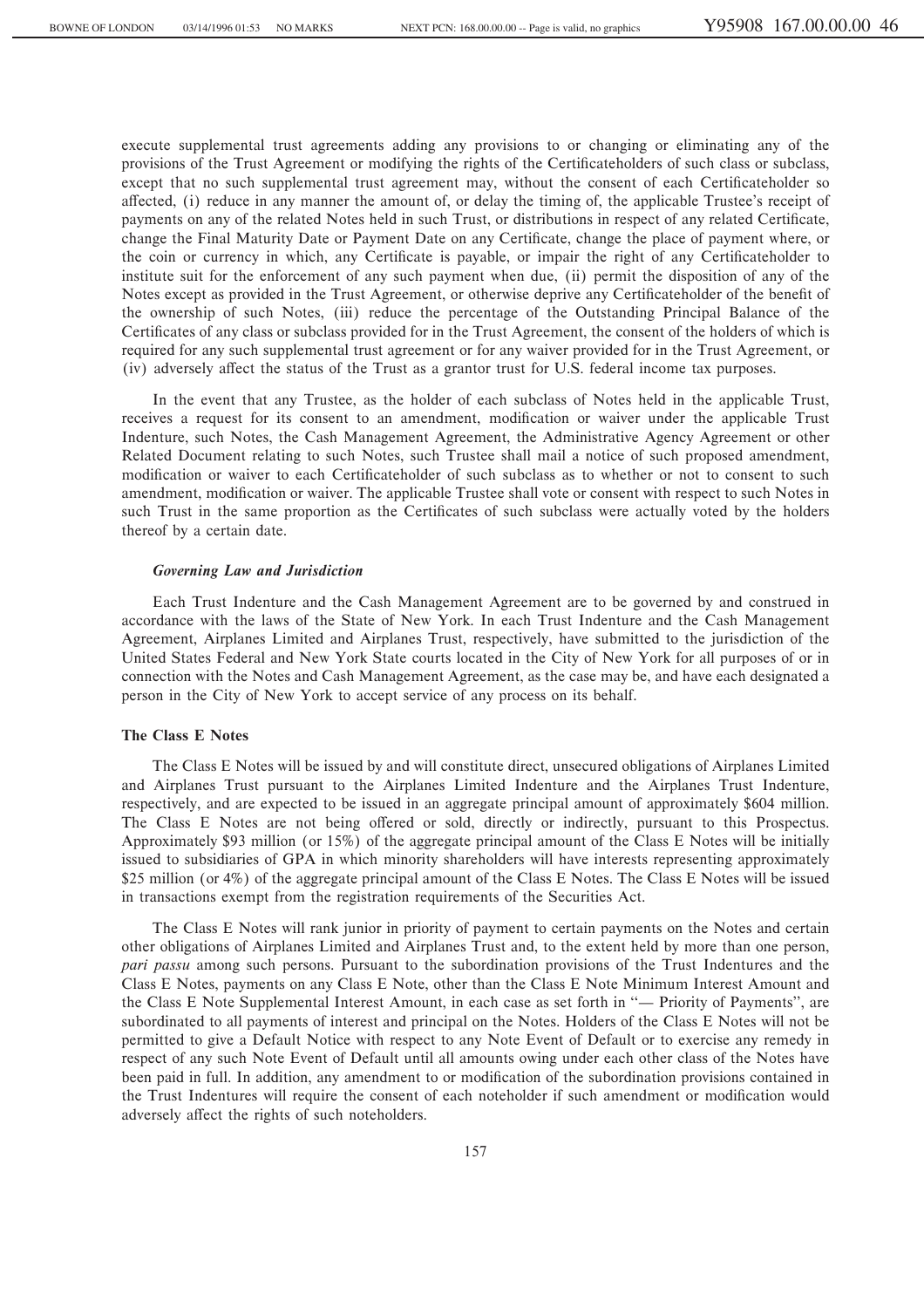The Class E Notes will be issued in fully certificated form. The Class E Notes will accrue interest for each Interest Accrual Period at a rate of 20% per annum, payable monthly in arrears on each Payment Date, commencing May 15, 1996. The stated interest rate on the Class E Notes shall be adjusted by reference to the U.S. Consumer Price Index. Except for the Class E Note Minimum Interest Amount *plus* the Class E Note Supplemental Interest Amount, each of which will be paid interest at a rate of 1% and 10% multiplied by the initial Outstanding Principal Balance of the Class E Note on the Closing Date, respectively, no interest will be payable on the Class E Notes until all of the interest, principal and premium, if any, on the Notes have been repaid in full. Interest accrued but not paid on the Class E Notes on each Payment Date will accrue during each Interest Accrual Period until the principal of the Class E Notes shall have been repaid. The Class E Note Minimum Interest Amount *plus*, in more limited circumstances, the Class E Note Supplemental Interest Amount will be paid on each Payment Date only to the extent that Airplanes Group has Available Collections sufficient to make such payment after paying or providing for each of the items ranking prior to such payment in the order of priority described under "— Priority of Payments".

Principal of the Class E Notes will not be payable until the Outstanding Principal Balance of the Notes is reduced to zero.

The terms of the Class E Notes require, *inter alia*, that the Class E Noteholders pay over to the Cash Manager any money (including principal or interest) paid to them in the event that the Cash Manager, acting in good faith, determines subsequently that such monies were not paid in accordance with the priority of payment obligations described above under "— Priority of Payments" or as a result of any other mistake of fact or law on the part of the Cash Manager in making such payment.

Under Airplanes Limited's Articles of Association and the Airplanes Trust Agreement, the holder or holders of a majority in aggregate principal amount of the Class E Notes have the right to appoint one of Airplanes Limited's Directors and one of Airplane Trust's Controlling Trustees while the Class E Notes are Outstanding. Initially, it is expected that GPA, as holder of a majority of the initial aggregate principal amount of the Class E Notes, will appoint Edward Hansom as such Director and Controlling Trustee. If GE Capital exercises its right to acquire at least 90% of the ordinary share capital of GPA Group, the holder of a majority in aggregate principal amount of the Class E Notes will be entitled to dismiss the Directors of Airplanes Limited and all of the Controlling Trustees of Airplanes Trust and to appoint new Directors and Controlling Trustees. There can be no assurance, however, that GE Capital will elect to acquire any of such ordinary shares. Neither the Certificates nor the Notes are obligations of, or guaranteed by, or offered for sale by, GE Capital, GECAS or any of their affiliates.

At such time, if any, as the Directors and Controlling Trustees have been appointed by the holder of a majority in aggregate principal amount of the Class E Notes, then the Directors and Controlling Trustees of Airplanes Group shall have the authority, acting on a majority vote, without any independent committee veto rights, to cause Airplanes Group to sell, directly or indirectly, all of the assets of the Airplanes Group, whether through a stock or an asset sale, to any person who provides, as consideration therefor, any combination of cash, obligations of the United States government or of corporate issuers rated at least AA<sup>+</sup> or its equivalent, and Class E Notes which, through the payment of interest, principal and premium, if any, in respect thereof, will be sufficient to repay or defease, as the case may be, the Notes in accordance with their terms, discharge any Class E Notes not so transferred and pay the Discounted Annual Dividend Amount, plus any arrears of the Annual Dividend Amount.

### **The Cash Management Agreement**

The following summary description of the Cash Management Agreement is subject to, and qualified in its *entirety by reference to, the provisions of each Trust Indenture and the Cash Management Agreement, forms* of which are filed as exhibits to the Registration Statement of which this Prospectus forms a part.

Each payment of cash in respect of any class of Notes and all other payments to be received by Airplanes Limited or Airplanes Trust or made by either of them pursuant to the applicable Trust Indenture will be directed by the Cash Management Agreement.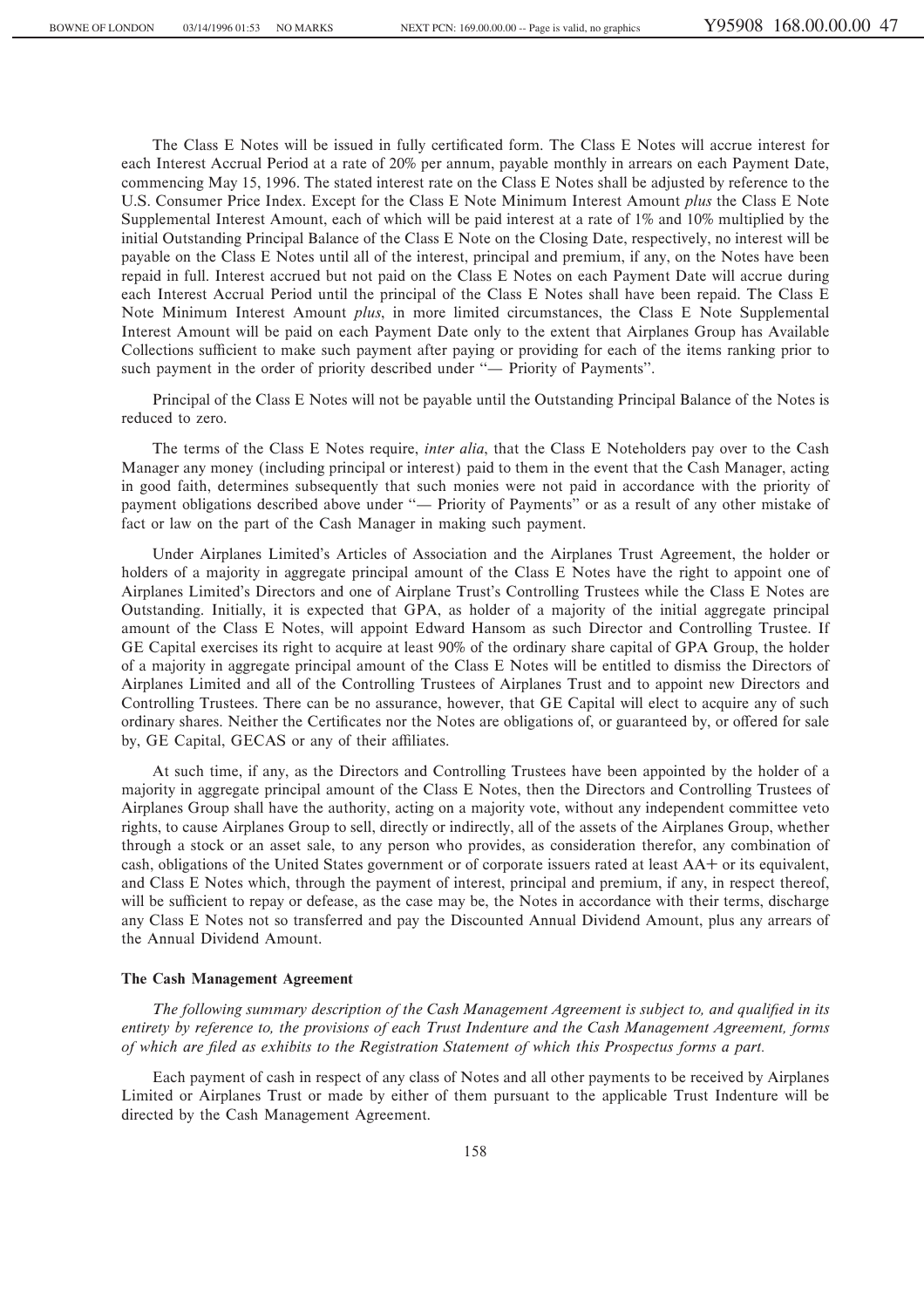The Cash Management Agreement will be entered into by Airplanes Limited, Airplanes Trust, the Cash Manager, GPA Group, Indenture Trustees and the Security Trustee. The Cash Management Agreement appoints the Cash Manager to administer the Accounts, to monitor the performance of Airplanes Group, to prepare reports with respect to such performance and to perform certain other specified administrative tasks on behalf of Airplanes Group. The Cash Manager shall ensure that the proceeds of the Airplanes Group assets are deposited in the Collection Account. The Cash Management Agreement and each Trust Indenture set forth a number of covenants of Airplanes Group with respect to the conduct of Airplanes Group's business and the Airplanes Group assets and provides for the establishment and operation of the Accounts. Upon the occurrence of a Note Event of Default, the Cash Manager will distribute funds in the manner set forth in the Indenture.

### **The Accounts**

On or prior to the Closing Date, the Cash Manager, acting on behalf of the Security Trustee, will establish the following accounts: (i) the Collection Account, (ii) the Lessee Funded Account, (iii) the Expense Account and (iv) the Rental Accounts (collectively with the Proceeds Account, the Refinancing Account and the Defeasance/Redemption Account, and including any ledger or subledger accounts maintained therein, the "**Accounts**"). Each of the Collection Account, the Expense Account, most of the Rental Accounts and the Lessee Funded Account will be established at a bank having (i) a long-term unsecured debt rating of not less than AA, or the equivalent, by the Rating Agencies or (ii) a certificate of deposit rating of  $A-1$ <sup>+</sup> by Standard & Poor's, P-1 by Moody's and that is acceptable to the other Rating Agencies. Where required by the terms of the relevant Leases, certain Rental Accounts may be established at banks having ratings of less than AA, or the equivalent, by the Rating Agencies or a certificate of deposit rating of less than A-1+ by Standard & Poor's and P-1 by Moody's. Except where local legal or regulatory reasons do not permit, all of such accounts will be held in the names of the Security Trustee, who will have sole dominion and control over the Accounts, including, *inter alia*, the sole power to direct withdrawals from or transfers among such accounts. Subject to certain conditions set forth in the Cash Management Agreement, the Security Trustee will delegate such authority over the Accounts to the Cash Manager; *provided* that the Security Trustee will not be responsible for the acts or omissions of the Cash Manager.

For as long as any Notes remain Outstanding, funds on deposit in the Accounts will be invested and reinvested at Airplanes Group's written direction (which direction may be delegated, at Airplanes Group's discretion, to the Cash Manager pursuant to the terms of the Cash Management Agreement) in one or more Permitted Account Investments maturing, in the case of the Collection Account and Expense Account, such that sufficient funds shall be available to make required payments on the first succeeding scheduled Payment Date after such Permitted Account Investments are made; *provided* that investment and reinvestment of funds in the Lessee Funded Account must be made in a manner and with maturities that conform to the requirements of the related Leases. Investment earnings on funds deposited in any Account, net of losses and investment expenses, will, to the extent permitted by the terms of such related Leases in the case of such funds in the Lessee Funded Account, be deposited in the Collection Account and treated as collections.

### *Rental Accounts*

The Lessees will make all payments under the Leases directly into the applicable Rental Accounts. Pursuant to the Cash Management Agreement, the Cash Manager will transfer, or cause to be transferred, all funds deposited into the Rental Accounts into the Collection Account as collections within one Business Day of receipt thereof (other than certain limited amounts, if any, required to be left on deposit for local legal or regulatory reasons).

# *The Collection Account*

Collections will include all amounts received by Airplanes Group, including (i) Rental Payments, (ii) payments under any letter of credit, letter of comfort, letter of guarantee or other assurance in respect of a Lessee's obligations under a Lease, (iii) the Liquidity Reserve Amount deposited into the Collection Account on the Closing Date, (iv) any cash purchase price adjustment received by a member of Airplanes Group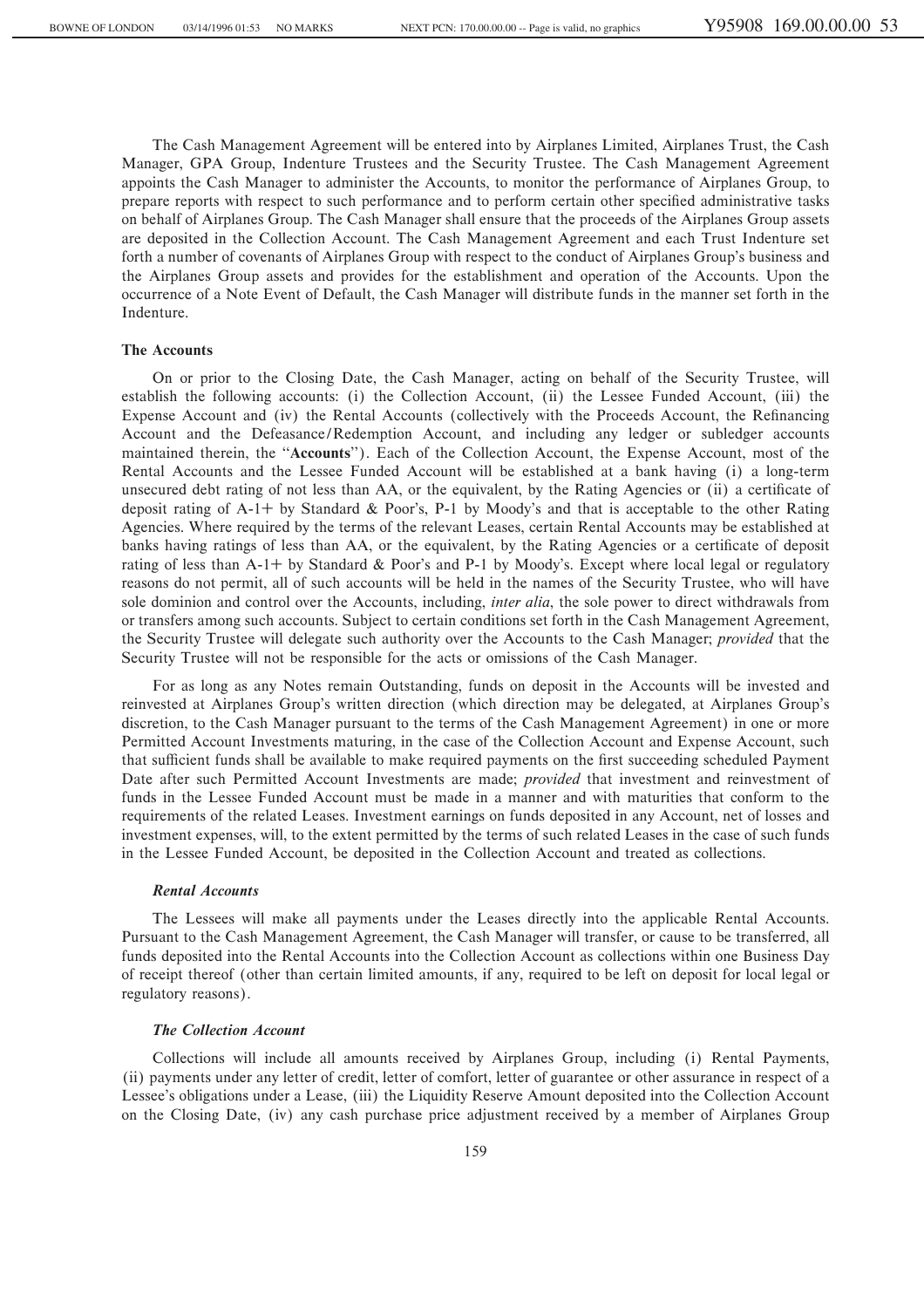pursuant to the Stock Purchase Agreements, (v) amounts received in respect of claims for damages or in respect of any breach of contract for nonpayment of any of the foregoing (including any amounts received from any Airplanes Group subsidiary, whether by way of distribution, dividend, repayment of a loan or otherwise and any proceeds received in connection with any Allowed Restructuring), (vi) net proceeds of any Aircraft sale or amounts received under any Aircraft Agreement, (vii) proceeds of any insurance payments in respect of any Aircraft or any indemnification proceeds, (viii) certain amounts transferred from the Lessee Funded Account to the Collection Account, (ix) net payments to Airplanes Group under any Swap Agreement, (x) investment income, if any, on all amounts on deposit in the Accounts (in each case to the extent consistent with the terms of applicable related Leases) and (xi) any other amounts received by any member of Airplanes Group other than Segregated Funds, certain funds to be applied in connection with a redemption, certain funds received in connection with a Refinancing and other amounts required to be paid over to any third-party pursuant to any Related Document (collectively, the "**Collections**").

Collections on deposit in the Collection Account will be calculated by the Cash Manager on the Calculation Date. The portion of the Required Expense Amount that not been paid directly by the Cash Manager to Expense payees will be transferred into the Expense Account on each Payment Date and the Cash Manager may, from time to time, transfer other amounts into the Expense Account in respect of unanticipated Expenses falling due and payable within such Interest Accrual Period. To the extent funds are available therefor on any Payment Date, the Cash Manager will also transfer amounts in respect of expenses and costs that are not regular, monthly recurring expenses anticipated to become due and payable in any future Interest Accrual Period (""**Permitted Accruals**''). Amounts received in respect of certain segregated Security Deposits and Maintenance Reserves (as described below) will be transferred directly into the Lessee Funded Account.

### *Liquidity Reserve Amount*

All Collections received by Airplanes Group will either be transferred to another Account as described above and below, paid to the appropriate third party on behalf of Airplanes Group or held in the Collection Account as a part of the Liquidity Reserve Amount, a balance required to be held by Airplanes Group in the Collection Account pursuant to the Cash Management Agreement and each Trust Indenture. The Liquidity Reserve Amount is (i) the Maintenance Reserve Amount, initially equal to \$80.0 million, (ii) the Security Deposit Reserve Amount, initially expected to be equal to approximately \$65.0 million, and (iii) the Miscellaneous Reserve Amount, initially equal to \$40.0 million.

The initial Liquidity Reserve Amount is expected to be equal to approximately \$185.0 million and may be increased or decreased from time to time by an action of the Board in light of significant changes in, *inter alia*, the condition of the Aircraft, the terms and conditions of Future Leases, the financial condition of the Lessees or prevailing industry conditions; *provided* that the Airplanes Group will obtain confirmation in advance in writing from the Rating Agencies that any such proposed reduction in the Liquidity Reserve Amount (other than a reduction attributable solely to a decrease in the Security Deposit Reserve Amount as a result of Airplanes Group entering into Future Leases requiring lower security deposits than expired Leases) will not result in a lowering or withdrawal by any such Rating Agencies of their respective ratings of any class of Certificates. If the balance of funds on deposit in the Collection Account should fall below the Liquidity Reserve Amount at any time (including as a result of Airplanes Group's determination that the Liquidity Reserve Amount should be increased, as required by the Rating Agencies or otherwise), Airplanes Group may continue to make all payments, including required payments on the Notes, which rank prior to, or *pari passu* with, payments of accrued and unpaid interest on the Class D Notes under "The Notes and the Guarantees — Priority of Payments'' and any Permitted Accruals, *provided* that the balance of funds in the Collection Account does not fall below the sum of the Maintenance Reserve Amount and the Miscellaneous Reserve Amount at their then current levels. However, the balance of funds in the Collection Account may fall below the sum of the Maintenance Reserve Amount and the Miscellaneous Reserve Amount, at their then current levels, and Airplanes Group may continue to make payments of (i) all accrued and unpaid interest on, and, on the Final Maturity Date of any class or subclass thereof, principal of such class or subclass of the most senior class of Notes then Outstanding to avoid a Note Event of Default; and (ii) Swap Payments.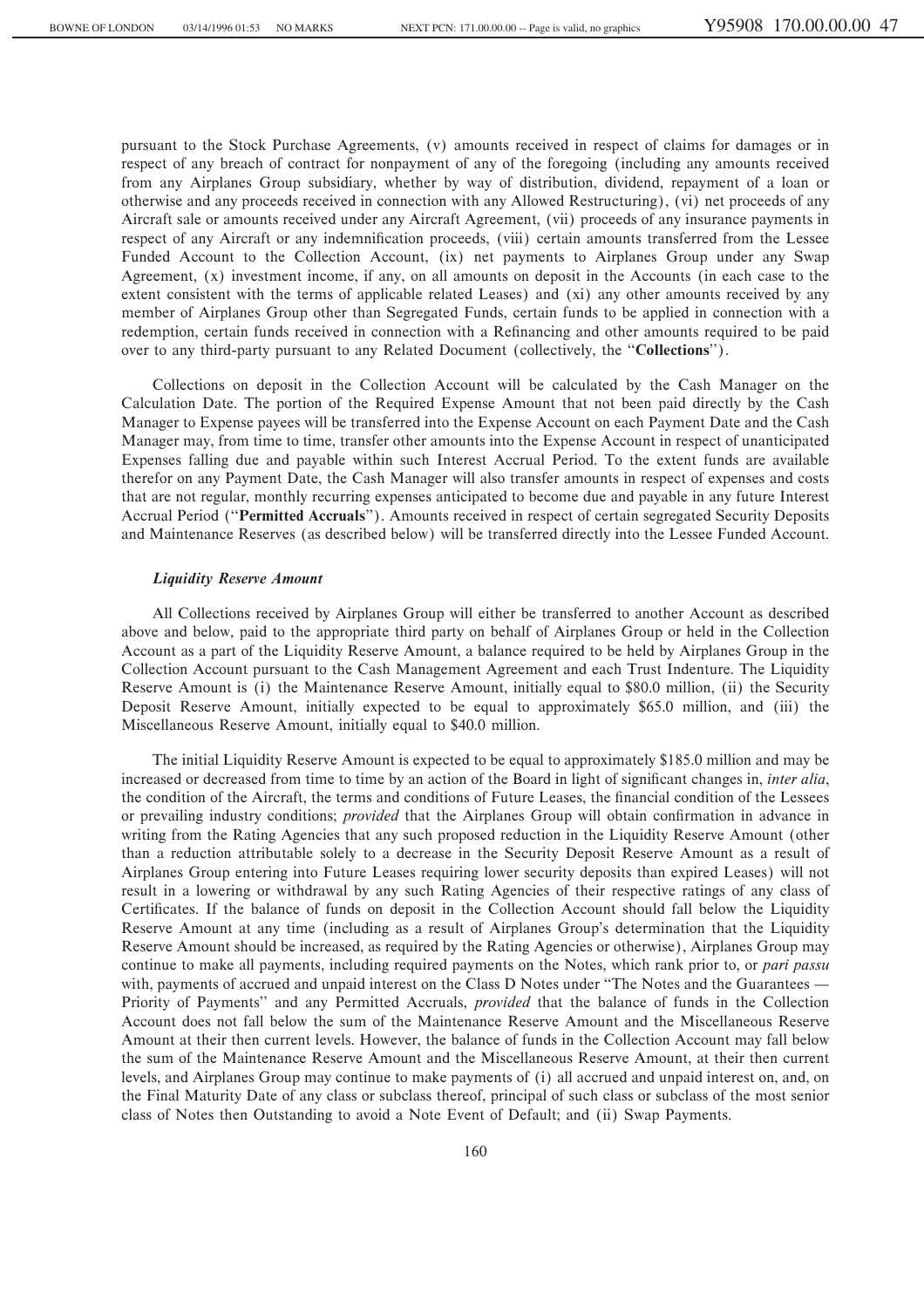At such time as the aggregate Outstanding Principal Balance of the Notes is less than or equal to the Liquidity Reserve Amount, the balance of funds, if any, in the Collection Account will be distributed in accordance with the priority of payments established for the Notes.

# *The Lessee Funded Accounts*

Pursuant to the terms of the Leases, certain Lessee Security Deposits and supplemental rent payments to provide for Maintenance Reserves may be required to be segregated from other Airplanes Group funds. Amounts received from Lessees in respect of such Security Deposits and maintenance obligations will be held in the Lessee Funded Account. Amounts on deposit in the Lessee Funded Account will be accounted for, and, if required by any Lease, segregated, on a per Lease basis. Funds on deposit in the Lessee Funded Account will be used to make certain maintenance and security deposit repayment related payments (or such other payments as may be required or permitted under the terms of the relevant Leases) or may be applied against maintenance-related payments otherwise required to be made by the lessee during the term of the related Lease and will not be used to make payments in respect of the Notes or the Certificates at any time, including after the delivery of a Default Notice. In certain circumstances where Lessees relinquish their rights to receive certain maintenance and security deposit payments upon the expiration of a lease, surplus funds may be credited from the Lessee Funded Account to the Collection Account.

### *The Expense Account*

On each Payment Date, the Cash Manager will withdraw from the funds deposited in the Collection Account, in the priority of payments established for the Notes, an amount equal to the Required Expense Amount, which amount will then be used to pay the Expenses. To the extent that the Required Expense Amount has not been paid directly by the Cash Manager to Expense payees, the Required Expense Amount will be deposited into the Expense Account. In addition, in the period between Payment Dates, the Cash Manager may make further withdrawals of cash from the Collection Account in order to satisfy Expenses due and payable prior to the next Payment Date that were not previously anticipated to become so due and payable on the previous Payment Date. If funds on deposit in the Collection Account are less than the Required Expense Amount on any Payment Date, Airplanes Group will be unable to pay the Required Expense Amount in full on such date, which may lead to a default under one or more of the Related Documents or Airplanes Group's various service agreements. All Available Collections remaining in the Collection Account will be used by the Cash Manager to make payments on the Notes and the Class E Notes in accordance with the priority of payments established therefor under "The Notes and the Guarantees — Priority of Payments".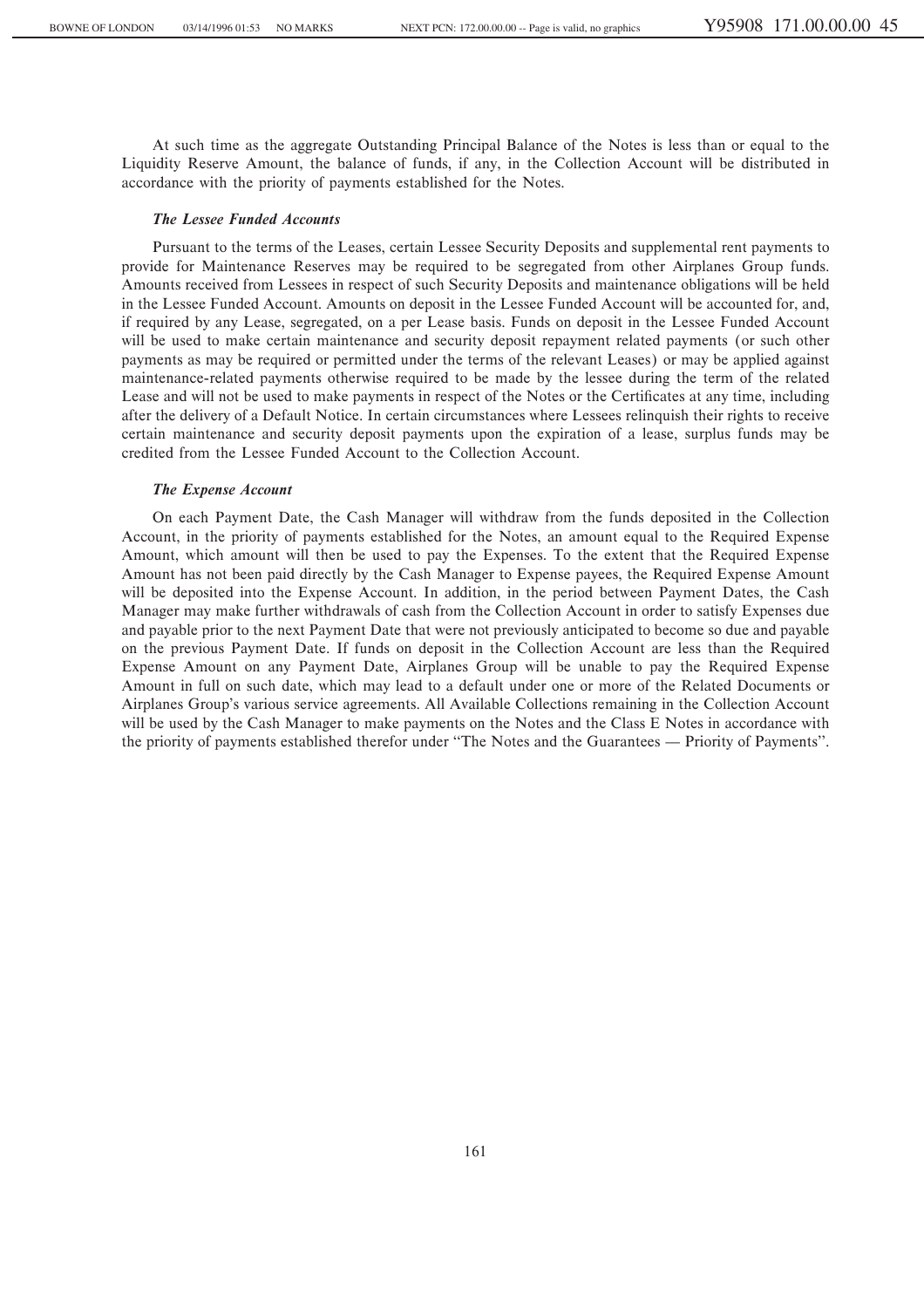# **REPORTS TO CERTIFICATEHOLDERS**

On each Payment Date and any other date for distribution of any payments with respect to each class or subclass of Certificates then Outstanding, the applicable Trustee will include with each distribution of any payment to a Certificateholder a statement with respect to such distribution to be made on such Payment Date or other date, as the case may be, setting forth the following information:

| (i)   | With respect to each Payment Date, (A) the balances on deposit on the Calculation Date       |
|-------|----------------------------------------------------------------------------------------------|
|       | immediately preceding the prior Payment Date, (B) the aggregate amounts of deposits and      |
|       | withdrawals between such Calculation Date and the Calculation Date immediately preceding the |
|       | Payment Date and (C) the balances on deposit in the Expense Account, Collection Account and  |
|       | Lessee Funded Account on the Calculation Date immediately preceding such Payment Date.       |
| (ii)  | Analysis of Expense Account Activity                                                         |
|       |                                                                                              |
|       | Payments during period between prior Calculation Date and the relevant                       |
|       | Calculation Date;                                                                            |
|       |                                                                                              |
|       |                                                                                              |
|       |                                                                                              |
| (iii) | Analysis of Collection Account Activity                                                      |
|       |                                                                                              |
|       | - Required Expense Amount (including on preceding Payment Date)                              |
|       | - Net Transfer to Lessee Funded Accounts during period                                       |
|       |                                                                                              |
|       |                                                                                              |
|       |                                                                                              |
|       | Balance on relevant Calculation Date (separately stating the components                      |
|       |                                                                                              |
|       | Analysis of current Payment Date distributions                                               |
| (iv)  | Payments on the Certificates                                                                 |
|       | (a) Floating Rate Certificates (by class or subclass)                                        |
|       | Applicable LIBOR for the current Interest Accrual Period                                     |
|       | Applicable Margin for the current Interest Accrual Period                                    |
|       | Applicable Interest Rate for the current Interest Accrual Period                             |
|       |                                                                                              |
|       |                                                                                              |
|       |                                                                                              |
|       |                                                                                              |
|       |                                                                                              |
|       |                                                                                              |
|       | Redemption Amount                                                                            |
|       |                                                                                              |
|       |                                                                                              |
|       |                                                                                              |
|       |                                                                                              |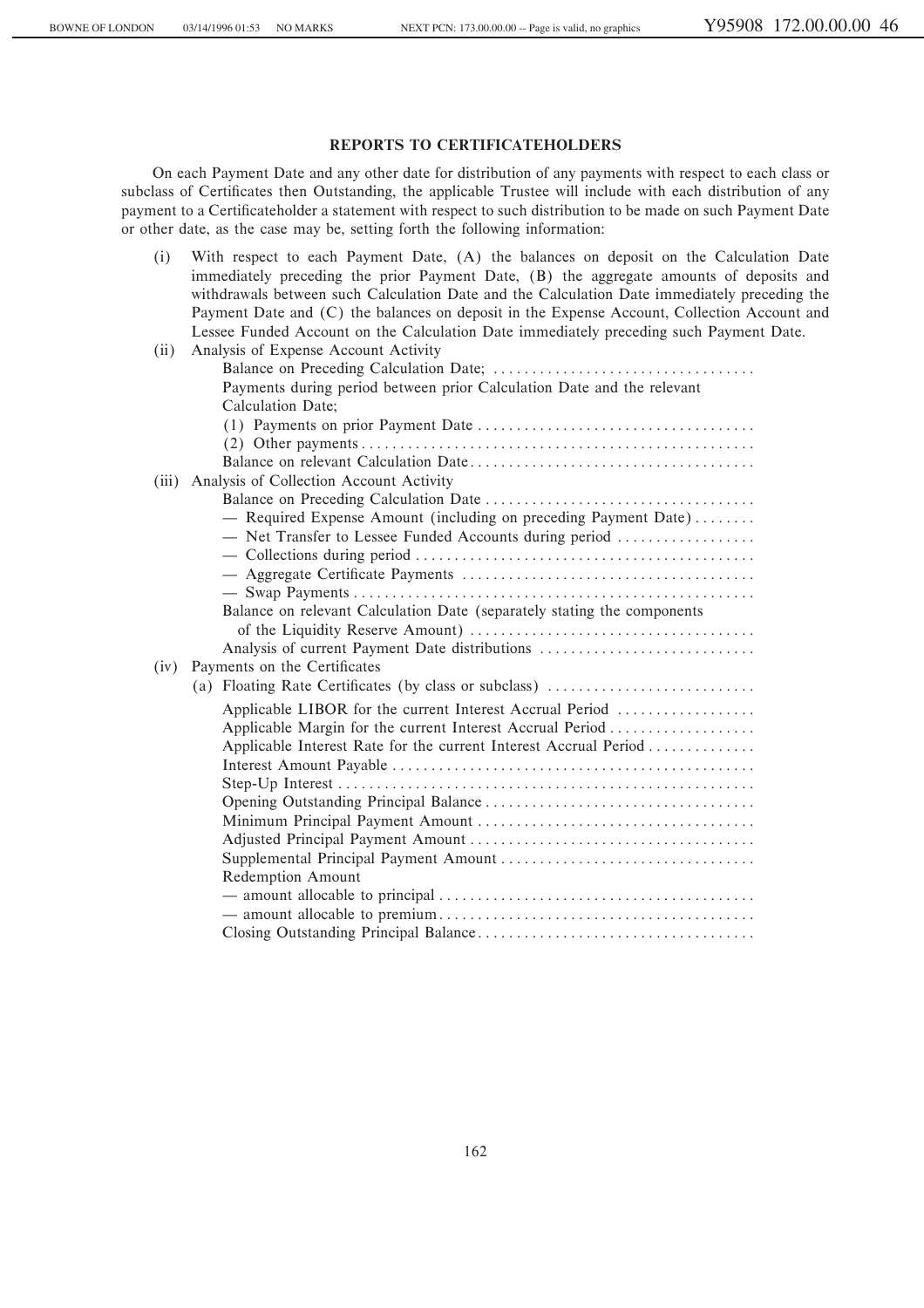| (b) Fixed Rate Certificates (by class)                                                                         |
|----------------------------------------------------------------------------------------------------------------|
|                                                                                                                |
| Redemption Amount                                                                                              |
| Pool Factors and scheduled payment amounts in the event of a                                                   |
| Floating Rate Certificate information for next Interest Accrual Period (by class or<br>(v)<br>subclass)        |
| Payments per \$100,000 Initial Outstanding Principal Balance of Certificates<br>(vi)<br>(by class or subclass) |
|                                                                                                                |
|                                                                                                                |
|                                                                                                                |

These monthly statements will be Ñled with the Securities and Exchange Commission (the "Commission") as a Current Report on Form 8-K. Such monthly statements will not contain financial information with respect to Airplanes Group; however, on the first Payment Date following the filing by Airplanes Group of any Report on Form 10-Q or Form 10-K under the Securities Exchange Act of 1934, as amended, with the Commission with respect to each class or subclass of Certificates then Outstanding, the applicable Trustee will include with each statement accompanying a distribution of any payment as described in  $(i)$ - $(vi)$  above, a supplemental statement setting forth the following information: a copy of the "Airplanes" Group Portfolio Analysis" table in this Prospectus, updated and revised to reflect the current composition of the Portfolio. Each Airplanes Group Report on Form 10-Q or Form 10-K will include disclosure with respect to any material adverse effect of any delinquency or loss in connection with the Leases.

In addition, after the end of each calendar year, the applicable Trustee will furnish to each person who at any time during such calendar year was a holder of any class or subclass of Certificates a statement containing the sum of the amounts determined pursuant to clause (iv) above with respect to such class or subclass for such calendar year or, in the event such person was a holder of record of any class or subclass of Certificates during a portion of such calendar year, for the applicable portion of such calendar year, and such other items as are readily available to such Trustee and which a Certificateholder shall reasonably request as necessary for the purpose of such Certificateholder's preparation of its U.S. federal income tax returns. So long as the Certificates of any class or subclass are registered in the name of DTC or its nominee, such report and such other items will be prepared on the basis of such information supplied to such Trustee by DTC and the DTC Participants, and will be delivered by such Trustee to such DTC Participants to be available for forwarding by such DTC Participants to the applicable Certificateholders in the manner described above.

At such time, if any, as the Certificates of any class or subclass are issued in the form of Definitive Certificates, the applicable Trustee will prepare and deliver the information described above to each holder of record of a Definitive Certificate of such class or subclass as the name and period of beneficial ownership of such holder of record of a Definitive Certificate of such class or subclass appears on the records of the Trustee. The Trustee maintains the records concerning the holders of such Certificates.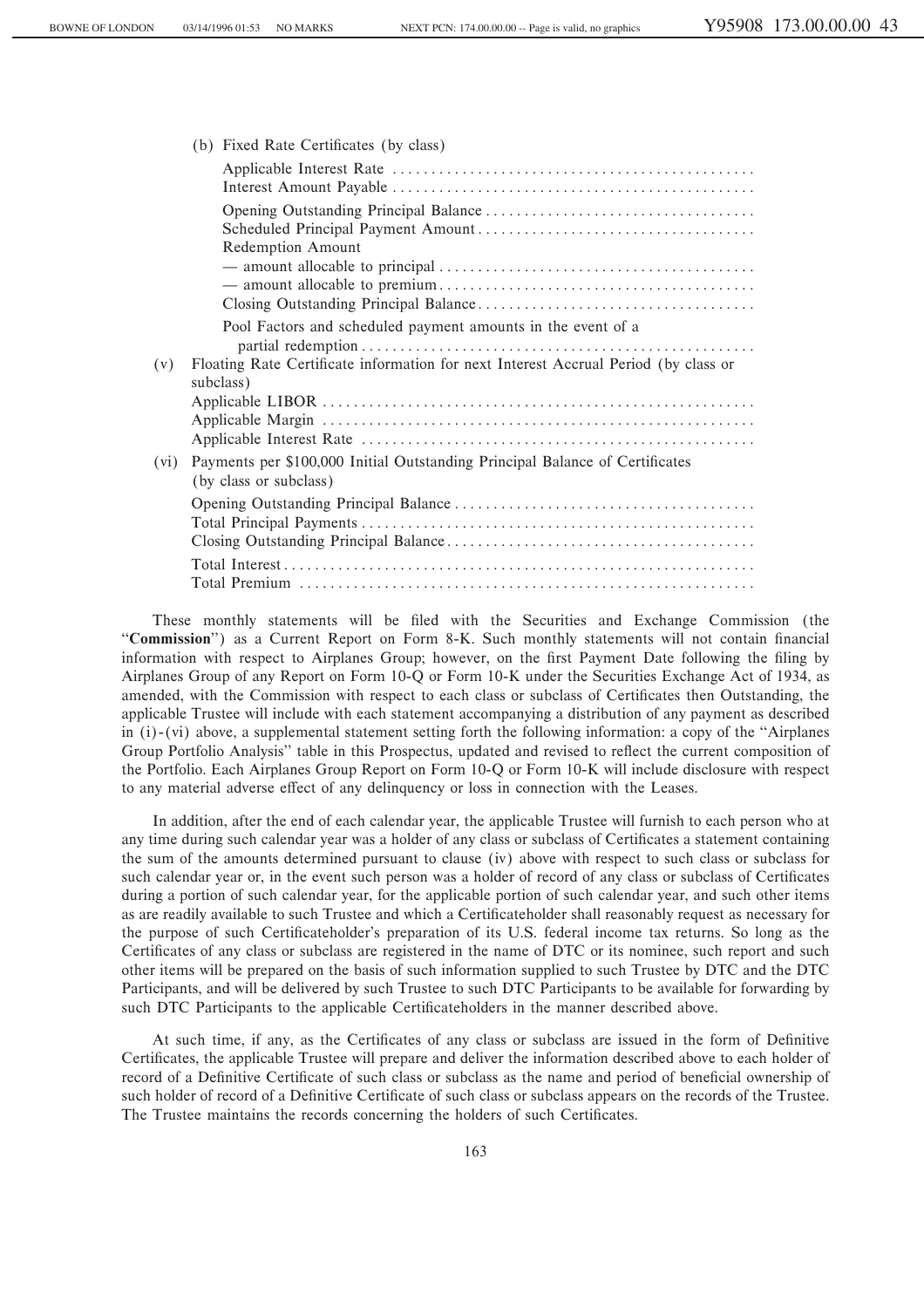The Trustee will publish or cause to be published following each distribution date in a daily newspaper in Luxembourg (expected to be the *Luxemburger Wort*) a notice to the effect that the information set forth in the statement described under "Reports to Certificateholders" will be available at the office of the Listing Agent of Airplanes Group in Luxembourg, Banque Internationale A Luxembourg S.A. (the "Listing **Agent**''), 69 route d'Esch. L-1470 Luxembourg. The Luxembourg Stock Exchange will receive notice promptly following each distribution date. In addition, the Trustee intends to provide such information to Bloomberg Financial Markets promptly following each distribution date for publication on the BLOOMBERG.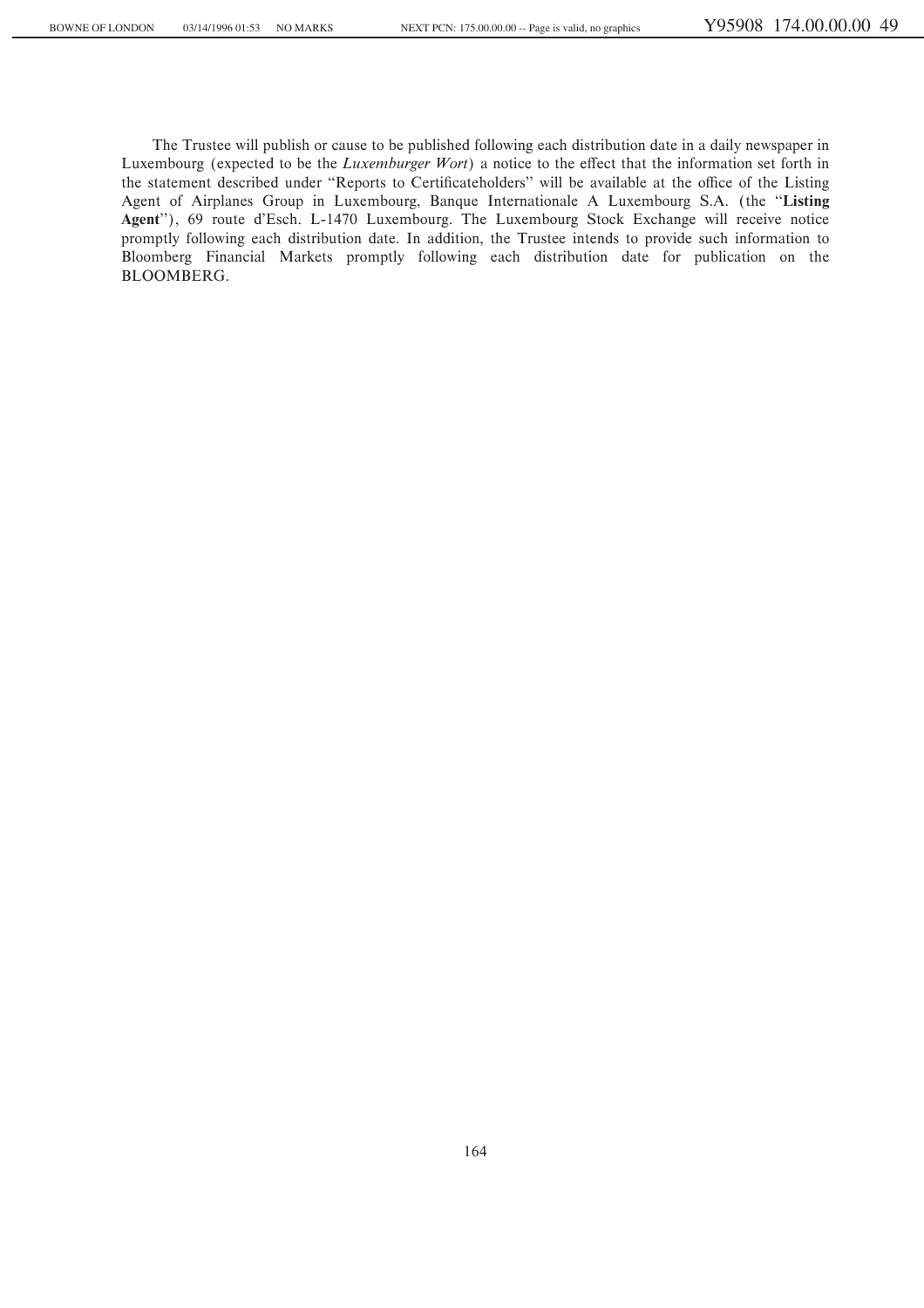# **BOOK-ENTRY REGISTRATION, GLOBAL CLEARANCE AND SETTLEMENT**

### **Book-Entry Registration**

Certificateholders will hold their Certificates through DTC (in the United States) or Cedel Bank or Euroclear (in Europe) if they are participants in such systems, or indirectly through organizations which are participants in such systems. Except as set forth below, the Certificates will be registered in the name of Cede as the nominee for DTC. Certificateholders will be entitled to receive a physical certificate representing such person's interest therein only in the limited circumstances described herein. Unless and until Definitive Certificates are issued, all references herein to actions by Certificateholders will refer to actions taken by DTC upon instructions from participants whose securities are held by DTC (the "DTC Participants"), and all references herein to distributions, notices, reports and statements to Certificateholders will refer to distributions, notices, reports and statements, respectively, to DTC or Cede, as the registered holder of the Certificates, or to DTC Participants for distribution to Certificateholders in accordance with DTC procedures.

Cedel Bank and Euroclear will hold omnibus positions on behalf of their participants through customers' securities accounts in Cedel Bank's and Morgan Guaranty's names on the books of their respective Depositaries which, in turn, will hold such positions in customers' securities accounts in the Depositaries' names on the books of DTC. Citibank, N.A. will act as depositary for Cedel Bank and Morgan Guaranty Trust Company of New York will act as depositary for Euroclear (in such capacities, the ""**Depositaries**'').

Transfers between DTC Participants will occur in the ordinary way in accordance with DTC rules. Transfers between participating organizations whose securities are held by Cedel Bank (the ""**Cedel Participants**'') and participants in Euroclear (the ""**Euroclear Participants**'') will occur in the ordinary way in accordance with the applicable rules and operating procedures of Cedel and Euroclear.

Cross-market transfers between persons holding directly or indirectly through DTC Participants, on the one hand, and directly or indirectly through Cedel Participants or Euroclear Participants, on the other, will be effected by DTC in accordance with DTC rules on behalf of Cedel or Euroclear, as the case may be, by its respective Depositary. However, such cross-market transactions will require delivery of instructions to Cedel or Euroclear, as the case may be, by the counterparty in such system in accordance with its rules and procedures and within its established deadlines. If the transaction meets its settlement requirements, Cedel Bank or Euroclear, as the case may be, will deliver instructions to its respective Depositary to take action to effect final settlement on its behalf by delivering or receiving securities in DTC, and making or receiving payment in accordance with normal procedures for same-day funds settlement applicable to DTC. Cedel Participants and Euroclear Participants may not deliver instructions directly to the Depositaries.

Because of time-zone differences, credits of Certificates received in Cedel Bank or Euroclear as a result of a transaction with a DTC Participant will be made during the securities settlement processing day dated the Business Day following the DTC settlement date. Such credits or any transactions in such Certificates settled during such processing will be reported to the relevant Cedel Participant or Euroclear Participant on such Business Day. Cash received in Cedel Bank or Euroclear as a result of sales of Certificates by or through a Cedel Participant or Euroclear Participant to a DTC Participant will be received with value on the DTC settlement date but will be available in the relevant Cedel or Euroclear cash account only as of the business day following settlement in DTC.

DTC is a limited purpose trust company organized under the laws of the State of New York, a member of the Federal Reserve System, a "clearing corporation" within the meaning of the New York Uniform Commercial Code and a "clearing agency" registered pursuant to the provisions of Section 17A of the Exchange Act. DTC was created to hold securities for DTC Participants and to facilitate the clearance and settlement of securities transactions between DTC Participants through electronic book-entry changes in accounts of DTC Participants, thereby eliminating the need for physical movement of certificates. DTC Participants include securities brokers and dealers (including the Underwriters), banks, trust companies and clearing corporations and may in the future include certain other organizations. Indirect access to the DTC system also is available to others such as banks, brokers, dealers and trust companies that clear through or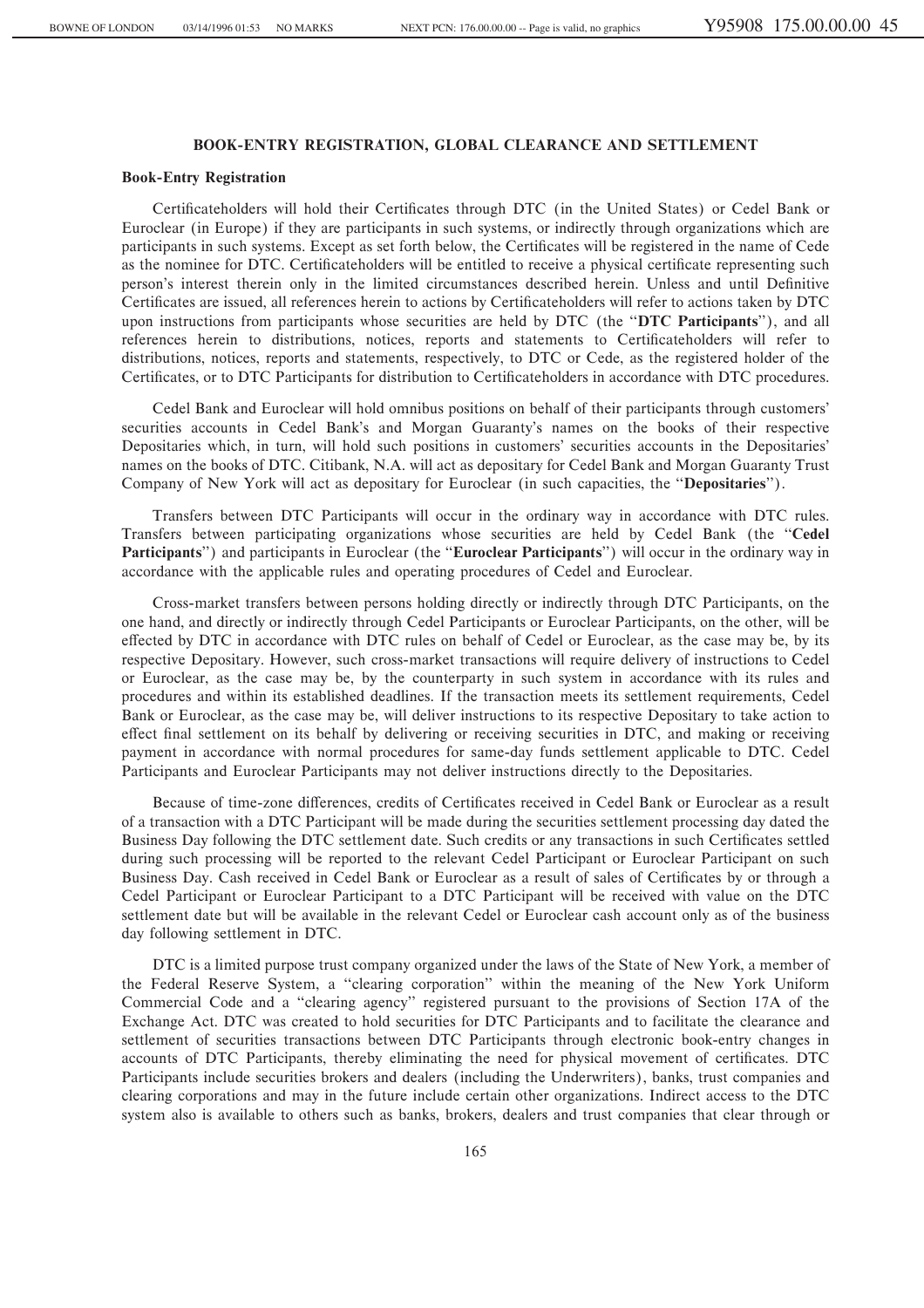maintain a custodial relationship with a DTC Participant either directly or indirectly (""**Indirect Participants**'').

Certificateholders who are not DTC Participants but desire to purchase, sell or otherwise transfer ownership of, or other interests in, the Certificates may do so only through DTC Participants. Indirect Participants are required to effect transfers through a DTC Participant. Payments of interest, principal, and premium, if any, in respect of the Certificates will be made to DTC and are the responsibility of the Trust, Certificateholders will receive all distributions of interest, principal and premium, if any, in respect of the Certificates from the Trustee through DTC Participants and Indirect Participants. Disbursement of such payments to DTC Participants will be the responsibility of DTC and disbursement of such payments to the Certificateholders will be the responsibility of DTC Participants and Indirect Participants. DTC's practice is to credit DTC Participants' accounts on the payment date in accordance with their respective holdings shown on DTC's records unless DTC has reason to believe that it will not receive payment on such payment date. Payments by DTC Participants to Certificateholders will be governed by standing instructions and customary practices, as is the case with securities held for the accounts of customers in bearer form or registered in "street name," and will be the responsibility of such DTC Participant. So long as the Certificates are registered in the name of Cede, the only "Certificateholder" will be Cede, as nominee for DTC. While so registered, Certificateholders will be permitted to exercise the rights of Certificateholders only indirectly through DTC and DTC Participants.

Under the rules, regulations and procedures governing DTC and its operations (the ""**Rules**''), DTC is required to make book-entry transfers of the Certificates among the DTC Participants on whose behalf it acts with respect to the Certificates and to receive and transmit distributions of interest, principal and premium, if any, in respect of the Certificates. DTC Participants and Indirect Participants with which Certificateholders have accounts with respect to the Certificates similarly are required to make book-entry transfers and receive and transmit such payments on behalf of their respective Certificates. The Rules provide a mechanism by which Certificateholders will receive payments and will be able to transfer their interests.

DTC has advised Airplanes Limited, Airplanes Trust and the Trust that it will take any action permitted to be taken by a Certificateholder in respect of each class or subclass of Certificates under the Trust Agreement only at the direction of one or more DTC Participants to whose accounts that class or subclass of Certificates is credited. Additionally, DTC has advised Airplanes Limited, Airplanes Trust and the Trust that it will take such actions with respect to any percentage of the outstanding principal amount of any class or subclass of Certificates only at the direction of and on behalf of the DTC Participants whose holders own such outstanding principal amount. DTC may take conflicting actions with respect to different classes or subclasses of Certificates to the extent that such actions are taken on behalf of DTC Participants whose holdings include such different classes or subclasses of Certificates.

Distributions with respect to Certificates held beneficially through Cedel will be credited to cash accounts of Cedel Participants in accordance with Cedel's rules and procedures, to the extent received by its Depositary. Cedel will take any other action permitted to be taken by a Certificate owner under the Trust Agreement on behalf of a Cedel Participant only in accordance with its rules and procedures and subject to its Depositary's ability to effect such actions on its behalf through DTC.

Securities clearance accounts and cash accounts with the Euroclear Operator are governed by the Terms and Conditions Governing Use of Euroclear and the related Operating Procedures of the Euroclear System and applicable Belgian law (collectively, the ""**Terms and Conditions**''). The Terms and Conditions govern transfers of securities and cash within Euroclear, withdrawals of securities and cash from Euroclear and receipts of payments with respect to securities in Euroclear. All securities of a particular class (or, in the case of the Class A Certificates, subclass) in Euroclear are held on a fungible basis without attribution of specific certificates to specific securities clearance accounts. The Euroclear Operator acts under the Terms and Conditions only on behalf of Euroclear Participants, and has no record of or relationship with persons holding through Euroclear Participants.

Distributions with respect to Certificates held through Euroclear will be credited to the cash accounts of Euroclear Participants in accordance with the Terms and Conditions, to the extent received by its Depositary.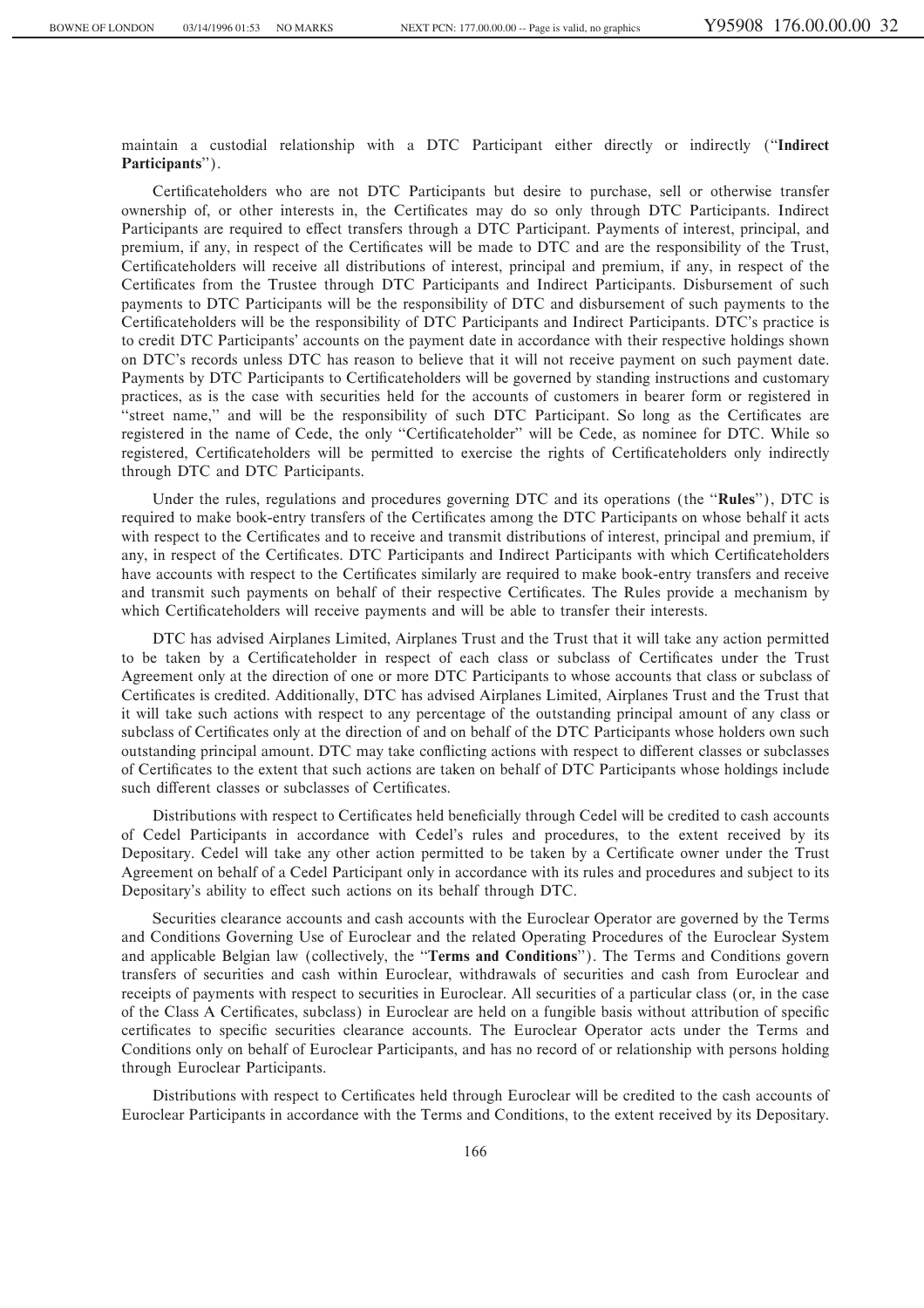The Euroclear Operator will take any other action permitted to be taken by a Certificateholder under the Trust Agreement on behalf of a Euroclear Participant only in accordance with the Terms and Conditions and subject to its Depositary's ability to effect such actions on its behalf through DTC.

Although DTC, Cedel and Euroclear have agreed to the foregoing procedures in order to facilitate transfers of Certificates among participants of DTC, Cedel and Euroclear, they are under no obligation to perform or continue to perform such procedures and such procedures may be discontinued at any time.

### **Definitive Certificates**

The Certificates of any class or subclass may be issued in fully registered, certificated form (**"Definitive** Certificates") to Certificateholders of that class or subclass or their nominees only if (i) Airplanes Limited and Airplanes Trust advise the Trustee in writing that DTC is no longer willing or able to discharge properly its responsibilities as depositary with respect to the Certificates and Airplanes Limited and Airplanes Trust are unable to locate a qualified successor, (ii) Airplanes Limited and Airplanes Trust, at their option, elect to terminate the book-entry system through DTC or (iii) after the occurrence of an Event of Default with respect to such class or subclass, Certificateholders of such class or subclass representing an aggregate of not less than 51% of the aggregate outstanding principal amount of Certificates of such class or subclass advise the Trustee through DTC in writing that the continuation of a book-entry system through DTC (or a successor thereto) is no longer in such Certificateholders' best interest.

Upon the occurrence of any event described in the immediately preceding paragraph, the Trustee will be required to notify all Certificateholders of each affected class or subclass through DTC of the availability of Definitive Certificates of such class or subclass. Upon surrender by DTC of the Certificates of that class or subclass and receipt of instructions for reregistration, the Trustee will reissue the Certificates of that class or subclass as Definitive Certificates to Certificateholders of that class or subclass.

Distributions of principal of, and interest on, any Definitive Certificates will thereafter be made by the Trustee in accordance with the procedures set forth in the Trust Agreement directly to holders of Definitive Certificates in whose names the Definitive Certificates were registered at the close of business on the Record Date. Such distributions will be made by check mailed to the address of such holder as it appears on the register maintained by the Trustee. The final payment on any such Definitive Certificates, however, will be made only upon presentation and surrender of such Definitive Certificates at the office or agency specified in the notice of final distribution to Certificateholders.

Definitive Certificates will be freely transferable and exchangeable for Definitive Certificates of the same class or subclass at the office of the Trustee upon compliance with the requirements set forth in the Trust Agreement. No service charge will be imposed for any registration of transfer or exchange, but payment of a sum sufficient to cover any tax or other governmental charge may be required.

A Certificate that is mutilated, destroyed, lost or stolen may be exchanged or replaced, as the case may be, at the offices of the co-transfer agent and the co-registrar in Luxembourg upon presentation of the Certificate or satisfactory evidence of destruction, loss or theft thereof to the co-transfer agent and co-registrar. An indemnity satisfactory to the co-transfer agent and co-registrar and the Trustee may be required at the expense of the Certificateholder before a replacement Certificate will be issued. The Certificateholder will be required to pay any tax or other governmental charge imposed in connection with such exchange or replacement and any other expenses (including the fees and expenses of the Trustee and the co-transfer agent and co-registrar) connected therewith.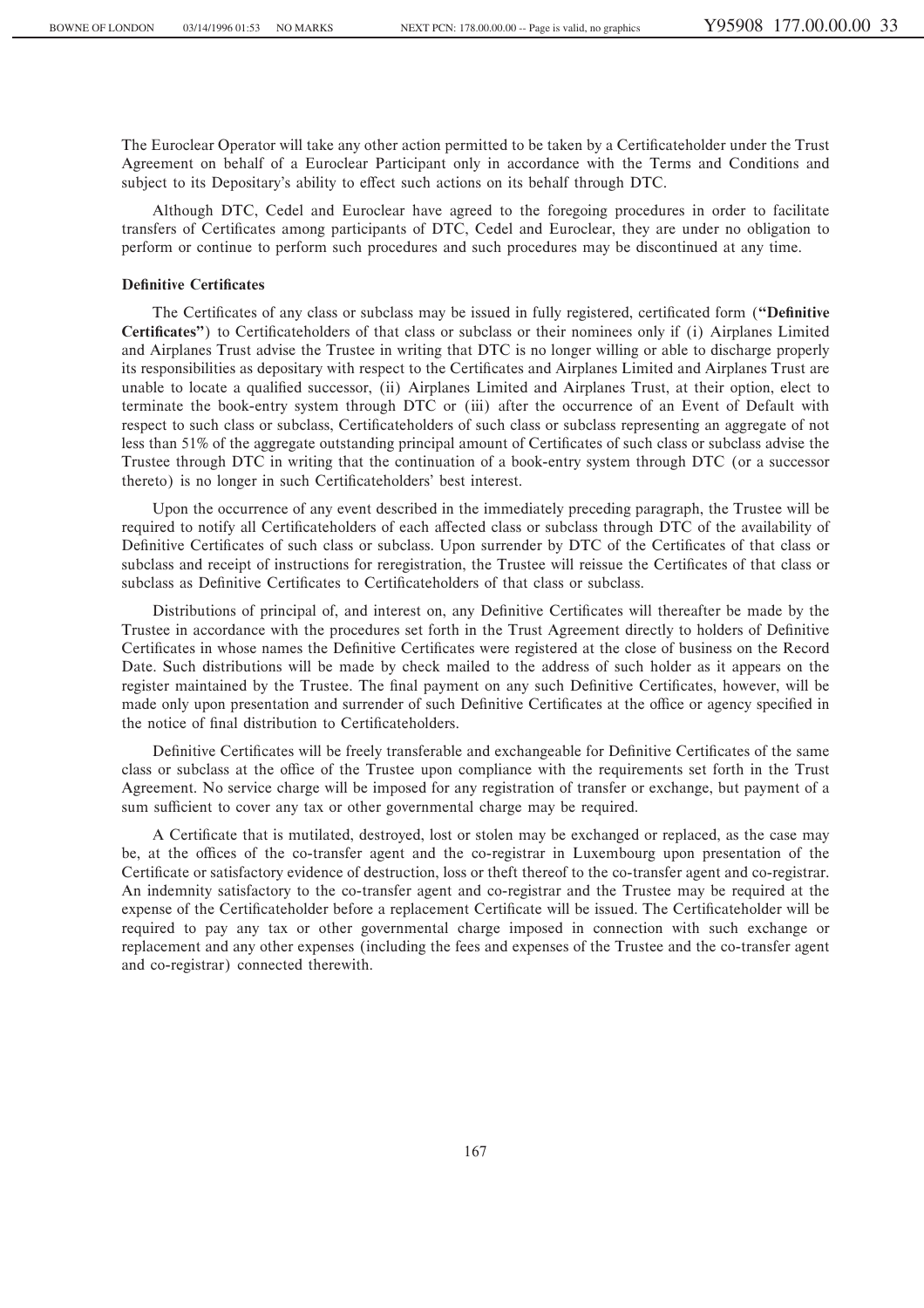# **CUSIP, ISIN and Common Code Numbers**

The Certificates have been accepted for clearance through Euroclear and Cedel Bank. The CUSIP numbers, International Securities Identification Numbers ("ISIN") and the Common Code Numbers ("CCN") are set forth in the table below.

| <b>Class or Subclass</b> | <b>CUSIP</b> | ISIN       | <b>CCN</b> |
|--------------------------|--------------|------------|------------|
|                          | 009451AA3    | 009451AA37 | 6480 438   |
|                          | 009451AB1    | 009451AB10 | 6480 489   |
|                          | 009451AC9    | 009451AC92 | 6480 535   |
| Subclass A-4             | 009451AD7    | 009451AD75 | 6480 543   |
|                          | 009451AE5    | 009451AE58 | 6480 551   |
|                          | 009451AF2    | 009451AF24 | 6480 560   |
|                          |              | 009451AG07 | 6480 578   |
|                          |              | 009451AH89 | 6480 586   |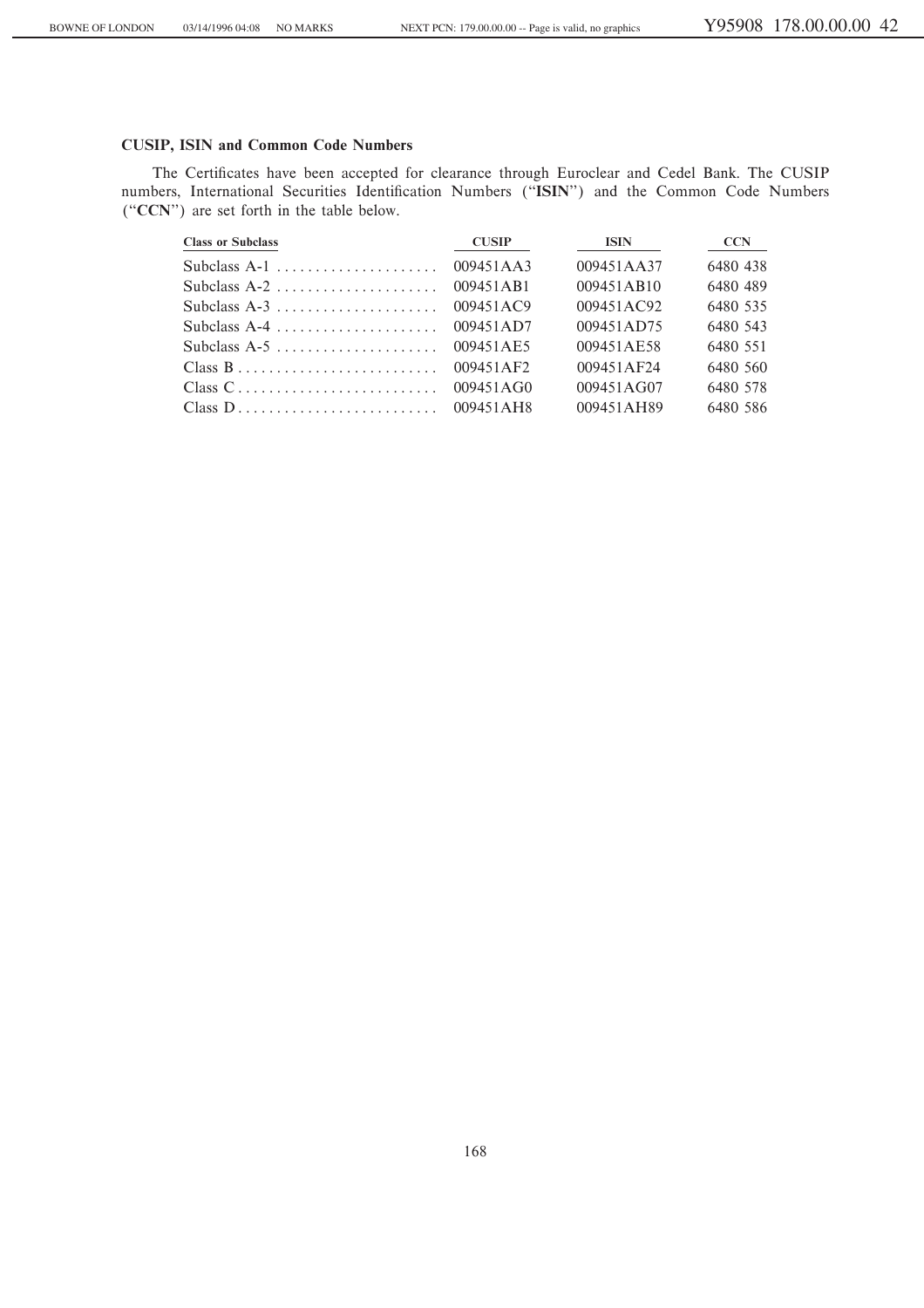# **TAX CONSIDERATIONS**

### **Certain Jersey Tax Considerations**

The following summary is based upon the opinion of Mourant du Feu & Jeune (""**Jersey Tax Counsel**'') as to the tax treatment under Jersey law of Airplanes Limited and the Trust and the tax treatment under Jersey law in relation to the purchase, ownership and disposition of the Airplanes Limited Notes and the Certificates. The discussion is based on an interpretation of laws, regulations, rulings and decisions, including certain letters from the Comptroller of Income Tax for Jersey and the Director of the Financial Services Department, all of which are currently in effect and are subject to change. Any such change may be applied retroactively and may adversely affect the Jersey tax consequences described herein. Unless otherwise specifically noted, the term "Certificateholders" as used in the discussion below (including the discussion with respect to Irish and United States Federal tax consequences) refers to the beneficial owner of the Certificates, and the term "Certificate" refers to both the actual Certificate and the interest in the Certificate held indirectly through Cede, Cedel or Euroclear.

### *Income Taxes*

Airplanes Limited will qualify as an "exempt company" under Article 123A of the Income Tax (Jersey) Law 1961 as amended (the "1961 Law") as long as it makes the returns of information and pays the fees (currently 500 per annum) as required by that Article and, subject to the concession referred to below, as long as no Jersey resident has a beneficial interest (for purposes of the 1961 Law) in Airplanes Limited. As an exempt company, Airplanes Limited will be treated for purposes of the 1961 Law as not resident in Jersey and will pay no Jersey income tax other than on income arising in Jersey (but, by long standing concession, excluding bank deposit interest arising in Jersey) and on profits of its trade (if any) carried on through an established place of business in Jersey. For purposes of the 1961 Law the Comptroller of Income Tax in Jersey, among other things, has: (i) granted a concession to the effect that the Certificateholders and holders of Airplanes Limited Notes will not be regarded as having a beneficial interest (for the purposes of Article 123A of the 1961 Law) in Airplanes Limited; (ii) confirmed that the holding of the shares in the capital of Airplanes Limited by or on behalf of the Charitable Trustees will not prejudice the exempt company status of Airplanes Limited; (iii) confirmed that the income generated by the activities proposed to be undertaken by Airplanes Limited as described herein will not be treated as income arising in Jersey; and (iv) confirmed that the administration in and from Jersey of the business proposed to be undertaken by Airplanes Limited as described herein will not constitute the carrying on of a trade through an established place of business in Jersey. Accordingly, based upon the foregoing, in the opinion of Jersey Tax Counsel, Airplanes Limited will not be subject to Jersey income tax.

In addition, in the opinion of Jersey Tax Counsel, there will not be any Jersey income taxes imposed on the Trust.

### *Withholding Taxes*

In general, Jersey imposes a withholding tax at the rate of 20% on interest and other amounts paid to nonresidents of Jersey with respect to a debt obligation of a company resident in Jersey. However, no such withholding tax is imposed with respect to an exempt company (as defined above). Accordingly, based upon Airplanes Limited's qualification as an exempt company, in the opinion of Jersey Tax Counsel, no withholding tax will be deducted from interest and other amounts paid on the Airplanes Limited Notes on account of Jersey taxes.

In addition, in the opinion of Jersey Tax Counsel, no withholding or deduction on account of Jersey taxes will be imposed with respect to interest and other amounts paid on the Certificates (other than any deduction with respect to payments on the Certificates attributable to withholding on the Airplanes Limited Notes, if any, as described above).

In the event that any Jersey withholding tax is imposed, Certificateholders should note that there is no income tax treaty between the United States and Jersey that would apply to reduce or eliminate such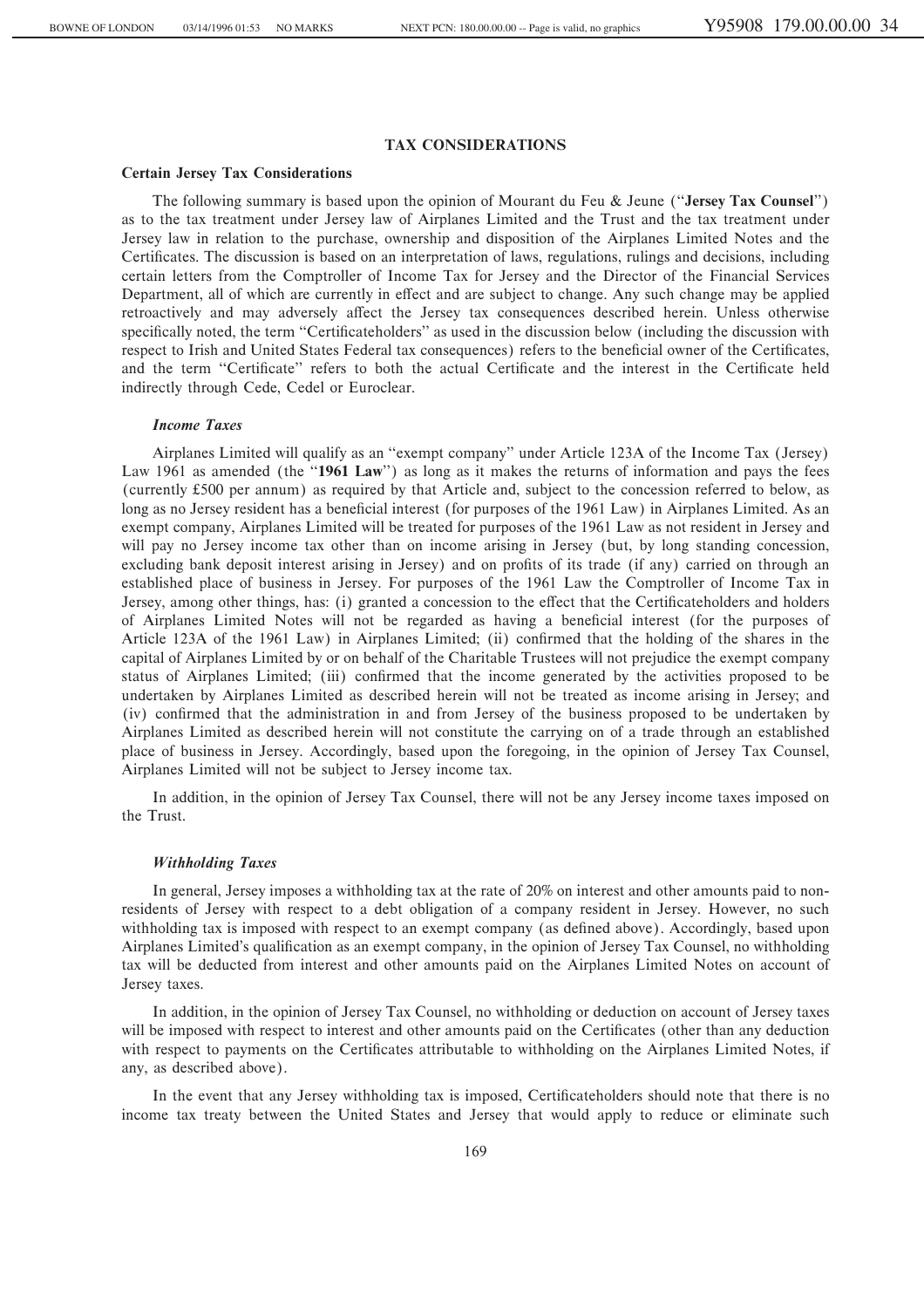withholding. Certificateholders should note further that Airplanes Limited will not be obligated under the terms of the Airplanes Limited Notes, and the Trustee will not be obligated under the terms of the Certificates, to make any additional payments in respect of any such withholding tax. Accordingly, in the event that withholding were to be required on account of Jersey taxes, distributions to Certificateholders may be less than those which would be made on the Certificates in the absence of any such withholding tax.

# *Other Taxes*

There is no taxation of capital gains (other than with respect to certain tax avoidance transactions) in Jersey. As a result, the capital gains of Airplanes Limited on its investments and the capital gains of the Certificateholders on a sale or transfer of their Certificates will not be subject to taxation in Jersey. There is no value added tax or other relevant taxation in Jersey. No stamp duty, stamp duty reserve tax or issue, documentary, registration or other similar tax imposed by any governmental department or other taxing authority of or in Jersey is payable in connection with the creation, initial issue, delivery or transfer *inter vivos* of the Airplanes Limited Notes or the Certificates.

In the event that on the death of a sole individual holder of Certificates who is a non-resident of Jersey, such Certificates or corresponding Airplanes Limited Notes are situated in Jersey (by virtue of their being held on a register in Jersey or in bearer form and held in Jersey at the date of death or otherwise deemed to be so situated under applicable rules of private international law), a grant of probate or letters of administration would have to be obtained in Jersey and a duty of up to 1% of the value of the assets of the deceased situated in Jersey would be payable.

### **Irish Tax Considerations**

The following summary is based on the opinion of McCann FitzGerald on principles of Irish taxation law. These principles depend on interpretation of laws, regulations, rulings and decisions, all of which are currently in effect but are subject to change. Any such change may be applied retroactively and may adversely affect the principles of Irish tax on which the opinion is based. This summary does not address all Irish tax principles that may apply to all categories of potential investors, some of which may be subject to special rules.

# *Irish Income and Withholding Taxes*

A company that is resident in Ireland is subject to Irish tax on its worldwide income and gains, and a company that is not resident in Ireland but which carries on a trade in Ireland through a permanent establishment, branch or agency is subject to Irish taxes on its income and capital gains arising in Ireland. In addition, there generally is an Irish withholding tax imposed on interest paid to non-residents of Ireland by a company resident in Ireland or by a company that is not a resident of Ireland to the extent that such interest is attributable to trade carried on in Ireland through a permanent establishment, branch or agency or is Irish source interest.

In the opinion of McCann FitzGerald, (i) there will be no Irish taxation on the income of, or any capital gain of, Airplanes Limited, Airplanes Trust or the Trust; and (ii) there will be no withholding or deduction on account of Irish taxes with respect to interest and other amounts paid by Airplanes Limited or Airplanes Trust on the Notes, or by the Trust on the Certificates. The foregoing opinion is based on the assumptions that (i) none of Airplanes Limited, Airplanes Trust or the Trust will (a) be Irish tax resident, (b) have a branch, agency or permanent establishment in Ireland or (c) have any Irish source income or gain other than interest paid by their direct and indirect Irish subsidiaries in the course of carrying on relevant trading operations under their Shannon certificates ("Shannon Certified Operations"), and (ii) the interest and other amounts paid on the Notes and Certificates will not be Irish source income.

Airplanes Limited, Airplanes Trust and the Trust intend to operate their business in a way which will satisfy these criteria.

As regards Shannon Certified Operations, and their termination in 2005, see "Risk Factors — Risks Relating to Tax''.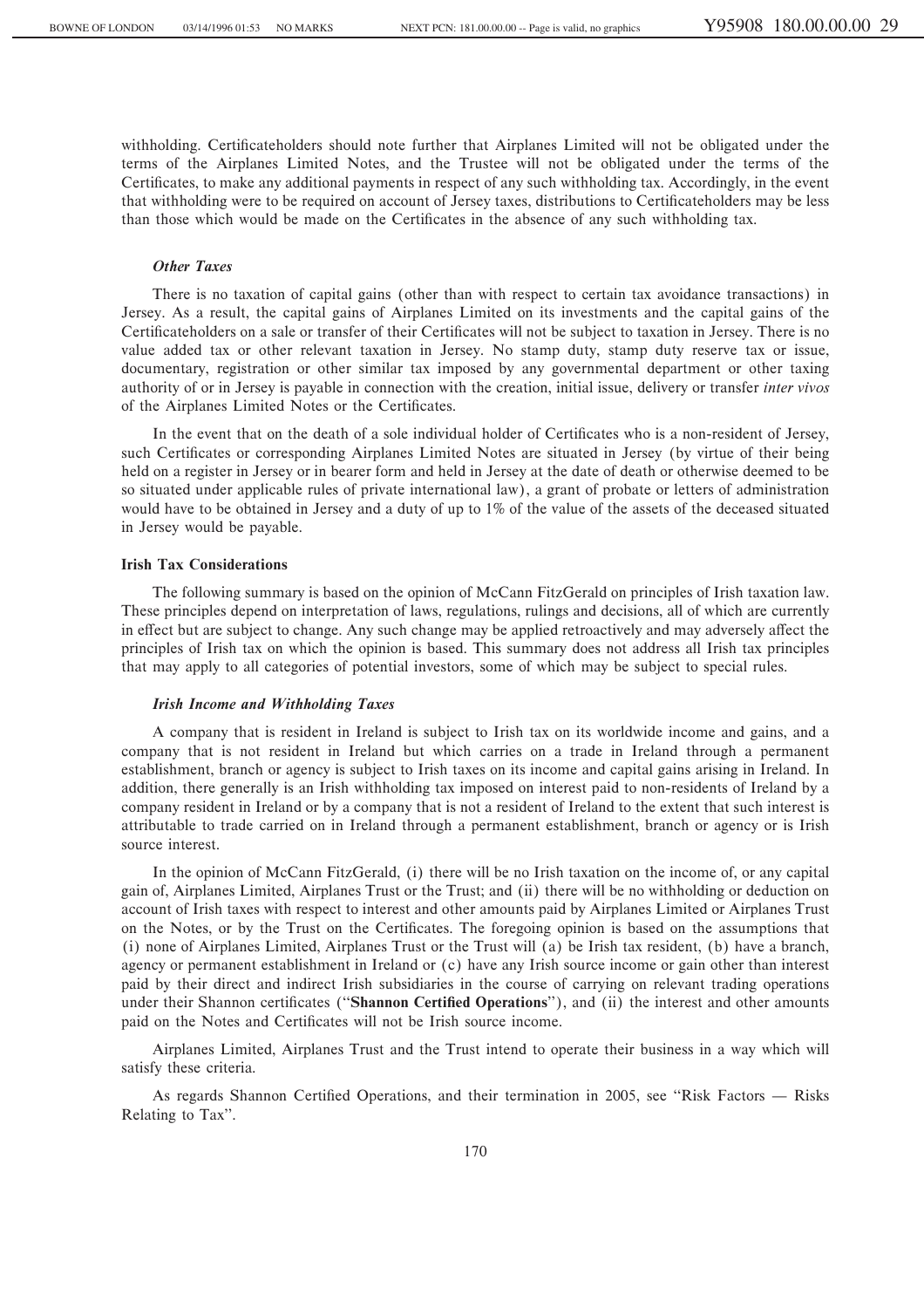In the event that any Irish withholding tax is imposed, Certificateholders should note that neither Airplanes Limited nor Airplanes Trust will be obliged under the terms of the Notes, and the Trustee will not be obliged under the terms of the Certificates, to make any additional payments in respect of any such withholding tax. Accordingly, distributions to Certificateholders would be less than those which would be made on the Certificates in the absence of any such withholding tax.

# *Irish Value Added Tax*

Ireland generally imposes a value added tax on the supply of goods and services. In the opinion of McCann FitzGerald, (i) the purchase by Airplanes Limited of 95% of the issued and outstanding shares of Holding Co. and the purchase by Airplanes Trust of the AeroUSA Shares will not be subject to Irish value added tax, (ii) payments under the Existing Leases to the various Aircraft Owning Companies, Special Lessors, AeroUSA and AeroUSA 3 by the Lessees will not be subject to Irish value added tax and (iii) any Irish value added tax that may become payable by AeroUSA in connection with any management services performed by the Servicer or GPA Group will be eligible to be reclaimed by AeroUSA. The foregoing opinion is based upon certain covenants by each of Airplanes Limited, Airplanes Trust, and AeroUSA regarding its place of business and the location of the Aircraft and on the assumptions that: (i) the aircraft are used or to be used by a transport undertaking operating for reward chiefly on international routes; (ii) none of Airplanes Limited, Airplanes Trust or AeroUSA supply goods or services within Ireland and (iii) input credit would not be denied to an Irish person carrying on the same activity as the payor, if that person were in receipt of the management services.

In general, Irish value added tax will be payable, and may not be reclaimable, in respect of certain management services performed by the Servicer or GPA Group for Airplanes Limited, Airplanes Trust or the Trust.

# *Other Irish Taxes*

In the opinion of McCann FitzGerald no stamp duty, stamp duty reserve tax or issue, documentary, registration or other similar tax imposed by any government department or other taxing authority of or in Ireland will be payable in connection with the creation, initial issue or delivery of the Notes or the Certificates.

# **U.S. Federal Income Tax Considerations**

In the opinion of Davis Polk & Wardwell (""**Federal Tax Counsel**'') the following summary accurately sets forth the material United States federal tax consequences resulting from the purchase, ownership and disposition of Certificates. It does not purport to consider all the possible tax consequences of the purchase, ownership or disposition of the Certificates, and it is not intended to reflect the individual tax position of any holder. It deals only with Certificates held as capital assets. Except as expressly indicated, it is addressed only to initial holders purchasing Certificates at their issue price and does not deal with holders with a special tax status or special tax situations, such as financial institutions or dealers in securities or currencies, Certificates held as a hedge against currency risks or as part of a straddle with other investments or as part of a "synthetic security" or other integrated investment (including a "conversion transaction") consisting of a Certificate and one or more other investments, or situations in which the functional currency of the Certificateholder is not the U.S. dollar. Except to the extent discussed below, this discussion is not applicable to non-United States persons not subject to United States federal income tax on a net income basis. It is based upon the United States federal tax laws and regulations as now in effect and as currently interpreted, and does not take into account possible changes in such tax laws or such interpretations, all of which may be applied retroactively. It does not include any description of the tax laws of any state or local governments within the United States, or of any foreign government, that may be applicable to the Certificates or holders thereof. Persons considering the purchase of Certificates should consult their own tax advisors concerning the application of the United States federal tax laws to their particular situations as well as any consequences arising under the laws of any other taxing jurisdiction.

At closing, the Trust will be provided with an opinion of Federal Tax Counsel, special Federal tax counsel to Airplanes Limited and Airplanes Trust, regarding certain of the United States federal income tax matters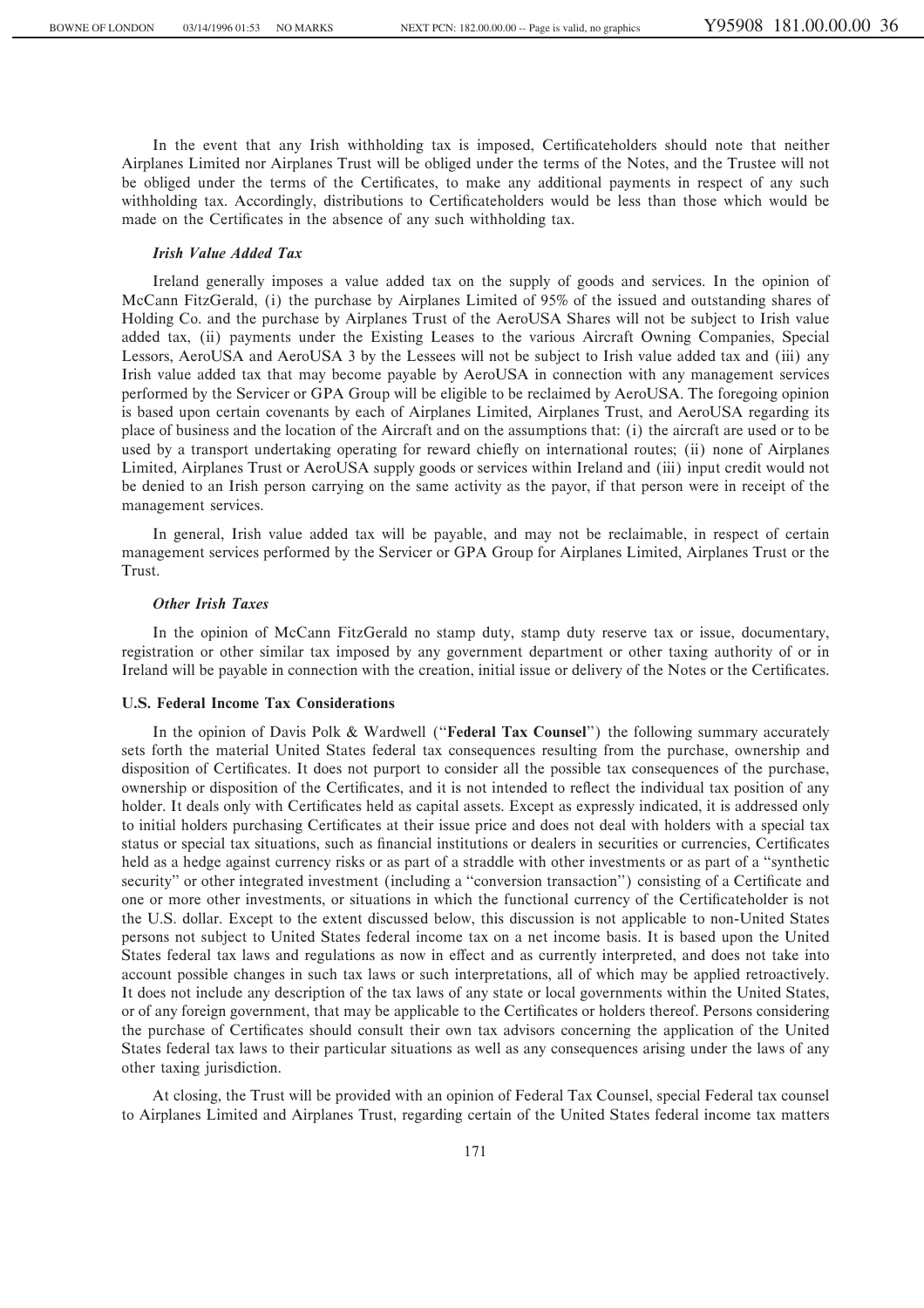discussed below. An opinion of Federal Tax Counsel is not binding on the Internal Revenue Service (the "IRS") or the courts. Prospective investors should note that no rulings have been or will be sought from the IRS with respect to any United States federal income tax consequences discussed below, and no assurance can be given that the IRS will not take contrary positions. Accordingly, each prospective investor is urged to consult its own tax advisor with respect to the United States federal income tax consequences of holding an interest in a Certificate.

For purposes of the discussion below, (i) "United States person" means a citizen or resident of the United States, a corporation, partnership or certain other entities created or organized in or under the laws of the United States, or any political subdivision thereof, or an estate or trust the income of which is includible in gross income for United States federal income tax purposes regardless of its source and (ii) ""**non-United States person**'' or "Non-U.S. Certificateholder" means a person other than a United States person.

## *U.S. Tax Status of the Trust*

In the opinion of Federal Tax Counsel, the Trust will be classified for United States federal income tax purposes as a grantor trust and not as an association (or publicly traded partnership) taxable as a corporation. Accordingly, each Certificateholder will be treated as owning directly the portion of the class or subclass of Notes represented by such Certificate.

# **Taxation of U.S. Certificateholders**

Each Certificateholder that is a United States person will be required to include in income, in accordance with its usual method of accounting, the portion of the stated interest with respect to the Notes that is allocable to the Certificates held by such Certificateholder. The Notes will be issued either at par, in which case there will be no original issue discount, or at less than par with a *de minimis* amount of original issue discount. A holder of an instrument with de minimis original issue discount must include such original issue discount in income on a *pro rata* basis as principal payments are made.

In the event any withholding or deduction is required with respect to the Notes on account of Irish or Jersey taxes, Certificateholders that are United States persons will be required to include in gross income the gross amount of interest payable. Such Certificateholders may be entitled to claim foreign tax credits, subject to applicable limitations, with respect to any such withheld taxes. Certificateholders should consult their tax advisors about the treatment of any such taxes.

A Certificateholder that is a United States person will recognize capital gain or loss upon the sale or exchange of a Certificate equal to the difference between the amount realized from such sale or exchange (exclusive of any portion thereof reÖecting accrued but unpaid interest on the underlying Notes) and its tax basis in the Certificate. Amounts attributable to accrued interest are treated as interest, subject to the treatment described above. A Certificateholder that is a United States person will have a tax basis in a Certificate equal to the Certificateholder's purchase price for such Certificate, decreased by any principal repayments. Capital gain or loss recognized on the sale or exchange of a Certificate will be long-term capital gain or loss if at the time of sale or exchange the Certificate has been held for more than one year. Any capital gain will generally be U.S. source gain.

# **Taxation of Non-U.S. Certificateholders**

To the extent that payments on the Certificates are in respect of the underlying Airplanes Trust Notes:

(a) payments of interest (including original issue discount, if any), principal and premium, if any, on the Notes to any non-United States person will not be subject to United States federal withholding tax, provided that, in the case of interest, such person (i) does not own, actually or constructively, 10 percent or more of the total combined voting power of all classes of stock of AeroUSA entitled to vote, (ii) is not a controlled foreign corporation related, directly or indirectly, to AeroUSA through stock ownership and (iii) is not a bank receiving interest described in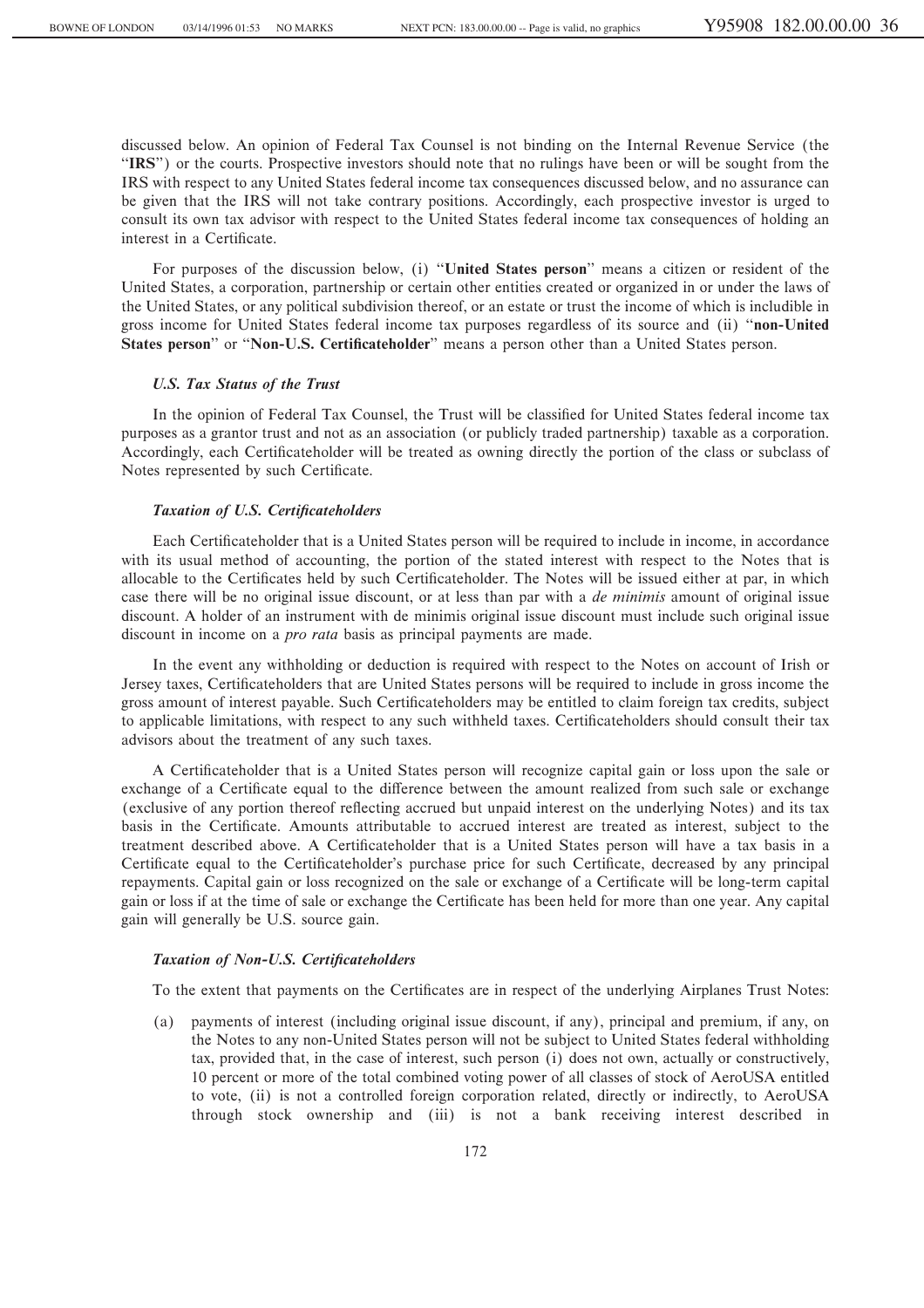Section  $881(c)(3)(A)$  of the Code, and provided that the statement requirement described in paragraph (b) has been fulfilled with respect to the beneficial owner; and

(b) Sections 871(h) and 881(c) of the Code require that, in order to obtain the exemption from withholding tax described in paragraph (a), either the beneficial owner of the Certificate, or a securities clearing organization, bank or other financial institution that holds customers' securities in the ordinary course of its trade or business (a ""**Financial Institution**'') and that is holding the Certificate on behalf of such beneficial owner, file a statement with the withholding agent to the effect that the beneficial owner of the Certificate is not a United States person. Under temporary United States Treasury Regulations, such requirement will be fulfilled if (i) the beneficial owner of a Certificate certifies on IRS Form W-8, under penalties of perjury, that it is not a United States person and provides its name and address and (ii) any Financial Institution holding the Note on behalf of the beneficial owner files a statement with the withholding agent to the effect that it has received such a statement from the Certificateholder (and furnishes the withholding agent with a copy thereof).

To the extent that payments on Certificates are in respect of the underlying Airplanes Limited Notes, interest paid to a Certificateholder that is a non-United States person will not be subject to United States federal withholding tax.

Notwithstanding the foregoing, if interest or other income received with respect to the Certificate (whether representing the underlying Notes of Airplanes Limited or Airplanes Trust) is effectively connected with a United States trade or business conducted by a non-United States Certificateholder, such Certificateholder, although exempt from the withholding tax described in the preceding paragraph, may be subject to United States federal income tax on such interest in the same manner as if it were a United States person. In addition, if such Certificateholder is a corporation, it may be subject to a branch profits tax equal to 30% (or a lower treaty rate) of its effectively connected earnings and profits for the taxable year, subject to certain adjustments.

A non-United States Certificateholder will not be subject to United States federal income tax on gain realized on the sale, exchange or other disposition of a Certificate, unless (i) such Certificateholder is an individual who is present in the United States for 183 days or more in the taxable year of disposition, and either (a) such individual has a "tax home" (as defined in Code Section  $911(d)(3)$ ) in the United States (unless such gain is attributable to a Ñxed place of business in a foreign country maintained by such individual and has been subject to foreign tax of at least  $10\%$ ) or (b) the gain is attributable to an office or other fixed place of business maintained by such individual in the United States or (ii) such gain is effectively connected with the conduct by such Holder of a trade or business in the United States.

A Certificate held by an individual who is not a citizen or resident of the United States at the time of his death will not be subject to United States federal estate tax as a result of such individual's death, provided, to the extent the Certificate represents the underlying Airplanes Trust Note, that the individual does not own, actually or constructively, 10 percent or more of the total combined voting power of all classes of stock of AeroUSA entitled to vote and, at the time of such individual's death, payments with respect to such Certificate would not have been effectively connected with the conduct by such individual of a trade or business in the United States.

### *Information Reporting and Backup Withholding*

The Trustee will be required to report annually to the IRS, and to each Certificateholder of record, certain information, including the Certificateholder's name, address and taxpayer identification number (either the Certificateholder's Social Security number or its employer identification number, as the case may be), the aggregate amount of principal and interest paid and the amount of tax withheld, if any. This obligation, however, does not apply with respect to certain United States persons, including corporations, taxexempt organizations, qualified pension and profit-sharing trusts and individual retirement accounts.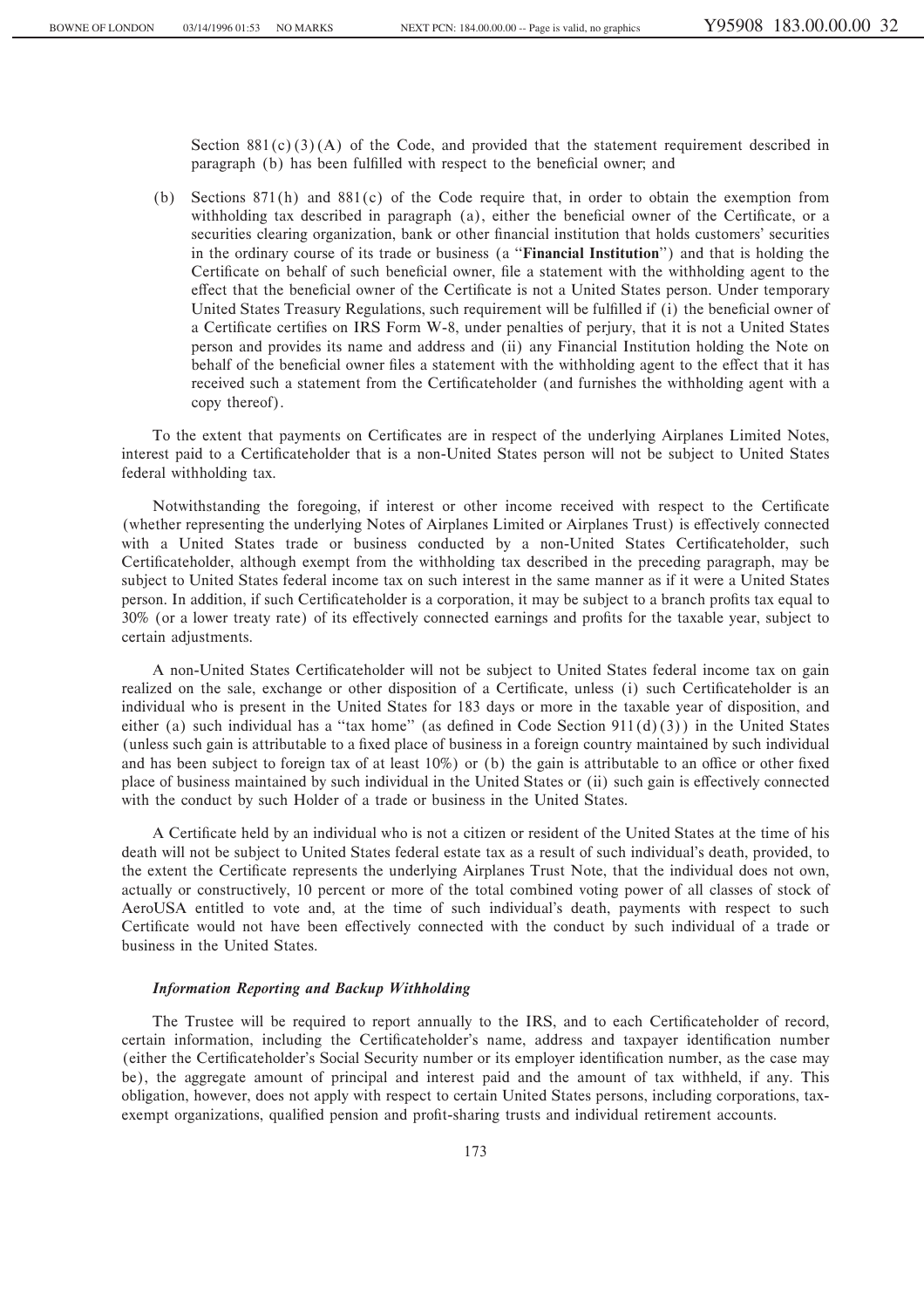In the event a United States person subject to the reporting requirements described above fails to supply its correct taxpayer identification number in the manner required by applicable law or underreports its tax liability, the Trust, its agents or paying agents may be required to ""backup'' withhold a tax equal to 31% of each payment of interest and principal on the Certificates. This backup withholding is not an additional tax and may be credited against the Certificateholder's United States Federal income tax liability, provided that the required information is furnished to the IRS.

Under current Treasury regulations, information reporting and backup withholding will not apply to payments made by the Trust or any agent thereof to a Certificateholder that is a non-United States person if the certifications required by Sections  $871(h)$  and  $881(c)$  of the Code (described above) are received, provided that the Trust or such agent does not have actual knowledge that the payee is a United States person.

Payment of the proceeds from the sale of a Certificate to or through a foreign office of a broker will not be subject to information reporting or backup withholding, except that, if the broker is (x) a United States person, (y) a controlled foreign corporation for United States Federal income tax purposes or (z) a foreign person 50 percent or more of whose gross income from all sources for the three-year period ending with the close of its taxable year preceding the payment was effectively connected with a United States trade or business, information reporting may apply to such payments. Payment of the proceeds from the sale of a Certificate to or through the United States office of a broker is subject to information reporting and backup withholding unless the Certificateholder or beneficial owner certifies as to its taxpayer identification number or otherwise establishes an exemption from information reporting and backup withholding.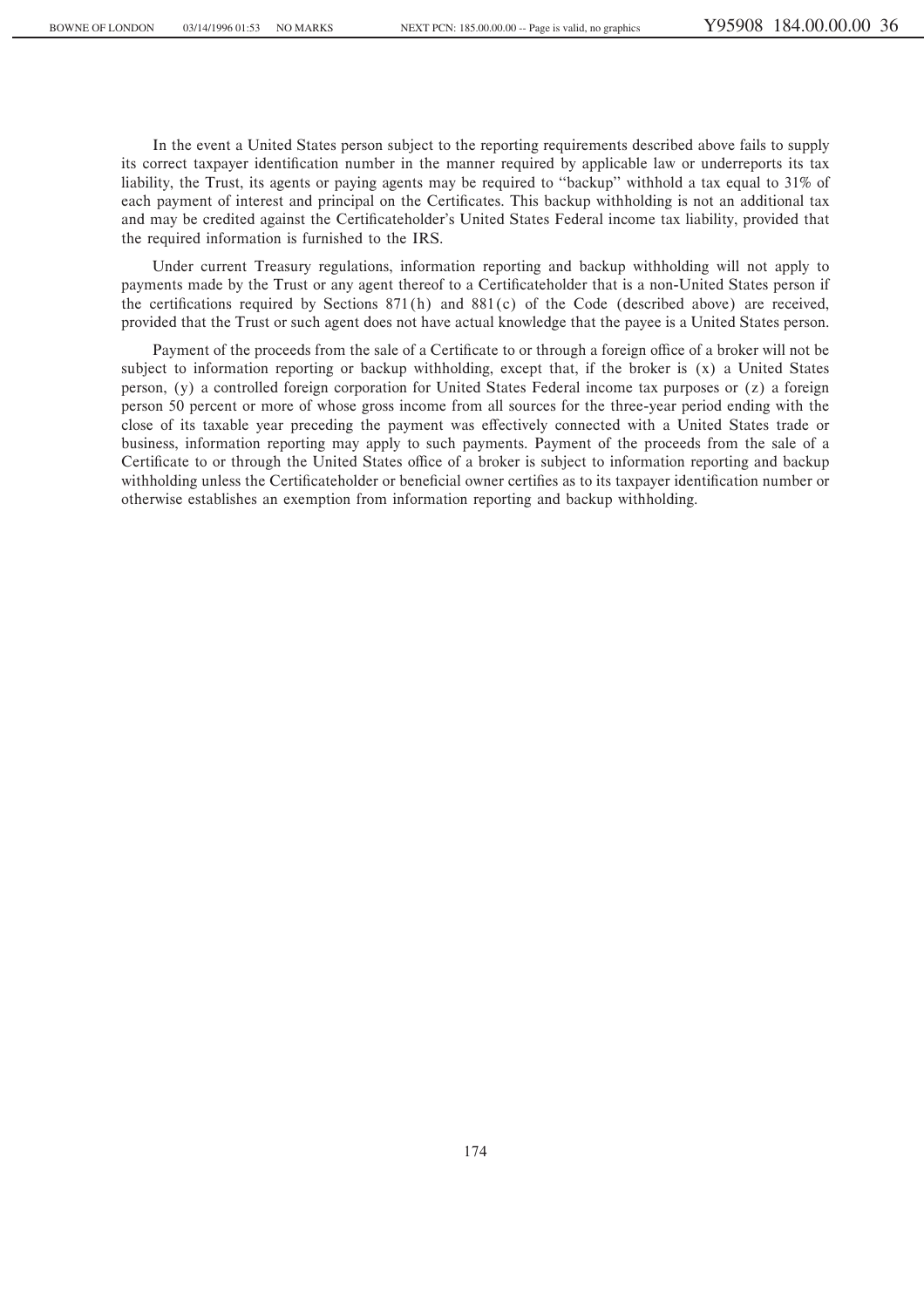#### **ERISA CONSIDERATIONS**

Any Plan that proposes to purchase Certificates should consult with its counsel with respect to the *potential consequences of such investment under the Ñduciary responsibility provisions of ERISA and the prohibited transaction provisions of ERISA and the Code.*

ERISA and the Code impose certain requirements on employee benefit plans and certain other retirement plans and arrangements, including individual retirement accounts and annuities, that are subject to ERISA and/or the Code (all of which are hereinafter referred to as "Plans") and on persons who are fiduciaries with respect to such Plans. A person who exercises discretionary authority or control with respect to the management or assets of a Plan will be considered a Ñduciary of the Plan under ERISA. In accordance with ERISA's general fiduciary standards, before investing in a Certificate, a Plan fiduciary should determine whether such an investment is permitted under the governing Plan instruments and is appropriate for the Plan in view of its overall investment policy and the composition and diversification of its portfolio, taking into account the limited liquidity of the Certificates. Other provisions of ERISA and the Code prohibit certain transactions involving the assets of a Plan and persons who have certain specified relationships to the Plan ("parties in interest" within the meaning of ERISA or "disqualified persons" within the meaning of the Code). Thus, a Plan fiduciary considering an investment in Certificates should also consider whether such an investment might constitute or give rise to a prohibited transaction under ERISA or the Code and whether an administrative exemption might be applicable to such investment.

An investment in Certificates by a Plan might also result in the assets of the Trust being deemed to constitute Plan assets, which in turn might mean that certain aspects of such investment, or actions involving the assets of the Trust, would involve assets of a Plan, which transactions might be or become prohibited transactions under ERISA and/or the Code. Further, in such case the Plan fiduciary might be deemed to have engaged in an improper delegation to the Trustee of its investment management responsibilities with respect to those assets of the Trust deemed Plan assets. Neither ERISA nor the Code defines the term "plan assets". Under Section 2510.3-101 of the United States Department of Labor (the ""**DOL**'') regulations (the "**Regulation**"), a Plan's assets may include an interest in the underlying assets of an entity (such as a trust) for certain purposes, including the fiduciary responsibility provisions of ERISA and the prohibited transaction provisions of ERISA and the Code, if the Plan acquires an ""equity interest'' in such entity. Thus, if a Plan acquired a Certificate, for certain purposes (including such fiduciary responsibility and prohibited transaction provisions) the Plan would be considered to own its share of the underlying assets of the Trust allocable to such Certificate unless equity participation by benefit plan investors in the Trust is not "significant". In the event that at any time investment by benefit plan investors in the Trust is "significant", as discussed below, investment by a Plan in a Certificate of any class or subclass would, in effect, be considered, for purposes of the fiduciary responsibility provisions of ERISA and the prohibited transaction provisions of ERISA and the Code, to be an investment in the corresponding pair of Notes and an ongoing loan to Airplanes Limited and Airplanes Trust.

Participation by benefit plan investors in a class or subclass of Certificates would not be significant if at all times less than 25 percent of the value of each class or subclass of Certificates was held by benefit plan investors, which are defined to include both Plans and employee benefit plans not subject to ERISA (for example, governmental plans, foreign plans and individual retirement accounts and entities whose assets are treated as "plan assets" under the Regulation). Investment in and transfer of the Certificates will not be restricted or monitored with respect to this 25 percent limit. Accordingly, it is possible that during the term of the Certificates 25 percent or more of one or more classes or subclasses of Certificates will be held by Plans and other benefit plan investors so that, under the Regulation, an investment by a Plan in a Certificate of that class or subclass during such period would, in effect, be considered, for purposes of the fiduciary responsibility provisions of ERISA and the prohibited transaction provisions of ERISA and the Code, to be an investment in the corresponding pair of Notes and an ongoing loan to Airplanes Limited and Airplanes Trust.

Accordingly, if assets of the Trust are considered Plan assets, investment by a Plan or Plans in one or more classes or subclasses of Certificates could result in a prohibited transaction or impermissible delegation of authority. The acquisition of Certificates by a Plan could be a prohibited transaction if an Underwriter, the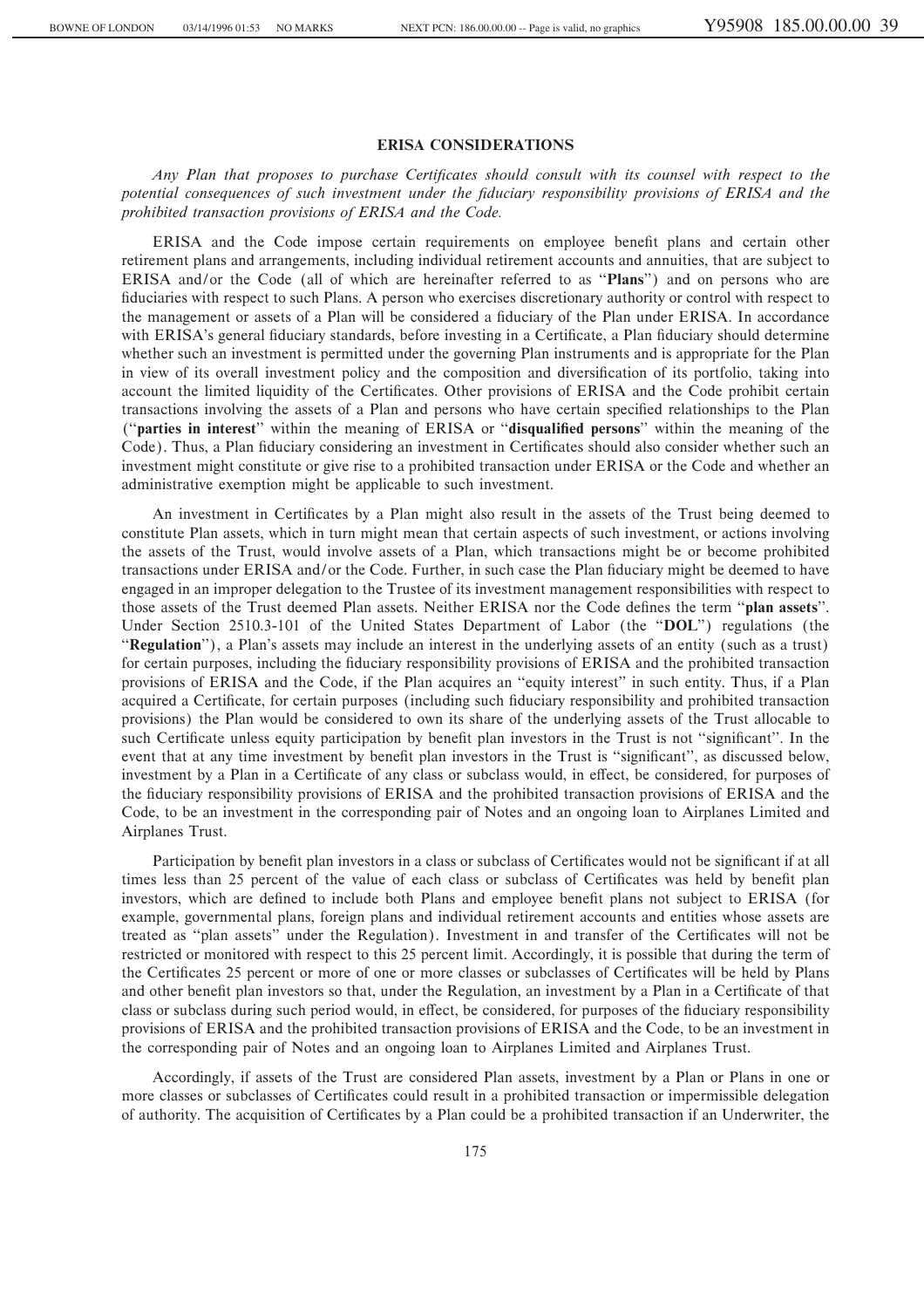Trustee, Airplanes Limited, Airplanes Trust, GPA, GECAS, the Lessees or any of their affiliates are parties in interest or disqualified persons with respect to the Plan. The duties of the Trustee under the Trust, however, are essentially custodial and ministerial in nature and it is not expected that the Trustee will be required to exercise discretionary authority or control in the discharge of its responsibilities under the Trust other than in limited circumstances such as upon a default on the Notes. Moreover, since Airplanes Limited and Airplanes Trust are special-purpose entities whose principal assets are expected to be the Aircraft and since GPA (which will, directly or indirectly, sell the Aircraft to Airplanes Limited and Airplanes Trust and own Airplanes Limited and Airplanes Trust's Class E Notes) is engaged primarily in the business of owning, selling and leasing aircraft and GECAS is engaged primarily in the business of providing aircraft management services, it is possible that many Plans will be able to determine that Airplanes Limited, Airplanes Trust, GPA and GECAS or any of their affiliates are not disqualified persons or parties in interest with respect to such Plans.

Any prohibited transaction could be treated as exempt under ERISA and the Code if the Certificates were acquired pursuant to and in accordance with one or more "class exemptions" issued by the DOL, such as Prohibited Transaction Class Exemption ("PTCE") 75-1 (an exemption for certain transactions involving employee benefit plans and broker dealers (such as an Underwriter), reporting dealers and banks), PTCE 84-14 (an exemption for certain transactions determined by an independent qualified professional asset manager), PTCE 91-38 (an exemption for certain transactions involving bank collective investment funds), PTCE 90-1 (an exemption for certain transactions involving insurance company pooled separate accounts), or PTCE 95-60 (an exemption for certain transactions involving insurance company general accounts).

ERISA also prohibits a Ñduciary of a Plan from maintaining the indicia of ownership of any assets of the Plan outside the jurisdiction of the district courts of the United States except under certain circumstances. Before investing in a Certificate, a Plan fiduciary should consider whether its acquisition and holding of a Certificate would satisfy such indicia of ownership rules.

A Plan fiduciary considering the purchase of Certificates should consult its tax and/or legal advisors **regarding under what circumstances the assets of the Trust would be considered plan assets, the availability,** if any, of exemptive relief from any potential prohibited transaction and other fiduciary issues and their **potential consequences.**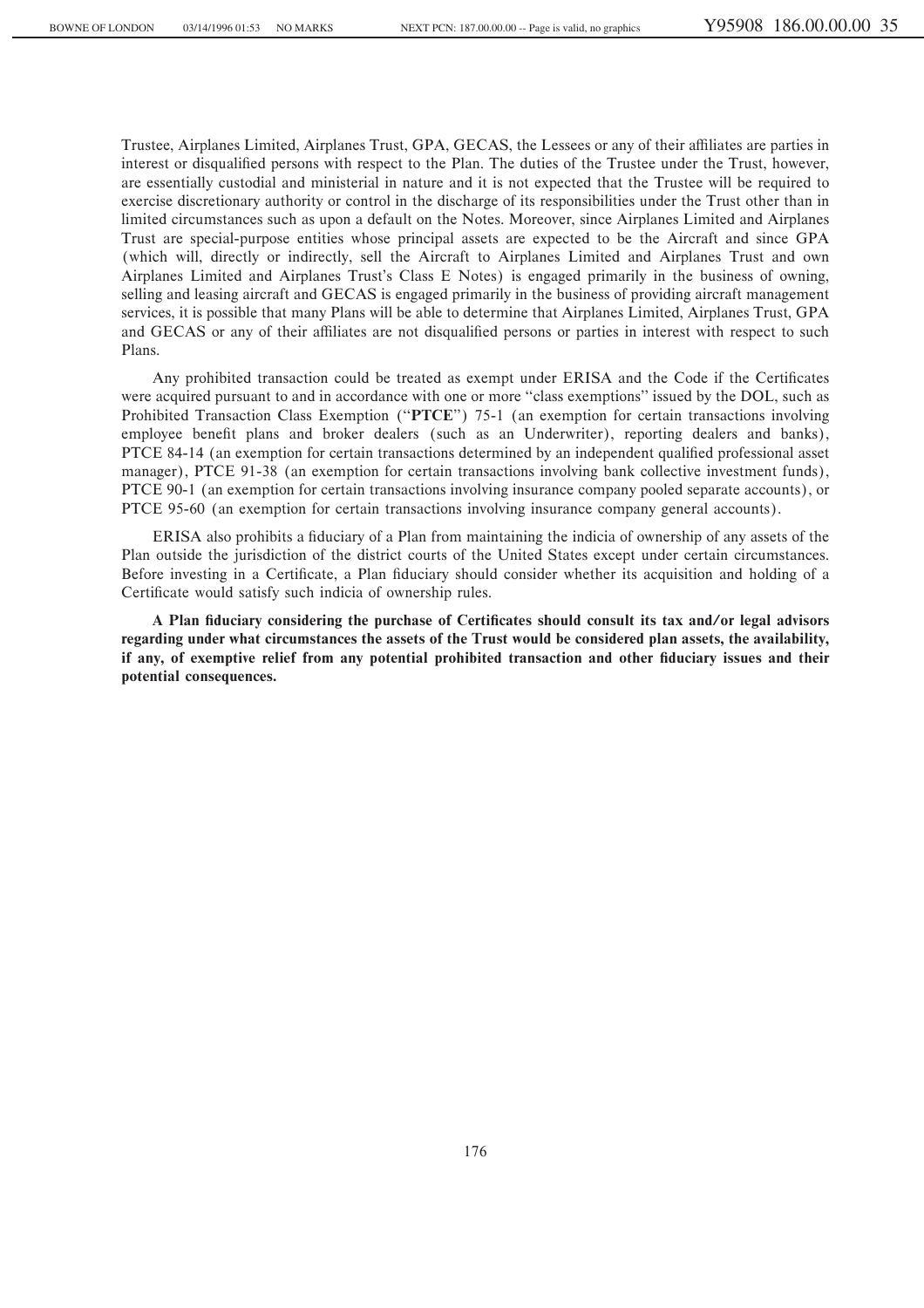## **UNDERWRITING**

Under the terms and subject to the conditions contained in an Underwriting Agreement dated the date hereof (the "Underwriting Agreement"), the Underwriters (the "Underwriters") named below have severally agreed to purchase, and the Trust has agreed to sell to them, the principal amounts of each class or subclass of Certificates set forth opposite the names of such Underwriters below:

|                                                         | <b>Subclass</b><br>$A-1$ | <b>Subclass</b><br>$A-2$    | <b>Subclass</b><br>$A-3$ | <b>Subclass</b><br>$A-4$                                              | <b>Subclass</b><br>$A-5$ | Class B        |
|---------------------------------------------------------|--------------------------|-----------------------------|--------------------------|-----------------------------------------------------------------------|--------------------------|----------------|
| Underwriters:                                           |                          |                             |                          |                                                                       |                          |                |
| Morgan Stanley & Co.                                    |                          |                             |                          |                                                                       |                          |                |
| Incorporated                                            |                          | \$570,350,006 \$503,250,003 |                          | \$335,500,002 \$134,200,006 \$401,258,000                             |                          | \$251,624,995  |
| Lehman Brothers Inc.                                    | 118,150,000              | 104,250,000                 | 69,500,000               | 27,800,000                                                            | 83,122,000               | 52,125,000     |
| Citicorp Securities, Inc                                | 39,100,000               | 34,500,000                  | 23,000,000               | 9,200,000                                                             | 27,508,000               | 17,250,000     |
| Salomon Brothers Inc                                    | 52,700,000               | 46,500,000                  | 31,000,000               | 12,400,000                                                            | 37,076,000               | 23,250,000     |
| ABN Amro Bank N.V.                                      | 5,361,538                | 4,730,769                   | 3,153,846                | 1,261,538                                                             | 3,772,000                | 2,365,385      |
| Banque Paribas                                          | 5,361,538                | 4,730,769                   | 3,153,846                | 1,261,538                                                             | 3,772,000                | 2,365,385      |
| Barclays de Zoete Wedd                                  |                          |                             |                          |                                                                       |                          |                |
| Limited                                                 | 5,361,538                | 4,730,769                   | 3,153,846                | 1,261,538                                                             | 3,772,000                | 2,365,385      |
| CS First Boston Limited                                 | 5,361,538                | 4,730,769                   | 3,153,846                | 1,261,538                                                             | 3,772,000                | 2,365,385      |
| Daiwa Europe Limited                                    | 5,361,538                | 4,730,769                   | 3,153,846                | 1,261,538                                                             | 3,772,000                | 2,365,385      |
| First Chicago Capital Markets,                          |                          |                             |                          |                                                                       |                          |                |
| $Inc. \ldots \ldots \ldots \ldots \ldots \ldots \ldots$ | 5,361,538                | 4,730,769                   | 3,153,846                | 1,261,538                                                             | 3,772,000                | 2,365,385      |
| Irish Intercontinental Bank Ltd.                        | 5,361,538                | 4,730,769                   | 3,153,846                | 1,261,538                                                             | 3,772,000                | 2,365,385      |
| Mitsubishi Trust International                          |                          |                             |                          |                                                                       |                          |                |
| Limited                                                 | 5,361,538                | 4,730,769                   | 3,153,846                | 1,261,538                                                             | 3,772,000                | 2,365,385      |
| NatWest Capital Markets                                 |                          |                             |                          |                                                                       |                          |                |
| Limited                                                 | 5,361,538                | 4,730,769                   | 3,153,846                | 1,261,538                                                             | 3,772,000                | 2,365,385      |
| ScotiaMcLeod Inc.                                       | 5,361,538                | 4,730,769                   | 3,153,846                | 1,261,538                                                             | 3,772,000                | 2,365,385      |
| Schroder Wertheim & Co.                                 |                          |                             |                          |                                                                       |                          |                |
| $Incorporated$                                          | 5,361,538                | 4,730,769                   | 3,153,846                | 1,261,538                                                             | 3,772,000                | 2,365,385      |
| Société Générale                                        | 5,361,538                | 4,730,769                   | 3,153,846                | 1,261,538                                                             | 3,772,000                | 2,365,385      |
| Swiss Bank Corporation                                  | 5,361,538                | 4,730,769                   | 3,153,846                | 1,261,538                                                             | 3,772,000                | 2,365,385      |
| $Total$                                                 |                          |                             |                          | \$850,000,000 \$750,000,000 \$500,000,000 \$200,000,000 \$598,000,000 |                          | \$375,000,000  |
|                                                         |                          |                             |                          |                                                                       | Class C                  | <b>Class D</b> |
| Underwriter:                                            |                          |                             |                          |                                                                       |                          |                |
|                                                         |                          |                             |                          |                                                                       | \$375,000,000            | \$400,000,000  |
| Total                                                   |                          |                             |                          |                                                                       | \$375,000,000            | \$400,000,000  |

The Underwriting Agreement provides that the obligations of the several Underwriters to pay for and accept delivery of the Certificates offered hereby are subject to the approval of certain legal matters by their counsel and to certain other conditions. The Underwriters are obliged to take and pay for all of the Certificates offered hereby if any such Certificates are taken.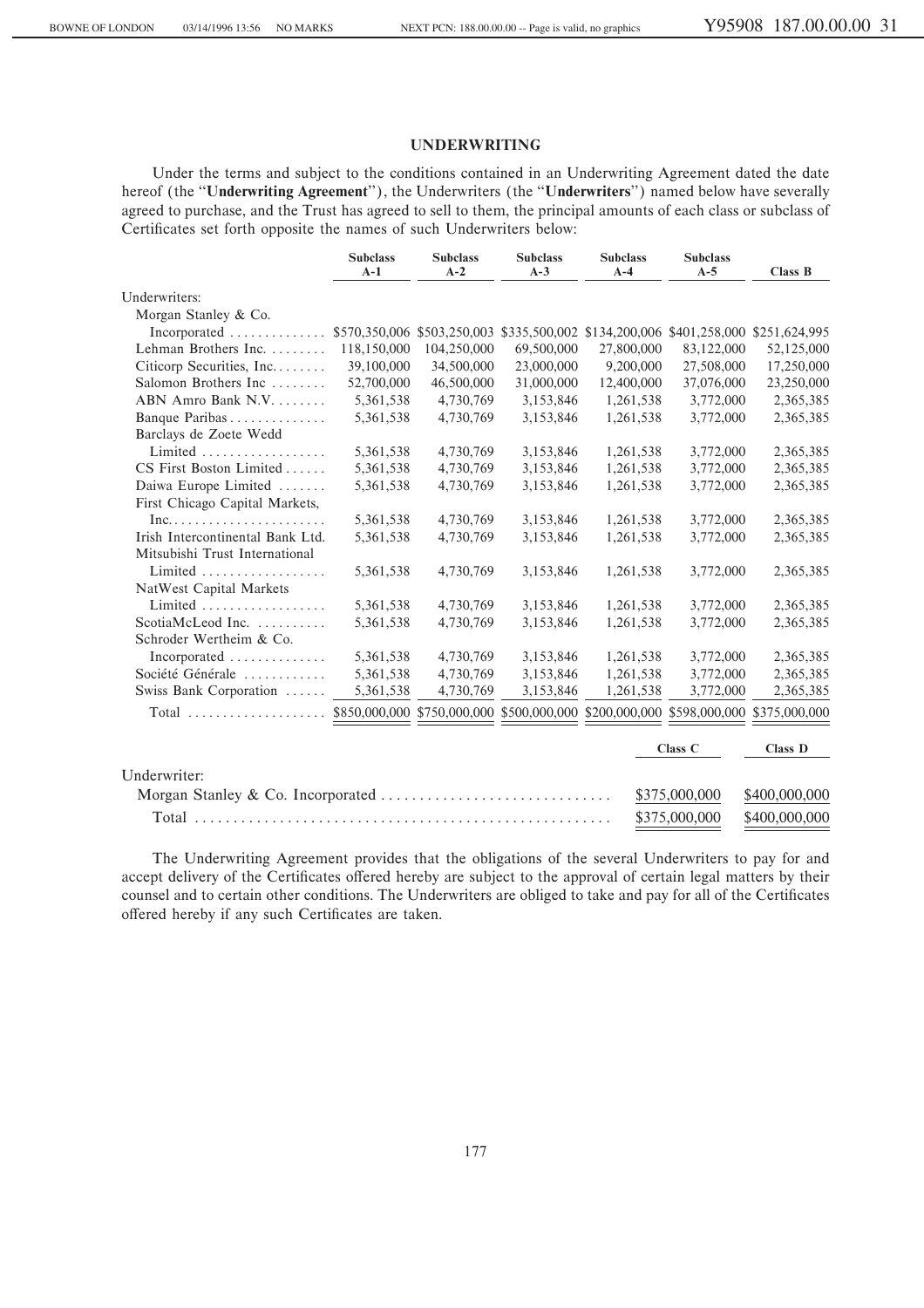The Underwriters initially propose to offer the Certificates directly to the public at the public offering price set forth on the cover page hereof and to certain dealers at a price that represents a concession not in excess of the percentage of the principal amount thereof specified in the table set forth below. The Underwriters may allow, and such dealers may reallow, concessions not in excess of the percentage of the principal amount thereof specified in the table set forth below to certain brokers and dealers. After the initial public offering, such concessions and reallowances and other selling terms may be changed by the Underwriters.

| <b>Subclass or Class of Certificates</b> | Underwriting<br><b>Commissions</b> | <b>Allowance</b> | Reallowance |
|------------------------------------------|------------------------------------|------------------|-------------|
|                                          | $3\%$                              | $2\%$            | .125%       |
|                                          | $.5\%$                             | 3%               | .150%       |
|                                          | $.65\%$                            | $.4\%$           | $.250\%$    |
|                                          | $.75\%$                            | $.45\%$          | .250\%      |
|                                          | $.325\%$                           | $2\%$            | .125%       |
|                                          | $.825\%$                           | $.5\%$           | $.25\%$     |
|                                          | $1.5\%$                            | 1.0%             | $.5\%$      |
|                                          | $2.5\%$                            | $.25\%$          | $.125\%$    |

Pursuant to the Agreement among Underwriters, each Underwriter has represented that it has not offered or sold, and has agreed not to offer or sell, any Certificates, directly or indirectly, in Canada in contravention of the securities laws of Canada or any province or territory thereof and has represented that any offer of Certificates in Canada will be made only pursuant to an exemption from the requirement to file a prospectus in the province or territory of Canada in which such offer is made. Each Underwriter has further agreed to send to any dealer who purchases from it any Certificates a notice stating in substance that, by purchasing such Certificates, such dealer represents and agrees that it has not offered or sold, and will not offer or sell, directly or indirectly, any of such Certificates in Canada or to, or for the benefit of, any resident of Canada in contravention of the securities laws of Canada or any province or territory thereof and that any offer of Certificates in Canada will only be made pursuant to an exemption from the requirement to file a prospectus in the province of Canada in which such offer is made, and that such dealer will deliver to any other dealer to whom it sells any of such Certificates a notice to the foregoing effect.

Pursuant to the Agreement among Underwriters, each Underwriter represents and agrees that:

- (1) it has not offered or sold and, prior to the expiry of the period of six months from the Closing Date, will not offer or sell any Certificates to persons in the United Kingdom except to persons whose ordinary activities involve them in acquiring, holding, managing or disposing of investments (as principal or agent) for the purposes of their businesses or otherwise in circumstances which have not resulted and will not result in an offer to the public in the United Kingdom within the meaning of the Public Offers of Securities Regulations 1995;
- (2) it has complied and will comply with all applicable provisions of the Financial Services Act 1986 with respect to anything done by it in relation to the Certificates in, from or otherwise involving the United Kingdom; and
- (3) it has only issued or passed on and will only issue or pass on in the United Kingdom any document received by it in connection with the issue of the Certificates to a person who is of a kind described in Article 11(3) of the Financial Services Act 1986 (Investment Advertisements) (Exemptions) Order 1995 or is a person to whom such document may otherwise lawfully be issued or passed on.

Each of Daiwa Europe Limited, Mitsubishi Trust International Limited, Irish Intercontinental Bank Ltd., Société Générale and NatWest Capital Markets Limited is a foreign broker dealer which has agreed that, as part of the distribution of the Certificates offered hereby and subject to certain exceptions, it will not offer or sell any Certificates within the United States, its territories or possessions or to persons who are citizens thereof or residents therein. Each other Underwriter which is not itself a U.S. registered broker dealer has agreed as a condition of the Agreement Among Underwriters that it will not offer or sell any Certificates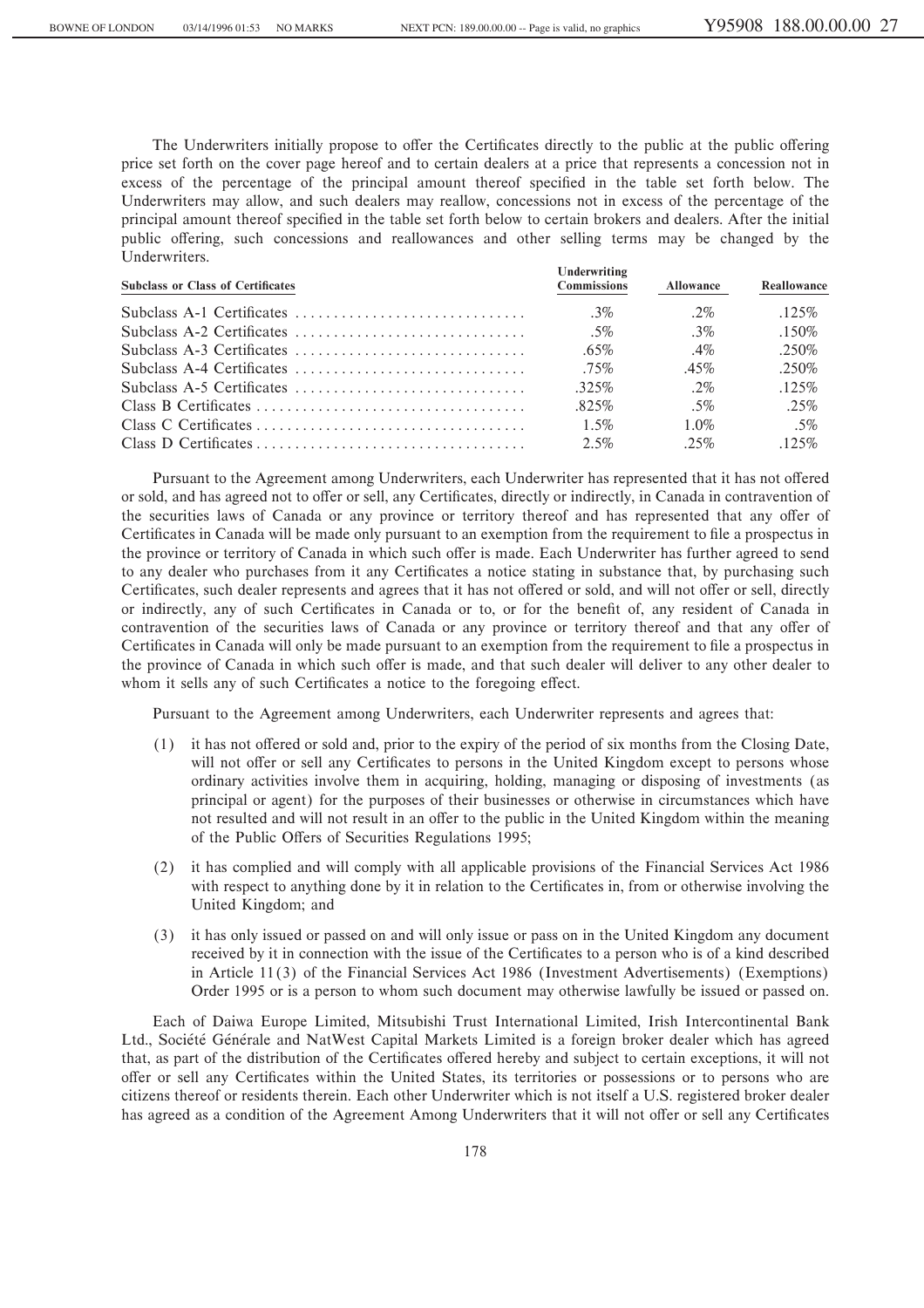within the United States, its territories and possessions or to persons who are citizens thereof or residents therein except through affiliates who are U.S. registered broker dealers.

Each of the Underwriters has agreed that it will not undertake any directed selling efforts with respect to the Certificates in Jersey other than to financial institutions who may acquire Certificates in the normal course of their trade.

The Certificates have not been and will not be registered under the Securities and Exchange Law of Japan and each of the Underwriters has represented and agreed that it has not offered or sold, and it will not offer or sell, directly or indirectly, any of the Certificates in or to residents of Japan or to any persons for reoffering or resale, directly or indirectly in Japan or to any resident of Japan, except pursuant to an exemption from the registration requirements of the Securities and Exchange Law available thereunder and in compliance with the other relevant laws and regulations of Japan.

Each of the Underwriters has represented and agreed that it has not offered or sold, and it will not offer or sell, the Certificates by means of any document to persons in Hong Kong other than persons whose ordinary business it is to buy or sell shares or debentures, whether as principal or agent, or otherwise in circumstances which do not constitute an offer to the public within the meaning of the Hong Kong Companies Ordinance (Chapter 32 of the Laws of Hong Kong).

Each of the Underwriters has acknowledged that the Prospectus has not been registered with the Registrar of Companies in Singapore and that the Certificates are issued in Singapore pursuant to an exemption invoked under section 106C of the Companies Act, Chapter 50 of Singapore (the ""**Singapore Companies Act**"). Accordingly, each of the Underwriters has represented and agreed that the Certificates issued in Singapore may not be offered or sold, nor may the Prospectus or any other offering document or material relating to the Certificates be circulated or distributed, directly or indirectly, to the public or any member of the public in Singapore other than (i) to an institutional investor or other body or person specified in section 106C of the Singapore Companies Act, (ii) to a sophisticated investor or other body or person specified in section 106D of the Singapore Companies Act, or (iii) otherwise pursuant to, and in accordance with the conditions of, section  $106E(2)$  of the Singapore Companies Act or any other applicable exemption invoked under Division 5A of Part IV of the Singapore Companies Act.

Each Underwriter that is not a member of the National Association of Securities Dealers, Inc. (the "NASD") is a foreign broker or dealer not eligible for membership in the NASD which has agreed not to make any sales within the United States, its territories or possessions or to persons who are citizens thereof or residents therein (other than certain sales made by the Underwriters as a group), except that each such Underwriter shall be permitted to make sales to the other Underwriters or their United States affiliates provided that such sales are made in compliance with applicable rules under the Exchange Act and in conformity with the Rules of Fair Practice of the NASD.

Application has been made for the listing of the Certificates on the Luxembourg Stock Exchange. The Underwriters have advised the Trust that they intend to sell the Certificates so as to meet the distribution requirements of such listing.

The Trust, Airplanes Limited and Airplanes Trust each have agreed that, without the prior written consent of Morgan Stanley & Co. Incorporated (""**Morgan Stanley**''), it will not, for a period of up to six months from the date of this Prospectus, offer, pledge, sell, contract to sell, sell any option or contract to purchase, purchase any option or contract to sell, grant any option, right or warrant to purchase or otherwise transfer or otherwise dispose of, directly or indirectly, any securities of the Trust, Airplanes Limited or Airplanes Trust, other than the Notes, or any Certificates of fractional undivided interests in any debt of Airplanes Limited or Airplanes Trust which are substantially similar to the Notes or the Certificates other than as contemplated in this Prospectus.

A portion of the net proceeds of the Underwritten Offering, not including underwriting compensation, will be used to repay bank debt. Some of this debt may be held by entities which are affiliated with members of the NASD who may participate in the Underwritten Offering. Because it is possible that affiliates of NASD members will receive in the aggregate more than 10% of the net proceeds, the Underwritten Offering is being conducted in accordance with the provisions of Article III, Section  $44(c)(8)$  of the NASD Rules of Fair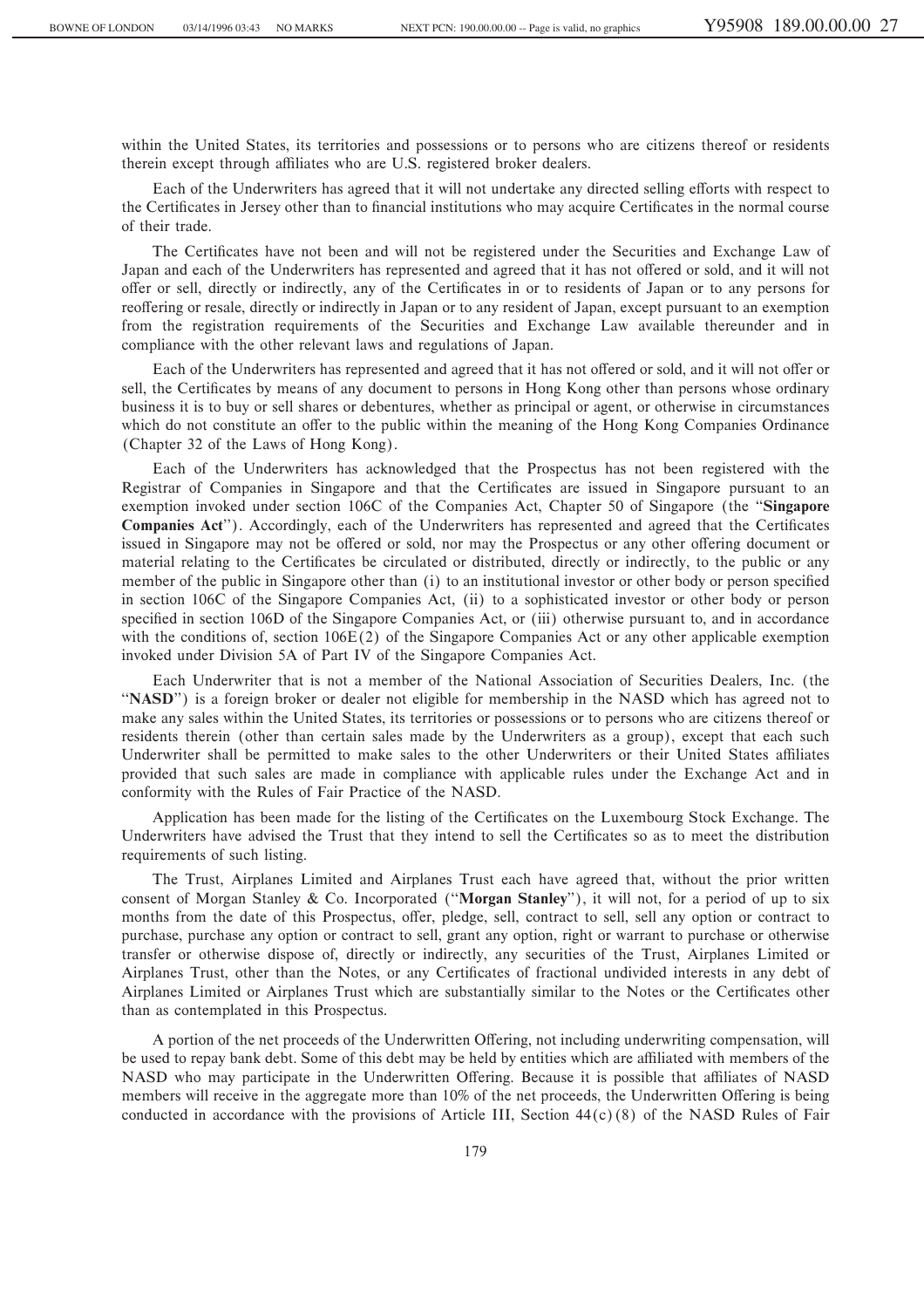Practice. In accordance with these provisions, Morgan Stanley has agreed to act as qualified independent underwriter and the yield on the Class D Certificates will be no lower than that recommended by Morgan Stanley. Morgan Stanley has participated in the preparation of the Registration Statement of which this Prospectus is a part and has performed due diligence with respect thereto.

The Underwriting Agreement provides that Airplanes Limited and Airplanes Trust will, jointly and severally, and that GPA Group separately will, indemnify the Underwriters against certain liabilities, including liabilities under applicable securities laws or contribute to payments the Underwriters may be required to make in respect thereof. In addition, Airplanes Limited, Airplanes Trust and GPA Group will reimburse the Underwriters for certain of their expenses incurred in connection with the offering of the Certificates, including certain fees and expenses of counsel for the Underwriters.

There has been no market for the Certificates prior to the sale of the Certificates. The Underwriters have advised the Trust, Airplanes Limited, Airplanes Trust and GPA Group that they presently intend to make a market in the Certificates. The Underwriters are not obliged, however, to make a market in the Certificates and any such market-making may be discontinued at any time at the sole discretion of the Underwriters. Accordingly, no assurance can be given as to the liquidity of or trading market for the Certificates.

Morgan Stanley is acting as financial advisor to GPA Group in connection with the Acquisition and Refinancing. GPA Group has agreed to pay Morgan Stanley a fee for these services. GPA Group has also agreed to indemnify Morgan Stanley and its affiliates against certain liabilities caused by, relating to or arising out of its role as Ñnancial advisor. In addition, Morgan Stanley has provided other investment banking and advisory services to GPA and/or its affiliates and may continue to provide such services to GPA and/or its affiliates. In addition, Morgan Stanley and certain other Underwriters are acting as swap counterparties in Swap Agreements with Airplanes Group.

Affiliates of certain of the other Underwriters have also provided financial advice in the context of the Refinancing and have received fees for these services. GPA has agreed to indemnify these entities against certain liabilities in this regard. Also, affiliates of certain of the Underwriters have provided investment banking and advisory services to GPA and/or its affiliates and may continue to provide such services to GPA and/or its affiliates.

It is expected that delivery of the Certificates will be made against payment therefor on or about the date specified on the cover page, which will be the fifteenth calendar day following the date of pricing of the Certificates. Under Rule 15c6-1 recently adopted by the Commission under the Securities Exchange Act of 1934, as amended, trades in the secondary market generally are required to settle in three business days, unless the parties to any such trade expressly agree otherwise. Accordingly, purchasers who wish to trade Certificates on any day prior to the third business day before the date of delivery of any payment for the Certificates will be required, by virtue of the fact that the Certificates initially will settle on a delayed basis, to specify an alternate settlement cycle at the time of any such trade to prevent a failed settlement.

#### **LEGAL MATTERS**

Certain legal matters relating to the Certificates offered hereby and the Notes will be passed upon for Airplanes Limited and Airplanes Trust by Davis Polk & Wardwell, New York, New York, special United States counsel for Airplanes Limited and Airplanes Trust, and Potter, Anderson & Corroon, special Delaware Counsel to Airplanes Trust. Certain legal matters relating to the Notes will be passed upon for Airplanes Limited by Mourant du Feu & Jeune, special Jersey Counsel to Airplanes Limited. Certain legal matters relating to the Certificates offered hereby and the Notes will be passed upon for the Underwriters by Shearman & Sterling, New York, New York, special United States counsel for the Underwriters.

Prospective investors should consider the applicability of statutes, rules, regulations, orders, guidelines or agreements generally governing investments made by a particular investor including, but not limited to, ""prudent investor'' provisions and percentage-of-assets limitations. Investors should consult their own legal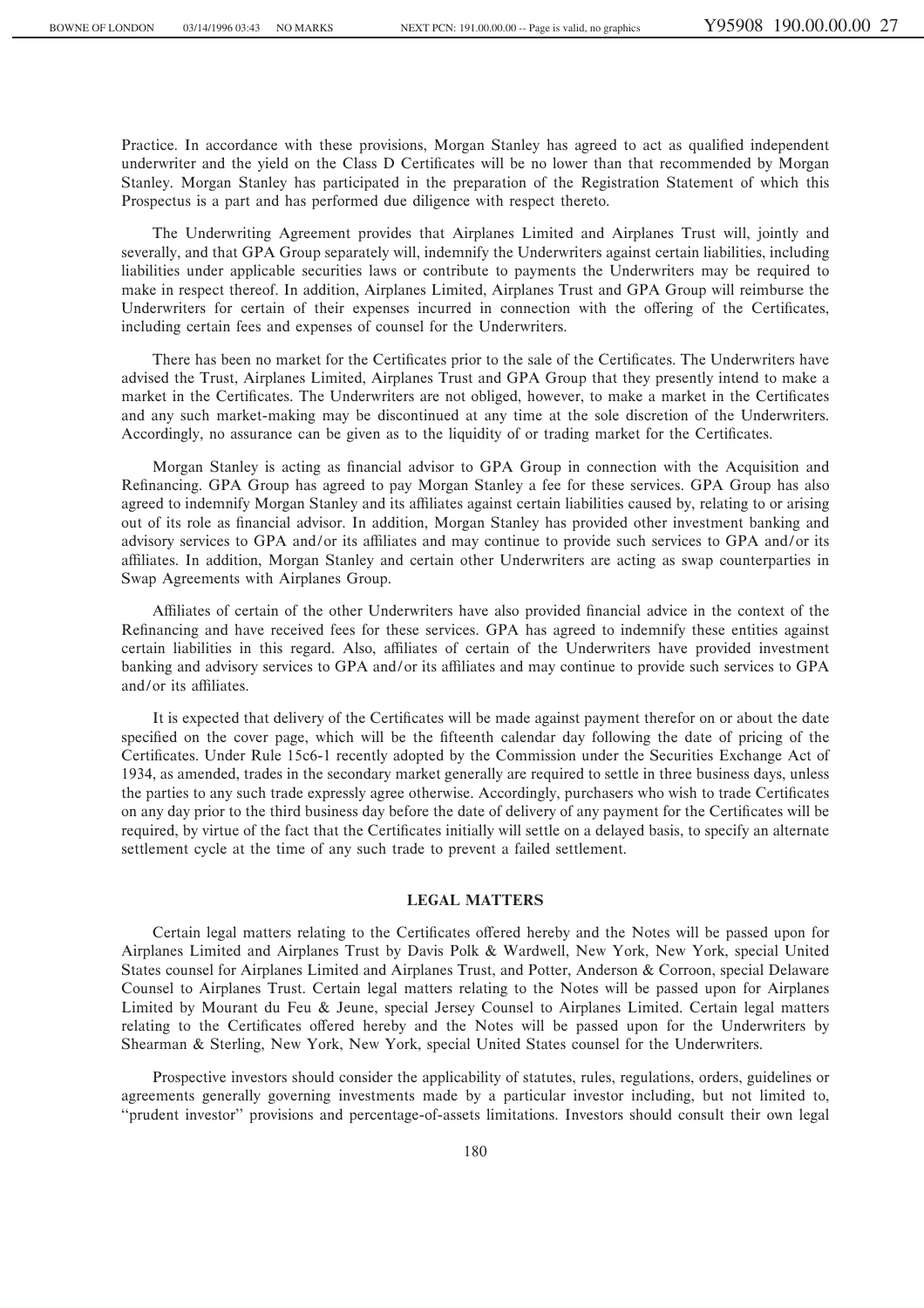advisors in determining whether and to what extent the Certificates constitute legal investment for such investors.

The Trustee, Airplanes Limited, Airplanes Trust and the Underwriters make no representation as to the proper characterization of the Certificates for legal investment or financial institution regulatory purposes, or as to the ability of particular investors to purchase Certificates under applicable legal investment restrictions. The uncertainties described above (and any unfavorable future determinations concerning legal investment or financial institutions regulatory characteristics of the Certificates) may adversely affect the liquidity of the Certificates.

## **ENFORCEMENT OF CIVIL LIABILITIES**

Airplanes Limited is a public limited company incorporated and registered in Jersey. All but one of the Directors of Airplanes Limited and the Controlling Trustees of Airplanes Trust and certain experts named in this Prospectus are non-residents of the United States. All or a substantial portion of the assets of such nonresident persons and of Airplanes Limited are located outside the United States. As a result, it may not be possible for investors to effect service of process within the United States upon such persons or Airplanes Limited or to enforce against them in United States courts judgments obtained in such courts predicated upon the civil liability provisions of the Federal securities laws of the United States. Airplanes Limited has been advised that it is unlikely that the courts of Jersey would adjudge civil liability in an original action predicated solely upon the Federal securities laws of the United States. There is no arrangement in place between Jersey and the United States for the reciprocal enforcement of judgments. There are no limitations on the right of non-residents of Jersey to hold or vote the Certificates under Jersey law or under the Memorandum and Articles of Association of Airplanes Limited.

#### **EXPERTS**

The financial statements of Airplanes Limited and Airplanes Trust included in this Prospectus as of March 31, 1995 and 1994 and for each of the years in the three year period ended March 31, 1995 have been audited by KPMG — Dublin, Ireland, independent public accountants, as indicated in their report thereon included herein in reliance upon such report given upon the authority of such firm as experts in accounting and auditing.

With respect to certain matters, Airplanes Group and GPA are not represented by separate counsel and are not expected to be unless it is agreed that separate representation is required to satisfy the professional responsibilities of counsel. Also, certain professionals, appraisers and experts who perform services for Airplanes Group and the Trust have performed services for GECAS and GPA and certain of their respective affiliates in the past and may do so again in the future.

Valuations of the Aircraft have been made by three expert aircraft appraisers: Aircraft Information Services, Inc., BK Associates, Inc. and Airclaims Limited. These valuations are discussed in detail elsewhere in this Prospectus and are included herein in reliance upon the authority of such firms as experts in giving such appraisals. An assessment of future maintenance obligations associated with ownership of the Aircraft has been provided by SH&E, commercial aviation consultants.

Expert insurance advice with respect to the Aircraft has been given by Bowring Aviation Advisory Services Limited. This advice and a report thereon is discussed elsewhere in this Prospectus and such advice is included herein in reliance upon the authority of such firm as experts in giving such insurance advice.

## **ADDITIONAL INFORMATION**

A Registration Statement under the Securities Act has been filed with the Commission with respect to the Certificates that are offered pursuant to this Prospectus. This Prospectus does not contain all the information set forth in the Registration Statement (of which this Prospectus is a part) and exhibits relating thereto, which have been filed with the Commission in Washington, D.C. Copies of the information and the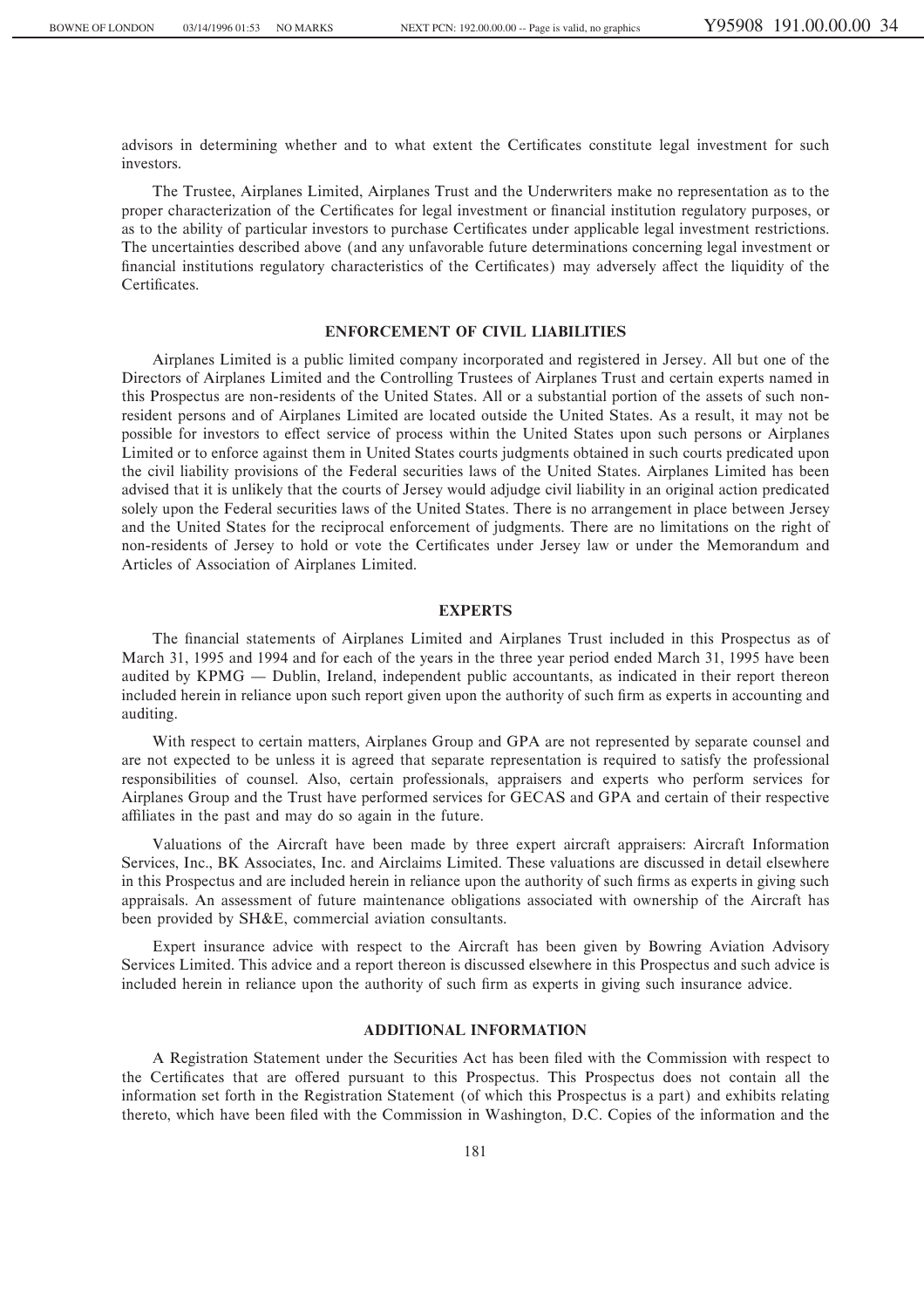exhibits are available for inspection without charge at the Commission's public reference facilities at 450 Fifth Street, N.W., Room 1024, Washington, D.C. 20549, and at the regional offices of the Commission at 7 World Trade Center, Suite 1300, New York, New York 10048 and at Northwestern Atrium Center, 500 West Madison Street, Suite 1400, Chicago, Illinois 60611. Copies of such material can also be obtained from the Public Reference Section of the Commission, 450 Fifth Street, N.W., Washington, D.C. 20549, at prescribed rates.

Application has been made to list the Notes and the Certificates on the Luxembourg Stock Exchange. Once the Certificates have been so listed, trading of the Certificates may be effected on the Luxembourg Stock Exchange. The constitutive documents of Airplanes Group and the legal notice relating to the issue of the Notes and the Certificates have been deposited with the Registrar of the District Court in Luxembourg. (*Greffier en Chef du Tribunal d'Arrondissement de et à Luxembourg*) where such documents will be available for inspection and where such documents will be obtainable upon request. In accordance with the rules of the Luxembourg Stock Exchange, Airplanes Group states that except as otherwise disclosed in this Prospectus there has been no material adverse change in the financial position of Airplanes Limited and Airplanes Trust since the date of their formation.

The transactions contemplated in the prospectus were authorized by resolutions adopted by the Directors of Airplanes Limited and the Controlling Trustees of Airplanes Trust on November 29, 1995.

Copies of the Prospectus, the annual report of independent public accountants, the documents listed under "Available Information" and the reports to Certificateholders referred to under "Reports to Certificateholders'' will be available at the office of the Listing Agent whose address is 69 route d'Esch, L-1470 Luxembourg. Financial information regarding the Airplanes Group will be included in the Airplanes Group Annual Report and Form 10-K for each fiscal year and will be available at the office of the Listing Agent in Luxembourg after such Annual Report and Form 10-K is filed with the Commission.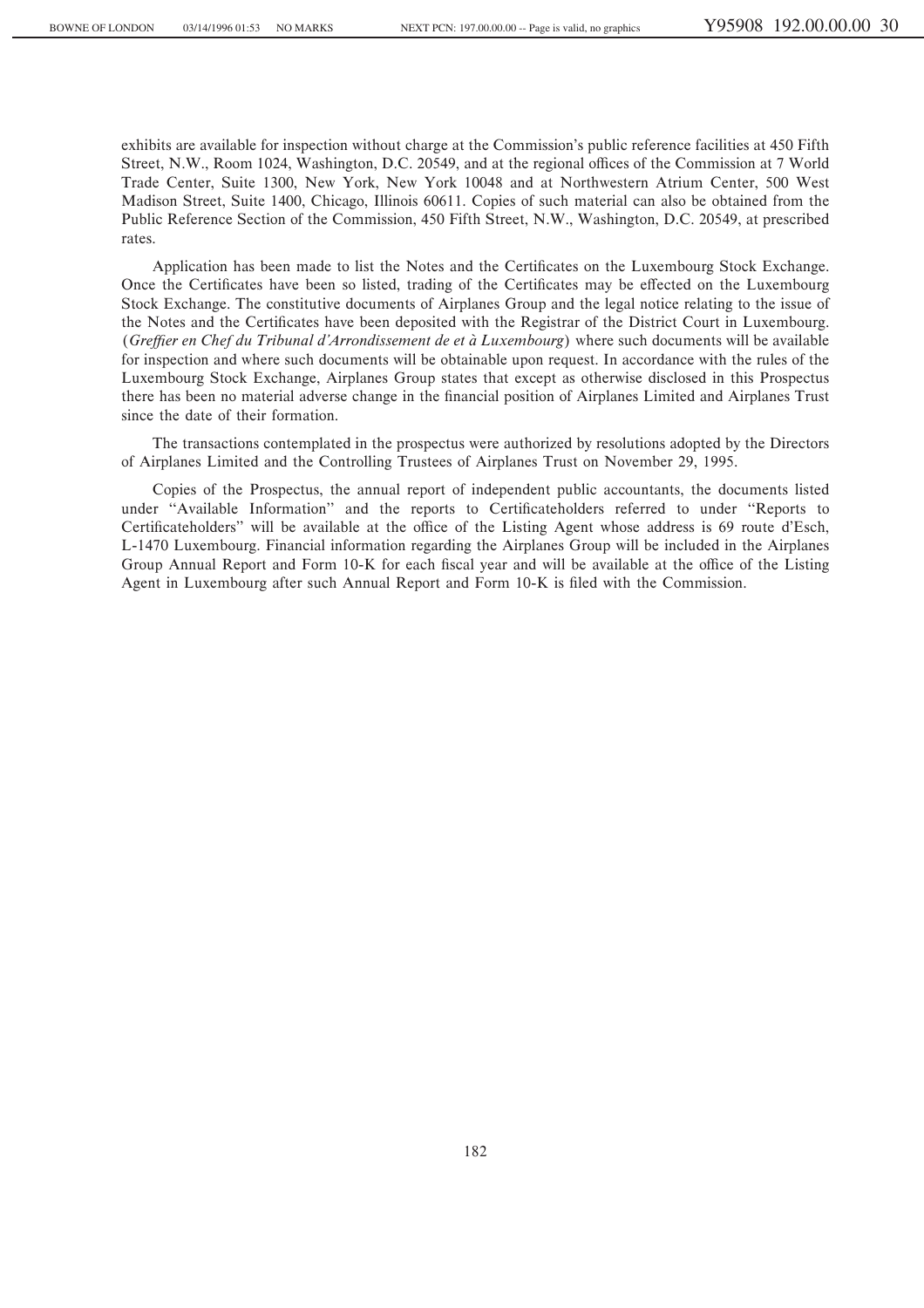# **INDEX TO FINANCIAL STATEMENTS**

| Page |
|------|
|      |
|      |
|      |
|      |
|      |
|      |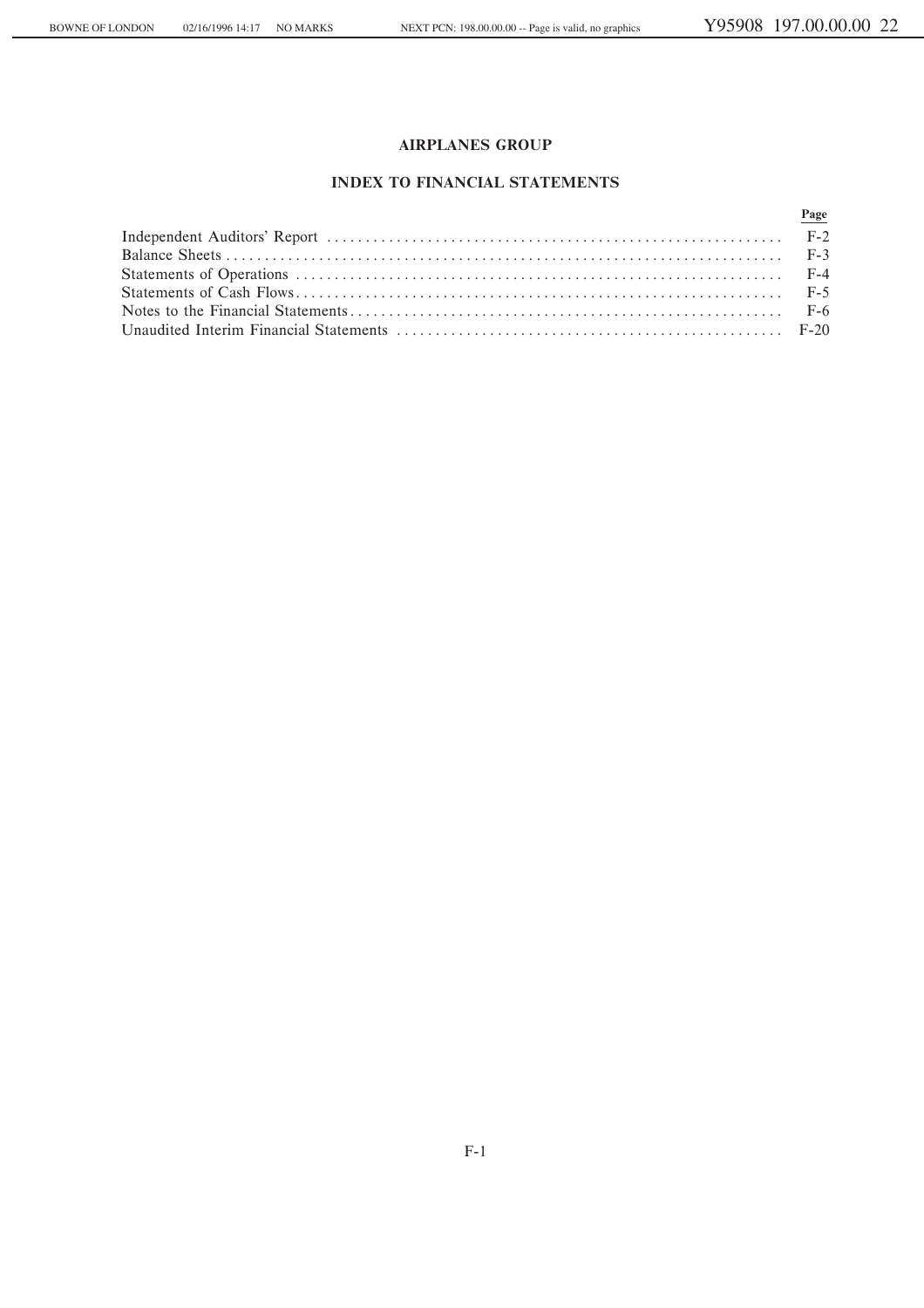## **INDEPENDENT AUDITORS' REPORT**

## **To the Board of Directors of Airplanes Limited and the Controlling Trustees of Airplanes U.S. Trust:**

We have audited the accompanying balance sheets of Airplanes Limited and Airplanes U.S. Trust representing certain specified leasing operations of GPA Group plc (as defined in Notes 1 and 2) as of March 31, 1995 and 1994, and the related statements of operations and cashflows for each of the years in the three year period ended March 31, 1995. These financial statements are the responsibility of management. Our responsibility is to express an opinion on these financial statements based on our audits.

We conducted our audits in accordance with generally accepted auditing standards in the United States. These standards require that we plan and perform the audits to obtain reasonable assurance about whether the financial statements are free of material misstatement. An audit includes examining, on a test basis, evidence supporting the amounts and disclosures in the financial statements. An audit also includes assessing the accounting principles used and significant estimates made by management, as well as evaluating the overall financial statement presentation. We believe that our audits provide a reasonable basis for our opinion.

In our opinion the financial statements referred to above, present fairly, in all material respects, the financial position of Airplanes Limited and Airplanes U.S. Trust as of March 31, 1995 and 1994, and the results of their operations and cash flows for each of the years in the three year period ended March 31, 1995, in conformity with generally accepted accounting principles in the United States.

> **KPMG** *Chartered Accountants*

Dublin, Ireland July 27, 1995, except for Notes 1,  $2(iv)$ ,  $2(v)$  and 3, which are as of February 16, 1996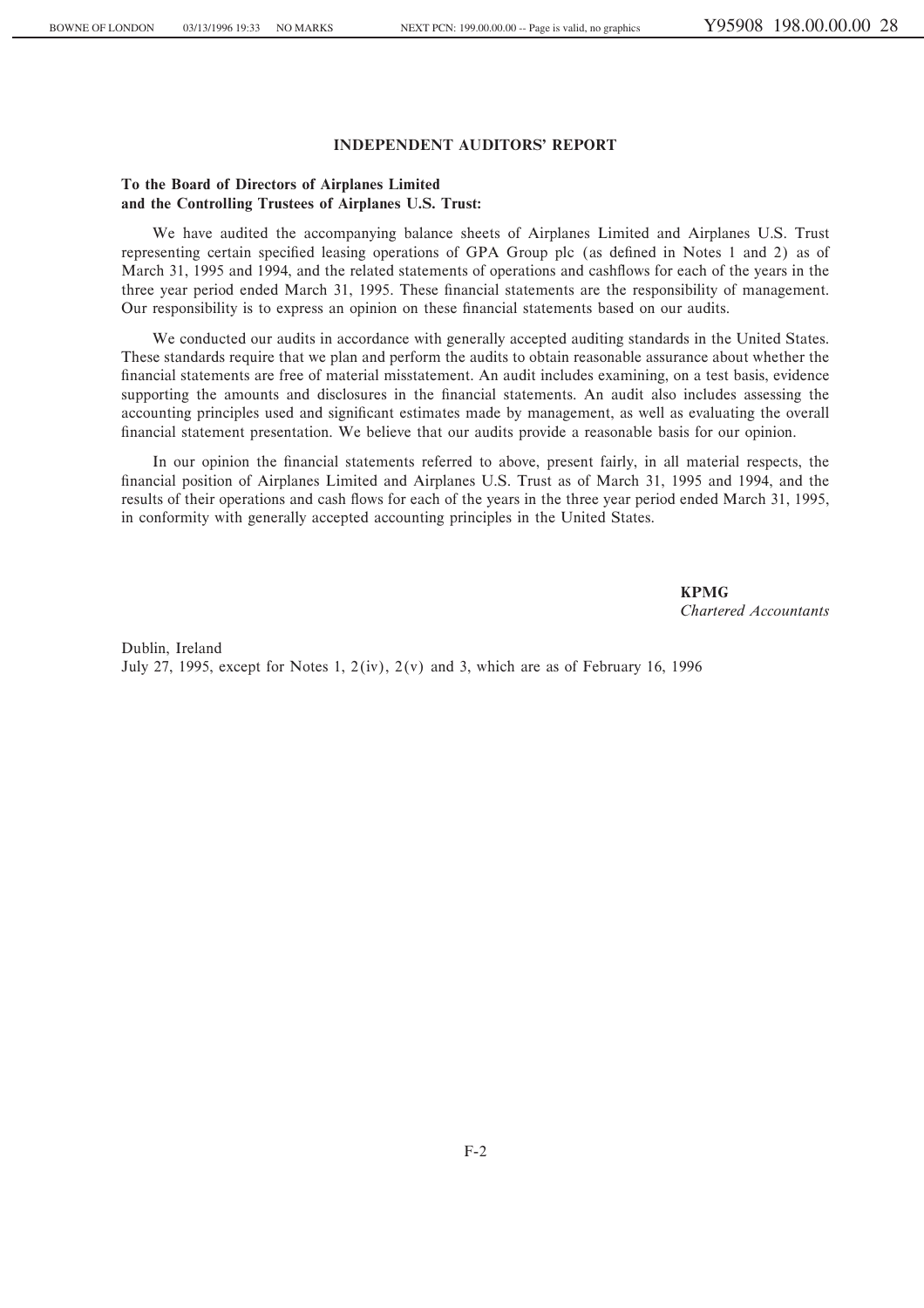## **BALANCE SHEETS**

|                                                                       |              | March 31,                   |                           |          |                             |                                  |          |  |  |
|-----------------------------------------------------------------------|--------------|-----------------------------|---------------------------|----------|-----------------------------|----------------------------------|----------|--|--|
|                                                                       |              |                             | 1994                      |          |                             | 1995                             |          |  |  |
|                                                                       | <b>Notes</b> | <b>Airplanes</b><br>Limited | <b>Airplanes</b><br>Trust | Combined | <b>Airplanes</b><br>Limited | <b>Airplanes</b><br><b>Trust</b> | Combined |  |  |
|                                                                       |              |                             | (\$millions)              |          |                             | (\$millions)                     |          |  |  |
| <b>ASSETS</b>                                                         |              |                             |                           |          |                             |                                  |          |  |  |
| $Cash \ldots \ldots \ldots \ldots \ldots \ldots \ldots \ldots \ldots$ |              | 123                         | 12                        | 135      | 123                         | 12                               | 135      |  |  |
| Accounts receivable                                                   | 5            |                             |                           |          |                             |                                  |          |  |  |
| Trade receivables                                                     |              | 89                          | 7                         | 96       | 124                         | 6                                | 130      |  |  |
| Allowance for doubtful debts                                          |              | (39)                        | (5)                       | (44)     | (66)                        | (5)                              | (71)     |  |  |
| Net investment in capital and sales type                              |              |                             |                           |          |                             |                                  |          |  |  |
|                                                                       | 6            | 133                         |                           | 133      | 129                         |                                  | 129      |  |  |
|                                                                       | 7            | 3,772                       | 427                       | 4,199    | 3,648                       | 404                              | 4,052    |  |  |
| Aircraft pre-delivery payments                                        | 8            | 30                          |                           | 30       |                             |                                  |          |  |  |
|                                                                       |              | 10                          | $\frac{2}{2}$             | 12       | 9                           | 2                                | 11       |  |  |
| Total assets $\dots \dots \dots \dots \dots \dots \dots \dots \dots$  |              | 4,118                       | 443                       | 4,561    | 3,967                       | 419                              | 4,386    |  |  |
| <b>LIABILITIES</b>                                                    |              |                             |                           |          |                             |                                  |          |  |  |
| Accrued expenses and other liabilities                                | 9            | 238                         | 20                        | 258      | 245                         | 18                               | 263      |  |  |
|                                                                       | 10           | 4.173                       | 410                       | 4.583    | 4.192                       | 410                              | 4,602    |  |  |
| Provision for maintenance                                             | 11           | 193                         | 24                        | 217      | 242                         | 26                               | 268      |  |  |
| Deferred income taxes                                                 | 16           | 71                          | $\frac{40}{1}$            | 111      | 60                          | 35                               | 95       |  |  |
|                                                                       |              | 4,675                       | 494                       | 5,169    | 4,739                       | 489                              | 5,228    |  |  |
|                                                                       | 12           | (557)                       | (51)                      | (608)    | (772)                       | (70)                             | (842)    |  |  |
|                                                                       |              | 4,118                       | 443                       | 4,561    | 3,967                       | 419                              | 4,386    |  |  |

Commitments and Contingent Liabilities<br>(Notes 17 and 18)

The accompanying notes are an integral part of the financial statements.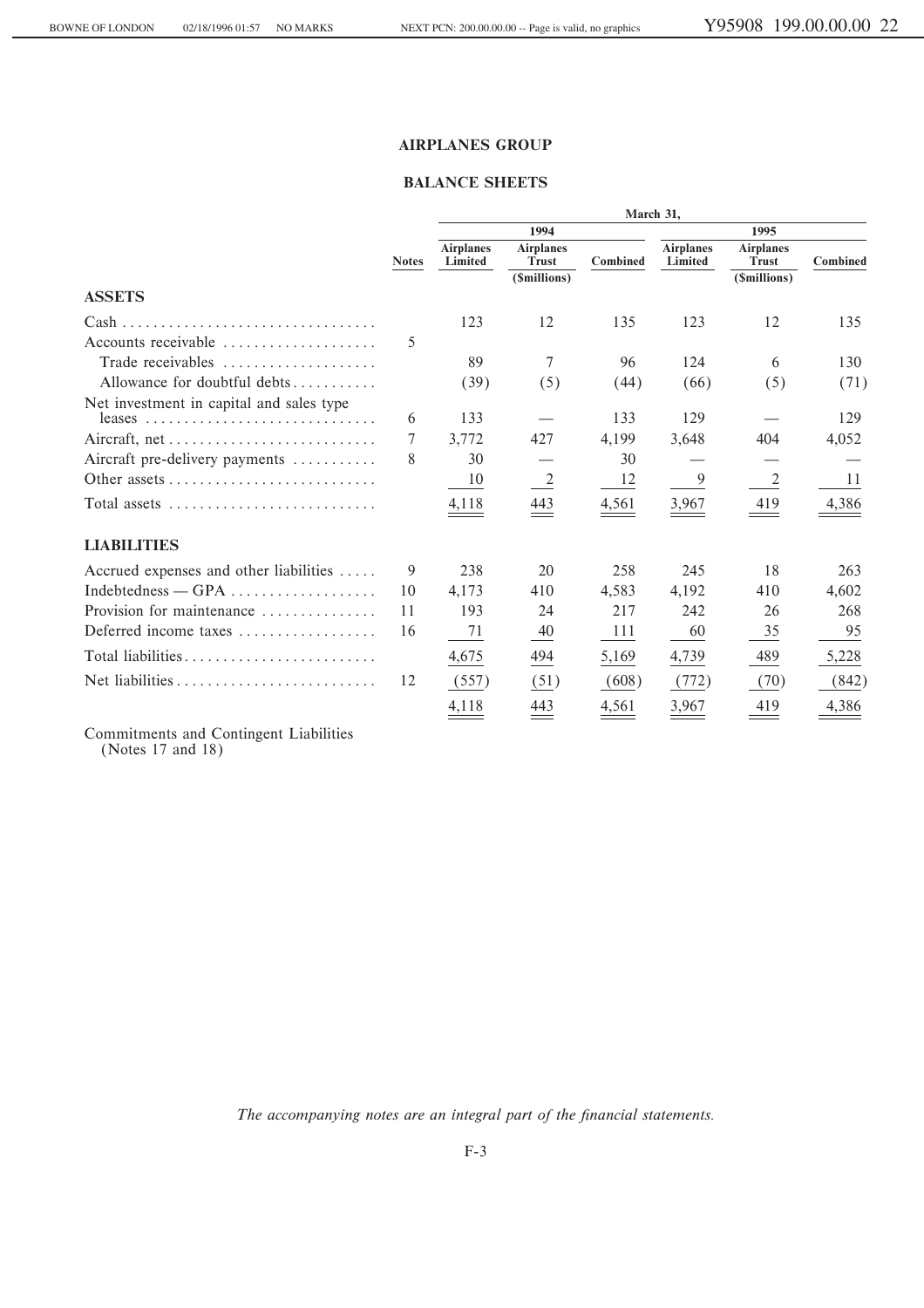## **STATEMENTS OF OPERATIONS**

|                                                                            |              | Years ended March 31,       |                                  |          |                             |                                  |          |                             |                                  |          |
|----------------------------------------------------------------------------|--------------|-----------------------------|----------------------------------|----------|-----------------------------|----------------------------------|----------|-----------------------------|----------------------------------|----------|
|                                                                            |              |                             | 1993                             |          |                             | 1994                             |          |                             | 1995                             |          |
|                                                                            | <b>Notes</b> | <b>Airplanes</b><br>Limited | <b>Airplanes</b><br><b>Trust</b> | Combined | <b>Airplanes</b><br>Limited | <b>Airplanes</b><br><b>Trust</b> | Combined | <b>Airplanes</b><br>Limited | <b>Airplanes</b><br><b>Trust</b> | Combined |
|                                                                            |              |                             | (\$millions)                     |          |                             | (\$millions)                     |          |                             | (\$millions)                     |          |
| <b>Revenues</b>                                                            |              |                             |                                  |          |                             |                                  |          |                             |                                  |          |
| Aircraft leasing $\ldots \ldots \ldots$                                    | 13           | 373                         | 40                               | 413      | 481                         | 45                               | 526      | 547                         | 61                               | 608      |
| <b>Expenses</b>                                                            |              |                             |                                  |          |                             |                                  |          |                             |                                  |          |
| Depreciation and<br>amortization<br>.                                      |              | (205)                       | (25)                             | (230)    | (161)                       | (24)                             | (185)    | (183)                       | (25)                             | (208)    |
| Net interest expense                                                       | 14           | (178)                       | (25)                             | (203)    | (227)                       | (25)                             | (252)    | (317)                       | (31)                             | (348)    |
| Provision for maintenance                                                  |              | (73)                        | (10)                             | (83)     | (63)                        | (8)                              | (71)     | (74)                        | (14)                             | (88)     |
| Bad and doubtful debts                                                     |              | (26)                        | (5)                              | (31)     | (17)                        | (3)                              | (20)     | (34)                        |                                  | (33)     |
| Provision for loss making<br>leases and downtime, net                      |              | (28)                        | (5)                              | (33)     | (23)                        | (4)                              | (27)     | (4)                         | (1)                              | (5)      |
| Other lease costs                                                          |              | (24)                        | (4)                              | (28)     | (19)                        | —                                | (19)     | (16)                        | (1)                              | (17)     |
| Selling, general and<br>administrative expenses                            | 15           | (20)                        | (2)                              | (22)     | (24)                        | (2)                              | (26)     | (31)                        | $\frac{3}{2}$                    | (34)     |
| Operating loss before income<br>$taxes \ldots \ldots \ldots \ldots \ldots$ |              | (181)                       | (36)                             | (217)    | (53)                        | (21)                             | (74)     | (112)                       | (13)                             | (125)    |
| Income tax benefit                                                         | 16           | 18                          | 14                               | 32       | 5                           | - 8                              | 13       | - 11                        | 5                                | 16       |
|                                                                            | 12           | (163)                       | (22)                             | (185)    | (48)                        | (13)                             | (61)     | (101)                       | (8)                              | (109)    |

The accompanying notes are an integral part of the financial statements.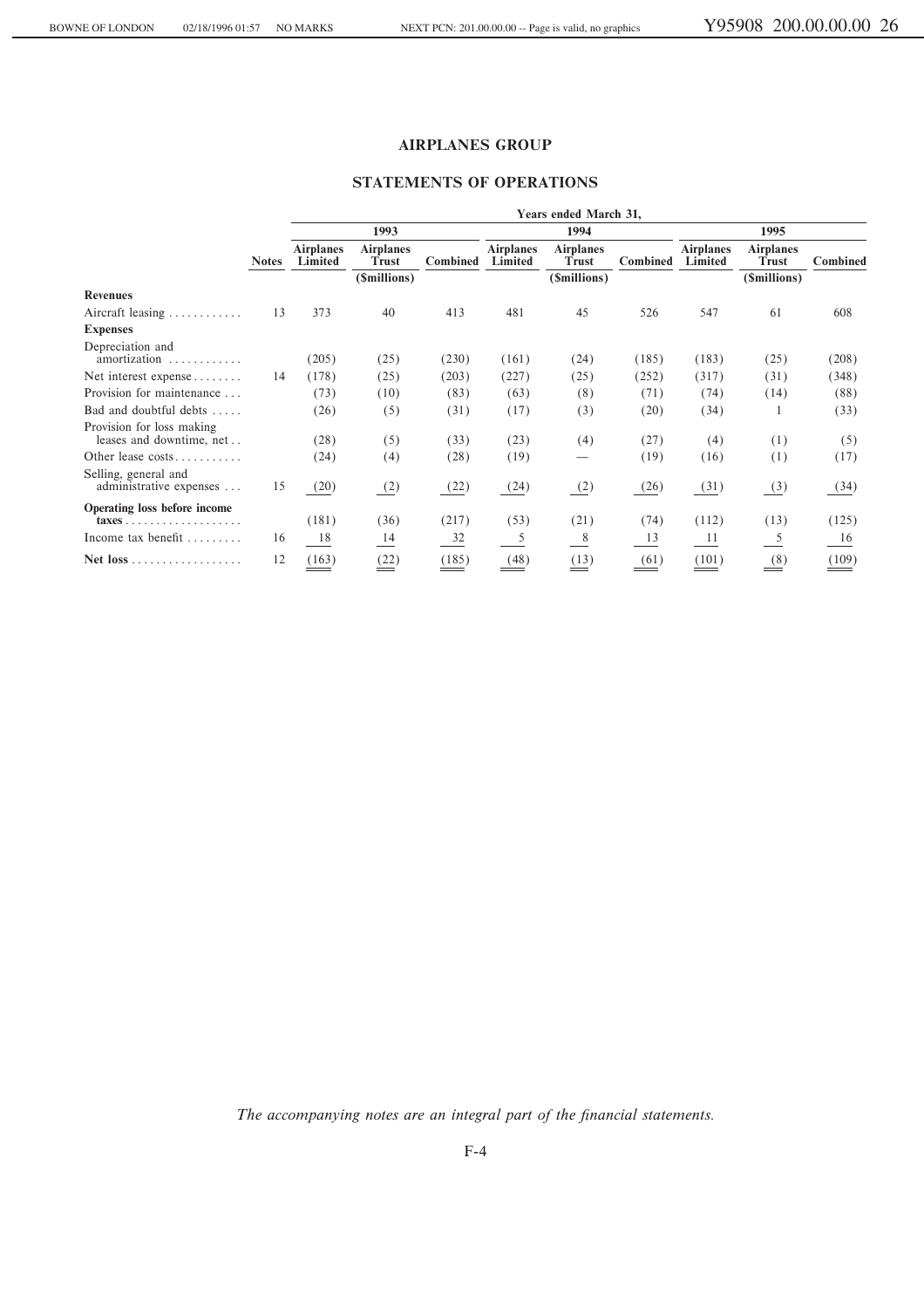## **STATEMENTS OF CASH FLOWS**

|                                                                                                   | Years ended March 31,       |                                  |                |                             |                                  |          |                             |                                  |          |
|---------------------------------------------------------------------------------------------------|-----------------------------|----------------------------------|----------------|-----------------------------|----------------------------------|----------|-----------------------------|----------------------------------|----------|
|                                                                                                   |                             | 1993                             |                |                             | 1995<br>1994                     |          |                             |                                  |          |
|                                                                                                   | <b>Airplanes</b><br>Limited | <b>Airplanes</b><br><b>Trust</b> | Combined       | <b>Airplanes</b><br>Limited | <b>Airplanes</b><br><b>Trust</b> | Combined | <b>Airplanes</b><br>Limited | <b>Airplanes</b><br><b>Trust</b> | Combined |
| Cash flows from operating<br>activities                                                           |                             | (\$millions)                     |                |                             | (\$millions)                     |          |                             | (\$millions)                     |          |
| Net loss<br>Adjustments to reconcile net<br>loss to net cash provided by<br>operating activities: | (163)                       | (22)                             | (185)          | (48)                        | (13)                             | (61)     | (101)                       | (8)                              | (109)    |
| Depreciation and amortization                                                                     | 205                         | 25                               | 230            | 161                         | 24                               | 185      | 183                         | 25                               | 208      |
| Aircraft maintenance, net                                                                         | 59                          | 8                                | 67             | 53                          | 5                                | 58       | 49                          | $\overline{2}$                   | 51       |
| Deferred income taxes                                                                             | (18)                        | (14)                             | (32)           | (5)                         | (8)                              | (13)     | (11)                        | (5)                              | (16)     |
| Provision for loss making leases<br>and downtime                                                  | 28                          | 5                                | 33             | 23                          | 4                                | 27       | $\overline{4}$              | 1                                | 5        |
| Accrued and deferred interest<br>$expense$<br>Changes in operating assets and<br>liabilities:     | 28                          | 3                                | 31             | 33                          | 3                                | 36       | 49                          | 5                                | 54       |
| Accounts receivable                                                                               | 6                           | (3)                              | $\mathfrak{Z}$ | (13)                        | 5                                | (8)      | (8)                         | 1                                | (7)      |
| Other accruals and liabilities                                                                    | 29                          | $\overline{2}$                   | 31             | (26)                        | (4)                              | (30)     | (2)                         | (4)                              | (6)      |
| Other assets $\dots\dots\dots\dots\dots\dots\dots$                                                | (13)                        | (1)                              | (14)           | (4)                         | (1)                              | (5)      | (2)                         | (1)                              | (3)      |
| Net cash provided by operating<br>activities                                                      | 161                         | $\overline{\mathbf{3}}$          | 164            | 174                         | 15                               | 189      | 161                         | 16                               | 177      |
| Cash flows from investing<br>activities                                                           |                             |                                  |                |                             |                                  |          |                             |                                  |          |
| Purchase of aircraft                                                                              | (1,260)                     | (25)                             | (1,285)        | (553)                       | (21)                             | (574)    | (26)                        | (1)                              | (27)     |
| Aircraft deposits and<br>$pre$ -delivery payments $\dots\dots$                                    | (13)                        | (20)                             | (33)           | (1)                         | (2)                              | (3)      | (10)                        |                                  | (10)     |
| Capital and sales type leases                                                                     | 10                          |                                  | 10             | 13                          |                                  | 13       | 14                          |                                  | 14       |
|                                                                                                   | 26                          |                                  | 26             | 50                          |                                  | 50       |                             |                                  |          |
| Net cash used in investing<br>$\text{activities} \dots \dots \dots \dots \dots \dots \dots$       | (1,237)                     | (45)                             | (1,282)        | (491)                       | (23)                             | (514)    | (22)                        | (1)                              | (23)     |
| Cash flows from financing<br>activities                                                           |                             |                                  |                |                             |                                  |          |                             |                                  |          |
| Increase in indebtedness —                                                                        | 1,201                       | 28                               | 1,229          | 620                         |                                  | 620      | 19                          |                                  | 19       |
| (Distributions to)/Contributions<br>from GPA Group plc $\dots$                                    | (125)                       | 14                               | (111)          | (303)                       | 8                                | (295)    | (158)                       | (15)                             | (173)    |
| Net cash provided by (used in)<br>financing activities                                            | 1,076                       | 42                               | 1,118          | 317                         | 8                                | 325      | (139)                       | (15)                             | (154)    |
| Net movement in cash $\dots\dots$                                                                 |                             |                                  |                |                             |                                  |          |                             | Ξ                                |          |
| Cash Balances                                                                                     | 123                         | 12                               | 135            | 123                         | 12                               | 135      | 123                         | 12                               | 135      |
| Cash paid in respect of:                                                                          |                             |                                  |                |                             |                                  |          |                             |                                  |          |
|                                                                                                   | 155                         | 23                               | 178            | 199                         | 23                               | 222      | 276                         | 27                               | 303      |

The accompanying notes are an integral part of the financial statements.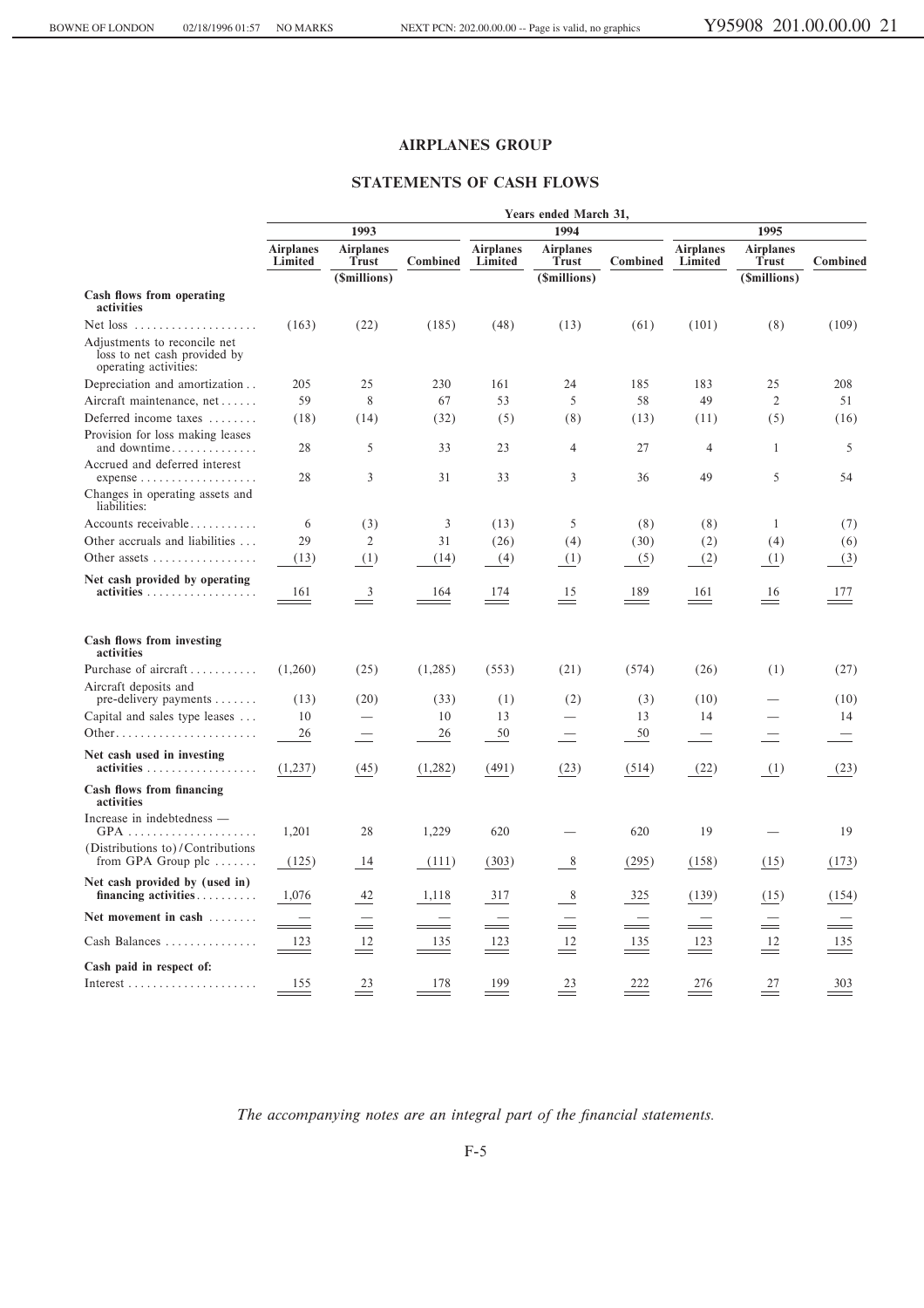#### **NOTES TO THE FINANCIAL STATEMENTS**

#### **1. Securitization Transaction**

GPA Group plc and its subsidiary undertakings ("GPA") plans to re-finance on a long term basis certain indebtedness due to commercial banks and other senior secured debt, most of which matures in September 1997. The re-financing is to be effected through a major aircraft securitization transaction ("the **Transaction**'').

Under the terms of this proposed transaction, a combination (""**Airplanes Group**'') comprising Airplanes Limited, a special purpose company formed under the laws of Jersey, Channel Islands (""**Airplanes Limited**'') and Airplanes U.S. Trust, a business trust formed under the laws of Delaware (""**Airplanes Trust**'') will together acquire directly or indirectly from GPA a portfolio of approximately 229 commercial aircraft (collectively the "Aircraft") and related leases (the "Leases"). The transaction will be effected by transferring existing subsidiaries of GPA that own the Aircraft to Airplanes Limited and Airplanes Trust, respectively. References to Airplanes Group in these notes to the financial statements may relate to Airplanes Limited and to Airplanes Trust on a combined or individual basis as applicable.

Simultaneously with such transfers, it is proposed that Airplanes Group will issue notes of approximately \$3.9 billion in aggregate principal amount in four classes: Class A, Class B, Class C and Class D (""**Notes**'') with approximately 90% of the principal amount of notes in each class being issued by Airplanes Limited and 10% approximately by Airplanes Trust. It is proposed that Airplanes Group will also issue Class E Notes of approximately \$0.7 billion ranking after the Notes and these will substantially be taken up by GPA as part consideration for the transfer of the Aircraft and certain related lease receivables. Airplanes Limited and Airplanes Trust will each fully and unconditionally guarantee each other's obligations under the relevant notes.

#### **2. Basis of Preparation**

The accompanying financial statements of Airplanes Limited, Airplanes Trust and the combined balance sheets, statements of operations and cash flows of Airplanes Group (together the "**financial statements**") have been prepared on the basis and using the assumptions set out below and in accordance with the accounting policies set out in Note 4 and in conformity with United States generally accepted accounting principles:

## *Bases and Assumptions*

(i) The Ñnancial statements are presented on an historical cost basis as if Airplanes Limited and Airplanes Trust had been organized as single economic entities for all periods presented.

Accordingly, the financial statements reflect, on the bases and assumptions set out herein, the results of operations, assets and liabilities relating to the 229 aircraft to be transferred to Airplanes Limited and Airplanes Trust, from the date of original acquisition of controlling interest by GPA.

- (ii) The Transaction is approved as planned and is completed such that:
	- (a) Airplanes Limited and Airplanes Trust are going concerns with adequate capital and Ñnance in place, and
	- (b) the fundamental uncertainties, commitments, and contingent liabilities of GPA have no affect on Airplanes Group, and in particular, such that Airplanes Group will have no commitments or contingent liabilities in relation thereto or in relation to GPA's future operations.

(iii) For the purposes of these financial statements, an allocation of certain costs such as selling, general and administrative expenses of GPA to Airplanes Limited and Airplanes Trust has been made. The most significant element of these costs relate to aircraft management fees, substantially all of which are asset based fees calculated as an annual percentage of a reference net book value of aircraft under management. The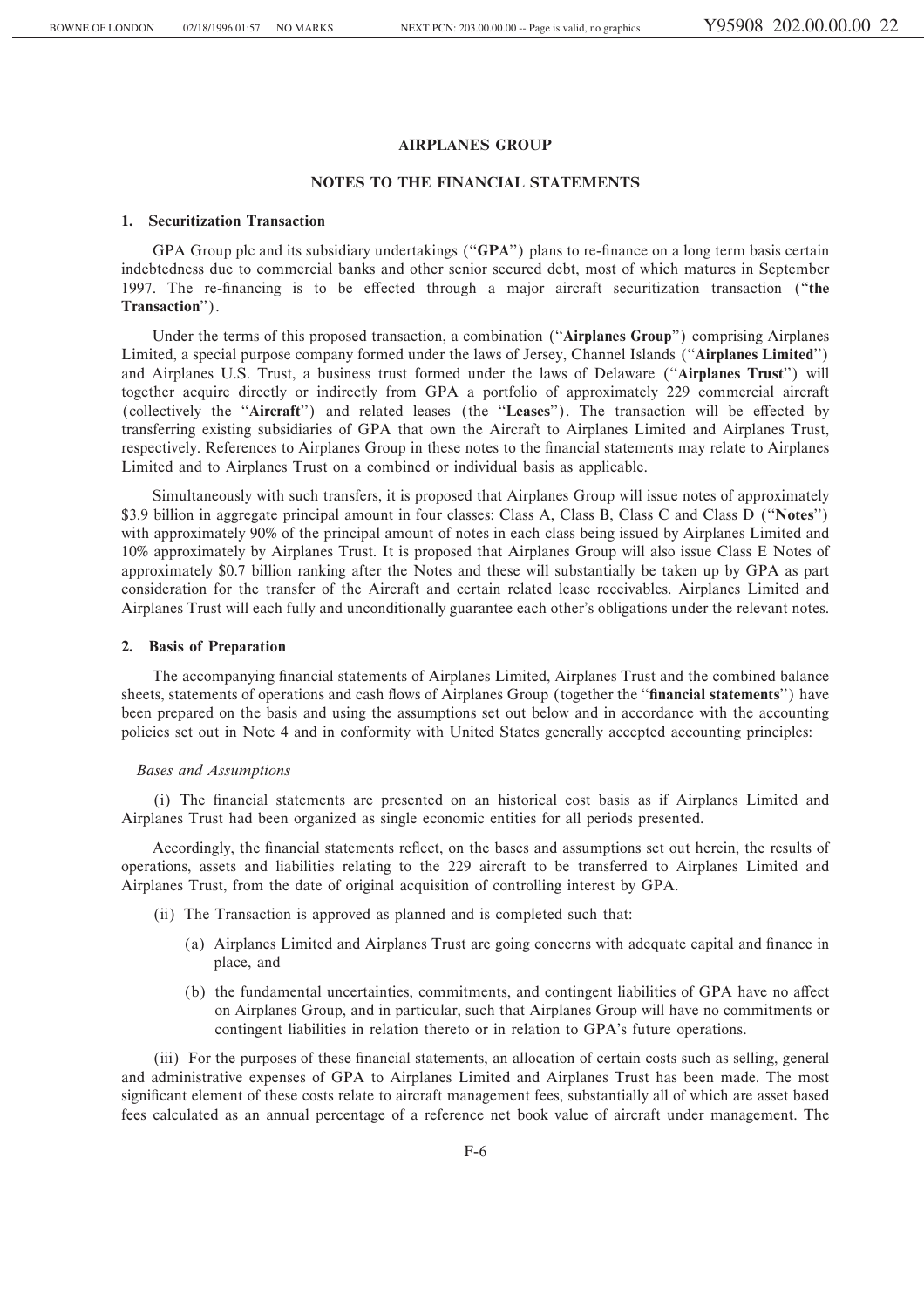## **NOTES TO THE FINANCIAL STATEMENTS – (Continued)**

#### **2.** Basis of Preparation — (Continued)

balance of such costs have been allocated in proportion to rental revenues. Management believes that the basis for these allocations are reasonable.

(iv) The financial statements have been prepared assuming Airplanes Group was financed at March 31, 1995, with indebtedness to GPA in an amount equivalent to the expected aggregate amount of all classes of notes (A, B, C, D and E) to be issued by Airplanes Group pursuant to the Transaction of \$4,602 million. It has also been assumed that such indebtedness built up as and when Airplanes Group acquired aircraft, at an amount equal to the appraised value (based on the value of each Aircraft given a stable market with a reasonable balance of supply and demand and a reasonable period of time available for marketing) of the aircraft at October 31, 1995. In addition, it has been assumed that no repayment of debt was made during the period.

(v) The interest charged on Airplanes Group's indebtedness to GPA is based on GPA's average cost of debt of 6.22%, 6.27% and 7.83% for the years ended March 31, 1993, 1994 and 1995, respectively.

In respect of the portion of the indebtedness which is assumed to be refinanced by the E Note (approximately 15% of total indebtedness), the Statement of Cash Flows gives effect to cash payments for interest of only 1% per annum in the relevant periods, commencing on April 1, 1992, and the balance is deferred and reflected as a movement in net liabilities.

(vi) Airplanes Group's cash balances are maintained throughout the period to March 31, 1995 at the amount assumed to be transferred to Airplanes Group on completion of the securitization transaction of \$135 million, which amount may be restricted to specific uses under the terms of the transaction. Cash generated from or absorbed by the activities of Airplanes Group during the period is reflected as distributions to or transfers from GPA.

(vii) Airplanes Group's tax provisions and deferred income tax assets and liabilities have been determined as if the underlying taxable entities of Airplanes Limited and Airplanes Trust were separate taxable entities from GPA.

#### **3. Relationship with GPA Group plc and Management Arrangements**

Airplanes Group's aircraft portfolio is to be acquired entirely from GPA pursuant to the Transaction. The related leases are also to be transferred to Airplanes Group. In a limited number of cases (and in no event in excess of 3% of the aircraft by appraised value at October 31, 1995), GPA may lease aircraft from Airplanes Group and sub-lease these aircraft to the ultimate lessees. In such cases substantially all the risks and rewards of GPA in the leases will accrue to Airplanes Group.

Until October 29, 1993, the Airplanes Group's portfolio comprised part of GPA's aircraft portfolio which was managed by GPA. In October 1993, GPA entered into a management contract with GE Capital Aviation Services, Limited ("**GECAS**"). Under the management contract, GECAS provides, on an exclusive basis, and in consideration for management fees, certain management services for aircraft assets owned by GPA. Following the Transaction, GECAS will provide certain management services to Airplanes Group pursuant to a new servicing agreement to be entered into by GECAS with certain members of Airplanes Group and their subsidiaries. Under certain circumstances GECAS may resign from the performance of its duties in relation to the management of all the aircraft generally or, the management of one or more aircraft individually, provided in either case that a replacement has been appointed to manage the aircraft. In addition, Airplanes Group will, under certain circumstances, have the right to terminate the servicing agreement.

As a holder of Class E Notes, GPA will have the right to appoint one director to the board of Airplanes Limited and one of the trustees of Airplanes Trust. Airplanes Limited will initially have a board of directors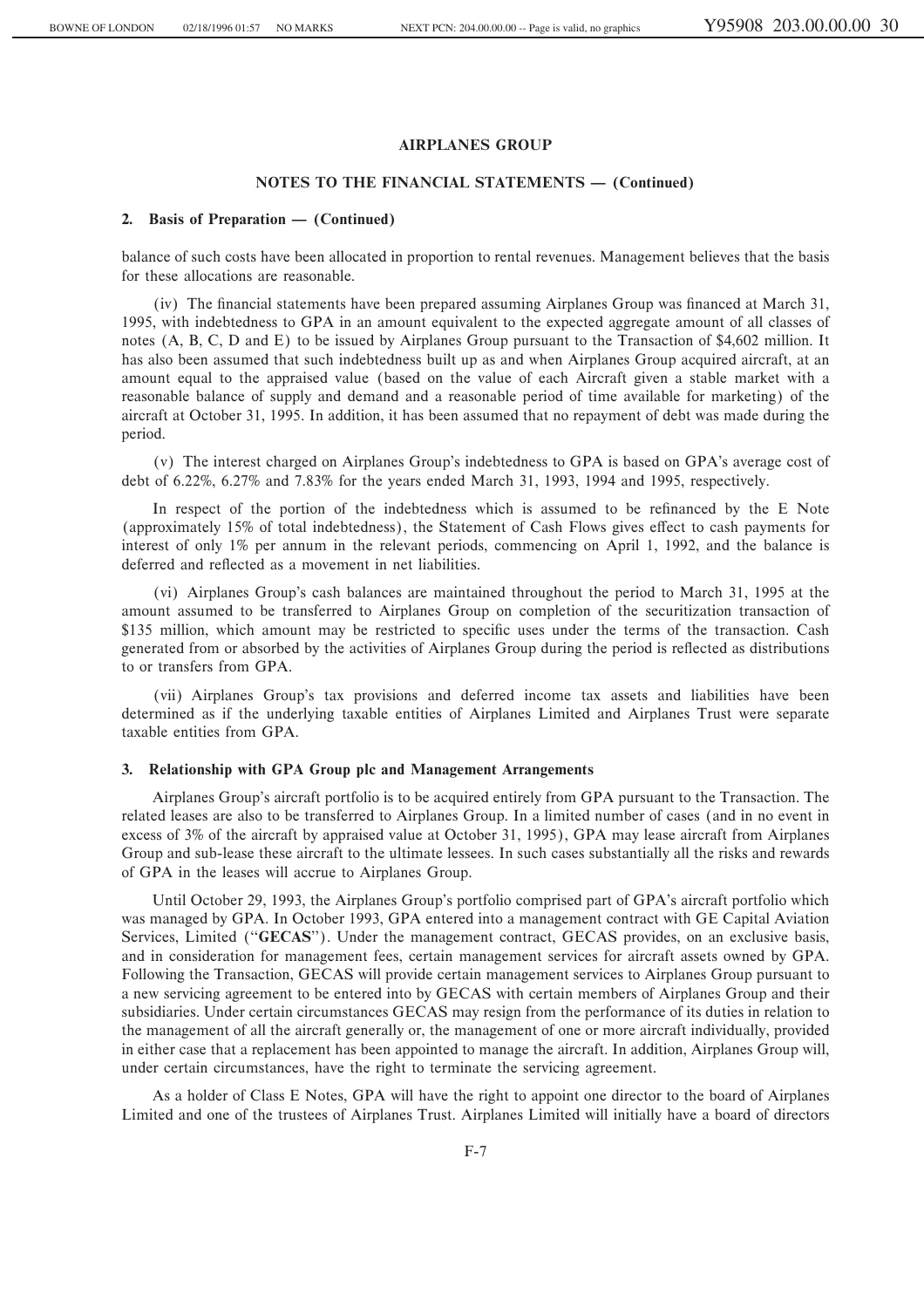#### **NOTES TO THE FINANCIAL STATEMENTS - (Continued)**

#### **3. Relationship with GPA Group plc and Management Arrangements — (Continued)**

with five directors, including the director appointed by the holder of the Class E Notes. The trustees of Airplanes Trust will be the same individuals. Subject to reaching agreement with the holders of the Convertible Secured Notes of GPA, GE Capital Corporation (""**GE Capital**''), GECAS' indirect parent, will have an option to acquire at least 90% of the ordinary shares of GPA Group at any time up to October 29, 2001. If GE Capital acquires 90% or more of the ordinary share capital of GPA Group and certain other conditions are met, the holder of a majority in aggregate principal amount of the Class E Notes, will have the right to appoint all of the directors of Airplanes Limited and the trustees of Airplanes Trust, provided that an independent committee of at least three directors/trustees is established and maintained to review the terms of certain transactions between Airplanes Limited or Airplanes Trust on the one hand, and GECAS or any of its affiliates on the other.

Certain cash management and administrative services will be provided by a GPA subsidiary to Airplanes Group, pursuant to a cash management agreement and an administrative agency agreement to be entered into by such GPA subsidiary with Airplanes Group.

Airplanes Group will be managed and the note covenants structured on the basis of a single economic entity owning a single aircraft portfolio, although Airplanes Group's portfolio will at all times be held directly or indirectly in two different entities, Airplanes Limited and Airplanes Trust.

#### **4. Summary of Significant Accounting Policies**

Airplanes Group's accounting policies conform with United States generally accepted accounting principles. The following paragraphs describe the main accounting policies followed in these financial statements.

#### *(a) Revenue Recognition*

Revenue from aircraft on operating leases is recognized as income as it accrues over the period of the leases.

### *(b) Aircraft*

Aircraft including engines are stated at cost less accumulated depreciation. Additional depreciation is charged to reduce the book value of specific assets to fair market value where a permanent diminution in value is considered to have occurred. Where fair market value is greater than book value no adjustment is made.

Cost comprises the invoiced cost net of manufacturers' discounts. Depreciation is calculated on a straight line basis. The estimates of useful lives and residual values are reviewed periodically. The current estimates for residual values are generally 15% of cost and for useful lives are as follows:

|                                                  | Years $\qquad \qquad \qquad$<br>From |
|--------------------------------------------------|--------------------------------------|
|                                                  | Manufacture date                     |
| Refurbished and upgraded aircraft — converted to |                                      |
|                                                  | Conversion date                      |
|                                                  | Manufacture date                     |
|                                                  | Manufacture date                     |

Fair market value is assessed by management, and reflects the underlying economic value of aircraft including engines in normal market conditions (where supply and demand are in reasonable equilibrium) and assumes adequate time for a sale and a willing buyer and seller. Short term fluctuations in the market place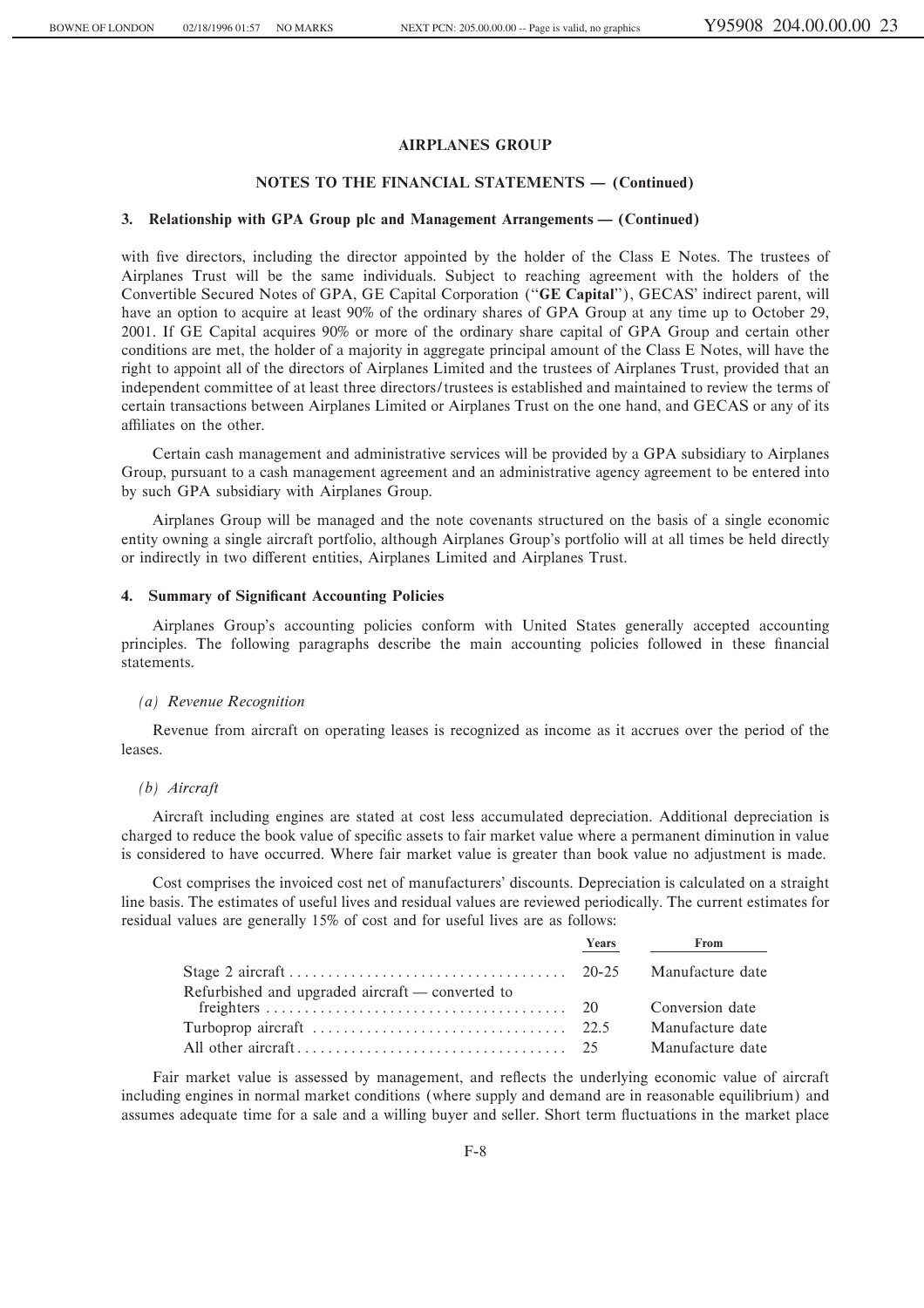## **NOTES TO THE FINANCIAL STATEMENTS - (Continued)**

#### **4. Summary of Significant Accounting Policies — (Continued)**

are disregarded and it is assumed that there is no necessity either to dispose of a significant number of aircraft simultaneously, or to dispose of aircraft quickly.

In forming their assessment of fair market value, the management have taken into consideration independent valuations of the aircraft in the fleet at each year end date.

#### *(c) Net Investment in Capital and Sales Type Leases*

The amounts due by lessees under capital leases, where the entire cost of the asset is recovered, are shown in the balance sheet at the net amount receivable under these leases. The related finance revenue is recognized as income over the period of the lease in proportion to the amounts outstanding.

#### *(d) Provision for Maintenance*

In most lease contracts the lessee has the obligation for maintenance costs on airframes and engines and in many lease contracts the lessee makes a full or partial prepayment, calculated at an hourly rate, from which maintenance expenditures for major checks are disbursed. The undisbursed portion of these prepayments are included in the provision for maintenance.

Provision is also made to cover the risk of lessees defaulting on obligations, which could result in Airplanes Group incurring maintenance costs which are the lessee's primary responsibility.

#### *(e) Allowance for Doubtful Debts*

Allowances are made for doubtful debts where it is considered that there is a significant risk of non recovery.

The assessment of risk of non recovery is primarily based on the extent to which amounts outstanding exceed the value of security held together with an assessment of the financial strength and condition of a lessee and the economic conditions persisting in the lessee's operating environment.

#### *(f) Provision for Loss Making Leases and Downtime*

A lease agreement is deemed to be "Loss Making" in circumstances where the contracted rental payments are insufficient to cover the depreciation and allocated interest cost attributable to the relevant aircraft together with direct costs such as legal fees and other costs attributable to the lease over its term. Provision is made for the expected losses on such leases.

Downtime costs include depreciation, allocated interest cost and any other attributable direct costs. Where aircraft are off lease and are expected to be on the ground for a period prior to re-leasing, provision is made for downtime costs over the period to the estimated re-lease date.

## *(g) Taxation*

Deferred income tax assets and liabilities recognize the future tax consequences attributable to differences between the financial statement carrying amounts of existing assets and liabilities and their respective tax bases. Deferred income tax assets and liabilities are measured using enacted tax rates expected to apply to taxable income in the years in which those temporary differences are expected to be recovered or settled. The effect on deferred income tax assets and liabilities of a change in tax rates is recognized in the period that includes the enactment date.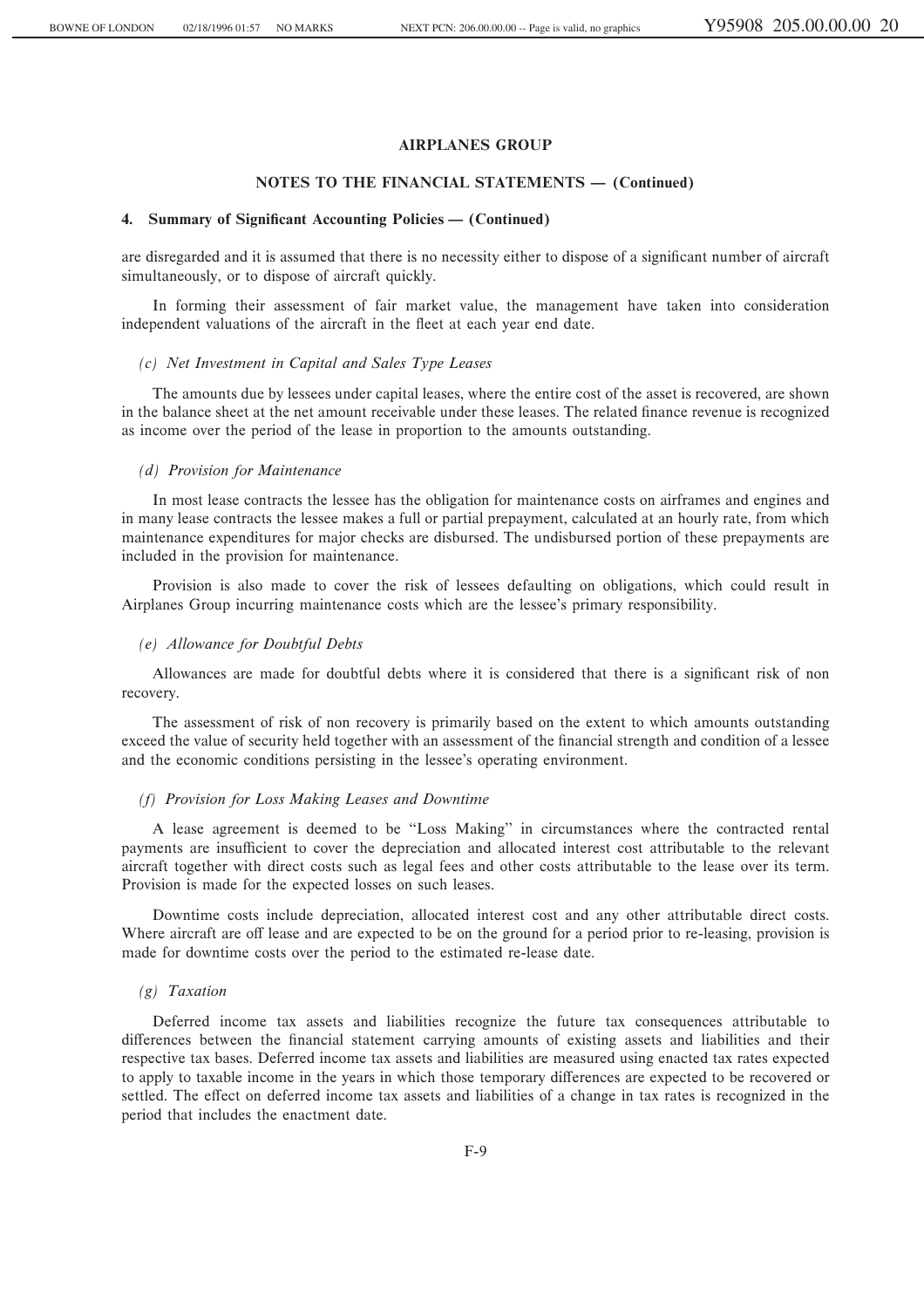## **NOTES TO THE FINANCIAL STATEMENTS – (Continued)**

#### **4. Summary of Significant Accounting Policies — (Continued)**

Income tax is provided based on the results for the year. Airplanes Limited's underlying taxable entities in Ireland are subject to Irish Corporate Income Tax on approved trading operations at a rate of 10% until December 31, 2005. Airplanes Trust's underlying taxable entities in the US are subject to US Federal and State taxes on their trading operations.

#### *(h) Concentrations of Credit Risk*

Financial instruments which potentially subject Airplanes Group to significant concentrations of credit risk consist primarily of trade accounts receivable.

Credit risk with respect to trade accounts receivable is generally diversified due to the number of lessees comprising Airplanes Group's customer base and the different geographic areas in which they operate. At March 31, 1995 Airplanes Group had leased aircraft to 83 lessees in 40 countries. The geographic concentrations of leasing revenues is set out in Note 13.

Many of Airplanes Group's lessees are in a relatively weak financial position because of the difficult economic conditions in the civil aviation industry as a whole and because, in general, weakly capitalized airlines are more likely to seek operating leases.

As part of GPA's historic aircraft portfolio, the exposure of Airplanes Group's aircraft to particular countries and customers was managed partly through concentration limits provided for in GPA's principal secured debt facilities and through obtaining security from lessees by way of deposits, letters of credit and guarantees. In the past GPA has, in the normal course of its business, reached agreements with certain of its lessees to restructure their leases and defer certain receivable balances. Details of accounts receivable, deferred balances and provisions for bad and doubtful debts are set out in Note 5.

Mexico is a significant market for Airplanes Group's aircraft and at March 31, 1995, 35 of Airplanes Group's aircraft were being operated by five Mexican lessees. Difficult market conditions and substantial overcapacity continues to have an adverse effect on the Mexican air transport sector and restructuring negotiations with Airplanes Group's Mexican lessees have commenced. Receivable balances with these lessees were \$48 million at March 31, 1995 of which \$41 million had been deferred, and in respect of which allowances of \$36 million for doubtful debts have been made.

Airplanes Group's Brazilian lessees also continue to experience significant difficulties due to overcapacity and adverse market conditions. At March 31, 1995, 17 of Airplanes Group's aircraft were being operated by five Brazilian lessees. Restructuring negotiations have commenced with certain of the Brazilian lessees. Receivable balances with these lessees were \$32 million at March 31, 1995 of which \$10 million had been deferred, and in respect of which allowances of \$11 million for doubtful debts have been made.

## *(i) Fair Value of Financial Instruments*

Statement of Financial Accounting Standards No. 107 "Disclosures about Fair Value of Financial Instruments" defines the fair value of a financial instrument as the amount at which the instrument could be exchanged in a current transaction between willing parties, other than in a forced or liquidation sale. Fair values of financial instruments have been determined with reference to available market information and the valuation methodologies discussed below. However, considerable management judgment is required in interpreting market data to arrive at estimates of fair values. Accordingly, the estimates presented herein may not be indicative of the amounts that Airplanes Group could realize in a current market exchange.

(i) The fair value of cash, trade receivables and trade payables approximates the carrying amount because of the nature and short maturity of these instruments.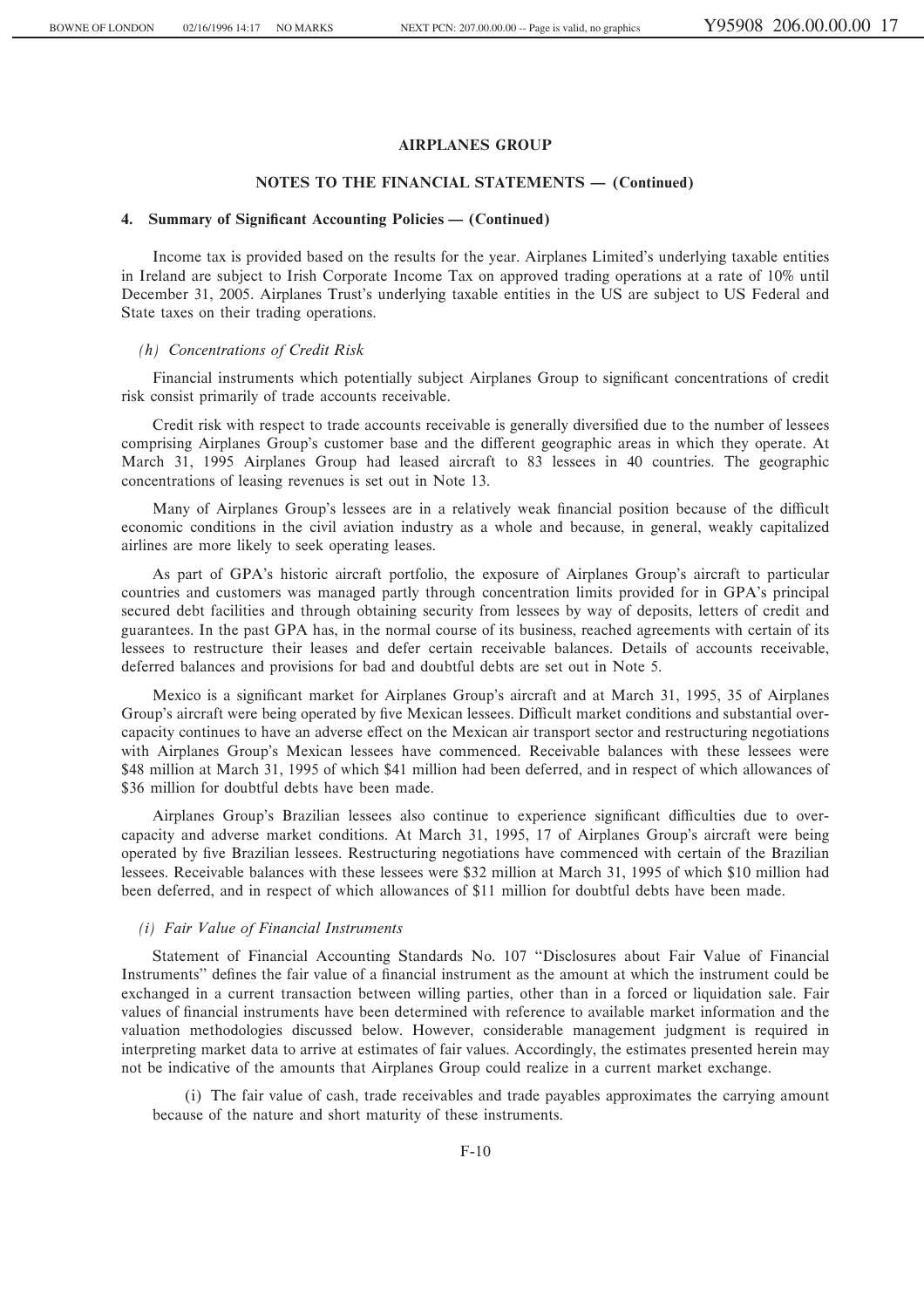## NOTES TO THE FINANCIAL STATEMENTS - (Continued)

## 4. Summary of Significant Accounting Policies — (Continued)

(ii) The fair value of Airplanes Group's indebtedness to GPA is assumed to equate to the carrying value of this indebtedness.

#### (i) Foreign Currency Transactions

Airplanes Group's foreign currency transactions are not significant as virtually all revenues and most costs are denominated in US dollars.

## $(k)$  New Accounting Standards

Airplanes Group will be required to adopt the provisions of SFAS 121 "Accounting for the Impairment of Long Lived Assets and for Long Lived Assets to be Disposed of" for the fiscal year ending March 31, 1997. Management believes that the provisions of this standard, had it been adopted at March 31, 1995, would not have given rise to any significant adjustments to the carrying value of Airplanes Group's assets.

#### 5. Accounts Receivable

| ACCUTTING INCLUSIVE                                                | March 31,                   |                                  |                             |                                  |  |
|--------------------------------------------------------------------|-----------------------------|----------------------------------|-----------------------------|----------------------------------|--|
|                                                                    |                             | 1994                             | 1995                        |                                  |  |
|                                                                    | <b>Airplanes</b><br>Limited | <b>Airplanes</b><br><b>Trust</b> | <b>Airplanes</b><br>Limited | <b>Airplanes</b><br><b>Trust</b> |  |
|                                                                    |                             | (\$millions)                     | (\$millions)                |                                  |  |
|                                                                    | 89                          |                                  | 124                         | 6                                |  |
|                                                                    | (39)                        | (5)                              | (66)                        | (5)                              |  |
|                                                                    | 50                          |                                  | 58                          |                                  |  |
| Included in trade receivables are deferred amounts as<br>follows:— |                             |                                  |                             |                                  |  |
| Gross deferred lease receivables                                   | 30                          | 3                                | 60                          |                                  |  |
|                                                                    | (18)                        | (3)                              | (35)                        | (1)                              |  |
|                                                                    |                             |                                  | 25                          |                                  |  |

Deferred lease receivables represent deferrals of rent, maintenance and miscellaneous payments due from lessees. The most significant of these lessees are located in Mexico and Brazil where the air transport sector is suffering from substantial over capacity and the effects of difficult economic conditions (see Note 4(h)).

Receivables include amounts classified as due after one year of \$20 million (Airplanes Limited \$18 million and Airplanes Trust \$2 million) at March 31, 1994, and \$31 million (Airplanes Limited \$30 million and Airplanes Trust \$1 million) at March 31, 1995.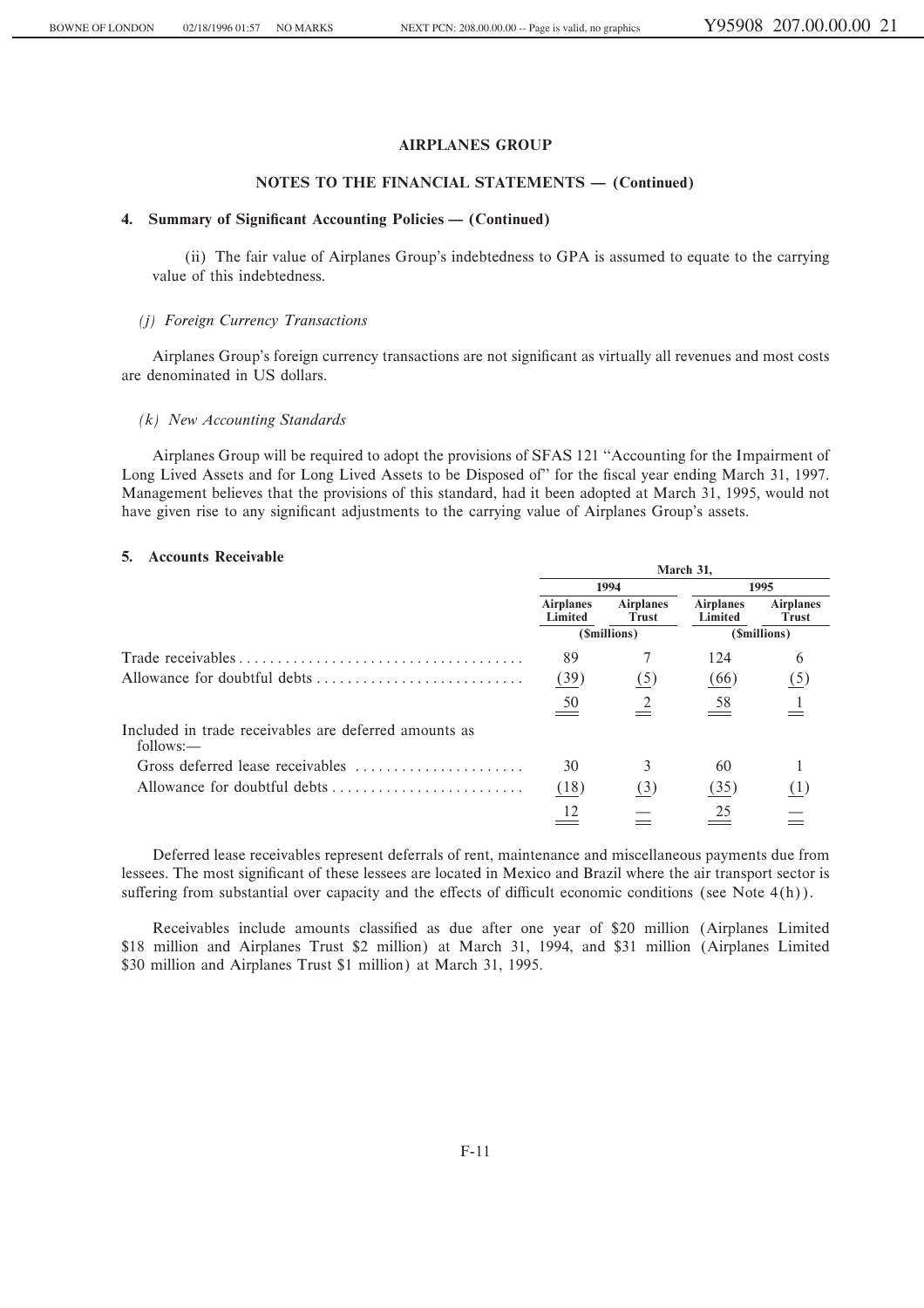## **NOTES TO THE FINANCIAL STATEMENTS - (Continued)**

## **6. Net Investment in Capital and Sales Type Leases**

The following are the components of the net investment in capital and sales type leases of Airplanes Limited:

|                                                                                                                 |      | March 31,    |
|-----------------------------------------------------------------------------------------------------------------|------|--------------|
|                                                                                                                 | 1994 | 1995         |
|                                                                                                                 |      | (\$millions) |
|                                                                                                                 |      | 128          |
|                                                                                                                 |      | 45           |
| Less; unearned revenue $\dots \dots \dots \dots \dots \dots \dots \dots \dots \dots \dots \dots \dots \tag{54}$ |      | (44)         |
|                                                                                                                 |      | 129          |

Aggregate lease rental proceeds in respect of such capital and sales type leases for the years ended March 31, 1993, 1994 and 1995 amounted to \$25 million, \$25 million and \$26 million, respectively.

Unearned revenue of \$14 million, \$14 million and \$13 million for the years ended March 31, 1993, 1994 and 1995, respectively, was amortized and included in revenue.

Minimum future payments to be received on such capital leases for aircraft at March 31, 1995 are as follows:

|                        | <b>Minimum</b> lease<br>payments receivable |
|------------------------|---------------------------------------------|
|                        | (Smillions)                                 |
| Years ending March 31, |                                             |
|                        | 28                                          |
|                        | 28                                          |
|                        | 27                                          |
|                        | 11                                          |
|                        | 10                                          |
|                        | 24                                          |
|                        |                                             |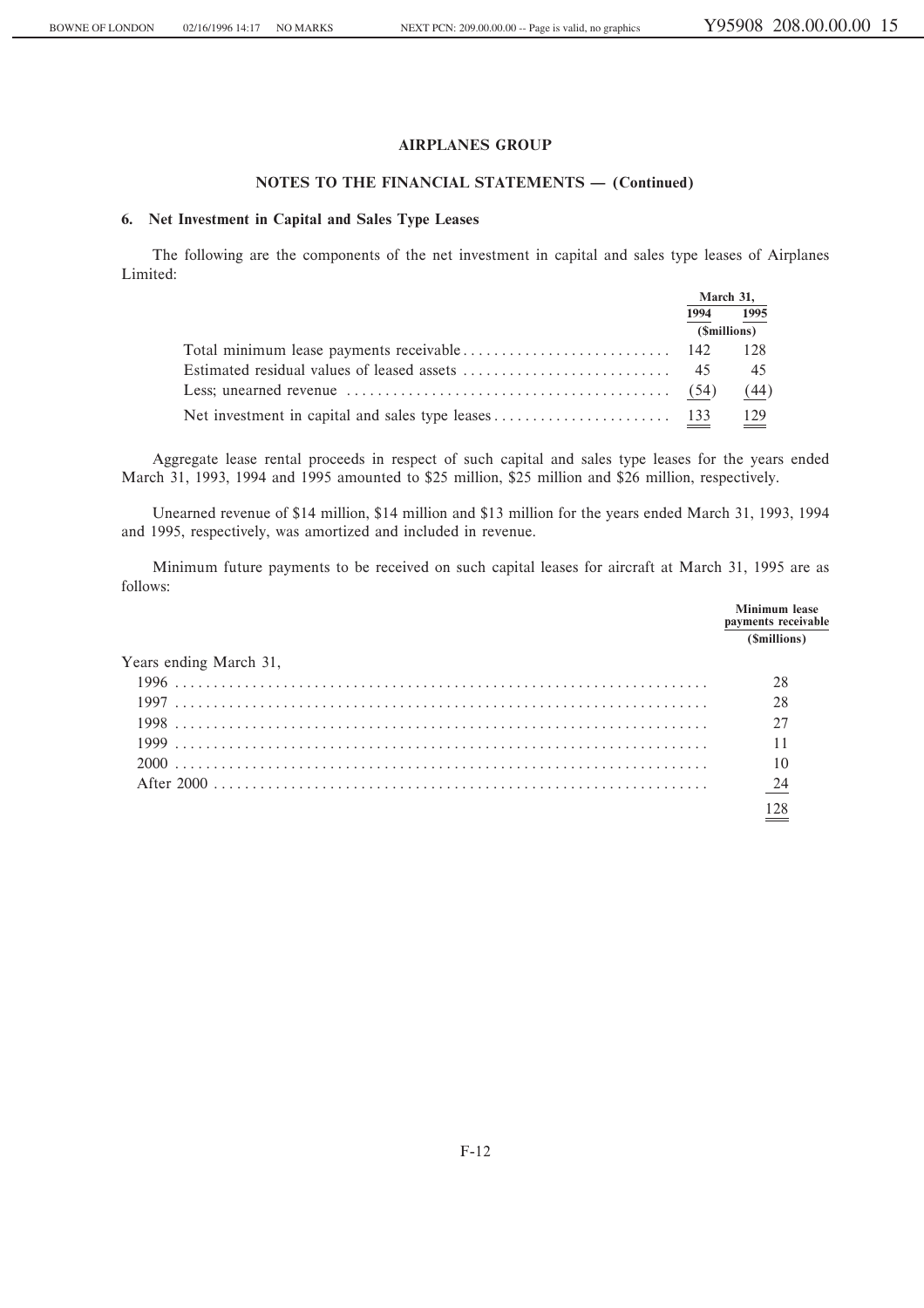## **NOTES TO THE FINANCIAL STATEMENTS - (Continued)**

## **7. Aircraft**

|                                                                         | March 31,                   |                           |                             |                           |  |  |
|-------------------------------------------------------------------------|-----------------------------|---------------------------|-----------------------------|---------------------------|--|--|
|                                                                         |                             | 1994                      | 1995                        |                           |  |  |
|                                                                         | <b>Airplanes</b><br>Limited | <b>Airplanes</b><br>Trust | <b>Airplanes</b><br>Limited | <b>Airplanes</b><br>Trust |  |  |
|                                                                         |                             | (\$millions)              |                             | (\$millions)              |  |  |
| Aircraft                                                                |                             |                           |                             |                           |  |  |
|                                                                         | 4,273                       | 509                       | 4,329                       | 510                       |  |  |
| Less accumulated depreciation                                           | (501)                       | (82)                      | (681)                       | (106)                     |  |  |
|                                                                         | <u>3,772</u>                | 427                       | 3,648                       | 404                       |  |  |
| <b>Fleet Analysis</b>                                                   |                             |                           |                             |                           |  |  |
| On operating lease for a further period of:                             |                             |                           |                             |                           |  |  |
| More than five years                                                    | 1,416                       | 5                         | 696                         | 4                         |  |  |
| From one to five years                                                  | 1,820                       | 289                       | 2,519                       | 324                       |  |  |
| Less than one year $\dots\dots\dots\dots\dots\dots\dots\dots\dots\dots$ | 372                         | 84                        | 369                         | 49                        |  |  |
| Non revenue earning aircraft:                                           |                             |                           |                             |                           |  |  |
| Undergoing conversion                                                   | 49                          |                           |                             |                           |  |  |
|                                                                         | 49                          | 31                        | 47                          | 27                        |  |  |
| Available for lease, subject to letters of intent                       | 66                          | 18                        | 17                          |                           |  |  |
|                                                                         | 3,772                       | 427                       | 3,648                       | 404                       |  |  |

Certain aircraft are subject to purchase options granted to existing lessees.

|                      |                             |                           |                             | Year ended March 31,      |                             |                           |  |
|----------------------|-----------------------------|---------------------------|-----------------------------|---------------------------|-----------------------------|---------------------------|--|
|                      | 1993                        |                           | 1994                        |                           | 1995                        |                           |  |
|                      | <b>Airplanes</b><br>Limited | <b>Airplanes</b><br>Trust | <b>Airplanes</b><br>Limited | <b>Airplanes</b><br>Trust | <b>Airplanes</b><br>Limited | <b>Airplanes</b><br>Trust |  |
|                      | (\$millions)                |                           |                             | (\$millions)              | (\$millions)                |                           |  |
| Depreciation expense | $\frac{190}{2}$             |                           |                             |                           | 180                         | $\stackrel{24}{=}$        |  |

Additional depreciation is charged against aircraft reflecting the provision required to reduce their book value to the lower of depreciated cost and the management's assessment of fair market value where this is considered to represent a permanent diminution in value. The basis of the valuation is set out in note 4(b).

During 1993, the industry experienced a downturn which was evidenced by a significant surplus of aircraft in the market, reductions in lease rates and in aircraft values and significant numbers of aircraft on the ground or "parked in the desert". The severity and duration of the downturn in the aviation industry was not foreseen by many industry participants. The depreciation expense in 1993 of Airplanes Limited and Airplanes Trust includes additional depreciation charges of \$72 million and \$8 million respectively, which arose primarily as a result of these difficult trading conditions.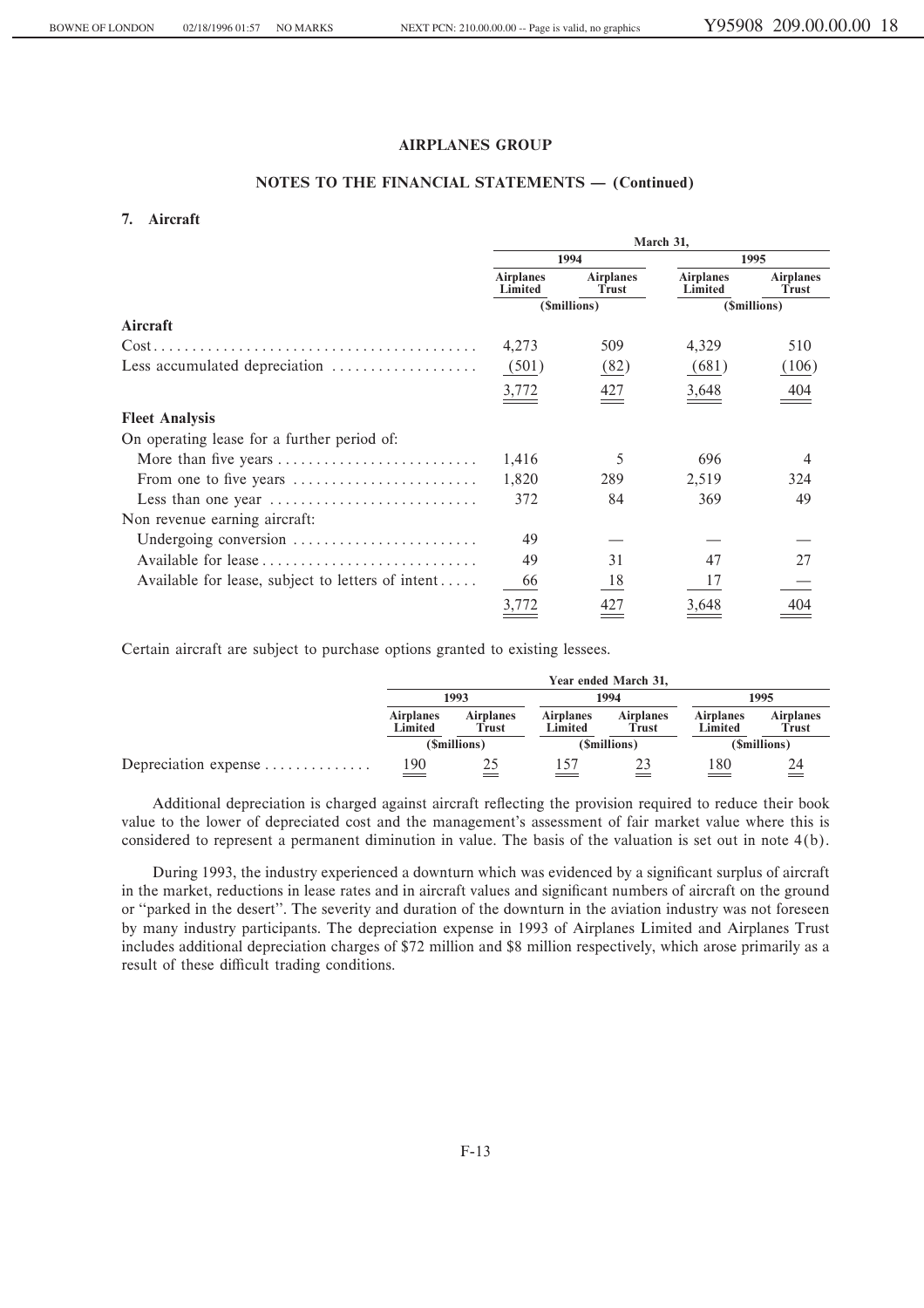## NOTES TO THE FINANCIAL STATEMENTS - (Continued)

## 8. Aircraft Deposits and Pre-Delivery Payments

| $\alpha$ . Allytan Dyposits and Tic-Dynicity Taylingins | <b>Airplanes</b> | Limited |
|---------------------------------------------------------|------------------|---------|
|                                                         | March 31,        |         |
|                                                         | 1994             | 1995    |
|                                                         | (\$millions)     |         |
|                                                         |                  |         |
|                                                         |                  | 10      |
|                                                         |                  | (40)    |
|                                                         |                  |         |

## 9. Accrued Expenses and Other Liabilities

|                                                 | March 31,                   |                                  |                             |                           |
|-------------------------------------------------|-----------------------------|----------------------------------|-----------------------------|---------------------------|
|                                                 | 1994                        |                                  |                             | 1995                      |
|                                                 | <b>Airplanes</b><br>Limited | <b>Airplanes</b><br><b>Trust</b> | <b>Airplanes</b><br>Limited | <b>Airplanes</b><br>Trust |
|                                                 |                             | (\$millions)                     |                             | (\$millions)              |
| Accrued expenses and other liabilities include: |                             |                                  |                             |                           |
|                                                 | 27                          |                                  | 25                          |                           |
| Provisions for loss making leases and downtime  | 77                          |                                  | 81                          | 10                        |
|                                                 | 19                          |                                  | 24                          |                           |
|                                                 | 35                          |                                  | 36                          |                           |
|                                                 | 2                           |                                  |                             |                           |
|                                                 | 78                          | $\mathbf b$                      | 78                          |                           |
|                                                 | 238                         | 20                               | 245                         | 18                        |
| Of which:                                       |                             |                                  |                             |                           |
|                                                 | 71                          |                                  | 69                          |                           |
|                                                 | 167                         | 16                               | 176                         | 13                        |
|                                                 | 238                         | 20                               | 245                         | 18                        |

### 10. Indebtedness — GPA

| $10.$ Indeptedness — GPA | March 31.                   |                                  |                             |                                  |  |
|--------------------------|-----------------------------|----------------------------------|-----------------------------|----------------------------------|--|
|                          |                             | 1994                             |                             | 1995                             |  |
|                          | <b>Airplanes</b><br>Limited | <b>Airplanes</b><br><b>Trust</b> | <b>Airplanes</b><br>Limited | <b>Airplanes</b><br><b>Trust</b> |  |
|                          |                             | (\$millions)                     |                             | ( <i>Smillions</i> )             |  |
|                          | $\frac{4,173}{ }$           | 410                              | 4.192                       | $\frac{410}{2}$                  |  |

As explained in Note 2, Basis of Preparation, it has been assumed that Airplanes Group was financed at March 31, 1995, with indebtedness to GPA at a level substantially equivalent to the expected aggregate amount of all classes of Notes to be issued by Airplanes Group pursuant to the Transaction.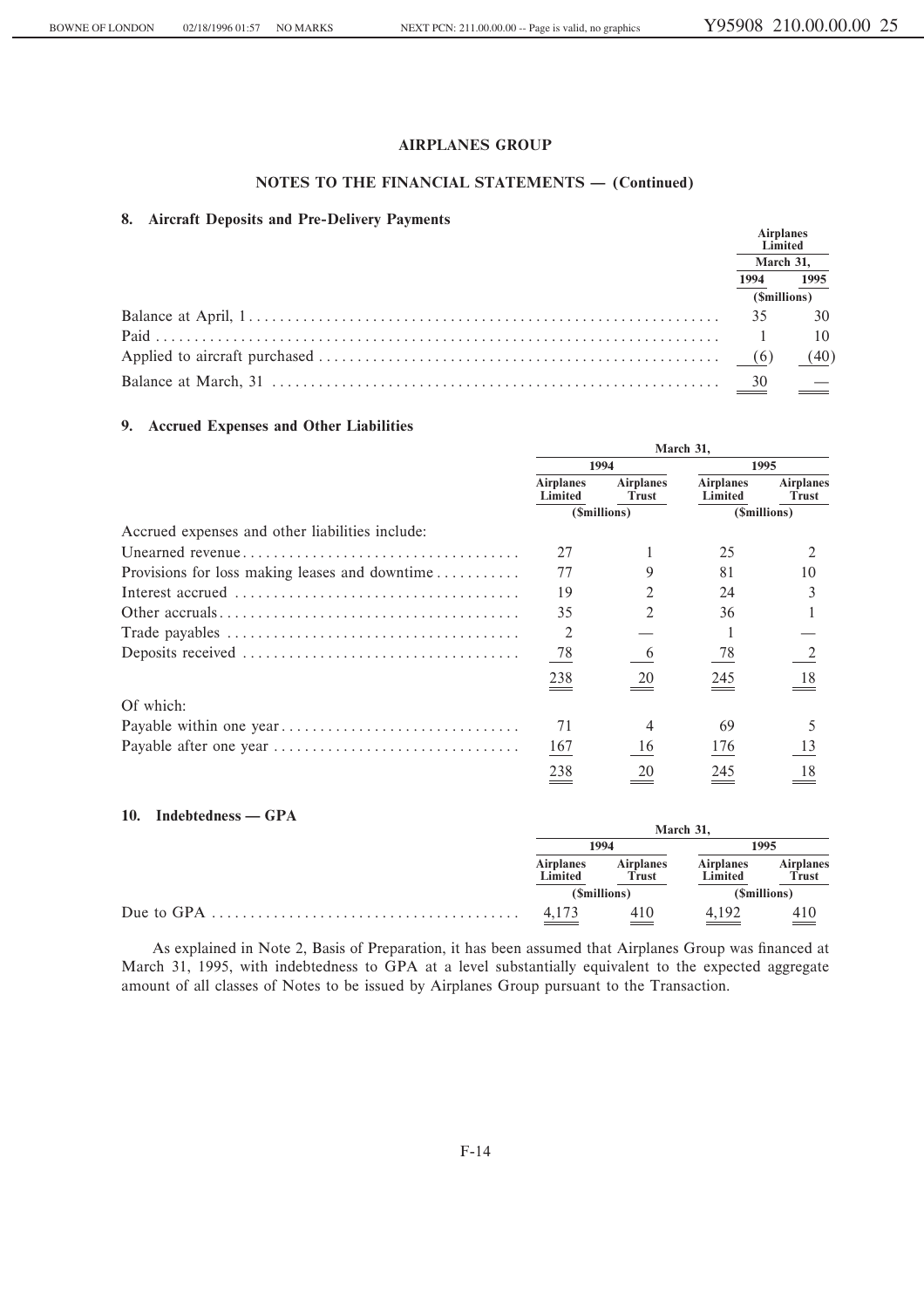## NOTES TO THE FINANCIAL STATEMENTS - (Continued)

## 11. Provision for Maintenance

| 11. 1 TOUSTON TOT MANHULANCU | March 31,                   |                           |                             |                           |  |
|------------------------------|-----------------------------|---------------------------|-----------------------------|---------------------------|--|
|                              | 1994                        |                           |                             | 1995                      |  |
|                              | <b>Airplanes</b><br>Limited | <b>Airplanes</b><br>Trust | <b>Airplanes</b><br>Limited | <b>Airplanes</b><br>Trust |  |
|                              |                             | (\$millions)              |                             | (\$millions)              |  |
|                              | 113                         | 19                        | 193                         | 24                        |  |
|                              | 63                          | 8                         | 74                          | 14                        |  |
|                              | 27                          |                           |                             |                           |  |
| Expenditure/Transfers        | (10)                        | (3)                       | (25)                        | (12)                      |  |
| Balance at March, 31         | 193                         | 24                        | 242                         | 26                        |  |

## 12. Changes in Net Liabilities

|                                             | Years ended March 31,       |                           |                             |                           |                             |                           |  |
|---------------------------------------------|-----------------------------|---------------------------|-----------------------------|---------------------------|-----------------------------|---------------------------|--|
|                                             |                             | 1993                      |                             | 1994                      |                             | 1995                      |  |
|                                             | <b>Airplanes</b><br>Limited | <b>Airplanes</b><br>Trust | <b>Airplanes</b><br>Limited | <b>Airplanes</b><br>Trust | <b>Airplanes</b><br>Limited | <b>Airplanes</b><br>Trust |  |
|                                             | (Smillions)                 |                           |                             | (\$millions)              |                             | (\$millions)              |  |
| Balance at April, 1                         | (28)                        | 44                        | 236                         | 49                        | 557                         | 51                        |  |
| Net loss for the financial year $\dots$ .   | 163                         | 22                        | 48                          | 13                        | 101                         | 8                         |  |
| Distributions to/ (Contributions from)      | 125                         | (14)                      | 303                         | (8)                       | 158                         | 15                        |  |
| Deferred interest on indebtedness to<br>GPA | (24)                        | (3)                       | (30)                        | (3)                       | (44)                        | (4)                       |  |
| Balance at March, 31                        | 236                         | 49                        | 557                         | 51                        | 772                         | 70                        |  |

As set out in Note 2, Basis of Preparation, the Statement of Cash Flows gives effect to cash payments for interest of only 1% per annum on that portion of indebtedness which is assumed to be refinanced by the E Notes (approximately 15% of total indebtedness), and the balance is deferred and reflected as "Deferred interest on indebtedness to GPA".

 $V_{\text{cusp}}$  and all Manda 21

#### 13. Revenues

|                                                                                        |                             |                                  |                             | <b>Teals chucu March 51,</b> |                             |                           |
|----------------------------------------------------------------------------------------|-----------------------------|----------------------------------|-----------------------------|------------------------------|-----------------------------|---------------------------|
|                                                                                        |                             | 1993                             |                             | 1994                         |                             | 1995                      |
|                                                                                        | <b>Airplanes</b><br>Limited | <b>Airplanes</b><br><b>Trust</b> | <b>Airplanes</b><br>Limited | <b>Airplanes</b><br>Trust    | <b>Airplanes</b><br>Limited | <b>Airplanes</b><br>Trust |
|                                                                                        |                             | (\$millions)                     | (\$millions)                |                              | (\$millions)                |                           |
| The distribution of revenues<br>by geographic area is as follows:                      |                             |                                  |                             |                              |                             |                           |
| $Europe \ldots \ldots \ldots \ldots \ldots \ldots \ldots$                              | 74                          |                                  | 106                         |                              | 136                         |                           |
| North America                                                                          | 14                          | 21                               | 34                          | 38                           | 58                          | 59                        |
| South America                                                                          | 156                         | 14                               | 195                         | 6                            | 216                         |                           |
| Asia/rest of world                                                                     | 129                         |                                  | 146                         |                              | 137                         |                           |
|                                                                                        | 373                         | 40                               | 481                         | 45                           | 547                         | 61                        |
| Of which, Maintenance revenue<br>represents $\dots\dots\dots\dots\dots\dots\dots\dots$ | 56                          | 10                               | 63                          |                              | 74                          | 14                        |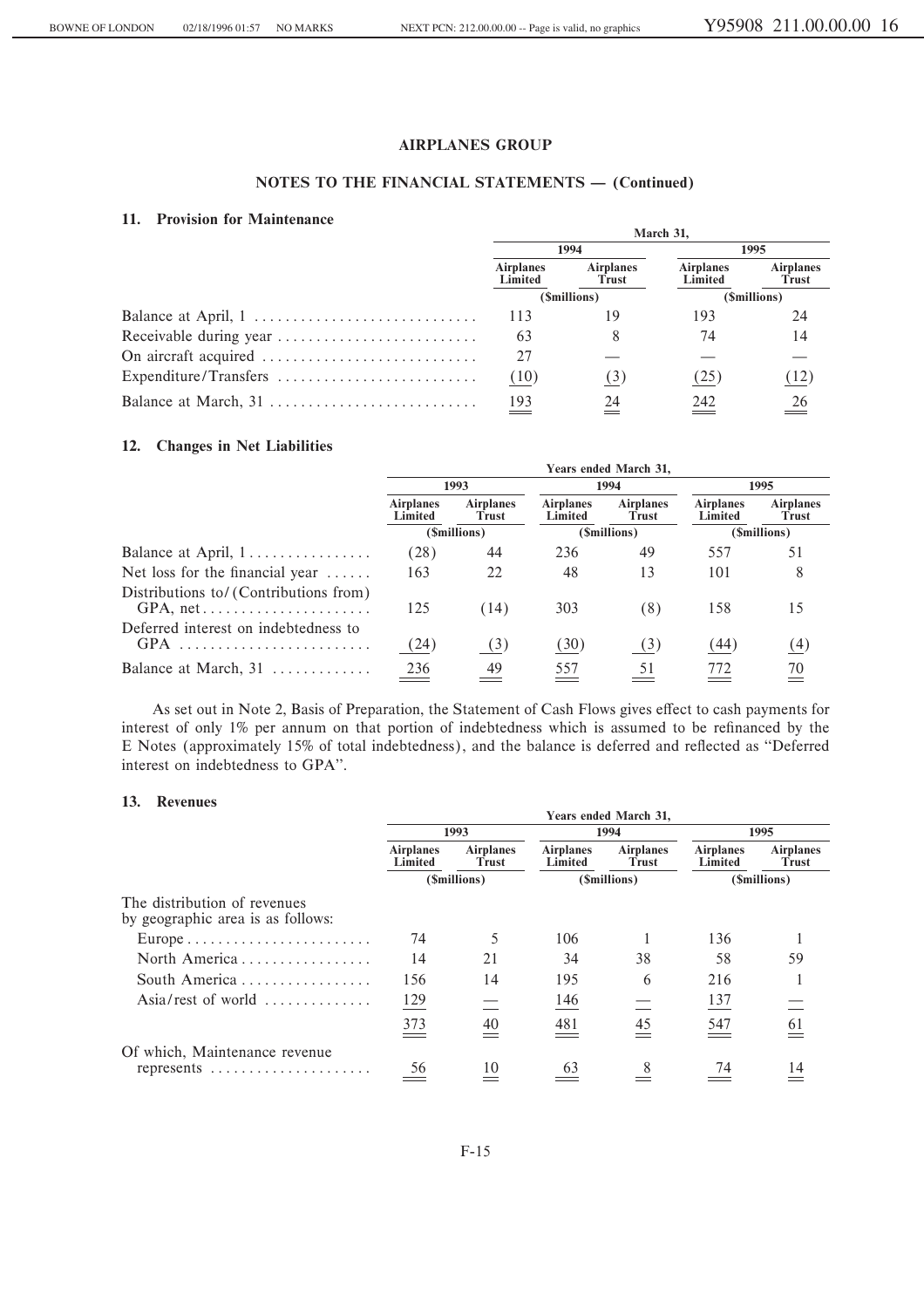#### **NOTES TO THE FINANCIAL STATEMENTS – (Continued)**

#### 13. Revenues — (Continued)

At March 31, 1995, Airplanes Group had contracted to receive the following minimum rentals under operating leases:

|                                                                                    | 1995                        |                           |  |
|------------------------------------------------------------------------------------|-----------------------------|---------------------------|--|
|                                                                                    | <b>Airplanes</b><br>Limited | <b>Airplanes</b><br>Trust |  |
|                                                                                    |                             | (\$millions)              |  |
| Year ending March 31,                                                              |                             |                           |  |
|                                                                                    | 450                         | 49                        |  |
|                                                                                    | 372                         | 41                        |  |
|                                                                                    | 296                         | 23                        |  |
|                                                                                    | 216                         |                           |  |
|                                                                                    | 137                         |                           |  |
| Thereafter $\ldots \ldots \ldots \ldots \ldots \ldots \ldots \ldots \ldots \ldots$ | <b>200</b>                  |                           |  |
|                                                                                    | 1,67                        |                           |  |

Each of Airplanes Limited and Airplanes Trust, operates in one business segment, the leasing of aircraft.

For Airplanes Limited no customer accounted for more than  $10\%$  of revenue in fiscal 1993, 1994 or 1995. For Airplanes Trust: (a) five lessees each accounted for more than 10% of leasing revenue for the year ended March 31, 1993, and individually these lessees accounted for 24%, 15%, 13%, 12% and 10% of leasing revenue, respectively, (b) four lessees each accounted for more than 10% of leasing revenue for the year ended March 31, 1994, and individually these lessees accounted for 28%, 24%, 13% and 12% of leasing revenue, respectively and (c) two lessees each accounted for more than 10% of leasing revenue for the year ended March 31, 1995, and individually these lessees accounted for 38% and 27% of leasing revenue, respectively.

#### **14. Net Interest Expense**

|                                            |                             |                           |                             | Years ended March 31,     |                                 |                           |
|--------------------------------------------|-----------------------------|---------------------------|-----------------------------|---------------------------|---------------------------------|---------------------------|
|                                            |                             | 1993                      | 1994                        |                           | 1995                            |                           |
|                                            | <b>Airplanes</b><br>Limited | <b>Airplanes</b><br>Trust | <b>Airplanes</b><br>Limited | <b>Airplanes</b><br>Trust | <b>Airplanes</b><br>Limited     | <b>Airplanes</b><br>Trust |
|                                            | (\$millions)                |                           | (\$millions)                |                           | (\$millions)                    |                           |
| Interest on indebtedness                   | 183                         | 26                        | 232                         | 26                        | 325                             | 32                        |
| Interest income                            | (5)                         | (1)                       | (5)                         | (1)                       | (8)                             | (1)                       |
|                                            | 178<br>$\equiv$ $\equiv$    | 25                        | 227<br>$\, = \,$            | 25                        | 317<br>$\overline{\phantom{a}}$ | 31                        |
| Cash paid in respect of interest $\dots$ . | 155<br>$=$                  | 23                        | 199                         | 23                        | 276                             | 27                        |

As set out in Note 2, Basis of Preparation, interest charges included in the Statement of Operations relating to indebtedness to GPA are based on GPA's average cost of debt of 6.22%, 6.27% and 7.83% for the years ended March 31, 1993, 1994 and 1995 respectively. The Statement of Cash Flows gives effect to cash payments for interest of only 1% per annum on that portion of the indebtedness which is assumed to be refinanced by the E Notes (approximately 15% of total indebtedness), and the balance is deferred and reflected as a movement in net liabilities (see Note 12).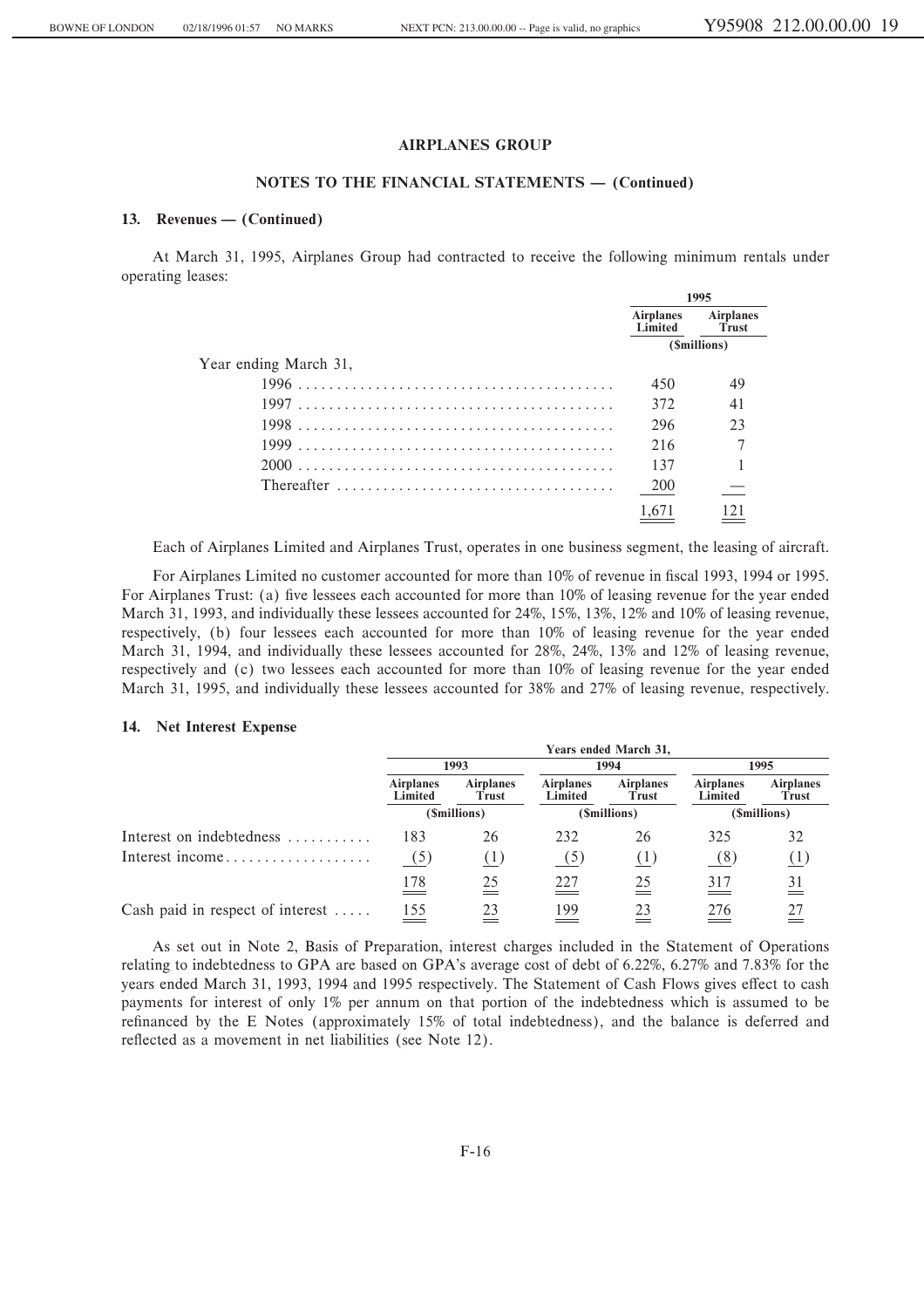## NOTES TO THE FINANCIAL STATEMENTS - (Continued)

#### 15. Selling, General and Administrative Expenses

|                           |                             |                           |                             | Year ended March 31,      |                             |                           |
|---------------------------|-----------------------------|---------------------------|-----------------------------|---------------------------|-----------------------------|---------------------------|
|                           |                             | 1993                      | 1994                        |                           | 1995                        |                           |
|                           | <b>Airplanes</b><br>Limited | <b>Airplanes</b><br>Trust | <b>Airplanes</b><br>Limited | <b>Airplanes</b><br>Trust | <b>Airplanes</b><br>Limited | <b>Airplanes</b><br>Trust |
|                           | (\$millions)                |                           | (\$millions)                |                           | (\$millions)                |                           |
| GECAS Management fees     |                             |                           |                             |                           |                             |                           |
| Other selling general and |                             |                           |                             |                           |                             |                           |
| administrative expenses   | 20                          |                           | 16                          |                           |                             |                           |
|                           | 20                          |                           | 24                          |                           |                             |                           |
|                           |                             |                           |                             |                           |                             |                           |

## 16. Provision for Income Taxes

References to Airplanes Limited and Airplanes Trust in the context of this footnote refer to the underlying taxable entities of Airplanes Limited (primarily Irish entities) and Airplanes Trust (primarily US entities).

## Airplanes Limited

Income tax benefit of Airplanes Limited consists of the following:

| Years ended March 31, |                              |                |  |
|-----------------------|------------------------------|----------------|--|
| 1993                  | 1994<br>( <i>Smillions</i> ) | 1995           |  |
|                       |                              |                |  |
|                       |                              | - 11           |  |
|                       | $\frac{5}{2}$                | $\frac{11}{2}$ |  |

Airplanes Limited's income from approved activities in Ireland is taxable at a rate of 10% until December 31, 2005.

There are no significant reconciling differences between the actual income tax benefit of Airplanes Limited for 1993, 1994 and 1995 and the expected tax benefit based on a tax rate of 10%.

Airplanes Limited has net operating loss carryforwards of approximately \$224 million as of March 31, 1995, which are available for offset against future taxable income with no restrictions to expiration.

Deferred tax assets and liabilities of Airplanes Limited is summarized below:

|                                     | March 31, |                  |
|-------------------------------------|-----------|------------------|
|                                     | 1994      | 1995             |
|                                     |           | (Smillions)      |
| Deferred tax assets relating to:    |           |                  |
|                                     |           | 22               |
| Deferred tax liability relating to: |           |                  |
|                                     |           | 82               |
|                                     |           | $\underline{60}$ |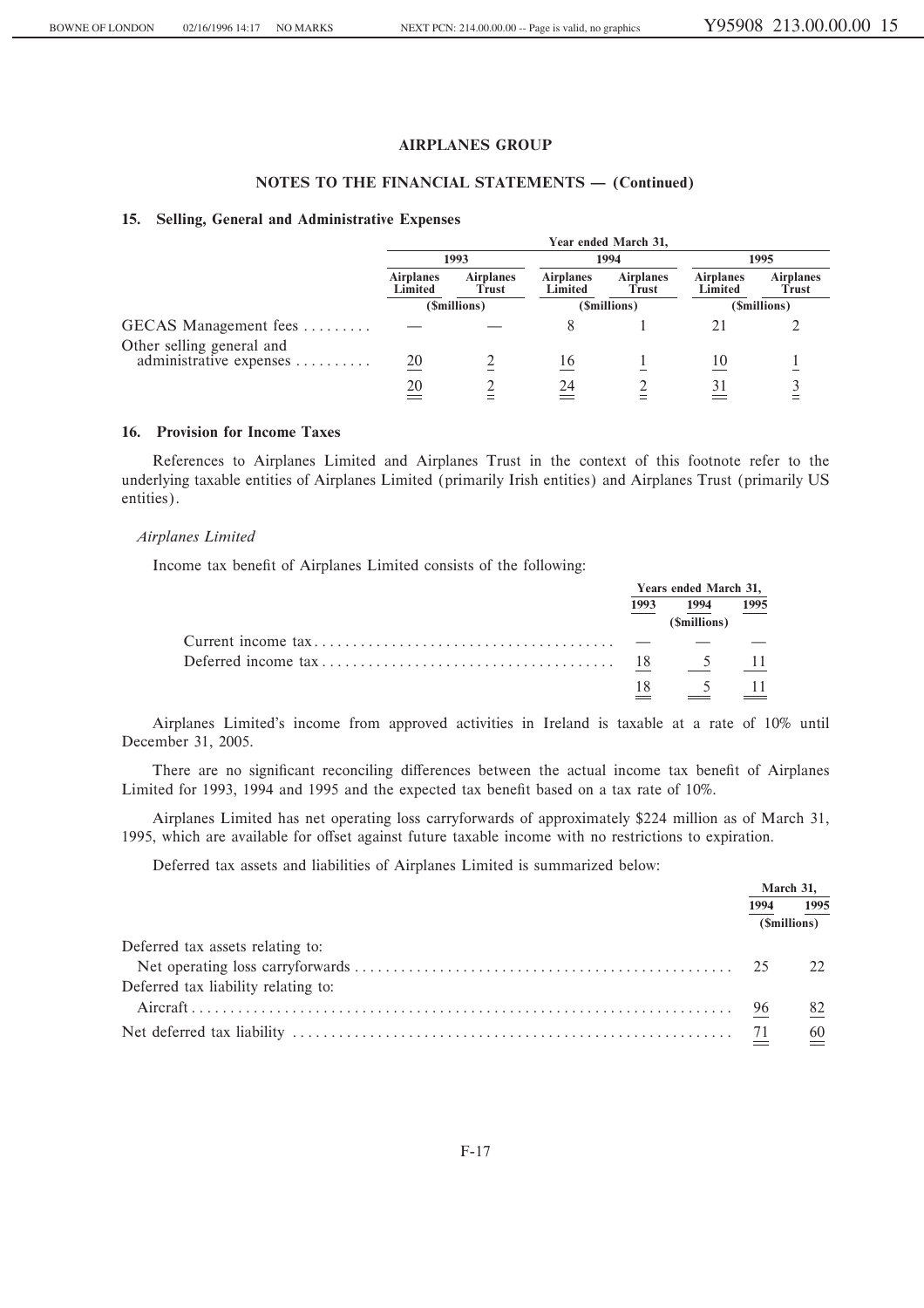## **NOTES TO THE FINANCIAL STATEMENTS - (Continued)**

## 16. Provision for Income Taxes — (Continued)

## *Airplanes Trust*

Income tax benefit of Airplanes Trust consists of the following:

|                      | Years ended March 31, |                |      |
|----------------------|-----------------------|----------------|------|
|                      | 1993                  | 1994           | 1995 |
|                      |                       | (Smillions)    |      |
| Current income tax:  |                       |                |      |
|                      |                       |                |      |
|                      |                       |                |      |
|                      |                       |                |      |
| Deferred income tax: |                       |                |      |
|                      |                       | 6              |      |
|                      |                       | 2              |      |
|                      | $\frac{14}{2}$        | 8 <sup>8</sup> |      |
|                      | 14                    |                |      |

A reconciliation of differences between actual income tax benefit of Airplanes Trust for 1993, 1994, and 1995 and the expected tax benefit based on the U.S. Federal statutory tax rate of 35% in 1993, 1994, and 1995 is shown below:

| Years ended March 31, |              |                |
|-----------------------|--------------|----------------|
| 1993                  | 1994         | 1995           |
|                       | (\$millions) |                |
|                       |              | $\overline{4}$ |
|                       |              |                |
| 14                    |              |                |

Airplanes Trust has Federal and state tax net operating loss carryforwards of approximately \$24 million as of March 31, 1995, which generally expire beginning in 2007.

Deferred tax assets and liabilities of Airplanes Trust are summarized below:

|                                       | <b>Years ended</b><br>March 31. |                          |
|---------------------------------------|---------------------------------|--------------------------|
|                                       | 1994                            | 1995                     |
|                                       |                                 | (in millions)            |
| Deferred tax assets relating to:      |                                 |                          |
|                                       | 10                              |                          |
|                                       | $\overline{\phantom{a}}$        | $\overline{\phantom{a}}$ |
|                                       | -12                             |                          |
| Deferred tax liabilities relating to: |                                 |                          |
|                                       | 52                              |                          |
|                                       | 40                              |                          |

Although all of the aircraft are owned by Airplanes Trust, for tax purposes, certain of the aircraft are treated as being leased from third parties under US "safe-harbor lease" tax rules. Under existing tax laws, certain events could reverse the cumulative effect of this tax treatment, in which case Airplanes Trust would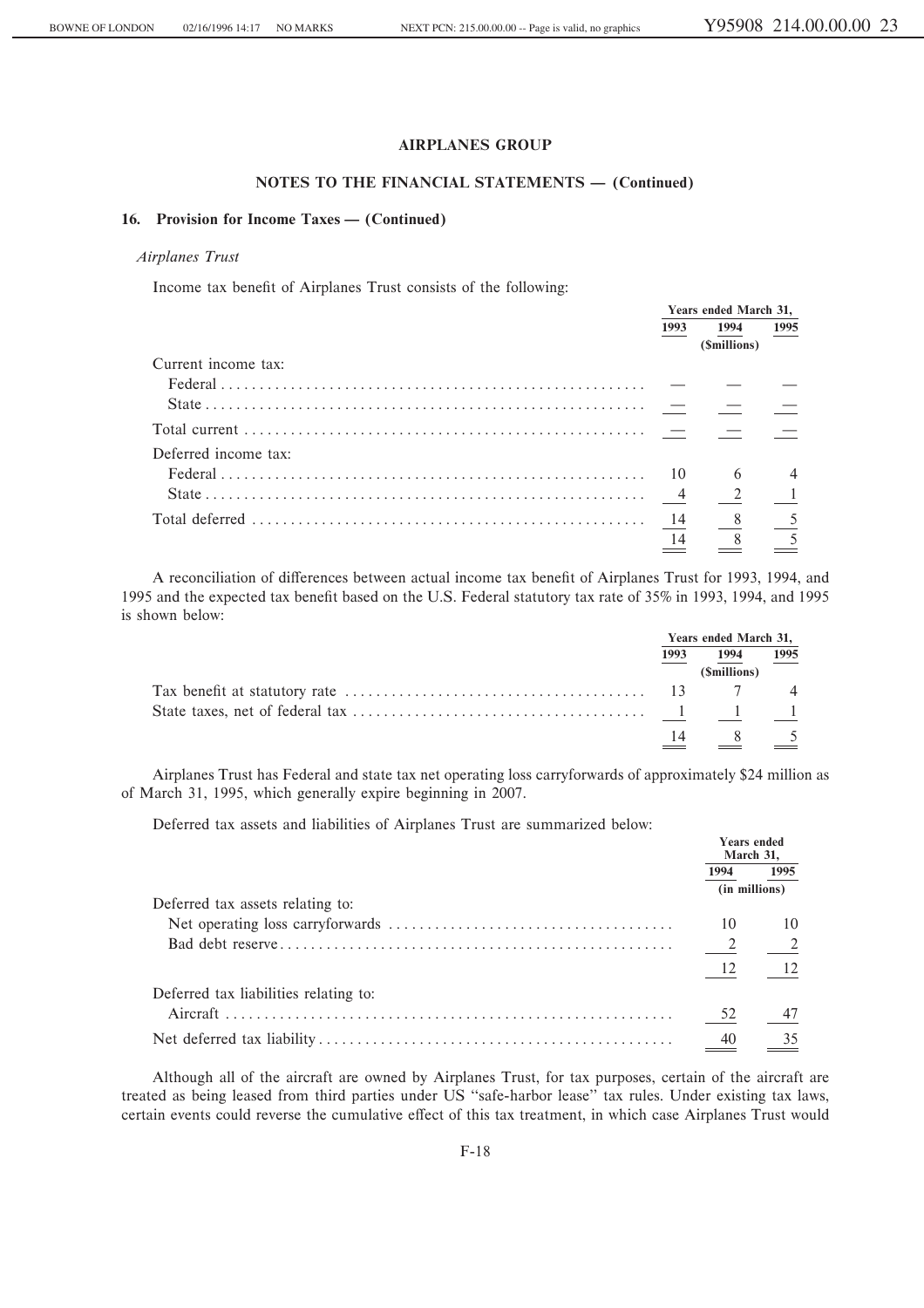#### **NOTES TO THE FINANCIAL STATEMENTS – (Continued)**

#### 16. Provision for Income Taxes — (Continued)

be required to make payments to the third parties under the tax indemnification clauses included in the lease agreements. As of March 31, 1993, 1994 and 1995 the maximum potential exposure under these provisions is \$15 million, \$13 million, and \$11 million respectively. The Trust believes that no events have taken place which could cause such payments to become due.

Pursuant to a tax sharing agreement between Airplanes Trust and GPA, Airplanes Trust is liable to GPA for its share of the consolidated tax liability in years subsequent to the completion of the Transaction, in which Airplanes Trust generates taxable income. However, Airplanes Trust shall satisfy this liability in cash only to the extent that payments due to tax authorities from GPA are attributable to Airplanes Trust's share of consolidated tax liability; the remainder will be paid in the form of subordinated notes. Conversely, Airplanes Trust will be reimbursed by GPA for any tax benefits provided subsequent to the completion of the Transaction, to GPA from Airplanes Trust's tax losses. GPA has also indemnified Airplanes Trust for any tax liabilities of AeroUSA, Inc. (a subsidiary of Airplanes Trust) that relate to tax years prior to the completion of the Transaction.

## **17. Commitments**

*Airplanes Limited and Airplanes Trust*

#### *Capital Commitments*

Airplanes Group did not have any material contractual commitments for capital expenditures at March 31, 1995.

#### **18. Contingent Liabilities**

*Airplanes Limited and Airplanes Trust*

#### Guarantee

Airplanes Limited and Airplanes Trust will unconditionally guarantee each others' obligations under all classes of notes to be issued by Airplanes Limited and Airplanes Trust, respectively, pursuant to the securitization transaction, details of which are set out in Note 1.

F-19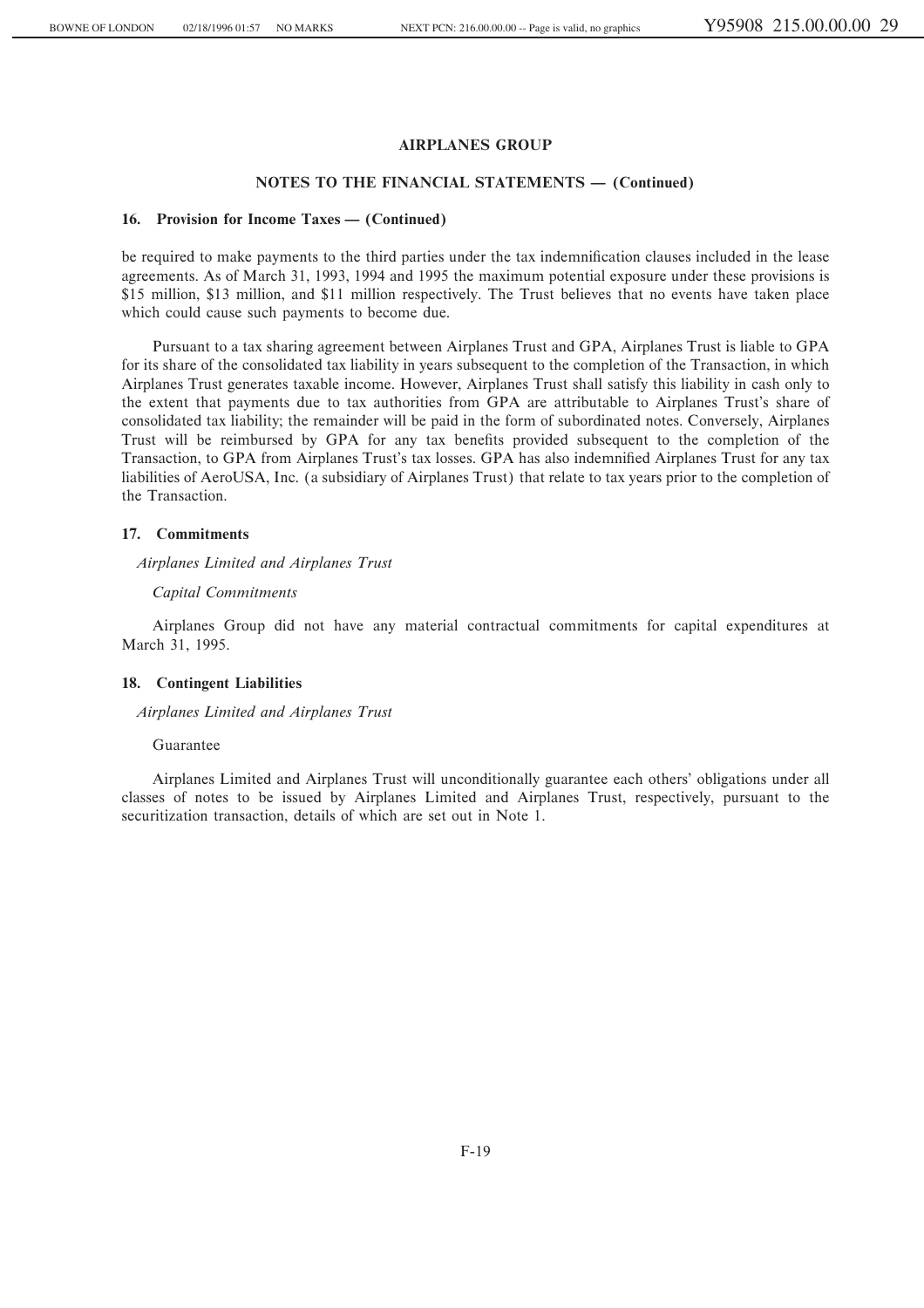## UNAUDITED INTERIM BALANCE SHEETS

|                                                                                         |                             | March 31, 1995                   |                 |                             | October 31, 1995                 |          |
|-----------------------------------------------------------------------------------------|-----------------------------|----------------------------------|-----------------|-----------------------------|----------------------------------|----------|
|                                                                                         | <b>Airplanes</b><br>Limited | <b>Airplanes</b><br><b>Trust</b> | <b>Combined</b> | <b>Airplanes</b><br>Limited | <b>Airplanes</b><br><b>Trust</b> | Combined |
|                                                                                         |                             | (\$millions)                     |                 |                             | (\$millions)                     |          |
| <b>ASSETS</b>                                                                           |                             |                                  |                 |                             |                                  |          |
|                                                                                         | 123                         | 12                               | 135             | 123                         | 12                               | 135      |
| Accounts receivable                                                                     |                             |                                  |                 |                             |                                  |          |
|                                                                                         | 124                         | 6                                | 130             | 107                         | 6                                | 113      |
| Allowance for doubtful debts                                                            | (66)                        | (5)                              | (71)            | (57)                        | (5)                              | (62)     |
| Net investment in capital and sales type leases                                         | 129                         |                                  | 129             | 120                         |                                  | 120      |
| Aircraft, net $\dots \dots \dots \dots \dots \dots \dots \dots \dots \dots \dots \dots$ | 3,648                       | 404                              | 4,052           | 3,545                       | 391                              | 3,936    |
|                                                                                         | 9                           | -2                               | 11              | 8                           | -1                               | 9        |
|                                                                                         | 3,967                       | 419                              | 4,386           | 3,846                       | 405                              | 4,251    |
| <b>LIABILITIES</b>                                                                      |                             |                                  |                 |                             |                                  |          |
| Accrued expenses and other liabilities                                                  | 245                         | 18                               | 263             | 242                         | 21                               | 263      |
|                                                                                         | 4,192                       | 410                              | 4,602           | 4,192                       | 410                              | 4,602    |
|                                                                                         | 242                         | 26                               | 268             | 258                         | 30                               | 288      |
| Deferred income taxes                                                                   | 60                          | $\frac{35}{5}$                   | 95              | 60                          | 45                               | 105      |
|                                                                                         | 4,739                       | 489                              | 5,228           | 4,752                       | 506                              | 5,258    |
|                                                                                         | (772)                       | (70)                             | (842)           | (906)                       | (101)                            | (1,007)  |
|                                                                                         | 3,967                       | 419                              | 4,386           | 3.846                       | 405                              | 4,251    |

The accompanying notes are an integral part of the interim financial statements.

 $F-20$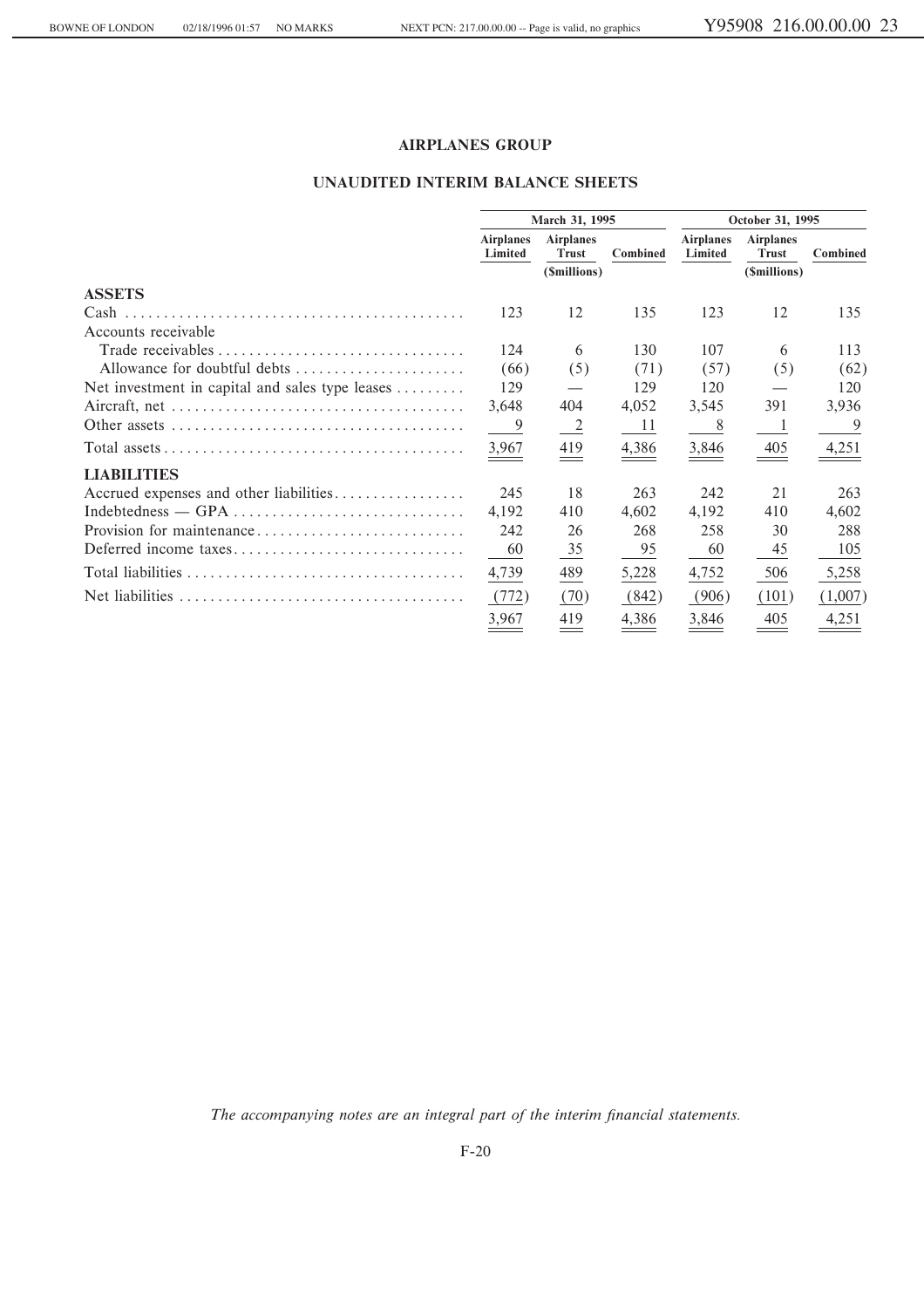## **UNAUDITED INTERIM STATEMENTS OF OPERATIONS**

|                                                                                   |              | Seven month periods ending October 31, |                                  |          |                             |                                  |          |
|-----------------------------------------------------------------------------------|--------------|----------------------------------------|----------------------------------|----------|-----------------------------|----------------------------------|----------|
|                                                                                   |              |                                        | 1994                             |          |                             | 1995                             |          |
|                                                                                   | <b>Notes</b> | <b>Airplanes</b><br>Limited            | <b>Airplanes</b><br><b>Trust</b> | Combined | <b>Airplanes</b><br>Limited | <b>Airplanes</b><br><b>Trust</b> | Combined |
|                                                                                   |              |                                        | (\$ millions)                    |          |                             | (\$ millions)                    |          |
| <b>Revenues</b>                                                                   |              |                                        |                                  |          |                             |                                  |          |
|                                                                                   |              | 321                                    | 35                               | 356      | 329                         | 35                               | 364      |
| <b>Expenses</b>                                                                   |              |                                        |                                  |          |                             |                                  |          |
| Depreciation and amortization                                                     |              | (102)                                  | (14)                             | (116)    | (106)                       | (14)                             | (120)    |
| Net interest expense                                                              |              | (186)                                  | (18)                             | (204)    | (197)                       | (19)                             | (216)    |
| Provision for maintenance                                                         |              | (49)                                   | (8)                              | (57)     | (45)                        | (8)                              | (53)     |
| Bad and doubtful debts                                                            |              | (10)                                   | (1)                              | (11)     | 9                           |                                  | 9        |
| Provision for loss making leases and downtime,                                    |              |                                        |                                  |          |                             |                                  |          |
|                                                                                   |              | (1)                                    | (1)                              | (2)      |                             | (3)                              |          |
| Other lease costs                                                                 |              | (7)                                    | (1)                              | (8)      | (14)                        | (1)                              | (15)     |
| Selling, general and administrative expenses                                      |              | (17)                                   | (2)                              | (19)     | (18)                        | (2)                              | (20)     |
| Operating loss before income taxes                                                |              | (51)                                   | (10)                             | (61)     | (39)                        | (12)                             | (51)     |
| Income tax benefit                                                                |              |                                        | 4                                | 9        |                             |                                  |          |
| Net loss $\dots\dots\dots\dots\dots\dots\dots\dots\dots\dots\dots\dots\dots\dots$ |              | (46)                                   | (6)                              | (52)     | (35)                        |                                  | (42)     |

The accompanying notes are an integral part of the interim financial statements.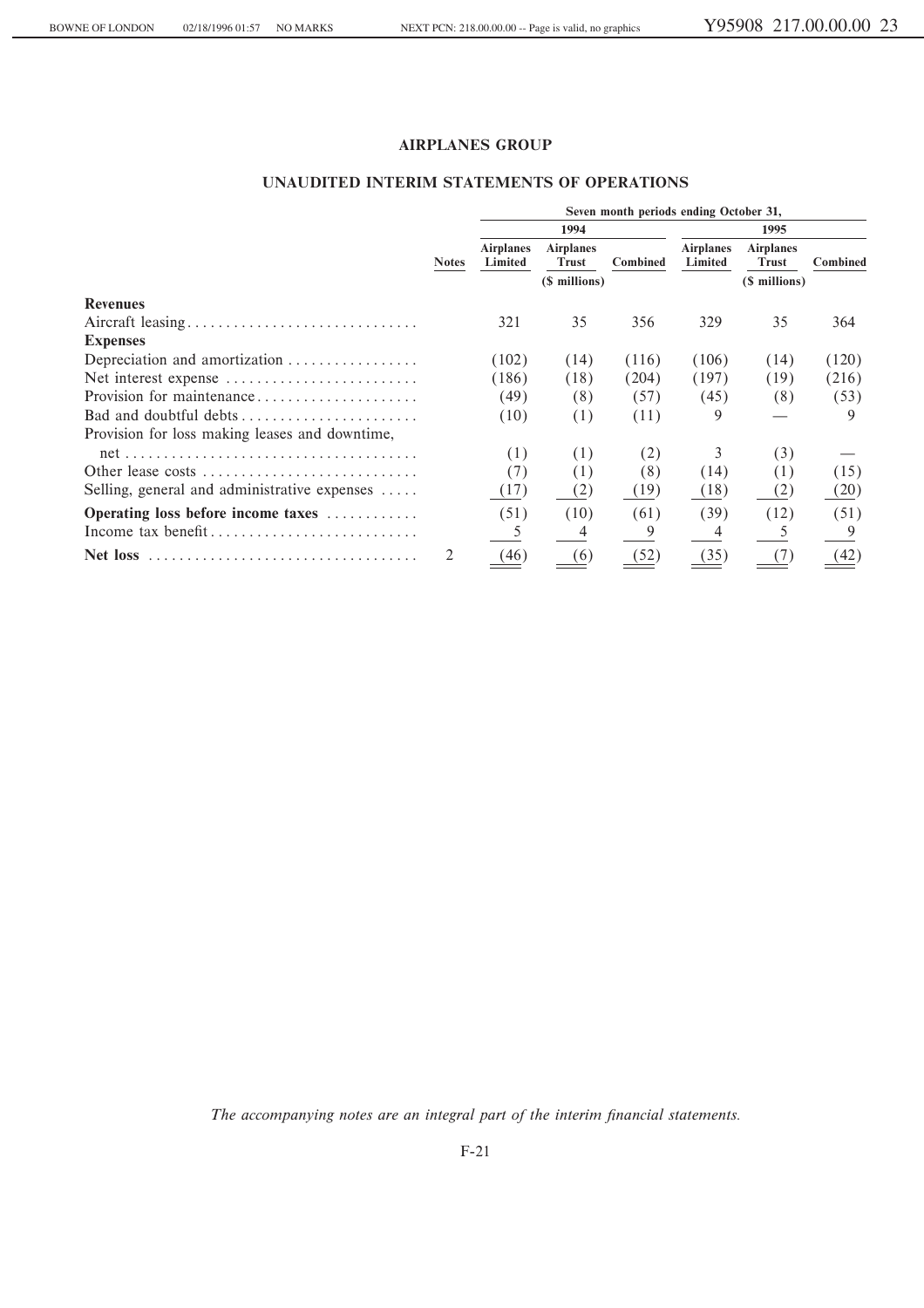## UNAUDITED INTERIM STATEMENTS OF CASH FLOWS

|                                                                                    | Seven month periods ending October 31, |                           |                          |                             |                           |          |  |  |
|------------------------------------------------------------------------------------|----------------------------------------|---------------------------|--------------------------|-----------------------------|---------------------------|----------|--|--|
|                                                                                    |                                        | 1994                      |                          |                             | 1995                      |          |  |  |
|                                                                                    | <b>Airplanes</b><br>Limited            | <b>Airplanes</b><br>Trust | <b>Combined</b>          | <b>Airplanes</b><br>Limited | <b>Airplanes</b><br>Trust | Combined |  |  |
|                                                                                    |                                        | (\$millions)              |                          |                             | (\$millions)              |          |  |  |
| Cash flows from operating activities                                               |                                        |                           |                          |                             |                           |          |  |  |
|                                                                                    | (46)                                   | (6)                       | (52)                     | (35)                        | (7)                       | (42)     |  |  |
| Adjustments to reconcile net loss to net cash provided by<br>operating activities: |                                        |                           |                          |                             |                           |          |  |  |
| Depreciation and amortization                                                      | 102                                    | 14                        | 116                      | 106                         | 14                        | 120      |  |  |
| Aircraft maintenance, net                                                          | 30                                     | 3                         | 33                       | 16                          | $\overline{4}$            | 20       |  |  |
| Deferred income taxes                                                              | (5)                                    | (4)                       | (9)                      | (4)                         | (5)                       | (9)      |  |  |
| Provision for loss making leases and downtime                                      | -1                                     | 1                         | 2                        | (3)                         | 3                         |          |  |  |
| Accrued and deferred interest expense                                              | 30                                     | 3                         | 33                       | 28                          | 3                         | 31       |  |  |
| Changes in operating assets and liabilities:                                       |                                        |                           |                          |                             |                           |          |  |  |
|                                                                                    | (7)                                    |                           | (7)                      | 8                           |                           | 8        |  |  |
| Other accruals liabilities and assets                                              | $\overline{\phantom{0}}$               | (1)                       | (1)                      | (1)                         |                           | (1)      |  |  |
| Net cash provided by operating activities                                          | 105                                    | 10                        | 115                      | 115                         | 12                        | 127      |  |  |
| Cash flows from investing activities                                               |                                        |                           |                          |                             |                           |          |  |  |
|                                                                                    | 8                                      |                           | 8                        | 9                           |                           | 9        |  |  |
|                                                                                    | (4)                                    | (1)                       | (5)                      | (2)                         |                           | (2)      |  |  |
| Net cash provided by (used in) investing activities                                | 4                                      | (1)                       | $\mathfrak{Z}$           | 7                           |                           | 7        |  |  |
| Cash flows from financing activities                                               |                                        |                           |                          |                             |                           |          |  |  |
| (Distributions to)/Contributions from GPA Group plc                                | (109)                                  | (9)                       | (118)                    | (122)                       | (12)                      | (134)    |  |  |
| Net cash provided by (used in) financing activities $\dots$                        | (109)                                  | (9)                       | (118)                    | (122)                       | (12)                      | (134)    |  |  |
| Net movement in cash                                                               | 드                                      |                           | $\overline{\phantom{a}}$ | $\qquad \qquad$             |                           |          |  |  |
|                                                                                    | 123                                    | 12                        | 135                      | 123                         | 12                        | 135      |  |  |
| Cash paid in respect of:                                                           |                                        |                           |                          |                             |                           |          |  |  |
|                                                                                    | 160                                    | 16                        | 176                      | 174                         | 17                        | 191      |  |  |

The accompanying notes are an integral part of the interim financial statements.

 $F-22$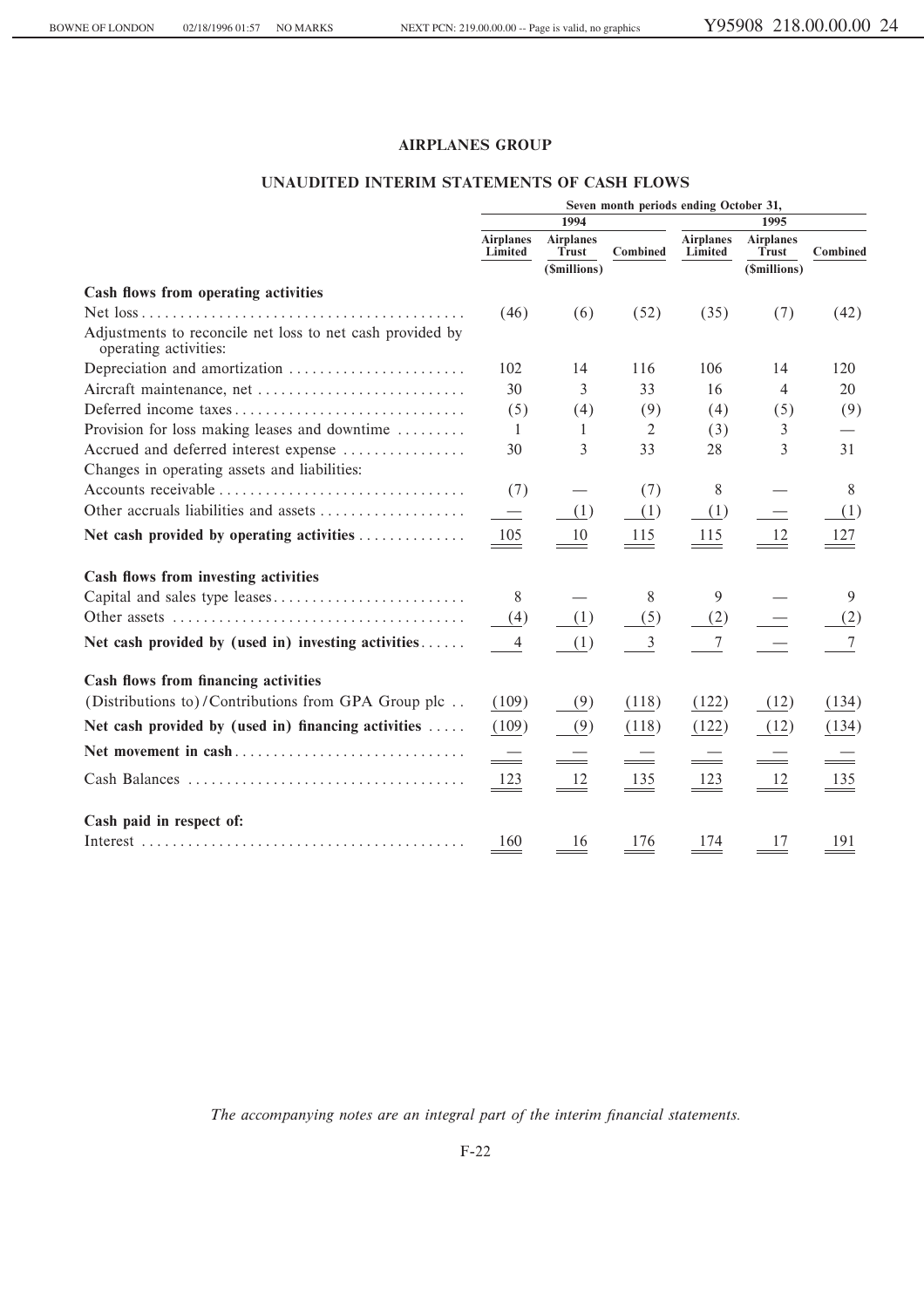## **NOTES TO THE UNAUDITED INTERIM FINANCIAL STATEMENTS**

## **1. Basis of Presentation**

The accompanying unaudited interim financial statements of Airplanes Limited and Airplanes US Trust and the balance sheets, statements of operations and cash flows of Airplanes Group reflect all adjustments which in the opinion of management are necessary to present a fair statement of the information presented as of October 31, 1995 and for the seven month periods ended October 31, 1995 and October 31, 1994. Such adjustments are of a normal, recurring nature. The results of operations and cash flows for the seven month period ended October 31, 1995 are not necessarily indicative of the results to be expected for the full year.

## **2. Changes in Net Liabilities**

|                                                                 | Seven month periods ending October 31, |                           |                             |                           |  |  |
|-----------------------------------------------------------------|----------------------------------------|---------------------------|-----------------------------|---------------------------|--|--|
|                                                                 | 1994                                   |                           | 1995                        |                           |  |  |
|                                                                 | <b>Airplanes</b><br>Limited            | <b>Airplanes</b><br>Trust | <b>Airplanes</b><br>Limited | <b>Airplanes</b><br>Trust |  |  |
|                                                                 | ( <i>Smillions</i> )                   |                           | (\$millions)                |                           |  |  |
|                                                                 | 557                                    | 51                        | 772                         | 70                        |  |  |
|                                                                 | 46                                     | 6                         | 35                          |                           |  |  |
| Distributions to/(Contributions from) GPA, net                  | 109                                    | 9                         | 126                         |                           |  |  |
| Deferred interest on indebtedness to GPA $\dots\dots\dots\dots$ | (26)                                   | (2)                       | (27)                        | (3)                       |  |  |
|                                                                 | 686                                    | 64                        | 906                         | 101                       |  |  |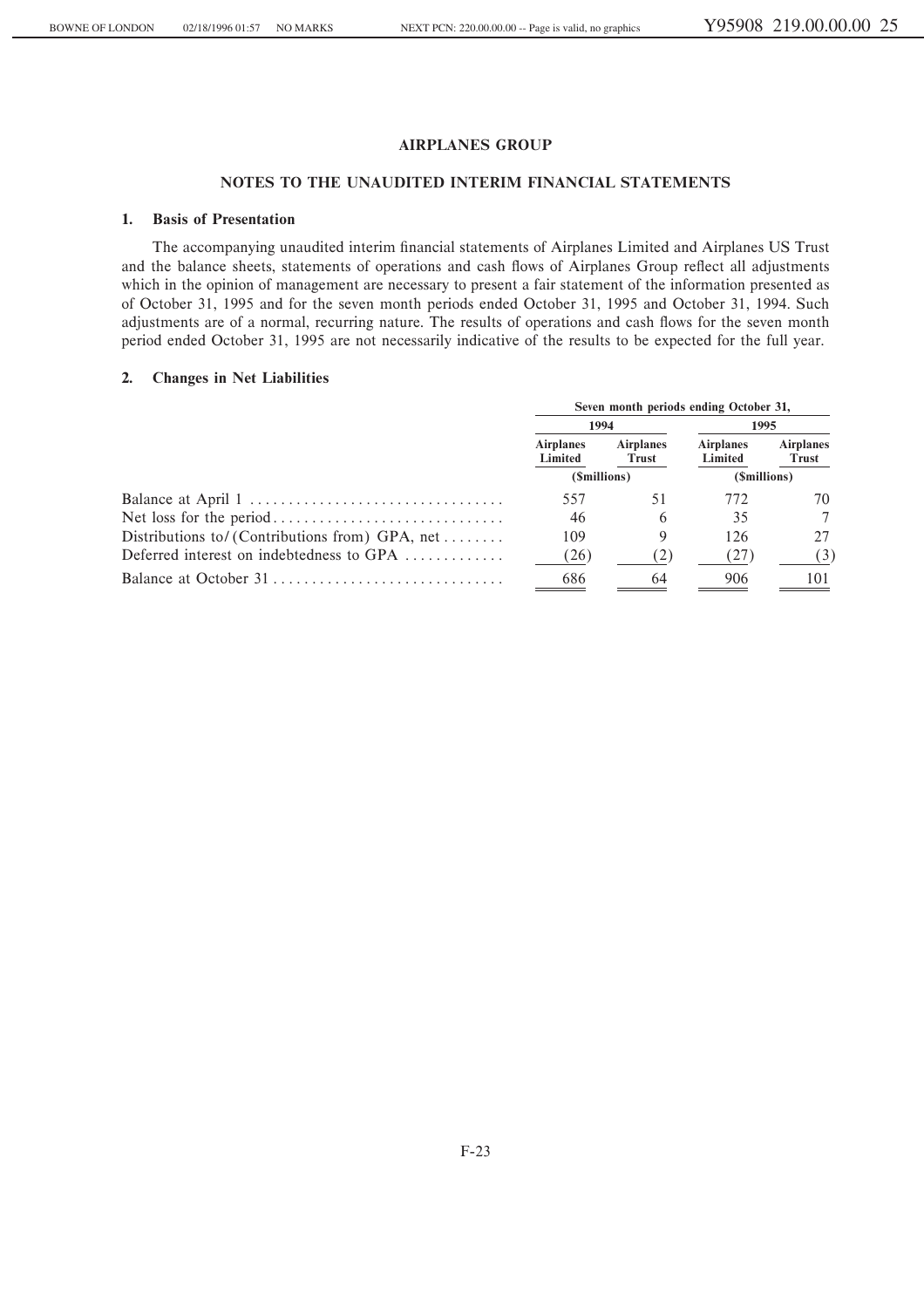1961 Law ÏÏÏÏÏÏÏÏÏÏÏÏÏÏÏÏÏÏÏÏÏÏÏÏÏÏÏ 169 ARE ÏÏÏÏÏÏÏÏÏÏÏÏÏÏÏÏÏÏÏÏÏÏÏÏÏÏÏÏÏÏÏ 122

## **APPENDIX 1**

## **INDEX OF DEFINED TERMS**

# **DeÑned Term Page DeÑned Term Page**

| $m$ $\alpha$ rtizin $\alpha$ |  |
|------------------------------|--|

# \$ ÏÏÏÏÏÏÏÏÏÏÏÏÏÏÏÏÏÏÏÏÏÏÏÏÏÏÏÏÏÏÏÏÏÏÏ Cover Amortizing NotesÏÏÏÏÏÏÏÏÏÏÏÏÏÏÏÏÏÏÏÏÏ 144

1958 Order  $\ldots$   $\ldots$   $\ldots$   $\ldots$   $\ldots$   $\ldots$   $\ldots$   $\ldots$   $\ldots$   $\ldots$   $\ldots$   $\ldots$   $\ldots$   $\ldots$   $\ldots$   $\ldots$   $\ldots$   $\ldots$   $\ldots$   $\ldots$   $\ldots$   $\ldots$   $\ldots$   $\ldots$   $\ldots$   $\ldots$   $\ldots$   $\ldots$   $\ldots$   $\ldots$   $\ldots$   $\ldots$   $\ldots$   $\ldots$   $\ldots$  53 applicable Trustee  $\dots \dots \dots \dots \dots \dots \dots$  112  $\Delta$ ppraisals  $\ldots$  $\ldots$  $\ldots$  $\ldots$  $\ldots$  $\ldots$  $\ldots$  is

| 1993 Restructuring                                                                  | 53    |                                      | 15    |
|-------------------------------------------------------------------------------------|-------|--------------------------------------|-------|
| $\text{Accounts} \dots \dots \dots \dots \dots \dots \dots \dots \dots \dots \dots$ | 159   |                                      | 15    |
| Acquisition                                                                         | 20    |                                      | 120   |
| Actual Pool Factor                                                                  | 136   | Asset Based Servicing Fee            | 92    |
| Adjusted Balance                                                                    | 136   | Assumed Rates                        | 26    |
| Adjusted Base Value                                                                 | 136   | Assumptions                          | 12    |
| Adjusted Portfolio Value                                                            | 136   | Available Collections                | 9     |
| Administrative Agency Agreement                                                     | 18    | Balance Sheet Date                   | 21    |
| Administrative Agent                                                                | 18    |                                      | 22    |
| Administrative Agent's Conflicts Duties                                             | 32    | Bank Refinancing                     | 56    |
| Administrative Agent's Services Standard                                            | 32    |                                      | 22    |
| Administrative Fee                                                                  | 96    | Base Value                           | 15    |
|                                                                                     | 36    | Basic Terms Modification             | 157   |
| AeroUSA                                                                             | 1     | Boeing                               | 30    |
|                                                                                     | 28    | Business Day                         | 8     |
| AeroUSA Shares                                                                      | 20    | CAA                                  | 35    |
| affiliate                                                                           | 143   | Calculation Date                     | 8     |
| Aircraft                                                                            | 1     | Capital Stock                        | 14    |
| Aircraft Agreement                                                                  | 147   | Cash Management Agreement            | 18    |
| Aircraft Owning Companies                                                           | 1     | Cash Manager                         | 18    |
| Airplanes Group                                                                     | 1     | Castle Aircraft                      | 64    |
| Airplanes Group MD-11s                                                              | 54    | Castle Management                    | 64    |
| Airplanes Limited                                                                   | Cover |                                      | 10    |
| Airplanes Limited Class E Notes                                                     | 14    |                                      | Cover |
| Airplanes Limited Guarantee                                                         | 131   | Cedel Participants                   | 165   |
| Airplanes Limited Indenture                                                         | 10    | Certificate Account                  | 114   |
| Airplanes Limited Indenture Trustee                                                 | 10    | Certificateholders                   | 9     |
| Airplanes Limited Member                                                            | 144   | Certificates                         | Cover |
| Airplanes Limited Notes                                                             | 10    | CFMI                                 | 56    |
| Airplanes Trust                                                                     | Cover | Charitable Trust Trustees            | 89    |
| Airplanes Trust Agreement                                                           | 10    | Charitable Trusts                    | 15    |
| Airplanes Trust Class E Notes                                                       | 14    | Chicago Convention                   | 68    |
| Airplanes Trust Guarantee                                                           | 131   | CIS                                  | 79    |
| Airplanes Trust Indenture                                                           | 10    | Class E Note Minimum Interest Amount | 119   |
| Airplanes Trust Indenture Trustee                                                   | 10    | Class E Note Portion                 | 102   |
| Airplanes Trust Member                                                              | 144   | Class E Note Supplemental Interest   |       |
| Airplanes Trust Notes                                                               | 10    |                                      | 119   |
| Airplanes Trust Residual Interest                                                   | 15    | Class E Notes                        | 14    |
| Allowed Restructuring                                                               | 144   |                                      | 8     |
| ALPS 92-1                                                                           | 30    |                                      | 19    |
| ALPS 94-1                                                                           | 30    | collateralization                    | 134   |
| America West                                                                        | 87    | Collection Account                   | 17    |
| Amortization Commencement Date                                                      | 134   | Collections                          | 160   |
|                                                                                     |       |                                      |       |

|                                      | 15    |
|--------------------------------------|-------|
|                                      | 120   |
| Asset Based Servicing Fee            | 92    |
| Assumed Rates                        | 26    |
| Assumptions                          | 12    |
| Available Collections                | 9     |
| Balance Sheet Date                   | 21    |
| Bank Debt                            | 22    |
| Bank Refinancing                     | 56    |
|                                      | 22    |
| Base Value                           | 15    |
| Basic Terms Modification             | 157   |
|                                      | 30    |
| Business Day                         | 8     |
| CAA                                  | 35    |
| Calculation Date                     | 8     |
| Capital Stock                        | 14    |
| Cash Management Agreement            | 18    |
| Cash Manager                         | 18    |
| Castle Aircraft                      | 64    |
|                                      | 64    |
| Cede                                 | 10    |
| Cedel Bank                           | Cover |
| Cedel Participants                   | 165   |
| Certificate Account                  | 114   |
| Certificateholders                   | 9     |
| Certificates                         | Cover |
| CFMI                                 | 56    |
| Charitable Trust Trustees            | 89    |
| Charitable Trusts                    | 15    |
| Chicago Convention                   | 68    |
| CIS                                  | 79    |
| Class E Note Minimum Interest Amount | 119   |
| Class E Note Portion                 | 102   |
| Class E Note Supplemental Interest   |       |
|                                      | 119   |
| Class E Notes                        | 14    |
|                                      | 8     |
| Code                                 | 19    |
| collateralization                    | 134   |
| Collection Account                   | 17    |
| Collections                          | 160   |
|                                      |       |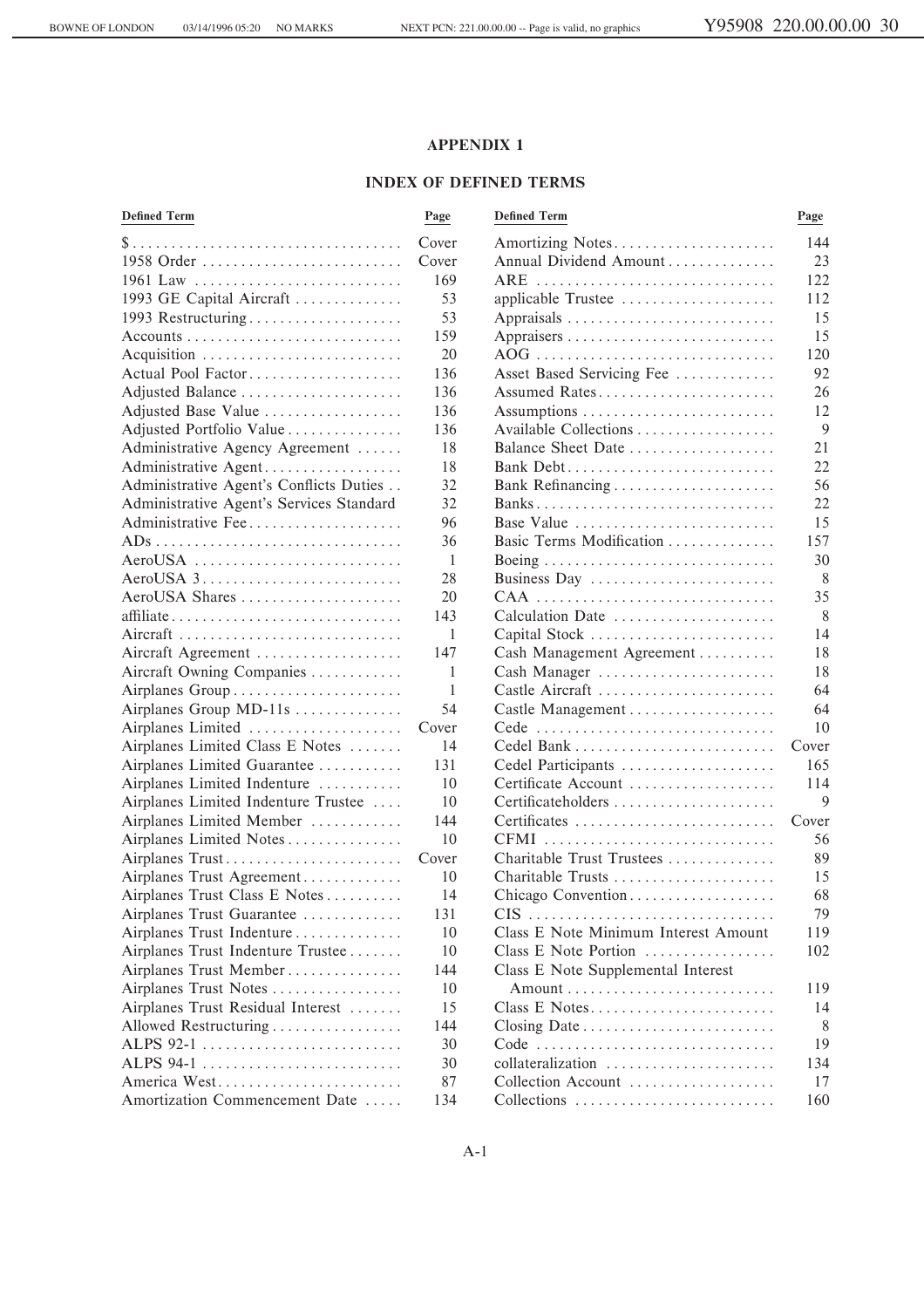| <b>Defined Term</b>                                                         | Page  | <b>Defined Term</b>            | Page      |
|-----------------------------------------------------------------------------|-------|--------------------------------|-----------|
| Commission                                                                  | 163   | Floating Rate Redemption Price | 13        |
| Committee                                                                   | Cover |                                | 56        |
| Company Secretary                                                           | 97    | Future Leases                  | 2         |
| Concentration Limits                                                        | 150   | Future Lease Rate              | 123       |
| $control \dots \dots \dots \dots \dots \dots \dots \dots \dots \dots \dots$ | 143   | GE Capital                     | Cover     |
| Controlling Trustees                                                        | 23    | GE Capital Call Rights         | 23        |
| Convertible Notes                                                           | 22    | GE Capital Option              | 23        |
| Convertible Notes Trust                                                     | 22    |                                | 30        |
| Convertible Notes Trust Trustee                                             | 22    |                                | 91        |
| Core Bank Facilities                                                        | 22    | GECAS                          | Cover     |
| Core Lease Provisions                                                       | 152   | GECAS Aircraft                 | 23        |
| Corresponding Notes                                                         | 111   | GECAS Conflicts Standard       | 30        |
| covenant defeasance                                                         | 139   | GECAS Managed Portfolio        | 30        |
|                                                                             | 9     | GECAS Services Standard        | 30        |
| $default \dots \dots \dots \dots \dots \dots \dots \dots \dots \dots \dots$ | 115   | GPA                            | Cover     |
| Default Notice                                                              | 115   | GPA Aero Citra                 | 56        |
| defeasance trust                                                            | 140   | GPA Cash Manager               | 18        |
| Definitive Certificates                                                     | 167   | GPA Financial                  | 18        |
| Delaware Trustee                                                            | 10    | GPA Fokker                     | 56        |
| Depositaries                                                                | 165   | GPA Group                      | Cover     |
| Depreciation Factor                                                         | 135   |                                | 10        |
| Directors                                                                   | 23    | GPA Management Agreement       | 30        |
| Discounted Annual Dividend Amount                                           | 23    | GPA Options Restructuring      | 23        |
| disqualified persons                                                        | 175   | GPA Purchase Agreements        | 55        |
| $DOL$                                                                       | 175   | GPA Purchase Obligations       | 55        |
|                                                                             | Cover | GPA U.S. Tax Group             | 28        |
|                                                                             | 165   | Gross Revenue                  | 119       |
| Encumbrance                                                                 | 142   |                                | 146       |
|                                                                             | 146   |                                | Cover/131 |
| ERISA                                                                       | 19    |                                | 1         |
| Euroclear                                                                   | Cover | IAV On-Lease                   | 129       |
| Euroclear Participants                                                      | 165   |                                | 145       |
| Event of Default                                                            | 115   |                                | 145       |
| Existing Leases                                                             | 1     | Independent Directors          | 49        |
| Expected Final Payment Date                                                 | 3     | Independent Trustees           | 50        |
|                                                                             | 122   | Indenture Trustees             | 11        |
| Expected Portfolio Value                                                    | 135   | Indirect Participants          | 166       |
|                                                                             | 12    | Initial Appraised Value        | 15        |
| Expense Account                                                             | 17    | Initial Loan to Aircraft Value | 3         |
| Federal Tax Counsel                                                         | 171   | Initial Swaps                  | 109       |
| Final Maturity Date                                                         | 3     | Intercompany Loan              | 146       |
| Financial Institution                                                       | 173   | Interest Accrual Period        | 8         |
| First Collection Account Top-up                                             | 140   | investment                     | 144       |
| Fixed Price Premium                                                         | 13    | IOM Sale Agreements            | 20        |
| Fixed Rate Certificates                                                     | 11    | IOMCo Sale                     | 20        |
| Fixed Rate Notes                                                            | 11    | IOMCos                         | 20        |
| Fixed Rate Redemption Price                                                 | 13    | IRS                            | 172       |
| Floating Rate Certificates                                                  | 11    | Jersey Tax Counsel             | 169       |
| Floating Rate Notes                                                         | 11    |                                | 2         |
|                                                                             |       |                                |           |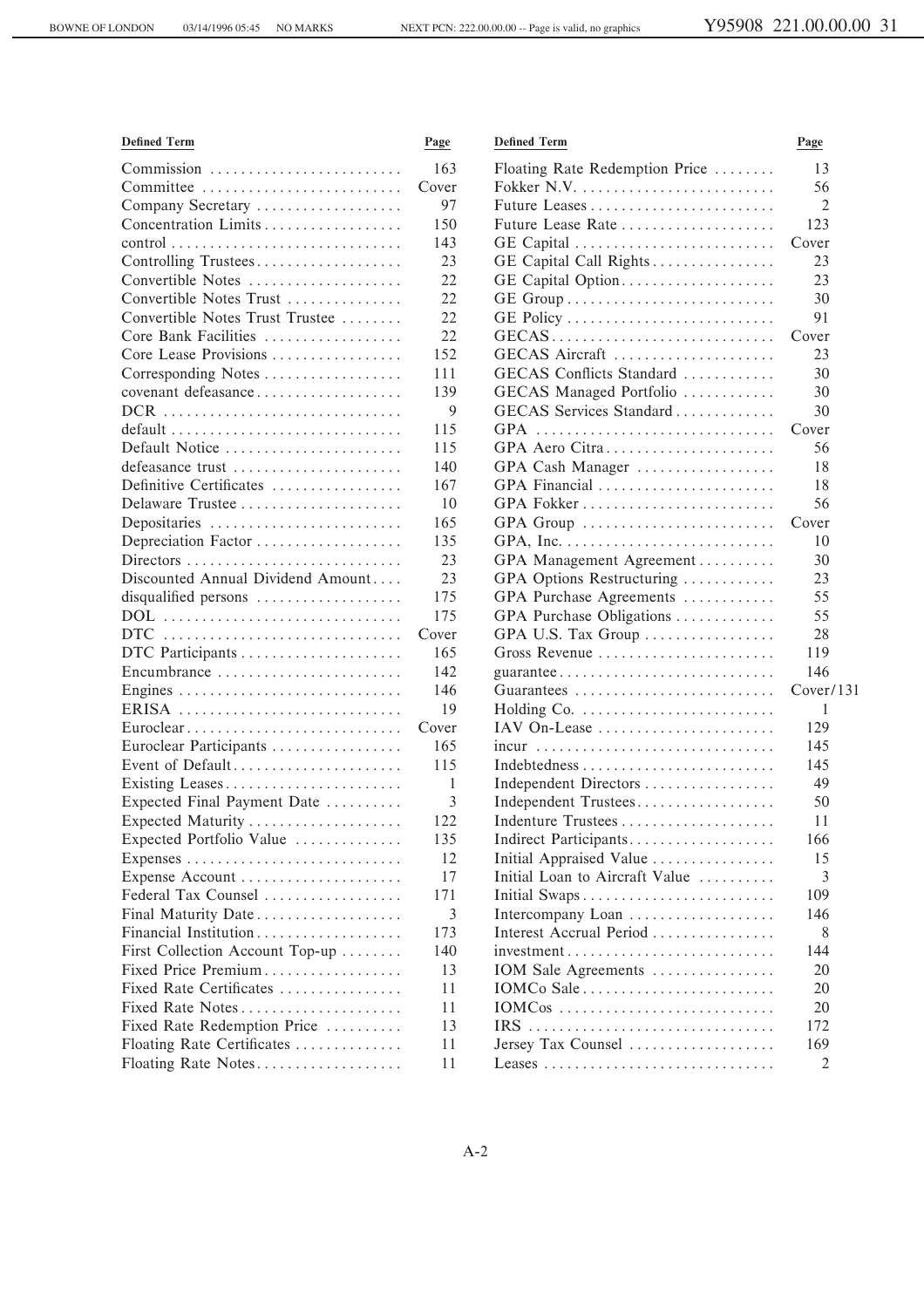| <b>Defined Term</b>              | Page  | <b>Defined Term</b>                | Page         |
|----------------------------------|-------|------------------------------------|--------------|
| legal defeasance                 | 139   | Principal Distribution Amount      | 135          |
| Lessee Funded Account            | 16    | Purchase Option                    | 64           |
| Lessees                          | 16    | Purchase Price                     | 21           |
| Lessor                           | 75    | PTCE                               | 176          |
| LIBOR                            | Cover |                                    | 10           |
|                                  | 34    |                                    | $\mathbf{1}$ |
| Liquidity Reserve Amount         | 17    |                                    | 125          |
| Listing Agent                    | 164   | Record Date                        | 8            |
|                                  | 31    | Redemption Date                    | 137          |
| Maintenance Reserve Amount       | 21    | Redemption Price                   | 13           |
| Maintenance Reserves             | 39    | Reducing Fee                       | 96           |
| Make-Whole Price                 | 13    | Reference Agent                    | 133          |
| Make-Whole Spread                | 14    | Reference Banks                    | 133          |
| MDC                              | 54    | Reference Date                     | 8            |
| Minimum Hedge Payment            | 110   | Refinancing Certificates           | 12           |
| Minimum Principal Payment Amount | 135   | Refinancing Notes                  | 31           |
| Miscellaneous Reserve Amount     | 21    |                                    | 175          |
| Modification Payment             | 147   | Related Collateral                 | 16           |
| Moody's                          | 9     | Related Documents                  | 111          |
| Morgan Stanley                   | 179   | Re-Leasing Guidelines              | 19           |
|                                  | 179   | Relevant Appraisal                 | 136          |
| Net Sale Proceeds                | 147   | Relevant Issuer                    | 111          |
| Nominees                         | 15    | Remaining Weighted Average Life    | 138          |
| Non-Convertible Notes            | 22    | Renewal Lease                      | 152          |
| Non-U.S. Certificateholders      | 172   | Rental Accounts                    | 16           |
| non-United States person         | 172   | Rental Payments                    | 131          |
| Note Event of Default            | 154   | Required Expense Amount            | 9            |
| Note Target Price                | 147   | Revised Pratt & Whitney Agreements | 55           |
|                                  |       | Cover/111 Rolls Royce              | 56           |
| Notice of Redemption             | 139   | RPMs                               | 80           |
| Other Secured Debt               | 22    |                                    | 166          |
| Outstanding                      | 43    | Scheduled Principal Payment Amount | 136          |
| Outstanding Principal Balance    | 115   | Second Collection Account Top-Up   | 140          |
| parties in interest              | 175   | Secured Debt Refinancing           | 22           |
|                                  | 146   | Secured Note Refinancing           | 22           |
| Payment Date                     | 8     | Secured Noteholders                | 22           |
| Permitted Accruals               | 160   | Secured Notes                      | 22           |
| Permitted Encumbrance            | 143   | Securities Act                     | 14           |
| Permitted Account Investments    | 97    | Security Deposit Reserve Amount    | 21           |
| Permitted Liens                  | 35    | Security Deposits                  | 16           |
|                                  | 175   | Security Trust Agreement           | 43           |
|                                  | 175   | Security Trustee                   | 42           |
| Portfolio                        | 68    | Segregated Funds                   | 16           |
| Pratt & Whitney                  | 55    | Servicer                           | -1           |
| Precedent Lease                  | 152   | Servicer's Pro Forma Lease         | 152          |
| Premium Expiration Date          | 13    |                                    | 91           |
| PRI                              | 153   | Servicing Agreement                | 2            |
| Principal Adjustment Amount      | 136   |                                    |              |
|                                  |       |                                    |              |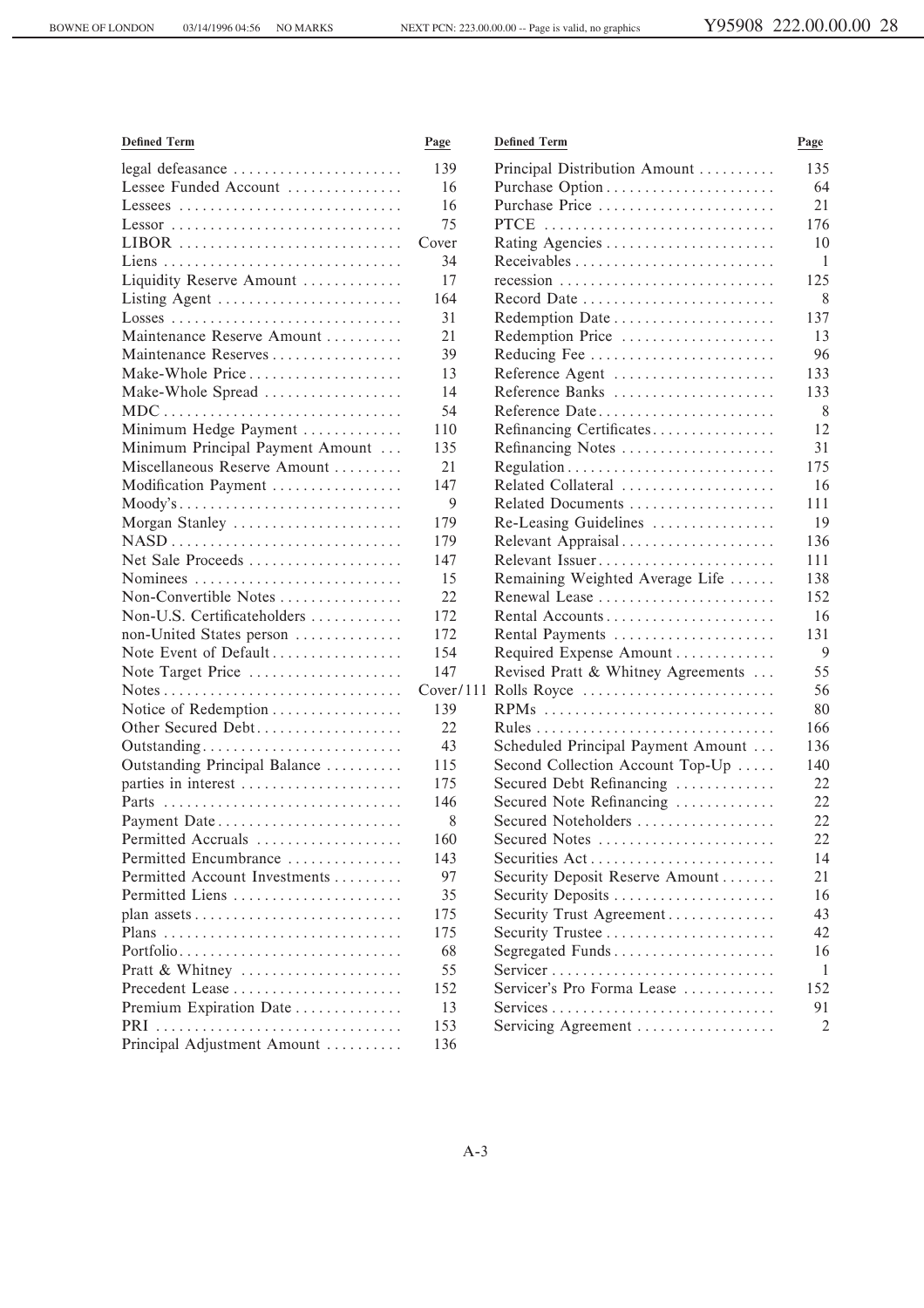| <b>Defined Term</b>                                                            | Page | <b>Defined Term</b>        | Page  |
|--------------------------------------------------------------------------------|------|----------------------------|-------|
|                                                                                | 10   | Swap Providers             | 12    |
| Shannon Certified Operations                                                   | 170  | Swaptions                  | 109   |
| Shareholders Agreement                                                         | 89   | Target Hedge               | 109   |
| $SH&E$                                                                         | 39   | Target Loan to Value Ratio | 135   |
| Significant Subsidiary                                                         | 154  | Target Principal Balance   | 135   |
| Singapore Companies Act                                                        | 179  | Target Pool Factor         | 136   |
| Soft-Bullet Notes                                                              | 134  | Tax Liabilities            | 28    |
| $\text{SPC} \dots \dots \dots \dots \dots \dots \dots \dots \dots \dots \dots$ | 30   | Tax Sharing Agreement      | 28    |
| SPC Management Agreement                                                       | 30   | Terms and Conditions       | 166   |
|                                                                                | -1   | Third Party Event          | 151   |
| Special Purpose Company                                                        | 30   | Transferring Companies     | -1    |
| Stage 2 aircraft                                                               | 68   | Treasury Yield             | 138   |
| Stage 3 aircraft                                                               | 68   | Treaty                     | 47    |
| Stand-alone Tax Liability                                                      | 28   |                            | 111   |
| Standard & Poor's                                                              | 9    | Trust Agreement            | 111   |
| Step-Up Interest                                                               | 12   | Trust Indenture Act        | 111   |
| $Stock \dots \dots \dots \dots \dots \dots \dots \dots \dots \dots \dots$      | 143  | Trust Indentures           | 10    |
| Stock Purchase Agreements                                                      | 15   | $Trustee$                  | 111   |
|                                                                                | 120  |                            | 177   |
| Subordinated Swap Payments                                                     | 135  | Underwriting Agreement     | 177   |
| Supplemental Hedge Payment                                                     | 110  | Underwritten Offering      | Cover |
| Supplemental Loan to Value Ratio                                               | 136  | United States person       | 172   |
| Supplemental Principal Balance                                                 | 136  | U.S. GAAP                  | 24    |
| Supplemental Principal Payment Amount                                          | 136  | Weighted Average Life      | 121   |
| Swap Agreements                                                                | 77   |                            |       |

A-4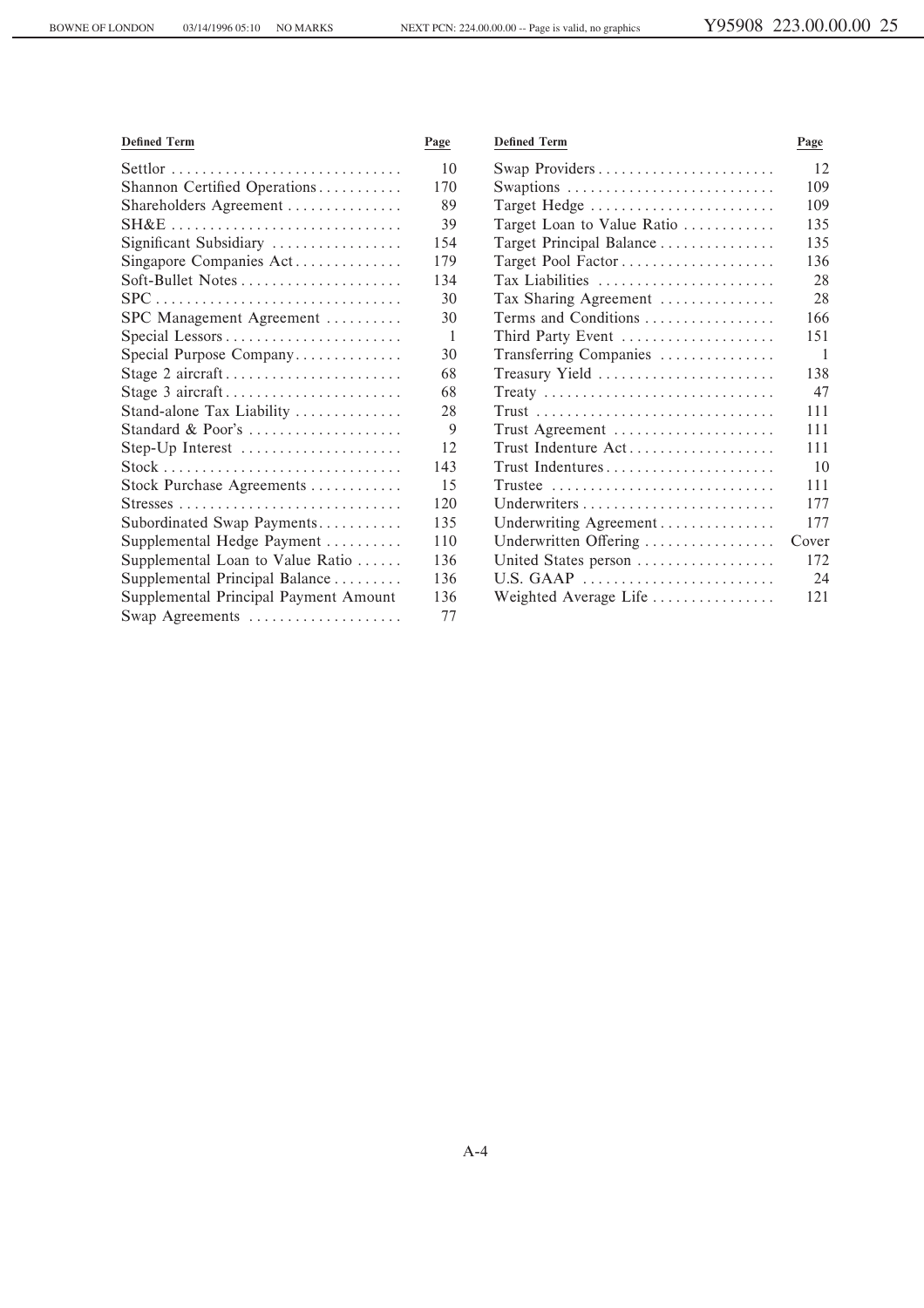## **APPENDIX 2**

## **AIRCRAFT TYPES DATA**

| Type & Variant      |                                                | <b>Typical</b><br><b>Seats</b> | No. and<br>Mfr of<br><b>Engines</b> | Stage 3<br><b>Noise</b><br>Compliance | Prod.<br>Years | No.<br><b>Delivered</b> | Current<br>Fleet | On<br>Order    | No. of<br>Operators |
|---------------------|------------------------------------------------|--------------------------------|-------------------------------------|---------------------------------------|----------------|-------------------------|------------------|----------------|---------------------|
| Airbus A300B4-200   | Widebody Jet                                   | 250                            | $2 \times$ GE/PW                    | Yes                                   | 1975-88        | 133                     | 130              | $\overline{0}$ | 30                  |
| Airbus A320-200     | Narrowbody Jet                                 | 150                            | 2 x CFM/IAE                         | Yes                                   | 1988-          | 513                     | 509              | 166            | 59                  |
| $AI(R) ATR42-300$   |                                                | 46                             | 2 x PWC                             | Yes(2)                                | 1985-          | 283                     | 282              | 36             | 63                  |
| Boeing 727-200Adv   | Narrowbody Jet                                 | 150                            | $3 \times PW$                       | No(1)                                 | 1972-84        | 935                     | 780              | $\Omega$       | 99                  |
| Boeing 737-200Adv   | Narrowbody Jet                                 | 110                            | $2 \times PW$                       | No(1)                                 | 1971-88        | 846                     | 818              | $\mathbf{0}$   | 158                 |
| Boeing 737-300      | Narrowbody Jet                                 | 130                            | 2 x CFM                             | Yes                                   | 1984-          | 930                     | 925              | 164            | 78                  |
| Boeing 737-400      | Narrowbody Jet                                 | 150                            | 2 x CFM                             | Yes                                   | 1988-          | 385                     | 385              | 46             | 50                  |
| Boeing 737-500      | Narrowbody Jet                                 | 110                            | 2 x CFM                             | Yes                                   | 1990-          | 302                     | 301              | 54             | 33                  |
| Boeing 747-200B     | Widebody Jet                                   | 370                            | $4 \times$ GE/PW/RR                 | Yes                                   | 1970-89        | 301                     | 193              | $\Omega$       | 38                  |
| Boeing 757-200      | Narrowbody Jet $\dots\dots\dots\dots$          | 180                            | $2 \times RR/PW$                    | Yes                                   | 1982-          | 694                     | 691              | 128            | 63                  |
| Boeing 767-200ER    | Widebody Jet                                   | 210                            | $2 \times$ GE/PW                    | Yes                                   | 1984-          | 93                      | 91               | $\Omega$       | 28                  |
| Boeing 767-300ER    | Widebody Jet                                   | 250                            | 2 x GE/PW/RR                        | Yes                                   | 1988-          | 285                     | 284              | 98             | 44                  |
| De Havilland Dash 8 | $Turboprop \ldots \ldots \ldots \ldots \ldots$ | $36 - 50$                      | 2 x PWC                             | Yes(2)                                | 1984-          | 404                     | 401              | 59             | 58                  |
| Fairchild Metro     |                                                | 20                             | 2 x GT                              | Yes(2)                                | 1970-          | 574                     | 540              | 6              | 129                 |
| Fokker 100          | Narrowbody Jet                                 | 100                            | $2 \times RR$                       | Yes                                   | 1988-          | 274                     | 273              | 14             | 29                  |
| <b>MDC DC-8-70</b>  | Narrowbody Jet                                 | Cargo                          | 4 x CFM                             | Yes                                   | 1981-86        | 110                     | 110              | $\Omega$       | 17                  |
| $MDC$ DC-9-10       | Narrowbody Jet                                 | 70                             | $2 \times PW$                       | No(1)                                 | 1965-68        | 137                     | 107              | $\Omega$       | 27                  |
| $MDC$ DC-9-30       | Narrowbody Jet                                 | 100                            | $2 \times PW$                       | No(1)                                 | 1967-82        | 662                     | 598              | $\mathbf{0}$   | 42                  |
| $MDC$ DC-9-50       | Narrowbody Jet                                 | 120                            | $2 \times PW$                       | No(1)                                 | 1975-81        | 96                      | 96               | $\Omega$       | 10                  |
| MDC MD-82/83        | Narrowbody Jet                                 | 150                            | $2 \times PW$                       | Yes                                   | 1981-          | 776                     | 772              | 21             | 44                  |
| MDC MD-87           | Narrowbody Jet                                 | 115                            | $2 \times PW$                       | Yes                                   | 1986-92        | 75                      | 75               | $\Omega$       | 12                  |
| <b>MDC DC-10-30</b> | Widebody Jet                                   | 260                            | $3 \times GE$                       | Yes                                   | 1971-88        | 206                     | 190              | $\Omega$       | 39                  |
| MDC MD-11           | Widebody Jet                                   | 290                            | $3 \times$ GE/PW                    | Yes                                   | 1991-          | 146                     | 146              | 20             | 27                  |

Notes – CFM = CFM International; GE = General Electric; GT = Garrett; IAE = International Aero Engines; PW = Pratt & Whitney; PWC = Pratt & Whitney Canada;  $RR =$  Rolls-Royce. DC-8 production is years since conversion or re-engining. Source — Airclaims CASE Database.

(1) Certain aircraft classified as Stage 2 are capable of meeting Stage 3 compliance requirements through either re-engining or hushkitting. For a description of the Stage compliance categorisation of each aircraft in the Portfolio, see "- Portfolio Information".

(2) Turboprop aircraft have been classified as Stage 3 compliant.

A-5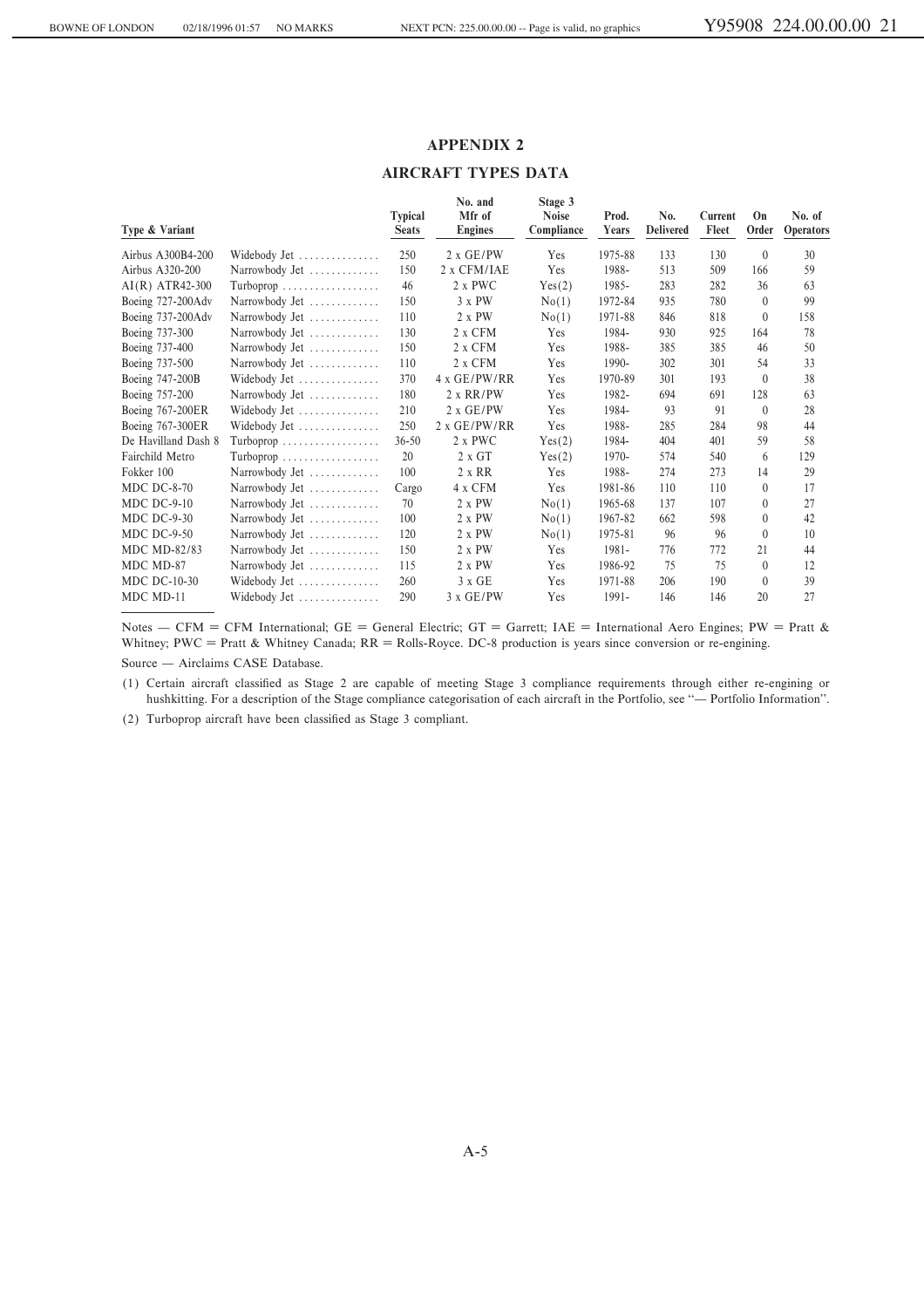## **ANNUAL GROSS REVENUES BASED ON THE ASSUMPTIONS**

| <b>Year Commencing</b> | <b>Annual Gross Revenues</b><br>(\$ Millions) |
|------------------------|-----------------------------------------------|
|                        | \$527.76                                      |
|                        | 541.16                                        |
|                        | 539.76                                        |
|                        | 513.58                                        |
|                        | 512.53                                        |
|                        | 498.76                                        |
|                        | 503.07                                        |
|                        | 476.61                                        |
|                        | 471.89                                        |
|                        | 464.17                                        |
|                        | 452.40                                        |
|                        | 433.48                                        |
|                        | 411.53                                        |
|                        | 394.66                                        |
|                        | 385.56                                        |
|                        | 358.98                                        |
|                        | 318.72                                        |
|                        | 269.89                                        |
|                        | 236.45                                        |
|                        | 219.69                                        |
|                        | 180.10                                        |
|                        | 109.15                                        |
|                        | 62.54                                         |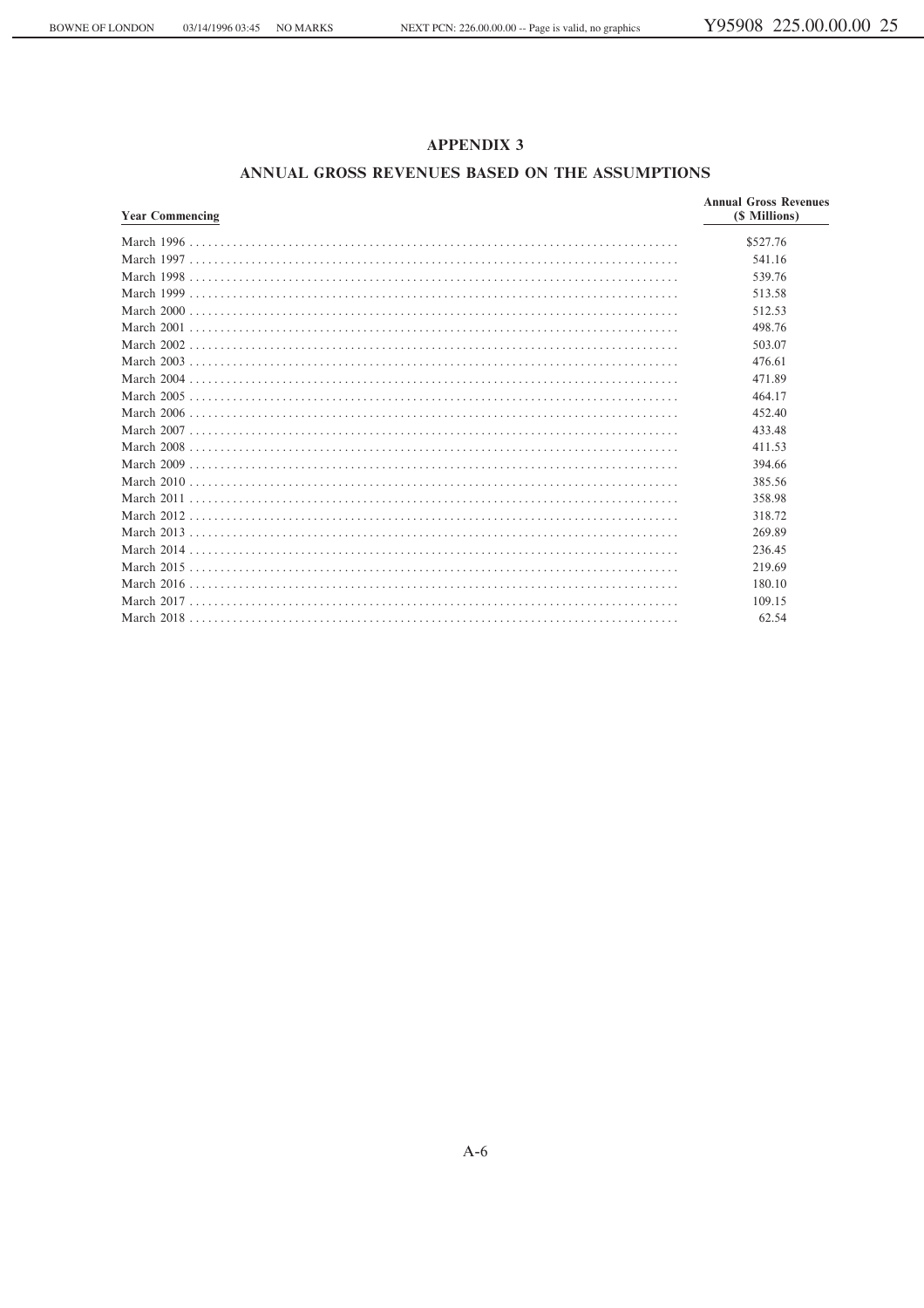#### **EXPECTED PORTFOLIO VALUE BASED ON THE DEPRECIATION FACTORS**

| Month                                  | <b>Expected Portfolio</b><br>Value | Month            | <b>Expected Portfolio</b><br>Value | Month                                   | <b>Expected Portfolio</b><br>Value |
|----------------------------------------|------------------------------------|------------------|------------------------------------|-----------------------------------------|------------------------------------|
|                                        | (millions)                         |                  | (millions)                         |                                         | (millions)                         |
| March $1996$                           | \$4,527                            | September $2000$ | 3,674                              | March $2005$                            | 2,650                              |
| April 1996                             | 4,505                              | October 2000     | 3,658                              | April 2005                              | 2,631                              |
| May $1996 \ldots \ldots \ldots \ldots$ | 4,492                              | November $2000$  | 3,642                              | May $2005 \ldots \ldots \ldots \ldots$  | 2,611                              |
| June 1996                              | 4,479                              | December $2000$  | 3,625                              | June 2005                               | 2,592                              |
| July 1996                              | 4,466                              | January $2001$   | 3,602                              | July $2005$                             | 2,572                              |
| August 1996                            | 4,453                              | February $2001$  | 3,586                              | August 2005                             | 2,552                              |
| September 1996                         | 4,439                              | March 2001       | 3,569                              | September 2005                          | 2,532                              |
| October 1996                           | 4,426                              | April 2001       | 3,552                              | October 2005                            | 2,513                              |
| November $1996 \ldots \ldots$          | 4,412                              | May $2001$       | 3,535                              | November $2005$                         | 2,493                              |
| December 1996                          | 4,399                              | June 2001        | 3,519                              | December $2005$                         | 2,474                              |
| January 1997                           | 4,385                              | July 2001        | 3,502                              | January 2006                            | 2,455                              |
| February $1997 \ldots \ldots$          | 4,369                              | August 2001      | 3,485                              | February 2006                           | 2,435                              |
| March 1997                             | 4,355                              | September 2001   | 3,468                              | March 2006                              | 2,417                              |
| April 1997                             | 4,341                              | October $2001$   | 3,451                              | April 2006                              | 2,398                              |
| May 1997                               | 4,327                              | November $2001$  | 3,434                              | May $2006 \ldots \ldots \ldots \ldots$  | 2,379                              |
| June 1997                              | 4,313                              | December $2001$  | 3,416                              | June $2006 \ldots \ldots \ldots \ldots$ | 2,360                              |
| July 1997                              | 4,299                              | January 2002     | 3,399                              | July $2006 \ldots \ldots \ldots \ldots$ | 2,341                              |
| August 1997                            | 4,284                              | February $2002$  | 3,381                              | August 2006                             | 2,323                              |
| September 1997                         | 4,270                              | March 2002       | 3,364                              | September 2006                          | 2,304                              |
| October 1997                           | 4,255                              | April 2002       | 3,346                              | October $2006$                          | 2,286                              |
| November $1997$                        | 4,241                              | May $2002$       | 3,328                              | November $2006$                         | 2,267                              |
| December 1997                          | 4,226                              | June $2002$      | 3,291                              | December $2006$                         | 2,249                              |
| January 1998                           | 4,204                              | July 2002        | 3,273                              | January 2007                            | 2,231                              |
| February $1998$                        | 4,189                              | August 2002      | 3,255                              | February $2007$                         | 2,212                              |
| March 1998                             | 4,175                              | September 2002   | 3,224                              | March $2007$                            | 2,194                              |
| April 1998                             | 4,160                              | October 2002     | 3,205                              | April 2007                              | 2,177                              |
| May 1998                               | 4,116                              | November $2002$  | 3,187                              | May $2007 \ldots \ldots \ldots \ldots$  | 2,159                              |
| June 1998                              | 4,102                              | December $2002$  | 3,169                              | June $2007 \ldots \ldots \ldots \ldots$ | 2,141                              |
| July 1998                              | 4,078                              | January $2003$   | 3,150                              | July 2007                               | 2,123                              |
| August 1998                            | 4,064                              | February $2003$  | 3,132                              | August 2007                             | 2,106                              |
| September 1998                         | 4,049                              | March 2003       | 3,113                              | September 2007                          | 2,088                              |
| October 1998                           | 4,035                              | April 2003       | 3,094                              | October 2007                            | 2,070                              |
| November $1998$                        | 4,020                              | May $2003$       | 3,075                              | November $2007$                         | 2,052                              |
| December 1998                          | 4,005                              | June $2003$      | 3,056                              | December $2007$                         | 2,035                              |
| January 1999                           | 3,990                              | July 2003        | 3,037                              | January 2008                            | 2,017                              |
| February 1999                          | 3,975                              | August 2003      | 3,017                              | February $2008$                         | 2,000                              |
| March 1999                             | 3,960                              | September 2003   | 2,998                              | March $2008$                            | 1,982                              |
| April 1999                             | 3,945                              | October 2003     | 2,978                              | April 2008                              | 1,965                              |
| May $1999$                             | 3,929                              | November $2003$  | 2,959                              | May 2008                                | 1,948                              |
| June $1999$                            | 3,914                              | December $2003$  | 2,939                              | June $2008$                             | 1,930                              |
| July 1999                              | 3,899                              | January $2004$   | 2,920                              | July 2008                               | 1,913                              |
| August 1999                            | 3,883                              | February $2004$  | 2,901                              | August 2008                             | 1,896                              |
| September 1999                         | 3,867                              | March 2004       | 2,881                              | September 2008                          | 1,878                              |
| October 1999                           | 3,852                              | April 2004       | 2,862                              | October 2008                            | 1,861                              |
| November $1999$                        | 3,836                              | May $2004$       | 2,843                              | November $2008$                         | 1,844                              |
| December 1999                          | 3,820                              | June $2004$      | 2,824                              | December $2008$                         | 1,827                              |
| January 2000                           | 3,804                              | July 2004        | 2,805                              | January 2009                            | 1,809                              |
| February $2000$                        | 3,788                              | August 2004      | 2,786                              | February $2009$                         | 1,792                              |
| March $2000$                           | 3,772                              | September 2004   | 2,767                              | March 2009                              | 1,775                              |
| April $2000$                           | 3,756                              | October 2004     | 2,748                              | April 2009                              | 1,758                              |
| May 2000                               | 3,740                              | November $2004$  | 2,729                              | May $2009$                              | 1,741                              |
| June $2000$                            | 3,723                              | December $2004$  | 2,709                              | June $2009$                             | 1,723                              |
| July $2000$                            | 3,707                              | January $2005$   | 2,690                              | July 2009                               | 1,706                              |
| August 2000                            | 3,691                              | February 2005    | 2,670                              | August 2009                             | 1,689                              |
|                                        |                                    |                  |                                    |                                         |                                    |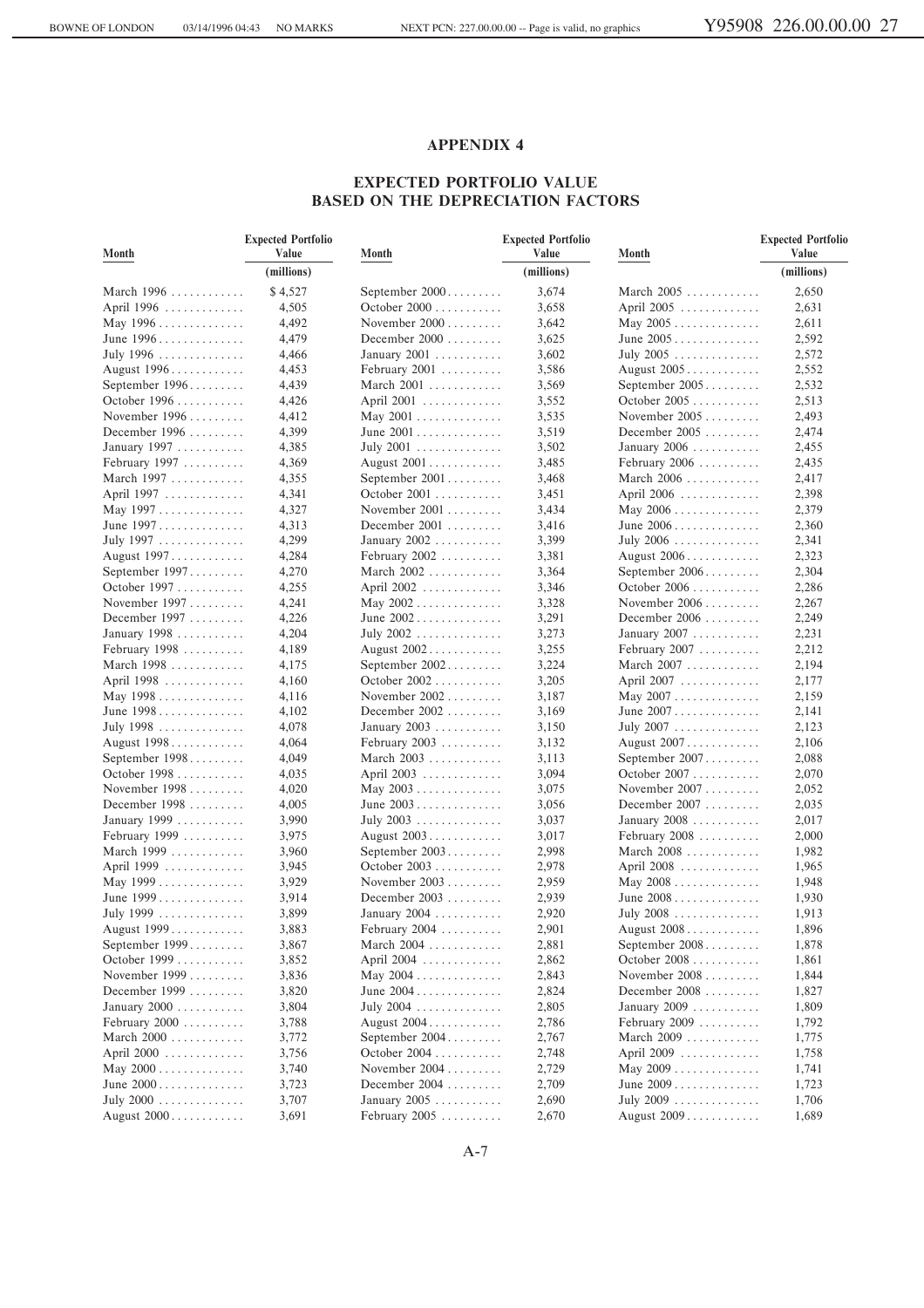| Month                                 | <b>Expected Portfolio</b><br>Value | Month                                  | <b>Expected Portfolio</b><br>Value | Month                                  | <b>Expected Portfolio</b><br>Value |  |
|---------------------------------------|------------------------------------|----------------------------------------|------------------------------------|----------------------------------------|------------------------------------|--|
|                                       | (millions)                         |                                        | (millions)                         |                                        | (millions)                         |  |
| September 2009                        | 1,671                              | December $2012$                        | 940                                | February $2016$                        | 208                                |  |
| October 2009                          | 1,654                              | January 2013                           | 920                                | March $2016$                           | 191                                |  |
| November 2009                         | 1,636                              | February 2013                          | 900                                | April 2016                             | 176                                |  |
| December $2009$                       | 1,619                              | March $2013$                           | 880                                | May $2016$                             | 160                                |  |
| January 2010                          | 1,601                              | April 2013                             | 860                                |                                        | 145                                |  |
| February $2010$                       | 1,583                              | May 2013                               | 840                                | July 2016                              | 130                                |  |
| March $2010$                          | 1,566                              | June $2013$                            | 820                                | August 2016                            | 117                                |  |
| April 2010                            | 1,548                              | July 2013                              | 801                                | September 2016                         | 104                                |  |
| May $2010$                            | 1,530                              | August 2013                            | 781                                | October 2016                           | 92                                 |  |
| June 2010                             | 1,512                              | September 2013                         | 762                                | November $2016$                        | 80                                 |  |
| July 2010 $\dots\dots\dots\dots\dots$ | 1,493                              | October 2013                           | 742                                | December $2016$                        | 67                                 |  |
| August 2010                           | 1,475                              | November $2013$                        | 722                                | January $2017$                         | 56                                 |  |
| September 2010                        | 1,457                              | December $2013$                        | 703                                | February $2017$                        | 46                                 |  |
| October 2010                          | 1,438                              | January 2014                           | 684                                | March 2017                             | 38                                 |  |
| November $2010$                       | 1,419                              | February $2014$                        | 664                                | April 2017                             | 32                                 |  |
| December $2010$                       | 1,401                              | March $2014$                           | 644                                | May $2017 \ldots \ldots \ldots \ldots$ | 26                                 |  |
| January 2011                          | 1,382                              | April 2014                             | 625                                | June 2017                              | 21                                 |  |
| February $2011$                       | 1,363                              | May 2014                               | 605                                | July 2017                              | 16                                 |  |
| March 2011                            | 1,344                              | June $2014$                            | 586                                | August 2017.                           | 11                                 |  |
| April 2011                            | 1,325                              | July 2014                              | 566                                | September 2017                         | 8                                  |  |
| May 2011                              | 1,306                              | August 2014                            | 547                                | October 2017                           | 6                                  |  |
| June 2011                             | 1,288                              | September $2014$                       | 527                                | November $2017$                        | $\overline{4}$                     |  |
| July 2011                             | 1,269                              | October 2014                           | 508                                | December 2017                          | 4                                  |  |
| August 2011                           | 1,250                              | November $2014$                        | 488                                | January 2018                           | 3                                  |  |
| September 2011                        | 1,231                              | December $2014$                        | 469                                | February 2018                          | 3                                  |  |
| October 2011                          | 1,212                              | January $2015$                         | 449                                | March $2018$                           | $\overline{c}$                     |  |
| November $2011$                       | 1,193                              | February $2015$                        | 430                                | April 2018                             | $\mathfrak{2}$                     |  |
| December $2011$                       | 1,174                              | March 2015                             | 410                                | May $2018$                             | $\overline{c}$                     |  |
| January 2012                          | 1,155                              | April 2015                             | 391                                | June 2018                              | $\overline{c}$                     |  |
| February 2012                         | 1,136                              | May $2015 \ldots \ldots \ldots \ldots$ | 371                                | July $2018$                            | 1                                  |  |
| March $2012$                          | 1,116                              | June $2015$                            | 352                                | August 2018                            | 1                                  |  |
| April 2012                            | 1,097                              | July 2015                              | 333                                | September 2018                         | 1                                  |  |
| May 2012                              | 1,077                              | August 2015                            | 314                                | October 2018                           | 1                                  |  |
| June $2012$                           | 1,058                              | September 2015                         | 296                                | November $2018$                        | $\mathbf{0}$                       |  |
| July 2012                             | 1,038                              | October 2015                           | 278                                | December $2018$                        | $\mathbf{0}$                       |  |
| August 2012                           | 1,019                              | November $2015$                        | 260                                | January 2019                           | $\mathbf{0}$                       |  |
| September 2012                        | 999                                | December 2015                          | 243                                | February $2019$                        | $\mathbf{0}$                       |  |
| October 2012                          | 979                                | January 2016                           | 225                                | March 2019                             | $\Omega$                           |  |
| November $2012$                       | 959                                |                                        |                                    |                                        |                                    |  |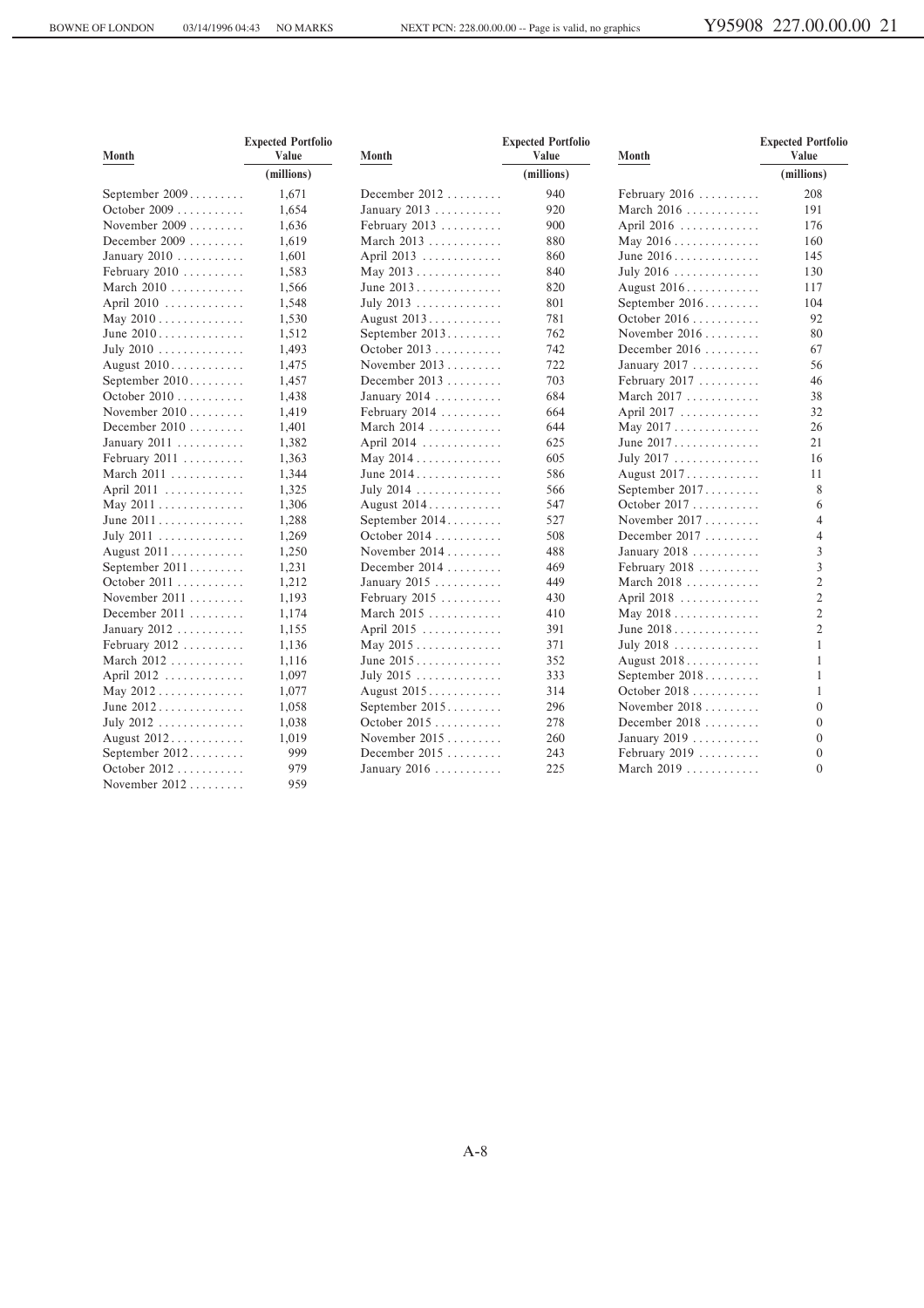## **TARGET LOAN TO VALUE RATIO AND TARGET PRINCIPAL BALANCE OF CLASS A AND CLASS B CERTIFICATES**

|                     | Target Loan to<br><b>Value Ratio</b> | Target<br><b>Principal Balance</b> |                                   |               | Target Loan to<br><b>Value Ratio</b> |                                   |         | Target<br><b>Principal Balance</b> |               |
|---------------------|--------------------------------------|------------------------------------|-----------------------------------|---------------|--------------------------------------|-----------------------------------|---------|------------------------------------|---------------|
| <b>Payment Date</b> | Aggregate<br>Class A<br>including    |                                    | Aggregate<br>Class A<br>including |               | <b>Payment Date</b>                  | Aggregate<br>Class A<br>including |         | Aggregate<br>Class A<br>including  |               |
| Occurring in        | Refinancings                         | Class B                            | <b>Refinancings</b>               | Class B       | Occurring in                         | Refinancings                      | Class B | <b>Refinancings</b>                | Class B       |
|                     |                                      |                                    | $\left( \mathbf{S}\right)$        | $($)$         |                                      |                                   |         | $\left( \text{\$}\right)$          | $(\$)$        |
| March 1996          | 64.02%                               | 8.28%                              | 2,898,000,000                     | 375,000,000   | May $2000$                           | 60.53%                            | 8.21%   | 2,273,183,663                      | 308,525,244   |
| May 1996            | 63.97%                               | 8.28%                              | 2,882,093,263                     | 373, 205, 720 | June $2000 \ldots$ .                 | 60.42%                            | 8.21%   | 2,259,579,544                      | 307,008,306   |
| June 1996           | 63.92%                               | 8.28%                              | 2,871,702,331                     | 372,129,372   | July 2000                            | 60.32%                            | 8.20%   | 2,246,027,966                      | 305,495,714   |
| July 1996           | 63.88%                               | 8.28%                              | 2,861,220,698                     | 371,045,444   | August 2000                          | 60.22%                            | 8.20%   | 2,232,398,948                      | 303,969,788   |
| August 1996         | 63.83%                               | 8.28%                              | 2,850,648,378                     | 369,953,907   | September 2000                       | 60.11%                            | 8.19%   | 2,218,692,928                      | 302,430,547   |
| September 1996      | 63.78%                               | 8.28%                              | 2,839,985,389                     | 368,854,728   | October 2000                         | 60.01%                            | 8.19%   | 2,204,910,354                      | 300,878,010   |
| October 1996        | 63.73%                               | 8.28%                              | 2,829,231,763                     | 367,747,878   | November 2000                        | 59.90%                            | 8.18%   | 2, 191, 175, 392                   | 299,329,099   |
| November 1996       | 63.68%                               | 8.28%                              | 2,818,387,531                     | 366, 633, 325 | December 2000                        | 59.79%                            | 8.18%   | 2,177,364,974                      | 297,766,998   |
| December 1996       | 63.63%                               | 8.28%                              | 2,807,452,739                     | 365,511,037   | January 2001                         | 59.68%                            | 8.17%   | 2,163,479,578                      | 296, 191, 731 |
| January 1997        | 63.57%                               | 8.28%                              | 2,796,427,436                     | 364,380,983   | February 2001                        | 59.57%                            | 8.16%   | 2,145,776,270                      | 294,090,269   |
| February 1997       | 63.52%                               | 8.28%                              | 2,785,311,680                     | 363, 243, 133 | March 2001                           | 59.46%                            | 8.16%   | 2, 131, 788, 942                   | 292,494,574   |
| March 1997          | 63.46%                               | 8.28%                              | 2,772,580,475                     | 361,898,390   | April 2001                           | 59.34%                            | 8.15%   | 2,117,850,614                      | 290,902,630   |
| April 1997          | 63.41%                               | 8.28%                              | 2,761,334,291                     | 360,751,240   | May $2001 \ldots$ .                  | 59.23%                            | 8.14%   | 2,103,839,632                      | 289, 297, 726 |
| May 1997            | 63.35%                               | 8.28%                              | 2,749,998,065                     | 359,596,230   | June $2001 \ldots$ .                 | 59.11%                            | 8.14%   | 2,089,756,528                      | 287,679,891   |
| June 1997           | 63.29%                               | 8.28%                              | 2,738,571,884                     | 358,433,329   | July 2001                            | 58.99%                            | 8.13%   | 2,075,601,851                      | 286,049,161   |
| July 1997           | 63.23%                               | 8.28%                              | 2,727,055,847                     | 357,262,505   | August 2001                          | 58.87%                            | 8.12%   | 2,061,494,531                      | 284,421,904   |
| August 1997         | 63.17%                               | 8.28%                              | 2,715,450,058                     | 356,083,726   | September 2001                       | 58.75%                            | 8.11%   | 2,047,316,867                      | 282,781,876   |
| September 1997      | 63.11%                               | 8.28%                              | 2,703,754,632                     | 354,896,959   | October 2001                         | 58.63%                            | 8.11%   | 2,033,069,440                      | 281,129,114   |
| October 1997        | 63.05%                               | 8.28%                              | 2,691,969,689                     | 353,702,172   | November 2001                        | 58.50%                            | 8.10%   | 2,018,752,843                      | 279,463,662   |
| November 1997       | 62.98%                               | 8.28%                              | 2,680,095,363                     | 352,499,333   | December 2001                        | 58.38%                            | 8.09%   | 2,004,367,684                      | 277,785,560   |
| December 1997       | 62.92%                               | 8.28%                              | 2,668,131,794                     | 351,288,410   | January 2002                         | 58.25%                            | 8.08%   | 1,989,914,587                      | 276,094,855   |
| January 1998        | 62.85%                               | 8.28%                              | 2,656,079,131                     | 350,069,370   | February 2002                        | 58.12%                            | 8.07%   | 1,975,394,189                      | 274,391,592   |
| February 1998       | 62.78%                               | 8.28%                              | 2,639,490,350                     | 348,255,418   | March 2002                           | 57.99%                            | 8.06%   | 1,960,807,143                      | 272,675,822   |
| March 1998          | 62.71%                               | 8.28%                              | 2,627,429,424                     | 346,889,643   | April 2002                           | 57.86%                            | 8.06%   | 1,946,154,116                      | 270,947,594   |
| April 1998          | 62.65%                               | 8.28%                              | 2,615,280,459                     | 345,668,444   | May 2002                             | 57.72%                            | 8.05%   | 1,931,435,793                      | 269, 206, 962 |
| May 1998            | 62.57%                               | 8.28%                              | 2,603,043,635                     | 344,439,110   | June $2002 \ldots$ .                 | 57.59%                            | 8.04%   | 1,916,652,871                      | 267,453,982   |
| June 1998           | 62.50%                               | 8.28%                              | 2,572,746,612                     | 340,820,727   | July 2002                            | 57.45%                            | 8.03%   | 1,890,526,996                      | 264,112,987   |
| July 1998           | 62.43%                               | 8.28%                              | 2,560,734,786                     | 339,625,320   | August 2002                          | 57.32%                            | 8.02%   | 1,875,727,838                      | 262, 349, 156 |
| August 1998         | 62.36%                               | 8.28%                              | 2,543,105,429                     | 337,687,418   | September 2002                       | 57.18%                            | 8.01%   | 1,860,866,645                      | 260, 573, 235 |
| September 1998      | 62.28%                               | 8.28%                              | 2,531,000,943                     | 336,485,637   | October 2002                         | 57.04%                            | 8.00%   | 1,838,681,139                      | 257, 767, 075 |
| October 1998        | 62.20%                               | 8.28%                              | 2,518,811,322                     | 335,275,875   | November 2002                        | 56.89%                            | 7.99%   | 1,823,745,251                      | 255,972,586   |
| November 1998       | 62.13%                               | 8.28%                              | 2,506,536,780                     | 334,058,099   | December 2002                        | 56.75%                            | 7.97%   | 1,808,749,883                      | 254,166,248   |
| December 1998       | 62.05%                               | 8.28%                              | 2,494,177,542                     | 332,832,277   | January 2003                         | 56.61%                            | 7.96%   | 1,793,695,839                      | 252,348,133   |
| January 1999        | 61.97%                               | 8.28%                              | 2,481,733,842                     | 331,598,377   | February 2003                        | 56.46%                            | 7.95%   | 1,778,583,939                      | 250,518,313   |
| February 1999       | 61.89%                               | 8.28%                              | 2,469,205,925                     | 330, 356, 366 | March 2003                           | 56.31%                            | 7.94%   | 1,763,415,022                      | 248,676,864   |
| March 1999          | 61.81%                               | 8.28%                              | 2,456,674,157                     | 329,116,944   | April 2003                           | 56.16%                            | 7.93%   | 1,748,189,943                      | 246,823,864   |
| April 1999          | 61.72%                               | 8.28%                              | 2,444,058,871                     | 327,869,399   | May 2003                             | 56.01%                            | 7.92%   | 1,732,909,574                      | 244,959,393   |
| May 1999            | 61.64%                               | 8.28%                              | 2,431,360,337                     | 326,613,699   | June $2003$                          | 55.86%                            | 7.91%   | 1,717,574,806                      | 243,083,534   |
| June 1999           | 61.55%                               | 8.28%                              | 2,418,578,837                     | 325,349,811   | July 2003                            | 55.70%                            | 7.89%   | 1,702,186,549                      | 241,196,373   |
| July 1999           | 61.46%                               | 8.28%                              | 2,405,714,663                     | 324,077,701   | August 2003                          | 55.54%                            | 7.88%   | 1,686,745,728                      | 239,297,998   |
| August 1999         | 61.38%                               | 8.25%                              | 2,392,768,117                     | 321,669,258   | September 2003                       | 55.39%                            | 7.87%   | 1,671,253,289                      | 237,388,499   |
| September 1999      | 61.29%                               | 8.25%                              | 2,379,739,515                     | 320,254,283   | October 2003                         | 55.23%                            | 7.85%   | 1,655,710,196                      | 235,467,972   |
| October 1999        | 61.20%                               | 8.24%                              | 2,366,629,181                     | 318,825,714   | November 2003                        | 55.07%                            | 7.84%   | 1,640,117,430                      | 233,536,511   |
| November 1999       | 61.10%                               | 8.24%                              | 2,353,437,452                     | 317,383,558   | December 2003                        | 54.90%                            | 7.83%   | 1,624,475,993                      | 231,594,215   |
| December 1999       | 61.01%                               | 8.24%                              | 2,340,164,675                     | 315,927,821   | January 2004                         | 54.74%                            | 7.81%   | 1,608,957,091                      | 229,665,480   |
| January 2000        | 60.92%                               | 8.23%                              | 2,326,811,210                     | 314,458,511   | February 2004                        | 54.57%                            | 7.80%   | 1,593,606,216                      | 227,756,854   |
| February 2000       | 60.82%                               | 8.23%                              | 2,313,523,457                     | 312,995,394   | March 2004                           | 54.40%                            | 7.79%   | 1,578,209,310                      | 225,837,776   |
| March 2000          | 60.72%                               | 8.22%                              | 2,300,156,022                     | 311,518,803   | April 2004                           | 54.23%                            | 7.77%   | 1,562,767,405                      | 223,908,352   |
| April 2000          | 60.62%                               | 8.22%                              | 2,286,709,292                     | 310,028,748   | May 2004                             | 54.06%                            | 7.76%   | 1,547,322,168                      | 221,974,515   |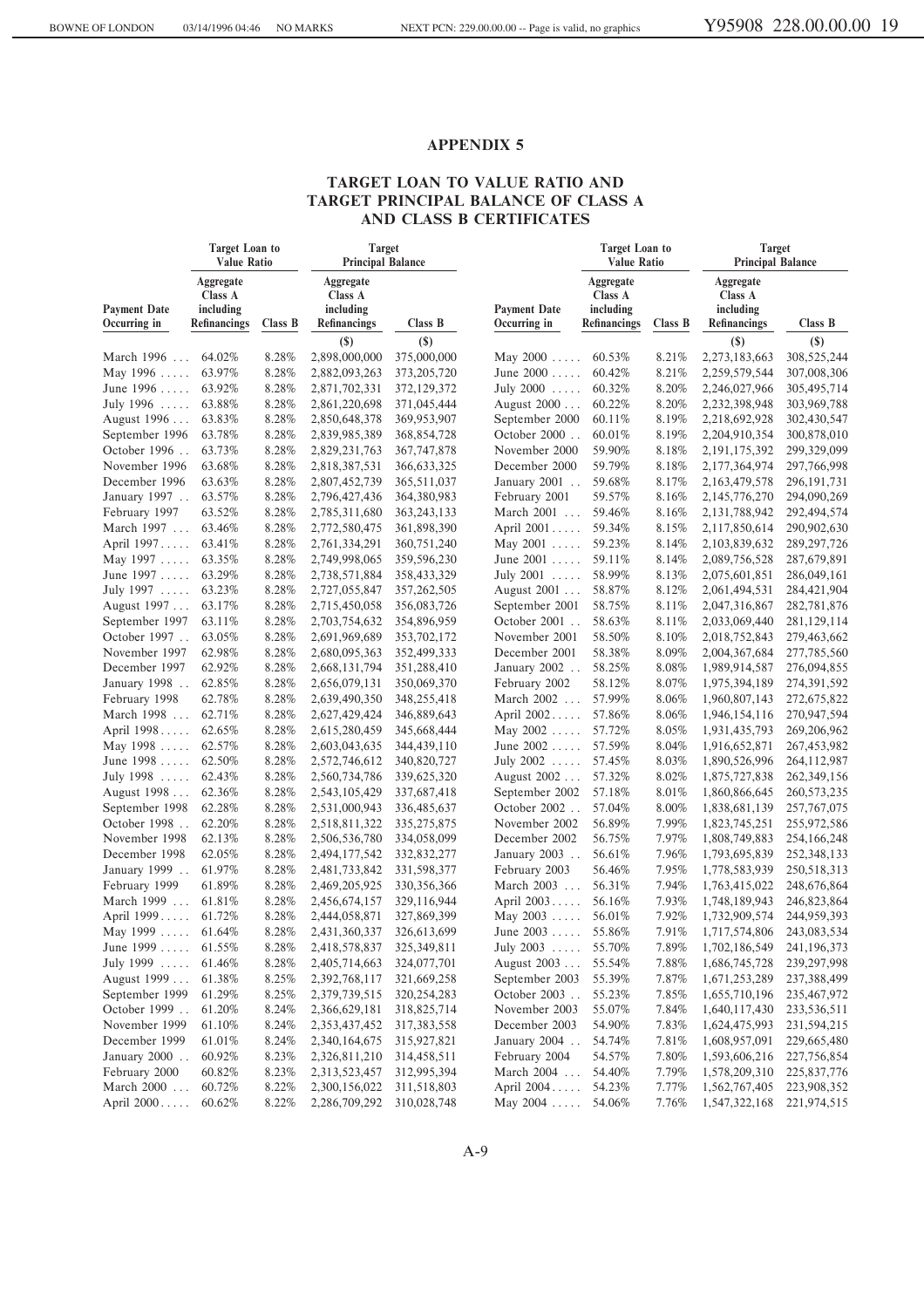|                                     | <b>Target Loan to</b><br><b>Target</b><br><b>Value Ratio</b><br><b>Principal Balance</b> |          |                                                   |               | <b>Target Loan to</b><br><b>Value Ratio</b> |                                                   | <b>Target</b><br><b>Principal Balance</b> |                                                          |               |
|-------------------------------------|------------------------------------------------------------------------------------------|----------|---------------------------------------------------|---------------|---------------------------------------------|---------------------------------------------------|-------------------------------------------|----------------------------------------------------------|---------------|
| <b>Payment Date</b><br>Occurring in | Aggregate<br>Class A<br>including<br>Refinancings                                        | Class B  | Aggregate<br>Class A<br>including<br>Refinancings | Class B       | <b>Payment Date</b><br>Occurring in         | Aggregate<br>Class A<br>including<br>Refinancings | Class B                                   | Aggregate<br>Class A<br>including<br><b>Refinancings</b> | Class B       |
|                                     |                                                                                          |          | $(\$)$                                            | $(\$)$        |                                             |                                                   |                                           | $(\$)$                                                   | $(\$)$        |
| June $2004$                         | 53.89%                                                                                   | 7.74%    | 1,532,017,886                                     | 220,056,970   | February 2009                               | 41.18%                                            | 6.44%                                     | 745,176,450                                              | 116,547,815   |
| July 2004                           | 53.72%                                                                                   | 7.73%    | 1,516,984,096                                     | 218, 174, 403 | March 2009                                  | 40.90%                                            | 6.41%                                     | 732,995,439                                              | 114,863,163   |
| August 2004                         | 53.54%                                                                                   | 7.71%    | 1,501,908,740                                     | 216,282,007   | April 2009                                  | 40.61%                                            | 6.38%                                     | 720,832,605                                              | 113,176,956   |
| September 2004                      | 53.36%                                                                                   | 7.69%    | 1,486,792,883                                     | 214,379,891   | May $2009 \ldots$ .                         | 40.31%                                            | 6.34%                                     | 708,689,613                                              | 111,489,414   |
| October 2004                        | 53.18%                                                                                   | 7.68%    | 1,471,637,609                                     | 212,468,171   | June $2009$                                 | 40.02%                                            | 6.31%                                     | 696,568,148                                              | 109,800,760   |
| November 2004                       | 53.00%                                                                                   | 7.66%    | 1,456,444,021                                     | 210,546,962   | July 2009                                   | 39.72%                                            | 6.27%                                     | 684,538,875                                              | 108, 122, 112 |
| December 2004                       | 52.82%                                                                                   | 7.65%    | 1,441,213,244                                     | 208, 616, 386 | Aug $2009$                                  | 39.43%                                            | 6.24%                                     | 672,603,752                                              | 106,453,803   |
| January 2005                        | 52.63%                                                                                   | 7.63%    | 1,425,946,422                                     | 206, 676, 564 | September 2009                              | 39.13%                                            | 6.21%                                     | 660,693,925                                              | 104,784,938   |
| February 2005                       | 52.44%                                                                                   | 7.61%    | 1,410,644,719                                     | 204,727,623   | October 2009                                | 38.82%                                            | 6.17%                                     | 648,811,145                                              | 103,115,751   |
| March 2005                          | 52.26%                                                                                   | 7.59%    | 1,395,309,322                                     | 202,769,692   | November 2009                               | 38.52%                                            | 6.13%                                     | 636,957,185                                              | 101,446,480   |
| April 2005                          | 52.07%                                                                                   | 7.58%    | 1,379,982,887                                     | 200,808,935   | December 2009                               | 38.21%                                            | 6.10%                                     | 625, 199, 675                                            | 99,787,875    |
| May $2005$                          | 51.87%                                                                                   | 7.56%    | 1,364,742,081                                     | 198,856,504   | January 2010                                | 37.90%                                            | 6.06%                                     | 613,473,864                                              | 98,129,603    |
| June $2005$                         | 51.68%                                                                                   | 7.54%    | 1,349,511,697                                     | 196,901,450   | February 2010                               | 37.58%                                            | 6.03%                                     | 601,781,587                                              | 96,471,912    |
| July 2005                           | 51.48%                                                                                   | 7.52%    | 1,334,252,032                                     | 194,937,955   | March 2010                                  | 37.27%                                            | 5.99%                                     | 590,124,700                                              | 94,815,054    |
| August 2005                         | 51.29%                                                                                   | 7.50%    | 1,318,999,965                                     | 192,971,371   | April 2010                                  | 36.95%                                            | 5.95%                                     | 578,505,091                                              | 93,159,287    |
| September 2005                      | 51.09%                                                                                   | 7.48%    | 1,303,756,455                                     | 191,001,815   | May $2010$                                  | 36.63%                                            | 5.91%                                     | 566,924,672                                              | 91,504,873    |
| October 2005                        | 50.88%                                                                                   | 7.46%    | 1,288,611,325                                     | 189,042,443   | June 2010                                   | 36.31%                                            | 5.87%                                     | 555,385,383                                              | 89,852,079    |
| November 2005                       | 50.68%                                                                                   | 7.45%    | 1,273,473,712                                     | 187,079,940   | July $2010$                                 | 35.98%                                            | 5.84%                                     | 543,889,190                                              | 88, 201, 175  |
| December 2005                       | 50.48%                                                                                   | 7.43%    | 1,258,490,082                                     | 185, 135, 827 | August 2010                                 | 35.66%                                            | 5.80%                                     | 532,438,089                                              | 86,552,437    |
| January 2006                        | 50.27%                                                                                   | 7.41%    | 1,243,625,866                                     | 183,205,078   | September 2010                              | 35.32%                                            | 5.76%                                     | 521,034,101                                              | 84,906,145    |
| February 2006                       | 50.06%                                                                                   | 7.38%    | 1,228,739,778                                     | 181,266,897   | October 2010                                | 34.99%                                            | 5.72%                                     | 509,679,279                                              | 83, 262, 585  |
| March 2006                          | 49.85%                                                                                   | 7.36%    | 1,214,044,950                                     | 179,352,727   | November 2010                               | 34.66%                                            | 5.68%                                     | 498,375,699                                              | 81,622,045    |
| April 2006                          | 49.64%                                                                                   | 7.34%    | 1,199,512,772                                     | 177,458,425   | December 2010                               | 34.32%                                            | 5.63%                                     | 487,125,472                                              | 79,984,822    |
| May $2006 \ldots$                   | 49.42%                                                                                   | 7.32%    | 1,184,961,307                                     | 175,557,111   | January 2011                                | 33.98%                                            | 5.59%                                     | 475,930,734                                              | 78, 351, 215  |
| June $2006 \ldots$ .                | 49.20%                                                                                   | 7.30%    | 1,170,494,486                                     | 173,664,164   | February 2011                               | 33.63%                                            | 5.55%                                     | 464,793,653                                              | 76,721,528    |
| July 2006                           | 48.99%                                                                                   | 7.28%    | 1,156,111,022                                     | 171,779,415   | March 2011                                  | 33.29%                                            | 5.51%                                     | 453,716,423                                              | 75,096,072    |
| August 2006                         | 48.77%                                                                                   | 7.26%    | 1,141,816,302                                     | 169,903,690   | April 2011                                  | 32.94%                                            | 5.47%                                     | 442,701,273                                              | 73,475,161    |
| September 2006                      | 48.54%                                                                                   | 7.23%    | 1,127,506,471                                     | 168,021,539   | May $2011 \ldots$                           | 32.59%                                            | 5.42%                                     | 431,866,627                                              | 71,878,450    |
| October 2006                        | 48.32%                                                                                   | 7.21%    | 1,113,382,300                                     | 166, 162, 883 | June 2011                                   | 32.23%                                            | 5.38%                                     | 421,096,649                                              | 70,286,714    |
| November 2006                       | 48.09%                                                                                   | 7.19%    | 1,099,244,903                                     | 164,298,088   | July 2011                                   | 31.88%                                            | 5.34%                                     | 410,519,144                                              | 68,721,292    |
| December 2006                       | 47.86%                                                                                   | 7.16%    | 1,085,095,665                                     | 162,427,319   | August 2011                                 | 31.52%                                            | 5.29%                                     | 400,008,666                                              | 67, 161, 251  |
| January 2007                        | 47.63%                                                                                   | 7.14%    | 1,071,132,250                                     | 160,580,168   | September 2011                              | 31.16%                                            | 5.25%                                     | 389,567,501                                              | 65,606,919    |
| February 2007                       | 47.40%                                                                                   | 7.12%    | 1,057,253,794                                     | 158,741,582   | October $2011$                              | 30.79%                                            | 5.20%                                     | 379, 197, 963                                            | 64,058,627    |
| March 2007                          | 47.17%                                                                                   | 7.09%    | 1,043,518,631                                     | 156,920,359   | November 2011                               | 30.43%                                            | 5.16%                                     | 368,902,398                                              | 62,516,714    |
| April 2007                          | 46.93%                                                                                   | 7.07%    | 1,029,775,102                                     | 155,093,722   | December 2011                               | 30.06%                                            | 5.11%                                     | 358,683,184                                              | 60,981,522    |
| May $2007 \ldots$ .                 | 46.69%                                                                                   | 7.04%    | 1,016,209,827                                     | 153,289,779   | January 2012                                | 29.68%                                            | 5.06%                                     | 348,542,730                                              | 59,453,400    |
| June 2007                           | 46.45%                                                                                   | 7.02%    | 1,002,728,842                                     | 151,494,427   | February 2012                               | 29.31%                                            | 5.02%                                     | 338,483,476                                              | 57,932,702    |
| July 2007                           | 46.21%                                                                                   | 6.99%    | 989,332,130                                       | 149,707,686   | March 2012 .                                | 28.93%                                            | 4.97%                                     | 328,507,897                                              | 56,419,788    |
| August 2007                         | 45.96%                                                                                   | 6.97%    | 975,930,754                                       | 147,916,101   | April 2012 28.55%                           |                                                   | 4.92%                                     | 318,618,499                                              | 54,915,024    |
| September 2007                      | 45.71%                                                                                   | 6.94%    | 962,526,152                                       | 146,119,849   | May $2012 \ldots$                           | 28.16%                                            | 4.87%                                     | 308,817,821                                              | 53,418,780    |
| October 2007                        | 45.46%                                                                                   | 6.91%    | 949, 207, 418                                     | 144, 332, 436 | June $2012 \ldots$                          | 27.78%                                            | 4.82%                                     | 299,209,891                                              | 51,949,048    |
| November 2007                       | 45.21%                                                                                   | 6.89%    | 935,974,577                                       | 142,553,891   | July 2012                                   | 27.39%                                            | 4.77%                                     | 289,693,508                                              | 50,488,321    |
| December 2007                       | 44.96%                                                                                   | 6.86%    | 922,741,857                                       | 140,771,153   | August 2012                                 | 27.00%                                            | 4.72%                                     | 280, 271, 260                                            | 49,036,980    |
| January 2008                        | 44.70%                                                                                   | 6.83%    | 909,680,436                                       | 139,010,339   | September 2012                              | 26.60%                                            | 4.67%                                     | 270,945,772                                              | 47,595,411    |
| February 2008                       | 44.45%                                                                                   | $6.80\%$ | 896,621,023                                       | 137,245,625   | October 2012                                | 26.20%                                            | 4.62%                                     | 261,719,701                                              | 46,164,009    |
| March 2008                          | 44.19%                                                                                   | 6.78%    | 883,637,647                                       | 135,488,320   | November 2012                               | 25.80%                                            | 4.57%                                     | 252,642,087                                              | 44,751,381    |
| April 2008                          | 43.92%                                                                                   | 6.75%    | 870,728,460                                       | 133,738,157   | December 2012                               | 25.40%                                            | 4.52%                                     | 243,668,082                                              | 43, 349, 576  |
| May $2008 \ldots$ .                 | 43.66%                                                                                   | 6.72%    | 857,859,741                                       | 131,989,963   | January 2013                                | 24.99%                                            | 4.47%                                     | 234,800,423                                              | 41,959,003    |
| June $2008$                         | 43.39%                                                                                   | 6.69%    | 845,111,089                                       | 130,255,991   | February 2013                               | 24.58%                                            | 4.41%                                     | 226,041,881                                              | 40,580,075    |
| July 2008                           | 43.13%                                                                                   | 6.66%    | 832,449,775                                       | 128,531,240   | March 2013                                  | 24.17%                                            | 4.36%                                     | 217,437,238                                              | 39,220,782    |
| August 2008                         | 42.85%                                                                                   | 6.63%    | 819,796,984                                       | 126,803,544   | April 2013                                  | 23.75%                                            | 4.31%                                     | 208,990,473                                              | 37,881,870    |
| September 2008                      | 42.58%                                                                                   | 6.60%    | 807,154,278                                       | 125,073,103   | May $2013 \ldots$ .                         | 23.33%                                            | 4.25%                                     | 200, 703, 188                                            | 36,563,660    |
| October 2008                        | 42.31%                                                                                   | 6.57%    | 794,679,794                                       | 123,364,424   | June $2013 \ldots$                          | 22.91%                                            | 4.20%                                     | 192,532,405                                              | 35,258,316    |
| November 2008                       | 42.03%                                                                                   | 6.54%    | 782,217,304                                       | 121,653,303   | July $2013$                                 | 22.49%                                            | 4.14%                                     | 184,484,205                                              | 33,966,862    |
| December 2008                       | 41.75%                                                                                   | 6.50%    | 769,805,860                                       | 119,945,782   | August 2013                                 | 22.06%                                            | 4.08%                                     | 176,638,426                                              | 32,703,991    |
| January 2009                        | 41.47%                                                                                   | 6.47%    | 757,447,273                                       | 118,242,136   | September 2013                              | 21.63%                                            | 4.03%                                     | 168,956,661                                              | 31,462,708    |
|                                     |                                                                                          |          |                                                   |               |                                             |                                                   |                                           |                                                          |               |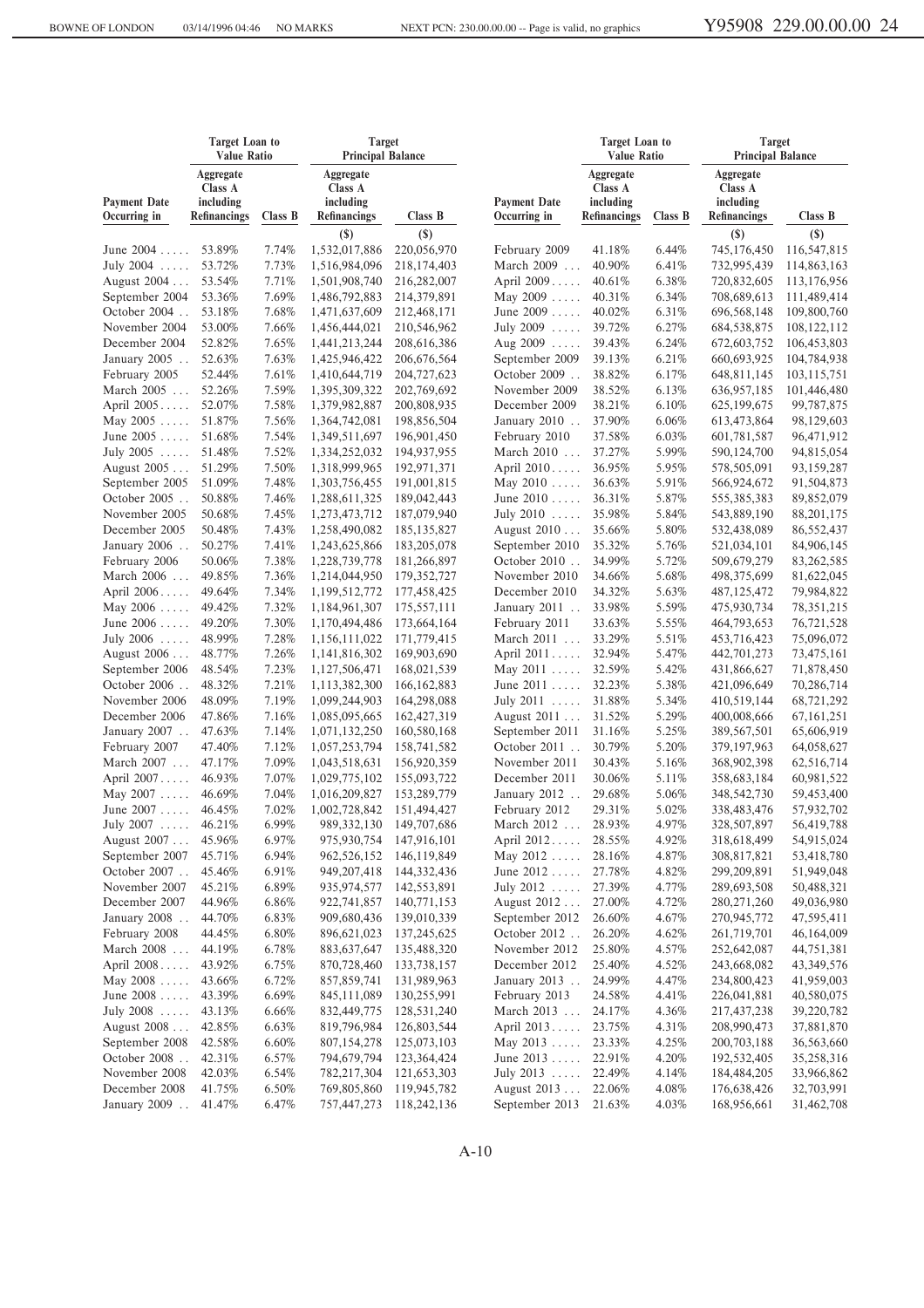|                                     | <b>Target Loan to</b><br><b>Value Ratio</b>       |         | <b>Target</b><br><b>Principal Balance</b>                |              |                                     | <b>Target Loan to</b><br><b>Value Ratio</b>       |          | <b>Target</b><br><b>Principal Balance</b>                |                |
|-------------------------------------|---------------------------------------------------|---------|----------------------------------------------------------|--------------|-------------------------------------|---------------------------------------------------|----------|----------------------------------------------------------|----------------|
| <b>Payment Date</b><br>Occurring in | Aggregate<br>Class A<br>including<br>Refinancings | Class B | Aggregate<br>Class A<br>including<br><b>Refinancings</b> | Class B      | <b>Payment Date</b><br>Occurring in | Aggregate<br>Class A<br>including<br>Refinancings | Class B  | Aggregate<br>Class A<br>including<br><b>Refinancings</b> | Class B        |
|                                     |                                                   |         | $(\$)$                                                   | $(\$)$       |                                     |                                                   |          | $(\$)$                                                   | $(\$)$         |
| October 2013                        | 21.19%                                            | 3.97%   | 161,408,552                                              | 30,237,362   | August 2016                         | 4.51%                                             | 1.69%    | 5,880,406                                                | 2,200,875      |
| November 2013                       | 20.76%                                            | 3.91%   | 153,986,835                                              | 29,026,510   | September 2016                      | 3.96%                                             | 1.61%    | 4,627,894                                                | 1,882,060      |
| December 2013                       | 20.32%                                            | 3.85%   | 146,741,489                                              | 27,839,525   | October 2016                        | 3.41%                                             | 1.53%    | 3,543,667                                                | 1,594,098      |
| January 2014                        | 19.87%                                            | 3.80%   | 139,701,407                                              | 26,681,990   | November 2016                       | 2.85%                                             | 1.45%    | 2,611,815                                                | 1,332,627      |
| February 2014                       | 19.43%                                            | 3.74%   | 132,791,853                                              | 25,539,715   | December 2016                       | 2.29%                                             | 1.37%    | 1,817,793                                                | 1,092,038      |
| March 2014                          | 18.98%                                            | 3.68%   | 126,015,803                                              | 24,413,155   | January 2017                        | 1.72%                                             | 1.29%    | 1,158,491                                                | 870,648        |
| April 2014                          | 18.53%                                            | 3.62%   | 119,394,865                                              | 23,306,403   | February 2017                       | 1.15%                                             | 1.21%    | 643,979                                                  | 678,104        |
| May $2014$                          | 18.07%                                            | 3.56%   | 112,912,670                                              | 22,216,195   | March 2017                          | 0.58%                                             | 1.13%    | 267,198                                                  | 522,936        |
| June $2014$                         | 17.61%                                            | 3.49%   | 106,572,292                                              | 21,143,007   | April 2017                          | 0.00%                                             | 1.05%    | 0                                                        | 400,612        |
| July $2014$                         | 17.15%                                            | 3.43%   | 100,412,341                                              | 20,094,422   | May $2017 \ldots$ .                 | 0.00%                                             | 0.96%    | $\boldsymbol{0}$                                         | 306,459        |
| August 2014                         | 16.68%                                            | 3.37%   | 94,429,303                                               | 19,069,779   | June 2017                           | 0.00%                                             | 0.88%    | $\boldsymbol{0}$                                         | 229,881        |
| September 2014                      | 16.22%                                            | 3.31%   | 88,627,090                                               | 18,069,901   | July 2017                           | 0.00%                                             | 0.79%    | $\mathbf{0}$                                             | 164,425        |
| October 2014                        | 15.74%                                            | 3.24%   | 82,974,186                                               | 17,088,340   | August 2017                         | 0.00%                                             | 0.71%    | $\overline{0}$                                           | 112,242        |
| November 2014                       | 15.27%                                            | 3.18%   | 77,501,903                                               | 16, 131, 450 | September 2017                      | 0.00%                                             | 0.62%    | $\Omega$                                                 | 71,525         |
| December 2014                       | 14.79%                                            | 3.11%   | 72,211,347                                               | 15,199,486   | October 2017                        | $0.00\%$                                          | 0.54%    | $\boldsymbol{0}$                                         | 44,561         |
| January 2015                        | 14.31%                                            | 3.05%   | 67,076,388                                               | 14,286,911   | November 2017                       | 0.00%                                             | 0.45%    | $\boldsymbol{0}$                                         | 27,253         |
| February 2015                       | 13.82%                                            | 2.98%   | 62,128,736                                               | 13,400,374   | December 2017                       | 0.00%                                             | 0.36%    | $\boldsymbol{0}$                                         | 16,154         |
| March 2015                          | 13.34%                                            | 2.92%   | 57, 341, 289                                             | 12,533,999   | January 2018                        | 0.00%                                             | 0.27%    | $\overline{0}$                                           | 10,012         |
| April 2015                          | 12.84%                                            | 2.85%   | 52,717,314                                               | 11,688,300   | February 2018                       | 0.00%                                             | 0.18%    | $\boldsymbol{0}$                                         | 5,847          |
| May $2015$                          | 12.35%                                            | 2.78%   | 48,286,016                                               | 10,869,629   | March 2018                          | 0.00%                                             | 0.09%    | $\overline{0}$                                           | 2,504          |
| June $2015$                         | 11.85%                                            | 2.71%   | 44,022,873                                               | 10,072,426   | April 2018                          | 0.00%                                             | $0.00\%$ | $\overline{0}$                                           | $\overline{0}$ |
| July $2015$                         | 11.35%                                            | 2.64%   | 39,954,878                                               | 9,302,727    | May $2018$                          | 0.00%                                             | 0.00%    | $\boldsymbol{0}$                                         | $\mathbf{0}$   |
| August 2015                         | 10.84%                                            | 2.57%   | 36, 105, 263                                             | 8,566,090    | June $2018$                         | 0.00%                                             | 0.00%    | $\overline{0}$                                           | $\mathbf{0}$   |
| September 2015                      | 10.34%                                            | 2.50%   | 32,502,309                                               | 7,869,747    | July 2018                           | 0.00%                                             | 0.00%    | $\overline{0}$                                           | $\mathbf{0}$   |
| October 2015                        | 9.82%                                             | 2.43%   | 29,073,545                                               | 7,196,669    | August 2018                         | 0.00%                                             | 0.00%    | $\Omega$                                                 | $\mathbf{0}$   |
| November 2015                       | 9.31%                                             | 2.36%   | 25,868,893                                               | 6,559,308    | September 2018                      | $0.00\%$                                          | 0.00%    | $\overline{0}$                                           | $\mathbf{0}$   |
| December 2015                       | 8.79%                                             | 2.29%   | 22,862,588                                               | 5,951,698    | October 2018                        | 0.00%                                             | 0.00%    | $\overline{0}$                                           | $\mathbf{0}$   |
| January 2016                        | 8.27%                                             | 2.22%   | 20,062,377                                               | 5,376,240    | November 2018                       | 0.00%                                             | 0.00%    | $\boldsymbol{0}$                                         | $\mathbf{0}$   |
| February 2016                       | 7.74%                                             | 2.14%   | 17,434,050                                               | 4,824,071    | December 2018                       | 0.00%                                             | 0.00%    | $\overline{0}$                                           | $\mathbf{0}$   |
| March 2016                          | 7.21%                                             | 2.07%   | 14,995,345                                               | 4,300,011    | January 2019                        | 0.00%                                             | 0.00%    | $\mathbf{0}$                                             | $\mathbf{0}$   |
| April 2016                          | 6.68%                                             | 1.99%   | 12,776,814                                               | 3,813,426    | February 2019                       | 0.00%                                             | 0.00%    | $\overline{0}$                                           | $\mathbf{0}$   |
| May $2016 \ldots$ .                 | 6.14%                                             | 1.92%   | 10,785,896                                               | 3,368,220    | March 2019                          | 0.00%                                             | 0.00%    | $\boldsymbol{0}$                                         | $\mathbf{0}$   |
| June 2016                           | 5.60%                                             | 1.84%   | 8,965,262                                                | 2,948,093    | April 2019                          | 0.00%                                             | 0.00%    | $\boldsymbol{0}$                                         | $\mathbf{0}$   |
| July $2016$                         | 5.06%                                             | 1.77%   | 7,326,479                                                | 2,557,254    |                                     |                                                   |          |                                                          |                |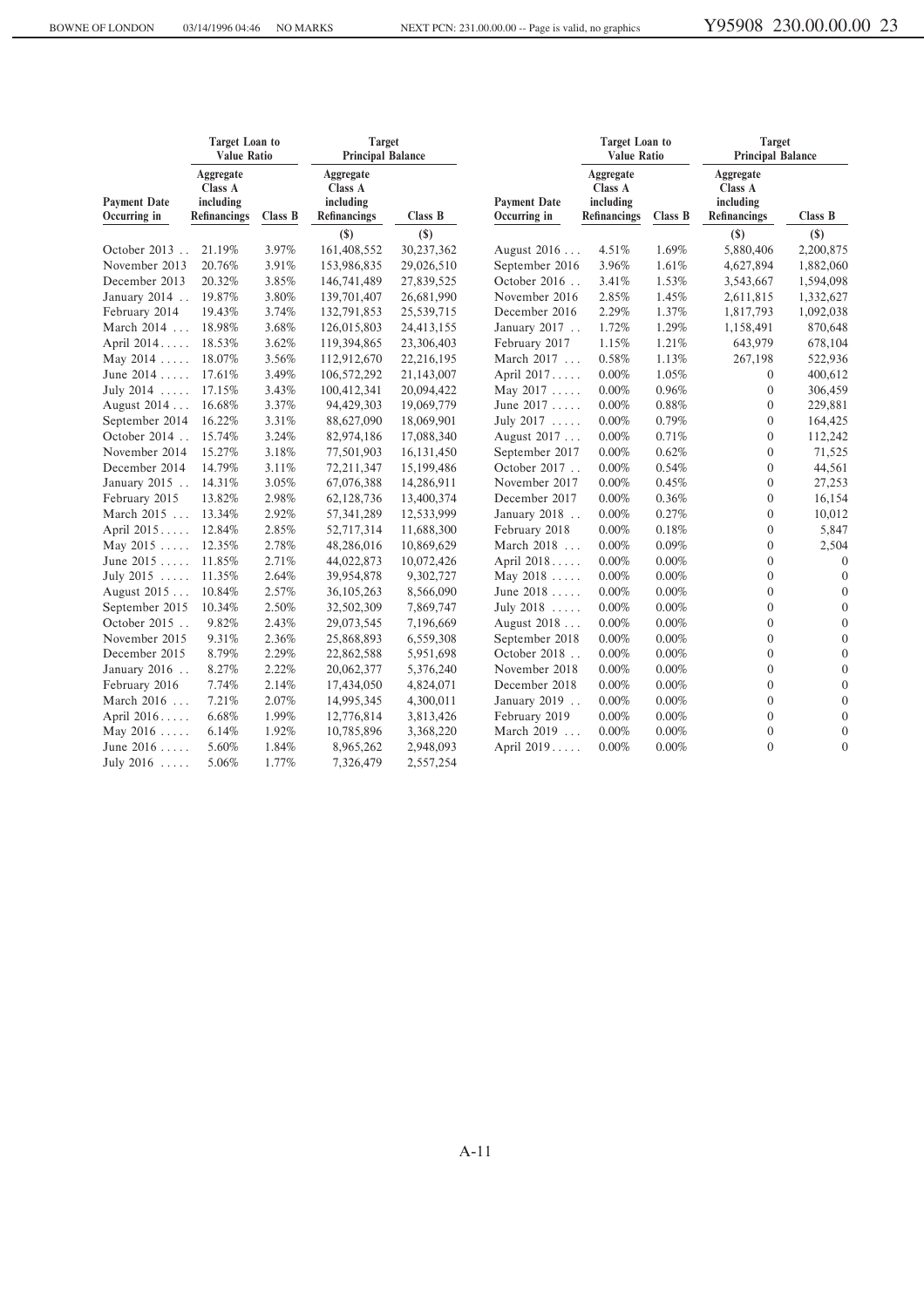#### **SUPPLEMENTAL LOAN TO VALUE RATIO AND SUPPLEMENTAL PRINCIPAL BALANCE**

|                                     | Supplemental<br>Loan to Value Ratio               |         | Supplemental<br><b>Principal Balance</b>          |               |                                     | Supplemental<br><b>Loan to Value Ratio</b>               |         | Supplemental<br><b>Principal Balance</b>          |               |  |
|-------------------------------------|---------------------------------------------------|---------|---------------------------------------------------|---------------|-------------------------------------|----------------------------------------------------------|---------|---------------------------------------------------|---------------|--|
| <b>Payment Date</b><br>Occurring in | Aggregate<br>Class A<br>including<br>Refinancings | Class B | Aggregate<br>Class A<br>including<br>Refinancings | Class B       | <b>Payment Date</b><br>Occurring in | Aggregate<br>Class A<br>including<br><b>Refinancings</b> | Class B | Aggregate<br>Class A<br>including<br>Refinancings | Class B       |  |
|                                     |                                                   |         | $\left( \mathbf{S}\right)$                        | $($)$         |                                     |                                                          |         | $($)$                                             | $(\$)$        |  |
| March 1996                          | 64.02%                                            | 8.28%   | 2,898,000,000                                     | 375,000,000   | July 2000                           | 48.84%                                                   | 7.78%   | 1,818,612,197                                     | 289,650,435   |  |
| May 1996                            | 61.00%                                            | 8.28%   | 2,748,257,064                                     | 373, 205, 720 | August 2000                         | 48.48%                                                   | 7.77%   | 1,797,081,154                                     | 288,051,599   |  |
| June 1996                           | 60.80%                                            | 8.28%   | 2,731,346,230                                     | 372,129,372   | September 2000                      | 48.11%                                                   | 7.76%   | 1,775,511,803                                     | 286, 422, 254 |  |
| July 1996                           | 60.60%                                            | 8.28%   | 2,714,431,925                                     | 371,045,444   | October 2000                        | 47.73%                                                   | 7.75%   | 1,753,905,963                                     | 284,762,407   |  |
| August 1996                         | 60.40%                                            | 8.28%   | 2,697,514,472                                     | 369,953,907   | November 2000                       | 47.36%                                                   | 7.74%   | 1,732,363,286                                     | 283,088,053   |  |
| September 1996                      | 60.20%                                            | 8.28%   | 2,680,594,198                                     | 368,854,728   | December 2000                       | 46.98%                                                   | 7.73%   | 1,710,786,765                                     | 281,383,262   |  |
| October 1996                        | 60.00%                                            | 8.28%   | 2,663,671,432                                     | 367, 747, 878 | January 2001                        | 46.60%                                                   | 7.69%   | 1,689,178,286                                     | 278,923,034   |  |
| November 1996                       | 59.80%                                            | 8.28%   | 2,646,746,503                                     | 366, 633, 325 | February 2001                       | 46.21%                                                   | 7.73%   | 1,664,635,715                                     | 278,479,194   |  |
| December 1996                       | 59.60%                                            | 8.28%   | 2,629,819,746                                     | 365,511,037   | March 2001                          | 45.82%                                                   | 7.71%   | 1,643,023,861                                     | 276, 325, 693 |  |
| January 1997                        | 59.40%                                            | 8.28%   | 2,612,891,496                                     | 364,380,983   | April 2001                          | 45.43%                                                   | 7.68%   | 1,621,479,377                                     | 274,161,108   |  |
| February 1997                       | 59.20%                                            | 8.28%   | 2,595,962,089                                     | 363, 243, 133 | May 2001                            | 45.04%                                                   | 7.66%   | 1,599,909,459                                     | 271,969,663   |  |
| March 1997                          | 59.00%                                            | 8.28%   | 2,577,614,044                                     | 361,898,390   | June 2001                           | 44.64%                                                   | 7.63%   | 1,578,316,115                                     | 269,751,444   |  |
| April 1997                          | 58.80%                                            | 8.28%   | 2,560,733,513                                     | 360,751,240   | July 2001                           | 44.24%                                                   | 7.60%   | 1,556,701,388                                     | 267,506,547   |  |
| May 1997                            | 58.70%                                            | 8.28%   | 2,548,193,822                                     | 359,596,230   | August 2001                         | 43.84%                                                   | 7.57%   | 1,535,155,502                                     | 265,250,304   |  |
| June 1997                           | 58.60%                                            | 8.28%   | 2,535,626,191                                     | 358,433,329   | September 2001                      | 43.43%                                                   | 7.55%   | 1,513,591,213                                     | 262,967,557   |  |
| July 1997                           | 58.50%                                            | 8.28%   | 2,523,030,683                                     | 357, 262, 505 | October 2001                        | 43.02%                                                   | 7.52%   | 1,492,010,637                                     | 260,658,421   |  |
| August 1997                         | 58.40%                                            | 8.28%   | 2,510,407,357                                     | 356,083,726   | November 2001                       | 42.61%                                                   | 7.49%   | 1,470,415,922                                     | 258,323,019   |  |
| September 1997                      | 58.30%                                            | 8.28%   | 2,497,756,277                                     | 354,896,959   | December 2001                       | 42.20%                                                   | 7.48%   | 1,448,809,250                                     | 256,991,565   |  |
| October 1997                        | 58.20%                                            | 8.28%   | 2,485,077,504                                     | 353,702,172   | January 2002                        | 41.78%                                                   | 7.47%   | 1,427,192,839                                     | 255,282,102   |  |
| November 1997                       | 58.10%                                            | 8.28%   | 2,472,371,104                                     | 352,499,333   | February 2002                       | 41.35%                                                   | 7.46%   | 1,405,568,942                                     | 253,539,799   |  |
| December 1997                       | 58.00%                                            | 8.28%   | 2,459,637,139                                     | 351,288,410   | March 2002                          | 40.93%                                                   | 7.45%   | 1,383,939,848                                     | 251,764,752   |  |
| January 1998                        | 57.90%                                            | 8.28%   | 2,446,875,676                                     | 350,069,370   | April 2002                          | 40.50%                                                   | 7.41%   | 1,362,307,881                                     | 249,284,327   |  |
| February 1998                       | 57.80%                                            | 8.28%   | 2,429,992,574                                     | 348,255,418   | May 2002                            | 40.07%                                                   | 7.38%   | 1,340,675,404                                     | 246,778,478   |  |
| March 1998                          | 57.70%                                            | 8.28%   | 2,417,334,834                                     | 347,041,787   | June 2002                           | 39.63%                                                   | 7.34%   | 1,319,044,813                                     | 244, 247, 395 |  |
| April 1998                          | 57.61%                                            | 8.28%   | 2,405,247,619                                     | 345,820,051   | July 2002                           | 39.20%                                                   | 7.30%   | 1,289,723,925                                     | 240,257,877   |  |
| May 1998                            | 57.41%                                            | 8.28%   | 2,388,034,524                                     | 344,439,110   | August 2002                         | 38.75%                                                   | 7.26%   | 1,268,247,799                                     | 237,695,082   |  |
| June 1998                           | 57.11%                                            | 8.28%   | 2,350,761,838                                     | 340,820,727   | September 2002                      | 38.31%                                                   | 7.22%   | 1,246,780,652                                     | 235, 107, 817 |  |
| July 1998                           | 56.81%                                            | 8.28%   | 2,330,268,655                                     | 339,625,320   | October 2002                        | 37.86%                                                   | 7.18%   | 1,220,503,859                                     | 231,581,535   |  |
| August 1998                         | 56.51%                                            | 8.28%   | 2,304,689,295                                     | 337,687,418   | November 2002                       | 37.41%                                                   | 7.13%   | 1,199,138,857                                     | 228, 634, 366 |  |
| September 1998                      | 56.21%                                            | 8.28%   | 2, 284, 143, 228                                  | 336,485,637   | December 2002                       | 36.95%                                                   | 7.10%   | 1,177,790,622                                     | 226, 304, 656 |  |
| October 1998                        | 55.90%                                            | 8.28%   | 2, 263, 526, 391                                  | 335,275,875   | January 2003                        | 36.50%                                                   | 7.04%   | 1,156,461,791                                     | 222,997,270   |  |
| November 1998                       | 55.59%                                            | 8.28%   | 2,242,840,037                                     | 334,058,099   | February 2003                       | 36.03%                                                   | 7.01%   | 1,135,155,043                                     | 220,934,294   |  |
| December 1998                       | 55.28%                                            | 8.28%   | 2,222,085,447                                     | 332,832,277   | March 2003                          | 35.57%                                                   | 6.97%   | 1,113,873,098                                     | 218,214,757   |  |
| January 1999                        | 54.97%                                            | 8.28%   | 2,201,263,921                                     | 331,598,377   | April 2003                          | 35.10%                                                   | 6.91%   | 1,092,618,714                                     | 215, 161, 429 |  |
| February 1999                       | 54.65%                                            | 8.28%   | 2,180,376,792                                     | 330, 356, 366 | May 2003                            | 34.63%                                                   | 6.90%   | 1,071,394,692                                     | 213,636,680   |  |
| March 1999                          | 54.33%                                            | 8.28%   | 2,159,495,832                                     | 329,116,944   | June 2003                           | 34.15%                                                   | 6.86%   | 1,050,203,873                                     | 210,844,892   |  |
| April 1999                          | 54.01%                                            | 8.28%   | 2,138,551,512                                     | 327,869,399   | July 2003                           | 33.67%                                                   | 6.81%   | 1,029,049,141                                     | 208,031,548   |  |
| May 1999                            | 53.68%                                            | 8.28%   | 2,117,545,224                                     | 326,613,699   | August 2003                         | 33.19%                                                   | 6.76%   | 1,007,933,423                                     | 205,197,003   |  |
| June 1999                           | 53.35%                                            | 8.28%   | 2,096,478,384                                     | 325,349,811   | September 2003                      | 32.71%                                                   | 6.71%   | 986,859,688                                       | 202,341,625   |  |
| July 1999                           | 53.02%                                            | 8.28%   | 2,075,352,438                                     | 324,077,701   | October 2003                        | 32.22%                                                   | 6.65%   | 965,830,947                                       | 199,465,796   |  |
| August 1999                         | 52.69%                                            | 7.90%   | 2,054,168,855                                     | 307,825,160   | November 2003                       | 31.72%                                                   | 6.60%   | 944,850,258                                       | 196,569,913   |  |
| September 1999                      | 52.36%                                            | 7.89%   | 2,032,929,136                                     | 306,516,726   | December 2003                       | 31.23%                                                   | 6.55%   | 923,920,721                                       | 193,654,387   |  |
| October 1999                        | 52.02%                                            | 7.88%   | 2,011,634,804                                     | 304,791,149   | January 2004                        | 30.73%                                                   | 6.49%   | 903,141,008                                       | 190,739,819   |  |
| November 1999                       | 51.68%                                            | 7.87%   | 1,990,287,415                                     | 303,038,262   | February 2004                       | 30.22%                                                   | 6.43%   | 882,535,088                                       | 187,831,544   |  |
| December 1999                       | 51.33%                                            | 7.86%   | 1,968,888,549                                     | 301,641,615   | March 2004                          | 29.71%                                                   | 6.37%   | 861,983,747                                       | 184,904,348   |  |
| January 2000                        | 50.98%                                            | 7.85%   | 1,947,439,817                                     | 299,832,471   | April 2004                          | 29.20%                                                   | 6.25%   | 841,490,141                                       | 180,229,787   |  |
| February 2000                       | 50.63%                                            | 7.83%   | 1,926,064,431                                     | 298,014,790   | May $2004 \ldots$ .                 | 28.69%                                                   | 6.21%   | 821,079,021                                       | 177,854,867   |  |
| March 2000                          | 50.28%                                            | 7.82%   | 1,904,641,389                                     | 296,169,780   | June 2004                           | 28.17%                                                   | 6.19%   | 800, 827, 531                                     | 176,044,207   |  |
| April 2000                          | 49.93%                                            | 7.81%   | 1,883,172,358                                     | 294,674,637   | July 2004                           | 27.65%                                                   | 6.13%   | 780,800,637                                       | 173,106,953   |  |
| May $2000 \ldots$ .                 | 49.57%                                            | 7.80%   | 1,861,659,034                                     | 292,773,376   | August 2004                         | 27.12%                                                   | 6.07%   | 760,835,349                                       | 170,152,162   |  |
| June 2000                           | 49.21%                                            | 7.79%   | 1,840,103,143                                     | 291,218,760   | September 2004                      | 26.59%                                                   | 6.00%   | 740,934,864                                       | 167,180,313   |  |
|                                     |                                                   |         |                                                   |               |                                     |                                                          |         |                                                   |               |  |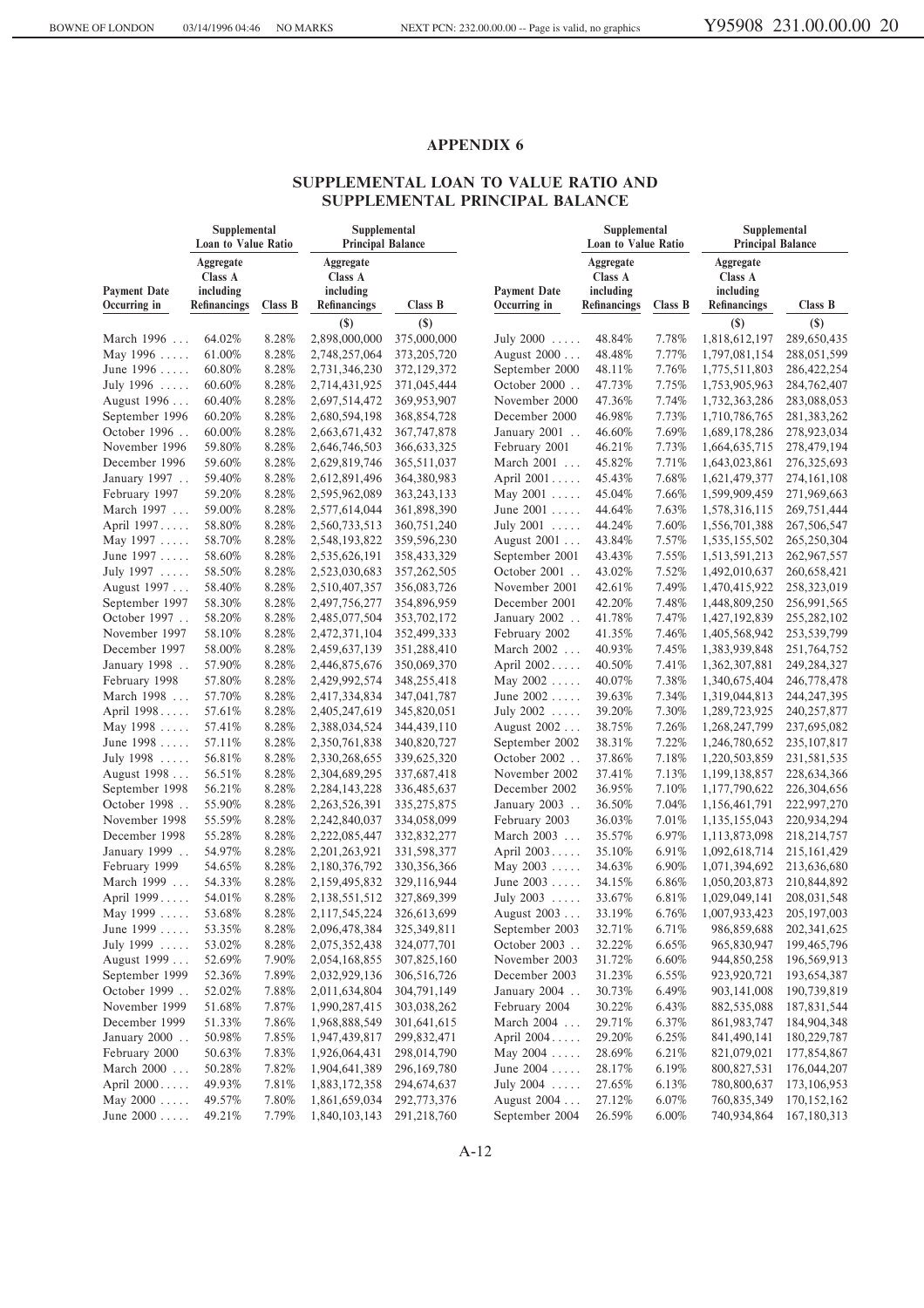|                                     | Supplemental<br><b>Loan to Value Ratio</b>               |         | Supplemental<br><b>Principal Balance</b>                 |               |                                     | Supplemental<br>Loan to Value Ratio               |         | Supplemental<br><b>Principal Balance</b>          |                |  |
|-------------------------------------|----------------------------------------------------------|---------|----------------------------------------------------------|---------------|-------------------------------------|---------------------------------------------------|---------|---------------------------------------------------|----------------|--|
| <b>Payment Date</b><br>Occurring in | Aggregate<br>Class A<br>including<br><b>Refinancings</b> | Class B | Aggregate<br>Class A<br>including<br><b>Refinancings</b> | Class B       | <b>Payment Date</b><br>Occurring in | Aggregate<br>Class A<br>including<br>Refinancings | Class B | Aggregate<br>Class A<br>including<br>Refinancings | Class B        |  |
|                                     |                                                          |         | $(\$)$                                                   | $(\$)$        |                                     |                                                   |         | $(\$)$                                            | $($)$          |  |
| October 2004                        | 26.06%                                                   | 5.93%   | 721,102,428                                              | 164,191,900   | May 2007                            | 7.55%                                             | 3.04%   | 164,386,884                                       | 66,110,040     |  |
| November 2004                       | 25.52%                                                   | 5.87%   | 701,341,332                                              | 161,187,432   | June 2007                           | 6.89%                                             | 2.90%   | 148,709,786                                       | 62,645,782     |  |
| December 2004                       | 24.98%                                                   | 5.80%   | 681,654,913                                              | 158, 167, 438 | July 2007                           | 6.22%                                             | 2.84%   | 133, 179, 325                                     | 60,905,942     |  |
| January 2005                        | 24.44%                                                   | 5.73%   | 662,046,553                                              | 155, 132, 463 | August 2007                         | 5.55%                                             | 2.73%   | 117,784,746                                       | 57,870,245     |  |
| February 2005                       | 23.89%                                                   | 5.65%   | 642,519,684                                              | 152,083,068   | September 2007                      | 4.87%                                             | 2.68%   | 102,529,960                                       | 56,519,289     |  |
| March 2005                          | 23.33%                                                   | 5.52%   | 623,077,783                                              | 147,417,747   | October 2007                        | 4.19%                                             | 2.56%   | 87,426,999                                        | 53,475,715     |  |
| April 2005                          | 22.78%                                                   | 5.45%   | 603,742,513                                              | 144, 357, 455 | November 2007                       | 3.50%                                             | 2.44%   | 72,475,908                                        | 50,438,456     |  |
| May 2005                            | 22.22%                                                   | 5.43%   | 584,548,618                                              | 142,875,170   | December 2007                       | 2.81%                                             | 2.31%   | 57,671,366                                        | 47,403,332     |  |
| June 2005                           | 21.65%                                                   | 5.35%   | 565,464,408                                              | 139,794,449   | January 2008                        | 2.11%                                             | 2.18%   | 43,025,426                                        | 44,379,586     |  |
| July $2005$                         | 21.09%                                                   | 5.27%   | 546,475,566                                              | 136,701,881   | February 2008                       | 1.41%                                             | 2.05%   | 28,528,851                                        | 41,358,979     |  |
| August 2005                         | 20.51%                                                   | 5.19%   | 527,599,986                                              | 133,601,727   | March 2008                          | 0.71%                                             | 1.92%   | 14,186,843                                        | 38,345,644     |  |
| September 2005                      | 19.94%                                                   | 5.11%   | 508,840,199                                              | 130,494,499   | April 2008                          | $0.00\%$                                          | 1.78%   | 0                                                 | 35,339,845     |  |
| October 2005                        | 19.36%                                                   | 5.03%   | 490,232,569                                              | 127,389,507   | May 2008                            | 0.00%                                             | 1.65%   | $\mathbf{0}$                                      | 32,340,671     |  |
| November 2005                       | 18.77%                                                   | 4.95%   | 471,742,999                                              | 124,277,987   | June 2008                           | 0.00%                                             | 1.51%   | $\mathbf{0}$                                      | 29,351,561     |  |
| December 2005                       | 18.19%                                                   | 4.86%   | 453,426,574                                              | 121,174,503   | July 2008                           | 0.00%                                             | 1.37%   | $\boldsymbol{0}$                                  | 26,371,446     |  |
| January 2006                        | 17.59%                                                   | 4.77%   | 435,269,053                                              | 118,075,660   | August 2008                         | 0.00%                                             | 1.22%   | 0                                                 | 23,398,342     |  |
| February 2006                       | 17.00%                                                   | 4.60%   | 417,221,343                                              | 113,004,610   | September 2008                      | 0.00%                                             | 1.08%   | $\mathbf{0}$                                      | 20,433,319     |  |
| March 2006                          | 16.40%                                                   | 4.59%   | 399,356,892                                              | 111,872,542   | October 2008                        | 0.00%                                             | 0.93%   | $\mathbf{0}$                                      | 17,480,918     |  |
| April 2006                          | 15.79%                                                   | 4.50%   | 381,663,155                                              | 108,785,630   | November 2008                       | 0.00%                                             | 0.78%   | $\mathbf{0}$                                      | 14,537,725     |  |
| May $2006 \ldots$ .                 | 15.18%                                                   | 4.41%   | 364,081,623                                              | 105,691,104   | December 2008                       | 0.00%                                             | 0.63%   | 0                                                 | 11,605,425     |  |
| June 2006                           | 14.57%                                                   | 4.31%   | 346,646,444                                              | 102,598,706   | January 2009                        | 0.00%                                             | 0.48%   | 0                                                 | 8,684,758      |  |
| July 2006                           | 13.96%                                                   | 4.22%   | 329, 357, 210                                            | 99,508,493    | February 2009                       | 0.00%                                             | 0.32%   | 0                                                 | 5,776,726      |  |
| August 2006                         | 13.33%                                                   | 4.12%   | 312,215,395                                              | 96,421,094    | March 2009                          | 0.00%                                             | 0.00%   | $\overline{0}$                                    | $\overline{0}$ |  |
| September 2006                      | 12.71%                                                   | 4.02%   | 295,193,623                                              | 93,328,063    | April 2009                          | 0.00%                                             | 0.00%   | $\overline{0}$                                    | $\mathbf{0}$   |  |
| October 2006                        | 12.08%                                                   | 3.92%   | 278, 345, 575                                            | 90,246,359    | May $2009 \ldots$ .                 | 0.00%                                             | 0.00%   | $\mathbf{0}$                                      | $\mathbf{0}$   |  |
| November 2006                       | 11.45%                                                   | 3.81%   | 261,620,287                                              | 87,159,863    | June 2009                           | 0.00%                                             | 0.00%   | $\overline{0}$                                    | $\mathbf{0}$   |  |
| December 2006                       | 10.81%                                                   | 3.71%   | 245,021,602                                              | 84,069,391    | July $2009$                         | 0.00%                                             | 0.00%   | $\overline{0}$                                    | $\mathbf{0}$   |  |
| January 2007                        | 10.17%                                                   | 3.60%   | 228,595,297                                              | 80,990,616    | August 2009                         | 0.00%                                             | 0.00%   | $\boldsymbol{0}$                                  | $\mathbf{0}$   |  |
| February 2007                       | 9.52%                                                    | 3.49%   | 212,317,360                                              | 77,915,732    | September 2009                      | 0.00%                                             | 0.00%   | 0                                                 | $\mathbf{0}$   |  |
| March 2007                          | 8.87%                                                    | 3.38%   | 196, 198, 751                                            | 74,849,114    | October 2009                        | 0.00%                                             | 0.00%   | $\mathbf{0}$                                      | $\mathbf{0}$   |  |
| April 2007                          | 8.21%                                                    | 3.27%   | 180,210,643                                              | 71,780,029    | November 2009                       | 0.00%                                             | 0.00%   | $\Omega$                                          | $\mathbf{0}$   |  |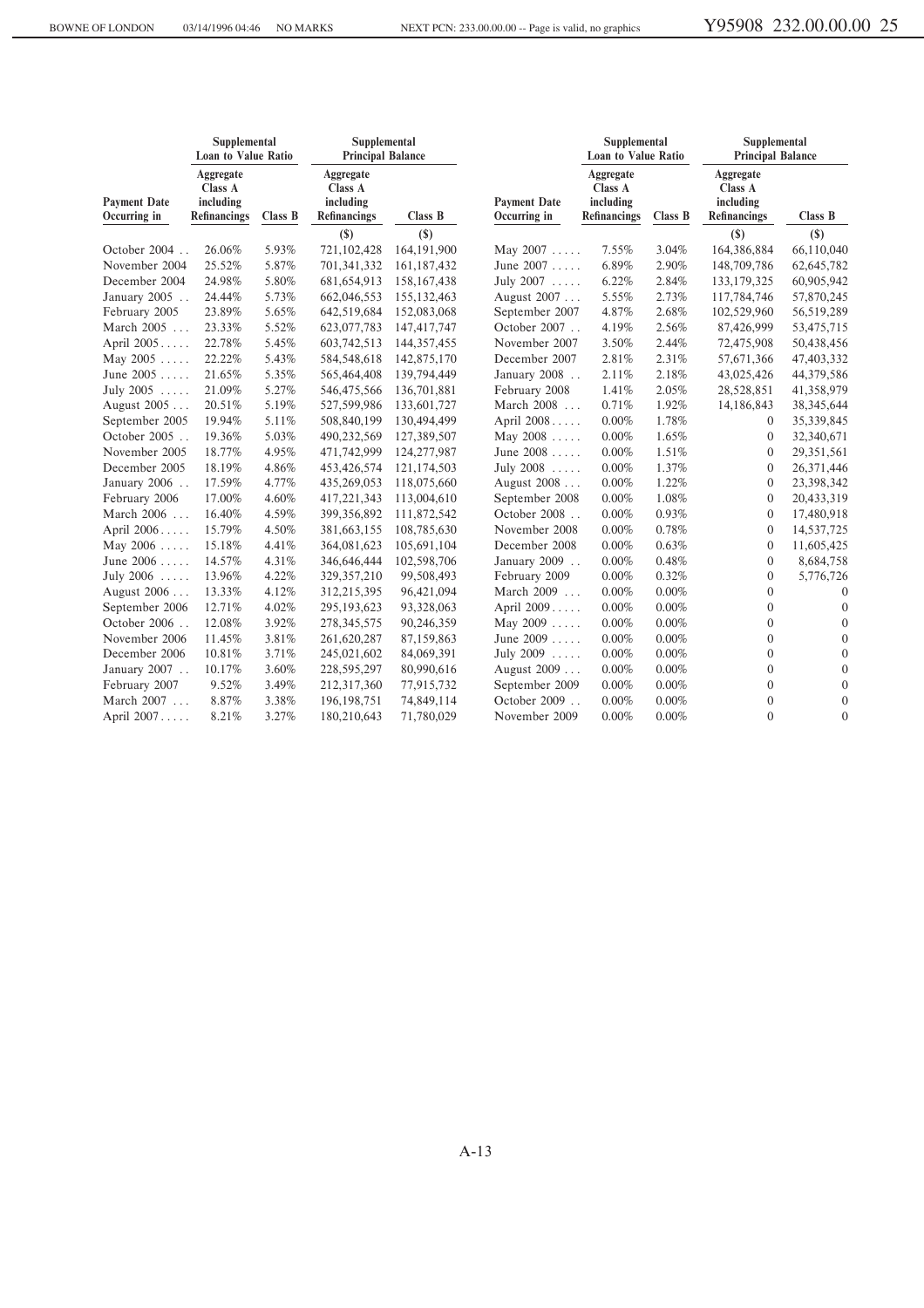#### **SCHEDULED PRINCIPAL PAYMENT AMOUNTS AND TARGET POOL FACTORS FOR FIXED RATE CERTIFICATES**

| <b>Payment Date</b>                                | <b>Scheduled Principal</b><br><b>Payment Amounts</b> |                                  |                 | Target<br>Pool Factors             | <b>Payment Date</b>                              |         | <b>Scheduled Principal</b><br><b>Payment Amounts</b> | <b>Target</b><br><b>Pool Factors</b> |                  |
|----------------------------------------------------|------------------------------------------------------|----------------------------------|-----------------|------------------------------------|--------------------------------------------------|---------|------------------------------------------------------|--------------------------------------|------------------|
| Occurring in                                       | Class C                                              | Class D                          | Class C         | Class D                            | Occurring in                                     | Class C | Class D                                              | Class C                              | Class D          |
|                                                    | $(\$)$                                               | $(s)$                            |                 |                                    |                                                  | $(\$)$  | $(\$)$                                               |                                      |                  |
| March 1996                                         | $\mathbf{0}$                                         | $\overline{0}$                   | 100.00% 100.00% |                                    | August 2000 1,283,736                            |         | 581,572                                              | 91.94%                               | 98.22%           |
| May 1996                                           | $\mathbf{0}$                                         | $\mathbf{0}$                     |                 |                                    | September 2000 1,299,940                         |         | 600,727                                              | 91.60%                               | 98.07%           |
| June 1996                                          | $\overline{0}$                                       | 0                                |                 | 100.00% 100.00%<br>100.00% 100.00% | October 20001,316,255                            |         | 620,080                                              | 91.25%                               | 97.91%           |
| July 1996                                          | $\mathbf{0}$                                         | $\mathbf{0}$                     |                 | 100.00% 100.00%                    | November 2000 1,332,682                          |         | 639,632                                              | 90.89%                               | 97.75%           |
| August 1996                                        | $\mathbf{0}$                                         | $\boldsymbol{0}$                 |                 | 100.00% 100.00%                    | December $2000$ 1,349,221                        |         | 659,385                                              | 90.53%                               | 97.59%           |
| September 1996                                     | $\overline{0}$                                       | $\mathbf{0}$                     |                 | 100.00% 100.00%                    | January 2001 1,365,872                           |         | 679,342                                              | 90.17%                               | 97.42%           |
| October 1996                                       | $\mathbf{0}$                                         | $\mathbf{0}$                     |                 | 100.00% 100.00%                    | February 2001 1,382,636                          |         | 699,503                                              | 89.80%                               | 97.24%           |
| November $1996$                                    | $\mathbf{0}$                                         | $\boldsymbol{0}$                 |                 | 100.00% 100.00%                    | March 2001 1,399,515                             |         | 719,871                                              | 89.43%                               | 97.06%           |
| December 1996                                      | $\overline{0}$                                       | $\mathbf{0}$                     |                 | 100.00% 100.00%                    | April 2001 1,416,508                             |         | 740,447                                              | 89.05%                               | 96.88%           |
| January 1997                                       | $\overline{0}$                                       | $\boldsymbol{0}$                 |                 | 100.00% 100.00%                    | May 2001 $\dots \dots \dots \dots 1,433,616$     |         | 761,232                                              | 88.67%                               | 96.69%           |
| February 1997                                      | $\mathbf{0}$                                         |                                  | 100.00% 100.00% |                                    | June $2001$ 1,450,841                            |         | 782,228                                              | 88.28%                               | 96.49%           |
|                                                    | $\overline{0}$                                       | $\boldsymbol{0}$<br>$\mathbf{0}$ |                 |                                    | July 2001 1,468,181                              |         | 803,438                                              | 87.89%                               | 96.29%           |
| March 1997                                         | $\overline{0}$                                       |                                  |                 | 100.00% 100.00%                    | August 2001 1,485,639                            |         | 824,862                                              | 87.49%                               | 96.08%           |
| April 1997                                         |                                                      | $\boldsymbol{0}$                 |                 | 100.00% 100.00%                    | September 2001 1,503,215                         |         | 846,503                                              | 87.09%                               | 95.87%           |
| May 1997                                           | $\mathbf{0}$                                         | $\boldsymbol{0}$                 |                 | 100.00% 100.00%                    | October 20011,520,910                            |         | 868,362                                              | 86.68%                               | 95.65%           |
| June 1997                                          | $\mathbf{0}$                                         | $\mathbf{0}$                     |                 | 100.00% 100.00%                    | November 2001 1,538,723                          |         | 890,442                                              | 86.27%                               | 95.43%           |
| July 1997                                          | $\mathbf{0}$                                         | $\mathbf{0}$                     |                 | 100.00% 100.00%                    | December 2001 1,556,657                          |         | 912,744                                              | 85.86%                               | 95.20%           |
| August 1997                                        | $\mathbf{0}$                                         | $\boldsymbol{0}$                 |                 | 100.00% 100.00%                    | January 2002 1,574,711                           |         | 935,269                                              | 85.44%                               | 94.97%           |
| September 1997                                     | $\overline{0}$                                       | $\mathbf{0}$                     |                 | 100.00% 100.00%                    | February 2002 1,592,886                          |         | 958,019                                              | 85.01%                               | 94.73%           |
| October 1997.                                      | $\overline{0}$                                       | $\boldsymbol{0}$                 |                 | 100.00% 100.00%                    | March $2002$ 1,611,184                           |         | 980,997                                              | 84.58%                               | 94.49%           |
| November $1997$                                    | $\mathbf{0}$                                         | $\boldsymbol{0}$                 |                 | 100.00% 100.00%                    | April 2002 1,629,604                             |         | 1,004,204                                            | 84.15%                               | 94.23%           |
| December 1997                                      | $\overline{0}$                                       | $\mathbf{0}$                     |                 | 100.00% 100.00%                    | May 2002 $\dots \dots \dots \dots 1,648,147$     |         | 1,027,643                                            | 83.71%                               | 93.98%           |
| January 1998                                       | $\overline{0}$                                       | $\boldsymbol{0}$                 |                 | 100.00% 100.00%                    | June $2002$ 1,666,814                            |         | 1,051,315                                            | 83.27%                               | 93.71%           |
| February 1998                                      | $\overline{0}$                                       | $\mathbf{0}$                     |                 | 100.00% 100.00%                    | July 2002 1,685,606                              |         | 1,075,221                                            | 82.82%                               | 93.45%           |
| March 1998                                         | $\mathbf{0}$                                         | $\mathbf{0}$                     |                 | 100.00% 100.00%                    | August 2002 1,704,524                            |         | 1,099,363                                            | 82.36%                               | 93.17%           |
| April 1998                                         | $\overline{0}$                                       | $\mathbf{0}$                     |                 | 100.00% 100.00%                    | September 2002 1,723,568                         |         | 1,123,745                                            | 81.90%                               | 92.89%           |
| May 1998  885,843                                  |                                                      | $\mathbf{0}$                     |                 | 99.76% 100.00%                     | October 20021,742,738                            |         | 1,148,367                                            | 81.44%                               | 92.60%           |
| June $1998$                                        | 899,286                                              | $\mathbf{0}$                     |                 | 99.52% 100.00%                     | November 2002 1,762,037                          |         | 1,173,232                                            | 80.97%                               | 92.31%           |
| July 1998 912,823                                  |                                                      | $\mathbf{0}$                     |                 | 99.28% 100.00%                     | December 20021,781,463                           |         | 1,198,340                                            | 80.49%                               | 92.01%           |
| August 1998  926,456                               |                                                      | $\mathbf{0}$                     |                 | 99.03% 100.00%                     | January 2003 1,801,019                           |         | 1,223,696                                            | 80.01%                               | 91.70%           |
| September $1998$                                   | 940,184                                              | $\mathbf{0}$                     | 98.78%          | 100.00%                            |                                                  |         |                                                      | 79.53%                               | 91.39%           |
| October 1998 954,010                               |                                                      | $\mathbf{0}$                     | 98.53%          | 100.00%                            | February $2003$ 1,820,704                        |         | 1,249,300                                            |                                      | 91.07%           |
| November $1998$                                    | 967,932                                              | $\mathbf{0}$                     | 98.27%          | 100.00%                            | March $2003$ 1,840,520<br>April 2003 1,860,467   |         | 1,275,154                                            | 79.04%<br>78.54%                     | 90.75%           |
| December 1998 981,952                              |                                                      | $\mathbf{0}$                     |                 | 98.01% 100.00%                     |                                                  |         | 1,301,261                                            | 78.04%                               | 90.42%           |
| January 1999  996,070                              |                                                      | $\mathbf{0}$                     |                 | 97.74% 100.00%                     | May 2003 1,880,546                               |         | 1,327,622                                            |                                      |                  |
| February 1999 1,010,286                            |                                                      | $\mathbf{0}$                     |                 | 97.47% 100.00%                     | June $2003$ 1,900,758                            |         | 1,354,240                                            | 77.53%<br>77.02%                     | 90.08%<br>89.73% |
| March $1999$ 1,024,602                             |                                                      | $\mathbf{0}$                     | 97.20%          | 100.00%                            | July 2003 1,921,104                              |         | 1,381,117                                            |                                      | 89.38%           |
| April 1999 1,039,018                               |                                                      | $\mathbf{0}$                     | 96.92%          | 100.00%                            | August 2003 1,941,583                            |         | 1,408,253                                            | 76.50%                               |                  |
| May 1999 $\ldots \ldots \ldots \ldots 1,053,534$   |                                                      | 316,942                          | 96.64%          | 99.92%                             | September 2003 1,962,198                         |         | 1,435,652                                            | 75.98%                               | 89.02%           |
| June 1999 $\ldots \ldots \ldots \ldots 1,068,152$  |                                                      | 333,313                          | 96.36%          | 99.84%                             | October 20031,982,948<br>November 2003 2,003,835 |         | 1,463,317                                            | 75.45%<br>74.92%                     | 88.65%<br>88.28% |
| July 1999 1,082,871                                |                                                      | 349,860                          | 96.07%          | 99.75%                             |                                                  |         | 1,491,249                                            |                                      | 87.90%           |
| August 1999 1,097,692                              |                                                      | 366,583                          | 95.78%          | 99.66%                             | December 20032,024,859                           |         | 1,519,449                                            | 74.38%                               |                  |
| September 1999 1,112,616                           |                                                      | 383,485                          | 95.48%          | 99.56%                             | January 2004 2,046,021                           |         | 1,547,920                                            | 73.83%                               | 87.52%           |
| October 19991,127,643                              |                                                      | 400,566                          | 95.18%          | 99.46%                             | February 2004 2,067,322                          |         | 1,576,665                                            | 73.28%                               | 87.12%           |
| November 1999 1,142,775                            |                                                      | 417,827                          | 94.87%          | 99.36%                             | March $2004$ 2,088,762                           |         | 1,605,686                                            | 72.72%                               | 86.72%           |
| December 19991,158,011                             |                                                      | 435,270                          | 94.56%          | 99.25%                             | April 2004 2,110,343                             |         | 1,634,985                                            | 72.16%                               | 86.31%           |
| January 2000 1,173,352                             |                                                      | 452,899                          | 94.25%          | 99.14%                             | May 2004 2,132,066                               |         | 1,664,563                                            | 71.59%                               | 85.89%           |
| February 2000 1,188,799                            |                                                      | 470,712                          | 93.93%          | 99.02%                             | June 2004 2,153,930                              |         | 1,694,424                                            | 71.02%                               | 85.47%           |
| March $2000$ 1,204,352                             |                                                      | 488,712                          | 93.61%          | 98.90%                             | July $2004$ 2,175,936                            |         | 1,724,569                                            | 70.44%                               | 85.04%           |
| April 2000 1,220,012                               |                                                      | 506,901                          | 93.29%          | 98.77%                             | August 2004 2,198,087                            |         | 1,755,000                                            | 69.85%                               | 84.60%           |
| May 2000 $\dots \dots \dots \dots \dots 1,235,780$ |                                                      | 525,280                          | 92.96%          | 98.64%                             | September 2004 2,220,382                         |         | 1,785,721                                            | 69.26%                               | 84.15%           |
| June $2000$ 1,251,656                              |                                                      | 543,850                          | 92.63%          | 98.50%                             | October 20042,242,822                            |         | 1,816,733                                            | 68.66%                               | 83.70%           |
| July $2000$ 1,267,641                              |                                                      | 562,613                          | 92.29%          | 98.36%                             | November 2004 2,265,408                          |         | 1,848,039                                            | 68.06%                               | 83.24%           |
|                                                    |                                                      |                                  |                 |                                    | December 20042,288,140                           |         | 1,879,641                                            | 67.45%                               | 82.77%           |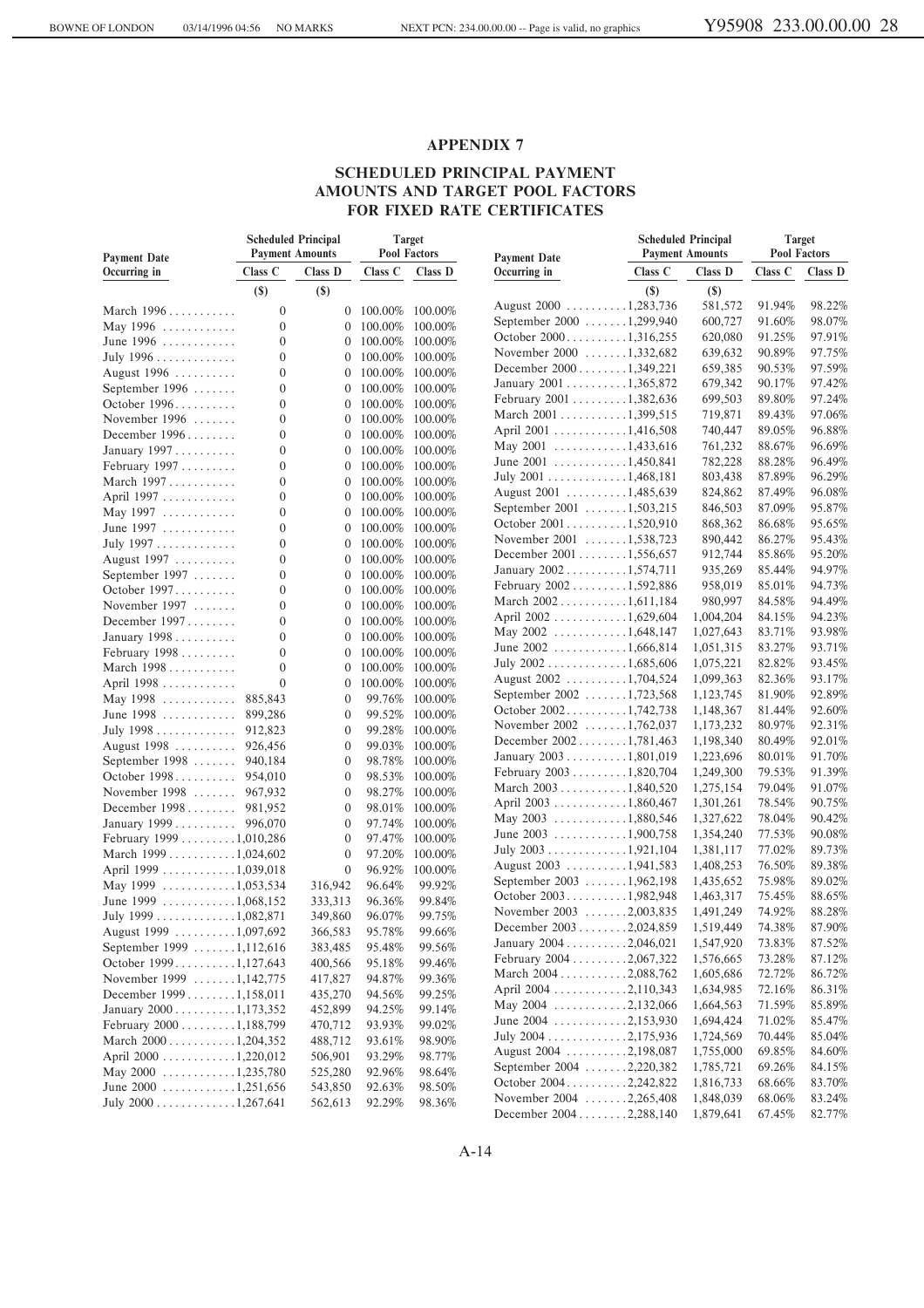| <b>Scheduled Principal</b><br><b>Payment Amounts</b><br><b>Payment Date</b> |         | <b>Target</b><br><b>Pool Factors</b> |         | <b>Payment Date</b> |                                               | <b>Scheduled Principal</b><br><b>Payment Amounts</b> | <b>Target</b><br>Pool Factors |          |          |
|-----------------------------------------------------------------------------|---------|--------------------------------------|---------|---------------------|-----------------------------------------------|------------------------------------------------------|-------------------------------|----------|----------|
| Occurring in                                                                | Class C | Class D                              | Class C | Class D             | Occurring in                                  | Class C                                              | Class D                       | Class C  | Class D  |
|                                                                             | $(\$)$  | $($)$                                |         |                     |                                               | $($)$                                                | $(\$)$                        |          |          |
| January 2005 2,311,021                                                      |         | 1,911,541                            | 66.83%  | 82.29%              | August 2009 3,822,731                         |                                                      | 4,201,832                     | 22.29%   | 41.27%   |
| February 2005 2,334,050                                                     |         | 1,943,741                            | 66.21%  | 81.80%              | September 2009 3,855,330                      |                                                      | 4,254,760                     | 21.26%   | 40.21%   |
| March 2005 2,357,228                                                        |         | 1,976,245                            | 65.58%  | 81.31%              | October 20093,888,132                         |                                                      | 4,308,152                     | 20.22%   | 39.13%   |
| April 2005 2,380,556                                                        |         | 2,009,053                            | 64.94%  | 80.81%              | November 2009 3,921,136                       |                                                      | 4,362,011                     | 19.18%   | 38.04%   |
| May 2005 $\ldots \ldots \ldots \ldots 2,404,035$                            |         | 2,042,170                            | 64.30%  | 80.30%              | December 20093,954,345                        |                                                      | 4,416,342                     | 18.12%   | 36.94%   |
| June 2005 2,427,666                                                         |         | 2,075,597                            | 63.65%  | 79.78%              | January 2010 3,987,760                        |                                                      | 4,471,148                     | 17.06%   | 35.82%   |
| July 2005 2,451,450                                                         |         | 2,109,337                            | 63.00%  | 79.25%              | February $2010$ 4,021,381                     |                                                      | 4,526,433                     | 15.99%   | 34.69%   |
| August 2005 2,475,387                                                       |         | 2,143,392                            | 62.34%  | 78.72%              | March $2010$ 4,055,210                        |                                                      | 4,582,199                     | 14.90%   | 33.54%   |
| September 2005 2,499,479                                                    |         | 2,177,764                            | 61.67%  | 78.17%              | April 2010 4,089,248                          |                                                      | 4,638,451                     | 13.81%   | 32.38%   |
| October 20052,523,725                                                       |         | 2,212,458                            | 61.00%  | 77.62%              | May 2010 $\dots \dots \dots \dots 4,123,496$  |                                                      | 4,695,193                     | 12.71%   | 31.21%   |
| November 2005 2,548,128                                                     |         | 2,247,473                            | 60.32%  | 77.06%              | June 2010 $\dots \dots \dots \dots 4,157,955$ |                                                      | 4,752,429                     | 11.61%   | 30.02%   |
| December 20052,572,688                                                      |         | 2,282,814                            | 59.64%  | 76.49%              | July 2010 4,192,627                           |                                                      | 4,810,162                     | 10.49%   | 28.82%   |
| January 2006 2,597,405                                                      |         | 2,318,482                            | 58.94%  | 75.91%              | August 2010 4,227,512                         |                                                      | 4,868,396                     | 9.36%    | 27.60%   |
| February $2006$ 2,622,282                                                   |         | 2,354,480                            | 58.24%  | 75.32%              | September 2010 4,262,611                      |                                                      | 4,927,135                     | 8.22%    | 26.37%   |
| March $2006$ 2,647,318                                                      |         | 2,390,813                            | 57.54%  | 74.72%              | October 20104,297,927                         |                                                      | 4,986,381                     | 7.08%    | 25.12%   |
| April 2006 2,672,514                                                        |         | 2,427,480                            | 56.83%  | 74.11%              | November 2010 4,333,459                       |                                                      | 5,046,140                     | 5.92%    | 23.86%   |
| May 2006 $\ldots \ldots \ldots \ldots 2,697,872$                            |         | 2,464,485                            | 56.11%  | 73.50%              | December 20104,369,210                        |                                                      | 5,106,416                     | 4.76%    | 22.58%   |
| June 2006 2,723,392                                                         |         | 2,501,832                            | 55.38%  | 72.87%              | January 2011 4,405,180                        |                                                      | 5,167,212                     | 3.58%    | 21.29%   |
| July $2006$ 2,749,075                                                       |         | 2,539,522                            | 54.65%  | 72.24%              | February 2011 4,441,370                       |                                                      | 5,228,532                     | 2.40%    | 19.99%   |
| August 2006 2,774,922                                                       |         | 2,577,559                            | 53.91%  | 71.59%              | March $2011$ 8,992,201                        |                                                      | 5,290,381                     | $0.00\%$ | 18.66%   |
| September 2006 2,800,934                                                    |         | 2,615,944                            | 53.16%  | 70.94%              | April 2011                                    | 0                                                    | 5,352,762                     | $0.00\%$ | 17.32%   |
| October 20062,827,112                                                       |         | 2,654,680                            | 52.41%  | 70.27%              | May 2011                                      | 0                                                    | 5,415,679                     | $0.00\%$ | 15.97%   |
| November 2006 2,853,457                                                     |         | 2,693,772                            | 51.64%  | 69.60%              | June $2011$                                   | 0                                                    | 5,479,137                     | $0.00\%$ | 14.60%   |
| December 20062,879,970                                                      |         | 2,733,220                            | 50.88%  | 68.92%              | July 2011                                     | 0                                                    | 5,543,139                     | $0.00\%$ | 13.22%   |
| January 2007 2,906,651                                                      |         | 2,773,029                            | 50.10%  | 68.22%              | August 2011                                   | 0                                                    | 5,607,689                     | $0.00\%$ | 11.81%   |
| February 2007 2,933,502                                                     |         | 2,813,200                            | 49.32%  | 67.52%              | September 2011                                | 0                                                    | 5,672,792                     | $0.00\%$ | 10.39%   |
| March $2007$ 2,960,523                                                      |         | 2,853,737                            | 48.53%  | 66.81%              | October 2011                                  | 0                                                    | 5,738,453                     | $0.00\%$ | 8.96%    |
| April 2007 2,987,716                                                        |         | 2,894,643                            | 47.73%  | 66.08%              | November $2011$                               | 0                                                    | 5,804,675                     | $0.00\%$ | 7.51%    |
| May 2007 $\ldots \ldots \ldots \ldots 3,015,082$                            |         | 2,935,919                            | 46.93%  | 65.35%              | December $2011$                               | 0                                                    | 5,871,461                     | $0.00\%$ | 6.04%    |
| June 2007 3,042,620                                                         |         | 2,977,569                            | 46.12%  | 64.61%              | January 2012                                  | 0                                                    | 5,938,817                     | $0.00\%$ | 4.56%    |
| July 2007 3,070,333                                                         |         | 3,019,598                            | 45.30%  | 63.85%              | February 2012                                 | 0                                                    | 6,006,748                     | $0.00\%$ | 3.05%    |
| August 2007 3,098,222                                                       |         | 3,062,006                            | 44.47%  | 63.09%              | March $2012$                                  | 0                                                    | 12,219,605                    | $0.00\%$ | 0.00%    |
| September 2007 3,126,287                                                    |         | 3,104,797                            | 43.64%  | 62.31%              | April 2012                                    | 0                                                    | $\mathbf{0}$                  | $0.00\%$ | $0.00\%$ |
| October 20073,154,529                                                       |         | 3,147,975                            | 42.80%  | 61.52%              | May 2012                                      | 0                                                    | $\boldsymbol{0}$              | $0.00\%$ | $0.00\%$ |
| November 2007 3,182,949                                                     |         | 3,191,541                            | 41.95%  | 60.72%              | June $2012$                                   | 0                                                    | $\boldsymbol{0}$              | 0.00%    | $0.00\%$ |
| December 20073,211,548                                                      |         | 3,235,499                            | 41.09%  | 59.92%              | July 2012                                     | 0                                                    | $\boldsymbol{0}$              | $0.00\%$ | $0.00\%$ |
| January 2008 3,240,328                                                      |         | 3,279,852                            | 40.23%  | 59.10%              | August 2012                                   | $\overline{0}$                                       | $\boldsymbol{0}$              | $0.00\%$ | 0.00%    |
| February $2008$ 3,269,288                                                   |         | 3,324,603                            | 39.36%  | 58.26%              | September 2012                                | 0                                                    | $\boldsymbol{0}$              | 0.00%    | $0.00\%$ |
| March 2008 3,298,431                                                        |         | 3,369,756                            | 38.48%  | 57.42%              | October 2012                                  | $\mathbf{0}$                                         | $\mathbf{0}$                  | $0.00\%$ | $0.00\%$ |
| April 2008 3,327,758                                                        |         | 3,415,313                            | 37.59%  | 56.57%              | November $2012$                               | $\overline{0}$                                       | $\mathbf{0}$                  | $0.00\%$ | $0.00\%$ |
| May 2008 3,357,268                                                          |         | 3,461,277                            | 36.69%  | 55.70%              | December 2012                                 | $\boldsymbol{0}$                                     | $\boldsymbol{0}$              | $0.00\%$ | $0.00\%$ |
| June 2008 3,386,964                                                         |         | 3,507,652                            | 35.79%  | 54.83%              | January 2013                                  | 0                                                    | $\boldsymbol{0}$              | $0.00\%$ | 0.00%    |
| July $2008$ 3,416,845                                                       |         | 3,554,441                            | 34.88%  | 53.94%              | February 2013                                 | 0                                                    | $\boldsymbol{0}$              | $0.00\%$ | 0.00%    |
| August 2008 3,446,915                                                       |         | 3,601,646                            | 33.96%  | 53.04%              | March 2013                                    | 0                                                    | $\boldsymbol{0}$              | $0.00\%$ | 0.00%    |
| September 2008 3,477,172                                                    |         | 3,649,271                            | 33.03%  | 52.12%              | April 2013                                    | 0                                                    | $\boldsymbol{0}$              | $0.00\%$ | 0.00%    |
| October 20083,507,619                                                       |         | 3,697,321                            | 32.10%  | 51.20%              | May $2013$                                    | 0                                                    | $\boldsymbol{0}$              | $0.00\%$ | 0.00%    |
| November 2008 3,538,256                                                     |         | 3,745,797                            | 31.15%  | 50.26%              | June 2013                                     | 0                                                    | 0                             | 0.00%    | 0.00%    |
| December 20083,569,084                                                      |         | 3,794,703                            | 30.20%  | 49.31%              | July 2013                                     | 0                                                    | $\boldsymbol{0}$              | $0.00\%$ | 0.00%    |
| January $2009$ 3,600,105                                                    |         | 3,844,042                            | 29.24%  | 48.35%              | August 2013                                   | 0                                                    | $\boldsymbol{0}$              | $0.00\%$ | 0.00%    |
| February $2009$ 3,631,320                                                   |         | 3,893,818                            | 28.27%  | 47.38%              | September 2013                                | 0                                                    | $\boldsymbol{0}$              | 0.00%    | 0.00%    |
| March $2009$ 3,662,729                                                      |         | 3,944,033                            | 27.30%  | 46.39%              | October 2013                                  | 0                                                    | $\boldsymbol{0}$              | $0.00\%$ | 0.00%    |
| April 2009 3,694,334                                                        |         | 3,994,693                            | 26.31%  | 45.40%              | November $2013$                               | 0                                                    | $\boldsymbol{0}$              | $0.00\%$ | 0.00%    |
| May 2009 $\ldots \ldots \ldots \ldots 3,726,135$                            |         | 4,045,799                            | 25.32%  | 44.38%              | December 2013                                 | 0                                                    | $\boldsymbol{0}$              | $0.00\%$ | 0.00%    |
| June 2009 $\ldots \ldots \ldots \ldots 3,758,135$                           |         | 4,097,355                            | 24.32%  | 43.36%              | January 2014                                  | 0                                                    | $\mathbf{0}$                  | $0.00\%$ | $0.00\%$ |
| July $2009$ 3,790,333                                                       |         | 4,149,365                            | 23.31%  | 42.32%              | February 2014                                 | 0                                                    | $\mathbf{0}$                  | $0.00\%$ | 0.00%    |
|                                                                             |         |                                      |         |                     |                                               |                                                      |                               |          |          |